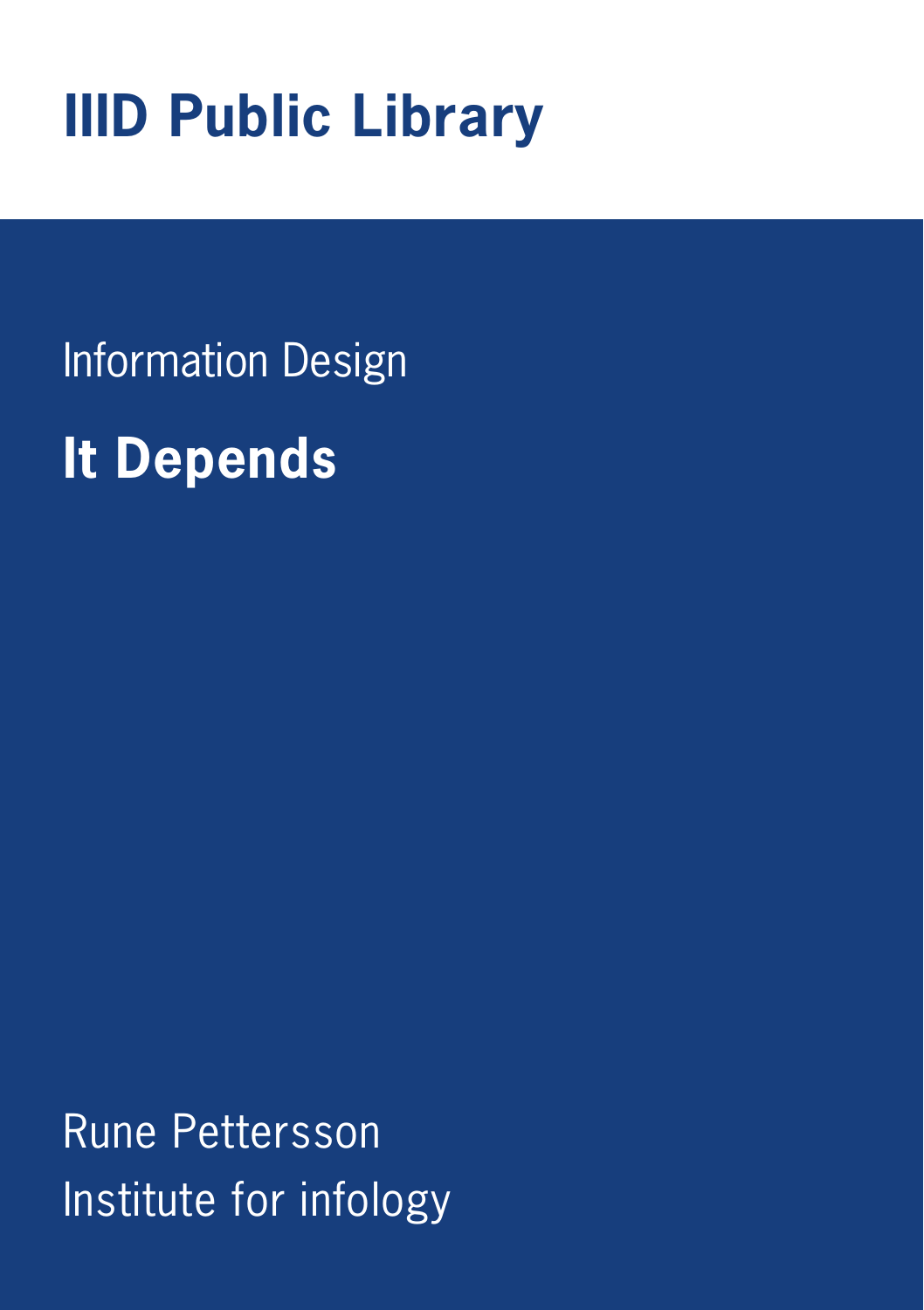# **IIID Public Library**

The "IIID Public Library" is a free resource for all who are interested in information design.

This book was kindly donated by the author free of charge to visitors of the IIID Public Library / Website.

International Institute for Information Design (IIID) designforum Wien, MQ/quartier 21 Museumsplatz 1, 1070 Wien, Austria

www.iiid.net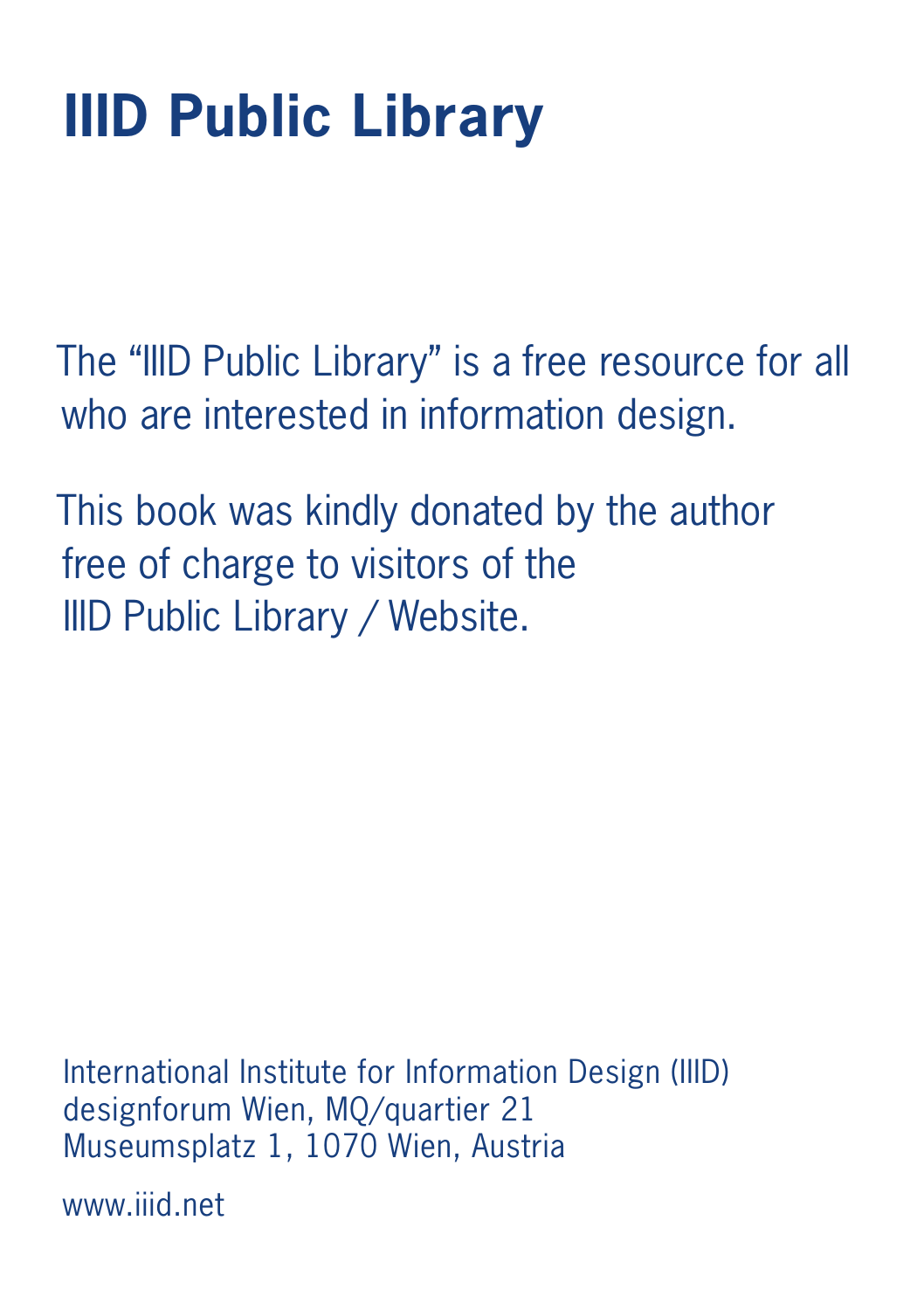## **It Depends**



#### **Rune Pettersson \* Institute for infology**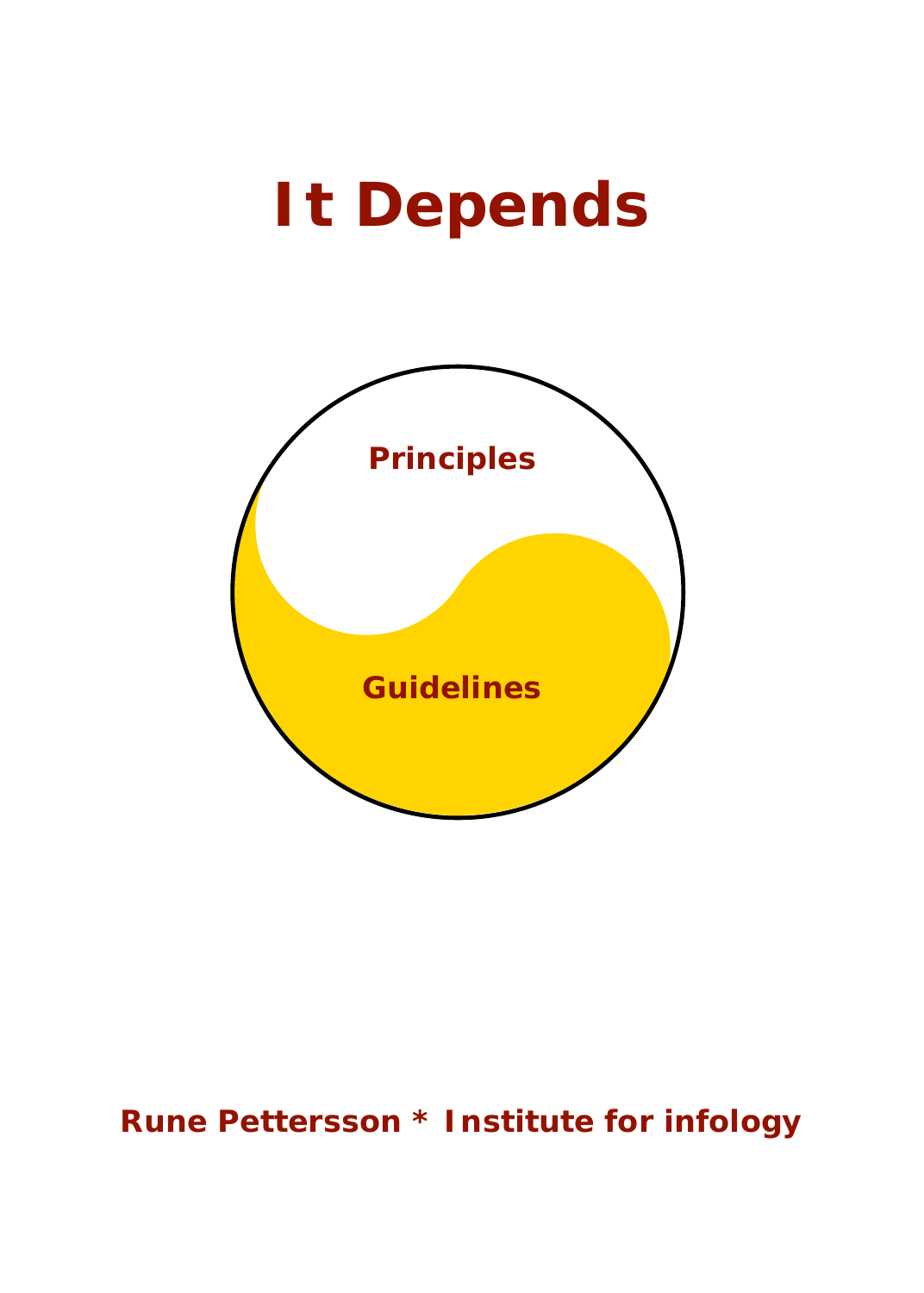*It Depends–Principles and Guidelines*

ISBN Fourth Edition 978-91-85334-24-7 ISBN First Edition 91-85334-24-3 © Rune Pettersson Tullinge 2012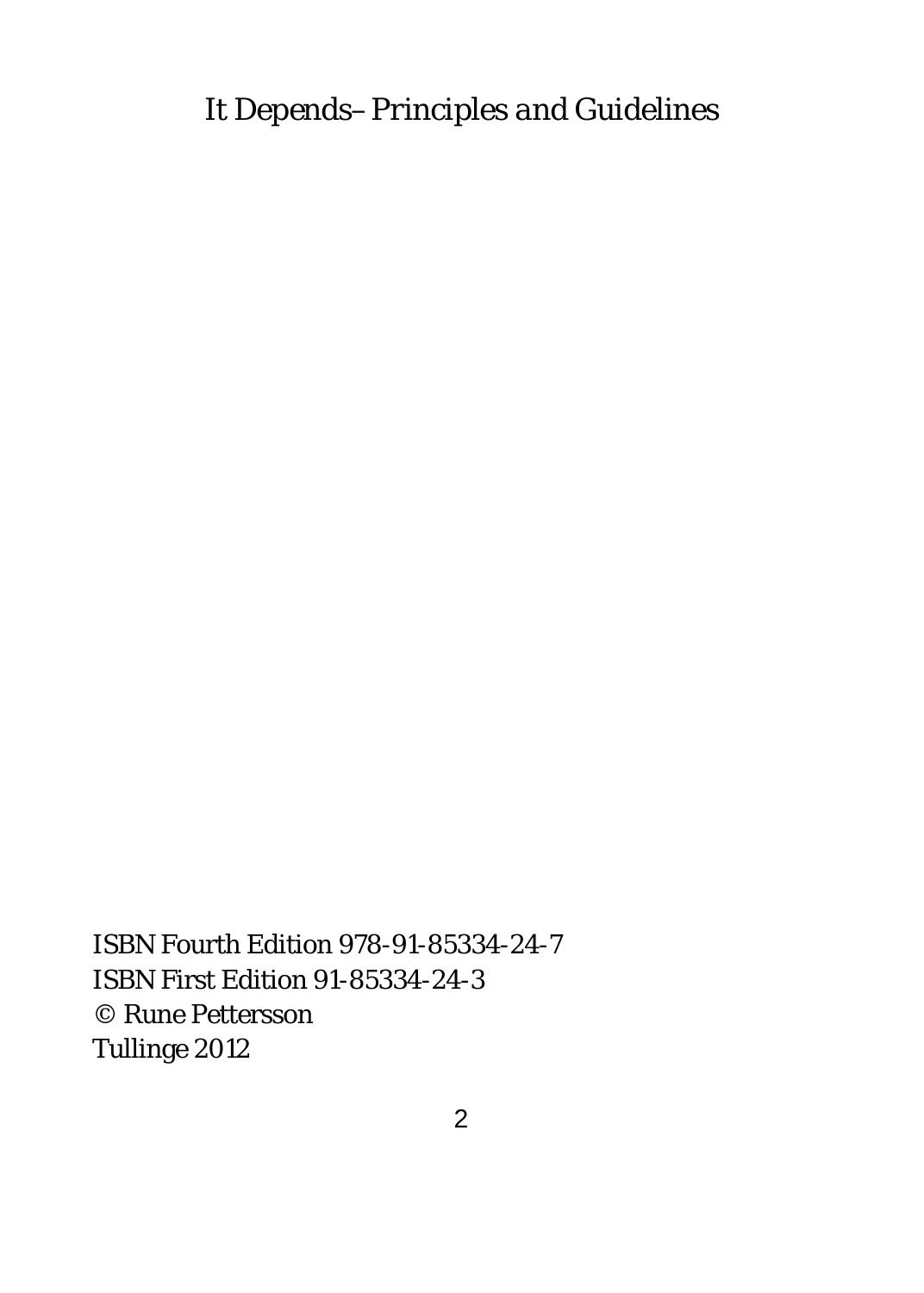### **Preface**

Information design and message design are multi-disciplinary, multi-dimensional, and worldwide considerations. It is not possible to develop firm design rules telling exactly how to best design a message and develop good information materials. However, based on research it is possible to formulate principles and then develop a number of guidelines for the design of effective and efficient messages and information materials.

In my own work the goal has been to study the presentation of visual messages and combined verbal and visual messages in information and learning contexts in order to gain a better understanding of the conditions related to the design, use and interpretation of such messages. Most of my own work has been related to audience interpretation and perception of messages, visual literacy and the question of a visual language and its representations.

In this book I present four groups of message design principles: *Functional Principles, Administrative Principles, Aesthetic Principles,* and *Cognitive Principles.* 150 guidelines are based on a total of 16 message design principles and they may assist the information and message designer to design messages and information materials that are well suited for the intended receivers. However, the designer will always have to consider one of the main principles: "it depends." This fourth edition is only available online.

Rune Pettersson, Ph.D. Retired Professor of Information Design

3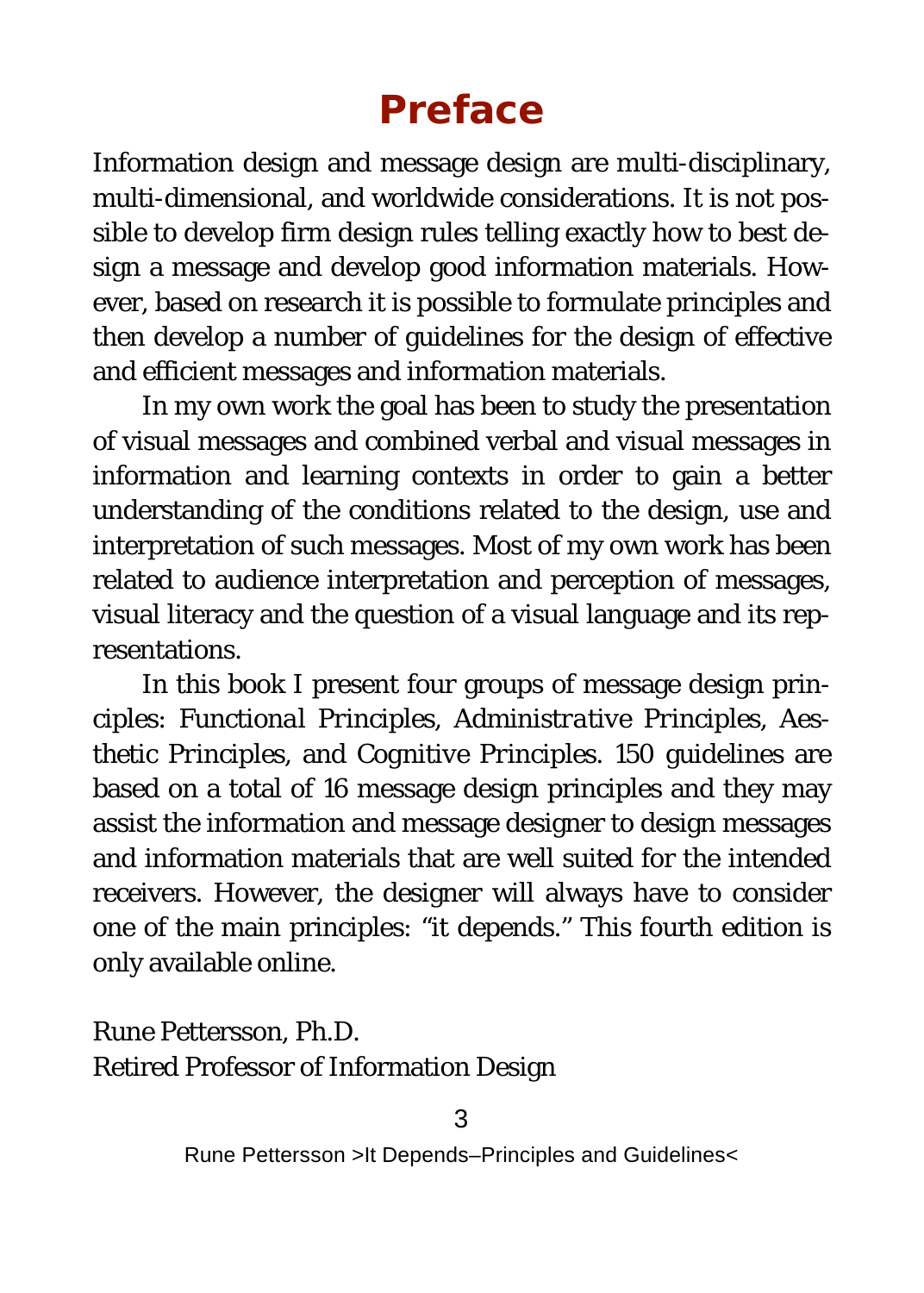### **Contents**

**Preface 3**

**Contents 4**

**Communication 7**

**Information 9**

**Design 12** Design areas 12 Design processes 13 Design science 23

**Information Design 28** Multi-Disciplinary 31 Multi-Dimensional 35 Theory and Practice Co-operate 37 There Are No Firm Rules in ID 40 *Message Design Principles 40 Message Design Tools 47*

**Functional Principles 57** Defining the Problem 58 *The Sender 58 The Representation 59 The Receivers 64 The Context 65* Providing Structure 66 Providing Clarity 69 *Legibility of Text 70*

4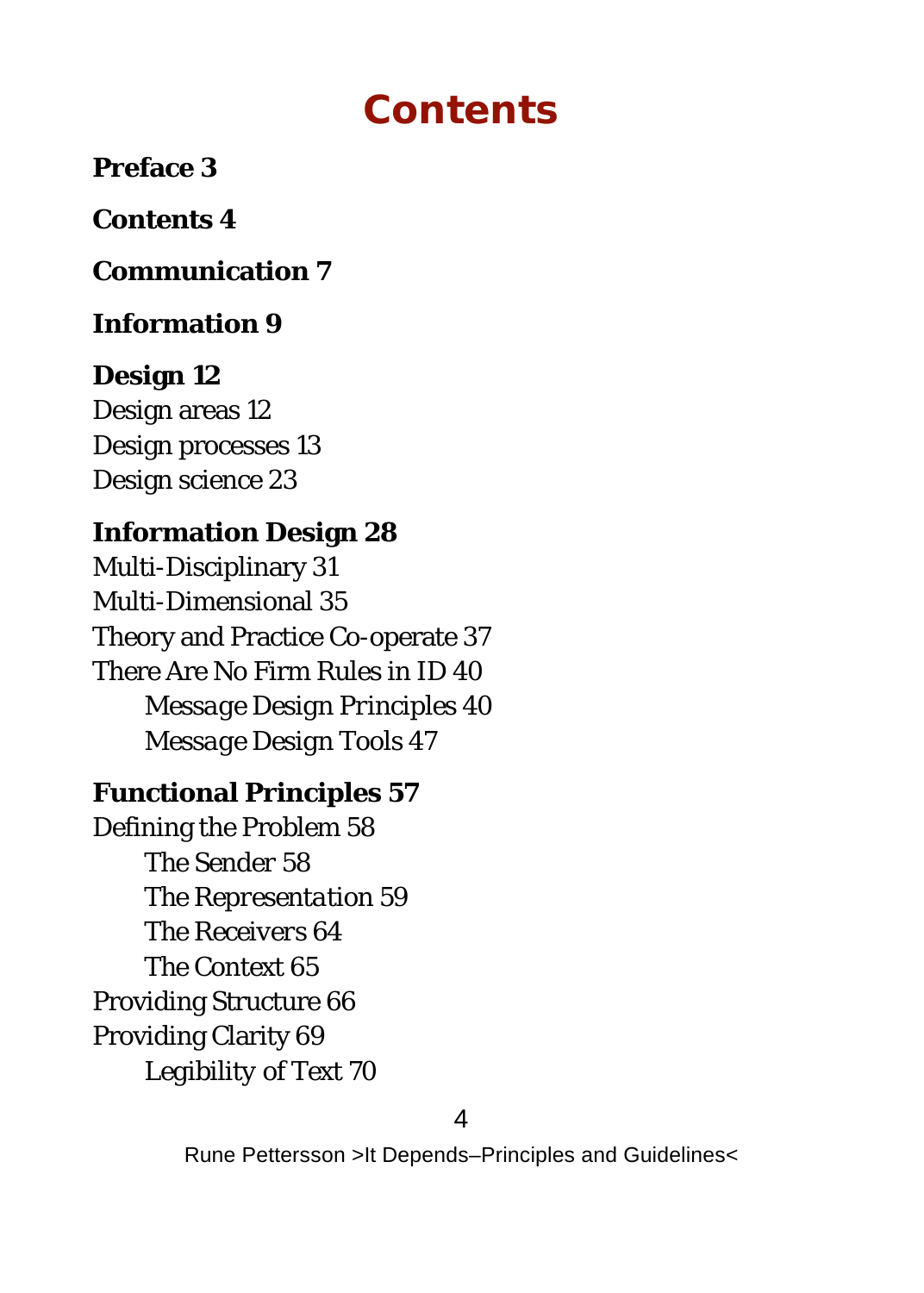*Legibility of Pictures 89 Legibility of Layout 90 Legibility of Symbols 96 Legibility of Numerical Values 97 Legibility of Maps 99 Legibility of Colour 100* Providing Simplicity 101 *Readability of Text 102 Readability of Pictures 108 Readability of Layout 112 Readability of Symbols 114 Readability of Numerical Values 116 Readability of Maps 118 Readability of Colour 118 Sound 120* Providing Emphasis 120 *Emphasis in Text 121 Emphasis in Pictures and Symbols 122 Emphasis in Layout 124* Providing Unity 125

**Administrative Principles 127** Information Access 127 *External Access 127 Internal Access 129* Information Costs 130 Information Ethics 131 Securing Quality 133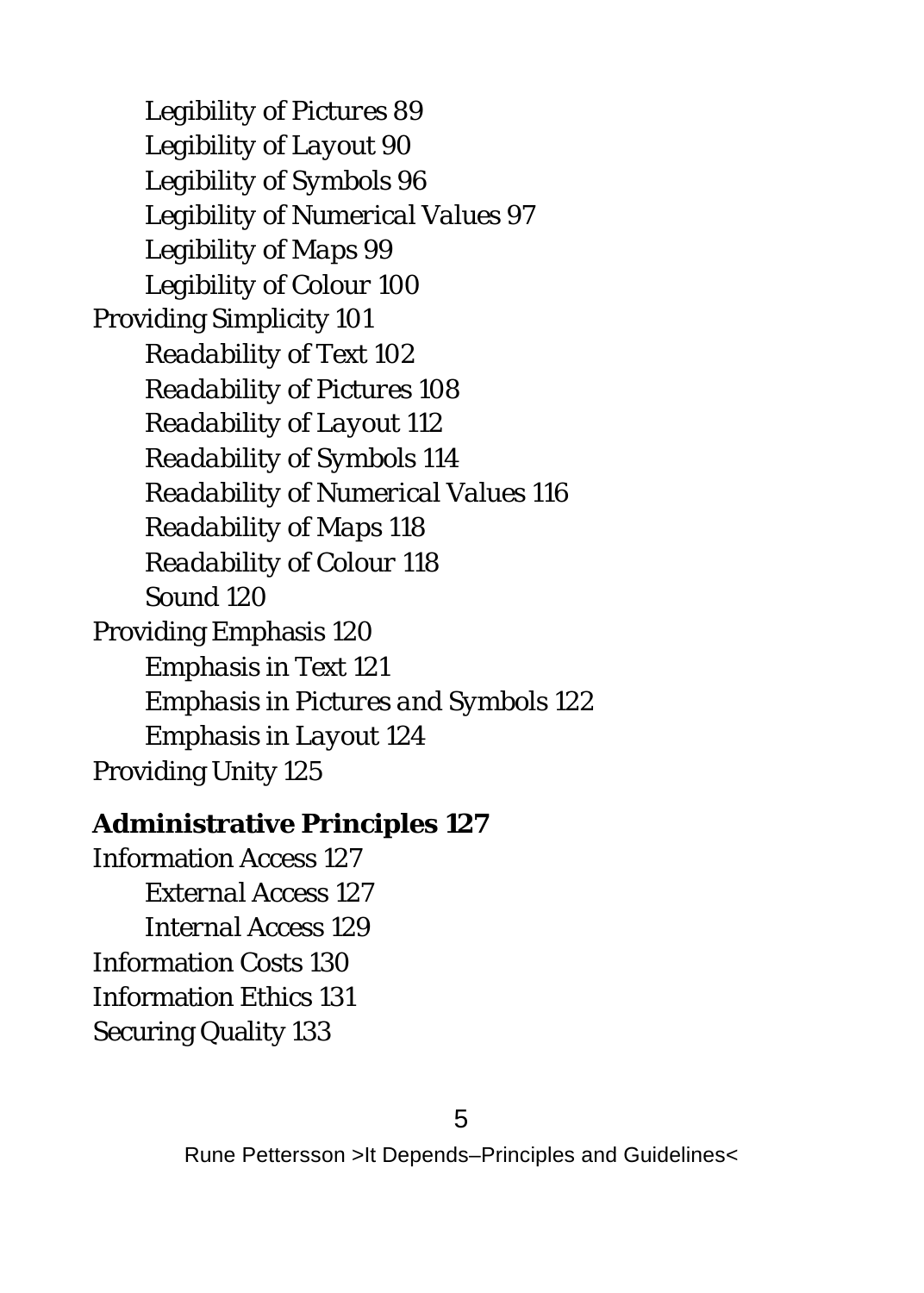**Aesthetic Principles 136** Harmony 136 Aesthetic Proportion 137 **Cognitive Principles 140** Facilitating Attention 140 *Attention to Text 141 Attention to Pictures 142 Attention to Symbols 145 Attention to Layout 145 Attention to Colour 146* Facilitating Perception 147 *Perception of Text 152 Perception of Pictures 153 Perception of Layout 155 Perception of Colour 156* Facilitating Mental Processing 157 *Processing of Text 159 Processing of Pictures 160 Processing of Layout 162 Processing of Colour 164* Facilitating Memory 164 *Memory Models 165 Memory for Text 166 Memory for Pictures 167*

**Summary 170**

**References 183**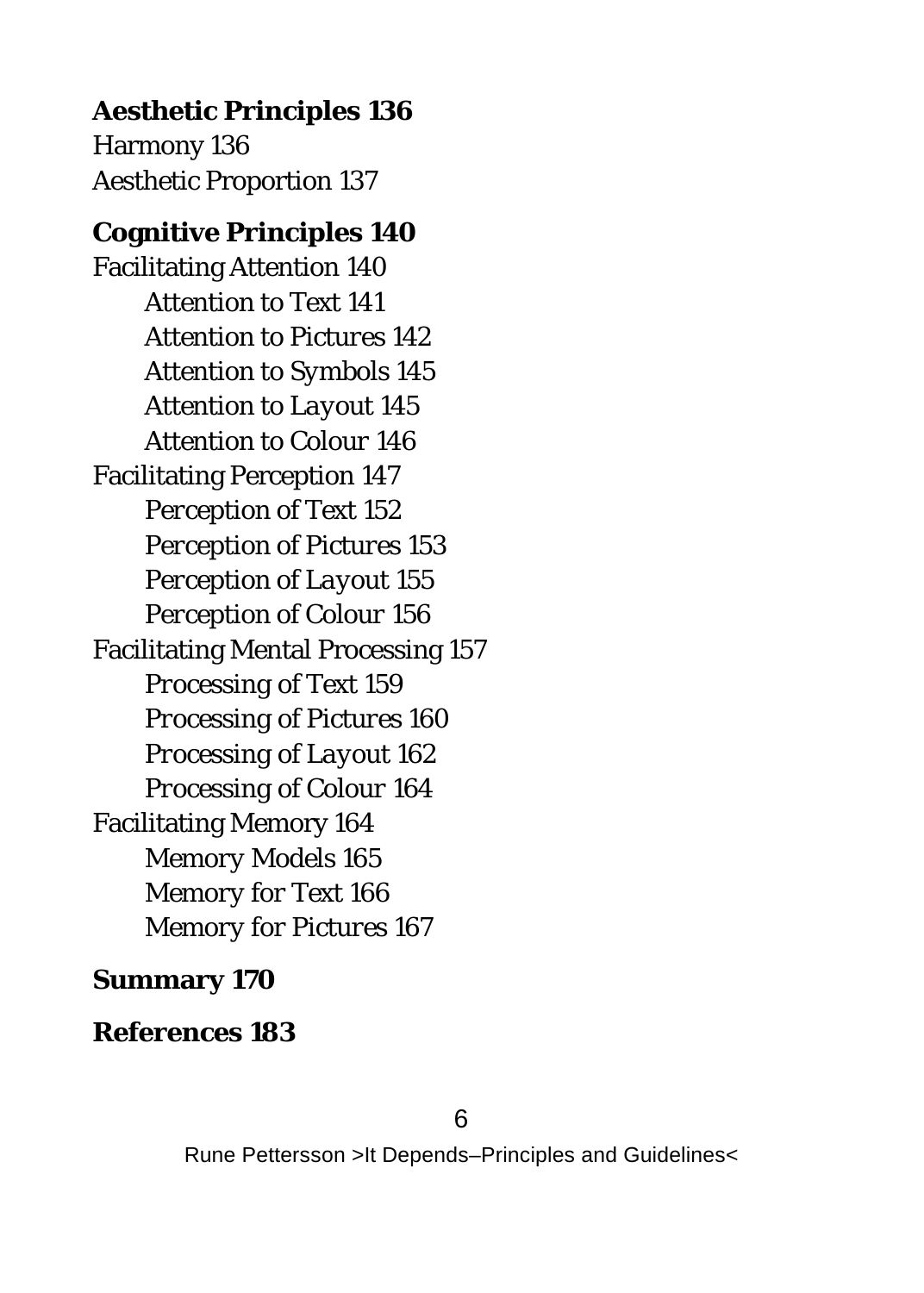## **Communication**

Animals, people and technical systems communicate with the aid of simple signals. The signals may be aural or visual. They can also consist of odours or tactile contacts and therefore act on our sense of smell and touch rather than on our hearing and vision. There is often an interplay between different signals or stimuli which coalesce into a unified whole. Many information and communication theorists have devised models to explain the way the communication process or processes operates<sup>1</sup>.



#### Social context

*Several activities are involved when an intended message (left circle) is communicated from a sender, or information provider, to a receiver, and received as an internalized message (right circle). These processes are guided by principles (upper pentagons), performed with the help of tools (lower pentagons) and influenced by the social context. In this model the active receiver, or " interpreter", may actively reach out and grab the representation with its message.*

 <sup>1</sup> Such as Lasswell, 1948; Shannon and Weaver, 1949; Schramm, 1954; Hall, 1980; Hagen, 1998; Morley, 1992.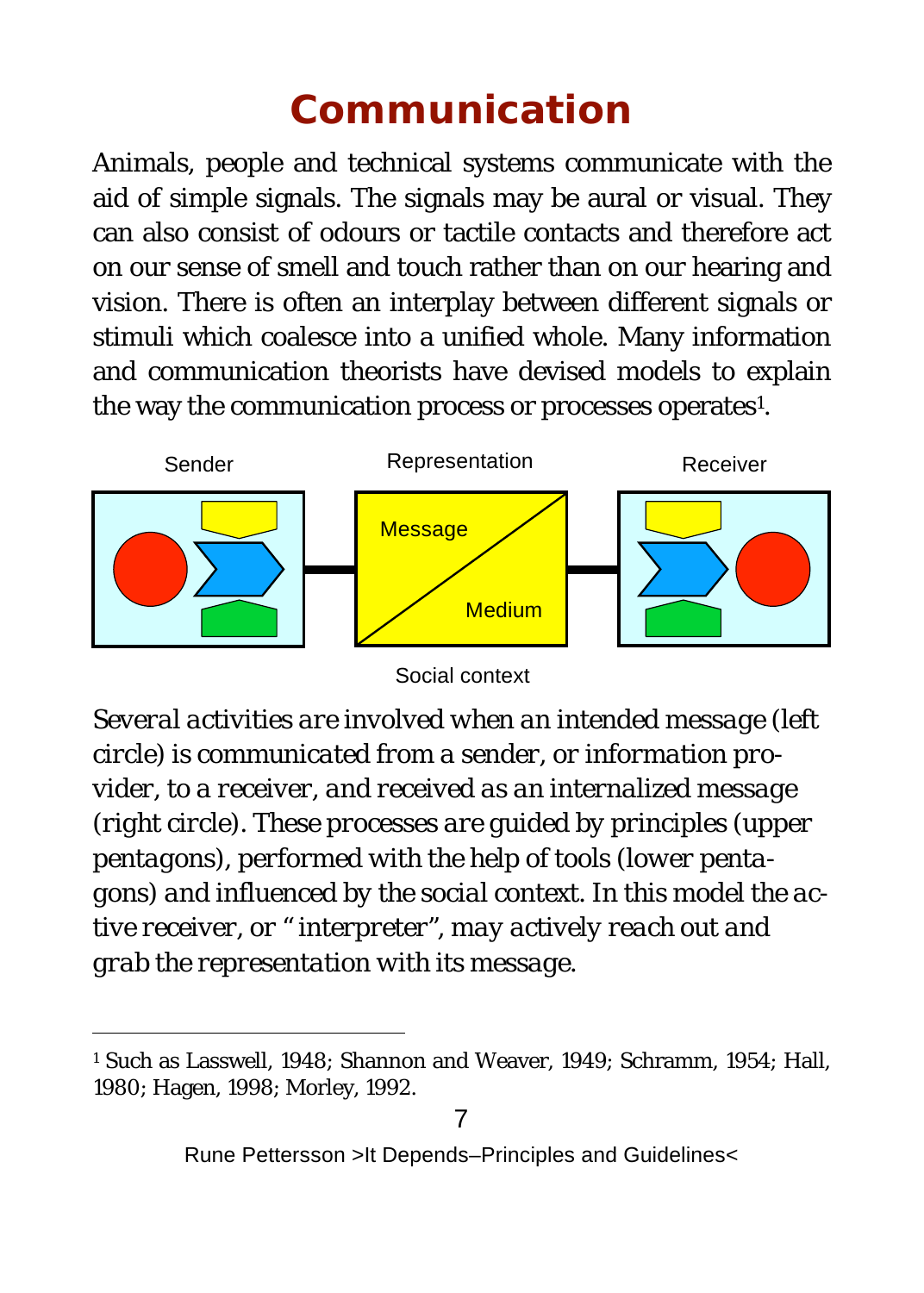Communication between people has always been important. If communication is to be possible at all, signals in some form must be produced, transmitted, received, and deciphered. The sender successfully transfers the message to the receivers with the help of a medium. A medium with a message constitutes a representation. In this book the main emphasis is on the design of information and learning materials.

In the production and distribution of a verbal and visual message, the sender will use creative processes, production processes, and distribution processes. Generally speaking, a sender may be an advertiser, an artist, a businessperson, an instructor, a subject matter expert, a teacher, a writer, a film or television producer, or anyone who wants to convey an intended message to one or more receivers or information providers.

The receiver is usually not a passive part in communication. In fact several different activities are involved when an intended message is communicated from a sender to a receiver, interpreted and understood. When a message evokes feedback to the original sender, the receiver becomes a sender, and the sender becomes a receiver. These processes are performed with the help of various tools and influenced by the social context.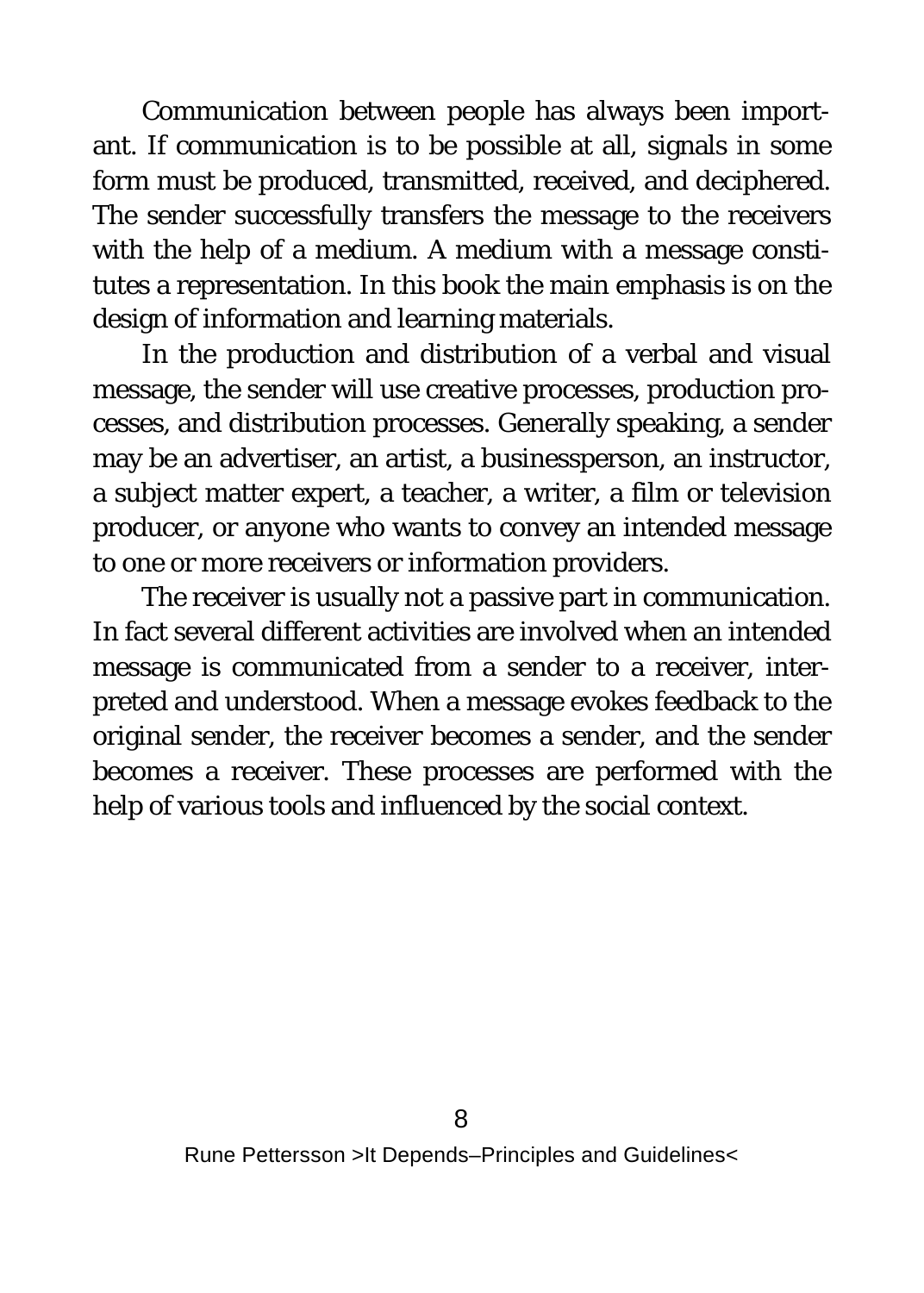## **Information**

The term *information* is derived from the Latin noun *informatio,* which means a conception or an idea. Information has therefore long been synonymous with 1) "data, details, facts, and intelligence". However, the term information has acquired additional meanings. Today it may also refer to 2) "the import ascribed to specific data". Then information does not arise until a receiver interpret data, e.g. a text or a picture.

Furthermore the term *information* is also sometimes used for 3) "data processed in a computer", 4) "an internal structure which regulates processes", 5) "a formal written statement or accusation", 6) "the action of informing against a person", and 7) "the giving of a form or essential character to something; inspiration". Information is also 8) the term for a group of information materials in the category *Brief messages.* 

The verb *inform* means to supply or convey information or to provide knowledge of something and is therefore a unidirectional process, e.g., from one person to another. In my view, to *communicate* entails interplay between two or more persons.

From a terminological point of view the concept *information* may be placed somewhere between *data* and *knowledge*. The three terms data, information and knowledge are frequently used for overlapping concepts. These concepts are ambiguously defined in the subject matter literature. It is not at all easy to draw any strict borderlines between these three concepts.

Often the term *data* refers to a collection of facts, specific details that are known. It may be results from experiments,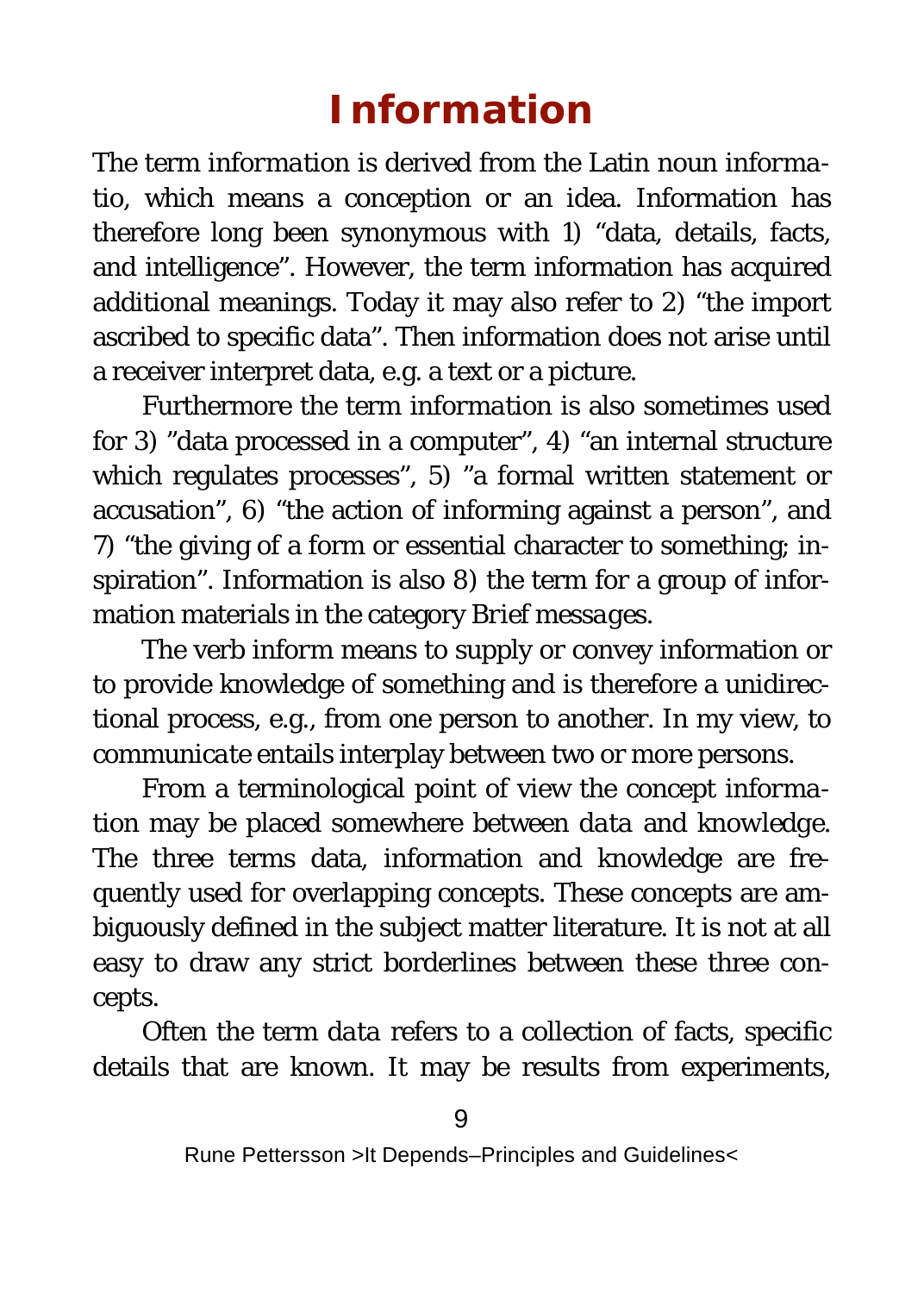measurements and observations of a set of variables. Data may consist of numbers, words, or visuals, often stored in lists and tables, in computer systems or on paper. Data are often complex, unorganised and unstructured. The information designer has the ability to organise, structure and present data as *meaningful information* in a chart, in a table, in a text or on a map.

There are numerous competing and complex theories of *learning* and of *knowledge*. For our purpose knowledge may be defined as 1) having understanding and skills acquired by theoretical and practical understanding of a subject matter, and the ability to use it for a specific purpose, 2) awareness and recognition, and 3) the sum of what is known in a particular field. Learning and acquisition of knowledge involves complex cognitive processes, such as attention, perception and learning. These processes are influenced by our earlier experiences and our memories. Groups of brain cells are activated and associate to each other.

We may view information from various perspectives with respect to how we create, present, produce, distribute, search, sort, index, store, receive, process, value, respond to, make use of, and renew information. Often several groups of people with different skills are needed for these activities. Each person has a set of individual experiences and values that will influence their views of information.

Information can be moved from one place to another and stored in analogue or in digital form. Vickery and Vickery<sup>2</sup> pointed out that information is merchandise, however quite dif-

 <sup>2</sup> Vickery and Vickery, 1987, 27.

Rune Pettersson >It Depends–Principles and Guidelines<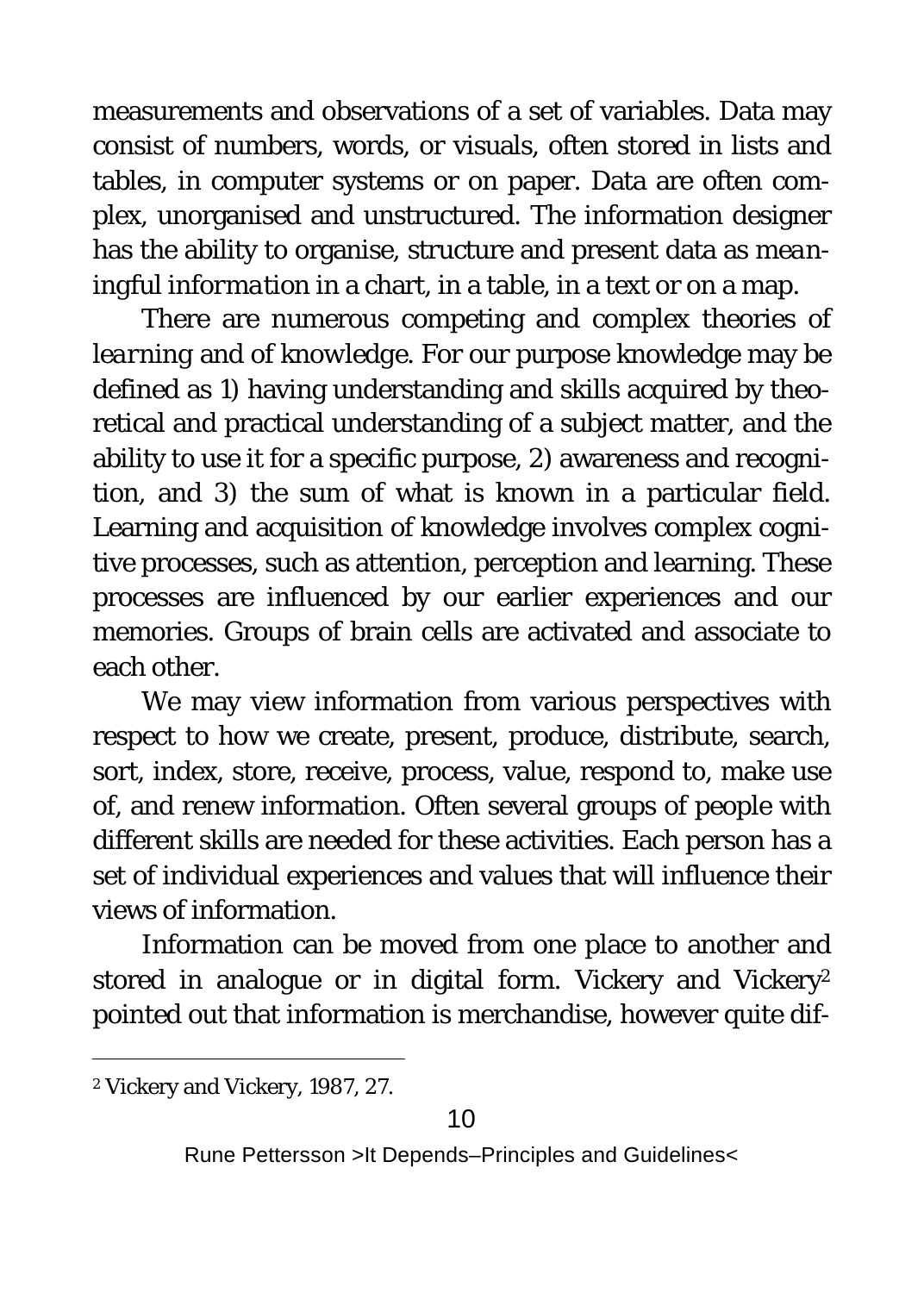ferent from other kinds of commodities and wrote: "Information is a peculiar commodity. When transferred from source to recipient, or from seller to buyer, it remains available to both. Unlike the sale of a material product, information transfer does not give the recipient the right of exclusive use, ..."

Information is a richly varied concept covering many important disciplines or subjects and areas of knowledge. Information concepts include copyright, information access, information assurance, information competence, information disciplines, information ethics, information layout, information quality, and information structure.

Most people are involved with communications and communications systems in one way or another. Some of these systems have soft, human or linguistic dimensions, whereas others possess hard, technological dimensions. Some subject fields have been well established for many years. Others are new. These fields can be regarded as independent scientific disciplines. In several instances, there is some overlapping because certain sub-issues may be addressed in different disciplines, even if the approaches may vary considerably.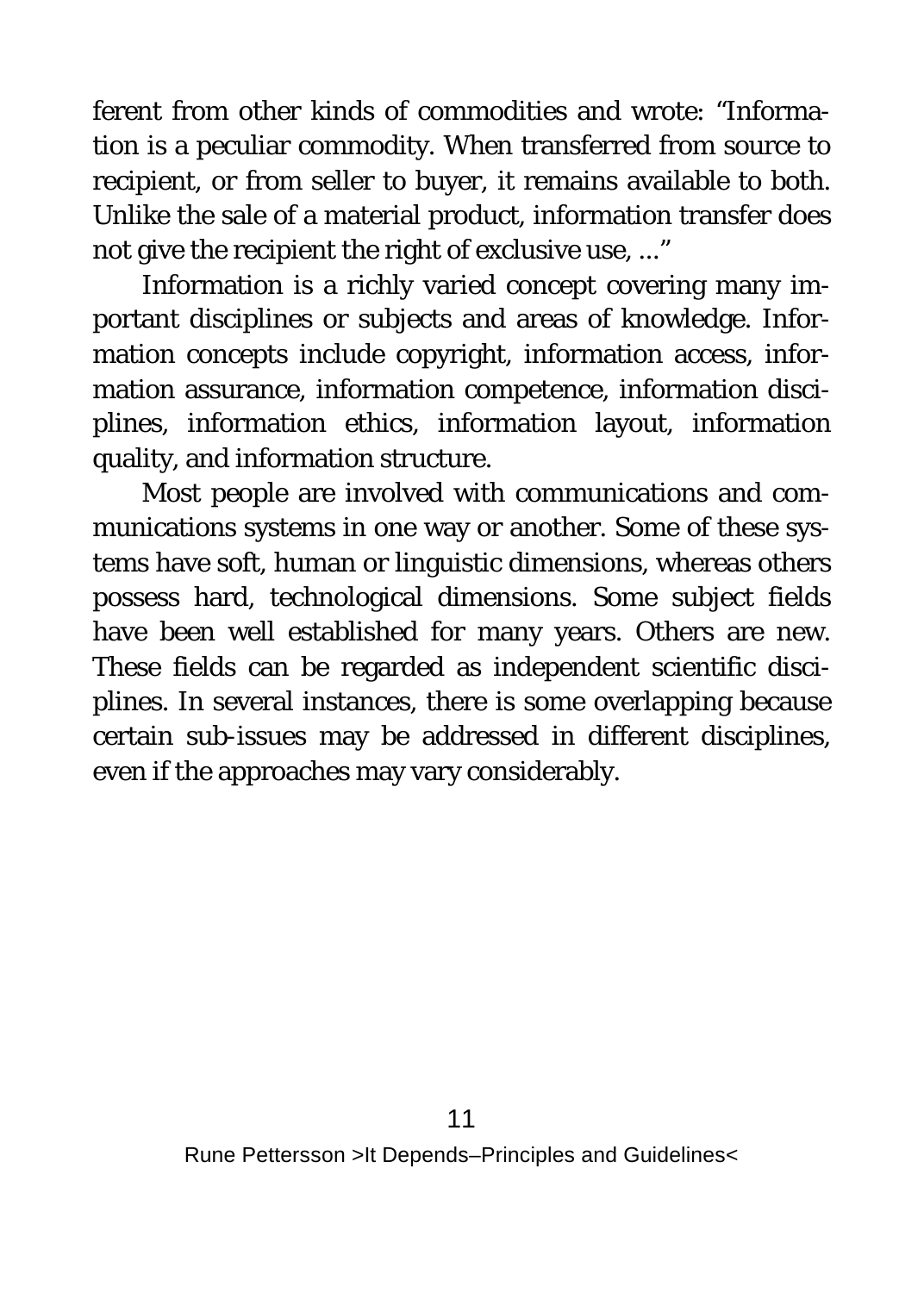## **Design**

The term *design* represents the identifying of a problem and the intellectual creative effort of an originator, manifesting itself in drawings or plans that include schemes and specifications to solve the problem. However, the term *design* also represents the outcomes of each specific design process, such as products, services, processes, and systems.

People have been designing, planning and executing information sets, information materials, and messages in all times. The *design process* includes cognitive as well as practical aspects and activities. While a painter or a sculptor can choose any imaginable shape, a designer is limited by the function of the thing being designed3. Whereas art strives to express fundamental ideas and perspectives on the human condition, design is concerned with finding the representation best suited to the communication of some specific information4.

#### **Design areas**

The concept *design areas* include many parts of human activities. Examples are apparel design, architectural design, ceramics design, communication design, costume design, craft design, document design, editorial design, engineering design, environmental design, exhibition design, fashion design, fine arts design, furniture design, glass design, graphic design, image design, industrial design, information design, instruction design,

 <sup>3</sup> Pye, 1964, 7.

<sup>4</sup> Mullet and Sano, 1995, p. 9.

Rune Pettersson >It Depends–Principles and Guidelines<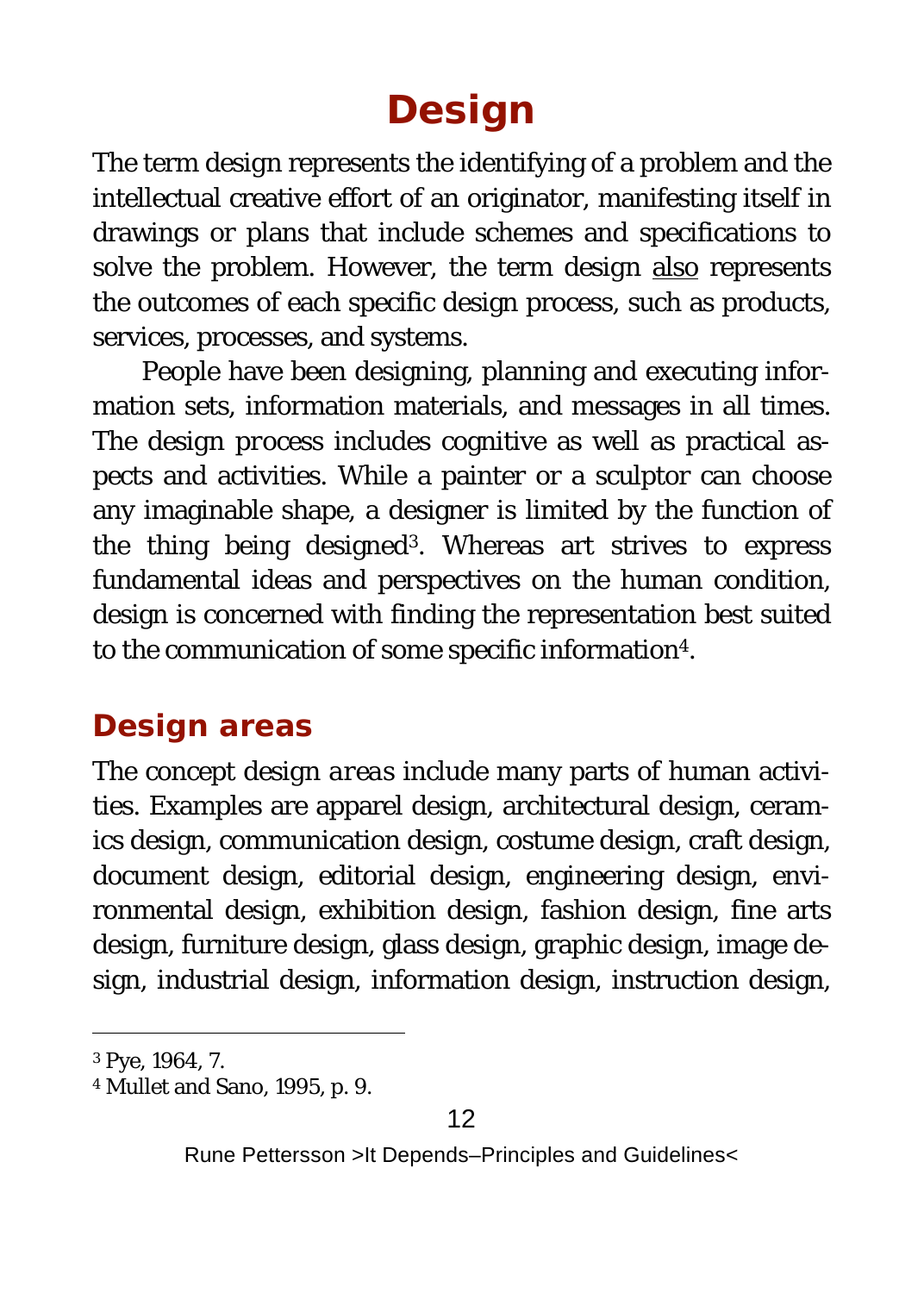instructional message design, interaction design, interface design, interior design, it design, landscape design, light design, manufacturing design, mechanical design, message design, molecular design, ornamental design, package design, pattern design, persuasion design, poster design, presentation design, product design, service design, text design, textile design, type design and urban design. Many design areas are seen as academic design disciplines.

Some of these design areas partly overlap other disciplines, and there are probably even more design areas. Some design areas are old and some rather new. The concept of design language describes how interfaces communicate what objects are to users, what they might do, and how they should be used<sup>5</sup>.

#### **Design processes**

Models for design processes include cognitive as well as practical activities and aspects. The (final) design represents the outcomes of each specific design process, such as processes, products, services, and systems. On a theoretical level the intention of an overall design process, including process activities, might be the same regardless of the specific design area.

Any design process includes the development from a concept or an idea to a final product. Steps in a design process may be called *design activities*, such as conceptual design, embodiment design, detail design, and design reviews.

 <sup>5</sup> Head, 2000.

Rune Pettersson >It Depends–Principles and Guidelines<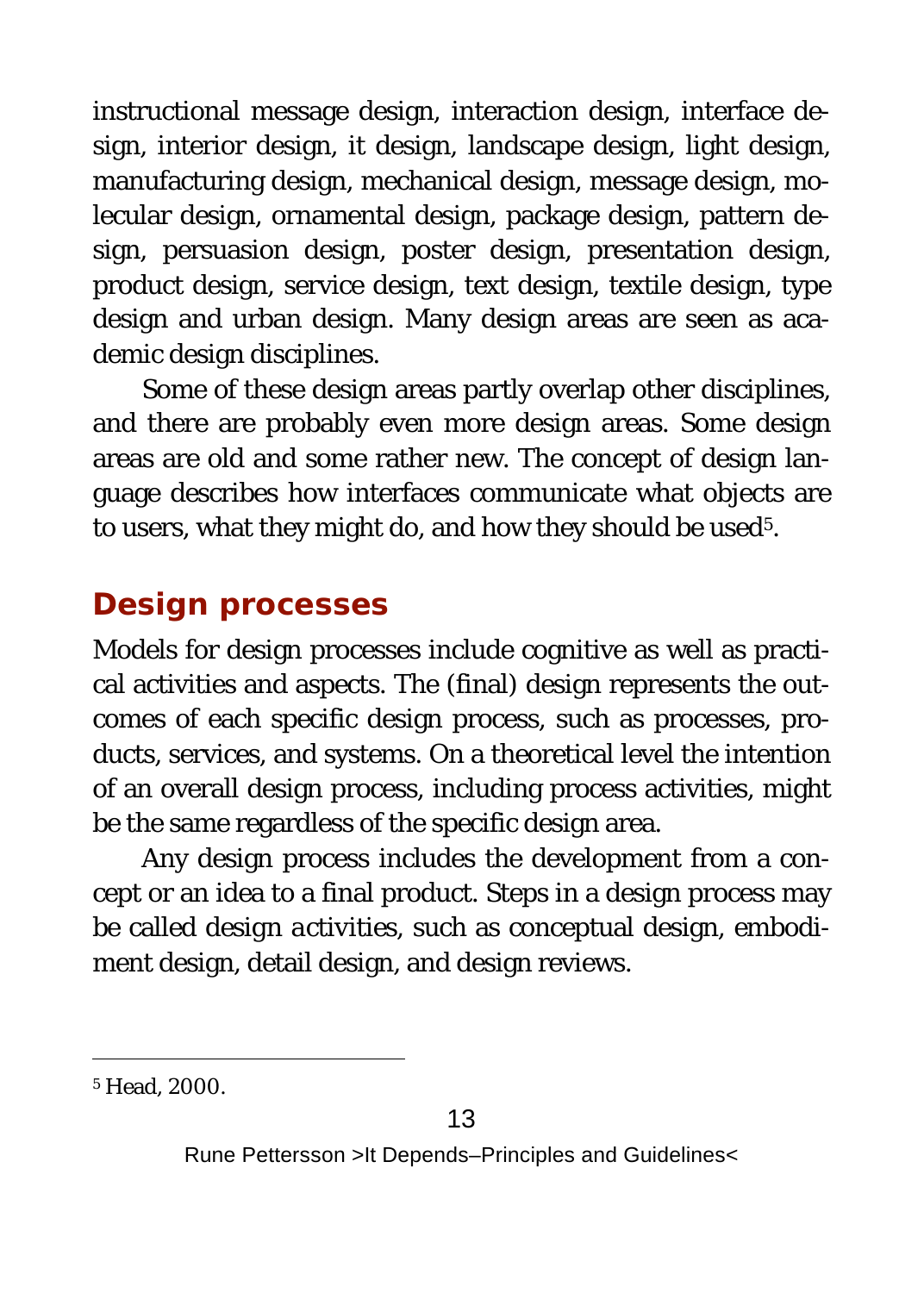

*A design processes starts with a commission (C). The goal is to produce a final design, to be used as a master for production of a number of representations (R) or artefacts.*

The design process includes cognitive as well as practical aspects and activities. Models for design processes include cognitive as well as practical activities and aspects. Shadrin discuss seven and Rowland ten design process activities, or design process steps<sup>6</sup>. Rowland has studied the process of design across a number of professions. According to him main principles of a *general process of design* include the following characteristics:

- Designing requires a balance of reason and intuition, an impetus to act, and an ability to reflect on actions taken.
- The design process is a learning process.
- Designing is a goal-directed process in which the goal is to conceive and realize some new thing.
- The design process is dependent on the designer and on what he or she designs.
- The new thing that results from designing has practical utility.

 <sup>6</sup> Shadrin, 1992, p. 29; Rowland, 1993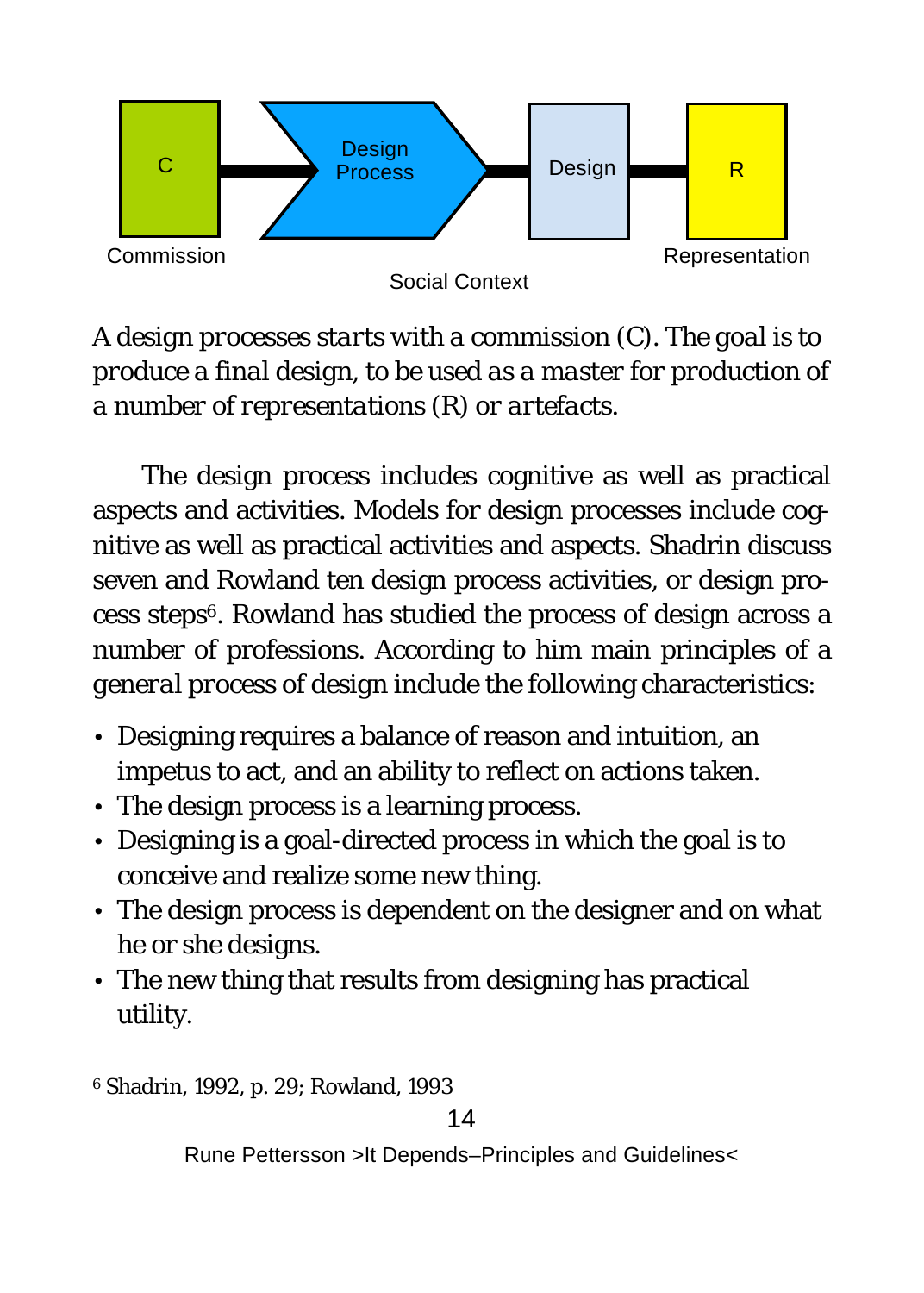- Design requires social interaction.
- Designing involves problem solving, but not all problem solving is designing.
- In designing, problem understanding and problem solving may be simultaneous or sequential processes.
- Designing involves technical skills and creativity and rational and intuitive thought processes.

The (final) design represents the outcomes of each specific design process, such as processes, products, services, and systems. On a theoretical level the intention of an overall design process, including a number of process activities, might be the same regardless of the specific design area.

My own studies of processes of *message design*7 resulted in the following list with twelve design principles to be used in the production of information and instruction:

- Introduce novel or unexpected events at the start of instruction.
- Inform learners of expected outcomes.
- Recall relevant prerequisite information.
- Present only relevant information.
- Organise content and present "organisers".
- Progress from simple to complex.
- Provide prompts and cues.
- Vary the information presented.
- Present examples and non-examples.
- Provide appropriate practice.

 <sup>7</sup> Pettersson, 1993, p. 88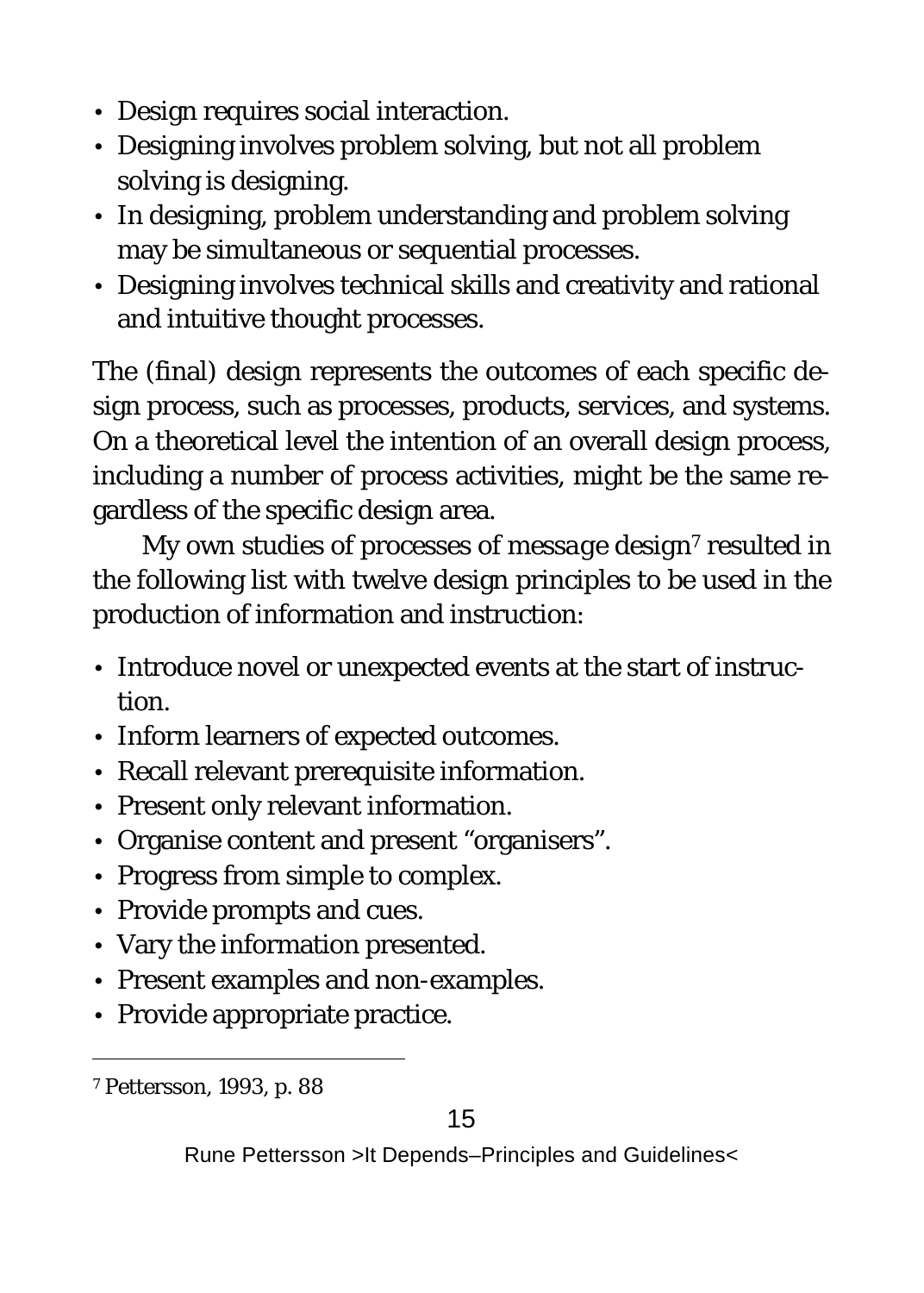- Provide immediate feedback or knowledge of results.
- Review and repeat.

Smith and Ragan8 argues that *instructional design* is a systematic and reflective process of translating principles of learning and instruction into plans for instructional materials, activities, information resources, and evaluation. Smith and Ragan noted that an instructional designer is somewhat like an engineer. Both plan their work based upon principles that have been successful in the past. Engineers use principles based on the laws of physics, and instructional designers use principles based on basic principles of instruction and learning. Both groups have a vast number of factors, which often interact, that they must consider. Their "model of instructional design" is based on three phases<sup>9</sup>: 1) analysis, 2) strategy, and 3) evaluation.

The first phase includes analysis of the learning context, analysis of the learners, analysis of the learning task, and writing of test items. The second phase includes development of organizational strategies, development of delivery strategies, development of management strategies, and production of the actual instruction. The third phase includes assessments and formative evaluation, which may lead to revision of the instruction. Many times steps may occur concurrently. Smith and Ragan<sup>10</sup> provides seven critical assumptions underlying instructional design for instructional designers to follow in order to be able to

 <sup>8</sup> Smith and Ragan, 1999, p. 2

<sup>9</sup> Smith and Ragan, 1999, p. 7

<sup>10</sup> Smith and Ragan, 1999, p. 18

Rune Pettersson >It Depends–Principles and Guidelines<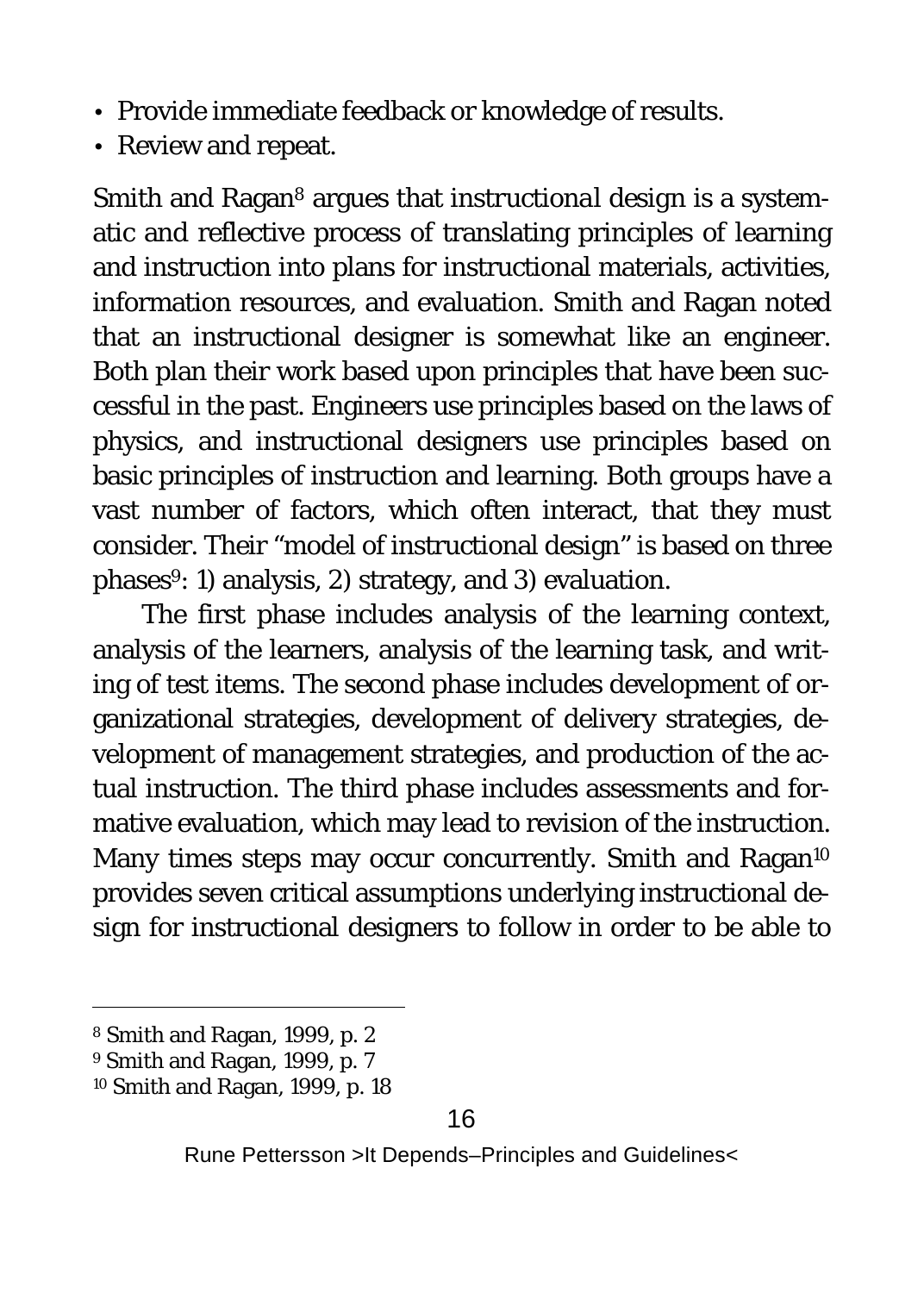produce "good instruction". The *instructional design assumptions* are:

- To design instruction, the designer must have a clear idea of what the learner should learn as a result of the instruction.
- The "best" instruction is that which is effective (facilitates learners' acquisition of the identified knowledge and skills), efficient (requires the least possible amount of time necessary for learners to achieve the goals), and appealing (motivates and interests learners, encouraging them to persevere in the learning task).
- Students may learn from many different media; a "live teacher" is not always essential for instruction.
- There are principles of instruction that apply across all age groups and all content areas. For example, students must participate actively, interacting mentally as well as physically with material to be learned.
- Evaluation should include the evaluation of the instruction as well as the evaluation of the learner's performance. Information from the evaluation of instruction should be used to revise the instruction in order to make it more efficient, effective, and appealing.
- When the purpose of assessment is to determine whether learners have achieved learning goals, the learners should be evaluated in terms of how nearly they achieve those instructional goals rather than how they "stack up" against their fellow students.
- There should be congruence among goals, learning activities, and assessment. Along with learner's characteristics and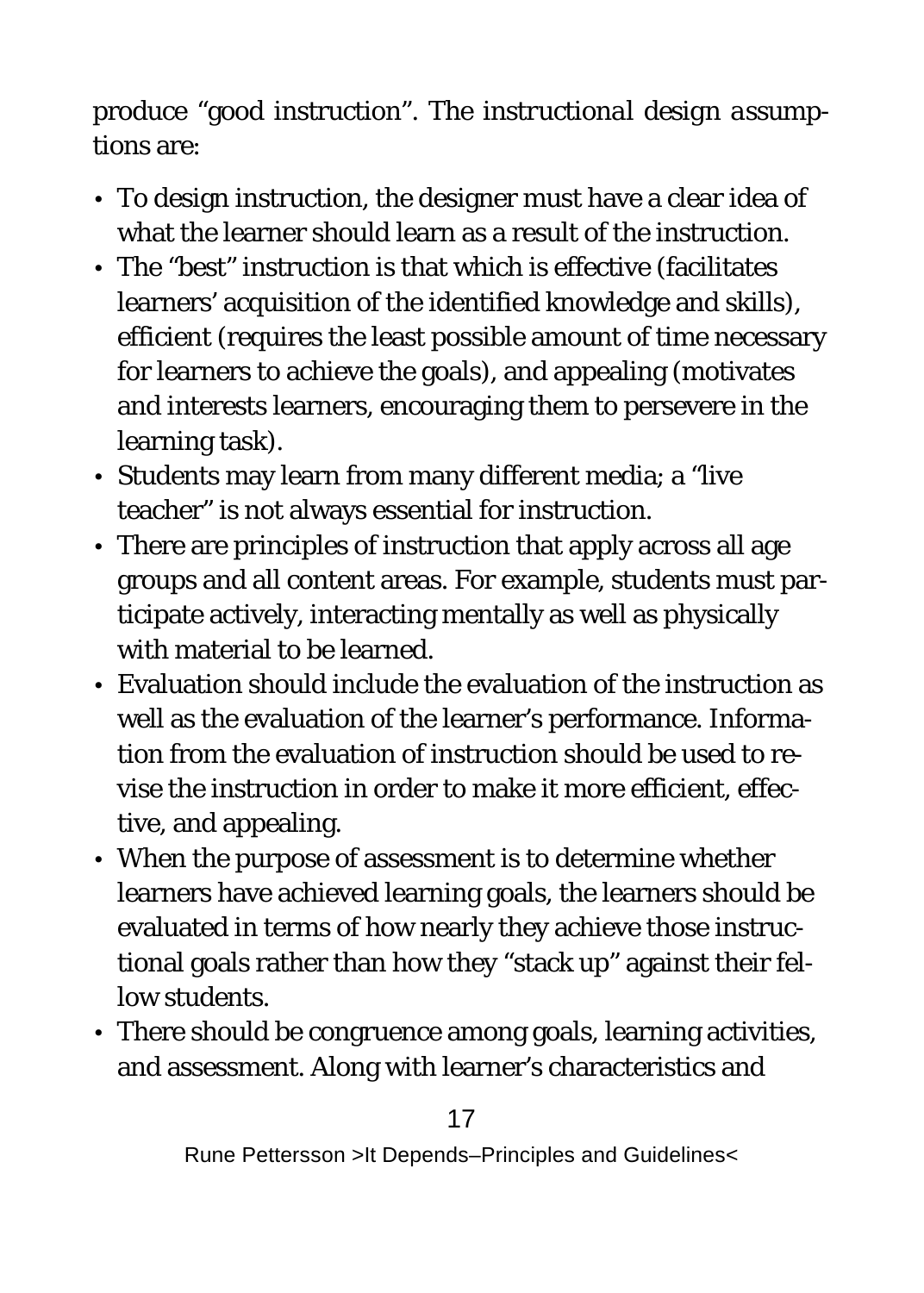learning context, learning goals should be the driving force behind decisions about activities and assessment.

It is possible to edit the above instructional design assumptions and turn them into a list of seven *information design assumptions* or *message design assumptions*

- To design information set, the designer must have a clear idea of what the user should understand as a result of using the information set.
- The "best" information set is that which is effective (facilitates users' acquisition of the identified knowledge and skills), efficient (requires the least possible amount of time necessary for users to achieve the specified goals), and appealing (motivates and interests users, encouraging them to read, or listen to, the complete information set).
- Many different media may be used for distribution of specific information content. Different media have their specific advantages.
- There are principles of information design that apply across all age groups and all content areas. Users must be active rather than passive, interact mentally as well as physically with the information material.
- Evaluation of information should include the evaluation of the information set as well as the evaluation of the user's performance. Facts from these evaluations should be used to revise the information set in order to make it more efficient, effective, and appealing.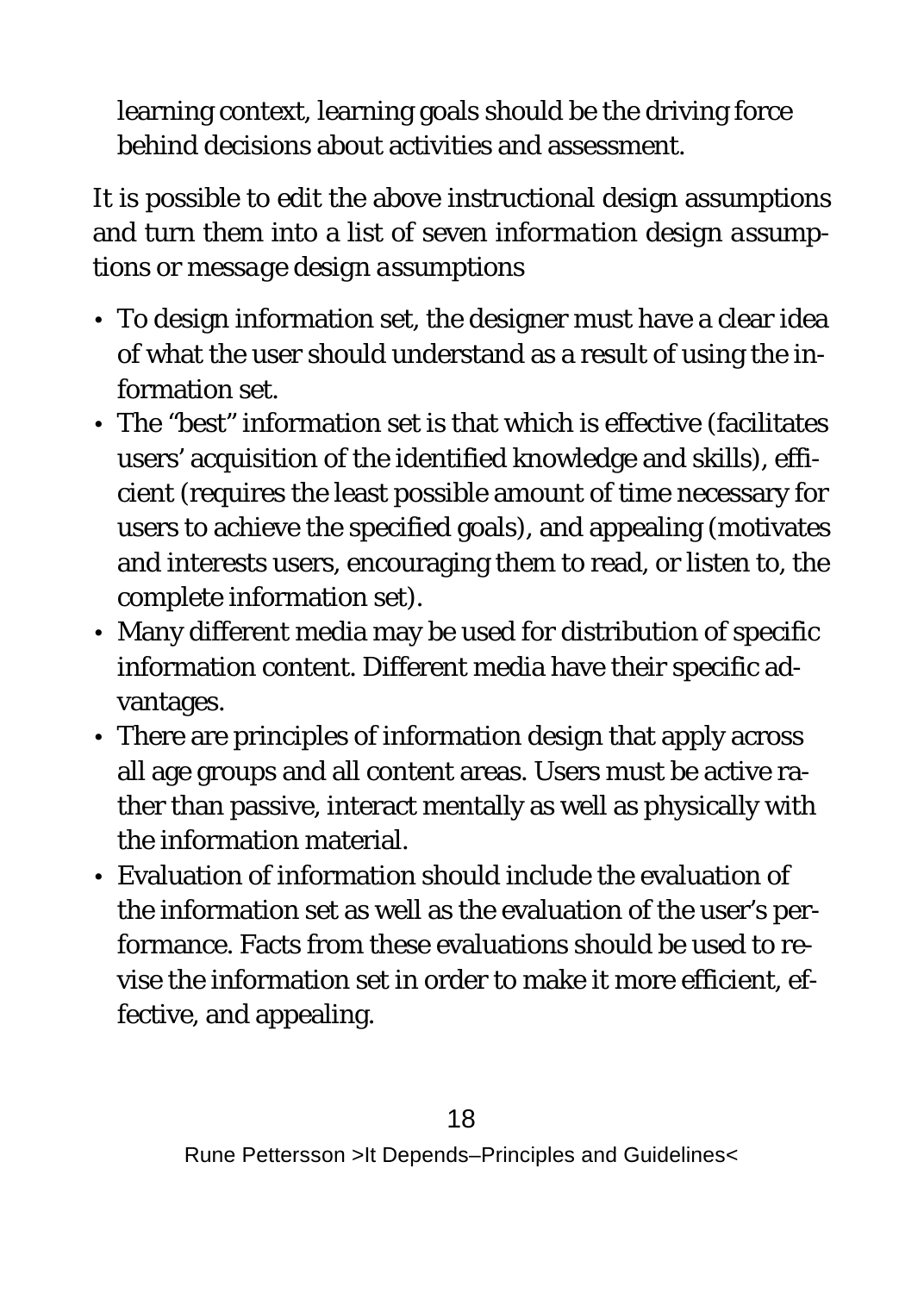- When the purpose of assessment is to determine whether users have achieved the goals, the users should be evaluated in terms of how nearly they achieve those goals.
- There should be congruence among goals, reading, and assessment. Along with user's characteristics and context, information goals should be the driving force behind decisions about activities and assessment.

Models for design processes include cognitive as well as practical activities and aspects. My "message design and information design model" include the following four process activities: analysis and synopsis, production of draft, production of script, and production of original and master. Each activity includes a design sub-process, activity documentation, and a review process. Main message design tools will include text (printed and spoken), symbols, pictures (drawings and photos), typography and layout, light and light effects, sound and sound effects.



*The creative message and information design processes include four different production (P) and review activities (R). The production activities are analysis and synopsis (P1) and synopsis (1), production (P2) of draft (2), production (P3) of script (3), and production (P4) of original (4) and master (5). C = commission.*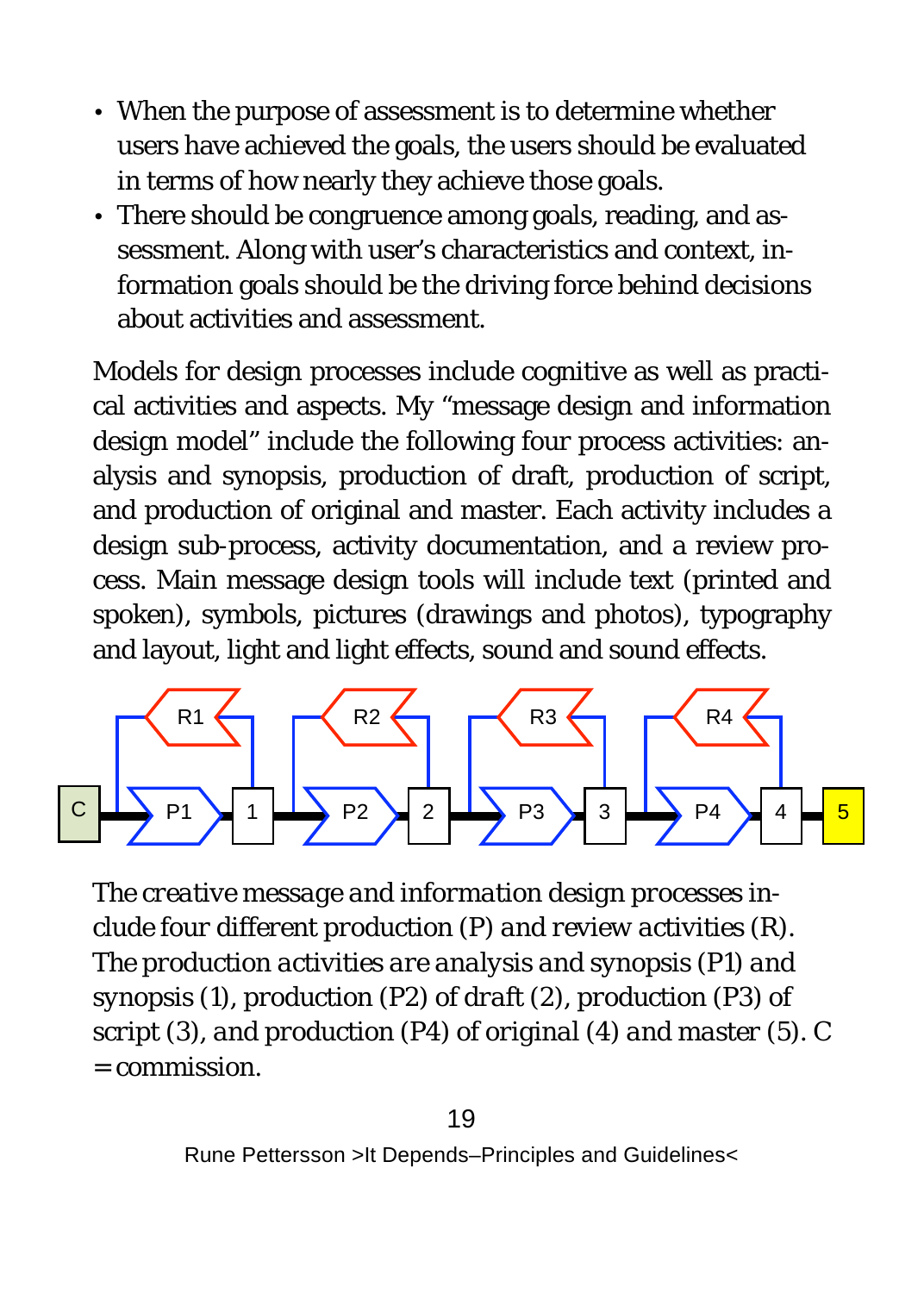An originator, like an author, a designer, an illustrator and a painter, may want to tell somebody something. Then he or she has got an "intended message" as well as one or more mental images to communicate. By creating a number of physical outlines or sketches the originator is able to explain and demonstrate her or his mental images. These outlines include "preliminary messages" and they seldom reach any large audience. The mental and creative process, and the physical and practical work make it possible for an illustrator and a painter to make an original drawing or an original painting. This finished original has got a "designed message." Each person looking at the final design will create an individual "interpretation of the message."

Several authors have pointed out "form follows function". Thus the content of the message is more important than the actual execution of the message. Therefore, we should always begin by defining what any message is supposed to show. What is the problem we want to solve? The information in each message will have to be structured and adapted to the needs of the target group, the intended readers or listeners. An intended message may consist of specific ideas, thoughts, data, information, or some subject matter facts.

Today's design motto is very much: "function can take any form." According to Mijksenaar<sup>11</sup> this phrase is an adaptation of the famous: "form follows function" which can be traced back to the American sculptor Horatio Greenough, who had used it in his text *Form and Function*, written in 1851. However,

 <sup>11</sup> Mijksenaar, 1997, p. 15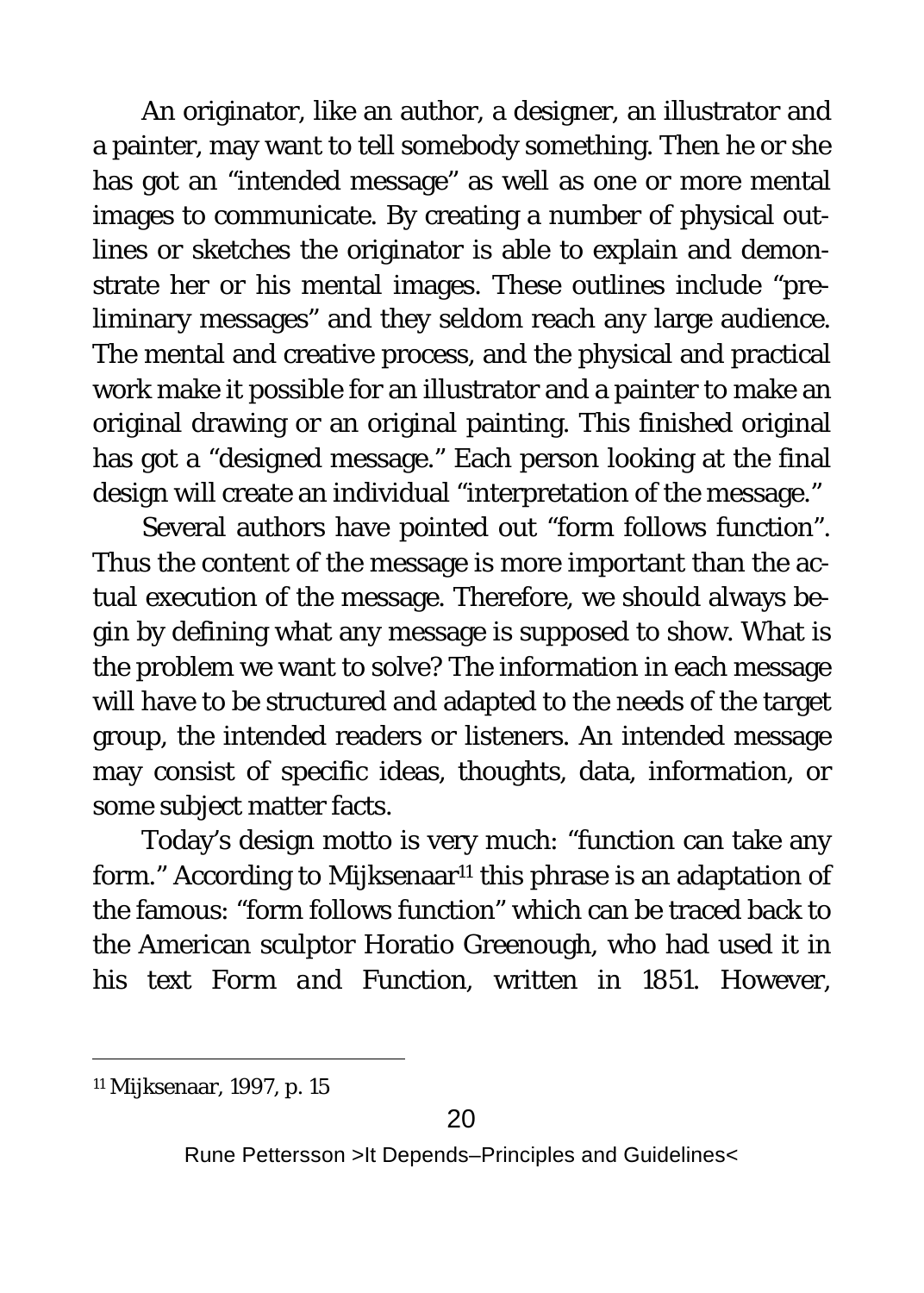Mijksenaar and Westendorp<sup>12</sup> conclude: "architects, engineers and designers rarely follow this rule." Several authors have tried to develop firm rules on how to design information materials. This is, however, not possible<sup>13</sup>.



*An originator has got an "intended message." He or she creates a "preliminary message" and a "designed message." Each person looking at the final design will create an "interpreted message."*

 <sup>12</sup> Mijksenaar and Westendorp, 1999, p. 34

<sup>13</sup> See the section *Information Ethics* for an exception from the "rule of no rules."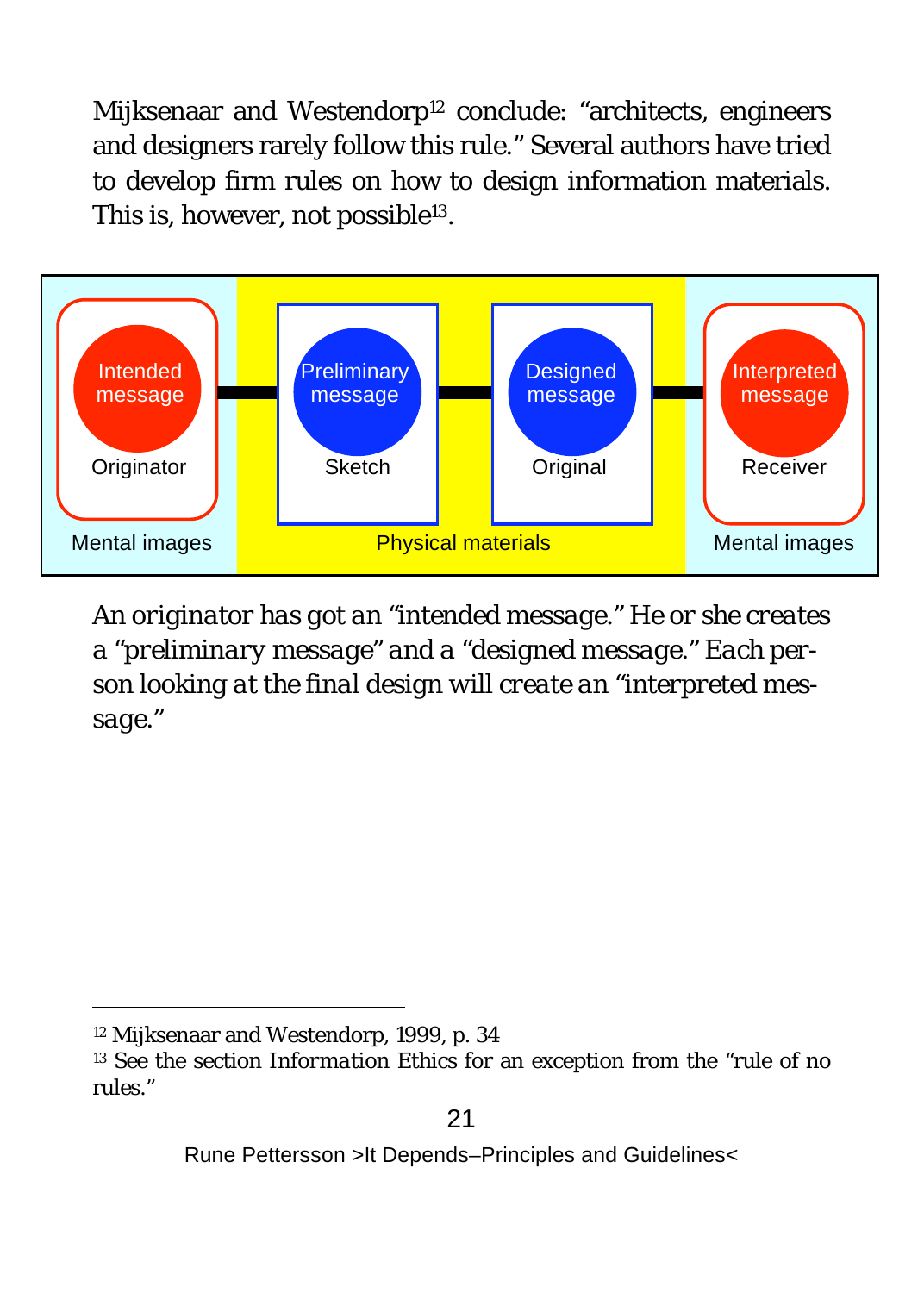

*An originator has got an "intended message." An information designer assists him or her. During this process the designer creates a "perceived message" and a number of sketches. After some discussion they agree on a "preliminary message." The original include a "designed message." After production "mediated messages" will be distributed. Each person looking at the final design will create an "interpreted message."*

The purpose of an intended message may be advertising of a product or a service, providing a business proposal; providing education, entertainment, information, instruction, learning, training, establishing a change of behaviour, making a decision,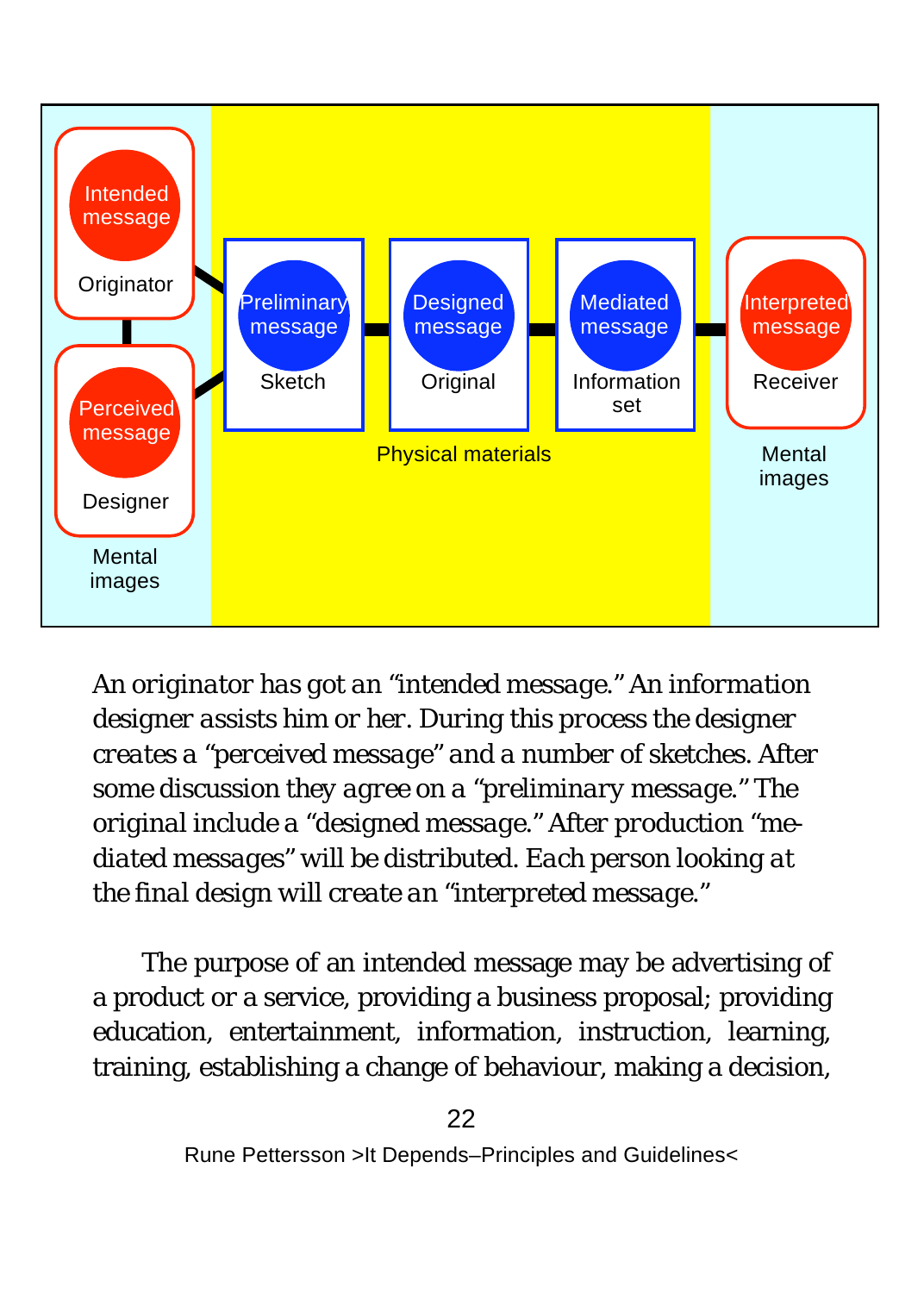performing an action of any kind, or any combination of these and many other examples. There are many groups of receivers. The receiver of an intended message may be business partners, colleagues, dentists, employees, course participants, ministers, students, teachers, veterinary surgeons, retired professors, teenage girls, teenage boys, or a "general" audience – just to mention a few. There are of course many more groups of receivers. It is obvious that a person may belong to several groups of receivers, or "target groups". There are always individual differences among members of any group.

#### **Design science**

Design science is a large field of academic research, education and training. There are common problem areas regardless of what we design. In a common terminology the top level may be named "Families." Next level may be called "Genera." The third level is "Species" (or disciplines). Each subject matter consists of a number of courses. In five design families the classification depend on the purpose with the design. We can design artefacts, different messages, performances, systems and processes, and our own environments. These design families are called artefact design, message design, performance design, systems design or systems development, and environment design. All are hold together with design philosophy, the sixth design family.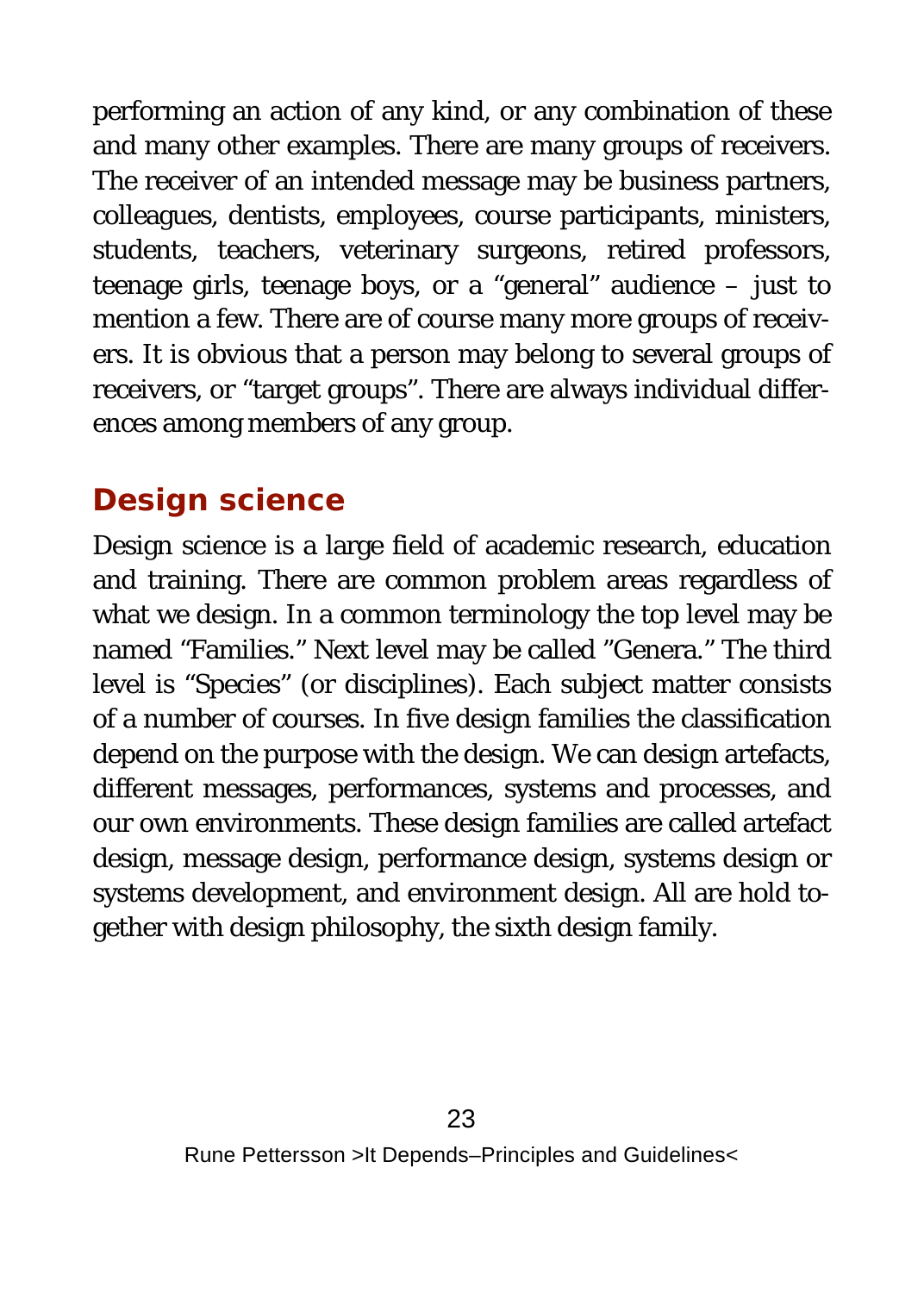

*Design science (left) includes six design families (right): artefact design (1), message design (2), performance design (3), systems design (4), environment design (5), and design philosophy (6).* 

A group of design disciplines all deal with the design of messages. The main components in message design are *words, visuals and forms*. These main components may be used in many different ways to produce, transmit and interpret messages of various kinds in different communication situations. Depending on the different objectives of the messages we can see different "message design genera." These groups are graphic design, information design, instruction design, mass design, and persuasion design.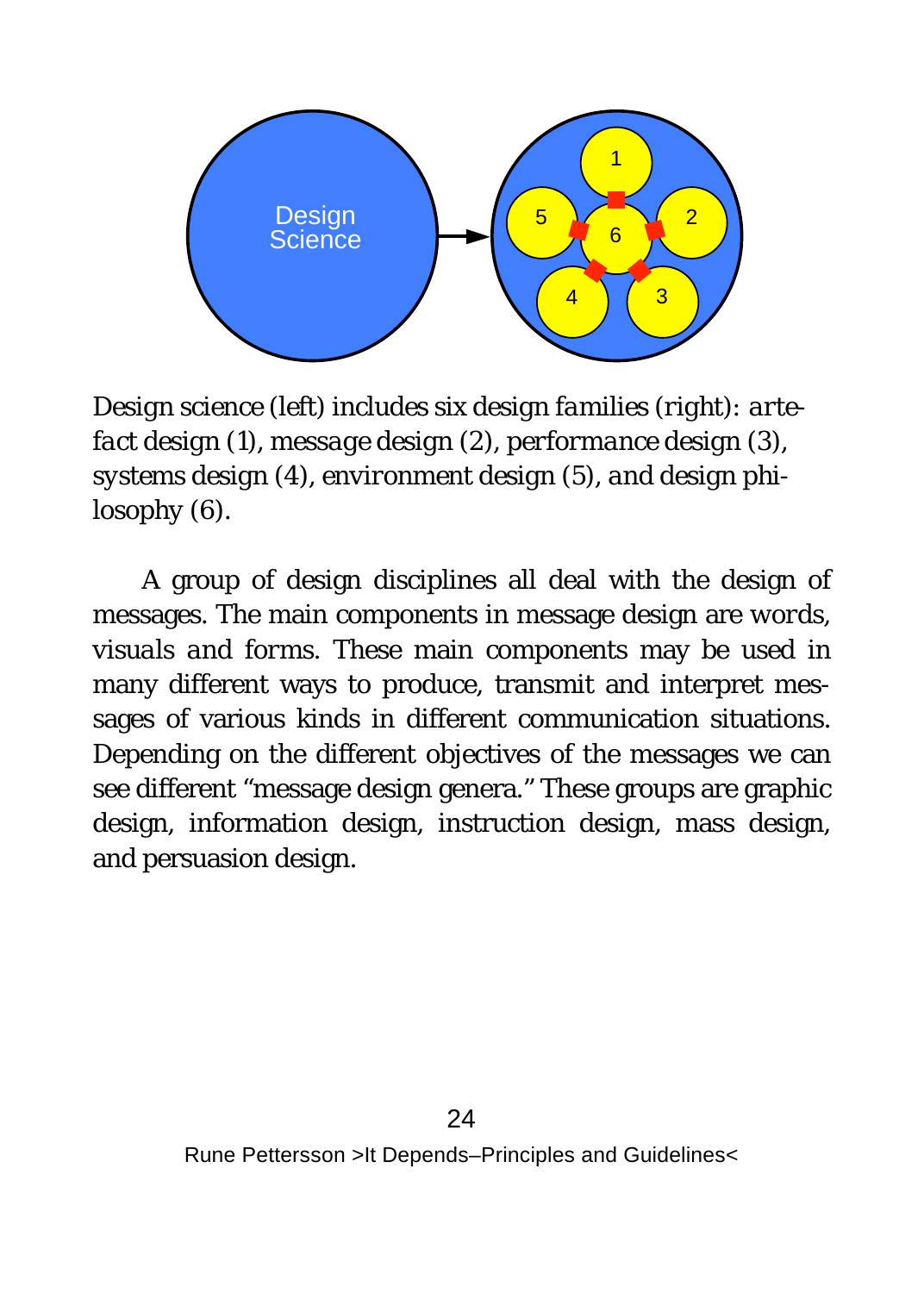

*The message design family (left) includes five design genera (right): graphic design (1), information design (2), instruction design (3), mass design (4), and persuasion design (5).* 



*Message design (MD) is interdisciplinary and encompasses influences and facts from more than fifty established academic disciplines and areas of research.*

25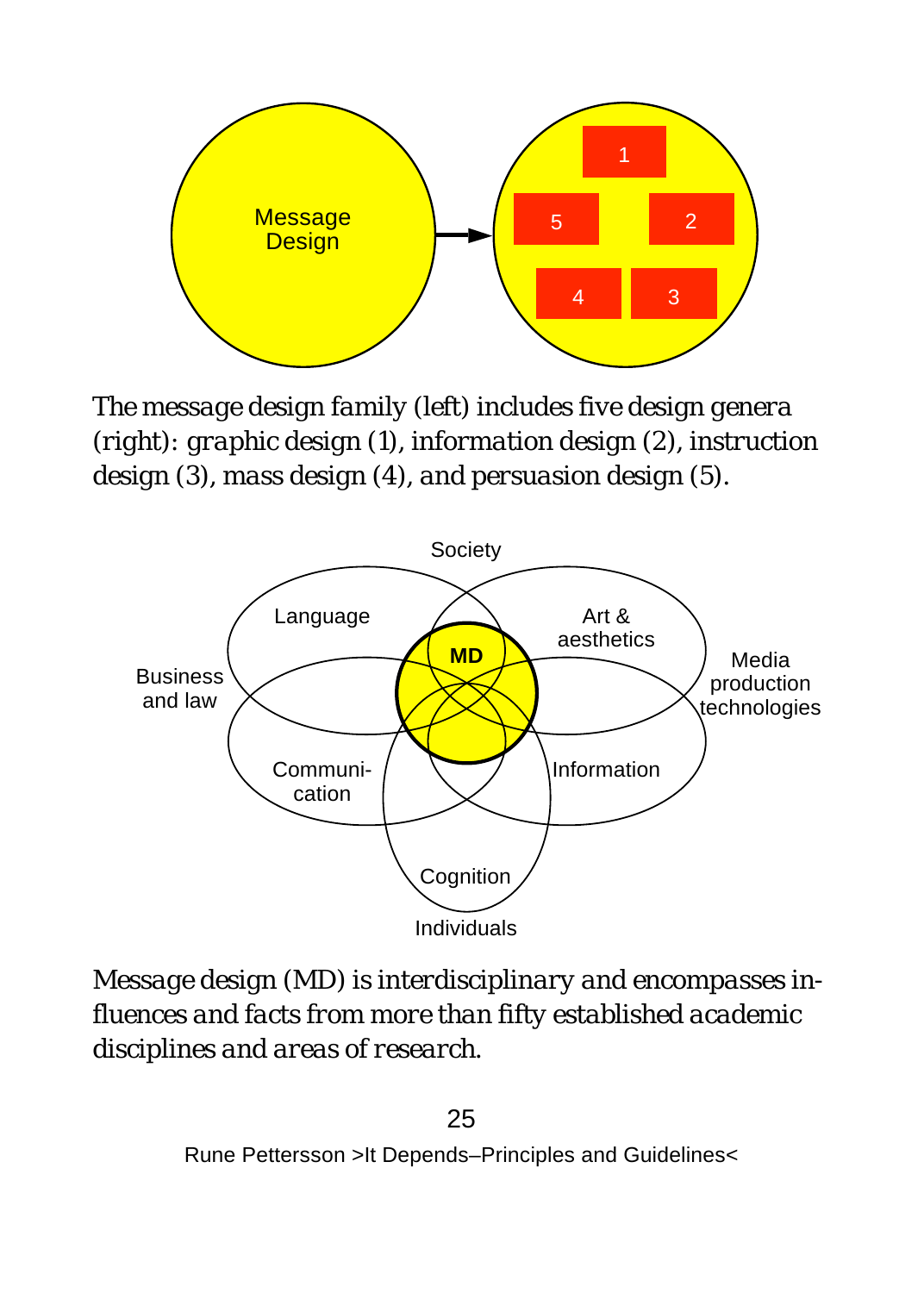*Message design* (MD) is an interdisciplinary field of knowledge. It encompasses influences and facts from more than fifty established disciplines and areas of research. The main areas of research may be divided into the following six groups with "base disciplines."

- 1. *Language disciplines* such as drama, graphic design, linguistics, rhetoric, semiology/semiotics, verbal languages, visual languages and visual literacy. (Graphic design is often seen as an art subject. However, from a message design perspective the language aspects of graphic design are more important than the art aspects.)
- 2. *Art and aesthetic disciplines* such as aesthetics, computer graphics, film and cinema, iconography, iconology, illustration, photography.
- 3. *Information disciplines* such as computer science, information processing, and library and information science.
- 4. *Communication disciplines* such as communication theory, education technology, information design, information technology, information theory, instructional design, instructional message design, instructional technology, journalism, media studies, persuasive design, planned communication, television and video.
- 5. *Behavioural and cognitive disciplines* such as cognitive science, didactics, information ergonomics, pedagogy, psychology, sociology and their subareas. The study of attention, perception, cognitive skills and memory are especially important. Some aspects deal with individuals, and some with the societies in which we live.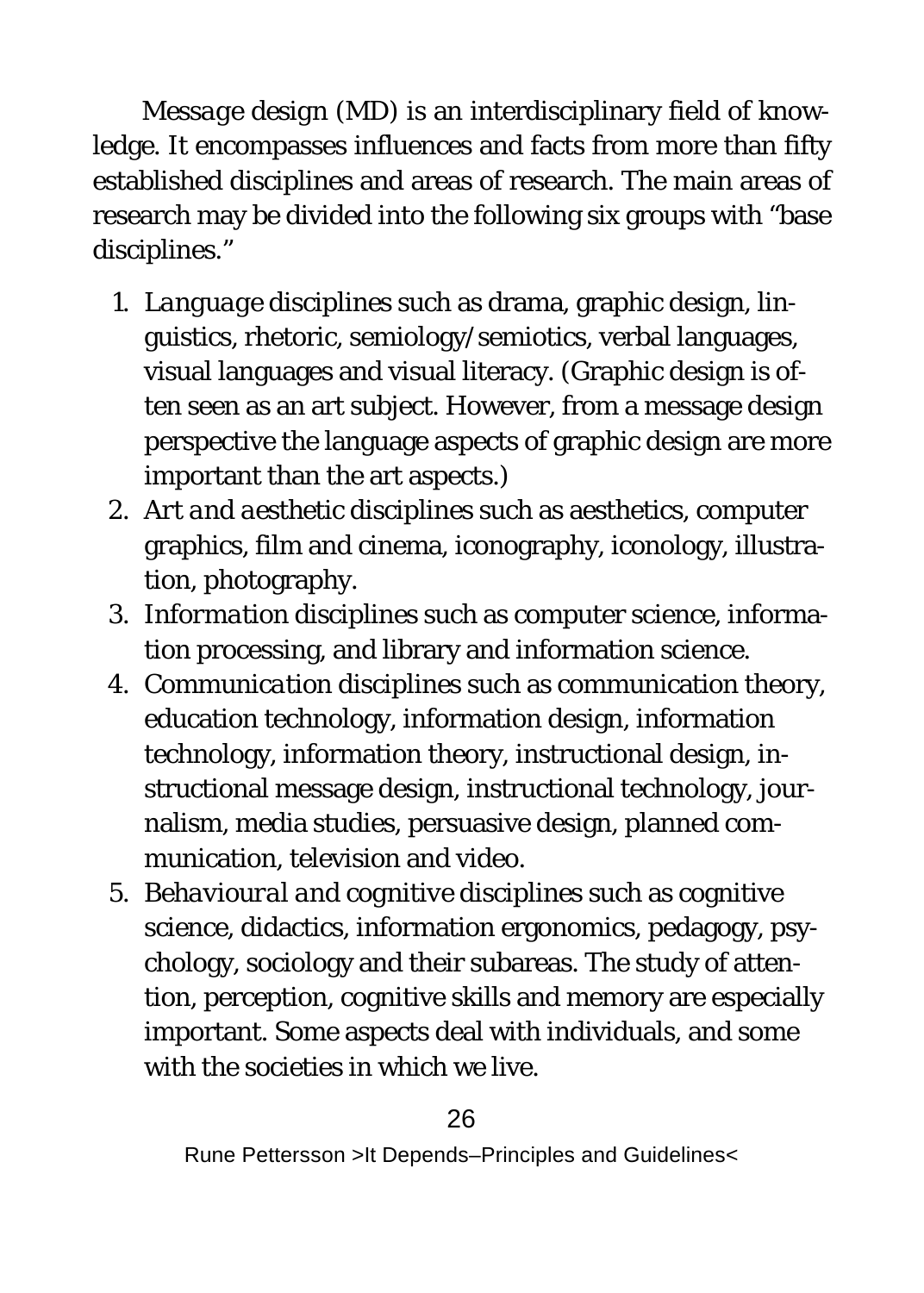6. *Business and media production technology disciplines* such as business economics and management, information economics, information management, law, technologies for production and distribution of different media.

This "message design model" is a theoretical model showing that different disciplines influence and contribute to the area of message design. Please note that the ovals in the illustration representing the various groups of disciplines are not meant to be sharp and distinct. The borders between the groups are rather blurred, unclear, and indistinct. Furthermore, the model is not intended to show any exact relationships between the different groups of the base disciplines.

All message design disciplines have got a theoretical as well as a practical component and message designers need to have theoretical knowledge as well as practical skills. In order to perform sound reflections and make a qualified reflection regarding theory and practice, we need concepts both to structure our thoughts, and to describe them verbally.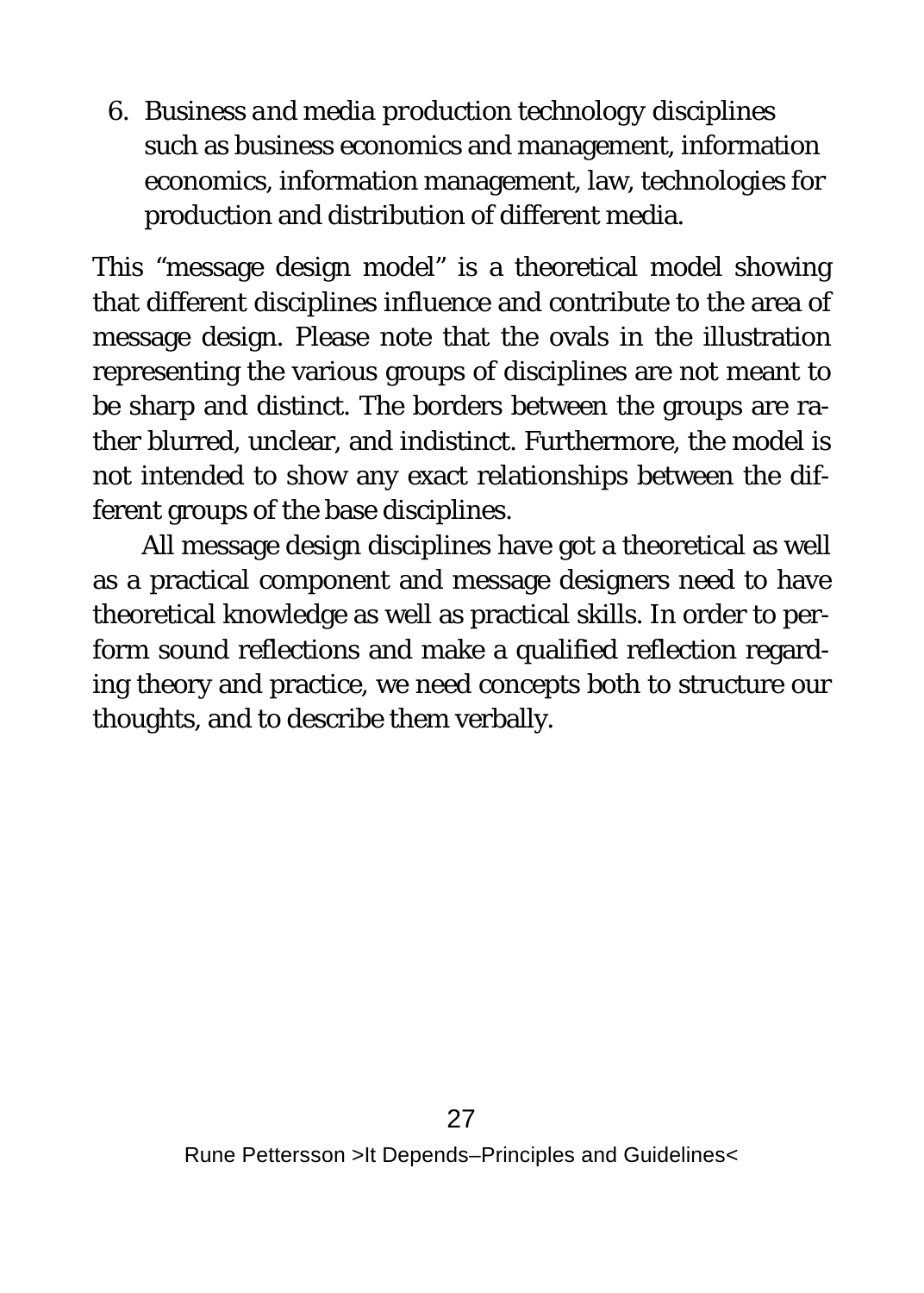### **Information Design**

Information design can be hard to define, and it often goes by other names. I will only mention a few definitions here. Hurlburt<sup>14</sup> noted: "Terms like information design, visual communication, and even graphic design are so broad in their connotations that it is impossible to use them accurately to describe specific functions. The term information design is often used to cover all of the areas of two-dimensional design that are nonpersuasive."

Easterby and Zwaga<sup>15</sup> provided a definition when they edited the proceedings from the *NATO Conference on Visual Presentation of Information* in 1978. In the preface*16* they write: "information presentation involves a wide range of professional interest groups concerned with its development and use." Marsh17 discussed *communication design* for "messages that work" and made a clear distinction between artistic and design approaches. He commented that an artistic approach strives for *perfection*, while a design approach strives for *workability* in a cost-effective context. By careful planning the design approach minimizes need for rewriting and editing. The approaches result in vastly different final products, each with its own use.

In 1993 Wileman18 noted: "Communication can be judged successful only when it conveys the information it sets out to

 <sup>14</sup> Hurlburt, 1981, p. 22

<sup>15</sup> Easterby and Zwaga, 1984

<sup>16</sup> *Information Design*, p. xxi–xxii

<sup>17</sup> Marsh, 1983

<sup>18</sup> Wileman, 1993, p. 6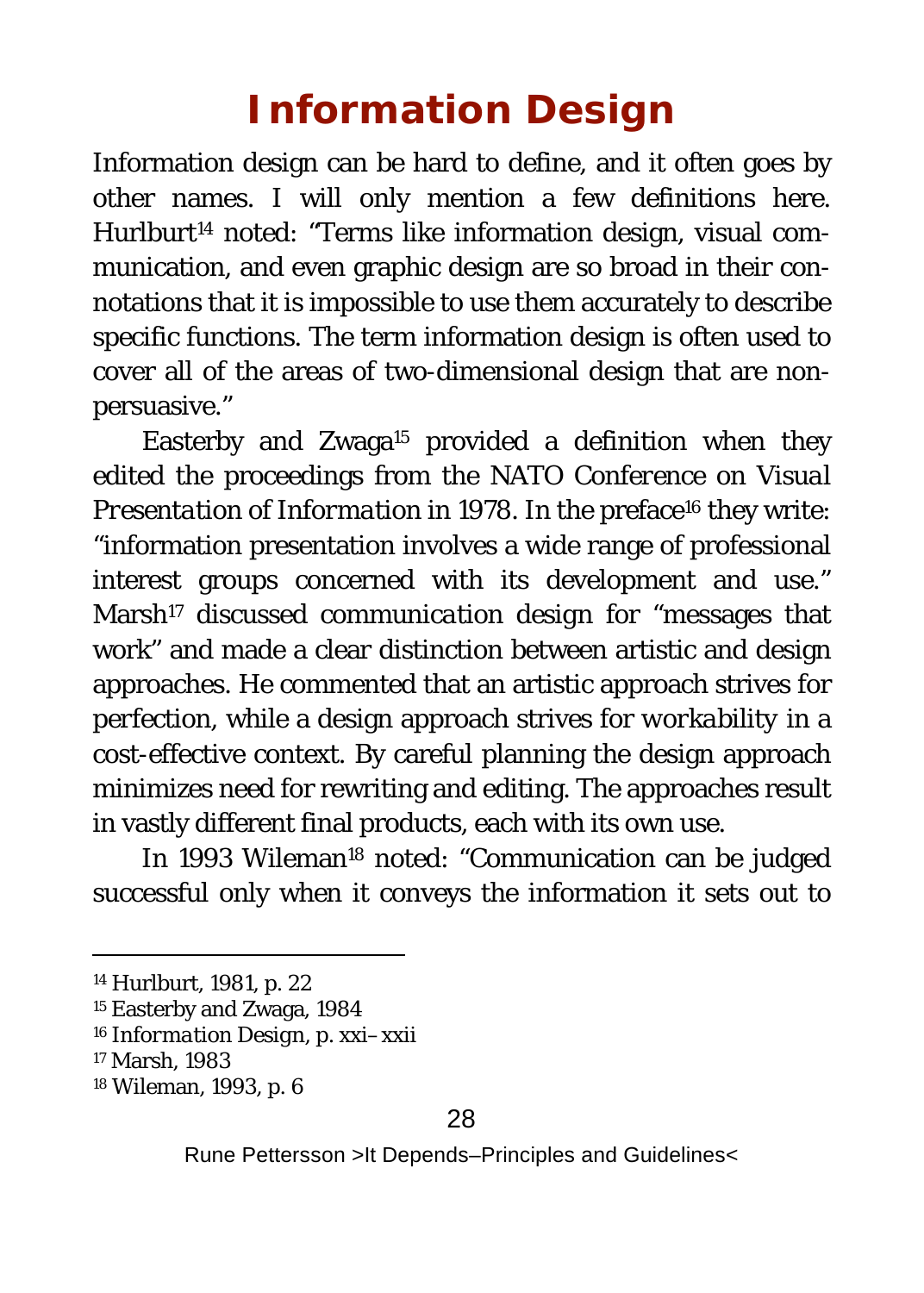convey. This is as true for visual modes as it is for verbal modes." Here "visual modes" include all kinds of visual language, and "verbal modes" include verbal language. Because the solution of any information design problem is determined by the interaction between the instrumental and user constraints Flach and Dominguez19 preferred to talk about *"use-centred design."* According to them success of a specific design depends on the coordination of the two sets of constraints: information with the appropriate means for action, and the means for action with the appropriate information. At the same time Mullet and Sano20 remarked that: "The goal of *communication-oriented design* is to develop a message that can be accurately transmitted and correctly interpreted, and which will produce the desired behavioural outcome after it has been understood by its recipient."

Mok21 provided the following short definition of the concept information design: "*Information design* is the arrangement of organization models to provide context and meaning for the information." According to Bull22 *communication design* examines the role of the designer as a strategic architect/visual translator in producing visual language systems that focus on appropriateness, meaning, and the end user. In my view *information design* of today has its origin and its roots in graphic design, education and teaching, and architecture and engineering, or

 <sup>19</sup> Flach and Dominguez, 1995

<sup>20</sup> Mullet and Sano, 1995, p. 2

<sup>21</sup> Mok, 1996, p. 108

<sup>22</sup> Bull, 1999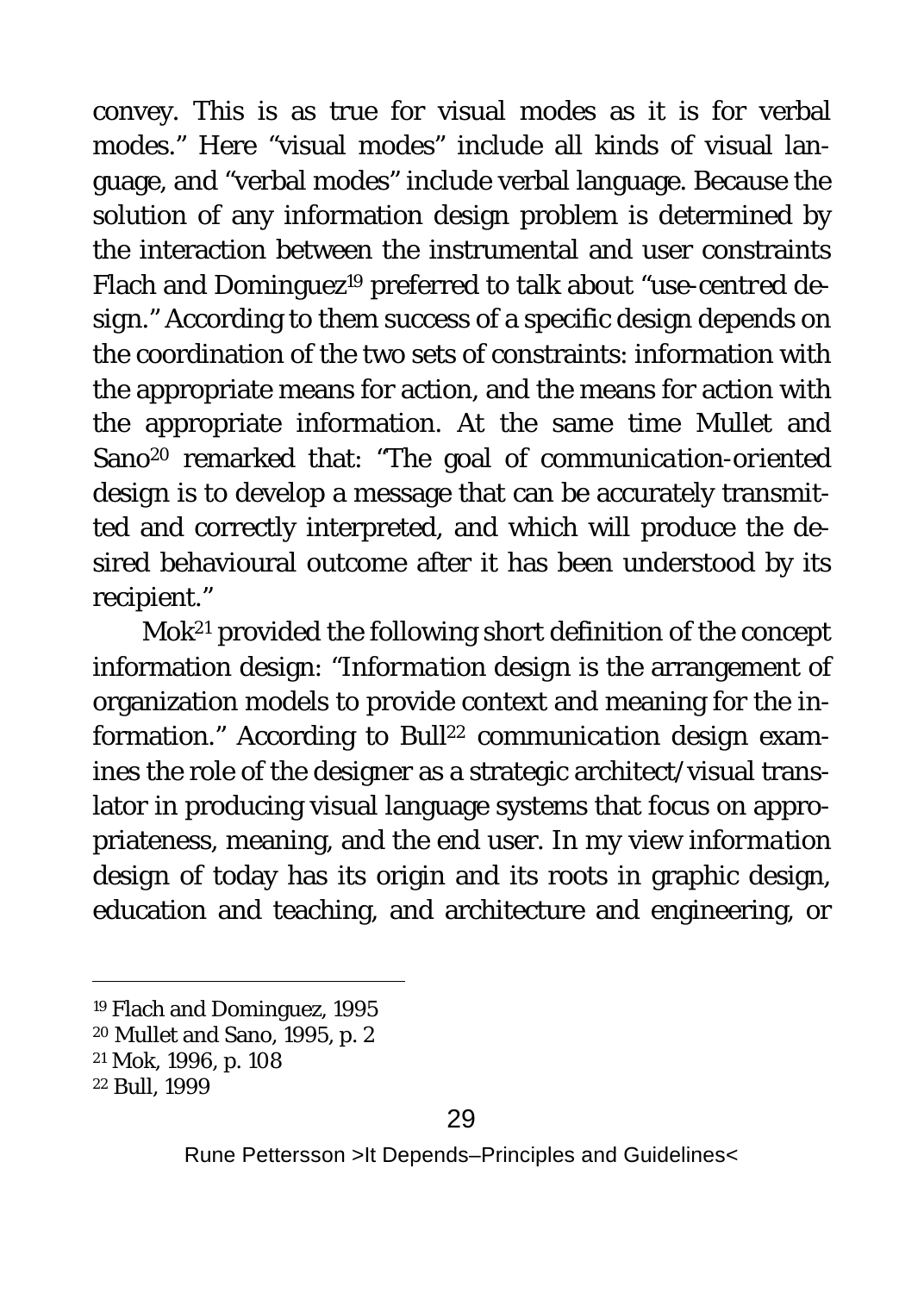rather construction and production. In all these three broad areas of knowledge people have recognised the need for clear, distinct and trustworthy presentation and interpretation of verbal as well as visual information. I have described information design in the following way23:

"In order to satisfy the information needs of the intended receivers information design comprises analysis, planning, presentation and understanding of a message – its content, language and form. Regardless of the selected medium, a well-designed information material, with its message, will satisfy aesthetic, economic, ergonomic, as well as subject matter requirements."

In my view the main goal in information design is *clarity of communication*, even if we also expect presentations to be aesthetically pleasing, and in some cases also intellectually rewarding. To fulfil this main goal all messages must be accurately designed, produced and distributed, and later correctly interpreted and understood by most of the members of the intended audience. These different processes are guided by *principles*, performed with the help of *tools* and always influenced by the *social context*.

The *objective* refers to what the sender wishes to achieve with her/his message, i.e. the goal(s) the sender wishes to attain. The objective of information material is linked to some utilitarian aspect in which the receiver is supposed to understand how something works or how she or he should behave in a

 <sup>23</sup> Pettersson, 2002, p. 19

Rune Pettersson >It Depends–Principles and Guidelines<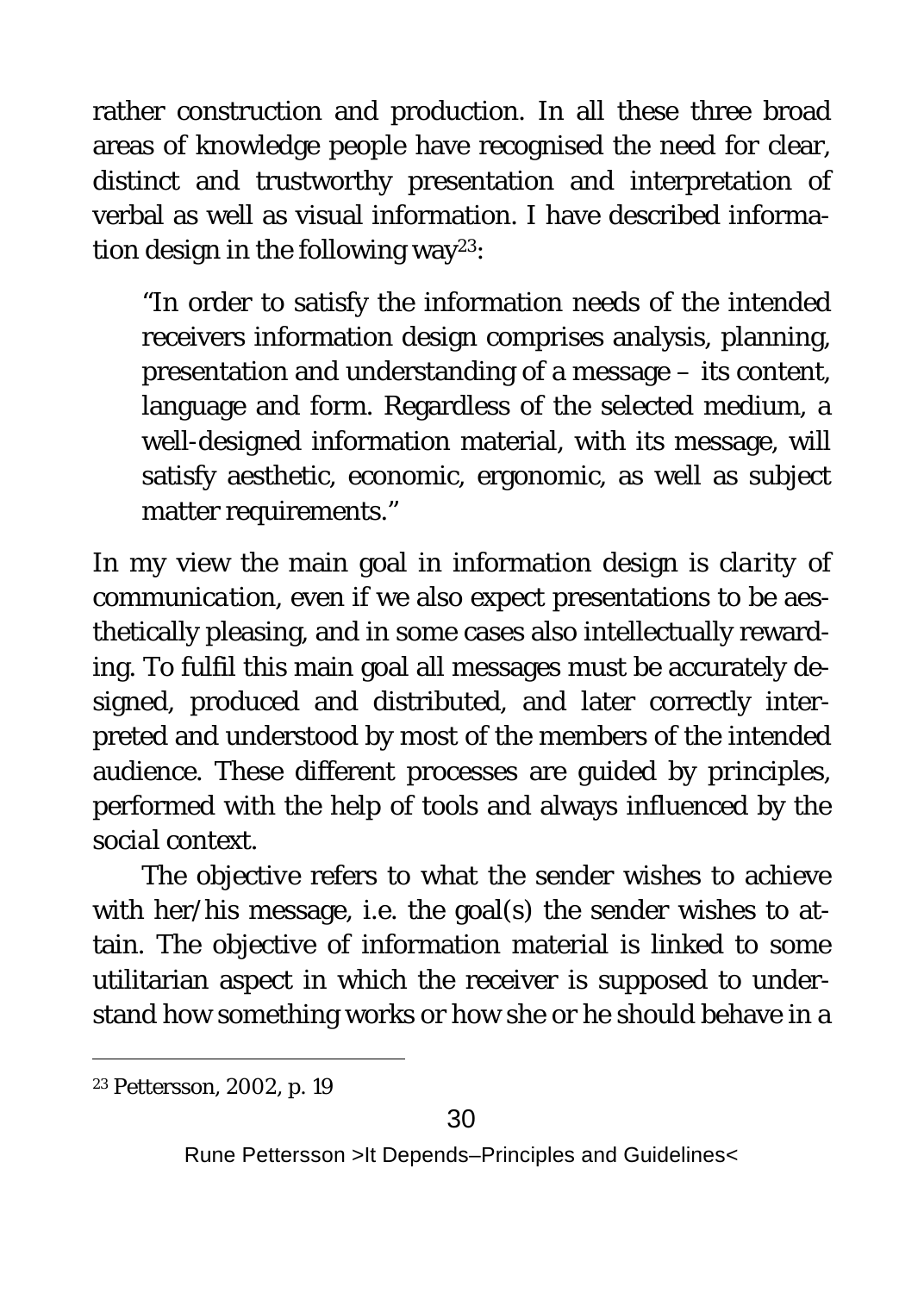given situation in order to avoid or resolve a problem. In message design, instructional design, instructional message design, as well as in information design it is important to define the purpose and the objective with the message, always keeping the intended receivers in mind24.

In information design the main objective is to provide information materials needed by the interpreter in order to perform specific tasks. The information interpreters might be seen as "doers." They may develop new skills, understandings, and experiences<sup>25</sup>.

As an area of knowledge information design rests on a foundation, which can be expressed in four basic statements: 1) ID is multi-disciplinary. 2) ID is multi-dimensional. 3) Theory and practice co-operate in ID. 4) There are no firm rules in ID.

#### **Multi-Disciplinary**

Information design is based on co-operation between people with quite different backgrounds, competences and experiences. Information design of today has its origin and its roots in *graphic design*, *education* and teaching, or rather *instruction,*  and architecture and engineering, or rather *construction and* 

 <sup>24</sup> e.g. Briggs and Wager, 1989; Fleming and Levie, 1993; Pettersson, 1993; Wileman, 1993; Pettersson, 2002; Lohr, 2003; Smith and Ragan, 2005; Lipton, 2007.

<sup>25</sup> See the section "The Message" in "Functional Principles – Defining the Problem – The Representation" for examples of verbs that denote observable behaviour.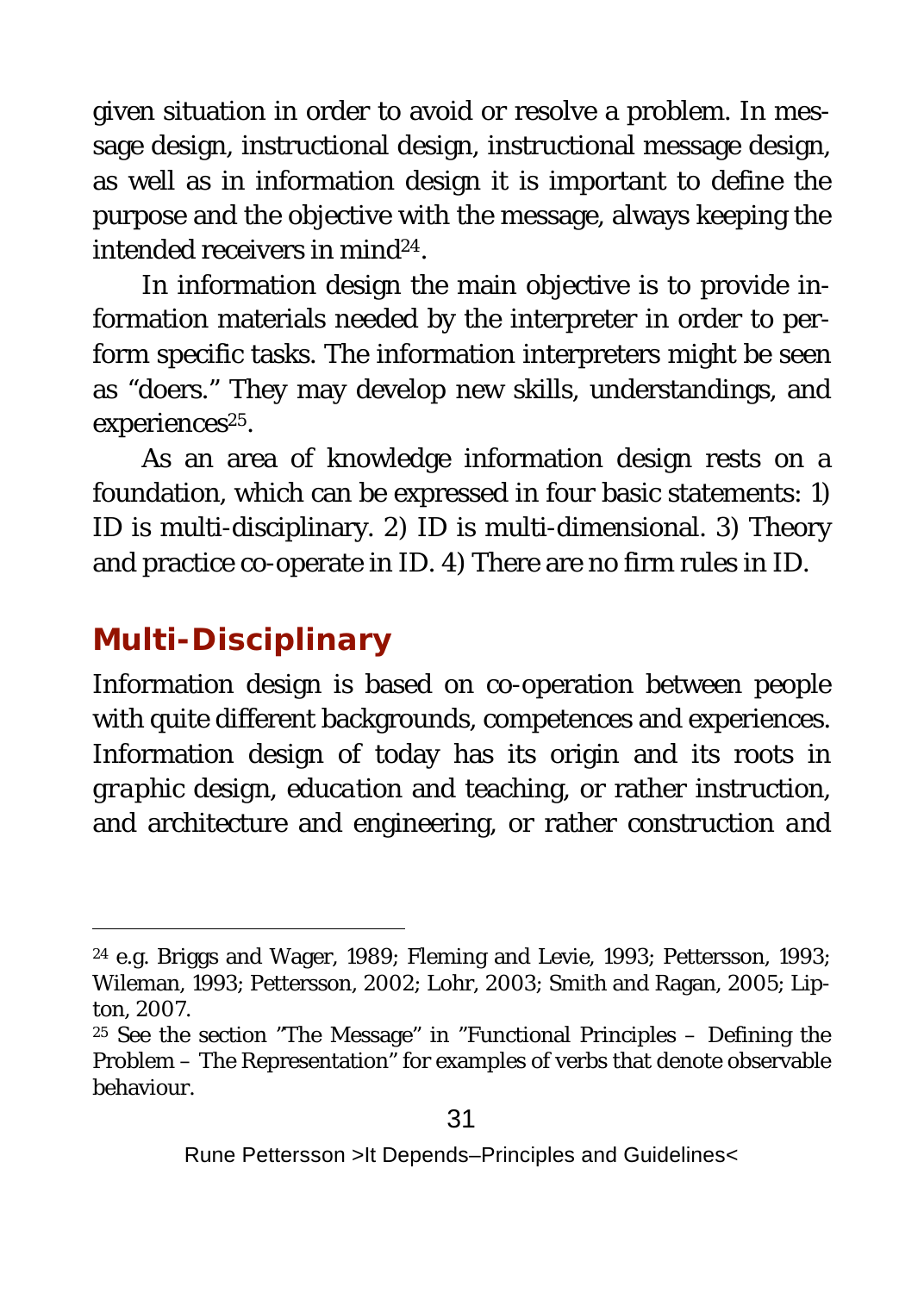*production*. Here people have recognised the need for clear and distinct presentation and interpretation of information.

Information design is a *new academic discipline,* but it is not a new area of knowledge. Manuals and instructions have been preserved since the 15th century. Mijksenaar and Westendorp26 mention a fencing manual by Hans Thalhoffer (1443). This manual includes visual instructions in wrestling and unarmed combat. From an instructional point of view, there was not much development in visual instructional language from the 15th until the 20th century. They concluded<sup>27</sup>:

"The next major advance in visual instructions occurred during World War II, when the military used pictorial language to train soldiers. The Walt Disney Company, for instance, adapted its cartooning skills to create training documentation and films such as the movie employing Mickey Mouse to explain how to use a Browning.50 watercooled machine gun. The defence industry in general also played a role in augmenting and applying visual instructional language during this period."

Since the introduction of the personal computer there has been a rapid development in the production of information materials. The availability of and need for information as the basis for decision-making is continually increasing. Now an increasing number of decisions are being made on the basis of pictorial

 <sup>26</sup> Mijksenaar and Westendorp, 1999, p. 21

<sup>27</sup> Mijksenaar and Westendorp, 1999, p. 22

Rune Pettersson >It Depends–Principles and Guidelines<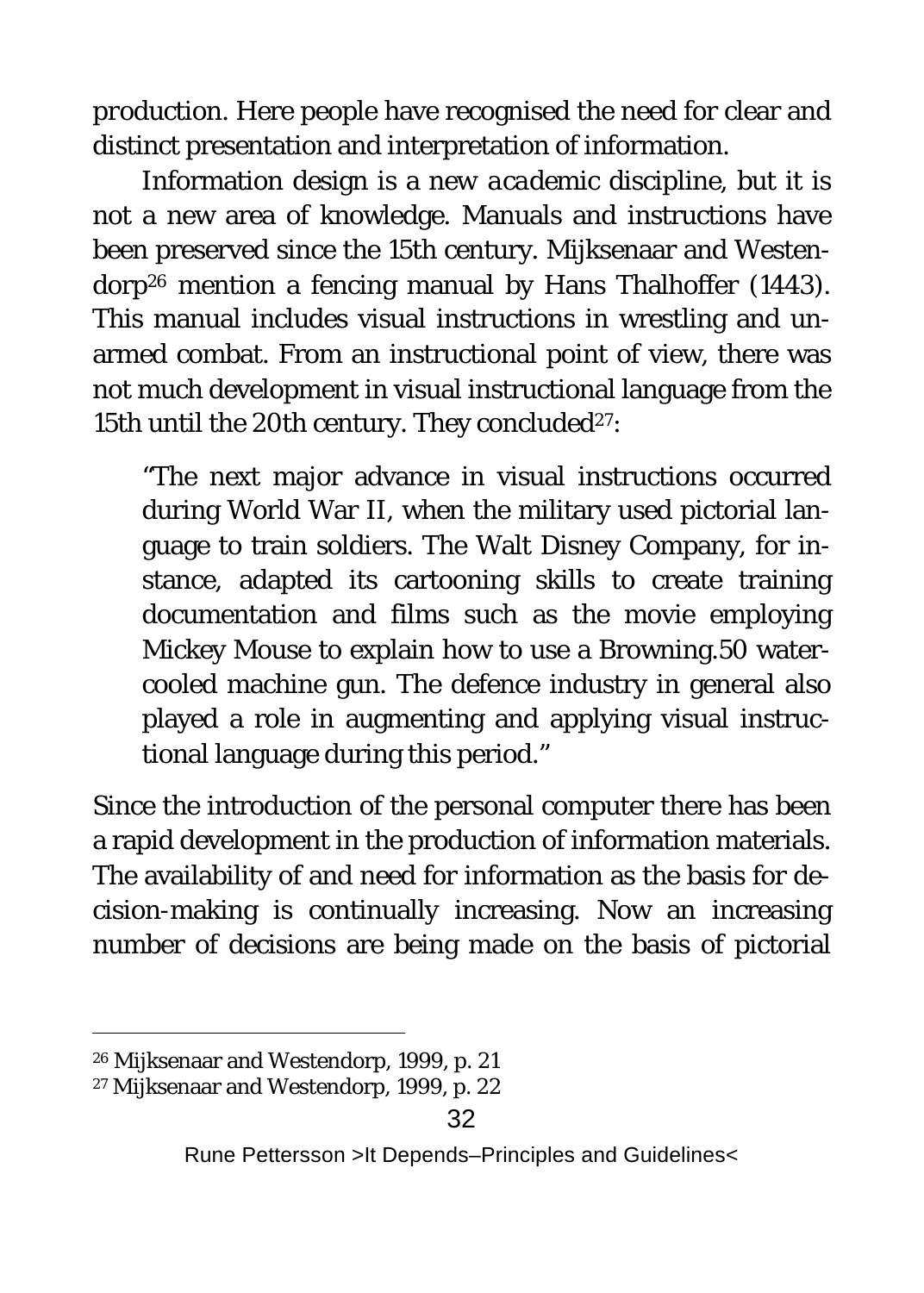representations28. Visual messages are a powerful form of communication29. Visual messages stimulate both our emotional and our intellectual responses and therefore make us think as well as feel. It can be concluded that *the ability to communicate visually is becoming more and more important.* 



*A model of information design (ID). The ovals representing the various groups of disciplines are not meant to be sharp and distinct.* 

At present the genus information design includes three academic disciplines. They are named *Communication design, Information design,* and *Presentation design*. In the future it is

 <sup>28</sup> Nielsen, 2004

<sup>29</sup> Lester, 1995, p. 73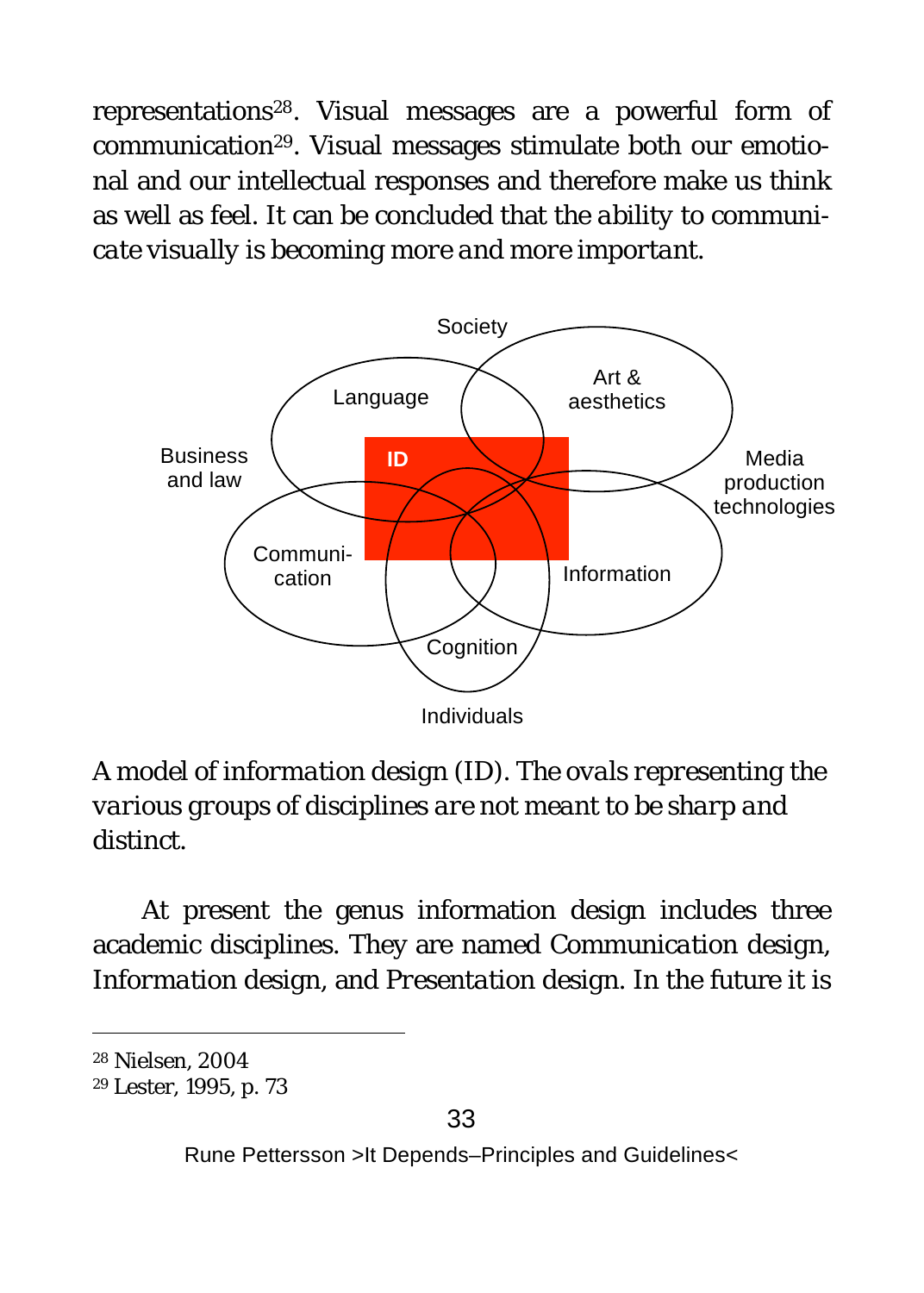quite possible that some universities will introduce very similar design subject matters and use other names.

In all parts of message design it is important to make a clear distinction between the actual content, the message itself, and the representation of that message. This representation is often called *information material* or *information set*. It is intended for a specific target group. It is devised in a specific fashion. It has a specific purpose and is distributed with the aid of a medium. Information materials can be structured in a threedimensional model, i.e. an *information box*, for each subject field. This box describes the relationship between objectives (x), media (y) and target groups (z). A number of such boxes can be devised. There is one box for technical information providers, one for the information-provider disseminating social information or tourist information etc. Each box covers hundreds of conceivable types of information materials, all with specific subject content.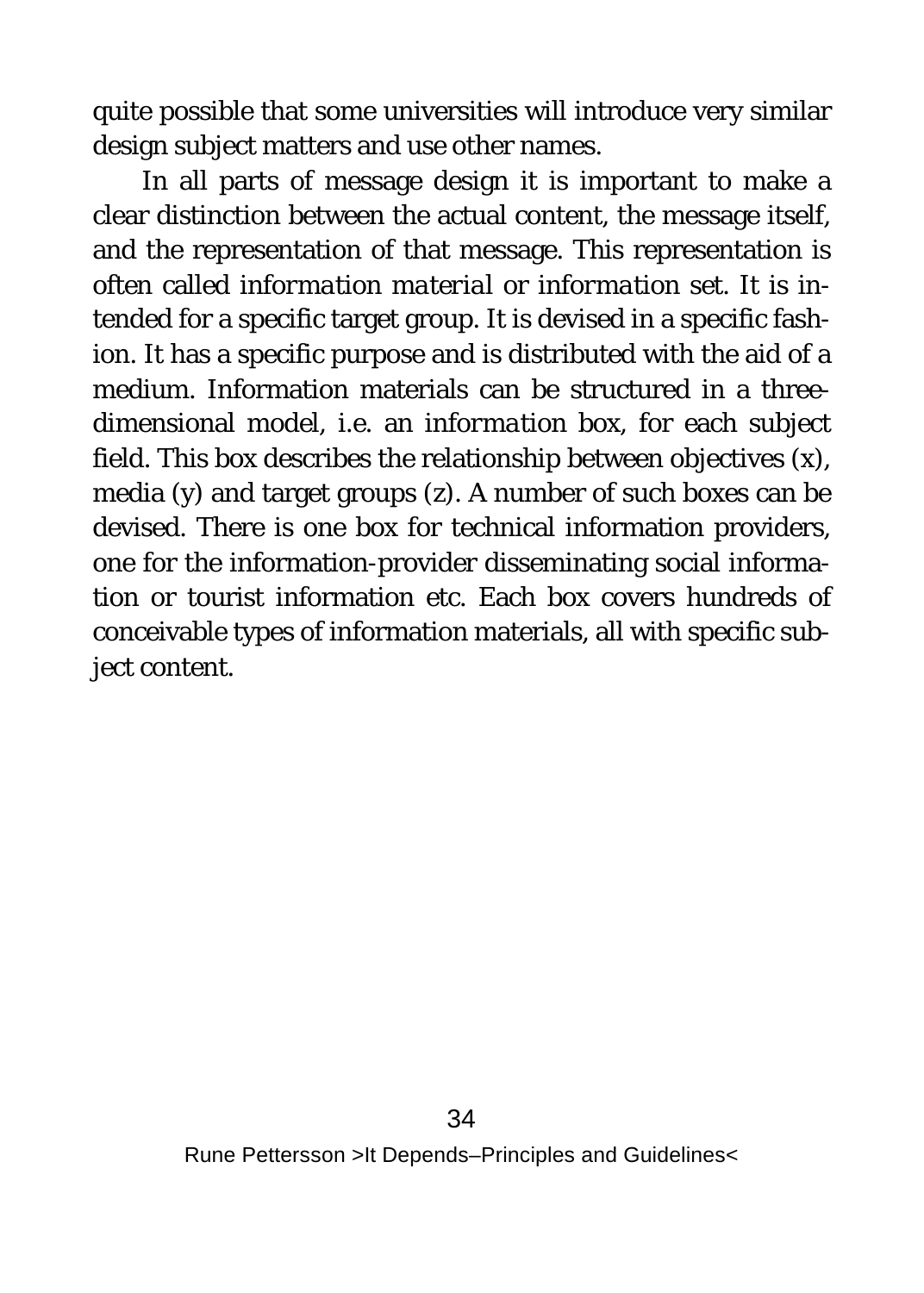#### *Seven groups of information materials*

- 1. Advertising and propaganda
- 2. Informative entertainment
- 3. Brief messages Simple instructions **Prohibitions** Information **Warnings**
- 4. Administrative documentation Working materials Administrative messages Business documents
- 5. Factual information Facts **Descriptions Reports**
- 6. Instructions Operating instructions Production and maintenance documentation Good advice **Interfaces Recipes** Guidance 7. Teaching aids

# **Multi-Dimensional**

In his book *Envisioning Information* Tufte30 argues that the principles of information design are universal. Like mathematics information design principles are not tied to the unique features of a particular language, nor are they tied to a particular culture. Information design is a worldwide consideration. Information design is multi-dimensional.

Different media are able to represent reality with a varying degree of facility owing to differences in their structure, the kind of representation involved, and the content in each specific case. A verbal presentation is an example of a "one-dimensional" representation. The words in a verbal message "flow" in

 <sup>30</sup> Tufte, 1990, p. 10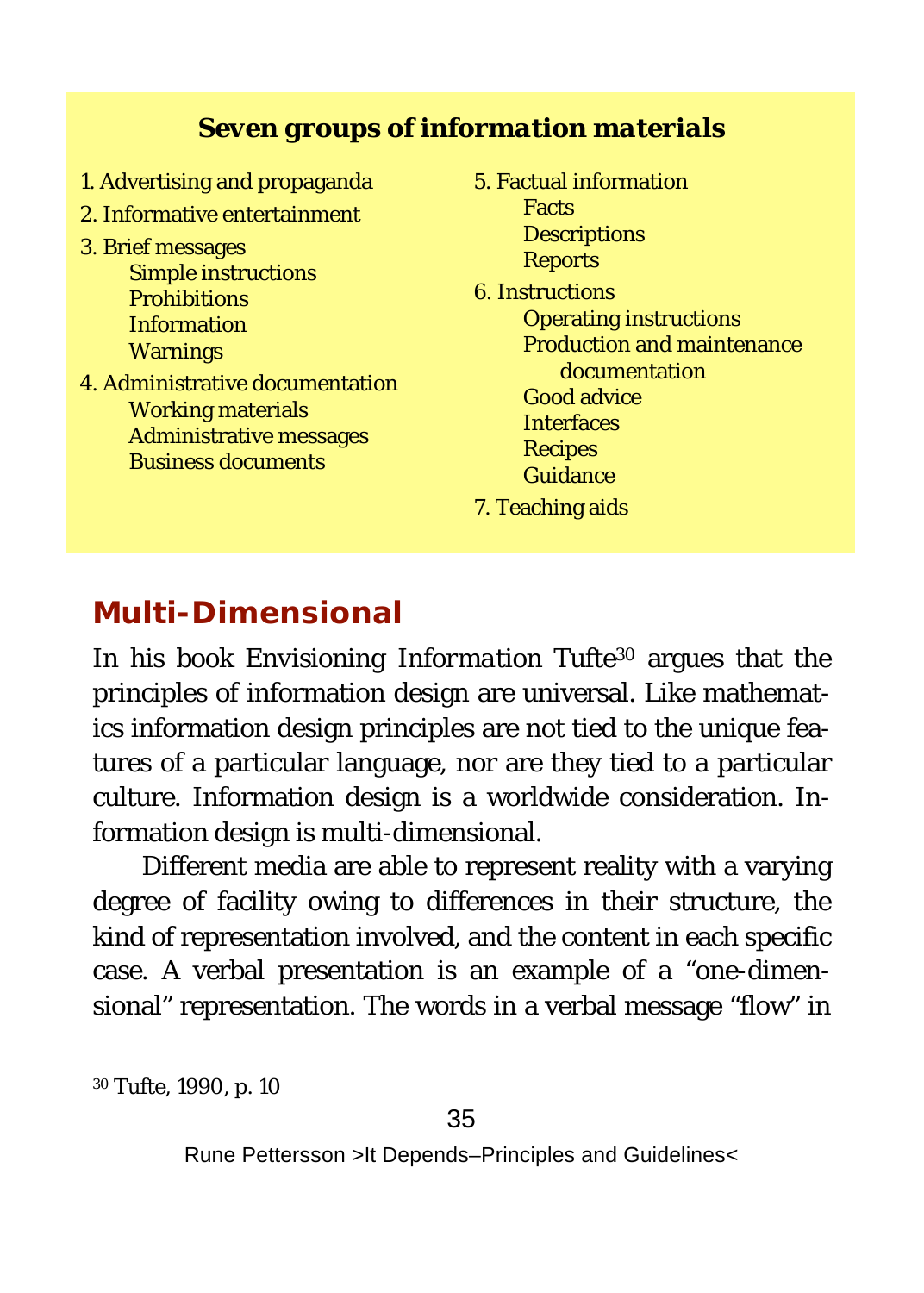a relatively fixed and often unambiguous form along a time axis. Drawings and photographs are "two-dimensional" representations. Interpretation of image content is less constrained than interpretation of a verbal message. However, a still picture may always be interpreted in more than one way. Furthermore dioramas, models, sculptures and stereo pictures have a third "dimension." Current laser techniques make it possible to create three-dimensional images, holograms, enabling viewers to actually see "behind" the image objects.

Having a "one-dimensional" and a "two-dimensional" representation at the same time, or even one or more "onedimensional", "two-dimensional", and "three-dimensional" representations, at the same time, is possible, even commonplace. We may also add "access time" as another dimension. In the future, media might also be able to represent smell and taste, which would add still other dimensions.

Movies as well as TV- and radio-programs are presented from the beginning all the way to the end. In fact movies used to conclude with the text "THE END." The directors and the producers are in complete control of the order and of the way the information is presented to us. This is a directed experience. As viewers we are restricted to choose between watching and not watching the program. We can associate freely, and different people often make different interpretations of the same program.

Different media are also related to one another in regard to their level of structural complexity. The simplest form of a "onedimensional" representation is a simple acoustic signal, such as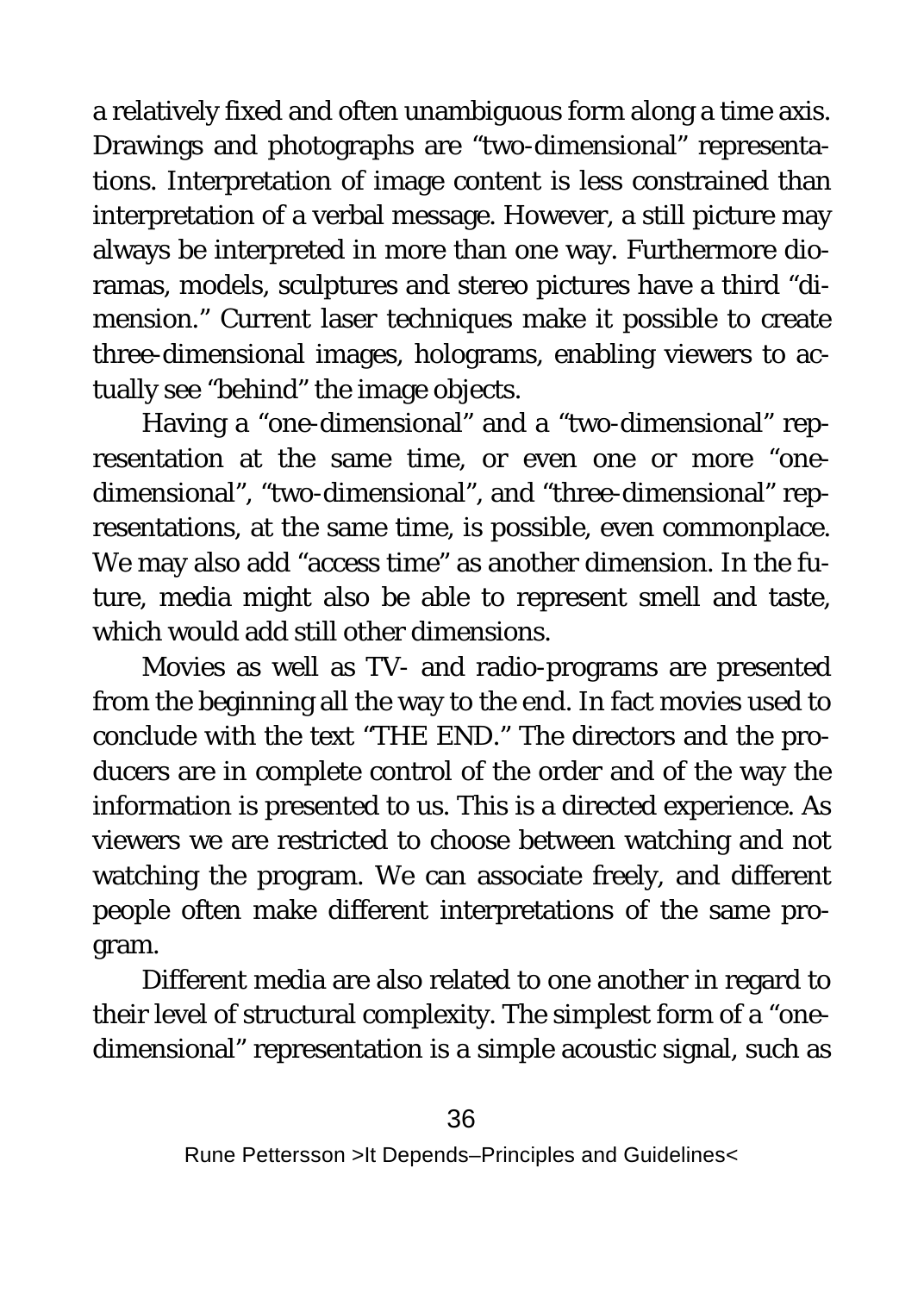a baby's cry. A higher degree of complexity is found in texts and music. Music is always structurally more complex than text but can, of course, sometimes be "simple" in content. The greater the degree of structural complexity, the closer the representation approaches reality at a given time, in a given place, and in a given context. Marsh<sup>31</sup> however, uses another terminology. He points out that audible dimensions include: frequency, amplitude, complexity, duration, and localization. With this view in mind all representations could be considered as "multidimensional."

# **Theory and Practice Co-operate**

*Theory* may be defined as a number of assumptions or statements that conceptualises diverse phenomena, and systematises our knowledge about them. A theory illustrates how and why something is. *Practice* is performance or execution, as opposed to theory; custom or habit; systematic exercise for instruction; training; exercise of a profession.

Simlinger<sup>32</sup> argues that information design is complementary to information technology in the same way as architecture, or rather "architectural design" is complementary to building technology. Architecture has a practical as well as a theoretical component. This is also true for information design as well as for several other disciplines, such as dance, economics, education, engineering, the fine arts, journalism, medicine, music and

 <sup>31</sup> Marsh, 1983

<sup>32</sup> Simlinger, 1999

Rune Pettersson >It Depends–Principles and Guidelines<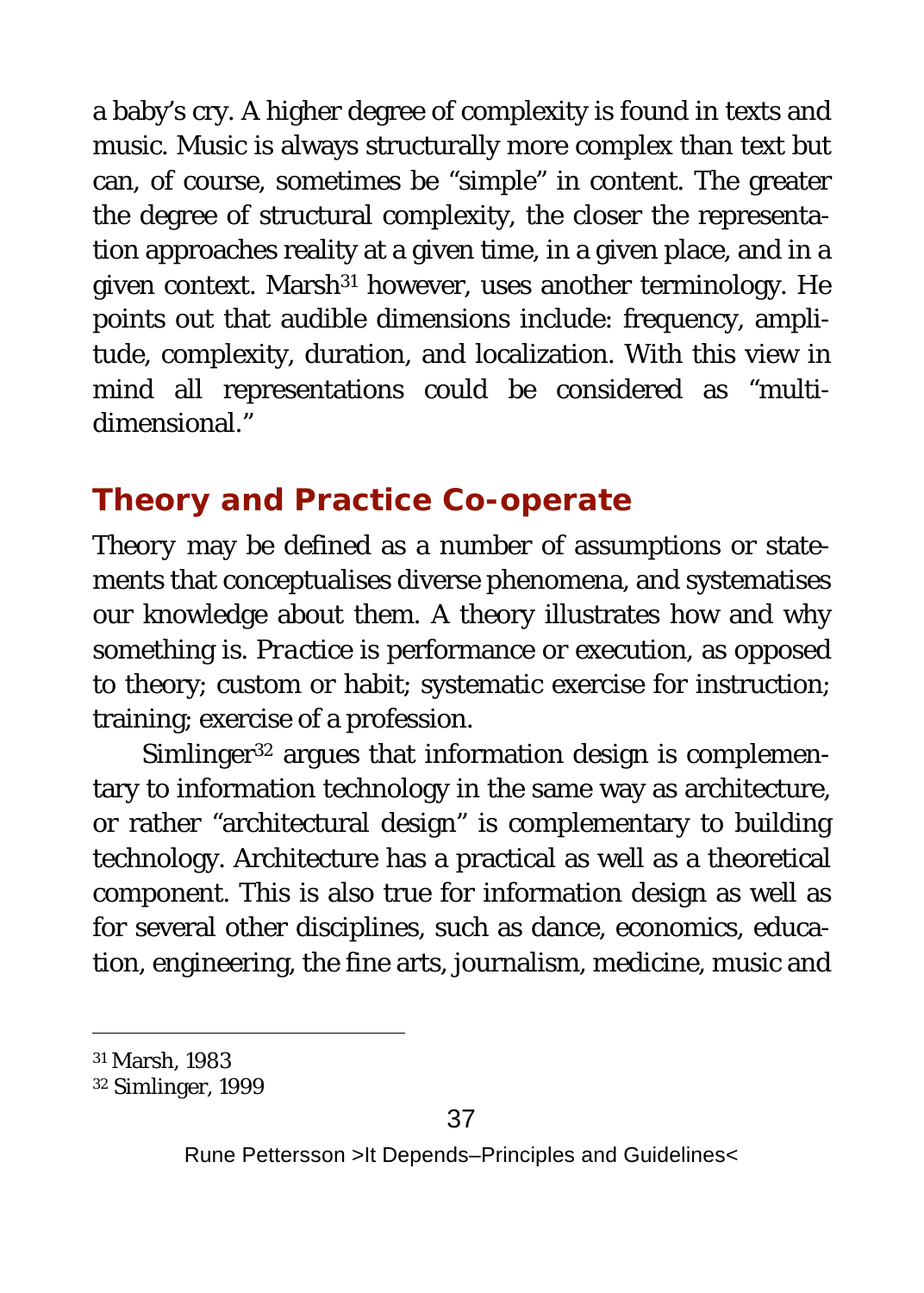theatre. Like the two faces of a coin, *infology* and *infography* are the two main components of message design<sup>33</sup> and also the two main parts of information design.

*Infology* is the theoretical component of information design, is the science of verbal and visual presentation and interpretation of messages. On the basis of man's prerequisites, infology encompasses studies of the way a combined verbal and visual representation should be designed and produced in order to achieve optimum communication between a sender and a group of receivers. Infology models contain both theoretical (descriptive) elements as well as normative (prescriptive) elements. Producers of information and learning materials can facilitate communication, and the learning processes of the receivers. Complicated language, in both texts and pictures, will impair the understanding of the message. Active voice, attention, clarity, comprehensibility, consistency, emphasis, information ethics, legibility, memory, perception, precision, processing, quality, readability, reading value, simplicity, structure, and unity are all key concepts in information design.

*Infography* is the practical component of information design, is the actual, practical work with design and execution of structured combinations of words, pictures, and graphic design. Therefore a designer of messages needs to have good skills in writing comprehensible, clear and consistent texts, in creating clear illustrations, and in creating a clear, transparent typography and layout that will aid attention, perception, interpretation, understanding and learning for the intended receiver. The

 <sup>33</sup> Pettersson, 1989, p. x, 206; 1993, p. 173; and Pettersson, 2002, p. 20

Rune Pettersson >It Depends–Principles and Guidelines<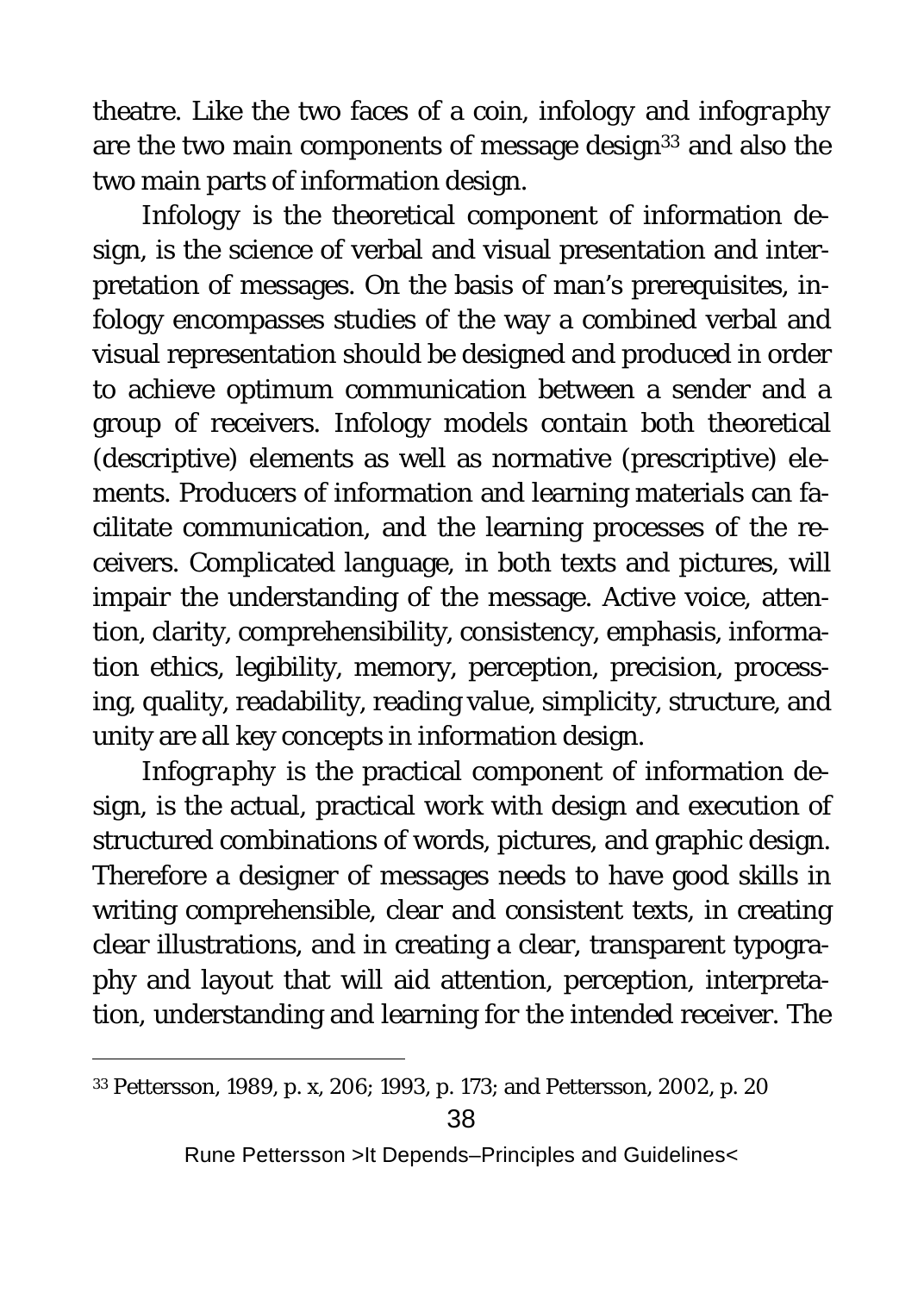task of designing complete information materials may often be far too overwhelming for one single individual. For that reason a team of people, with skills in different areas, are often working close together.



*Infology is the theoretical and infography is the practical component of information design.*

Any graphic message should be legible, readable, and well worth reading for the intended audience and any audio message should be audible, distinct, and well worth listening to. Every information designer needs to have theoretical knowledge as well as practical skills. In order to perform sound reflections and make a qualified reflection regarding theory and practice, we need concepts both to structure our thoughts, and to describe them verbally<sup>34</sup>.

 <sup>34</sup> Nordegren, 2004, p. 23–24

Rune Pettersson >It Depends–Principles and Guidelines<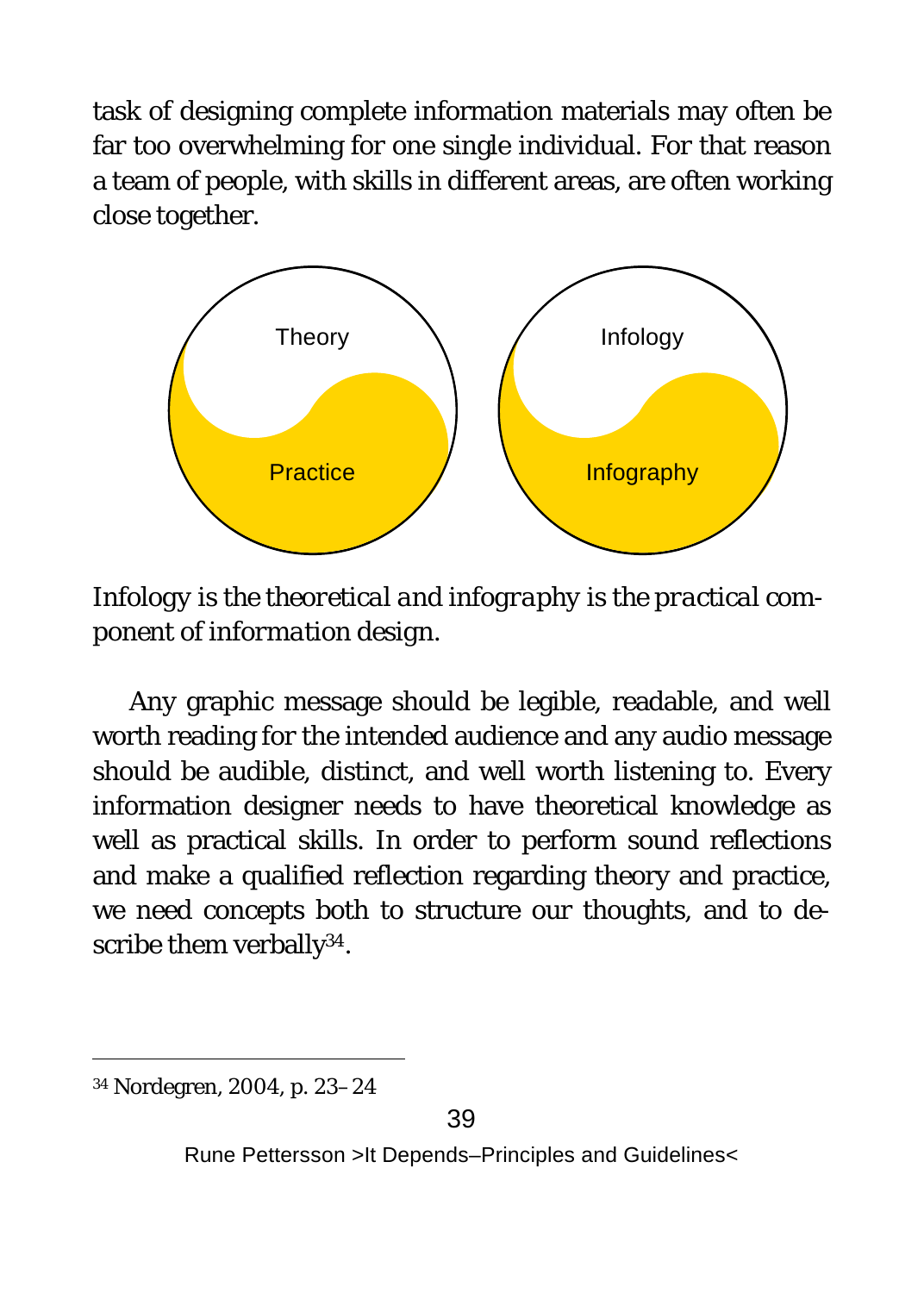### **There Are No Firm Rules in ID**

A number of authors in various design areas have noted that it is not possible to provide any firm design rules. Several say: "It Depends." Lohr35 presented an "It Depends Rule." She writes: "Design decisions do not take a cookbook approach. Too many factors influence design. That is why it is considered an art as well as a science." She further writes: "What should you do? It depends … on the learner, the content, the task, the environment, other elements in the visual, and your level of skill." Maybe the situation for information design can be summed up in the expression: "it depends." In each specific case the information designer must be able to analyse and understand the problem, and find one – or more – practical design solutions.

# *Message Design Principles*

All information materials must be legible and readable. They should also be well worth reading for members of the intended audience. The information designer should not view communication as complete until the intended audience can understand the messages. A number of authors have offered design principles, a kind of "fundamental truths" in different areas of design, such as *data graphics*<sup>36</sup> *general design37*, *message design38*, *instructional design39*, *instructional message design40*, *informa-*

 <sup>35</sup> Lohr, 2003, p. 81

<sup>36</sup> Tufte, 1983, p. 105

<sup>37</sup> Tufte, 1983; Shadrin, 1992; Rowland, 1993

<sup>38</sup> Pettersson, 1993, 1997; Wileman, 1993

<sup>39</sup> Lohr, 2003; Smith and Ragan, 1999, 2005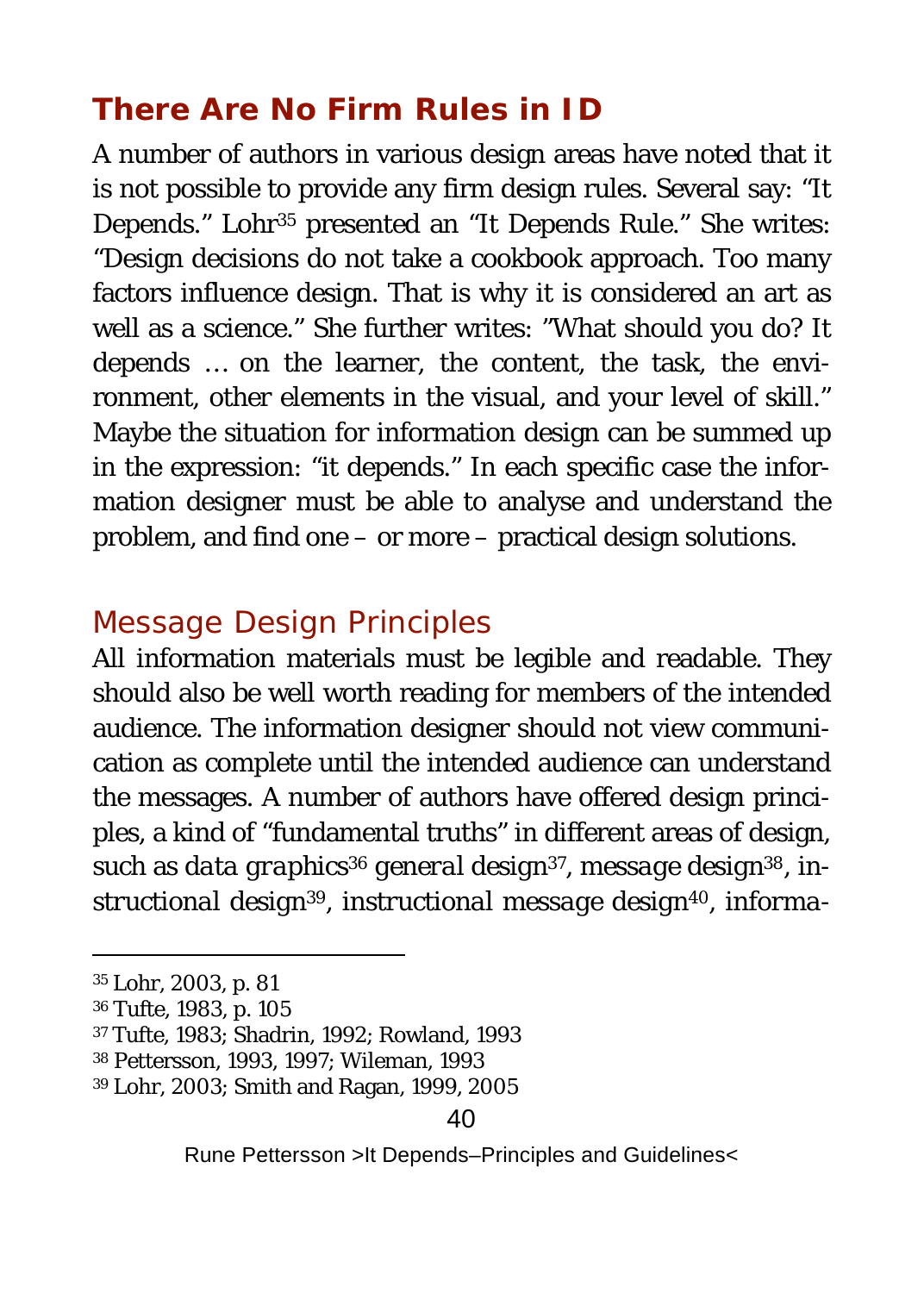*tion design41*. Some of these message design principles are rather broad and general, while others are quite specific. However, all message design principles should contribute to the design of effective and efficient messages, information materials, and learning materials. These principles can be seen as a set of guidelines for the message design process.



*Design processes are guided by design principles.*

Incorrect information in newspapers deceives thousands of readers, and incorrectness on television may influence millions of viewers. Tufte offers six design principles<sup>42</sup> that will result in graphical integrity in the display of quantitative information:

41 Pettersson, 2002, 2007; Lipton, 2007

 <sup>40</sup> Fleming and Levie, 1993

<sup>42</sup> Tufte, 1983, p. 77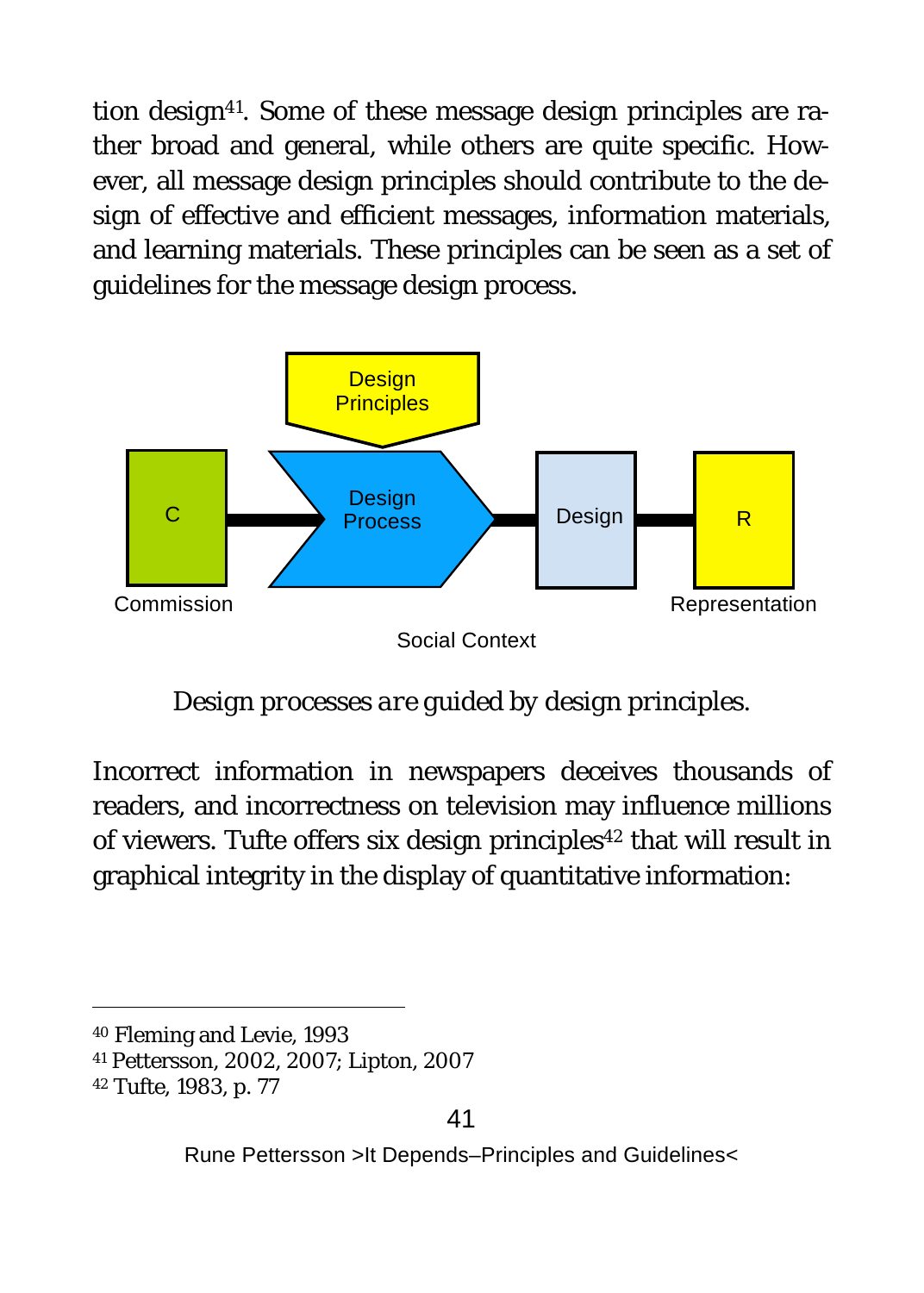- The representation of numbers, as physically measured on the surface of the graphic itself, should be directly proportional to the numerical quantities represented.
- Clear, detailed, and thorough labelling should be used to defeat graphical distortion and ambiguity. Write out explanations of the data on the graphic itself. Label important events in the data.
- Show data variation, not design variation.
- In time-series displays of money, deflated and standardized units of monetary measurements are nearly always better than nominal units.
- The number of information-carrying (variable) dimensions depicted should not exceed the number of dimensions in the data.
- Graphics must not quote data out of context.

Good designs are intriguing and curiosity provoking, drawing the viewer into the wonder of the data. Tufte noted<sup>43</sup> that graphical competence demands three quite different skills: 1) the substantive, 2) the statistical, and 3) the artistic. Yet most graphical work today, particularly in news publications, is under the direction of a single expertise–the artistic. Allowing artist– illustrators to control the design and content of statistical graphics is almost like allowing typographers to control the content, style, and editing of prose. Substantive and quantitative expertise must also participate in the design of data graphics, at least if statistical integrity and graphical sophistication are to be

 <sup>43</sup> Tufte, 1983, p. 87

Rune Pettersson >It Depends–Principles and Guidelines<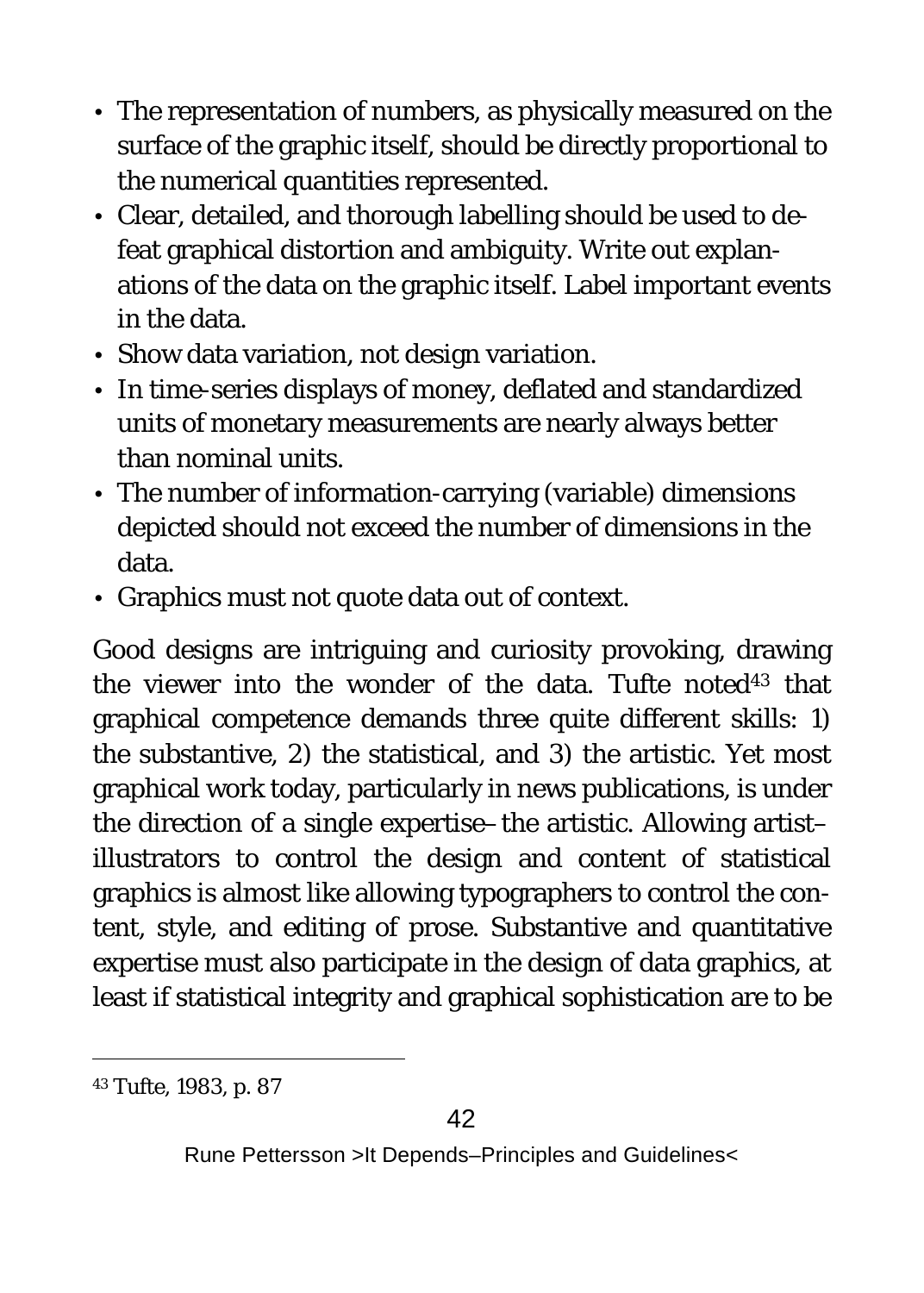achieved. Fleming and Levie<sup>44</sup> provided the following twelve general design principles for *instructional message design*:

- Introduce novel or unexpected events at the start of instruction.
- Inform learners of expected outcomes.
- Recall relevant prerequisite information.
- Present only relevant information.
- Organise content and present "organisers."
- Progress from simple to complex.
- Provide prompts and cues.
- Vary the information presented.
- Present examples and non-examples.
- Provide appropriate practice.
- Provide immediate feedback or knowledge of results.
- Review and repeat.

In the 1990s I discussed eight *functional message design principles* for the presentation of clear messages in any medium 45. These design principles were:

- Facilitating learning.
- Providing a clear structure of the message.
- Providing clarity.
- Providing simplicity.
- Providing unity.
- Securing a high quality of the message.

 <sup>44</sup> Fleming and Levie, 1993, p. x

<sup>45</sup> Pettersson, 1997, p. 110–118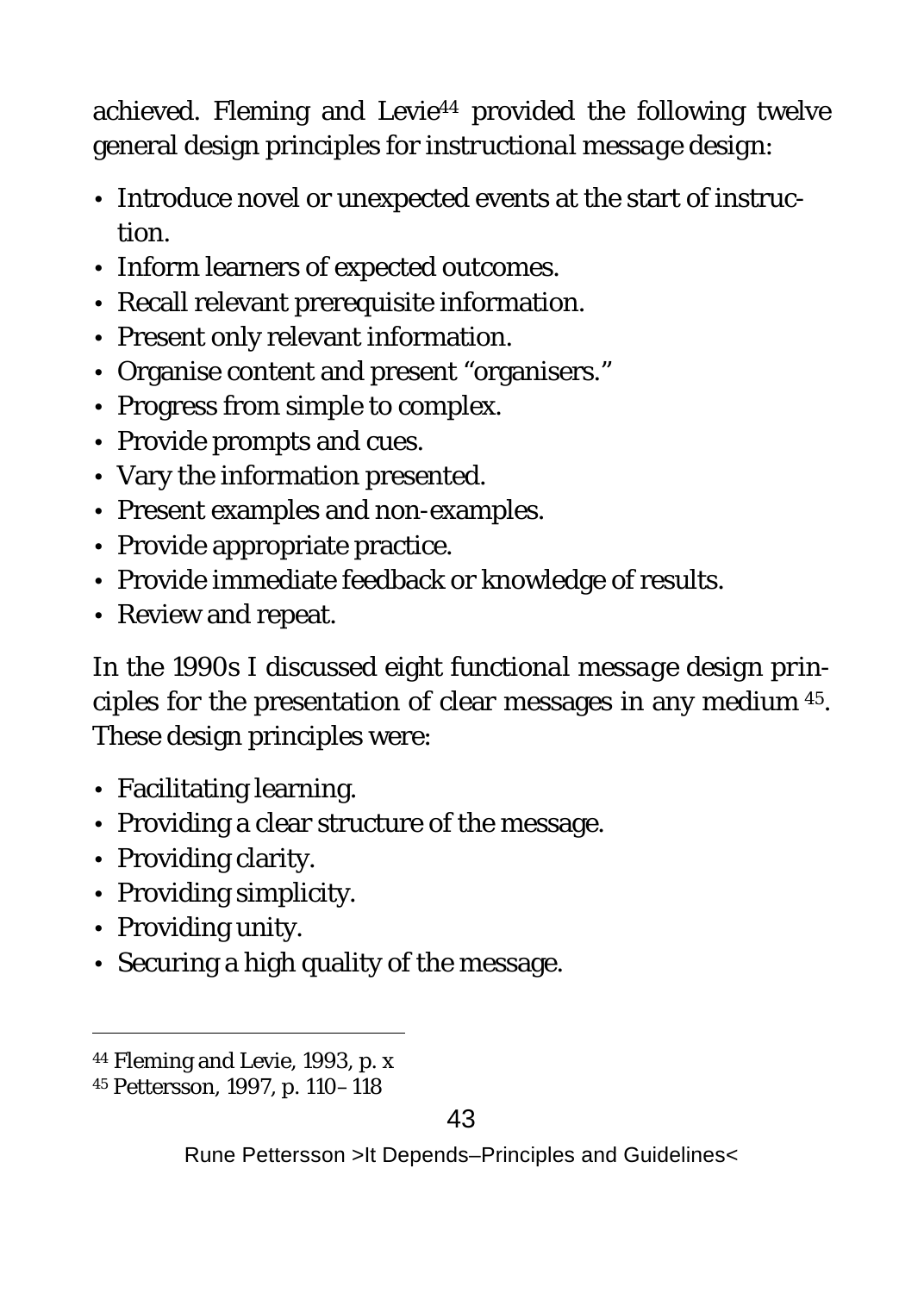- Limiting the total costs.
- Respect copyright

A few years later I added two *aesthetic message design principles* to the list: 9) information aesthetics, and 10) harmony and proportion.

Lohr46 offers three principles that can be used in *instructional design* and *instructional message design* to create more easily understood pictures. The principles are: 1) figure/ground, 2) hierarchy, and 3) gestalt. The figure/ground principle refers to the mind's tendency to organize into figure and ground categories. To facilitate this process the information designer should make the most important information really noticeable. The principle of hierarchy is based on the mind's tendency to process and remember "chunks" of information that in turn are arranged hierarchically. To facilitate this process the information designer should shape information structures to show subordinate, super-ordinate, and coordinate relationships. The gestalt principle encompasses figure/ground and hierarchy principles. Gestalt theory is based on the belief that the whole is greater than the sum of its parts. The information designer should combine text and visuals to present messages. Simplicity is an organisation and grouping of data and detail that make the information clear and meaningful. Lipton<sup>47</sup> provides eight principles for *information design*:

 <sup>46</sup> Lohr, 1993, p. 41–44

<sup>47</sup> Lipton, 2007, p. 9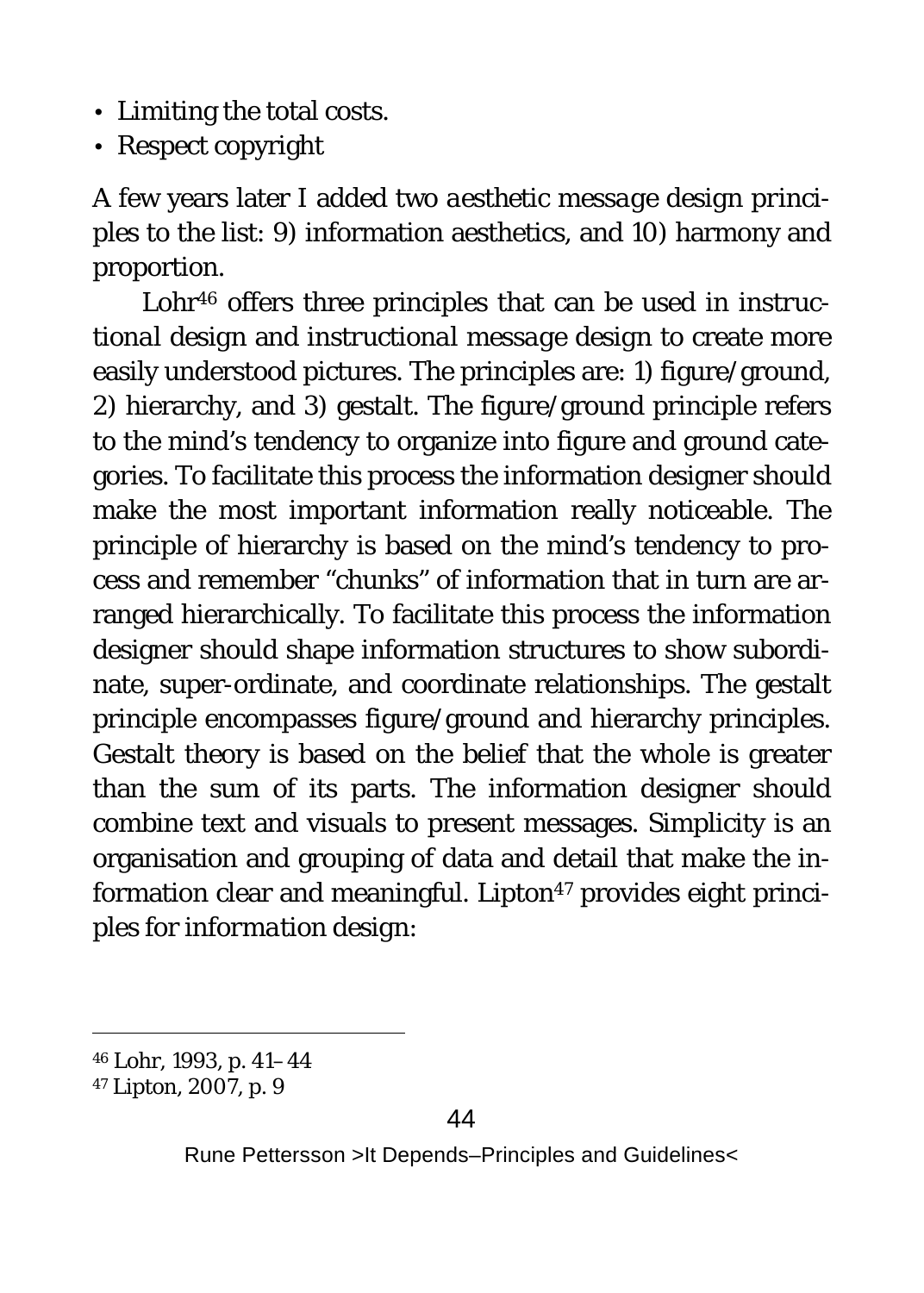- Consistency (is there a design style sheet at work–for example, does one headline look like another?)
- Proximity (does the amount of space between elements reflect the relationship between the elements?)
- Chunking (are related elements grouped and separated from others to make them digestible, instead of dauntingly unbroken?)
- Alignment (does every element line up with some other one?)
- Hierarchy (does the most important information look most important–placed at the top, bigger, bolder, or emphasized in some other way?)
- Structure (is the information presented in a sequence that will make sense to the audience?)
- Balance and eye flow (is there a clear starting place, and do the type and layout choices support the movement of your eye through the material?)
- Clarity (is the writing clear and concise, free of unnecessary jargon or undefined terms, and at the right level for the audience?)

Using a large number of visual examples Malamed48 offers designers six principles for creating graphics and *visual language* that people may understand. These principles are:

• Organize for perception. ("By understanding how viewers initially analyze an image, designers can structure and organize graphic so it complements human perception."49)

 <sup>48</sup> Malamed, 2009.

<sup>49</sup> Malamed, 2009, p. 45.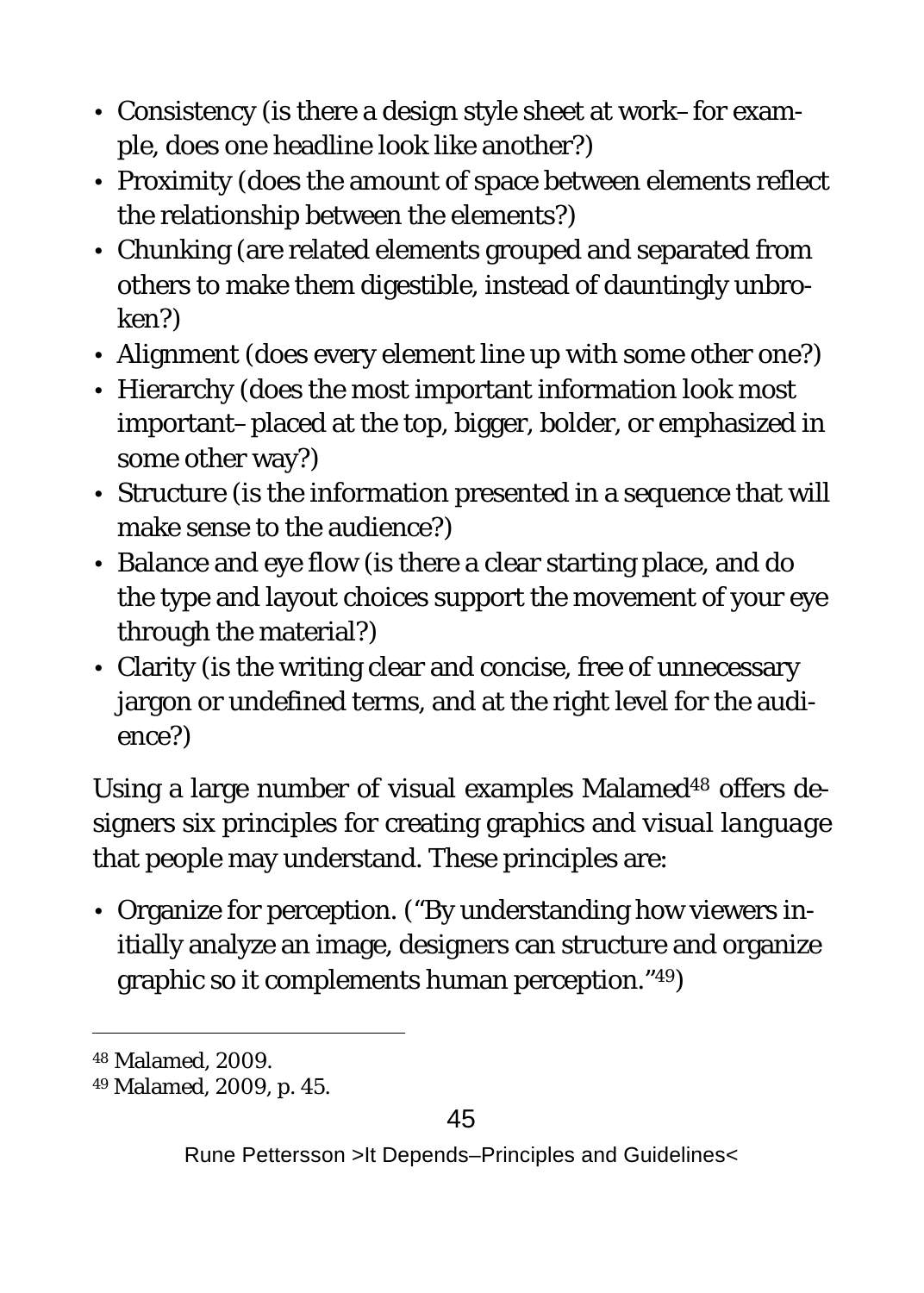- Direct the eyes. ("A designer or illustrator can assist this process by purposefully guiding the viewer's eyes through the structure of a graphic."50)
- Reduce realism. ("There are times when the ideal expression of a message can be achieved through visual shorthand. An effective way to do this is to reduce the realistic qualities embedded in a graphic."51)
- Make the abstract concrete. ("Visual thinking is an integral aspect of cognition, an d the visualizing of abstract concepts helps us understand the world and communicate about it."52)
- Clarify complexity. (Information is complex when it is voluminous, dense, and lacking in structure.53)
- Charge it up. (The common assumption that art evokes emotion is reliably supported through brain research. When viewers look at both pleasant and unpleasant pictures, they consistently demonstrate an emotional reaction indicated by pronounced brain activity that does not occur when they look at neutral pictures."54)

In this book I will present some additional *information design principles* for the presentation of clear verbal and visual messages in any medium. These principles are put in four groups: 1) Functional principles, 2) Administrative principles, 3) Aesthetic principles, and 4) Cognitive principles.

 <sup>50</sup> Malamed, 2009, p. 71.

<sup>51</sup> Malamed, 2009, p. 103.

<sup>52</sup> Malamed, 2009, p. 129.

<sup>53</sup> Malamed, 2009, p. 169.

<sup>54</sup> Malamed, 2009, p. 203.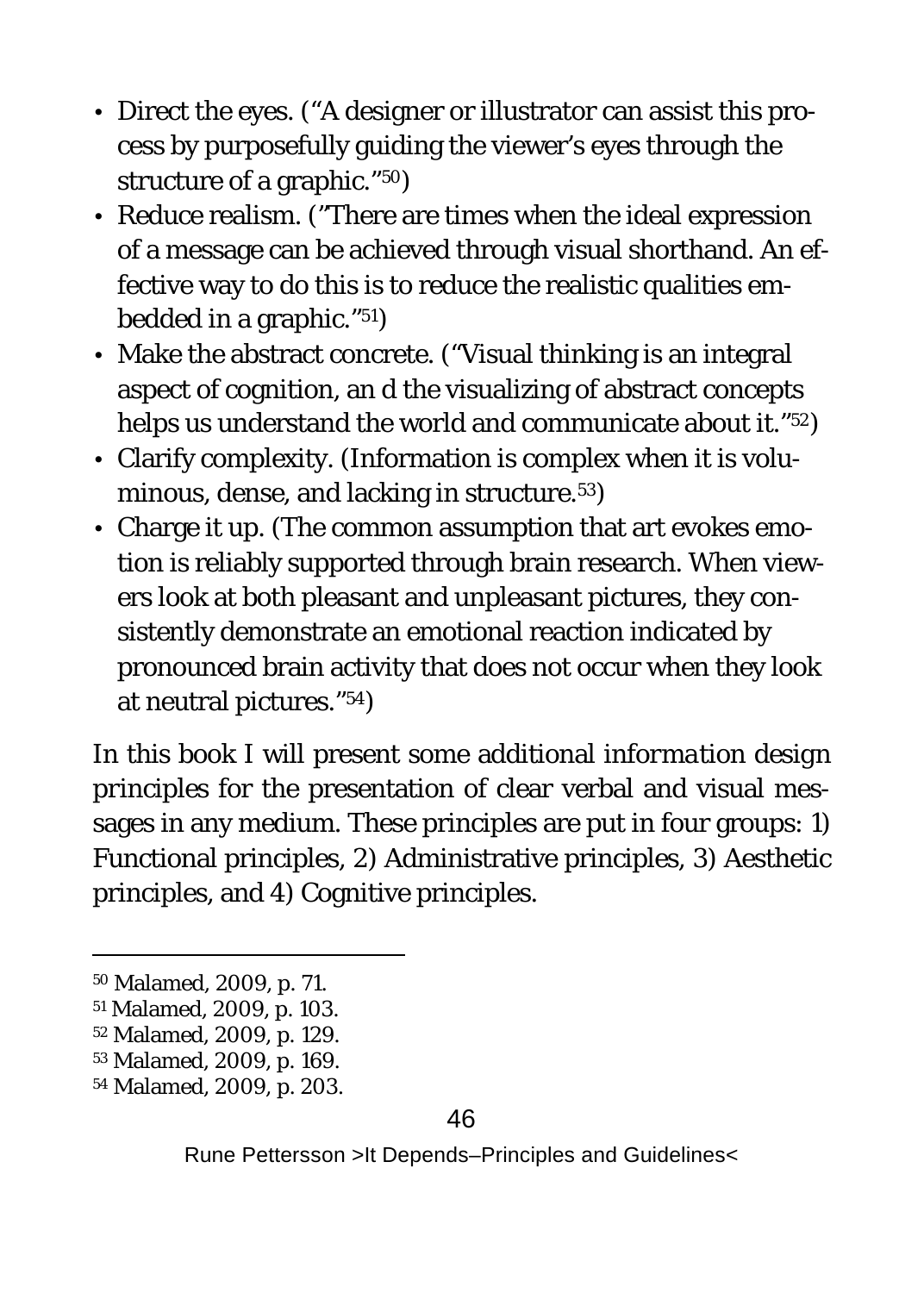| Harmony      | Information         | Information         | <b>Information</b> |
|--------------|---------------------|---------------------|--------------------|
|              | access              | costs               | ethics             |
| Aesthetic    | <b>Facilitating</b> | <b>Facilitating</b> | <b>Securing</b>    |
| proportion   | attention           | perception          | quality            |
| Defining the | <b>Facilitating</b> | <b>Facilitating</b> | Providing          |
| problems     | processing          | memory              | emphasis           |
| Providing    | Providing           | Providing           | Providing          |
| structure    | clarity             | simplicity          | unity              |

*The four groups of message design principles are aesthetic principles (top left), administrative principles (top right), cognitive principles (middle), and functional principles (bottom).*

# *Message Design Tools*

The design process and sub-processes are performed with message design tools that are suitable for the type of representation that is selected during an early phase of the work. Main message design tools include text (printed and spoken), symbols, pictures (drawings and photographs), typography and layout,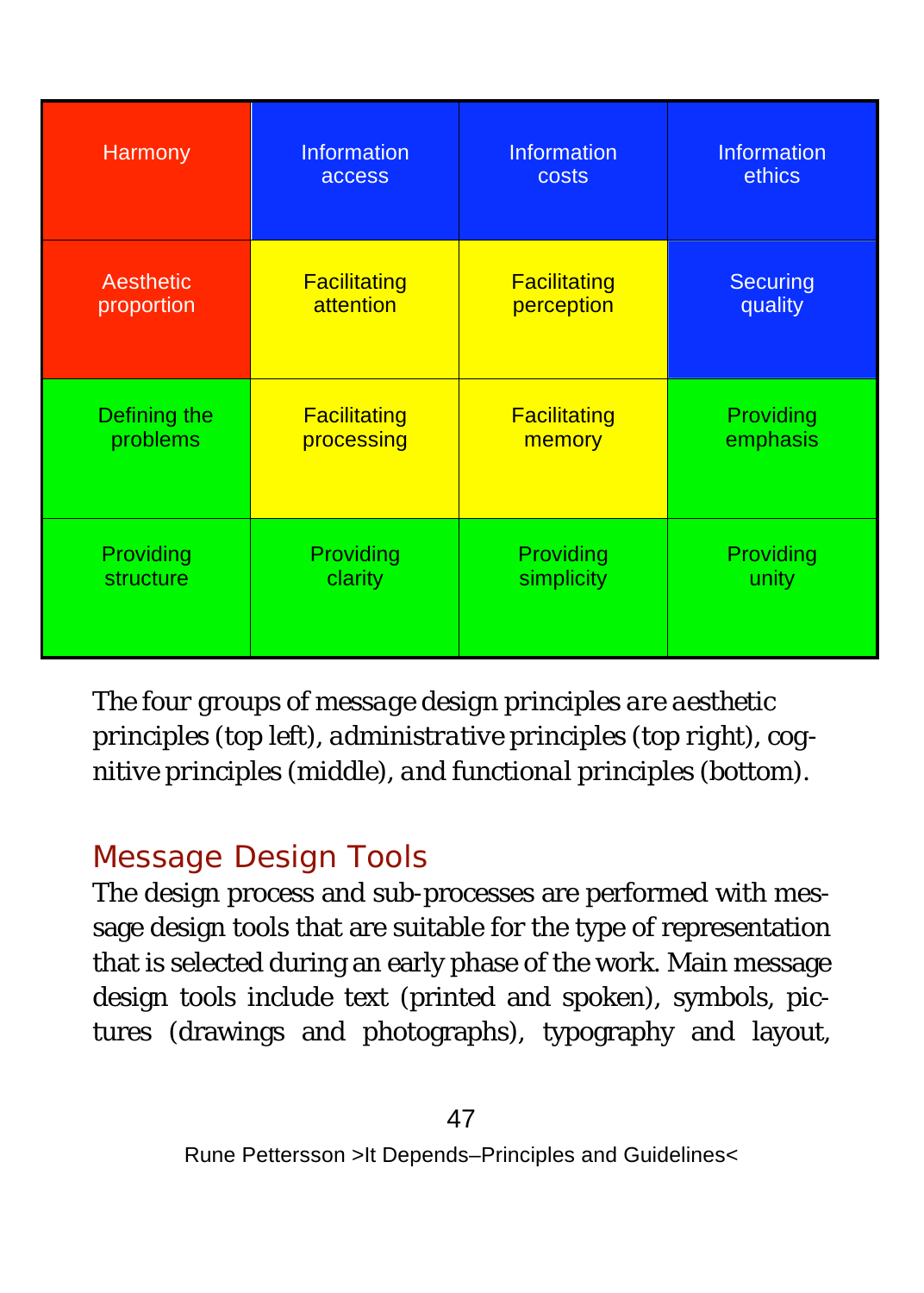sound and sound effects. These tools have different properties that offer and restrict the foundations for communication.



*Design processes are performed with the help of design tools.*

#### **Representations**

For Wileman55 all kinds of representations of an object are symbols. He argues that there are three major ways to represent objects, from concrete to abstract representations. The first group, *pictorial symbols*, includes photographs and illustrations or drawings. Viewers should be able to translate a pictorial symbol to a real-world example. The second group, *graphic symbols*, has image-related graphics, concept-related graphics, and arbitrary graphics. Image-related graphics are silhouettes or profiles of the object. Concept-related graphics look like the object but have less detail than image-related graphics. Arbitrary graphics are abstract symbols for objects, constructed out of the designer's imagination. The third group, *verbal symbols*,

 <sup>55</sup> Wileman , 1993, p. 17

Rune Pettersson >It Depends–Principles and Guidelines<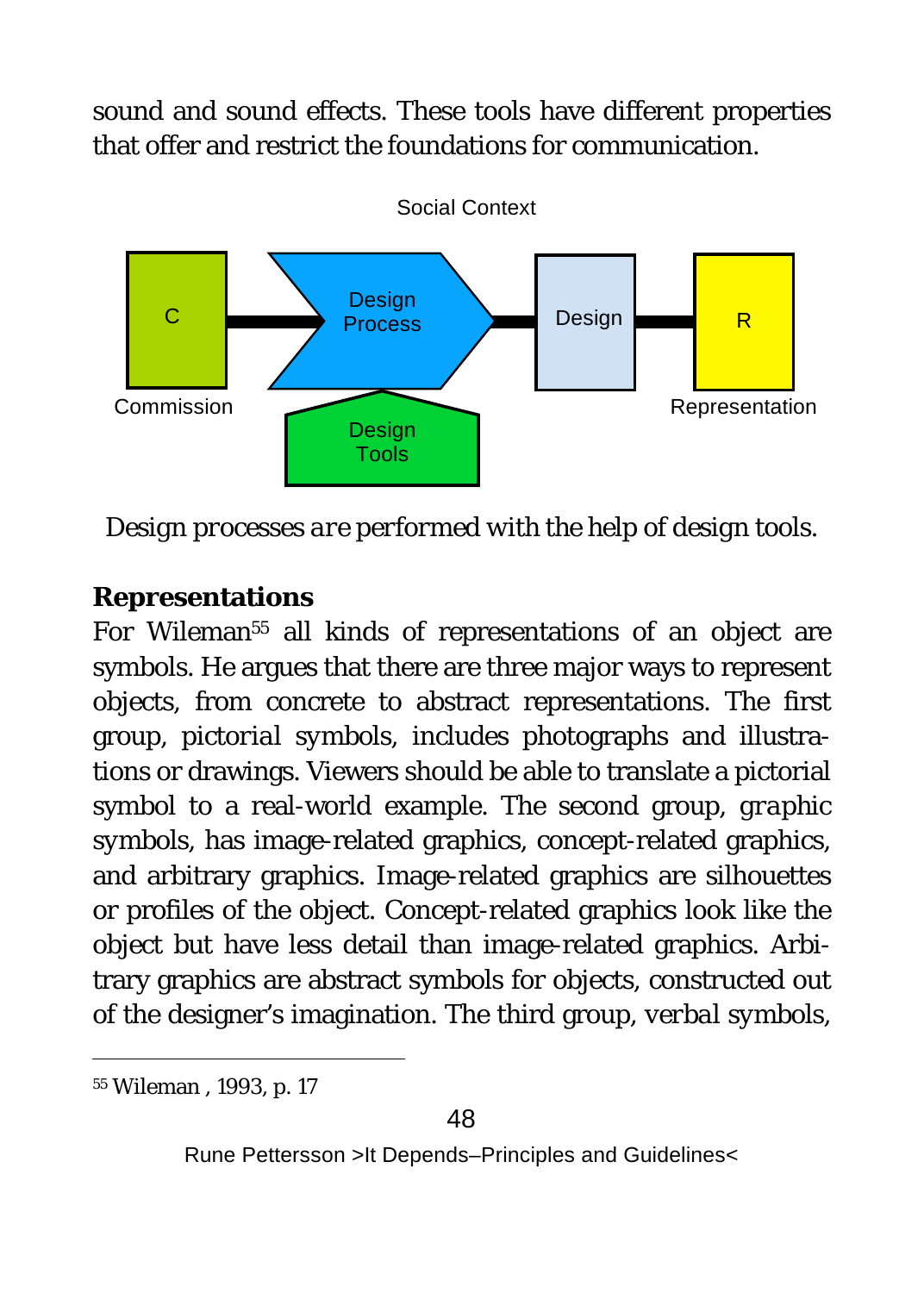is divided into two sub-groups, verbal descriptions and nouns or labels. Only people who comprehend the language used to describe the objects can understand verbal symbols.

However, in my view there seems to be no major difference in "abstractness" between abstract arbitrary graphic symbols and verbal symbols. Thus, I prefer to distinguish between two main categories of representations: (I) figurative representations, and (II) non-figurative representations. Figurative representations include two groups, visuals and graphic symbols. Visuals include three-dimensional images, photographs, realistic drawings, and schematic drawings. Graphic symbols include pictorial symbols, abstract symbols, and arbitrary symbols. Non-figurative representations or verbal symbols include verbal descriptions, nouns or labels, and letters and characters.

#### *Figurative representations*

1. Visuals

Three-dimensional images **Photographs Drawings** Schematic pictures

2. Graphic symbols Pictorial symbols Abstract symbols Arbitrary symbols

#### *Non-Figurative representations*

- 1 Verbal symbols Verbal descriptions Nouns or labels Letters or characters
- 2. Non-visual and non-verbal representations (Sounds) Odours and scents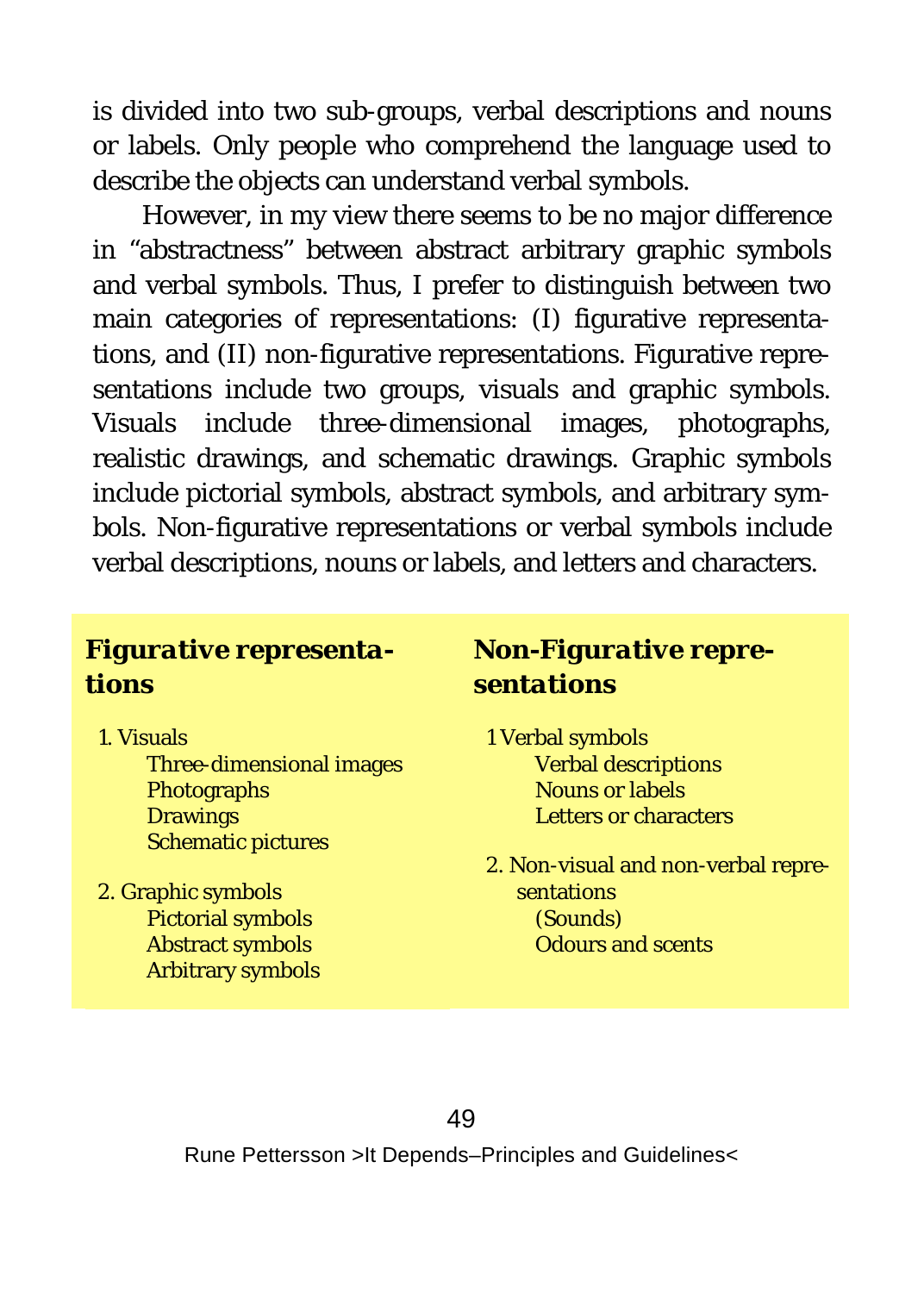#### **Languages**

Any system used as a means of communications between people can be regarded as a language. While linguistic scientists distinguish between spoken and written language, graphic designers distinguish between verbal and pictorial language. From a design point of view, written, printed, or displayed texts or verbal graphic language are important components of visible language. However, if the linguistic representation (e.g., the medium and its content) is placed at the forefront, another approach is natural. Linguistic differentiation may be based on the form of the messages: words, sounds, images, and other forms. Thus verbal language has spoken (aural), written (visual), and tactile categories. Audial language comprises sound effects, music, and paralinguistic sounds (all aural). Visual language has symbols, pictures, and paralinguistic visual expressions (all visual). Other languages may be based on smell, on taste and on touch.

Languages differ in their ability to express concepts with precision and with flexibility. Only people who have the appropriate knowledge can understand a language. Physics, chemistry, and mathematics, for example, employ non-ambiguous symbol and equation languages. Normal prose is often open to multiple interpretations, i.e., it is ambiguous. Fiction and poetry in particular offer abundant opportunities for individual interpretations. Pictures are normally ambiguous too.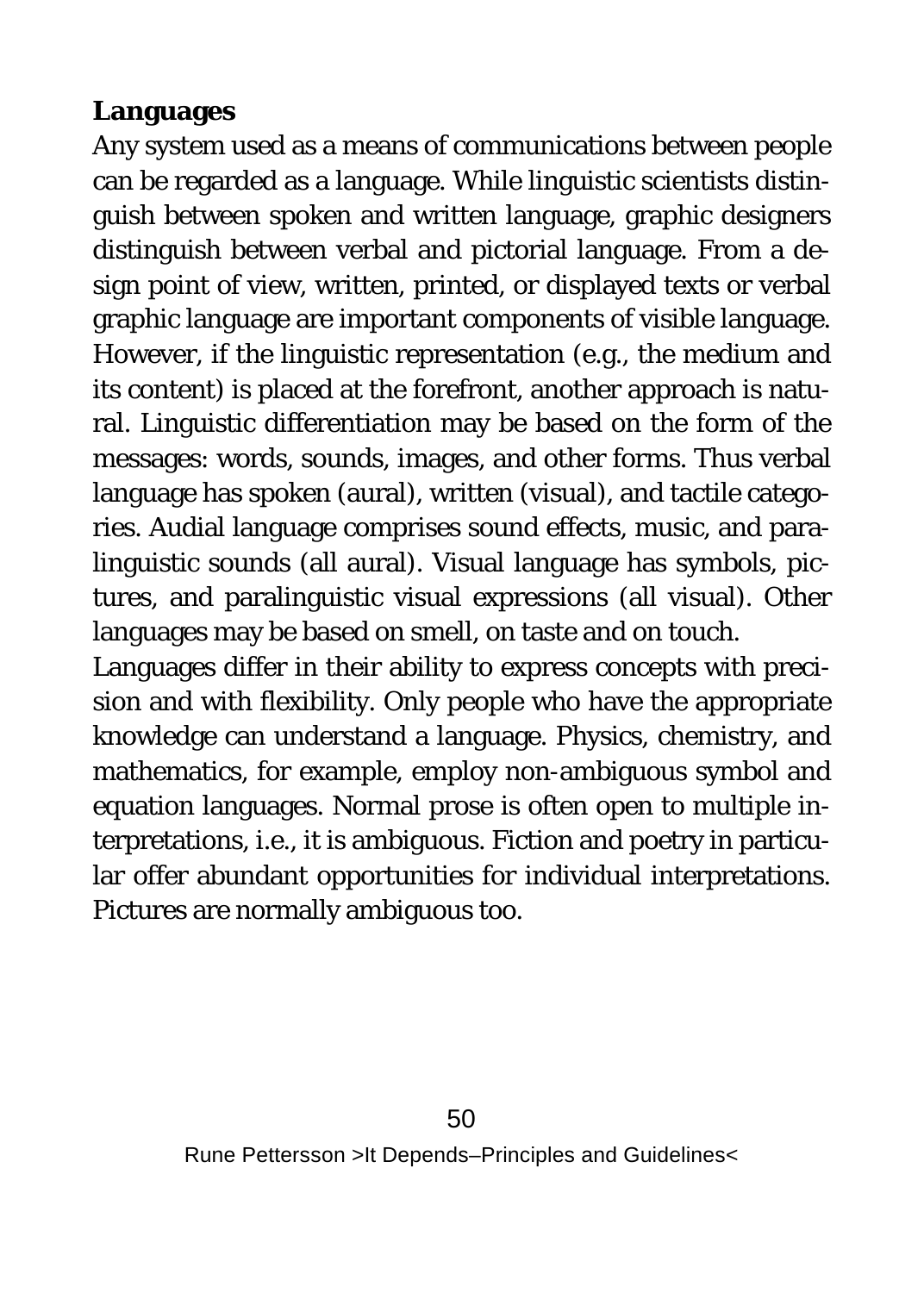#### *Some Properties of Verbal Language*

Verbal languages have digital coding<sup>56</sup> using combinations of letters (including numerals) to represent content. There is no direct correspondence between groups of letters, words, and reality. Each meaning is defined and must be learned. The properties of letters are limited. A letter has a given position in an alphabet. It has a name. It is represented by one or more sounds and is used in a specific context. Verbal languages have varying levels of meaning57: (i) phonemes (without meaning), (ii) morphemes (with meaning), (iii) syntagms, sub-meanings, and (iv) complete meanings.

Semantic codes, grammar, and syntax must be exactly defined58. A written text works well when the content of the message is analytical, detailed, logical, narrative, theoretical, and sequential<sup>59</sup>. The text can describe facts as well as feelings as long as the language is comprehensible for the intended audience. People usually have no difficulty in reading the jargon used in professional or technical languages but understanding the concepts that the words represent may be difficult for a nonspecialist<sup>60</sup>. The more abstract a word is the harder it is to relate it to any specific activity. The use of visuals does not always automatically improve the achievements of the learners. For some objectives text is enough<sup>61</sup>.

- 56 Elkind, 1975
- 57 Eco, 1971
- 58 Chomsky, 1959
- 59 Melin, 1986a
- 60 Melin, 1986b
- <sup>61</sup> Dwyer, 1972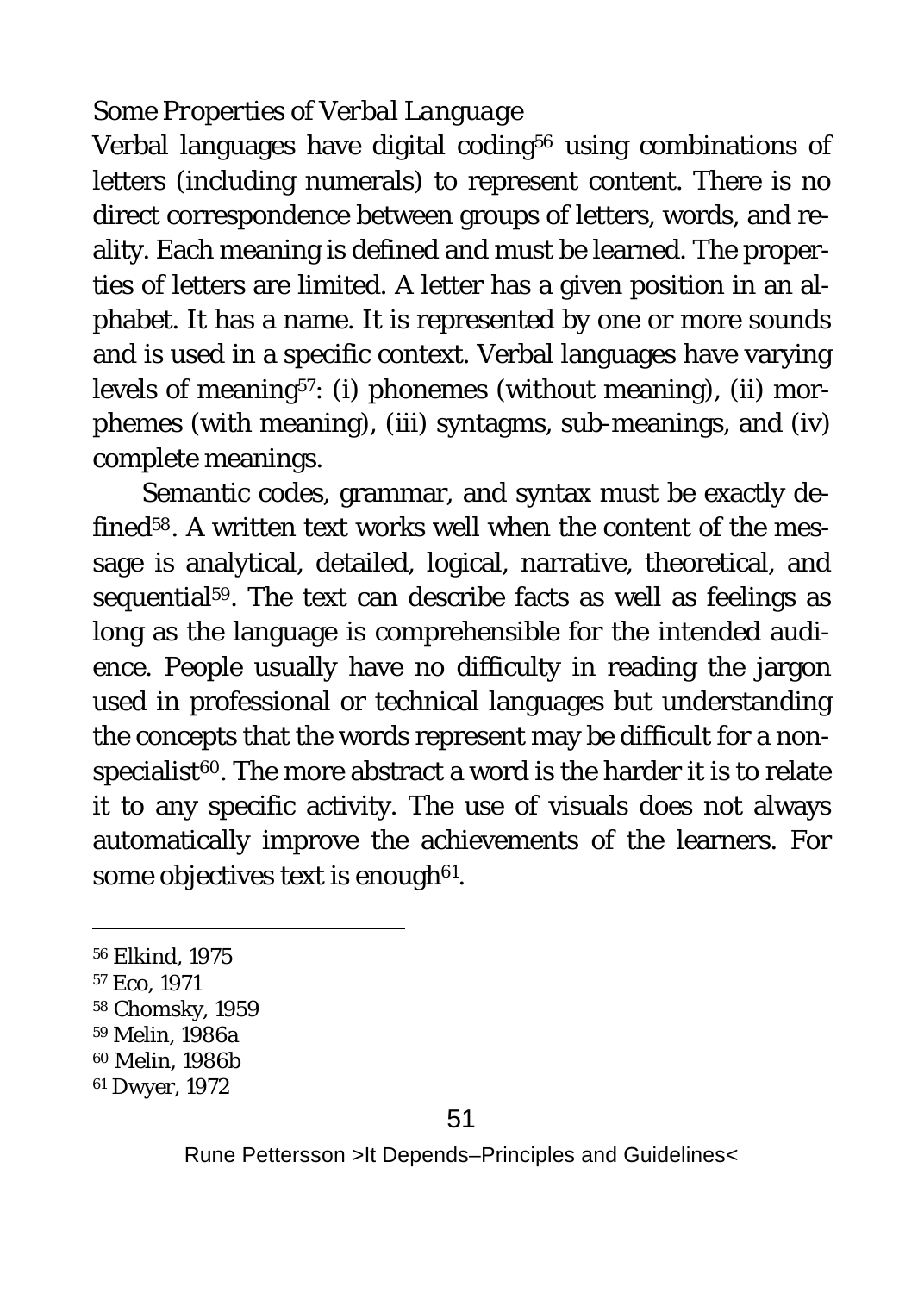#### *Some Properties of Visual Language*

Visual languages have analogue coding employing combinations of basic graphic elements (dots, lines, areas, and volumes). A given set of basic elements can be combined to form different images. Visual languages attempt equivalence with reality. Visuals are iconic and normally resemble the thing they represent. Meaning is apparent on a basic level, but the visual language must be learned for true comprehension. Visual messages are superior to verbal messages when content is emotional, holistic, immediate, spatial and visual<sup>62</sup>. Images and visual language speak directly to us in the same way experience speaks to us: holistically and emotionally<sup>63</sup>. Factors in visual language are related to criteria such as the content and execution of a visual, its context and format, and the subsequent perception, learning, and memory. Content is more important than execution, context, and format. Pictures have a strong emotional impact.

The effectiveness of a visual depends on the medium, on the type of information, and also on the amount of time learners are permitted to interact with the material<sup>64</sup>. All types of visuals are not equally effective. Line drawings are most effective in formats where the learner's study time is limited. More realistic versions of artwork, however, may be more effective in formats where unlimited study time is allowed. The realism continuum is not an effective predictor of learning efficiency for all types of

 <sup>62</sup> Lent, 1980; Zimmermann and Perkin, 1982; Colle and Glass, 1986; Van Aswegen and Steyn, 1987; Boeren, 1994; Brouwer, 1995; and Hugo, 1996 <sup>63</sup> Barry, 1998

<sup>64</sup> Dwyer, 1972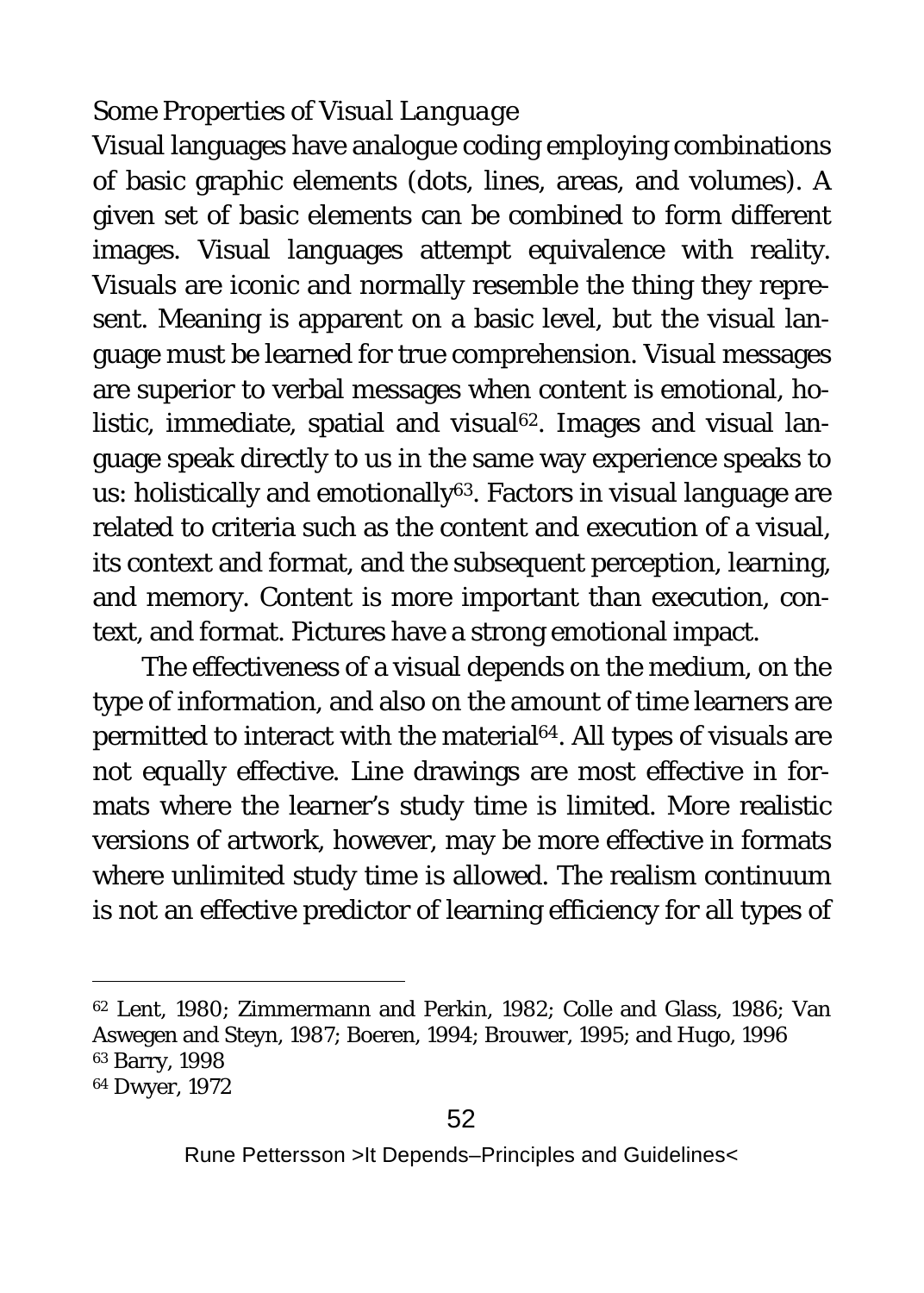educational objectives. An increase in the amount of realistic detail will not produce a corresponding increase in learning. No pictorial image gains the status of a "statement", unless an explicit reference is made to what it is supposed to represent<sup>65</sup>.

#### *Some Properties of Combined Verbal and Visual Language*

Texts and pictures represent completely different languages that complement each other when they are used at the same time66. Both text and images can be designed, presented, perceived and interpreted in many different ways. The possibilities for using typography and layout, and for combining texts and pictures are virtually unlimited. The interplay between text, picture, and graphic form needs to be studied thoroughly before optimal combinations can be found. There are always several opportunities to convey a message.

Readers often react in a positive way to graphically complex texts. Texts with good typography will be noticed<sup>67</sup>. Dissatisfaction with the execution of a message may cause dissatisfaction with the content of the message. It is more likely that graphically complex texts will be read than "plain" texts. It also takes less time to read a graphically complex text than a "plain" text.

Pictures that will be used for information purposes should always be supplied with legends. This is the only way to assure that information conveyed by these pictures is clear and unambiguous. Even simple pictures need plain legends for the contents and presentation to be conveyable in verbal form. Legends

 <sup>65</sup> Gombrich, 1969

<sup>66</sup> Pettersson, 1985; Melin, 1999b

<sup>67</sup> Melin, 1999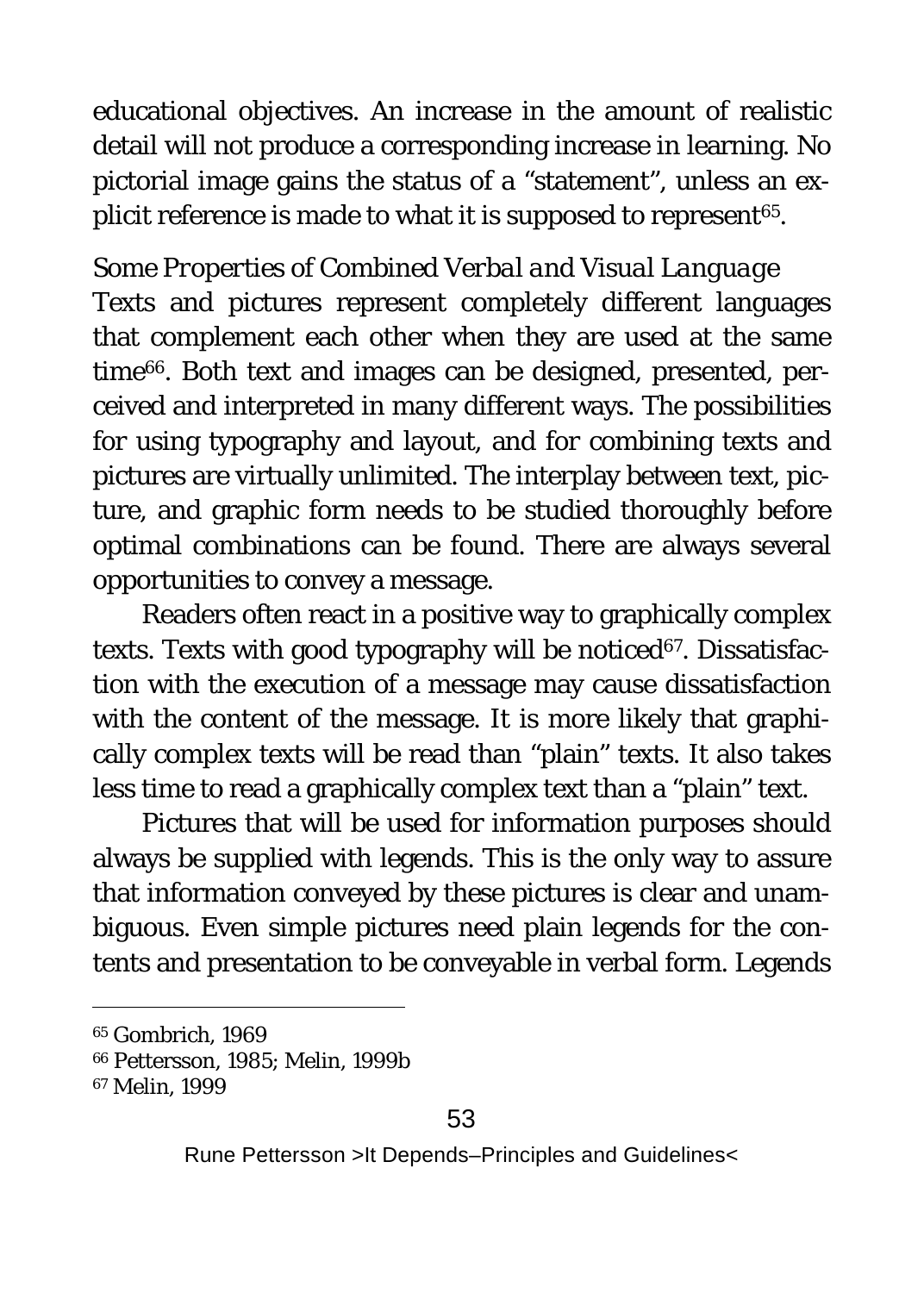should be written with great care. They heavily influence our interpretation of image content. To a large degree readers see what they are told to see in an image. To get maximum impact from a visual, the writer or the presenter should introduce the visuals before presenting it. We create a "pre-understanding" of how a picture may be interpreted, based on the context in which the picture is shown<sup>68</sup>.

Despite all efforts during the past decades visual literacy has not been able to attract enough interest from society and enough interest from those responsible for the school curricula around the world. An important reason for this may be a general lack of focus. In my view we need to consider combined verbal and visual representations, not only text and not only visuals when we study communication and communication related issues. This is where message design, and its different subareas, may play an important role for visual literacists.

#### *Some Properties of Colour as Language*

Colour is regularly used in printed materials, not only in illustrations, but also in the text itself. Colour can be used to clarify the structure of the text and to make learning easier. Certain parts of the text may be printed with colours or printed on top of backgrounds in different colours. Black type has good contrast to many light background colours. The legibility will always be affected when there is insufficient contrast between the type and the background.

68 Pettersson, 1989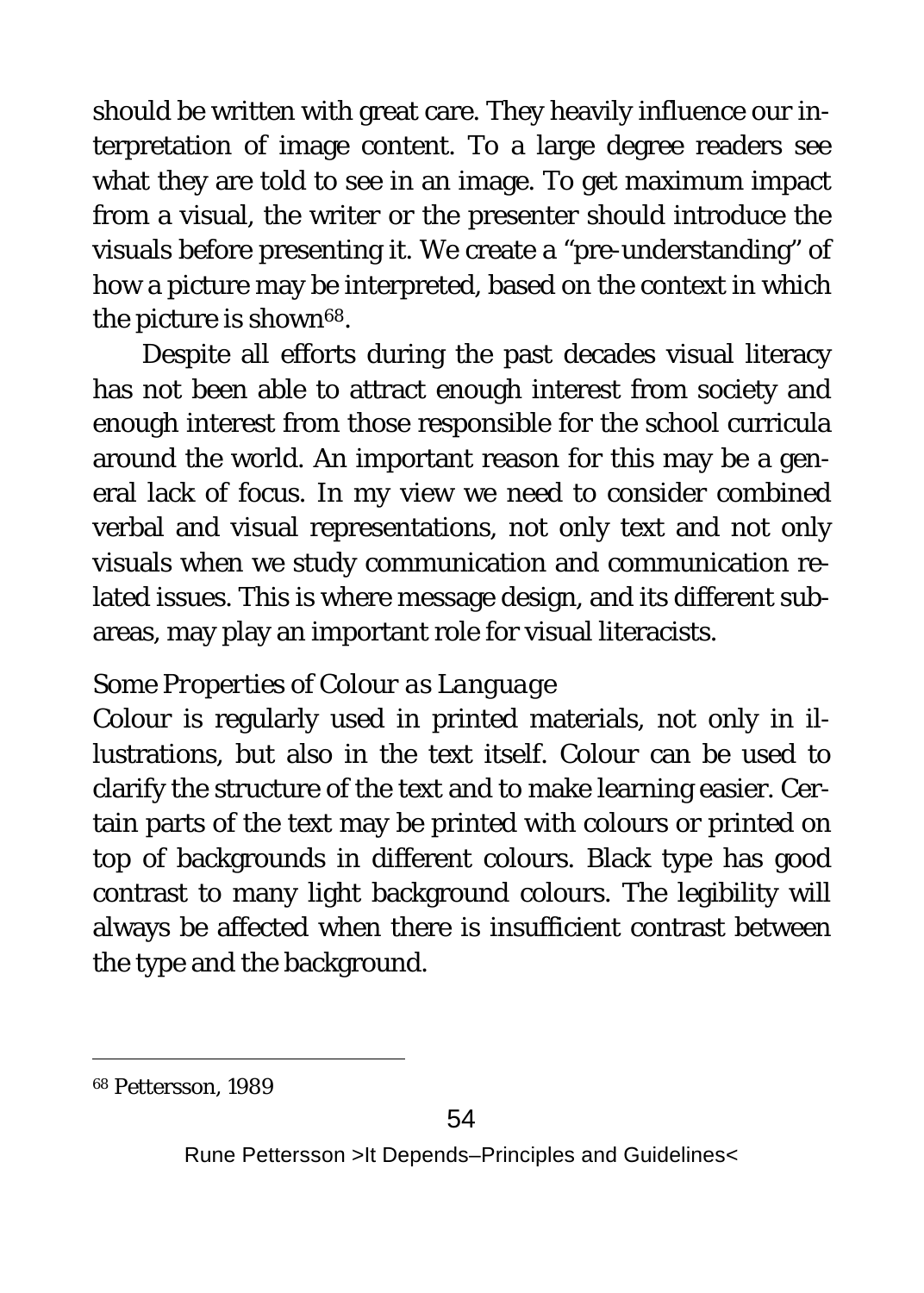There are many situations where colour and typographic elements can be used for decoration. However, a decorative use of colour or typography should never be mixed with an intended use to provide a clear structure, simplicity and hierarchy. It must always be clear, and easy to understand for the receiver when colour and typography is used for decoration and when the use is meant to have some cognitive importance. There are strong cultural differences in interpreting the meanings of colour.

*Colour blindness*, or better still "anomalies of colour vision", is a condition in which certain colour distinctions cannot be made. Anomalies of colour vision is much more commonly observed among men than among women, with estimates ranging as high as 10% of the male population $69$ . Only 1% of the female population has anomalous colour vision. The failure to distinguish between red and green is most common. Both hues are perceived as grey. Common colours in graphic symbols are pure yellow, red, blue, green, white and black, or combinations of these. Unfortunately, red and green are often used as discriminating colours in symbols and in warning signs. Since many colour-blind people perceive red and green as grey, colour can only be used to code the information redundantly. Colour may be combined with shape, and position, or with both, which is often seen in traffic signs.

 <sup>69</sup> Hartley, 1987; Ware, 2004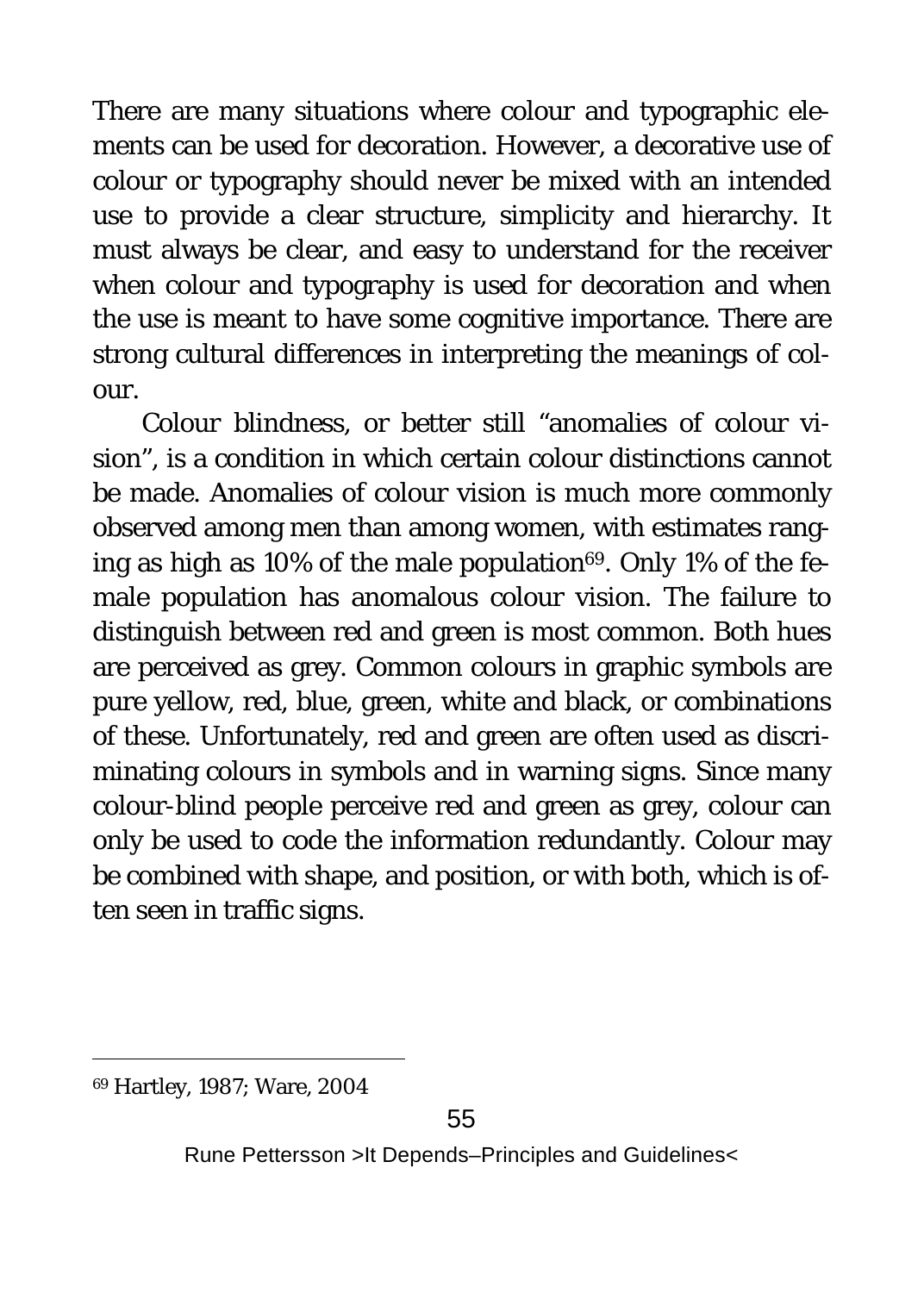#### *Some Properties of Symbols as Language*

In his discussion on "*Presentation media for product interaction"* Westendorp70 noted that *instructive elements* in or near a drawing have evolved rapidly into a special "instructive language." Instructive elements: "are purely symbolic: there are no physical hands, reference letters, numbers and lines, arrows, crosses, dotted lines, exclamation marks, circles, zoom-lines or greyed-out or colored areas on the products." Apart from arrows, lines and pointing hands most instructive elements were introduced after World War II. Some instructive elements are "statements" comparable with individual words<sup>71</sup> or even sentences. A good symbol is designed so it can be used in many different situations and in many contexts<sup>72</sup>. A good symbol is simple, clear, has optimal size, good contrast in form, dimension, and colour. There are, however, cultural as well as individual differences in interpreting the meanings of symbols.

Graphical symbols may be intended to convey generalities of the same order of abstractness as verbal terms. In some cases we can see graphical symbols as visual terms. Graphical symbols may be used to create an overview, identify information, illustrate position, illustrate size relationships, navigate in databases, provide a holistic perspective, recognize information, and represent an organization, a service, or a product. Graphical symbols may supply information and supply instructions.

56

 <sup>70</sup> Westendorp, 2002, p. 48

<sup>71</sup> Westendorp and Van der Vaarde, 2001; Pettersson, 1999

<sup>72</sup> Pettersson, 1999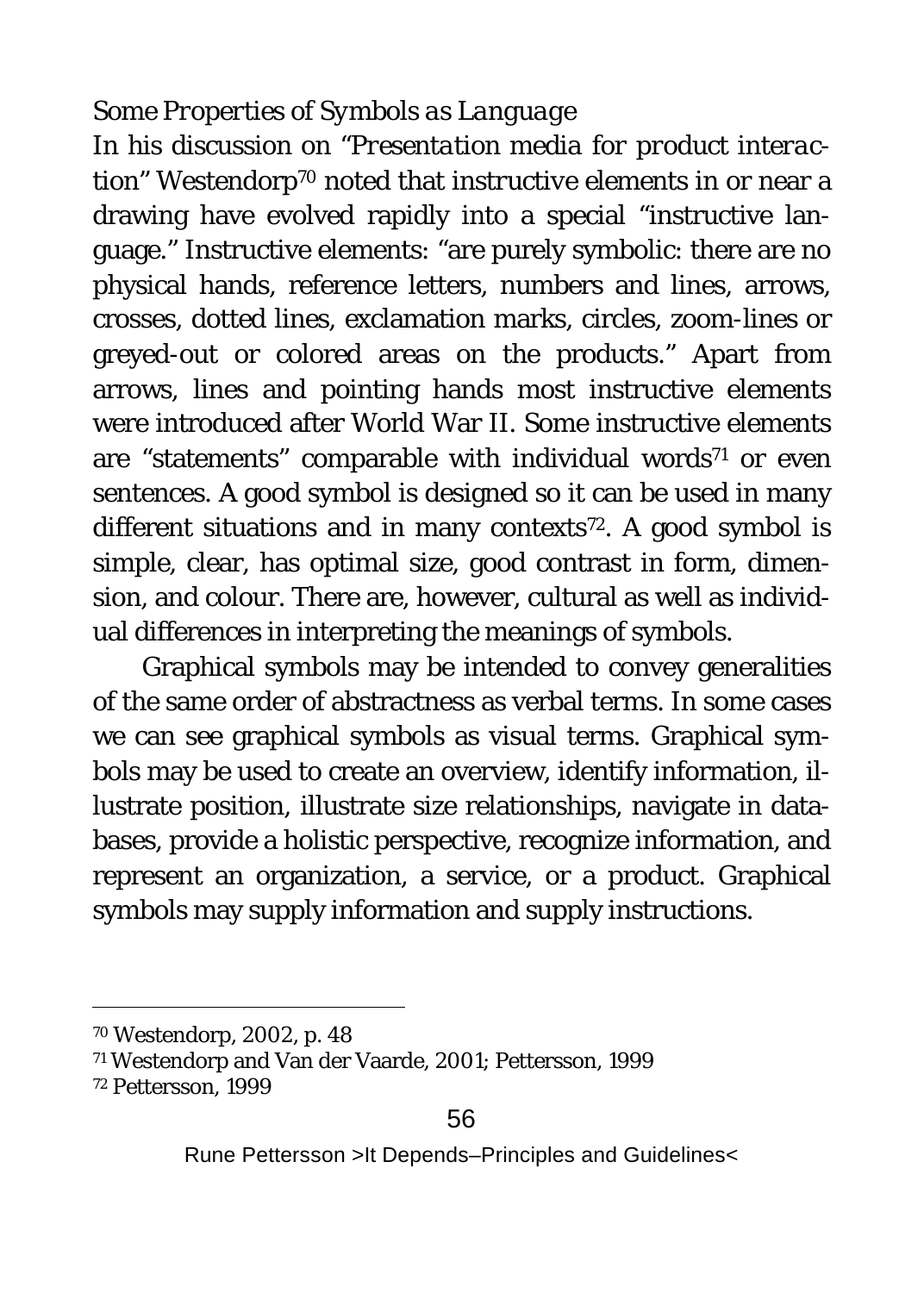# **Functional Principles**

The design process is influenced by message design principles, and is performed with message design tools suitable for the type of representation that is selected during an early phase of the work. These principles can be seen as a set of guidelines for design of information and learning materials.



*There are many models for design processes. It starts with a commission (C). The goal is to produce a final design (D), to be used as a master for production of a number of representations (R) or artefacts. Design processes are guided by design principles and performed with the help of design tools and always influenced by the social context.* 

This chapter includes a discussion on six "functional design principles." These principles are called: *Defining the Problem,*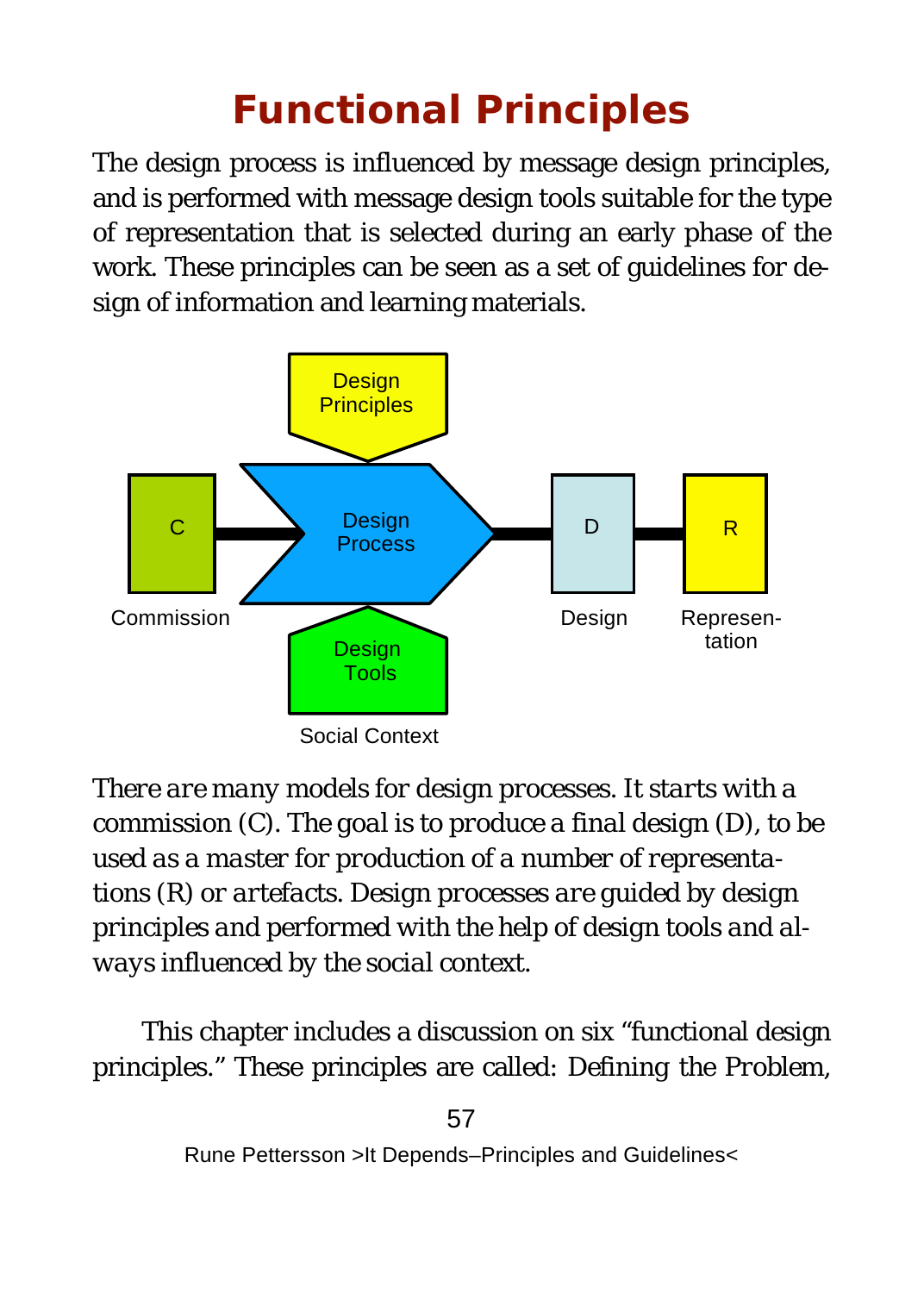*Providing Structure, Providing Clarity, Providing Simplicity, Providing Emphasis,* and *Providing Unity*. Guidelines that are based on these principles will assist the information designer to design information materials that are well suited for the intended receivers.

# **Defining the Problem**

During an introductory analysis and planning phase it is possible to organize the work, analyse the sender, analyse the intended receiver, analyse the intended message, and select a suitable medium. The message and the medium form the representation.

# *The Sender*

A "sender" or "information provider" may be anyone who wants to convey a message to one or more receivers. Sometimes the sender will design messages and develop one or more information materials. However, quite often these tasks are entrusted and left to other people who may be more qualified. The first parts may be left to an information designer, who needs to:

- Define what the sender wants to achieve.
- Decide when this is to happen.
- Find out about the project budget, as well as all other requirements.

Within an organization it is usually necessary for the sender to employ a total view of information and communication. Infor-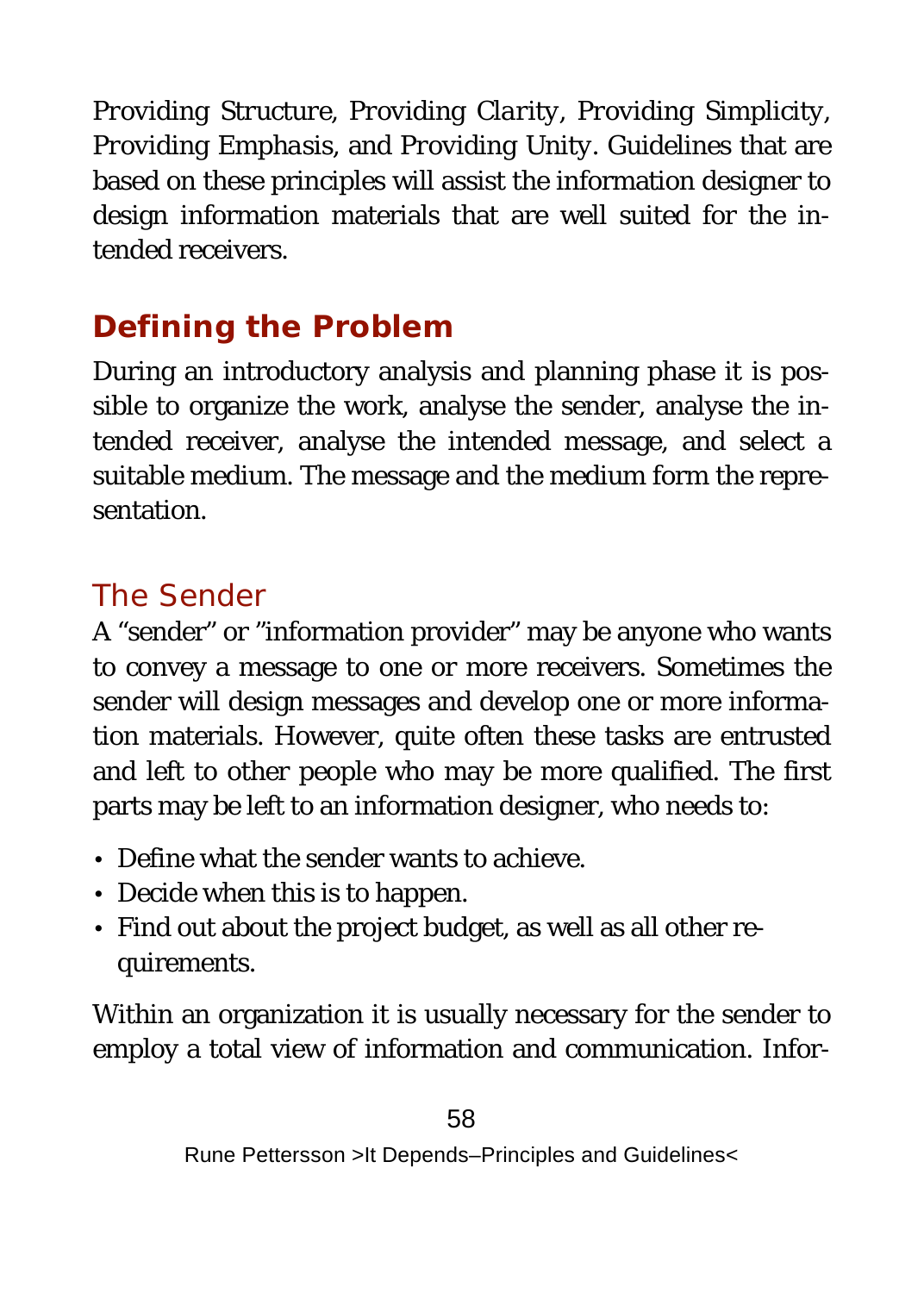mation should be related to the overall activity goals for the organization. Messages in different media should be designed to work together.

# *The Representation*

A representation is a *medium* with a specific *message*. In this document the term "information material" is frequently used for pamphlets, posters, and reports, just to mention a few examples. Sometimes a representation is called "information set," or "learning material," or simply "material." Based on how verbal information is presented to the receivers, there are three main types of representations<sup>73</sup>.

- We read the printed words in lexi-visual representations, such as messages printed in a book, or messages displayed on a computer screen.
- We listen to the spoken words in audio-visual representations, such as oral presentations with slides or overhead transparencies, and in television programmes.
- We read printed words and listen to spoken words in a combination of lexi-visual and audio-visual representations in multi-visual representations, such as interactive multimedia systems.

Together with the medium the message is the link between the sender or the designer and the intended receiver. The sender designs the message and sends it off, or makes it available. The

 <sup>73</sup> Pettersson, 1993

Rune Pettersson >It Depends–Principles and Guidelines<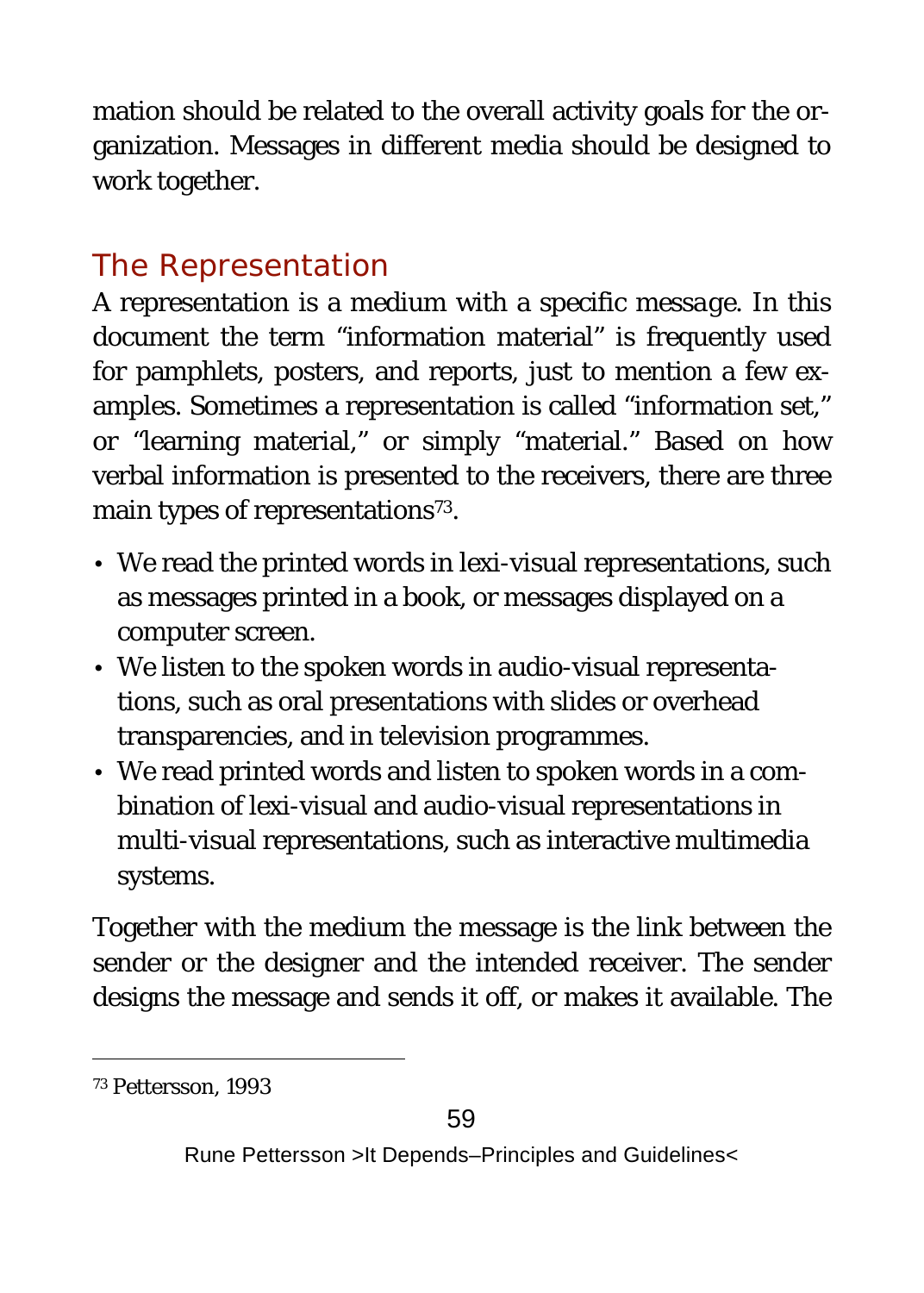receiver receives the message, and may try to interpret and understand it.

The systems of rules that govern spoken and written languages are similar in many ways. In contrast to spoken and written languages, pictures have no general and distinguishing elements that are not bearers of information. Visual languages attempt equivalence with reality. They are iconic and normally resemble the things they represent. Language and cultural differences could impact the effectiveness of visuals<sup>74</sup>. Therefore it is important to select pictures with great care.

#### **The Message**

In information design the main objective is to provide information materials, including the intended messages, needed by the receivers in order to perform specific tasks<sup>75</sup>. The receivers may be seen as "doers." They may develop new skills, understanding and experience. Therefore the information designer must:

- Define the purpose and the objective of the message, always keeping the intended receivers in mind.
- Collect and review necessary facts for later use in the design process.
- Consider the use of words, images, and graphic form.

It may be an advantage to use verbs like *apply, arrange, assemble, build, change, code, complete, compose, conduct, con-*

 <sup>74</sup> Kovalik, 2004

<sup>75</sup> Briggs and Wager, 1989; Fleming and Levie, 1993; Pettersson, 1993; Wileman, 1993; Pettersson, 2002; Lohr, 2003; Smith and Ragan, 2005; Lipton, 2007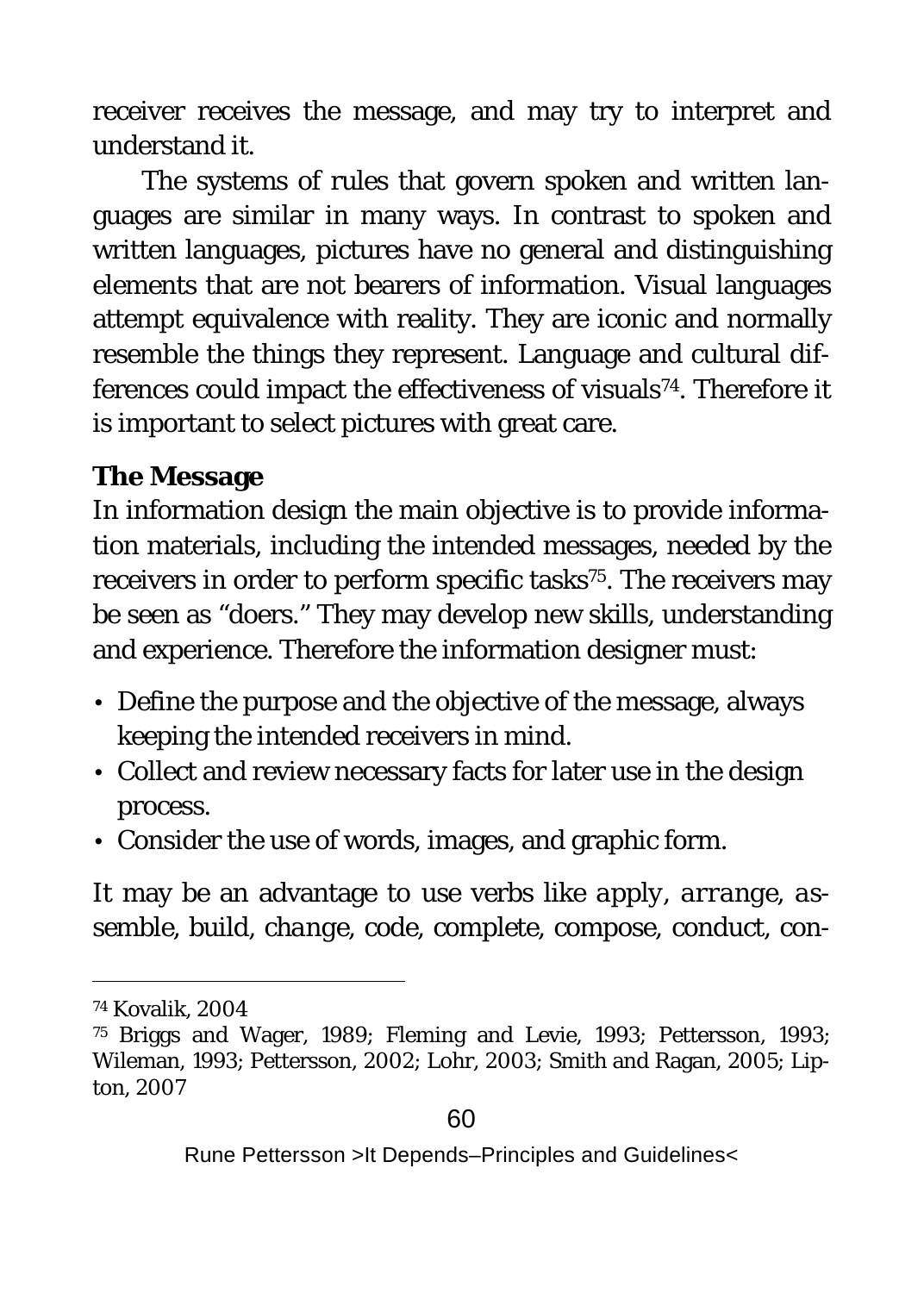*struct, cut, demonstrate, develop, draw, explain, find, generate, get, identify, illustrate, install, label, locate, make, modify, name, operate, pack, paste, predict, prepare, produce, put, read, recognise, reconstruct, remove, revise, sort, specify, start, type, verify,* and *write* in the writing of information design objectives it may These verbs all denote observable behaviour. A few examples of performance objectives in information design may be:

- For a computer interface: 95% of the users should be able to start a new application within five minutes.
- For an exhibition: 90% of adult visitors should be able to read the texts on labels used in the exhibition without any difficulty.
- For an instruction: 90% of the customers should be able to follow the instructions, put the different parts together, and build a complete set of furniture within 15 minutes.
- For a list: 90% of the users should be able to get correct information about flight departure and arrival times within two minutes.
- For a manual: 80% of the customers should be able to install the new computer software within 15 minutes.
- For a traffic information system: 100% of motorists should recognise the signs while they are passing during night.

Of course the actual numbers, with respect to percent and allowed time, have to be decided in each specific case. Avoid subjective objectives.

However, old traditions may be hard to change. In the 1970s many researchers showed that media provided clear mes-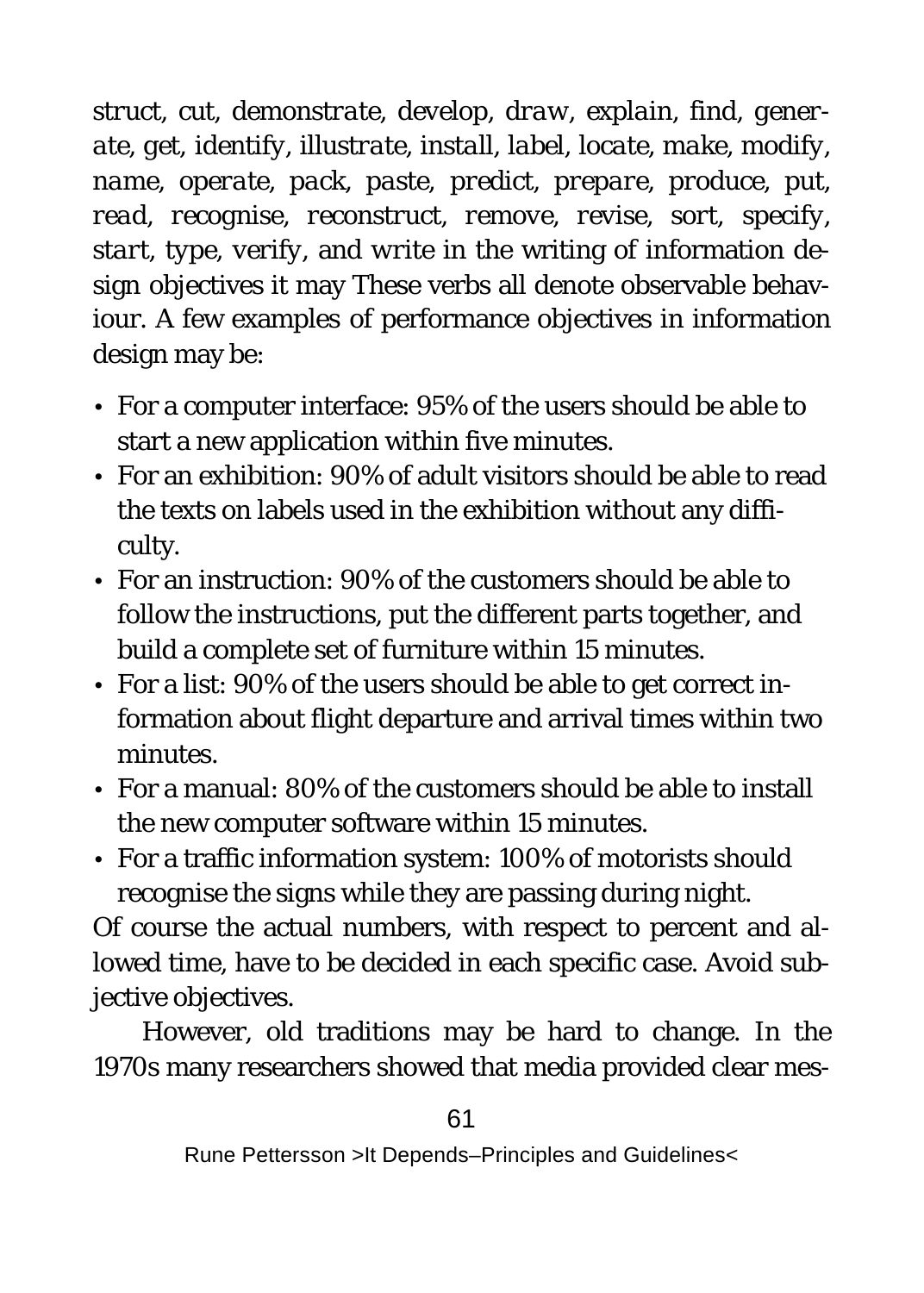sages about specific gender roles. This is in fact often still the case76. Contents in basic textbooks in the United States still show traditional gender roles regardless of the major changes that have appeared in public opinion.

The effectiveness of a message depends on the medium, on the type of information content, and also on the amount of time that receivers are permitted to interact with the information material. There are always several opportunities to convey a message. Marsh<sup>77</sup> provided the following eight guidelines for selecting a visual channel for a message:

- When messages are complex.
- When referability is important.
- When messages are long.
- When environment is noisy.
- When arrangement is complicated.
- When precise spatial discrimination is important.
- When simultaneous presentation is desired.
- When more dimensions are required.

Most people believe that pictures tell the truth<sup>78</sup>. At the same time familiarity with the depicted objects themselves is basic and crucial to understanding<sup>79</sup>. The more familiar a message is to its intended audience, the more readily it is perceived.

 <sup>76</sup> Hunter and Chick, 2005; Sosa and Kong, 2006

<sup>77</sup> Marsh 1983, p. 101

<sup>78</sup> Lefferts, 1982

<sup>79</sup> Zimmermann and Perkin, 1982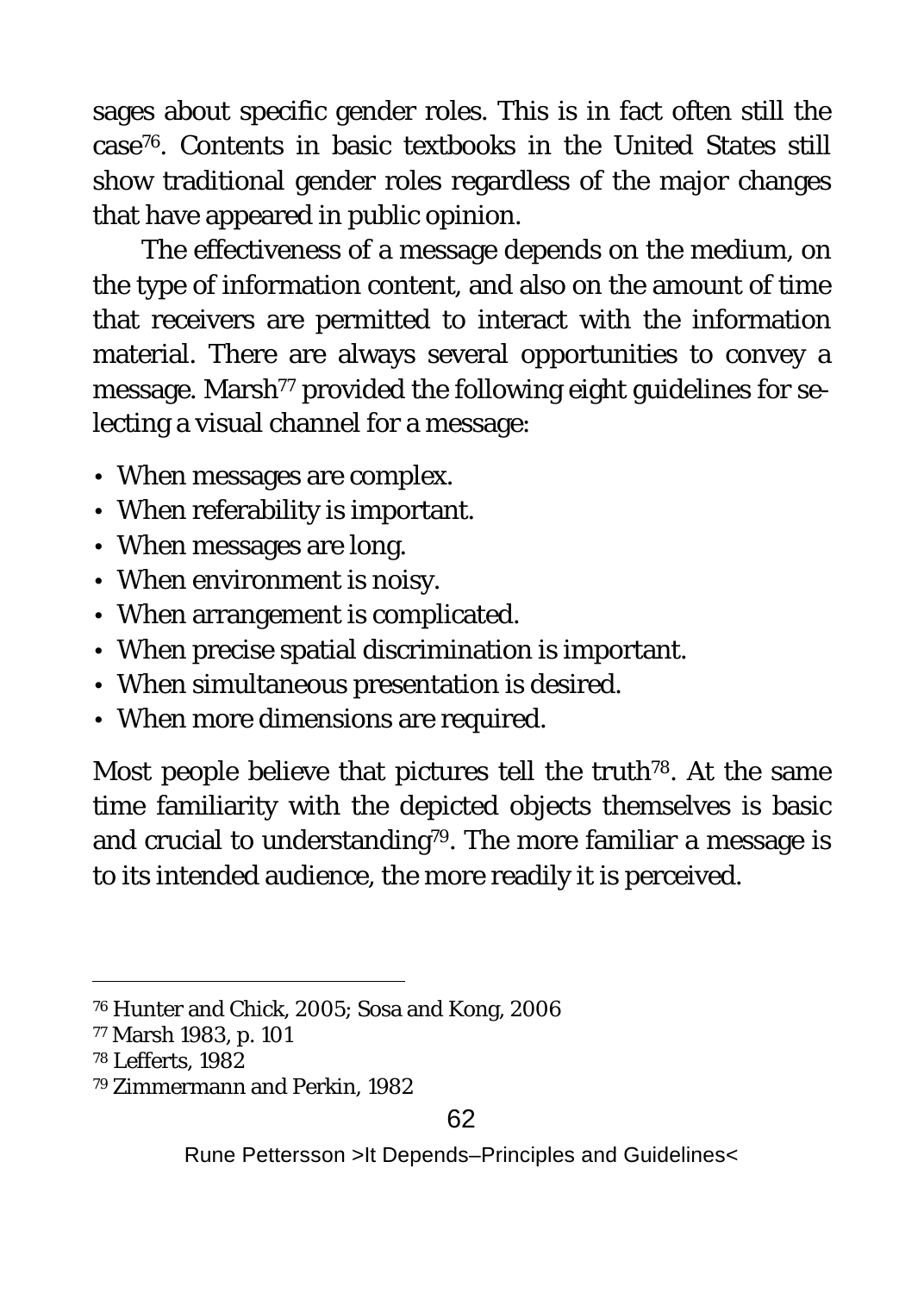#### **The Medium**

Each medium has its own particular advantages and disadvantages. Audio, text, and visuals compete for our attention. It is always important to select the most suitable medium to carry the intended message. Therefore the information designer will have to:

- Select the most suitable medium for the message.
- Produce synopsis for text, pictures, and sound.
- Adopt the graphic design to the medium.

For many years the media situation was very stable, only expanding a little each year. In the 1950s we had live media, sound media, film media, broadcast media, models and exhibitions, graphical media and telecommunications media. In the 1970s video developed into a competitive medium. At the same time the classical "borders" between the media groups began to dissolve. In the 1980s several new technologies, most based on computers, and completely new media began developing.

In the 1960s Marshall McLuhan coined the expression "The Medium is the Message." This expression has given rise to considerable confusion. Now it is often said "The Message is the Medium." Technology is the servant, and the message, the idea, is the master. However, the medium is not the message. A medium is an aid used in the transfer of information from a sender to a receiver. The term aid is used here as a collective designation for the channel, or information carrier, and the processor/equipment required for encoding and decoding of the information.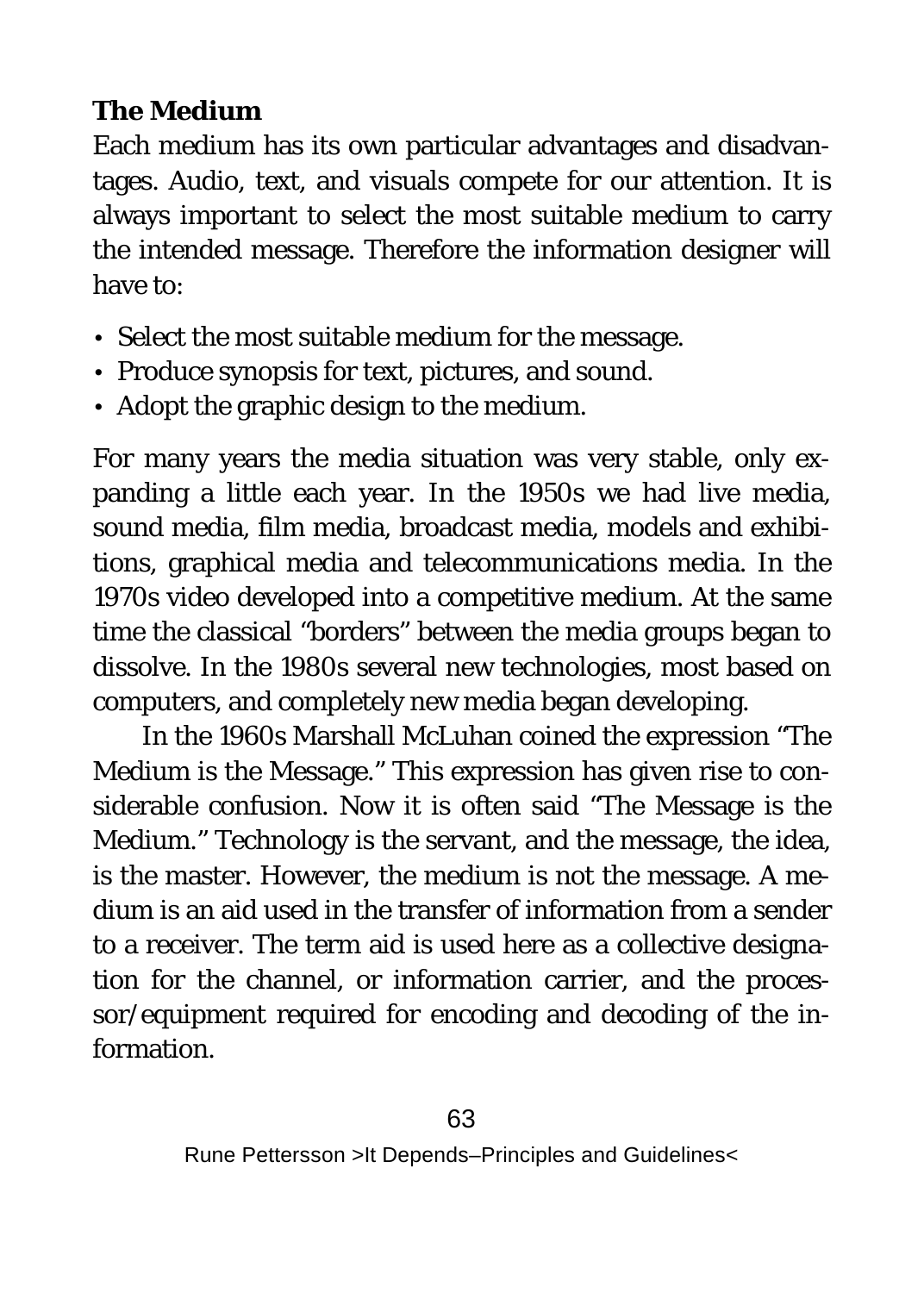# *The Receivers*

The smaller a group of receivers is, the greater our ability is to describe it in a reasonable fashion. More individual characteristics are manifested in large groups. The more information we have on a particular group, the greater our ability is to address this group in such a way that our messages are understood. There are literally many thousands of possible groups of receivers. Therefore it is important for the information designer to:

- Carefully define the group of intended receivers.
- Collect data about age, culture, gender, and socio-economic factors.
- When possible, consider any feedback that may be expressed by any previous receivers.

The intended receivers of a message are sometimes referred to as "audiences," "information interpreters," or "demographic groups," sometimes as "target groups," or "target populations," and sometimes as "users" (Figure 8). In extreme instances, some intended groups of receivers only consist of one or two individuals. Other groups, like a "general audience," may at the same time include millions of people. However, most target groups are somewhere in between these extremes, but certainly a lot closer to the lower end of the continuum.

Receiver processes include search and selection of information, and mental processing of information. Principles related to receiver processes include attention, perception, learning, and memory. In perceiving a message the receiver uses sensory organs and the nervous system. When a message is internalized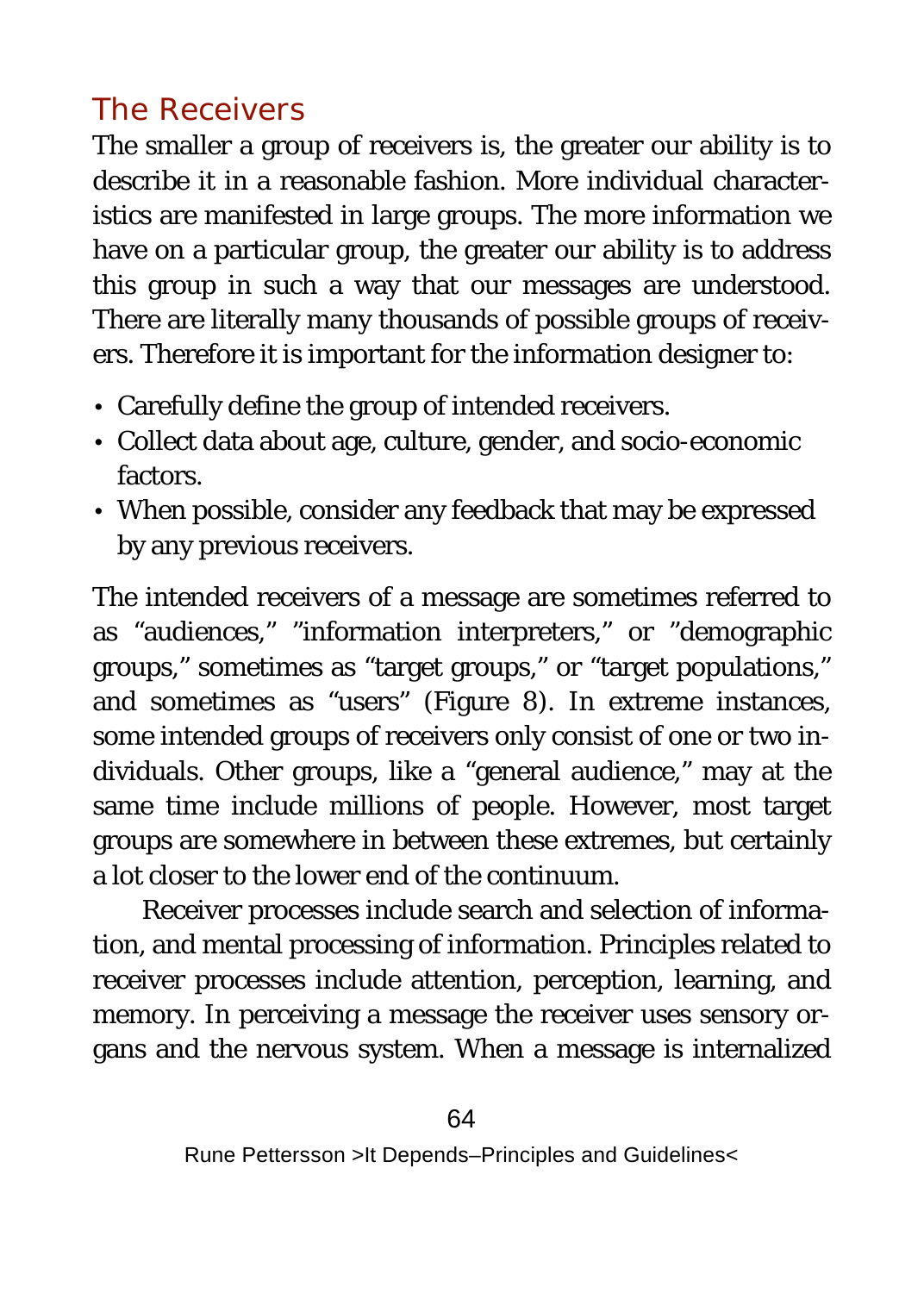the receiver has got new emotions, new experiences, new feelings, and new knowledge. Often individuals will interpret the same representation in different ways. Here age and gender, cultural, economic, historical, political, religious, and social factors may be important. The internalized message will influence the interpretation and understanding of future and related messages. Tools related to receiver processes include catalogues, directories, databases, indexes, and libraries of different kinds.

# *The Context*

Factors inside the medium provide the inner context. In a book it is the relationships between illustrations, headings, tables, texts and other elements of graphic design. Movies and television programs have images, music, sound effects, speech, and maybe texts. The information designer will have to:

- Define the internal context of the message.
- Define the external contexts of the message.
- Define how the context may influence the interpretation of the message.

When we view a film or a television program our attention is either on the image or on the sound. This is even more obvious when we look at a multi-image slide and film presentation. As soon as the film starts, our attention is directed towards the movement in the film from the surrounding stills. It is impossible for viewers not to be influenced by the film and the moving images. Some computer programs contain advanced animations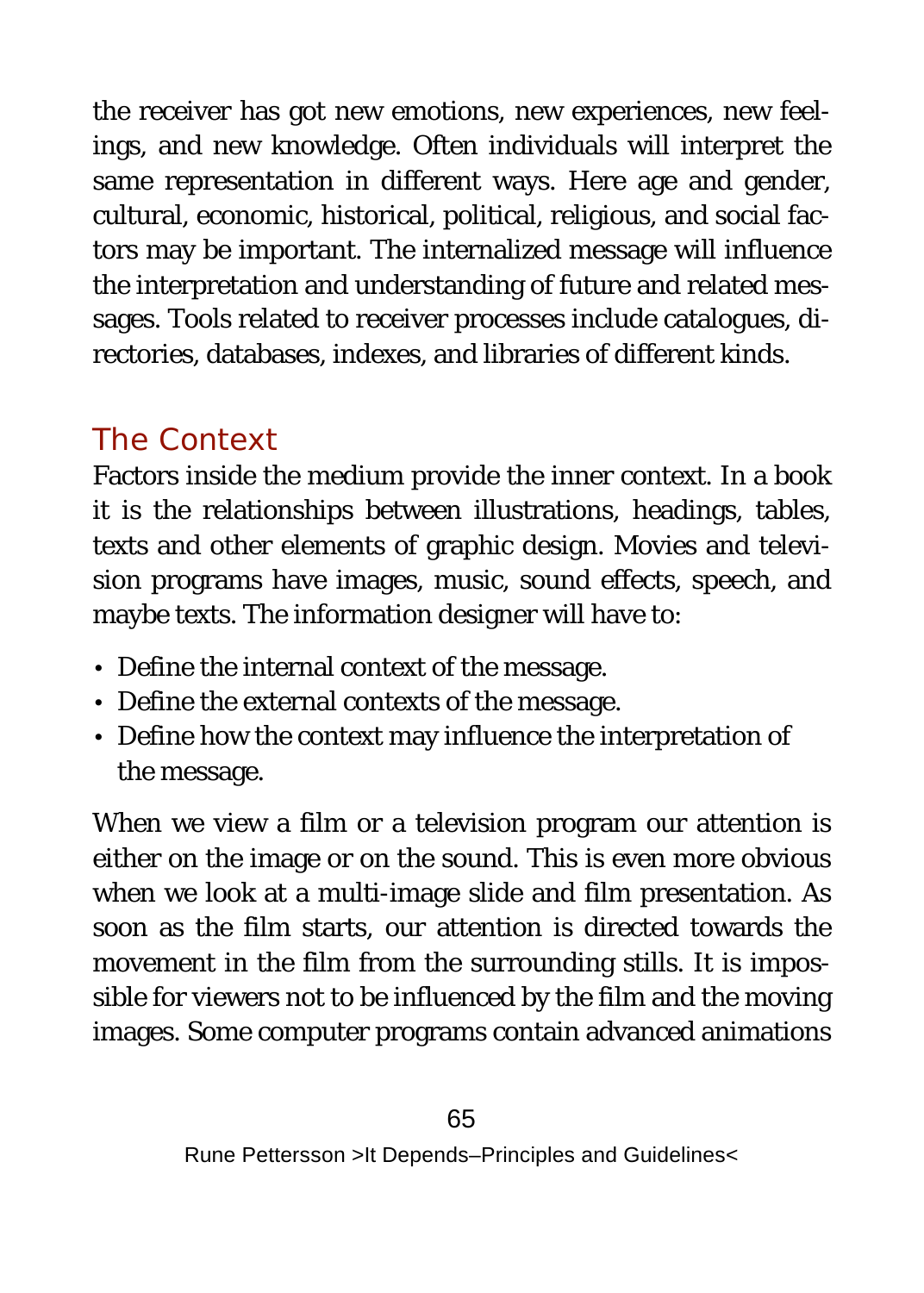with interaction between text, images, and even sound. The inner context is an internal context.

When we read a book or view projected images the lighting in the room may exemplify the close context. The entire communication situation, i.e., the senders and the intentions of the message, the receivers and their circumstances all provide the social context. Each context will influence the interpretation of the message. The close context and the social context are both external contexts.

When students work together on assignments they take part in a cooperative learning process<sup>80</sup>. Other students, teachers, the actual building, books, libraries et cetera all provide important parts of the close context which is important for efficient learning. It was found that learners construct understanding by collaborating with classmates and interacting with the various tools, visuals, and information provided within a virtual reality environment<sup>81</sup>.

# **Providing Structure**

At the beginning of a book the list of contents provides the reader with an easy overview of the different parts of the book. The author develops the structure of the book. Later the editor, or the graphic designer, makes the structure clearly visible for the reader using typography and layout with distinct types of headings for each level. A clear and obvious structure will facili-

 <sup>80</sup> Kristiansen et al., 1994

<sup>81</sup> Donaldson and Acheson, 2006

Rune Pettersson >It Depends–Principles and Guidelines<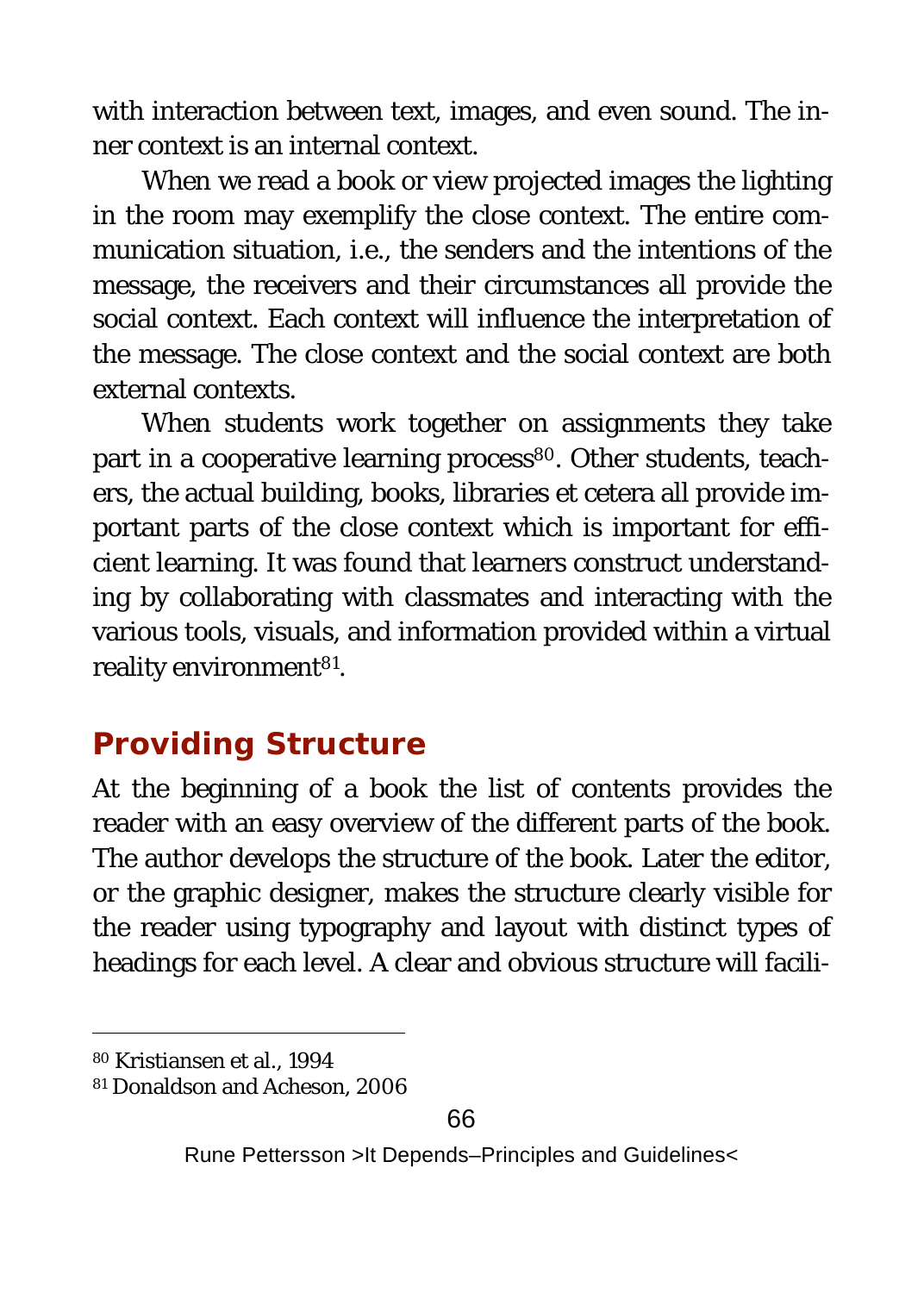tate perception, interpretation, understanding, learning and memory of the information content. Therefore the information designer will have to:

- Develop a clear structure for the content.
- Limit the number of levels in the structure.
- Show the hierarchy and structure of the content in the graphic design.

*Writing processes.* The physical act of writing or drawing one's thoughts with the help of a pen and paper, or a keyboard, or a mouse and a computer, does not usually require a great deal of time. It may take more time to work out how the content of the message may be divided between verbal and visual representations than to actually formulate the contents. Writing processes are relatively independent of the language used.

*Message contents*. Before we can design information material it is important to decide which area and which sub-areas as well as which kind of relationships we wish to describe for the intended audience. Verbal messages work well when the content of the message is analytical, detailed, logical, narrative, theoretical, and sequential. Visual messages are preferred when content is emotional, holistic, immediate, spatial and visual. For complex messages combined verbal and visual representations may be the best choice.

*Structure*. It is important to arrange information from the most important to the least important<sup>82</sup>. The information de-

 <sup>82</sup> Lipton, 2007

Rune Pettersson >It Depends–Principles and Guidelines<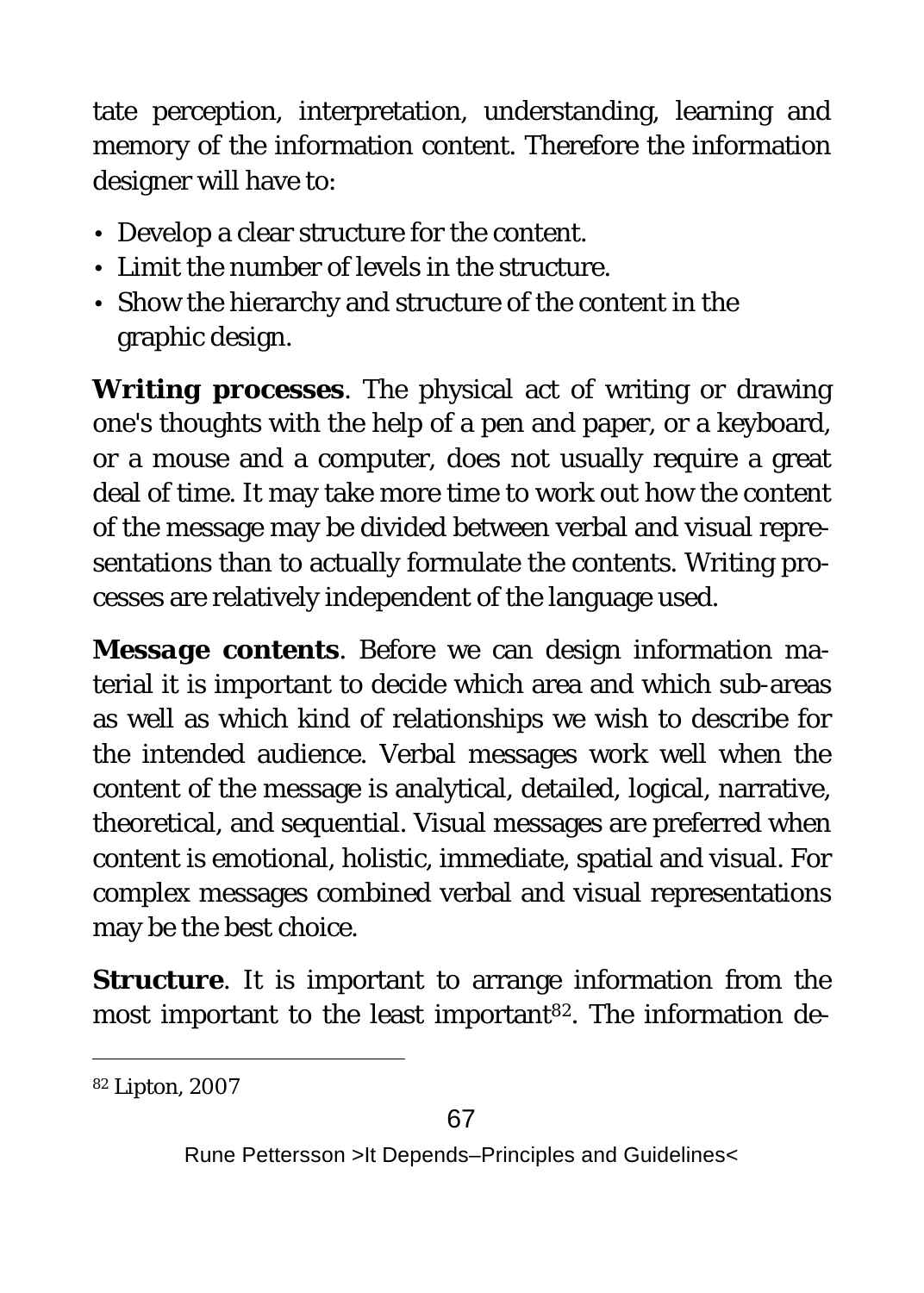signer should limit the content and elements in the design to what your audience needs and group related information to show that it is related. Elements should be aligned with others to help the audience navigate through them.

*Level of detail*. Subject matter experts often spend far too much time and effort describing very small, and for them, "interesting" details because they happen to have easy access to information about these details. However, these details may be of no interest at all to the audience. Before starting to draw or write, it is important to decide which level of detail we need to work on. It is often quite important to avoid too many details.

*Number of levels*. Readers have difficulty understanding the organisation and structure of text when there are more than three or four levels<sup>83</sup>. However, in scientific and technical documentation more levels may often be required.

*Typographic variation*. Layout and typographic variation provides a large number of possibilities to make the structure clear84. The graphical form should help the reader to benefit from the contents of a document. To this end, we can easily clarify the structure of a document with a distinct table of contents and explicit headings, shown in differentiated, consistent, and well-thought-out typography. Headings, introductions, the main body of the text, and picture captions should be presented in a *consistent way* throughout the entire document. The same

<sup>83</sup> Three or fewer levels (Lang, 1987; Miles, 1987). No more than four levels (Misanchuk, 1992).

<sup>84</sup> Tinker, 1963, 1965; Benson, 1985

Rune Pettersson >It Depends–Principles and Guidelines<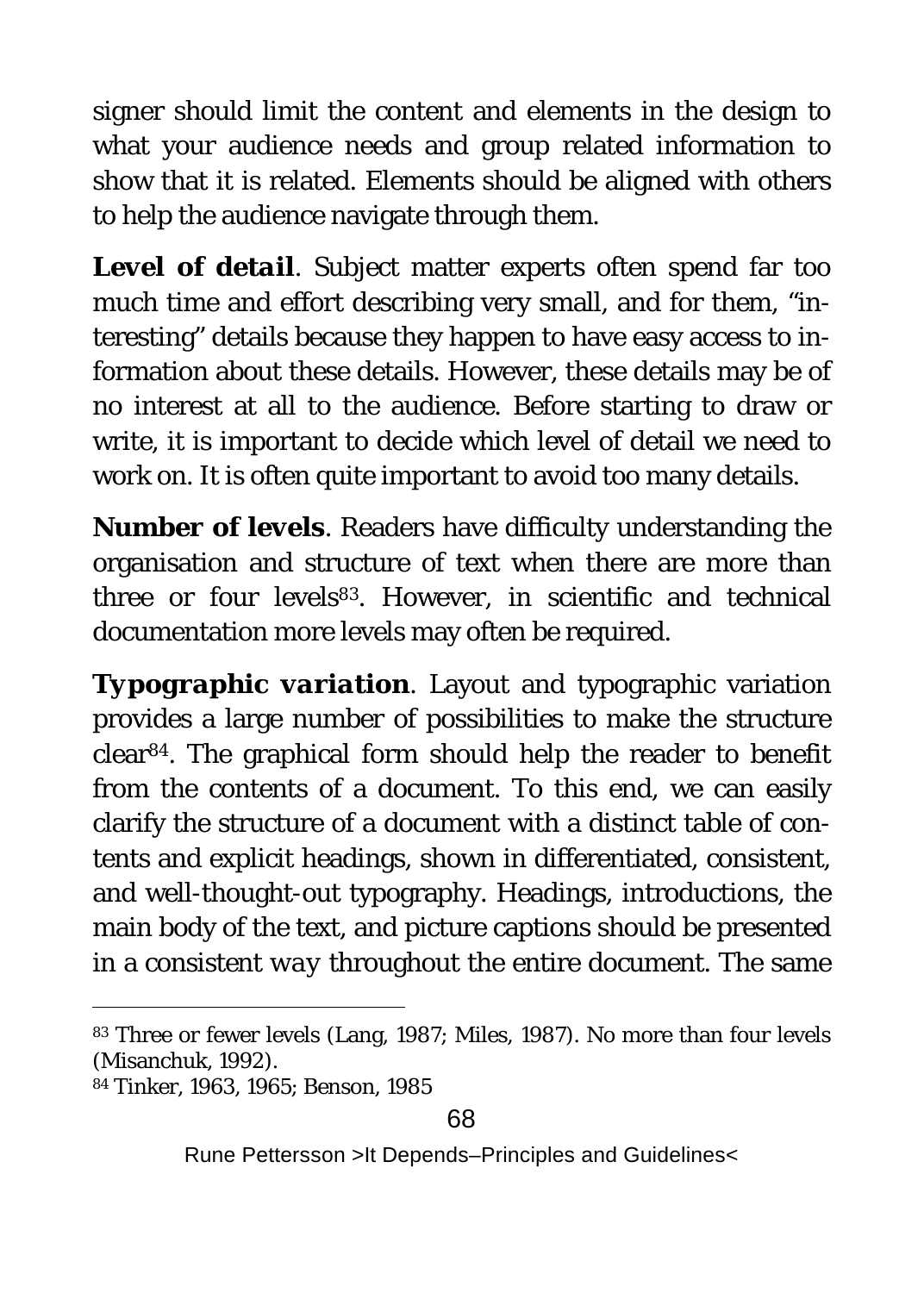applies to series of related documents. On the other hand, different types of documents can be rendered in different graphical forms. It is an advantage to the reader to be able to recognize different kinds of documents on sight, for example, a factual study book, a yearbook, a glossary, an encyclopaedia, or an instructor's guide, on the basis of the different graphical forms. Graphical form must be adapted to the various needs and special requirements of each type of document.

*Colour.* Colour can be used to clarify the structure of a text. Certain parts of the text may be printed with colours or printed on top of backgrounds in different colours<sup>85</sup>. The use of colour should be *consistent*.

*Headings*. Headings should be used to make the subject matter readily apparent, and indicate the relative importance of different items in the document<sup>86</sup>. Space and the actual placement of a heading should be used to enhance the hierarchic structure87. Headings in different type versions aid comprehension of the text content88.

# **Providing Clarity**

The *legibility of a graphical message* is determined by the technical design of texts and pictures, that is, their *clarity*. The information designer will have to make the content stand out

 <sup>85</sup> Pettersson, 1989, 1993

<sup>86</sup> Jonassen, 1982; Mayer, 1993; Cisotto and Boscolo, 1995

<sup>87</sup> Jonassen, 1982

<sup>88</sup> Jonassen; 1982; Mayer, 1993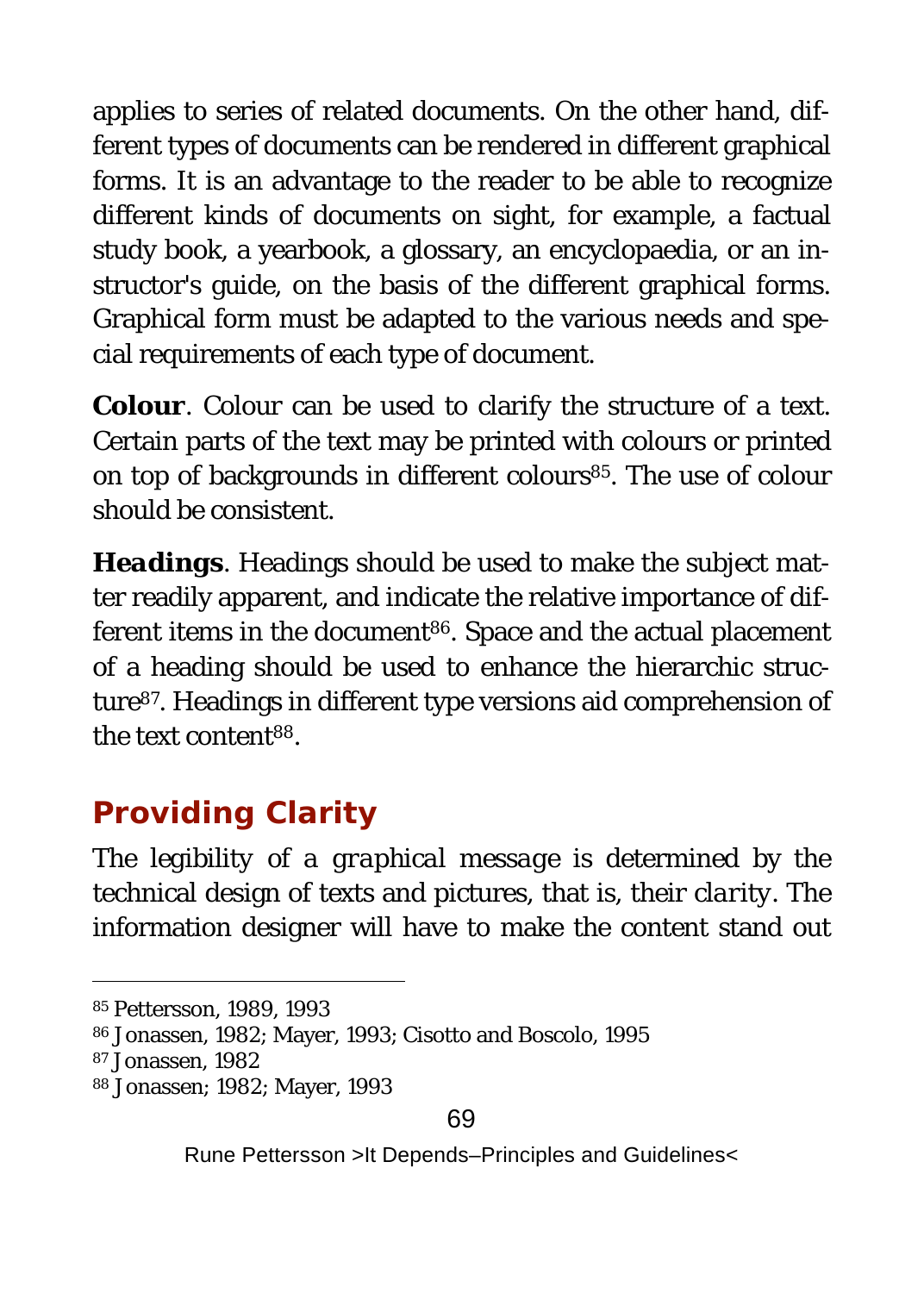clearly from the background. In general information materials should be as clear, simple, unambiguous and transparent as possible. We should avoid unusual typefaces, as well as fonts that are too small or too large. We read words in a text as "pictures", not letter by letter. Typeface and font size must be adapted to meet the limitations of the medium and technical production. A message has good legibility if it is easy to read, and if the reader can easily see and distinguish all different parts of the message. Legibility can be measured rather objectively and its quality is assessable whether we understand the content of the message or not. Dissatisfaction with the execution of a message may also cause dissatisfaction with the content of the message. Therefore the information designer has to consider the legibility of text printed on paper, displayed and projected on screens, as well as legibility of pictures, legibility of layout, legibility of symbols, legibility of numerals, and legibility of colours.

# *Legibility of Text*

The concept "legibility of text" refers to a text's external properties<sup>89</sup>. These are properties such as letter size, inter-line distance, line length, the distance between letters, the number of letters per line, the distance between words, headings, the subdivision into paragraphs, headings in the margin, the layout, colour of the printing ink and paper, the paper quality, etc. These different external properties have not been found to have a drastic effect on legibility as long as the text is presented

 <sup>89</sup> Pettersson, 1993; Williams and Tollet, 1998; Lipton, 2007

Rune Pettersson >It Depends–Principles and Guidelines<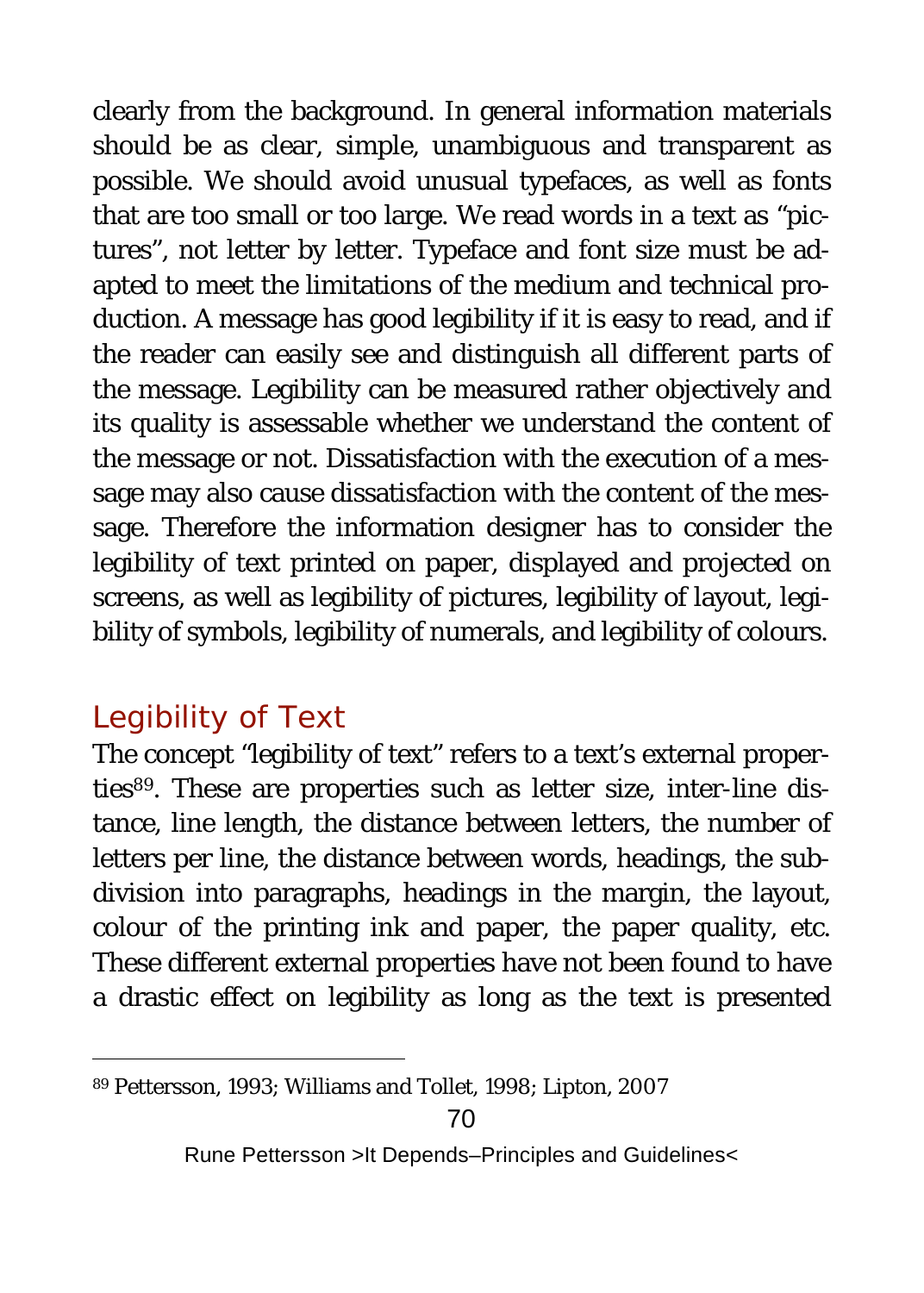within the framework of variation normally found in contemporary books. Furthermore legibility refers to production and material quality, environmental conditions, room lighting and temperature, noise level, et cetera. Principles for legibility are presented in the following sub-sections: *Legibility of Print Media, Legibility of Text on Wall Charts, Legibility of Text on Computer Screens,* and *Legibility of Projected Texts.* 

#### **Legibility of Print Media**

A printed text in books, handouts, reports and other printed documents must have good legibility. Therefore the information designer will have to:

- Use clear, direct, simple and transparent typography.
- Use a common typeface, between nine and twelve Pica points, for continuous text in a book, a pamphlet, or a report.
- Restrict the number typefaces and only use a few per information material.

#### *Typefaces*

During the little more than 500 years of western printing history, probably more than 60,000 typefaces have been designed<sup>90</sup>. Differences are often subtle. It is not always possible to see the differences without special training. A complete assortment of characters of the same style and size is called a "font of type." We read words in a text as patterns or even as a series of "word pictures," not letter by letter<sup>91</sup>. The distinctive

 <sup>90</sup> Mijksenaar, 1997

<sup>91</sup> Ingvar and Hallberg, 1989; Hallberg, 1992

Rune Pettersson >It Depends–Principles and Guidelines<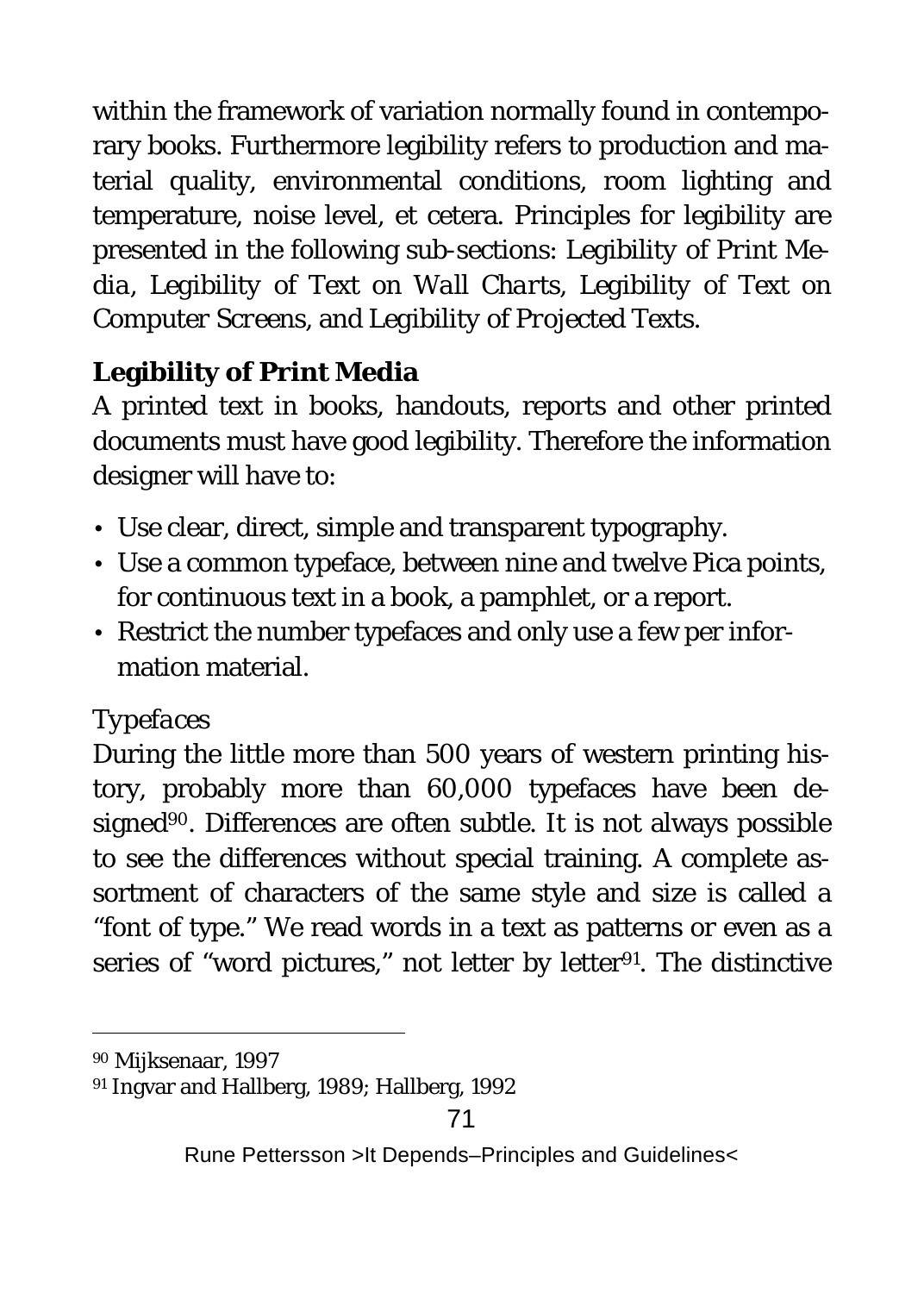details and the explicit forms of words may facilitate word recognition. The unique properties of each instruction should be a guide to selection of a suitable typeface92.

The *Roman type style* includes most of the typefaces in modern printing. These typefaces have serifs, finishing strokes at the ends of the letterforms. Serif typefaces are often considered to be easier to read than sans serif typefaces, except for small letter sizes<sup>93</sup>. Baskerville, Berling, Bookman, Garamond, New Century Schoolbook, Palatino, and Times New Roman can be used successfully for the body text in books, pamphlets and reports. Modern newspaper typefaces include Gulliver, Stone, Swift, and Utopia.

*Roman type style (left) and Sans serif type style (right). In this example we can compare Garamond and Geneva of the same size.*



*Sans serif typefaces* have no serifs on the characters. They provide uniform weight when there are less-than-optimal reading conditions and are often used for headings, labels in pictures, legends and tables<sup>94</sup>. Helvetica typefaces may be the most widely used among the sans serif typefaces in the world today<sup>95</sup>.

95 Collier and Cotton, 1989;

 <sup>92</sup> Black, 1990

<sup>93</sup> Braden, 1985; Benson, 1985. However, Williams and Tollet (1998) suggests using sans serif type to improve legibility.

<sup>94</sup> Benson, 1985; Pettersson, 1993; Lipton, 2007

Rune Pettersson >It Depends–Principles and Guidelines<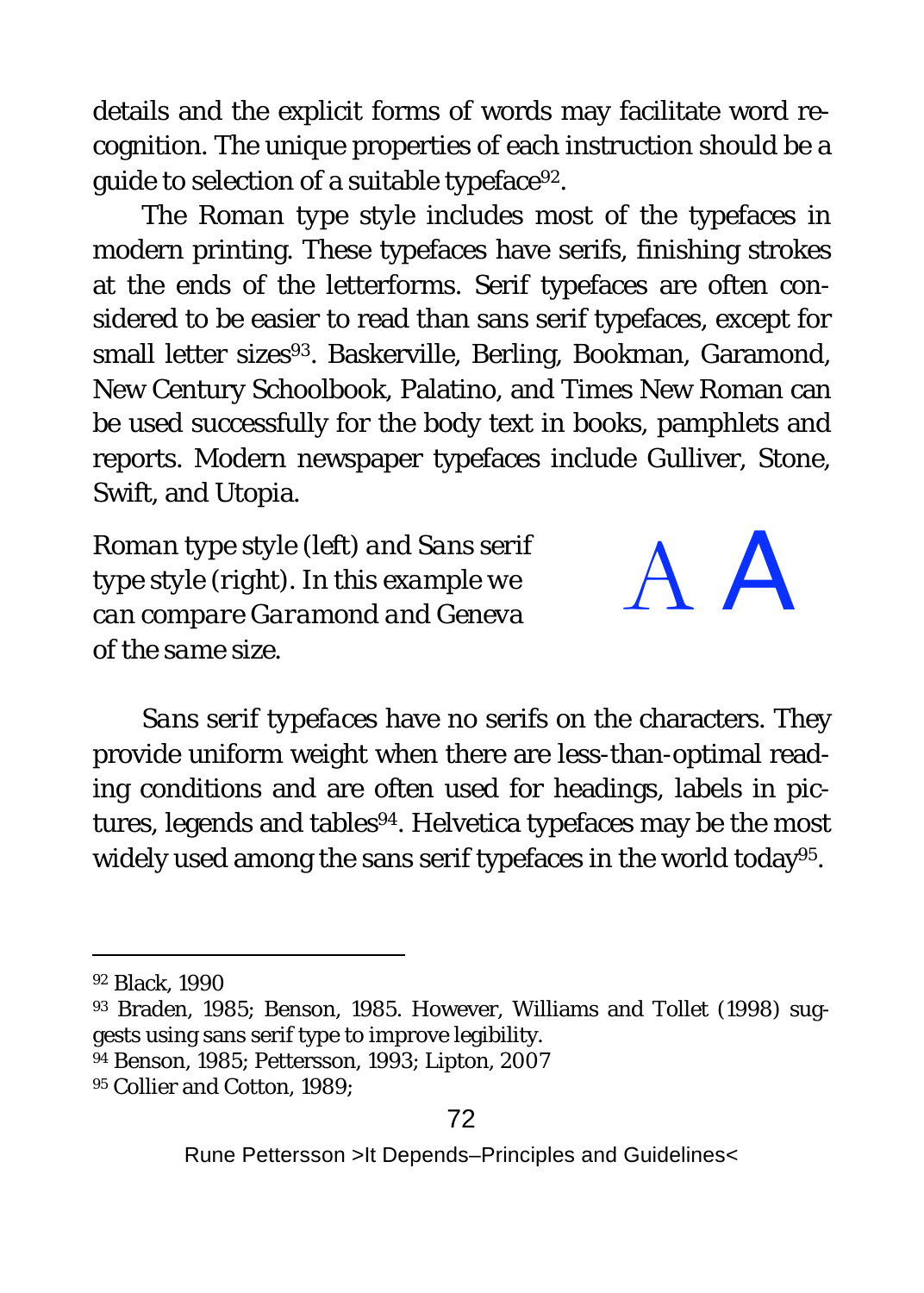# introduction

*Serifs on characters make it easier to follow horizontal text lines. This word is very hard to read.*

# introduction

*The upper parts of letters shape images of words. This word is easy to read.* 

# introduction

*Serifs are terminal strokes, normally at the top and bottom of the main strokes of letters in a Roman type style. This is typeface is called Garamond.*

Generally speaking *common typefaces* are easier to read than uncommon ones<sup>96</sup>. Private documents may invite the use of ornate and stylish looking fonts<sup>97</sup>. Professional documents, however, require maximum legibility<sup>98</sup>. The type designer Mat-

 <sup>96</sup> Paterson and Tinker, 1932; Tinker, 1963, 1965; Benson, 1985

<sup>97</sup> Lenze, 1991

<sup>98</sup> Benson, 1985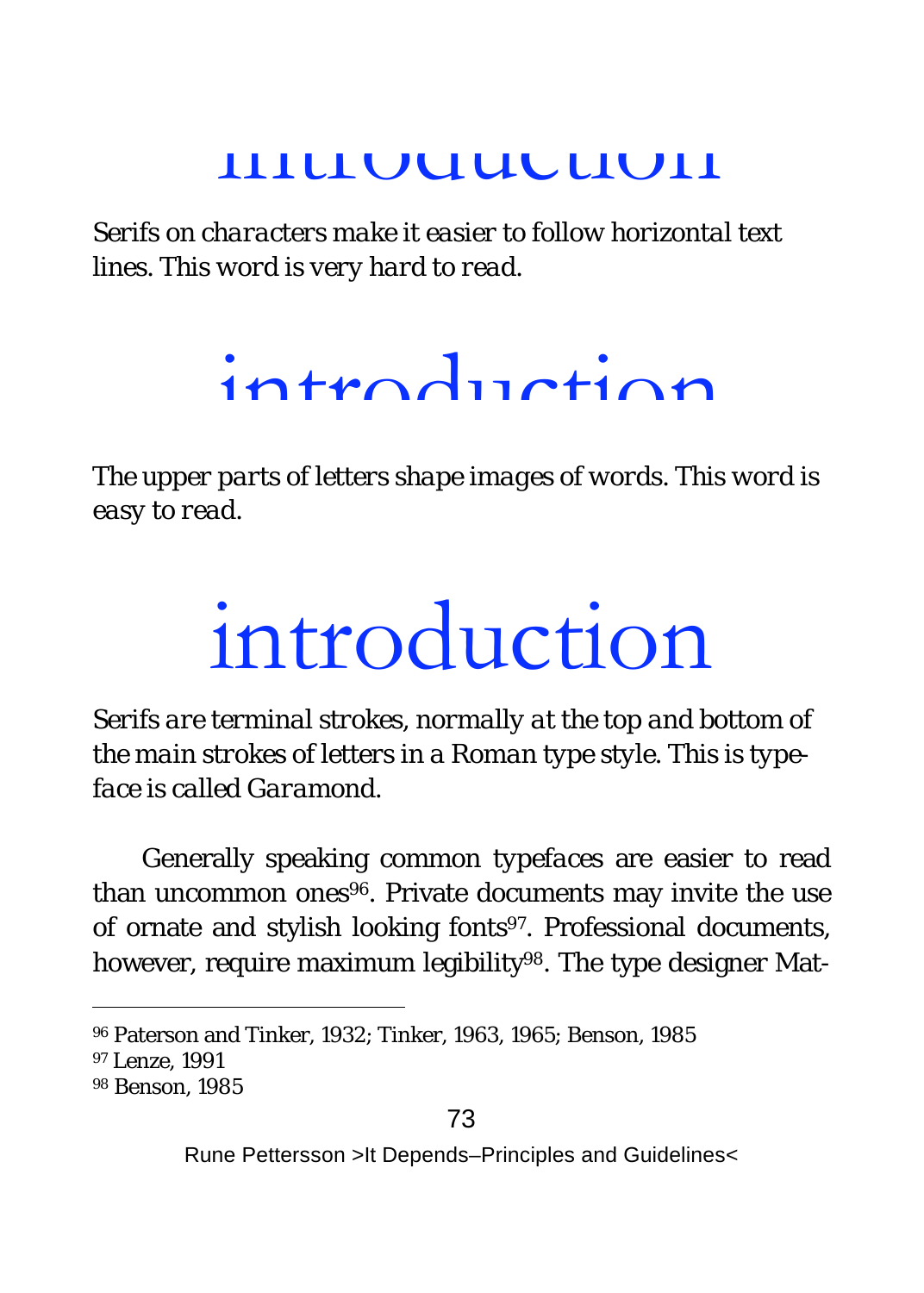thew Carter created the two typefaces *Georgia* and *Verdana* for the Microsoft Corporation. They were released in 1996.

*Georgia* is a transitional serif typeface specifically designed for clarity. It is similar to Times New Roman, but it is larger at the same point size. Georgia has a large x-height and open and wide characters. Thus Georgia has good legibility on computer screens, even at small sizes. Times New Roman is narrow with a more vertical axis. Serifs in Georgia are almost horizontal, more blunt and wide. The Georgia typeface is very common for running text in documents at the Internet.

*Verdana* is a humanist sans-serif typeface for computer screens. It was specifically designed for clarity. Verdana has no serifs, large x-height as well as open and wide characters. The spacing between characters is loose. In contrast to Helvetica similarly shaped characters have emphasized distinctions. Thus Verdana has good legibility on computer screens, even at small sizes. Verdana is very useful for titles, headings, legends, and tables of various kinds but it might be hard to read in running text.

| Typeface         | Digit 1 | Lowercase I | Uppercase I |
|------------------|---------|-------------|-------------|
| <b>Helvetica</b> |         |             |             |
| Verdana          |         |             |             |

#### *Size of Type*

Our perception of size is relative. Some type looks gigantic and some minuscule. It all depends on the design of the typeface, especially its height. Traditionally the vertical height of letters is

74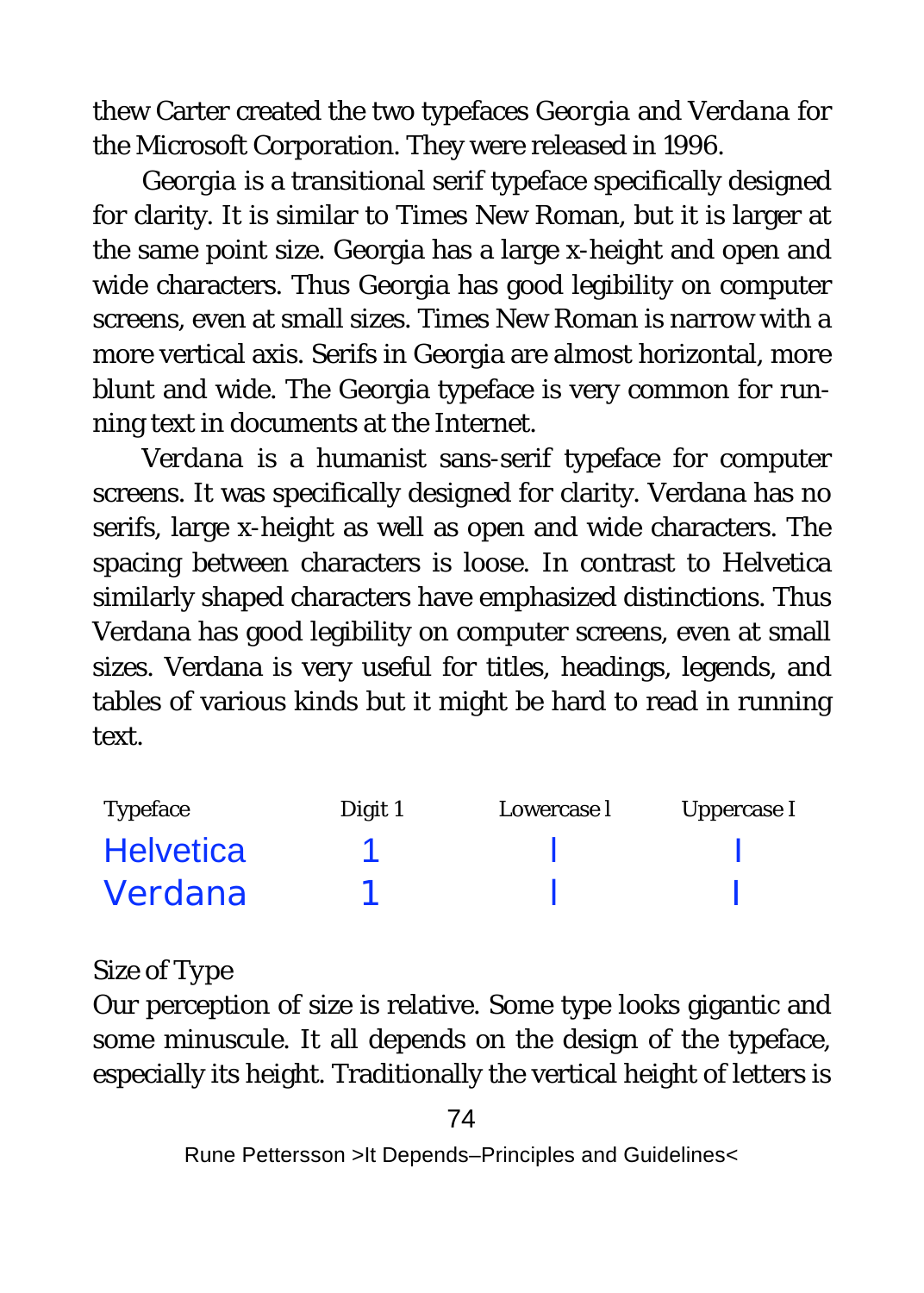designated in typographical *points*. However the size of such a point is somewhat different in various parts of the world. There are three basic measurement systems used for typesetting.

- The *Pica system* is used in USA and Great Britain. Here 1 pica = 12 points = 12 pts =  $1/6$  inch =  $.1667$  inch = 4.2333 mm. 1 pt =  $.3528$  mm
- The *Didot system* is used in most parts of Europe (except Great Britain and France). Here 1 cicero = 12 points = 12 p = .1780 inch =  $4.511$  mm. 1 pt =  $.3759$
- The *Mediaan system* is used in France. Here 12 points = .1649 inch = 4.205 mm. 1 pt =  $.3504$

This is the width of 100 *Pica* points This is the width of 100 *Didot* points This is the width of 100 *Mediaan* points

The differences may be significant in many situations. The most common programs for desktop publishing use the Pica system, giving points as "pts." Traditional hot metal type is cast in sizes ranging from 4 point to 144 point. Photo-typesetting machines and systems for desktop publishing can produce even larger characters. Sizes of type that are in common use are 6, 7, 8, 9, 10, 11, 12, 13, 14, 18, 24, 30, 36, 42, 48, 60, and 72 points. Characters should obviously neither be too small, nor too large.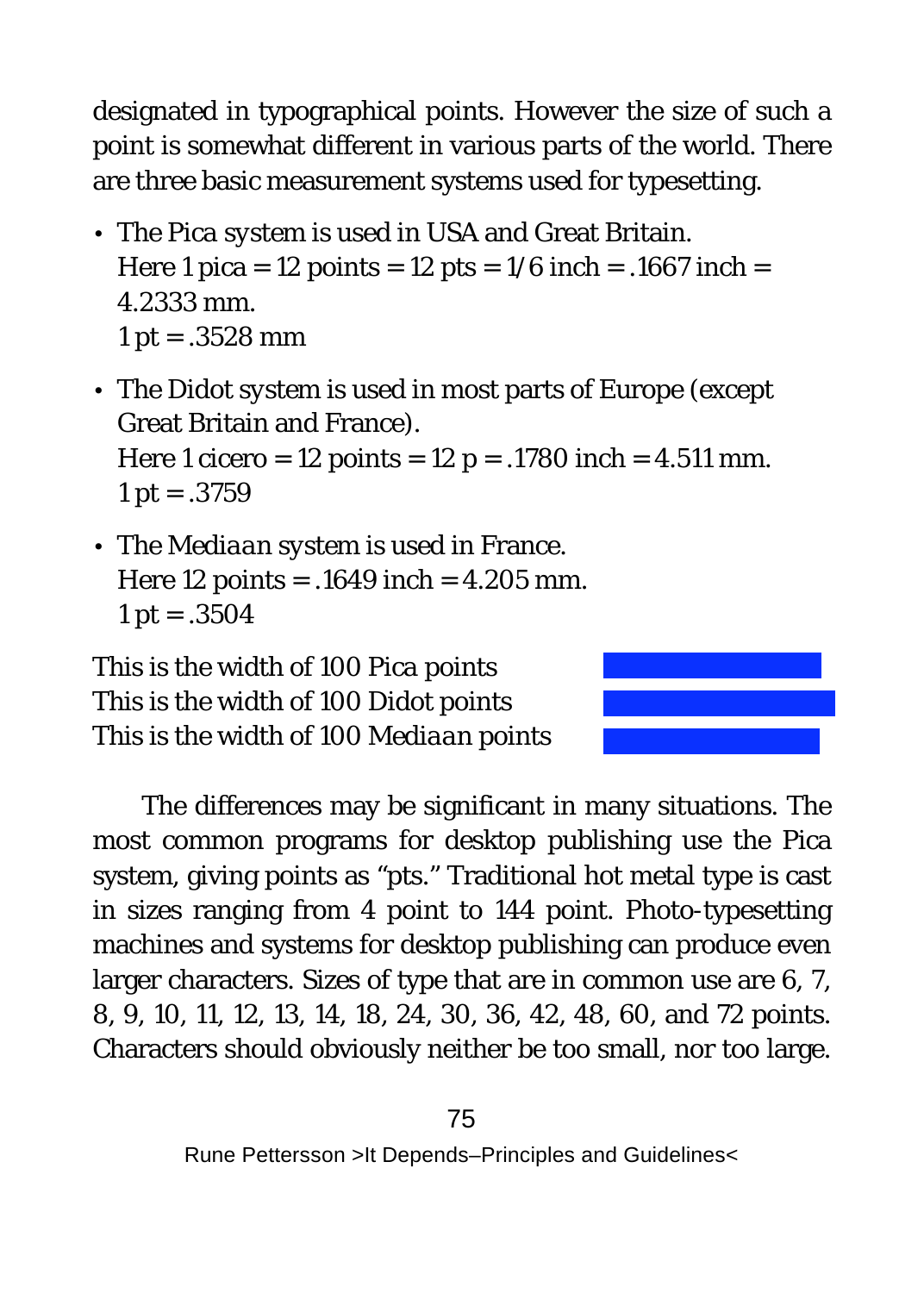In the first case we cannot read them at all. Legibility is very poor. In the latter case we can only have a few words on each line. To achieve optimum legibility it is known that letter size must be adjusted to the visual format and the reading distance.



*Height and width vary in different typefaces of the same size. Garamond (left) has lower letters than Arial (right). ). The differences in the shape and size of the characters will influence legibility.*

Newspaper print is usually eight or nine points. Running text in a book, a pamphlet and report that should be read in a continuous manner should be set between nine and twelve Pica points99. Here 40–50 characters will result in a line that is 75– 90 millimetre in length. The longer the line is, the larger the type size should be. The shorter the line is, the smaller the type size can be. The x-height is important. Typefaces with large xheights manage well with smaller type sizes than typefaces with small x-heights.

In books, magazines, and newspapers larger type may be used for headings. Below are some examples of the word "information" in five size versions: Helvetica 18, 24, 28, 36 and 48 points type.

 <sup>99</sup> Braden, 1985; Benson, 1985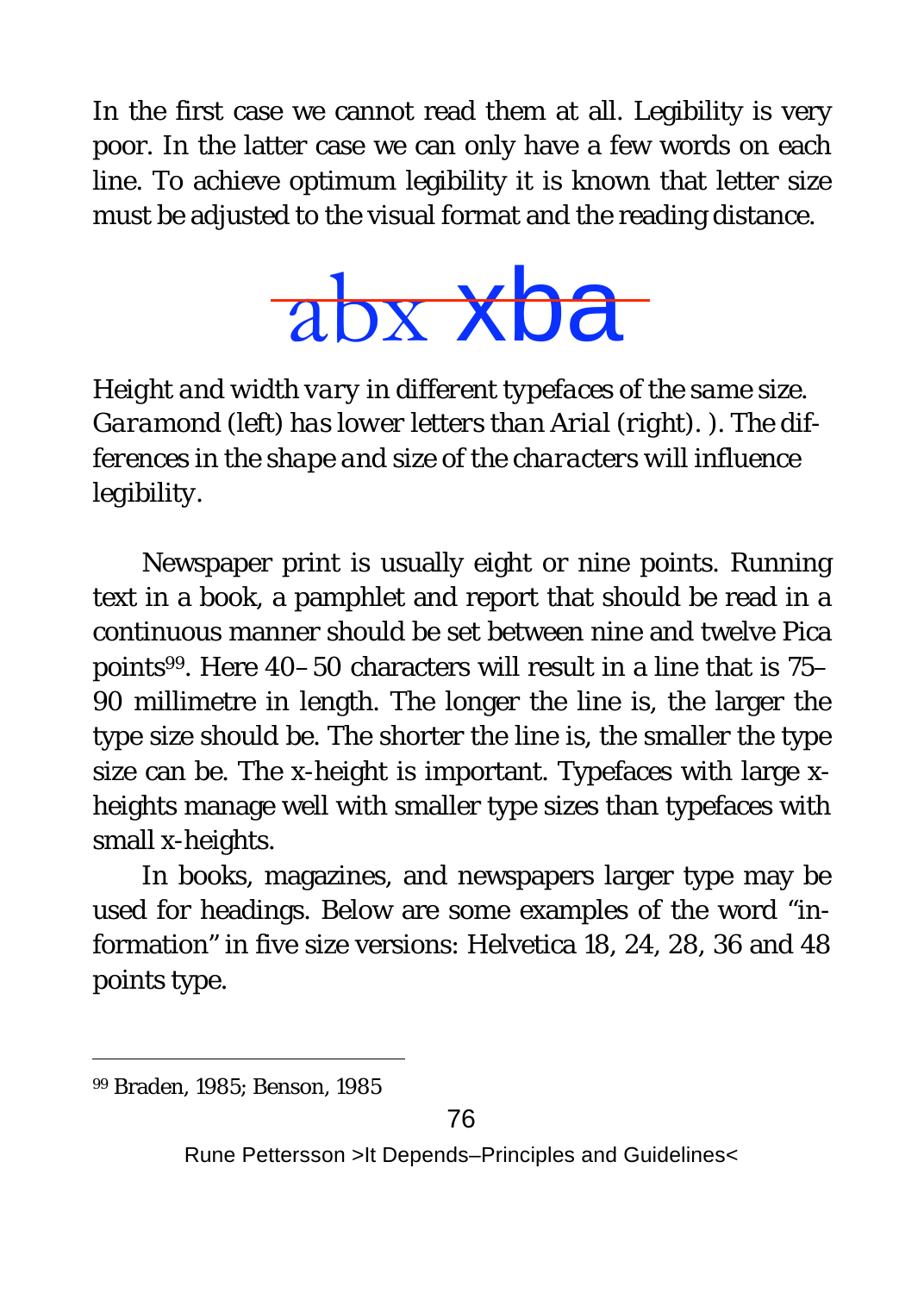# information 18 information 24 information 28 information 36 information 48

*Which type sizes do you prefer for different headings in a book and in a technical report?*

#### *Stylistic Variation of Type*

With respect to width and line thickness a character can be designed in different versions. A typeface may be available as light condensed, light, light expanded, bold condensed, bold, bold expanded, regular condensed, regular, regular expanded, extra bold condensed, extra bold, and extra bold expanded. With respect to inclination a typeface may be designed in italic letter style versions. A typeface may also be available as out-lined, inlined, and shadowed. The "visual weight" varies. It may be compared with physical weight.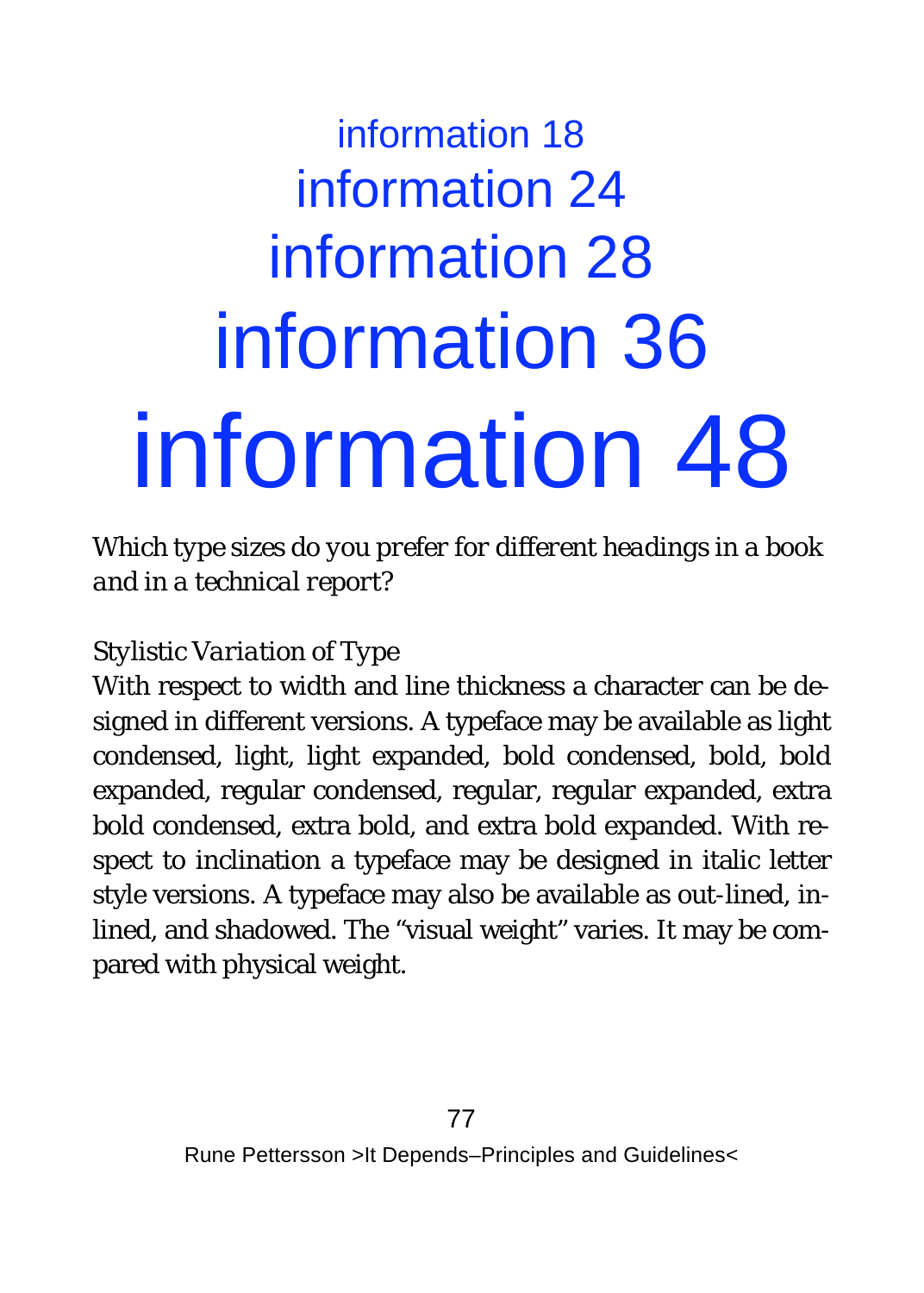Regular type. A typeface is often available as regular, bold, italic, and bold and italic.

*Italic type. A typeface is often available as regular, bold, italic, and bold and italic.*

**Bold type. A typeface is often available as regular, bold, italic, and bold and italic.**

*Bold and italic type. A typeface is often available as regular, bold, italic, and bold and italic.*

Often text is printed with black ink. However text may also be printed in a number of colours. This is especially easy in documents for the Internet. The use of colour will influence impressions as well as legibility. White text on a black background should usually be larger than traditional black text on a white background. Fine lines in a Roman type style may sometimes almost "disappear." It is better to use a sans serif type when the text is white on a black background.

Regular type is easier to read than uncommon type. Boldface or italics should normally not be used for continuous text. Italic print is read more slowly than regular type and is also disliked by many readers<sup>100</sup>.

 <sup>100</sup> Tinker, 1965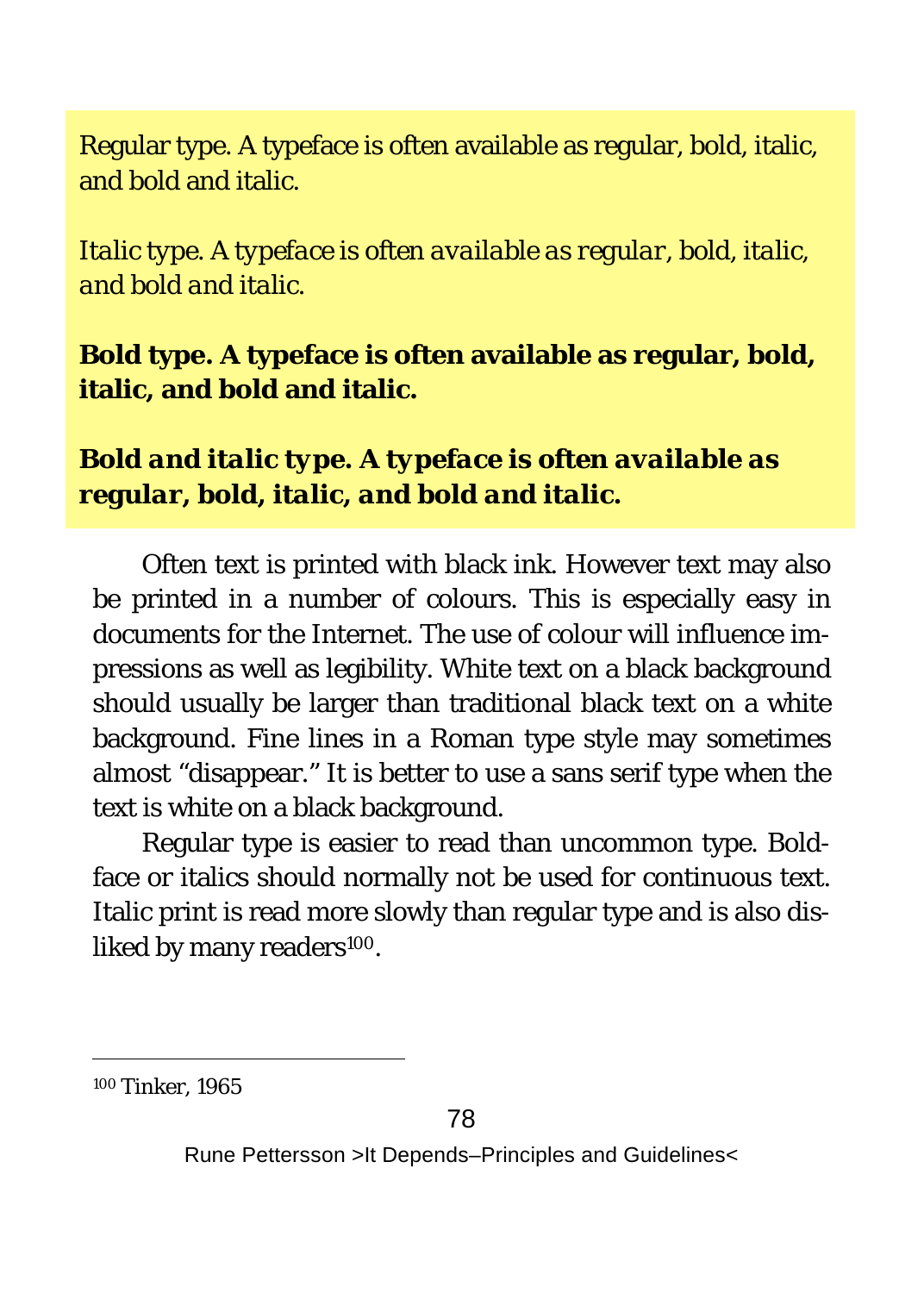Make type big enough to stand out from the background and heavy enough to be visible<sup>101</sup>. Underlining in the middle of a sentence makes the lower line more difficult to read<sup>102</sup>.

#### *Line Length*

It is easy to change the *length of lines*. The length of a line will affect reading speed<sup>103</sup>. The longer the lines the wider the vertical space between them needs to be104. Readers tend to dislike both very short and very long lines. Tinker<sup>105</sup> made extensive studies of typography. He worked with characters in sizes of nine to twelve Pica points and recommended ten to twelve words per line. This results in a line length of eight to ten centimetres. There are, however, several other recommendations of line length. Quite often the optimum line length seems to be about 11/2 alphabets  $-42$  characters<sup>106</sup>.

The optimum line length is nine to eleven centimetres with optimum character size, ten to twelve points, at a normal reading distance. A text column may be widened up to 120–130 millimetres to accommodate more text, and still be easy to read for an experienced reader. It is quite clear that too wide lines impair reading.

 <sup>101</sup> Lipton, 2007 102 Isaacs, 1987 103 Duchnicky and Kolers, 1983 104 Waller, 1987 105 Tinker, 1963 106 Pettersson, 1989; Walker, 1990. Other suggestions: 35–40 characters (West, 1987), 40–50 characters (Lipton, 2007), 50 characters (Parker, 1988), up to 60 characters (Zwaga, Boersma and Hoonhout, 1999), 60–65 characters (Miles, 1987).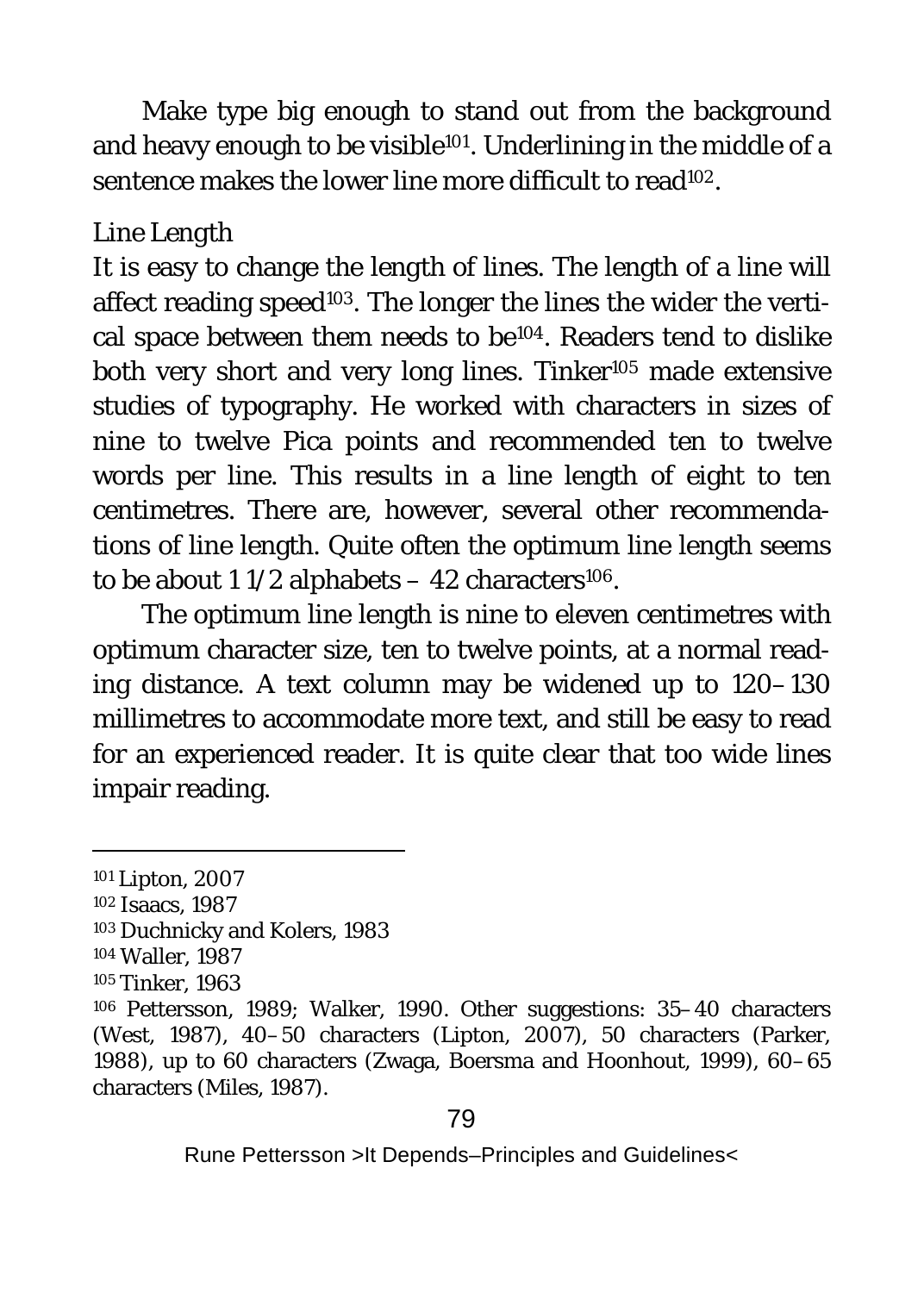| Too            | <b>Short lines</b>    | Optimum line length                         |
|----------------|-----------------------|---------------------------------------------|
| short          | Readers tend to dis-  | Readers tend to dislike both very short and |
| lines          | like both very short  | very long lines. Quite often the optimum    |
| <b>Readers</b> | and very long lines.  | line length seems to be about 11/2 alpha-   |
| tend to        | Quite often the op-   | $bets - 42$ characters.                     |
| dislike        | timum line length     |                                             |
| both very      | seems to be about 1   |                                             |
| short and      | $1/2$ alphabets $-42$ |                                             |
| very long      | characters            |                                             |
| lines.         |                       |                                             |
| Quite often    |                       |                                             |
| the opti-      |                       |                                             |
| mum line       |                       |                                             |
| length         |                       |                                             |
| seems to       |                       |                                             |
| be about 1     |                       |                                             |
| 1/2 alpha-     |                       |                                             |
| $bets - 42$    |                       |                                             |
| characters.    |                       |                                             |

#### *Long lines*

Readers tend to dislike both very short and very long lines. Quite often the optimum line length seems to be about 1 1/2 alphabets – 42 characters

In my opinion the maximum line should not have much more than 60–70 characters. This is except for books intended for highly skilled readers. The optimum line length should be found for each individual purpose and each audience. Costs of-

80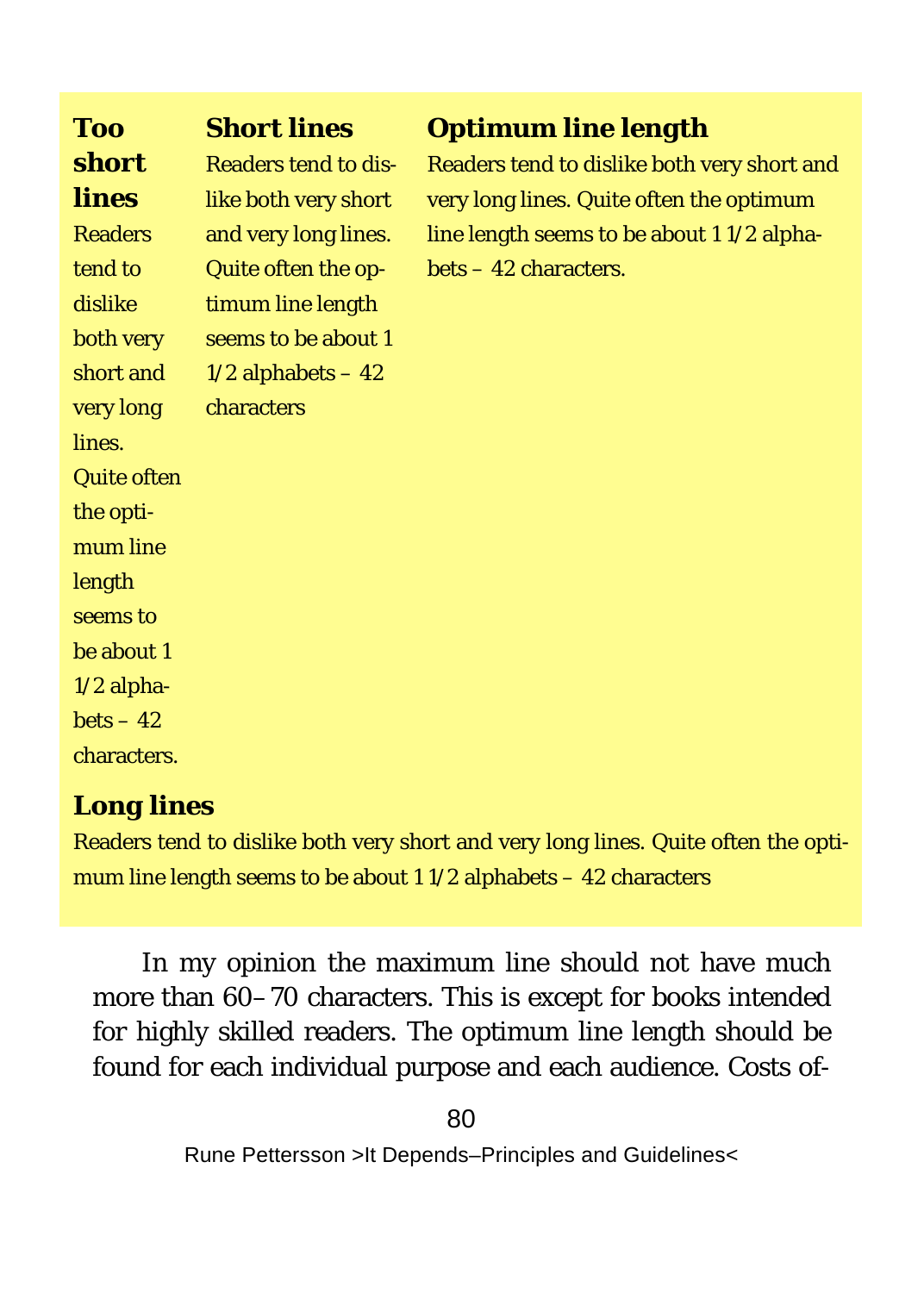ten force people to use more characters on each line, so that the total number of pages can be reduced.

#### *Justified or Unjustified Text?*

A text may be justified or unjustified. An unjustified text may be flushed left, centre justified or flushed right*.* There are some advantages and some disadvantages with each system. A number of authors argue that *justified text* is aesthetically pleasing and that it is easier for people to read lines of the same length than reading lines with markedly varying right-hand ends<sup>107</sup>. Readers may even feel that ragged right-hand lines in flushed left text make an ugly and repulsive text column. If justified text is set in lines too short, there will be "rivers of space" between words, or characters spaced out to fill the lines.

At the same time other authors argue that *flushed left text* is a much better choice<sup>108</sup>. The exact spacing between letters and between all the words in unjustified text retains the optimal spacing between letters and between words and so keeps the visual rhythm constant. This aids reading, especially for young, inexperienced and poor readers<sup>109</sup>. Results from reading experiments of justified and unjustified texts indicated a significant increase in reading time for the groups that read justified texts. There were, however, no differences in comprehension<sup>110</sup>. Whether a text is justified or unjustified causes no significant difference in search time and comprehension of the information

 <sup>107</sup> Lang, 1987; Lichty, 1994

<sup>108</sup> Hartley, 1994; Misanchuk, 1992

<sup>109</sup> Zachrisson, 1965; Gregory and Poulton, 1970

<sup>110</sup> Trollip and Sales, 1986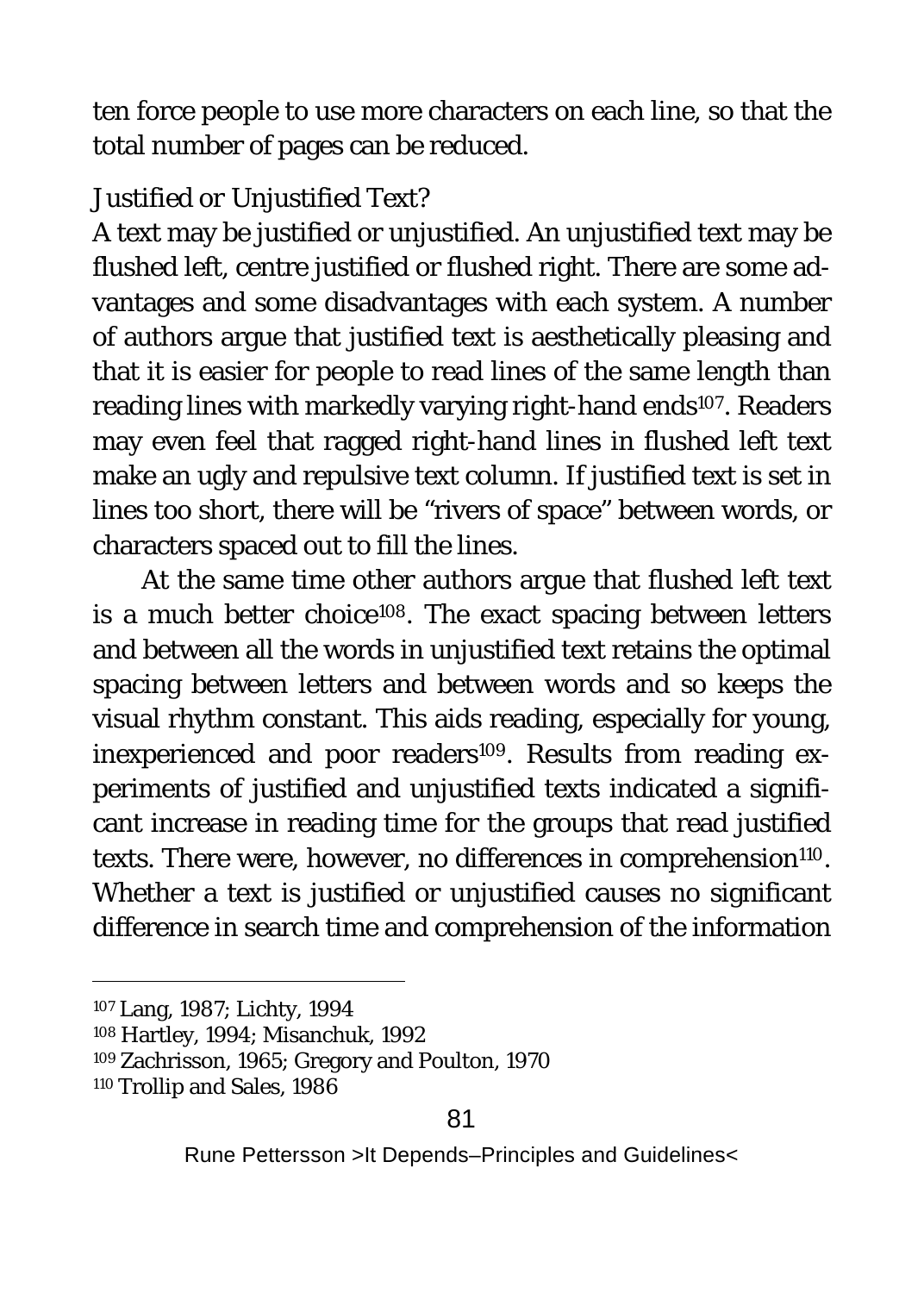content for advanced readers<sup>111</sup>. Until recently most publishers regarded the use of anything other than justified text as unprofessional. Today, however, unjustified text is commonly used for running text in books, magazines, reports, and in some newspapers.

#### *Flushed left text*

A text may be justified or unjustified. An unjustified text may be flushed left, centre justified or flushed right*.*  There are some advantages and some disadvantages with each system.

#### *Centre justified text*

A text may be justified or unjustified. An unjustified text may be flushed left, centre justified or flushed right*.*  There are some advantages and some disadvantages with each system.

#### *Justified text*

A text may be justified or unjustified. An unjustified text may be flushed left, centre justified or flushed right*.*  There are some advantages and some disadvantages with each system.

#### *Flushed right text*

A text may be justified or unjustified. An unjustified text may be flushed left, centre justified or flushed right. There are some advantages and some disadvantages with each system.

111 Hartley, 1987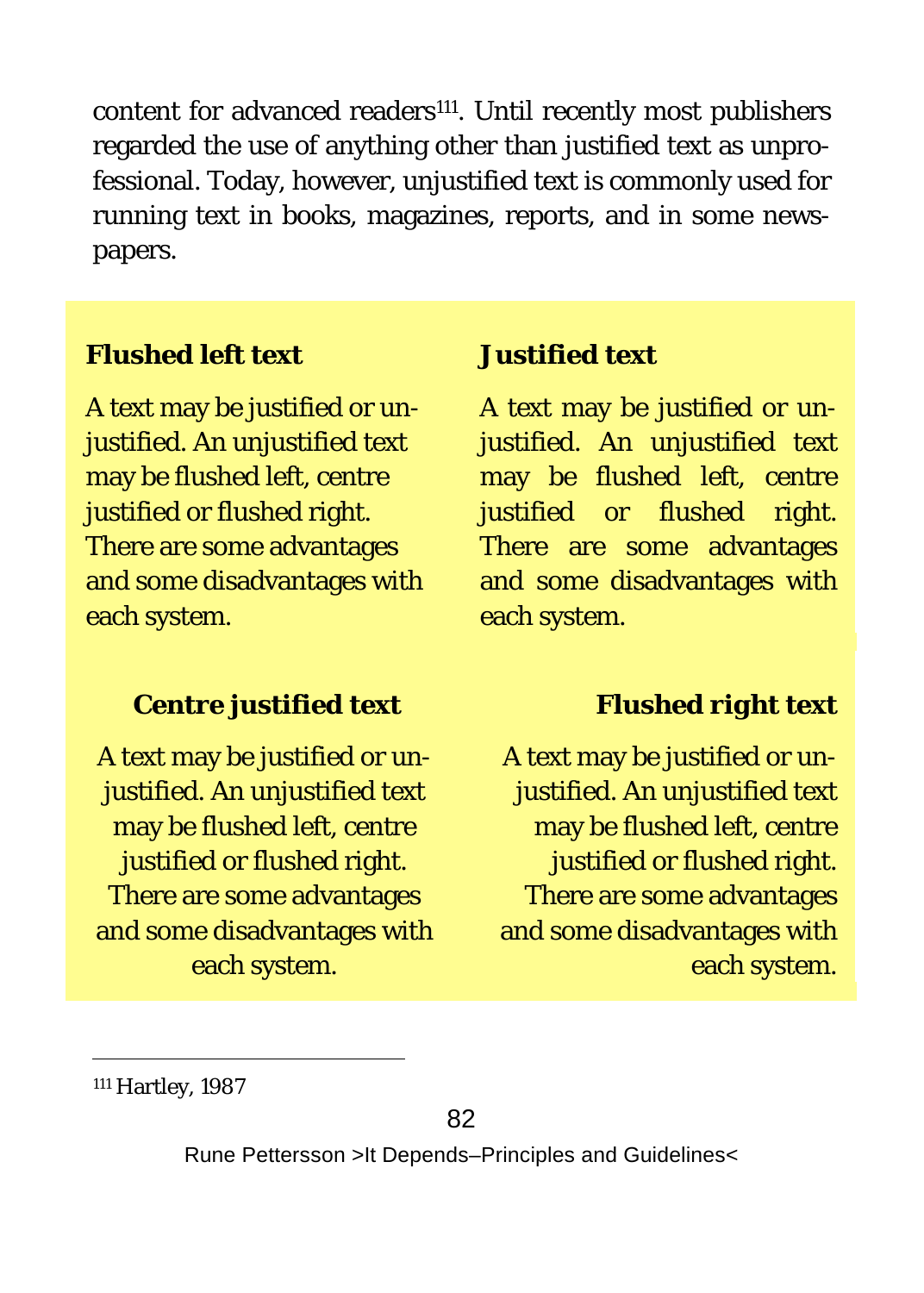*Centre justified texts* are often used for menus, quite often used for poetry, and it is sometimes used for short legends. Centre justified texts are also used for tables of contents. In films and in television programs the participants are usually listed centre justified.

*Flushed right texts* can be used for legends that are positioned to the left of the pictures, and for tables of contents. This is, however, only possible when the line length is short. Regardless of justification system the ends of sentences should be determined by syntax rather than by an idea of a set width of line112.

#### *Interline Distance*

The interline distance, interline spacing, line space, or vertical spacing is the vertical distance between the baselines in a text. A 10-point text may be set on a 12-point line in Times. This is written as 10/12, and read as "ten on twelve." The term "leading" refer to the extra space between the lines, the "line–to– line" spacing. In this example the interline distance is 12 points, and thus the leading is two points. Leading is important for legibility. The longer the lines, the larger the vertical distance should be. The reader needs to be able to find the start of the next line without any trouble. In general, the opinion is that as the line length increases, the need for more leading and larger type increases<sup>113</sup>.

 <sup>112</sup> Hartley, 1980; Bork, 1982

<sup>113</sup> Pettersson, 1989; Misanchuk, 1992; Lipton, 2007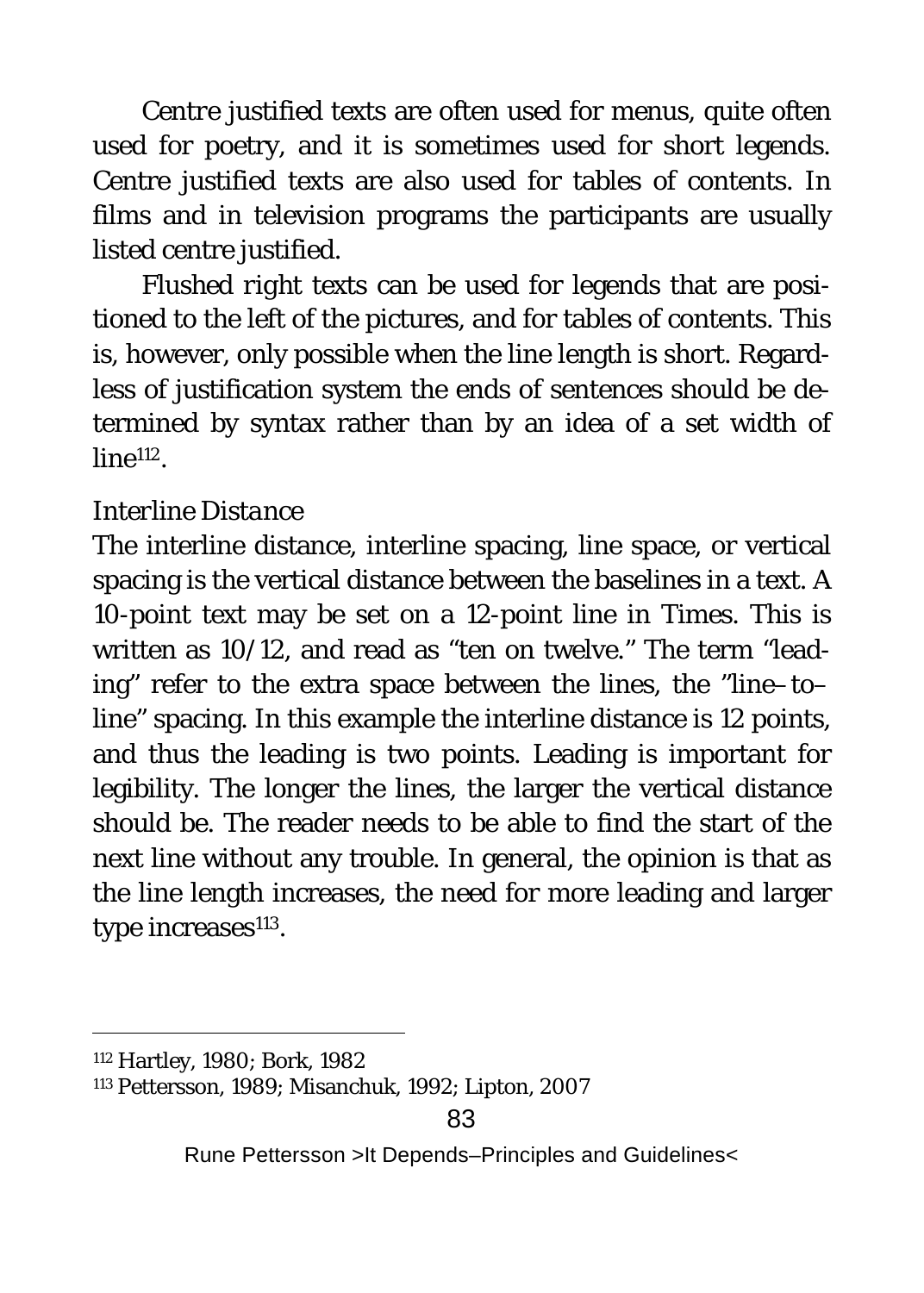Text leading should be open enough so the readers don't lose their place, straying into lines above or below them while trying to focus on one. For maximum legibility114 of the running text in a book a leading should be between one to three points when text size and line length are optimal. Texts on wall charts, overhead transparencies, slides and computer screens need more space between the lines. Children and inexperienced readers need more leading than experienced readers. Typefaces with small x- heights manage well with less leading than typefaces with large x-heights. Generally speaking, one can use the type size plus 15–30% to determine this ratio.

#### *Spacing*

Space between words and between letters varies in each line. First the computer system adds "word spacing" and then, if the space between words becomes too excessive, the system will add "letter spacing." Visual design should be based on perceptual, rather than on physical phenomena. The distance between words shall be smaller than the distance between lines, and larger than the distance between characters. Space between elements should be used as a legibility tool<sup>115</sup>. Space between letters in text should not be too loose, or too tight. When a capital A and a capital V are set together there is too much space between the letters. With *kerning* selected pairs of letters can be pushed together and overlap to create a better optical visual spacing between the letters. Kerning is important for headings

 <sup>114</sup> Tinker, 1963; Benson, 1985; Hartley, 1987; Kleper, 1987; Lichty, 1989; Pettersson, 1989, Lipton, 2007, p. 124 115 Lipton, 2007, p. 122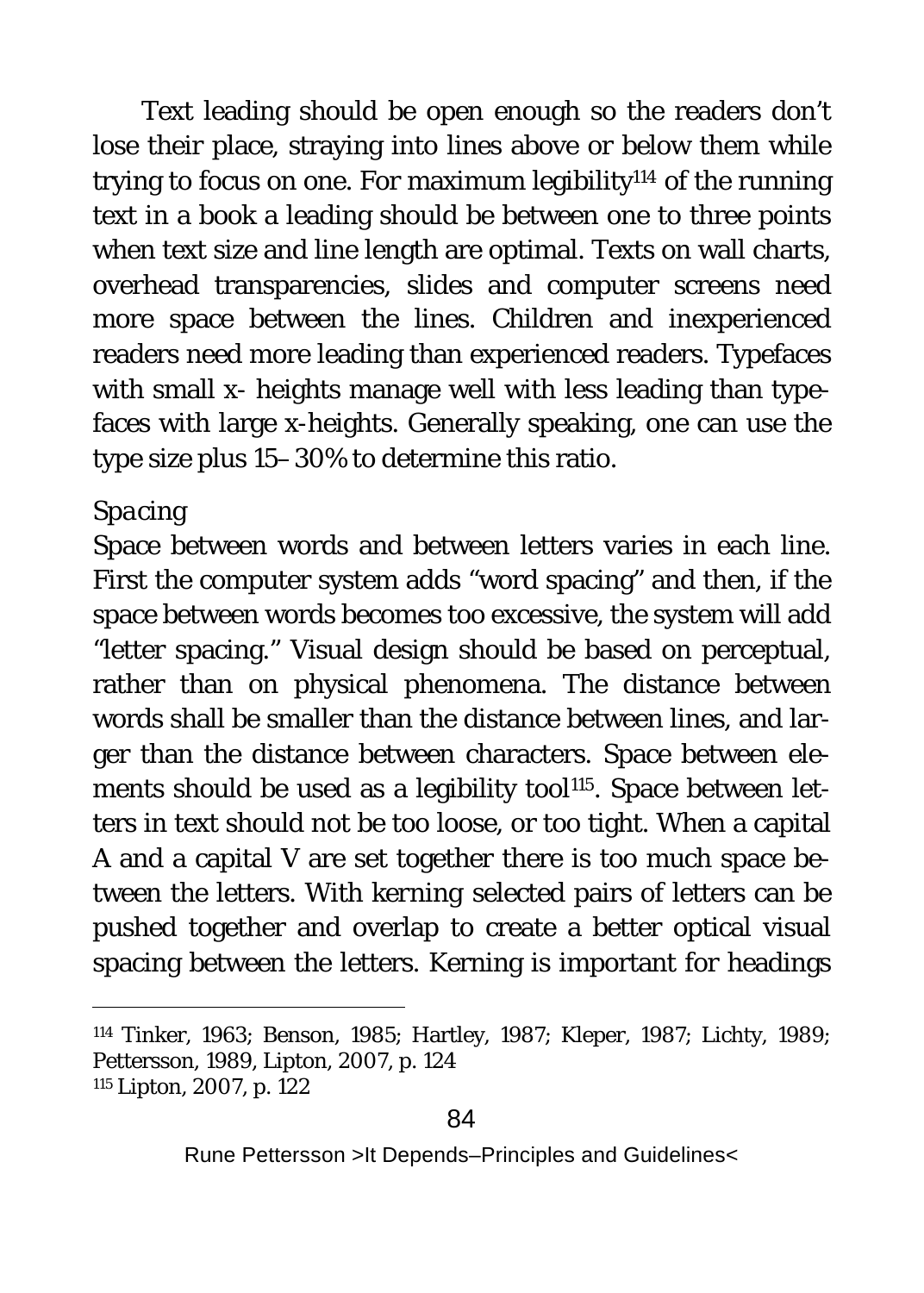in books, handouts, pamphlets, reports and other printed documents, and also for texts on OH transparencies and wall charts. It isn't worthwhile kerning any type under 18 points<sup>116</sup>.



*Rounded and acute shapes appear too low relative to a rectangular or square. They need to be extended in order to appear to be of equal height relative to a square.* 

**Legibility of Text on Wall Charts**

A wall chart must have good legibility. The information designer should:

- Set text bold and large enough, adjusted to the reading distance.
- Use lower case letters and avoid all-capital printing for running text.
- Restrict the number typefaces.

Posters and wall charts shall be read from some distance. Therefore text should be large enough<sup>117</sup>, and bold enough<sup>118</sup>.

85

 <sup>116</sup> Hewson, 1988

<sup>117</sup> Ormrod, 1989; Pettersson, 1993; Wileman, 1993

<sup>118</sup> Mayer, 1993; Pettersson, 1993; Wileman, 1993, p. 79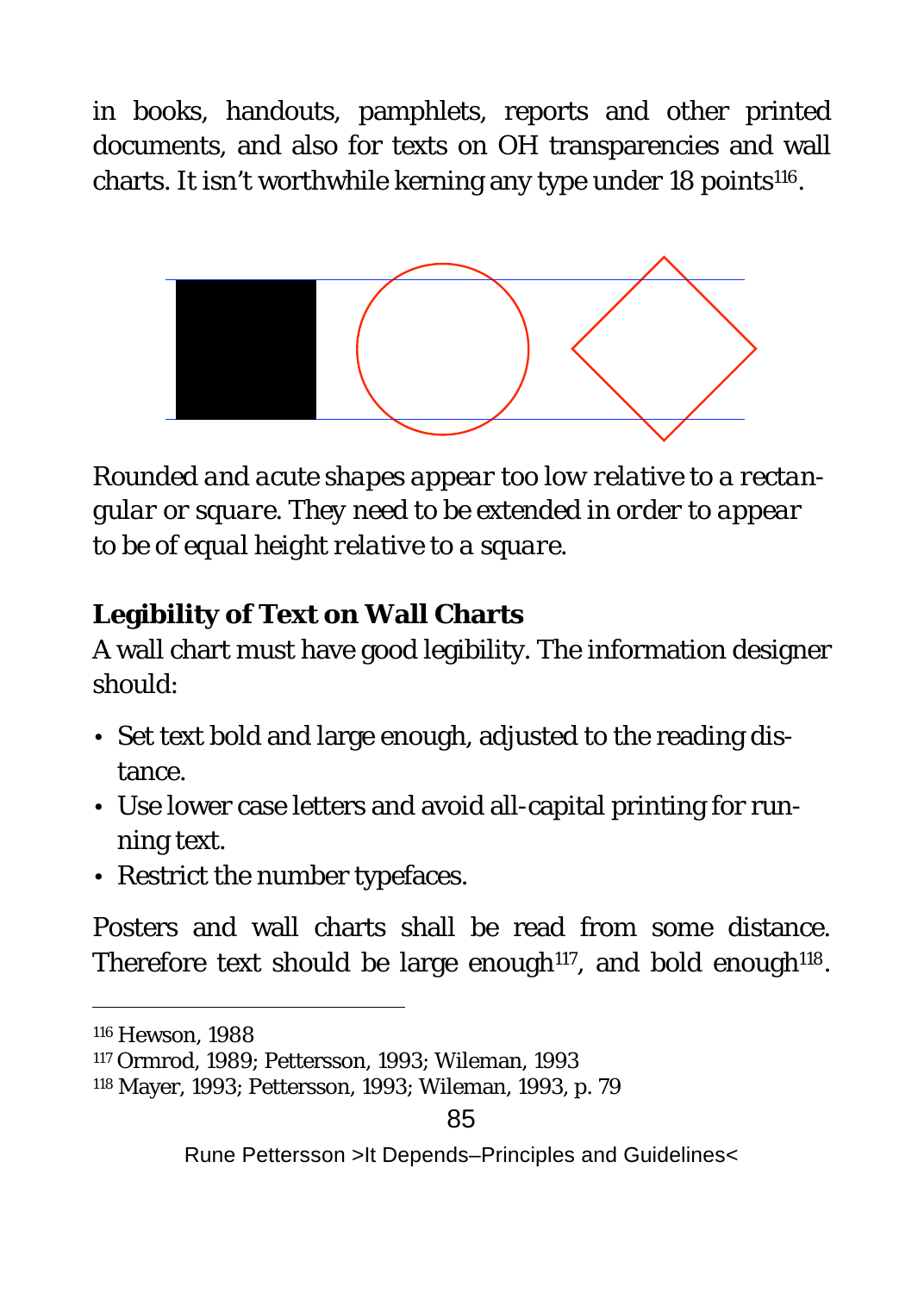Too small or too large lettering will impair reading. The text on a poster or a wall chart may often have to be ten times larger in size than a text in a book or on a print out. Text should be set in lower case letters, because all-capital printing has been shown to markedly reduce the speed of reading<sup>119</sup>. Since the texts on posters and wall charts should be short it may be a good idea to use a sans serif typeface like Arial, Helvetica or Verdana. If so the running text will need some extra space between the lines120.

#### **Legibility of Text on Screens**

Compared with traditional graphic presentations, a presentation of information on visual displays such as television sets and computer terminals is very limited. Still, information may be presented in many different ways. The design may vary with respect to spatial organization like directive cues, colours, columns, headings, justification, lines, scrolling text, spacing, and twinkling characters or words. A text on a computer screen must have good legibility. The information designer should:

- Use typefaces designed for screen display.
- Use black text on a white or yellow background.
- Avoid the use of all capital letters.

The quality of visual displays is important for our perception. Colour as well as blank space are essentially free and might be used to increase legibility. Experiments with 11,000 judgments

 <sup>119</sup> Poulton and Brown, 1968; Henney, 1981 120 Collier and Cotton, 1989

Rune Pettersson >It Depends–Principles and Guidelines<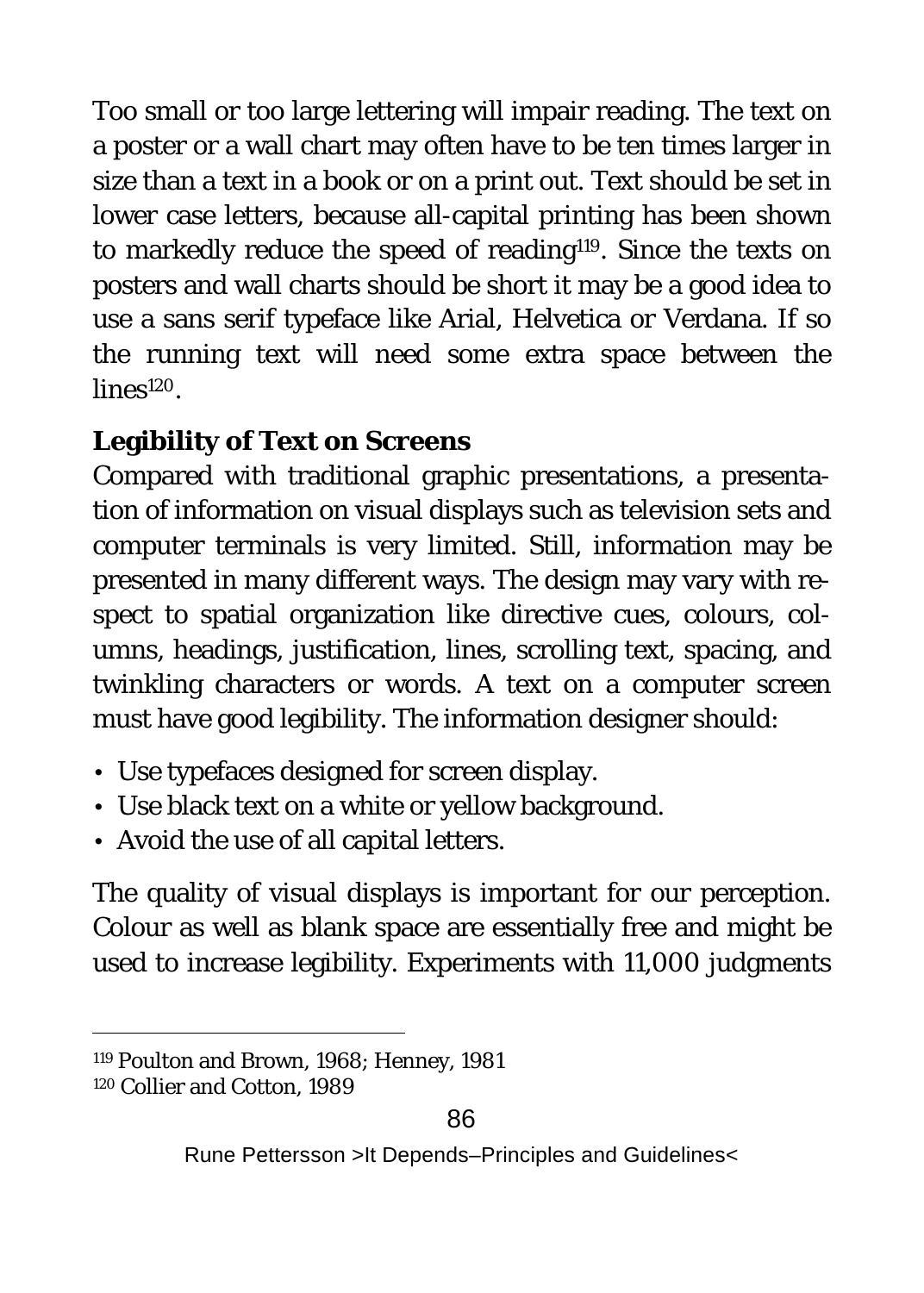of perceived reading efforts of text on visual displays<sup>121</sup> showed that colours presented on colour displays are ranked in the same order as surface colours in traditional print media. Blue was most popular. The best combination is black text on a white or yellow background. Black was also the best background colour, because it has good contrast to most text colours. However, the background colour of a computer screen should be "fairly light" or "fairly dark," depending on the content<sup>122</sup>. The text displayed on a screen should have an opposite ("fairly dark" or "fairly light") colour.

The most important consideration when working with typography and colour for computer screens is to achieve an appropriate contrast between text and its background<sup>123</sup>. They wrote: "It has long been considered that black type on a white background is the most legible (combination). While this combination remains an excellent choice, other alternatives may offer equal if not improved legibility due to improved digital and printing technologies, and the fact that colour is a relative phenomenon. … Generally, all legibility guidelines related to working with colour and type in print apply also to type appearing on a computer screen." It is also important to use typefaces specially designed for screen display, such as Trebuchet and Verdana124, and also Georgia.

 <sup>121</sup> Pettersson et al., 1984a

<sup>122</sup> Bradshaw, 2000

<sup>123</sup> Carter, Day and Meggs, 2007, p. 80

<sup>124</sup> Hoffman, White and Aquino, 2005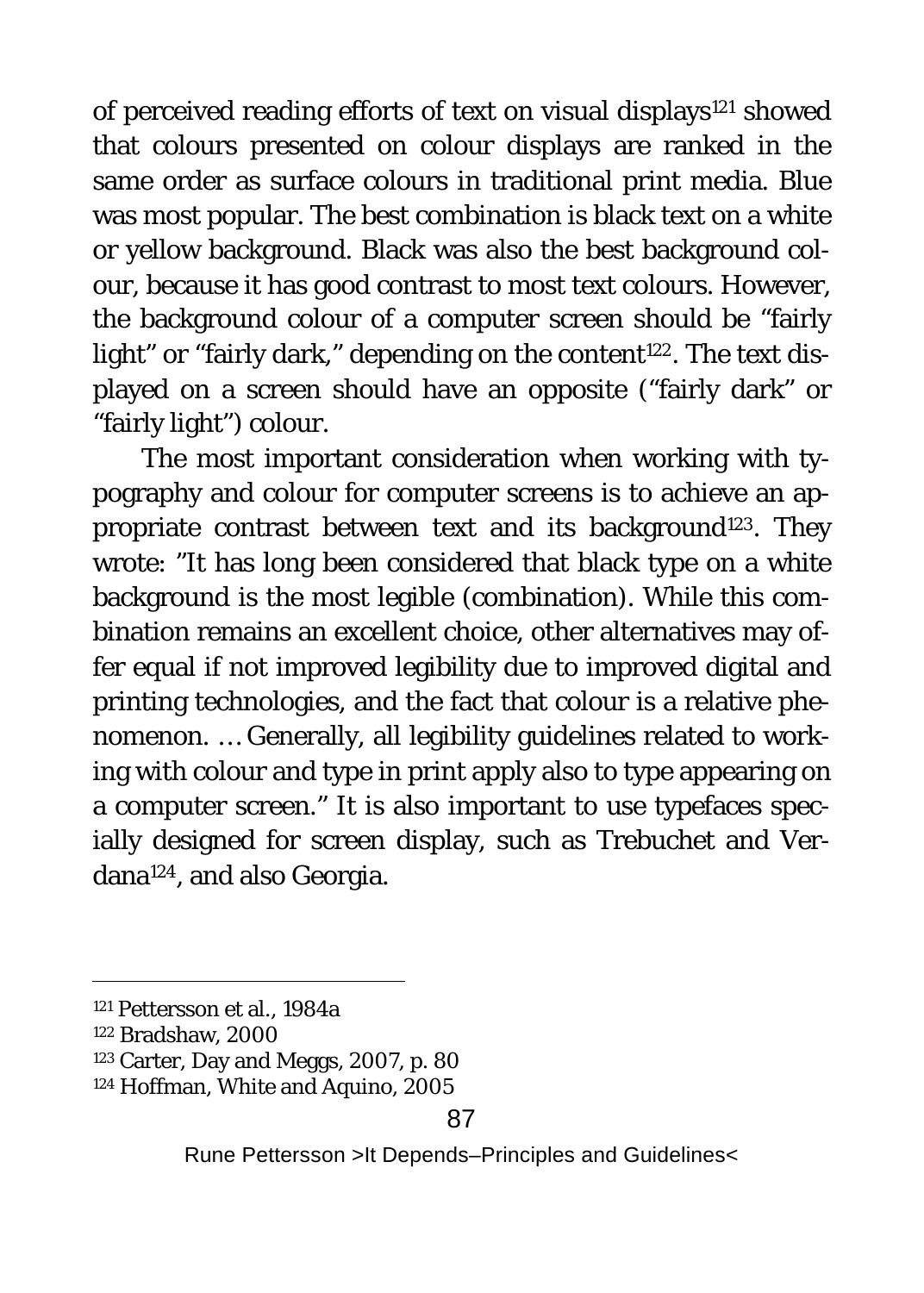Subjects generally prefer reading text on paper to reading electronic text on a screen<sup>125</sup>. In one experiment proofreading of text from print on paper was 20-30% faster than proofreading from computer screens<sup>126</sup>. Subjects dislike fast scrolling text on computer screens127. For maximum legibility on a computer screen double spaces should be used between lines in a continuous text<sup>128</sup>. Blinking and flashing text can be used as an accenting129.

### **Legibility of Projected Texts**

In verbal presentations, many of the overhead transparencies, slides, filmstrips, and projected computer presentations (such as PowerPoint) consist mainly, or sometimes only of text. Here lettering must be considered carefully in order to guarantee good legibility for all listeners. In preparing the material the information designer should:

- Use no more than six rows of six words in each image, set in a linear typeface, with characters large and bold enough.
- Maintain a good contrast between foreground and background.
- Avoid graduated and tonal background fills.

Before the presentation the presenter will need to reduce room illumination and clean slides, lenses, and screens. During the

 <sup>125</sup> Wright and Lickorish, 1983; Dillon and McKnight, 1990

<sup>126</sup> Gould and Grischkowsky, 1984

<sup>127</sup> Kolers, Duchnicky and Ferguson, 1981; Burg et al., 1982

<sup>128</sup> Kolers, Duchnicky and Fergusson, 1981; Grabinger, 1989 <sup>129</sup> Rambally and Rambally, 1987

Rune Pettersson >It Depends–Principles and Guidelines<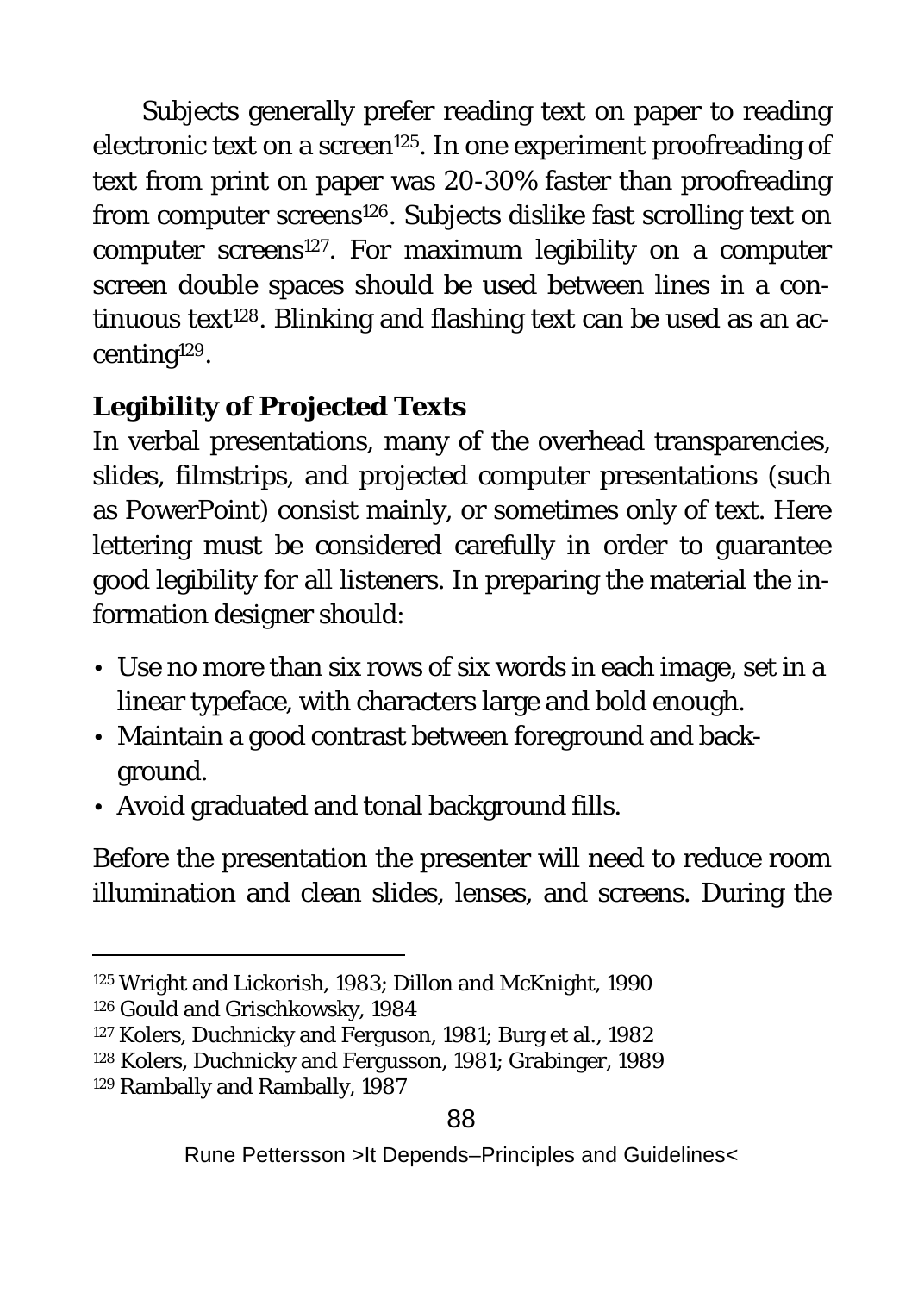presentation it is important to really project the images in focus and on the screen, preferably horizontally. Also see the section "*Slides and PP*."

## *Legibility of Pictures*

Pictures must have good legibility in all kinds of information and learning materials. The information designer should:

- Use picture elements that are bold and large enough.
- Use a style guide for picture elements in schematic pictures.
- Set words in images and pictures bold and large enough to read.

A "good" visual has a high level of picture quality. It is well worth reading and is executed so as to be legible and readable and be displayed in an optimum context in an appropriate format. The visual should convey information without ambiguity. It should be stylish and attractive, and is often, but not necessarily, also aesthetically pleasing. A schematic drawing has good legibility if it is easy to read, from the viewpoint that the reader should easily be able to see and distinguish all the different parts of the schematic picture.

A "poor" visual has a low level of picture quality. It displays poor legibility and poor reading value. It conveys information poorly, is seldom aesthetically pleasing, and often ambiguous. Graphics and schematic pictures can help readers see and comprehend complex patterns130. All kinds of visuals should contain

 <sup>130</sup> Horton, 1991

Rune Pettersson >It Depends–Principles and Guidelines<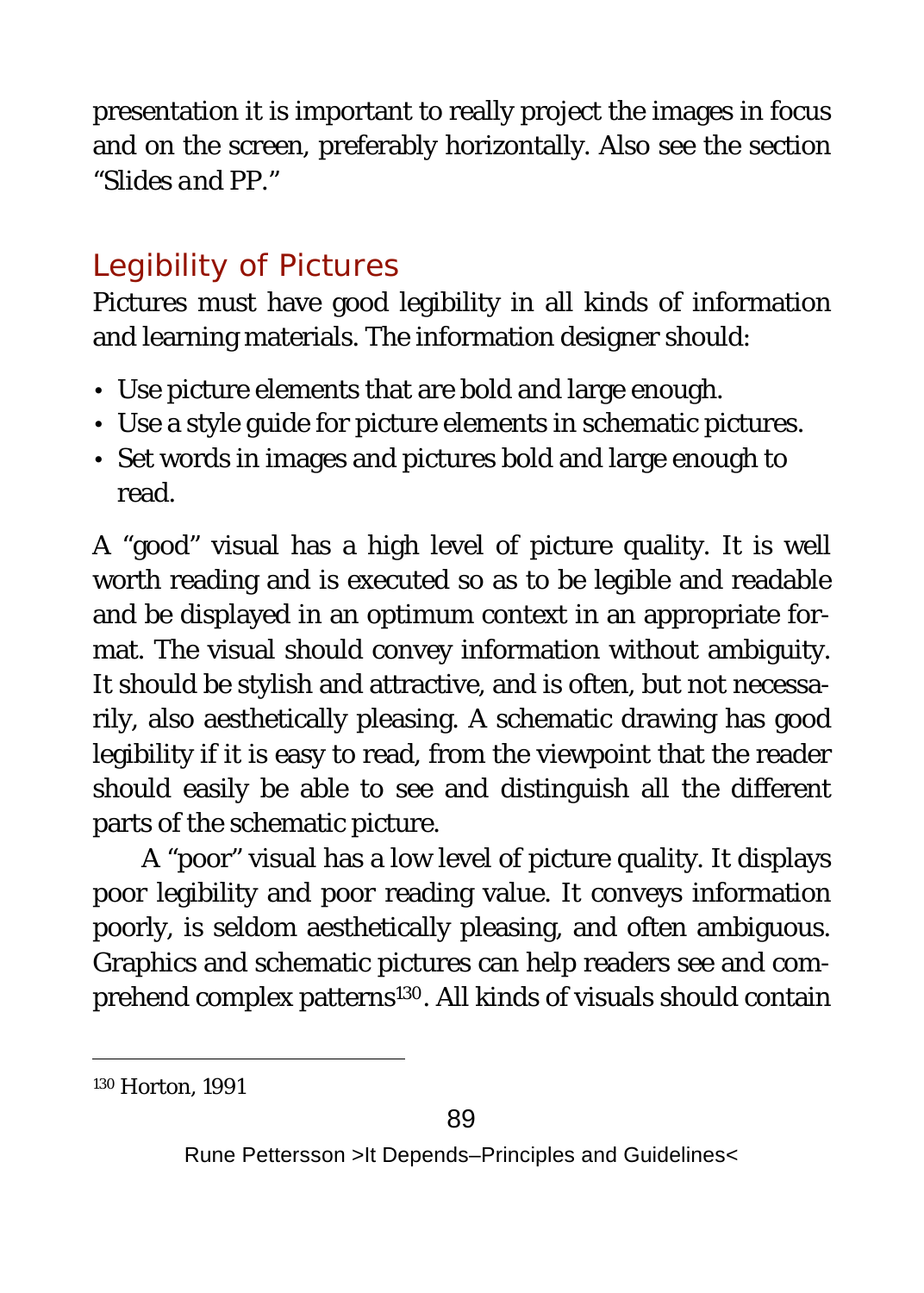essential information and have a good contrast between figure and ground.

# *Legibility of Layout*

An "informative layout" must have good legibility. Therefore the information designer should:

- Use standard page sizes with standard grids for pre-planning of pages.
- Use a clear and simple layout.
- Use arrows, bullets, lines, and symbols in various colours; also margin notes, repetition, and space to highlight relevant information.

The purpose of work with graphic design is to find a suitable presentation for the content with respect to the receiver, the subject matter, the medium, and the financial situation. A layout is the result of work with graphic design. Within a given area, such as a page in a book, a poster, a label, a computer screen, or a projected image the designer may alter the design of headings, margins, ornaments, pictures, space, symbols, and text. Deliberate typographic variation is used to present the content in the text in a clear way.

The observations on which the "Gestalt theory" is based form a basic part of the graphic designer's craft knowledge<sup>131</sup>. These principles might be seen as relatively inflexible "perceptual rules" that act as a fundamental constraint for the typogra-

 <sup>131</sup> Waller, 1987

Rune Pettersson >It Depends–Principles and Guidelines<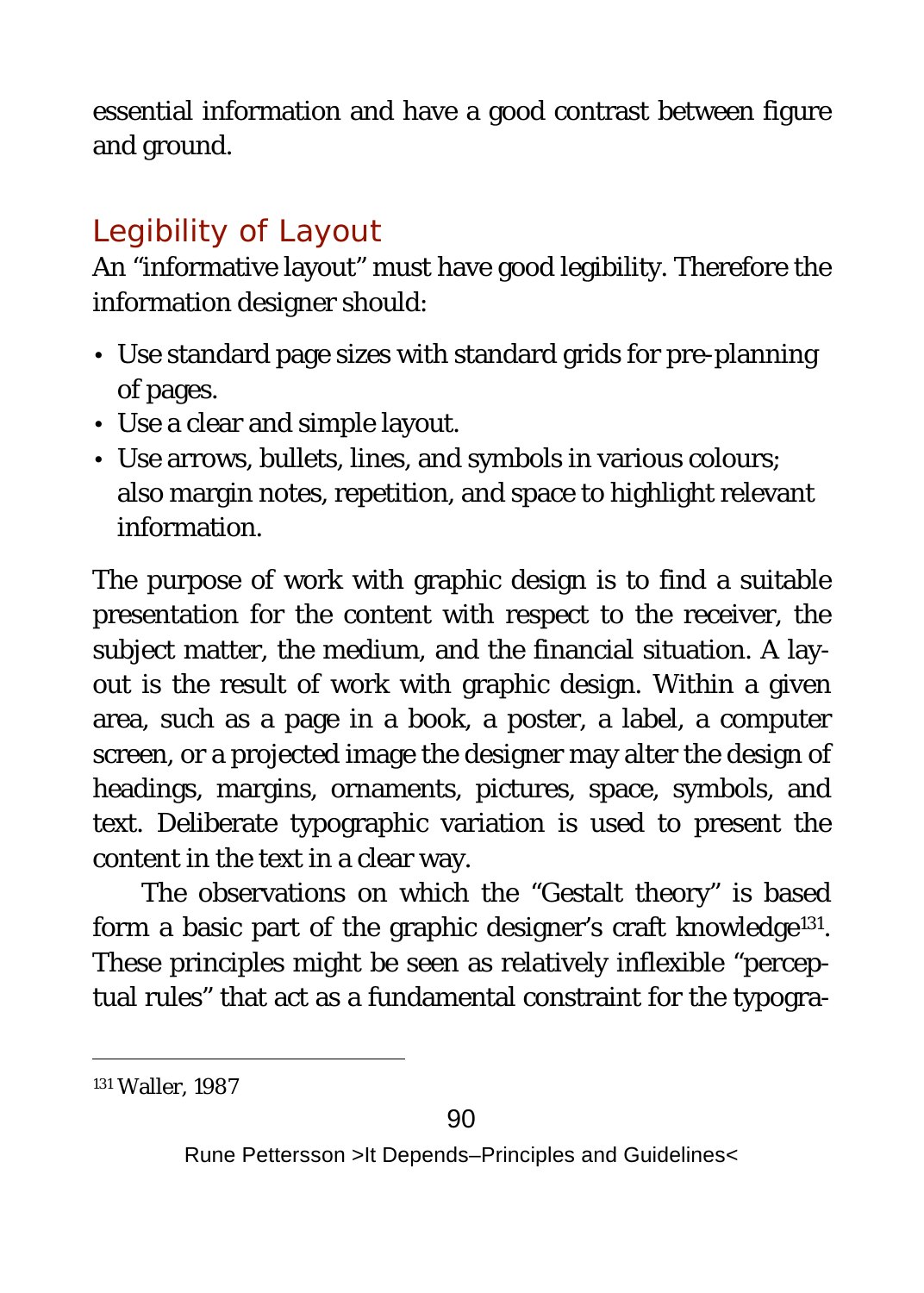pher alongside such conventional rules as the left-to-right direction of the writing system.

*The page*. For reports, and similar documents, it is reasonable to use one, two, or three columns on the page132. In multicolumnar layouts the narrow columns should have unjustified lines133. In a justified text the distances between the words are too long, creating white "rivers" of space in the text columns. Consistent use of columns will help to establish a regular pattern throughout a project<sup>134</sup>. There are many possibilities for placement of the page numbers. They should be clear and easy to find. Usually readers are likely to look for page numbers in the margin at the bottom of the page135. However, this should not to be considered a rule.

*Headings* attract the attention of the readers, make the subject matter readily apparent, and indicate the relative importance of items. In order to increase the contrast it is a good idea to use larger as well as bolder type when headings are printed in colour. Headings on different hierarchic levels will provide the readers with reference points and help them organize information cognitively for better retention and recall. Headings shall be placed above and close to the following text. This distance shall be smaller than the distance to the previous paragraph<sup>136</sup>.

 <sup>132</sup> Hartley and Burnhill, 1977a, 1977b

<sup>133</sup> Davies, Barry, and Wiesenberg, 1986

<sup>134</sup> Lipton, 2007, p.120

<sup>135</sup> Lipton, 2007, p. 134

<sup>136</sup> Pettersson, 1993; Lipton, 2007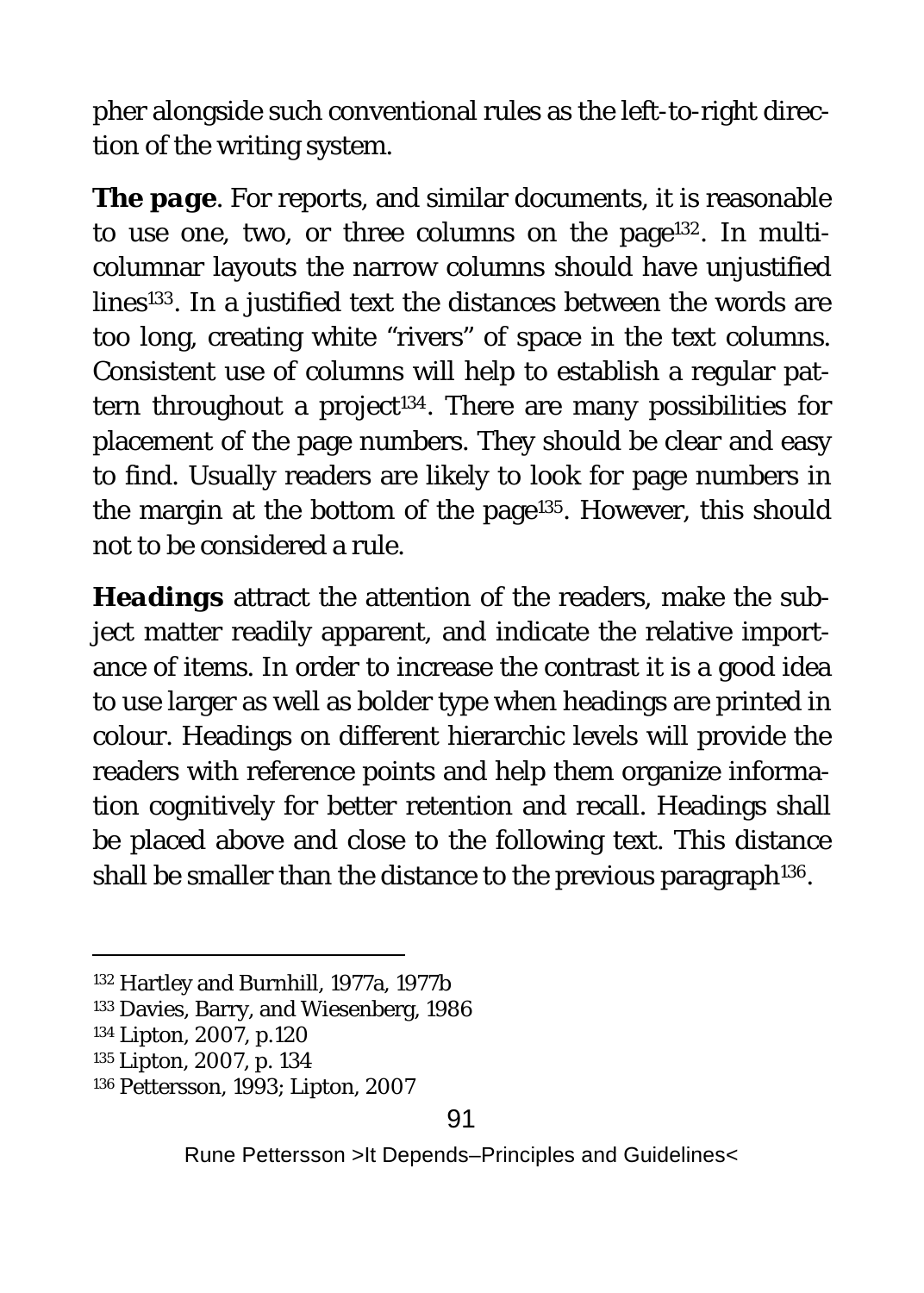*Legends*. In information design the main function of legends (or captions as they also are called) is to help the reader select and read the intended content in the picture. We need to tell the readers what we want them to see and learn from the illustration<sup>137</sup>. Thus pictures in information materials should always have legends. This is the only way to assure that information conveyed by these pictures is clear and unambiguous.) Photographs nearly always need a partnership with words that will confirm, clarify and reinforce their messages<sup>138</sup>.

Each picture should have a legend, unless two pictures or a series of pictures are closely together. A legend may be placed in many ways. The legend should always be located close to the picture. Readers usually expect to find the legends beneath the pictures. However, legends can also be placed above, to the left, or to the right, of the picture, but never inside the picture frame.

The legend and the picture should interact as parts of a whole. A legend can have a heading as an additional link between the picture and the legend. A good *legend title* provides a short summary of the combined information. The title of a legend should be short and distinct. The legend should have a different typographic size or even a different typeface so it can be easily distinguished from the main text. The legends should not be in negative form in a colour picture since the slightest misalignment in printing makes the legends extremely difficult to read. Never make the legend type larger than the main text. The title of the legend could be printed in boldface.

 <sup>137</sup> Pettersson, 1989, 1993; Winn, 1993

<sup>138</sup> McDougall, 1990, p. ix

Rune Pettersson >It Depends–Principles and Guidelines<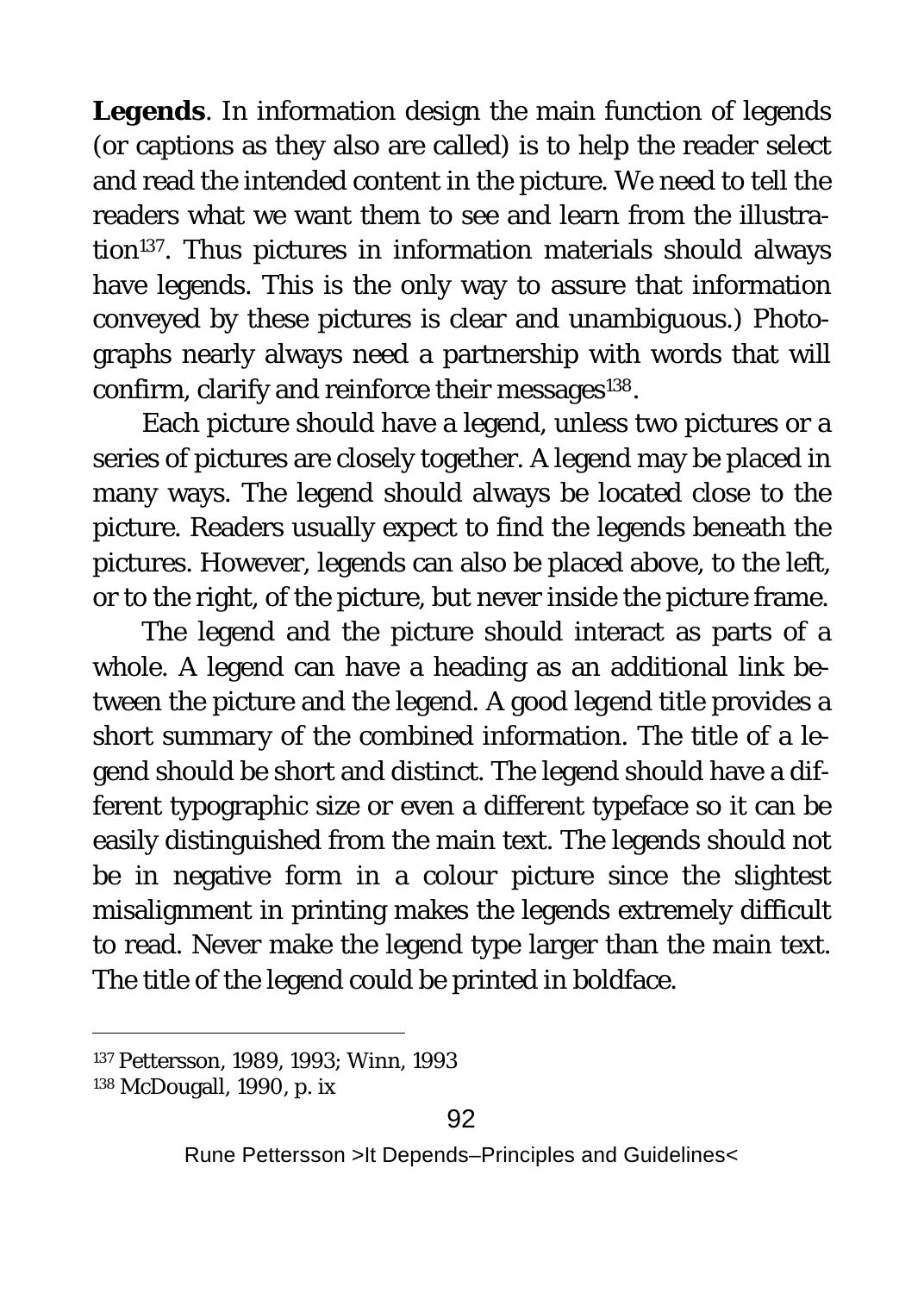*Space and margins*. Space is an important tool in typography139: "It is space that separates letters from each other. It is space (with punctuation) that separates phrases, clauses and paragraphs from each other; and it is space (with headings and sub headings) that separates subsections and chapters from one another." Consistent spacing in a document will help the readers to:

- Increase the rate of reading because they are more able to see redundancies.
- Access the more personally relevant pieces of information.
- See the structure of the document.

The text-face is surrounded by margins: a header (or top margin) and footer (or bottom margin), an inner and an outer (or outside) margin. They provide space for comments, headings, illustrations, page numbers and personal notes. Margins also provide space to hold a document while reading it. Headings, margins and "empty" space can be used to aid communication when used in a consistent way<sup>140</sup>. A general guideline may be to make all margins one inch on a standard page<sup>141</sup>. However, margins vary a lot. In one study of right hand pages top margins

 <sup>139</sup> Hartley, 1985, p. 27

<sup>140</sup> Hartley and Burnhill, 1977a, 1977b.

<sup>141</sup> Bradshaw and Johari, 2000. According to Hartley (1985, 1994), Lichty (1989, 1994), Misanchuk (1992) margins should occupy 40–50% of a standard 8 1/2" x 11" page. Burns, Venit, and Hansen (1988) call for even larger margins.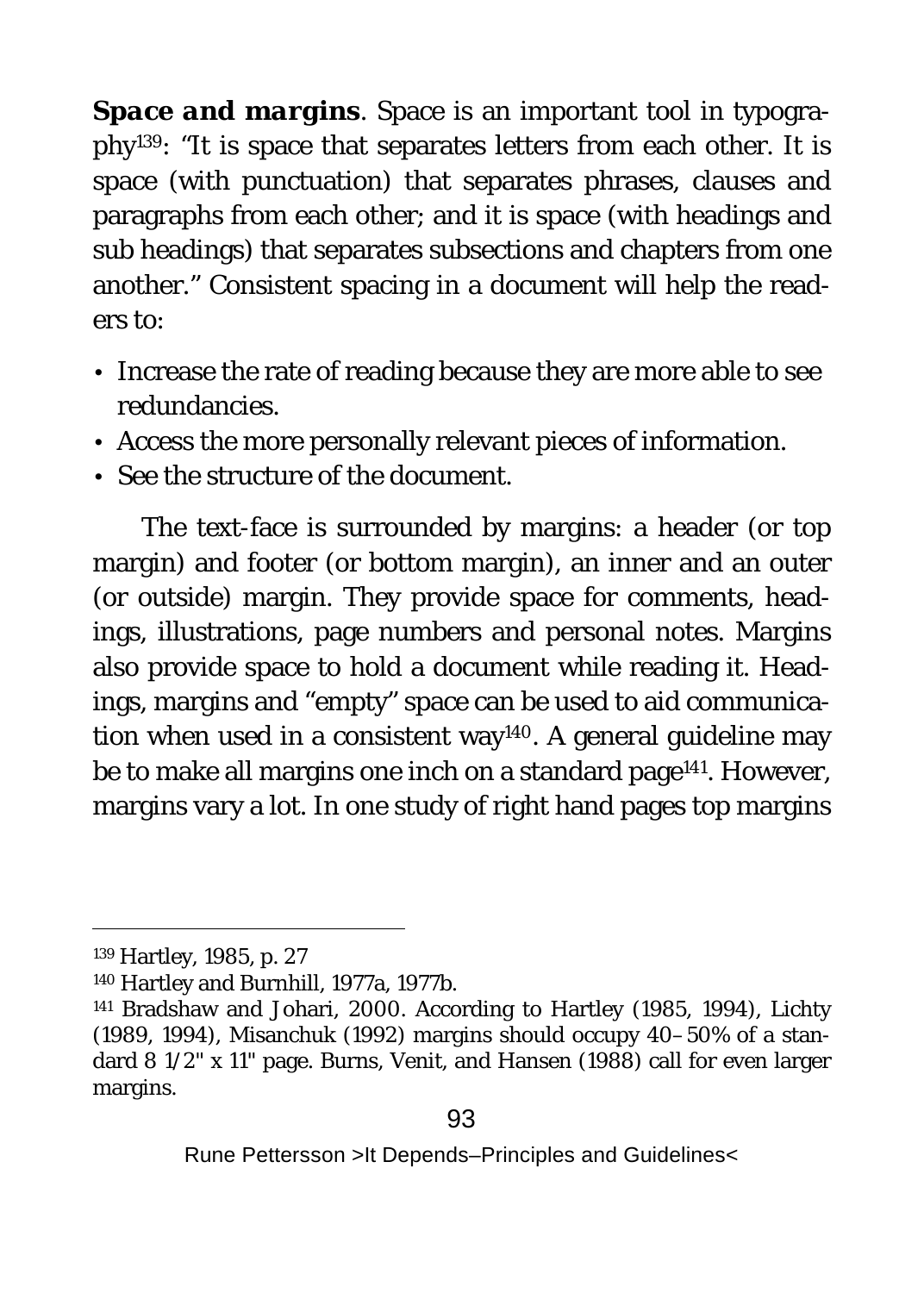varied between  $14 - 35$  millimetres<sup>142</sup>. The variation was  $6 - 53$ for the right margins,  $14 - 34$  for the bottom margins, and  $8 - 1$ 28 millimetres for the left margins. The biggest variation was almost nine times. With very thick books, the part of the page that is bound will have a section that we cannot see. Thus, thick books need to have wide inner margins.



*The classic model for page design creates very large margins.*

 <sup>142</sup> Ander, 2003; Bergström, 1998; Berndal and Frigyes, 1990; Bohman and Hallberg, 1985; Hellmark, 2000a, 2000b; Koblanck, 1999; Lohr, 2003; Misanchuk, 1992; Pettersson et al., 2004; and White, 1983.

Rune Pettersson >It Depends–Principles and Guidelines<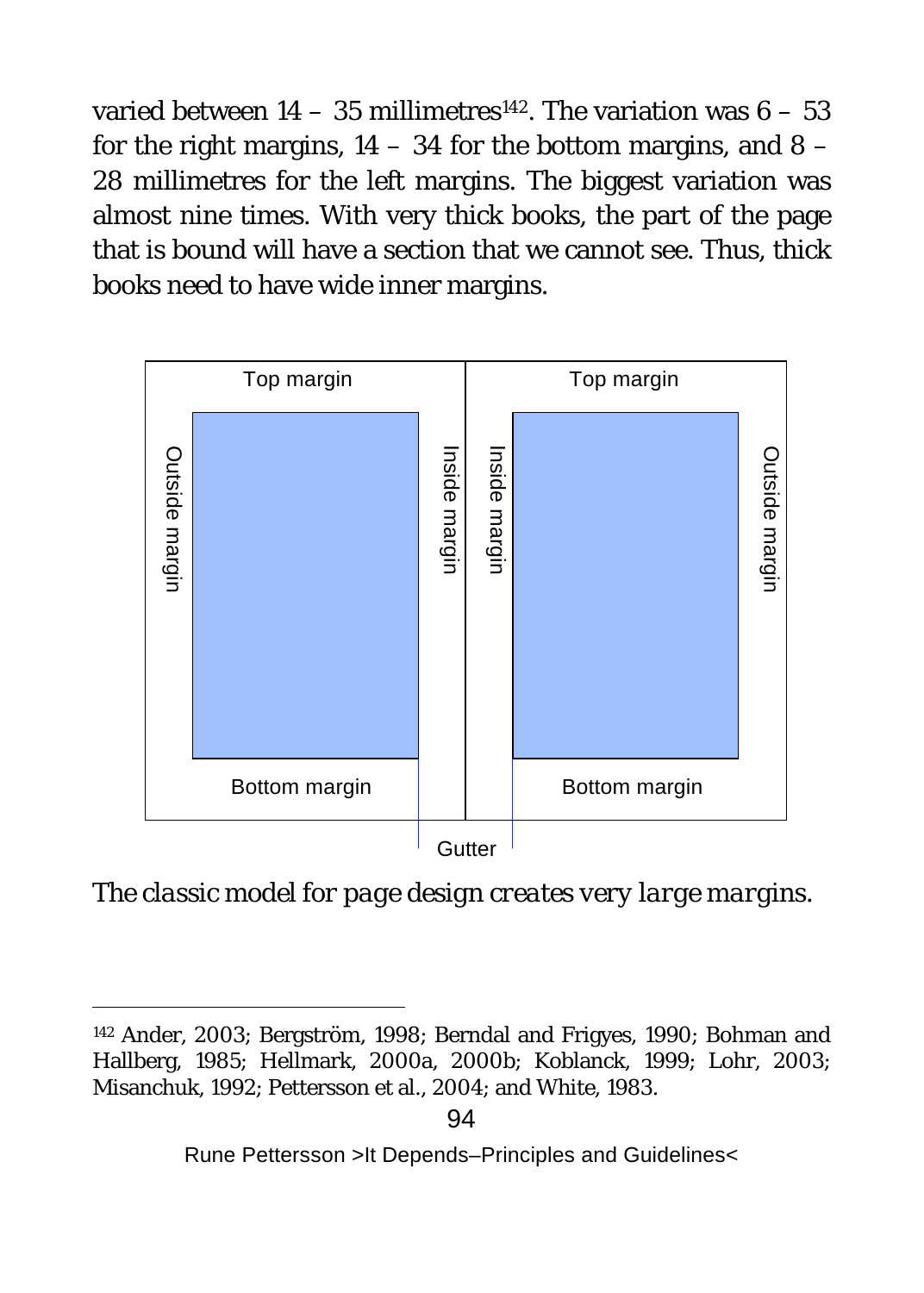*Slides and PP*. According to the standard for OH, overhead transparencies, SIS 62 23 01 SD A4L, the actual plastic film is 210 x 297 mm. The picture surface is 190 x 245 mm, which is a height-to-width ratio of 1:1.289. Administrative data are put in the 35 mm right margin. The top margin is 15 mm, bottom margin 5 mm and left margin 17 mm. In some organizations there is a need for more administrative data, such as logotype and/or name of the organisation, name of author, document name, security classification, revision, publication date and document number. These data are put in the bottom margin. Here the picture surface may be 170 x 270 mm, which is a height-to-width ratio of 1:1.588. In PowerPoint the height-to-width ratio is 1:1.328. The size of the image can be adjusted to the situation on the computer screen.



*The layout to the left is the OH-standard SIS 622301 SD A4L. The layout to the right is used in some organizations. This layout can also be used for PP and other similar systems.*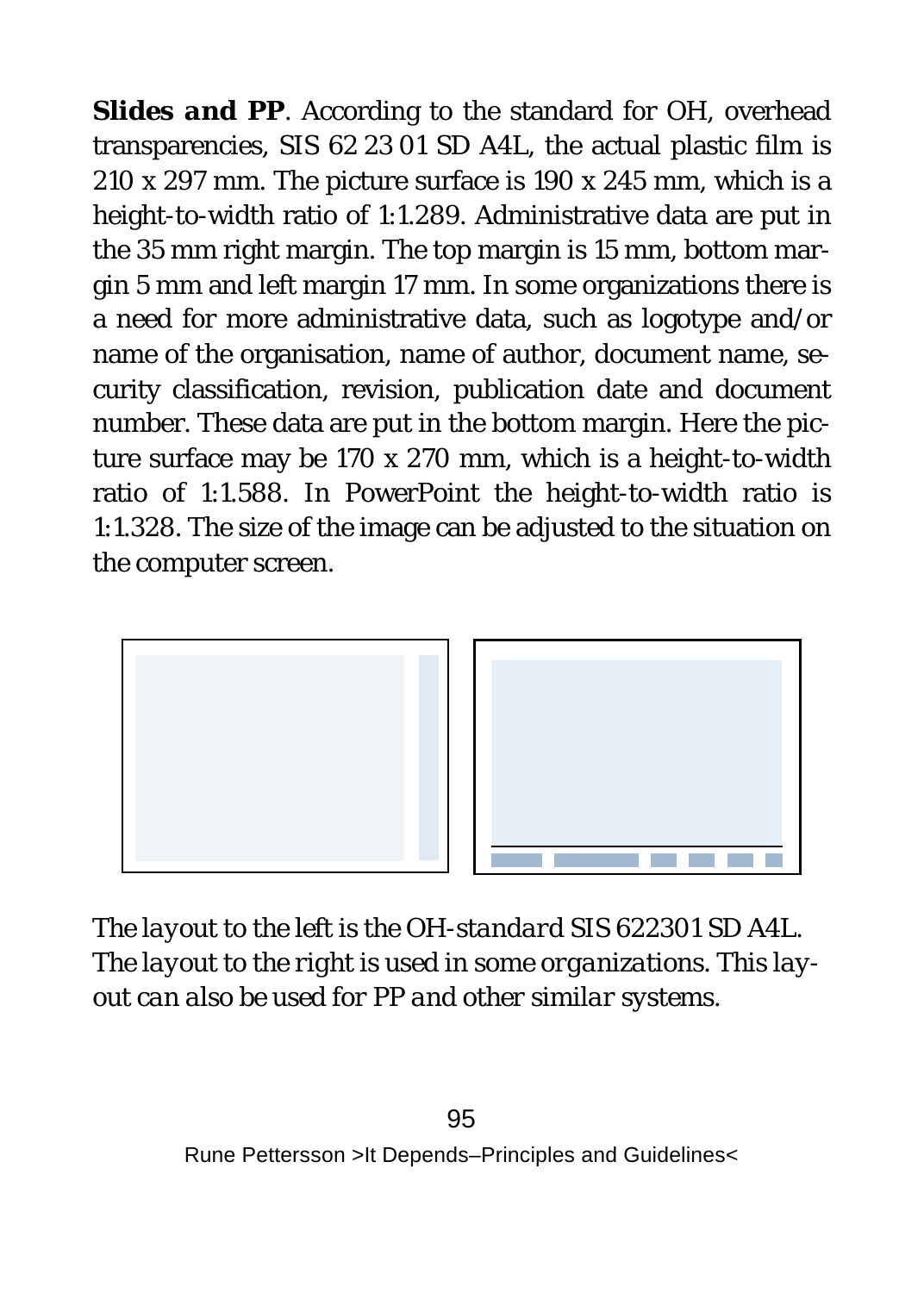PowerPoint is a competent slide manager and projector<sup>143</sup>. But rather than supplementing a presentation, PowerPoint has become a substitute for it. People strongly overuse all kinds of PowerPoint-visuals in their presentations<sup>144</sup>. The use of word visuals in presentations has reached alarming proportions. The overuse of word visuals actually hinders audience comprehension of the message<sup>145</sup>. This is an acute problem in medical presentations.

# *Legibility of Symbols*

The use of symbols has a long tradition and various symbols can be used to aid communication. The information designer should:

- Use distinct colours and simple graphical elements to design symbols that will function in any size.
- Design solid figures with a distinct contrast to the background.
- Use characters and graphical elements that are bold, distinct and large enough.

A clear and stable figure to ground articulation is essential in graphic symbols146. The figure ("foreground") should be organised as one unit with close boundaries, appropriate line thickness and any other graphical means that help the visual system

 <sup>143</sup> Tufte, 2003.

<sup>144</sup> Tufte, 2006.

<sup>145</sup> Griffin, 2009.

<sup>146</sup> Easterby, 1970; Dewar, 1999.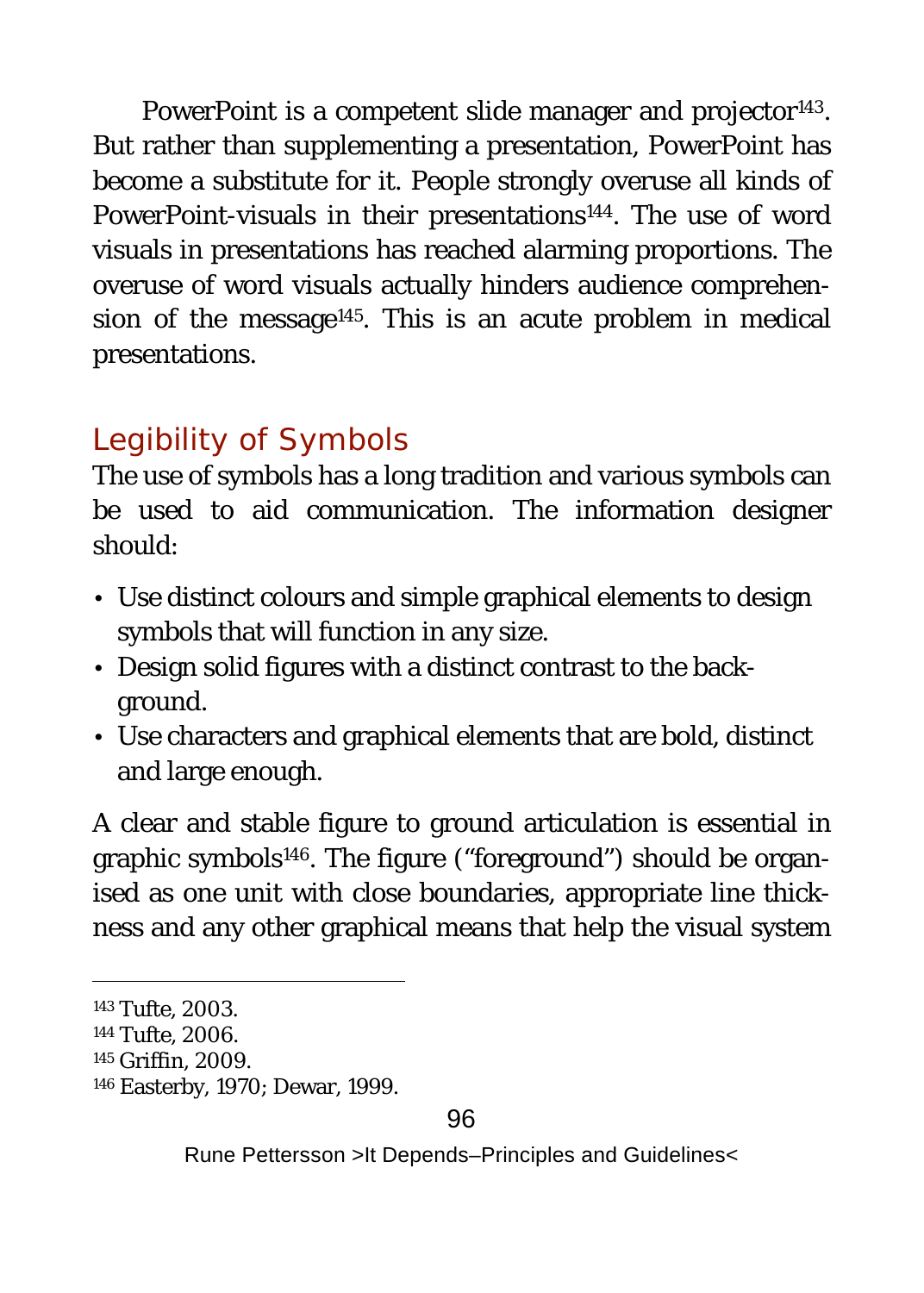to organise the figure as one unit. Criteria147 for individual symbols or sets of symbols depend on their application. It is appropriate to use silhouette (side) views of certain components such as vehicles.

Legibility distance is essential in the case of traffic signs and many building signs, but not for symbols on maps or consumer products. Black text on a yellow background is superior as compared to white on black, white on grey and black on white<sup>148</sup>. Complex warning messages need a combination of pictographs and words<sup>149</sup>. Warnings must have high contrast relative to the background<sup>150</sup>.

# *Legibility of Numerical Values*

Numerical data and information can be presented in tables and in graphs*.* A table in an information material must have good legibility. Therefore the information designer should:

#### *Tables*

- Use type between 8 and 12-point size for table cells.
- Use vertically oriented tables.
- Use rounded off numbers.

#### *Graphs*

- Compare lengths of variables to show their relationships.
- Compare areas of variables to show their parts of a whole.

 <sup>147</sup> Dewar, 1999

<sup>148</sup> Waller, 2007

<sup>149</sup> Dewar and Arthur, 1999

<sup>150</sup> Barlow and Wogalter, 1991; Sanders and McGormick, 1993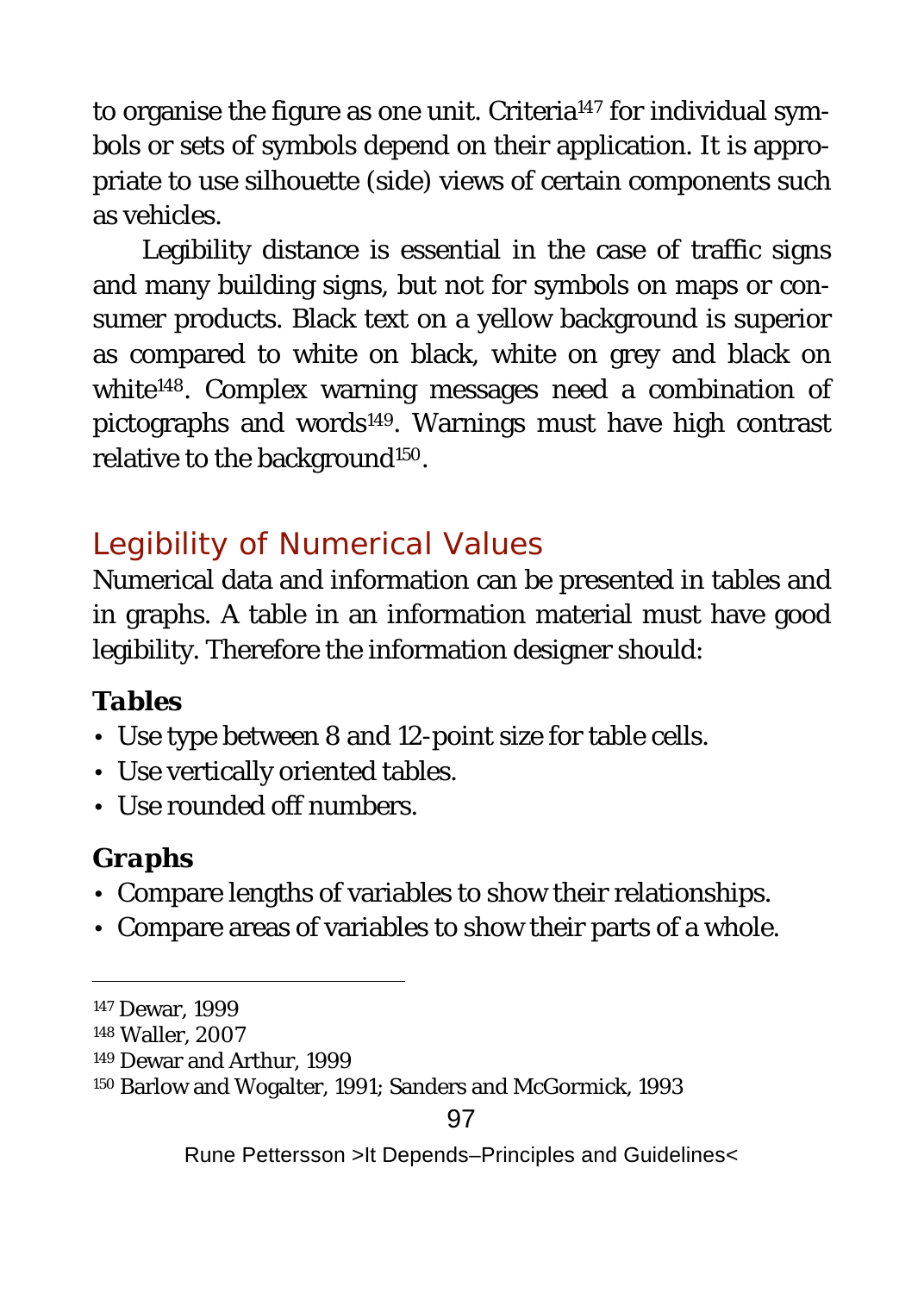• Use actual figures in graphs when accuracy is needed.

Several researchers have studied design of tables aimed for the general public and other non-professional audiences. Generally speaking type size used in tables should be between 8 and 12 points<sup>151</sup>. Readers prefer vertically oriented tables where it is easy to see the target entries, and then quickly find the data in the table cells to the right<sup>152</sup>. It is easy to compare "side by side." Horizontally oriented tables are harder to use and more difficult to understand153. It is complicated to compare "up and down." Tables may show the maximum of amount of information in the minimum amount of space. However, tables are not always the best way to communicate numerical data.

In *friendly graphs154*, words are spelled out, they run from left to right (in western societies), and data are explained. Elaborately encoded shadings, cross-hatching, and colours are avoided. Colours are easy to distinguish, type is clear and precise, and is done in upper and lower case with serifs. In *unfriendly graphs*, abbreviations abound, words run in many directions. Graphics are repellent and cryptic with obscure coding. The design is insensitive to colour-deficient viewers Red and green are used for essential contrasts, and type is clotted and in all capitals in sans serif.

 <sup>151</sup> Tinker, 1963; Wright and Fox, 1972, p. 241.

<sup>152</sup> Wright, 1968; Wright and Fox, 1972; Ehrenberg, 1977

<sup>153</sup> Wright, 1968; Wright and Fox, 1972

<sup>154</sup> Tufte, 1983; 1990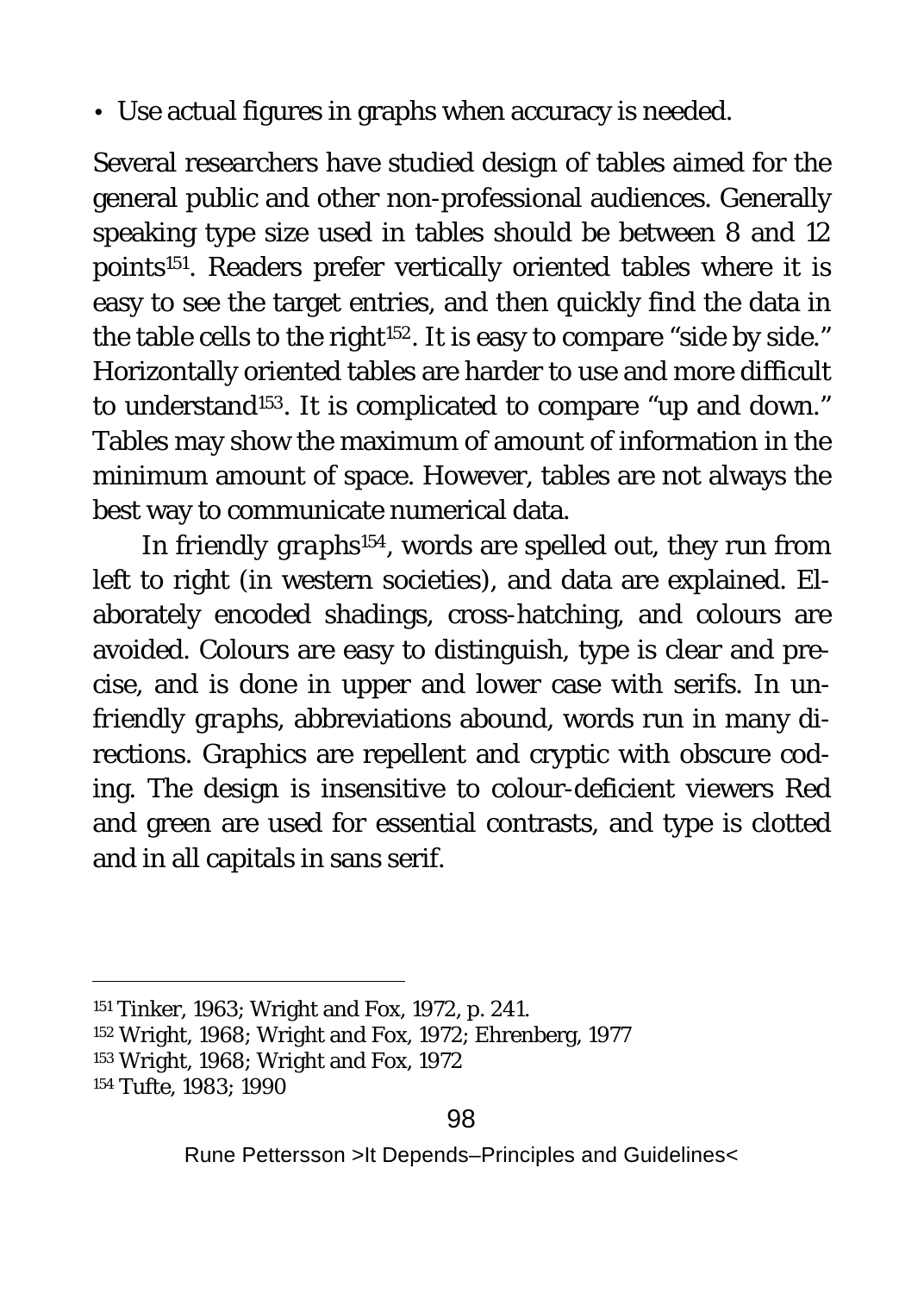# *Legibility of Maps*

Maps must have good legibility. Therefore the information designer should:

- Use bold and distinct symbols in a consistent size.
- Restrict the number of typefaces and complexity of patterns.
- Provide distinct contrast in form and dimensions.

A graphic language used on maps<sup>155</sup> consists of visual variables. The most important variables are position and place, form (of symbols), directions, colour, density or greyness, granularity or texture, and size of symbols. A variable can be a dot, a line, or an area. Discriminatory responses to map symbols<sup>156</sup> depend on contrast in *form, dimension,* and *colour*. The problem of discrimination is generally more critical in monochrome maps, in which only contrasts in form and dimensions are possible for lines and small symbols.

The use of colour on maps introduces a large number of variables, which may enhance contrast, and therefore extend the number of perceptual differences that can be employed in discrimination. The effect is to *aid legibility*, and therefore to increase the total range of information which the map can present. Shape and colour components are often used for designating a link or relationship between groups of messages. The recognition of geographical features is much enhanced when areas are differentiated by hue. At the same time, complex colour arrangements may raise problems in discrimination, so that

 <sup>155</sup> Bertin, 1967; Baudoiun and Anker, 1984 156 Keates, 1982

Rune Pettersson >It Depends–Principles and Guidelines< 99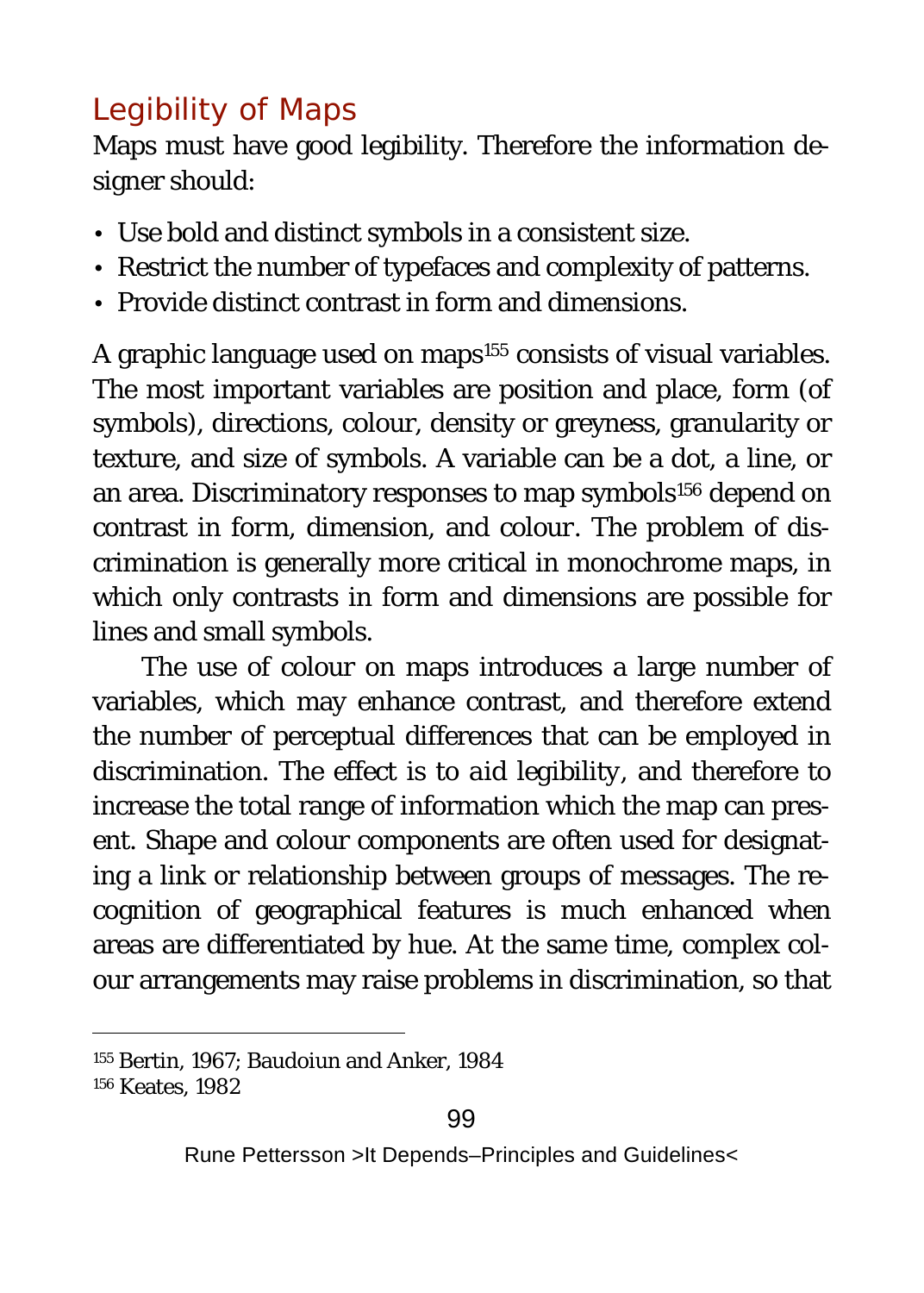although multi-colour maps enlarge the graphic possibilities, they also increase the probability of errors in the judgment of discrimination. The most common case of quantitative judgment on maps occurs in the use of proportional symbols, that is, point or line symbols constructed to represent specific quantities.

# *Legibility of Colour*

Colours used in information materials must have good legibility. Therefore the information designer should:

- Use a light or a dark background colour appropriate to the content, and then use a colour with good contrast for the figure or text.
- Make sure that differences between colours are clear and obvious.
- Combine colours with shape in warning signs.

As previously colour is regularly used in printed materials, not only in illustrations, but also in the text itself. The most legible combinations of print colours are black or dark brown text on a light yellow background<sup>157</sup>. Black type on a white background gives the highest and most comfortable contrast for sustained reading158. Other combinations may attract more attention but are less legible and, thus, require larger type. The legibility will

 <sup>157</sup> Pettersson et al., 1984a; Pettersson, 1989

<sup>158</sup> Bradshaw, 2000; Lipton, 2007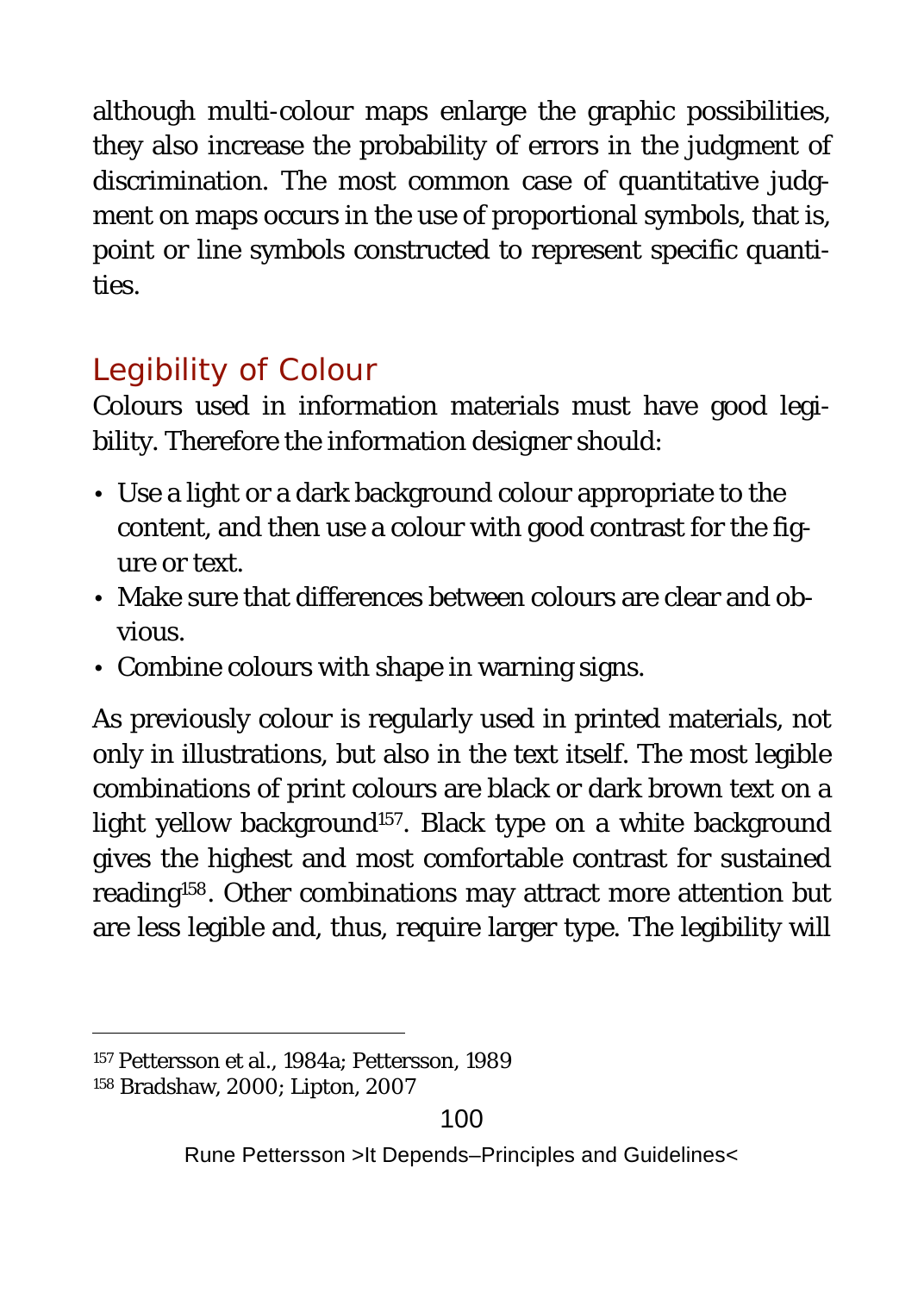always be affected when there is insufficient contrast between the type and the background.

The background colour of a computer screen should be "fairly light" or "fairly dark," depending on the content. The text displayed on a screen should have an opposite ("fairly dark" or "fairly light") colour159. The most legible colour combination is black text on a white or yellow background<sup>160</sup>.

Unfortunately, red and green are often used as discriminating colours in symbols and in warning signs. Since many colourblind people perceive red and green as grey, colour can only be used to code the information redundantly. Colour may be combined with shape, and position, or with both, which is often seen in traffic signs.

# **Providing Simplicity**

Readability is determined by how well the contents and the presentation of the contents are adapted to the readers. Today readability of a message involves the reader's ability to understand the style of text, the style of pictures and the style of graphical form. The choice of words, symbols, and picture elements creates the style. The readability is determined by content and formulations, and how well the language and style are adapted to the readers.

There is a close relationship between guidelines that are aimed at providing *simplicity* and guidelines that are aimed at

 <sup>159</sup> Bradshaw, 2000

<sup>160</sup> Pettersson et al., 1984a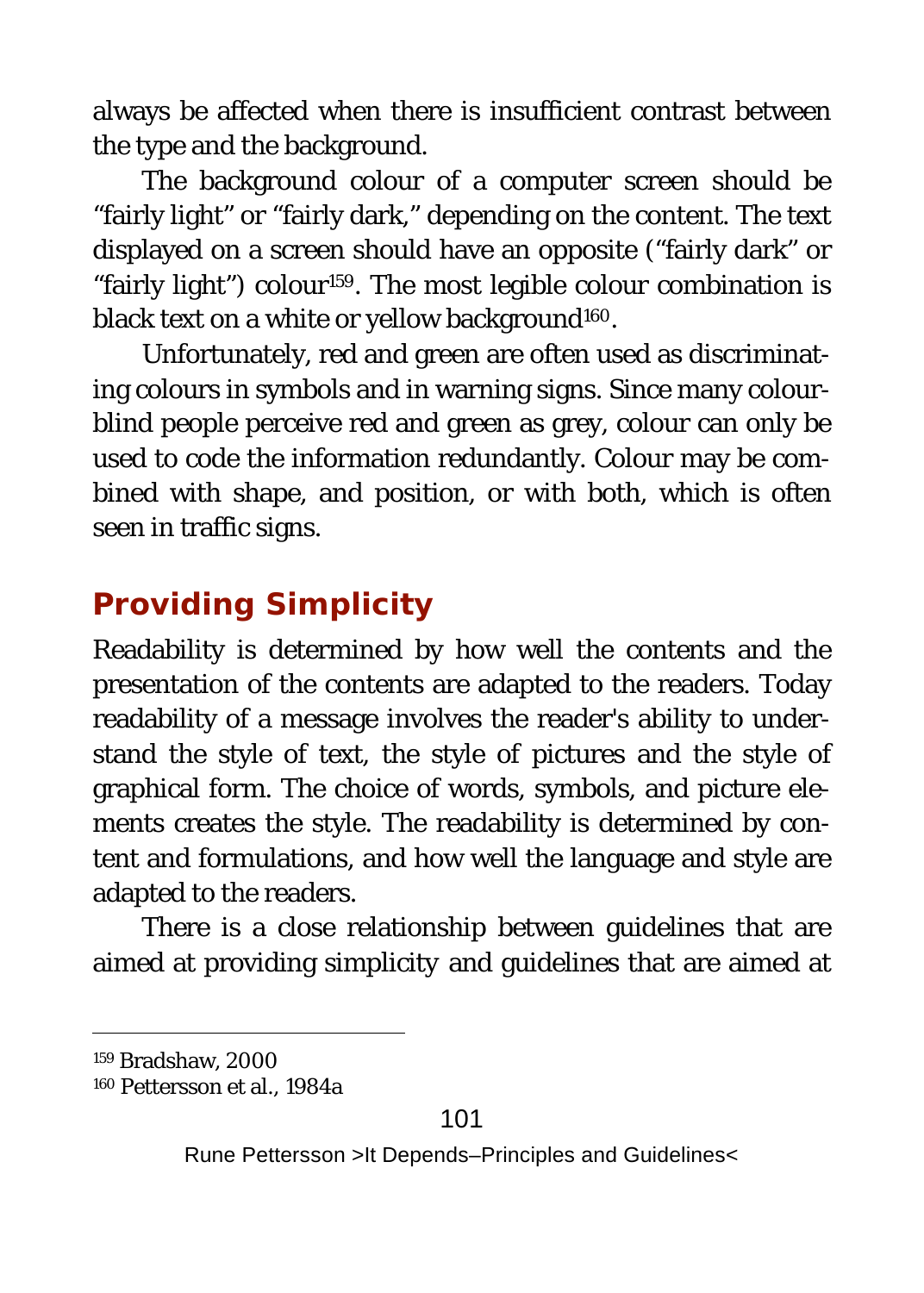*facilitating perception, processing and memory*. Simplicity in a message will result in easier and more efficient perception, processing and memory of that message. The information designer has to consider the readability of text, the readability of pictures, as well as the readability of graphical form. Providing simplicity in text, illustrations, and graphical form is probably one of the most important principles in information design. It should be a priority for the information designer to make use of the guidelines related to these areas.

### *Readability of Text*

Originally the concept readability stems from education research concerned with the selection of reading material for children of different age groups<sup>161</sup>. Now readability<sup>162</sup> refers to the ease of understanding due to the construction of the text, including the length of words, sentences, paragraphs and the "style of writing." The style of text is decided by the specific choice of words, consistency, and expressions. Abstract words, jargon, long and complex sentences, passive constructions, and stilted language may obstruct reading and understanding of the text content. Furthermore readability refers to the reader's reading skill and interest and how easy it is to read long passages of text<sup>163</sup>.

Research into readability has been directed towards finding the characteristics that make texts easy or difficult to under-

 <sup>161</sup> Sevrin and Tankard, 1988, p. 70

<sup>162</sup> Pettersson, 1989; Lipton, 2007, p. 10

<sup>163</sup> Williams**,** 1994; Williams and Tollet, 1998, p. 214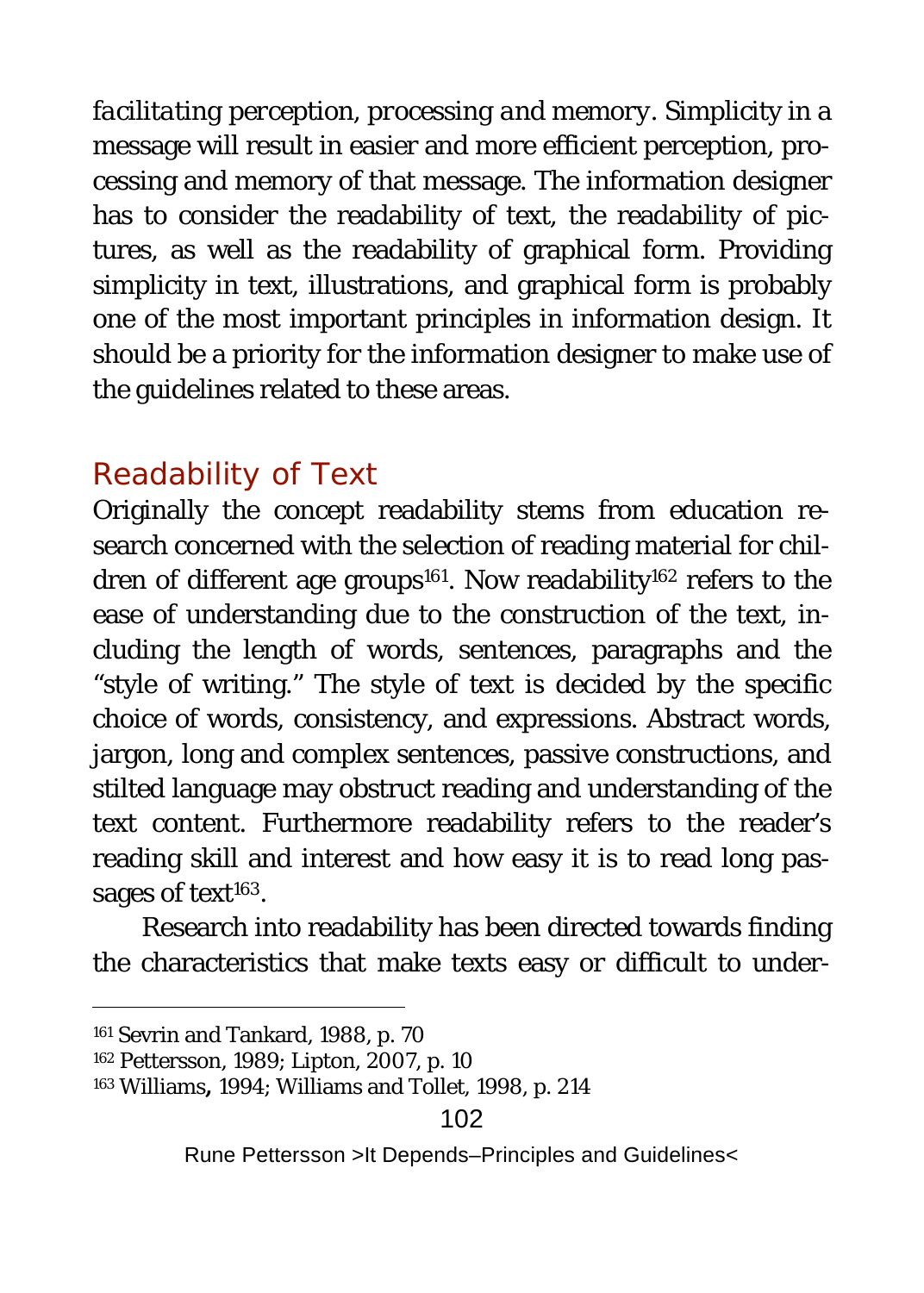stand. Long words and long sentences make a text difficult to read. The number of words in a sentence appears to exert the strongest effect on reading rate and reading comprehension<sup>164</sup>.

An easily comprehensible text is characterized by short sentences, short words, and simple sentence structure. Text should be concise, consistent and precise. Other variables which affect the comprehensibility of text are the vocabulary's degree of abstraction, the number of syllables in words, the commonness of words used, the choice of subject, the subdivision into paragraphs, the prevalence of clauses, headings and sub-headings, line length, inter-line distance, illustrations, the size of letters, the relevance of the text to the reader, and the page size. Principles for readability of text are presented in the following subsections: *Readability of Print Media, Readability of Text on Wall Charts, Readability of Text on Screens,* and *Readability of Projected Texts.* 

#### **Readability of Print Media**

Texts for information materials must have good readability. Language as well as the style should be correct to avoid distracting the readers. The information designer will have to:

- Use an active voice and avoid too many details.
- Use a style guide and make the message comprehensible for the intended receivers.
- Make an overall check of language, writing style and terminology before the script can be confirmed as an original.

 <sup>164</sup> Catalano, 1990; Newell, 1990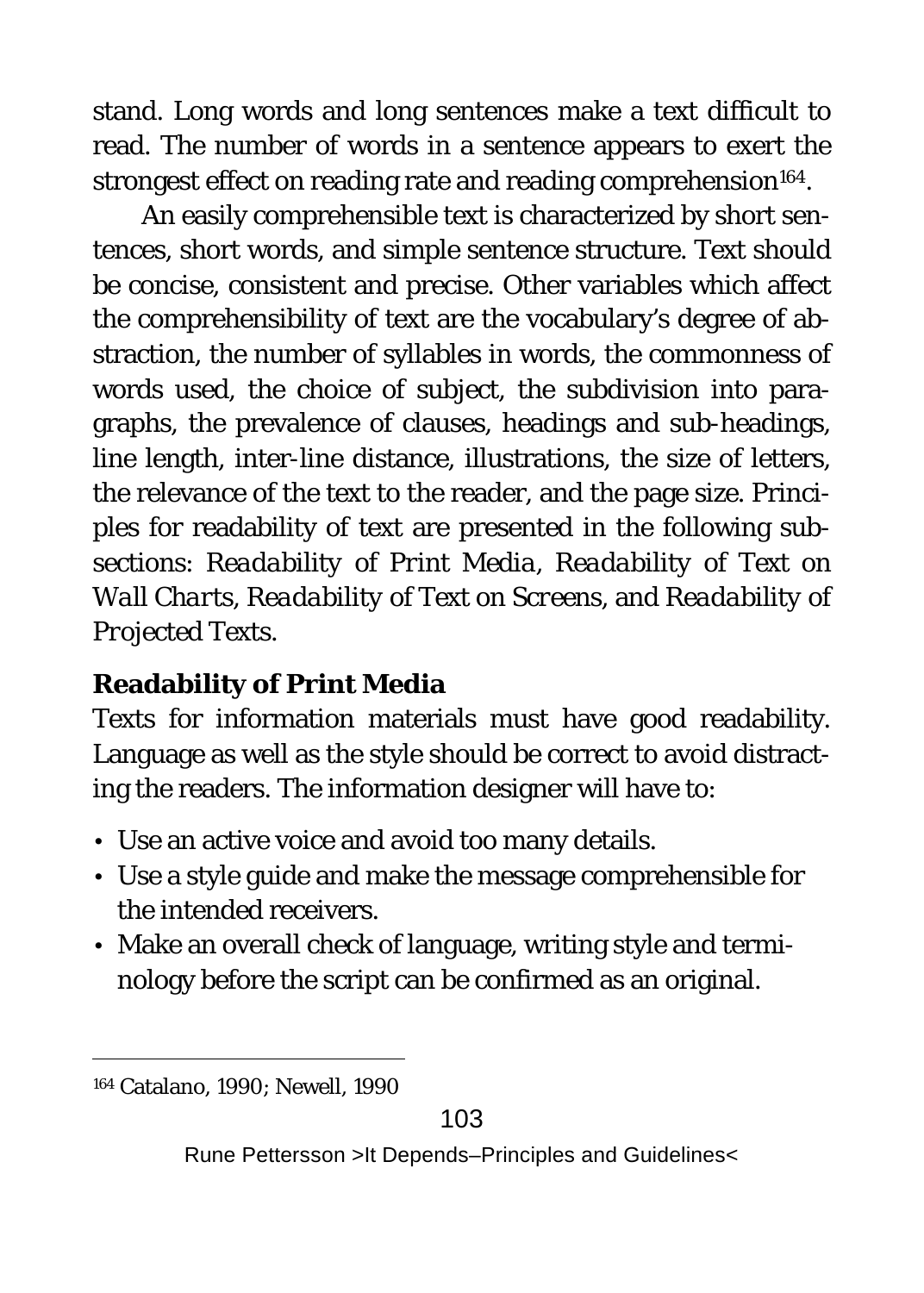Active, affirmative, clear, declarative, essential and short words in simple, short and precise sentences are the most readable165. People may avoid materials that they find difficult and pompous. Readers prefer small text paragraphs to big ones. Often it is quite easy to divide the text in hierarchic and natural parts, portions, or sections. Natural breaks emphasized by typography are helpful. Providing "white space" between portions of the text provides cues to the learners that a new section or a new type of activity follows. The end of a sentence should be determined by syntax rather than by a set width of a line<sup>166</sup>.

There are a large number of style guides and publication manuals available. Usually such documents outline standards for design and writing for a specific publication or organization. For example all *journalists* working at *The Economist* are given a stylebook. A condensed version is available on the Internet. Many *editors* may use other well-known style guides like *The Elements of Style*, *The Chicago Manual of Style*, *Fowler's Modern English Usage167*. *The Chicago Manual of Style Online* is an online style guide. *Technical writers* have several sources for good advice168.

Like language itself, many style guides change with time. Therefore they are updated on a regular basis. *Researchers* in human centred areas of research may consult the *Publication* 

 <sup>165</sup> Klare, 1985; Lipton, 2007

<sup>166</sup> Hartley, 1980; Bork, 1982

<sup>167</sup> *The Economist* (The Economist, 2003), *The Elements of Style* (Strunk and White 2000), *The Chicago Manual of Style* (2003), *Fowler's Modern English Usage* (2004)

<sup>168</sup> Kirkman; 2003, 2005; Klare, 1985; and Young, 1989

Rune Pettersson >It Depends–Principles and Guidelines<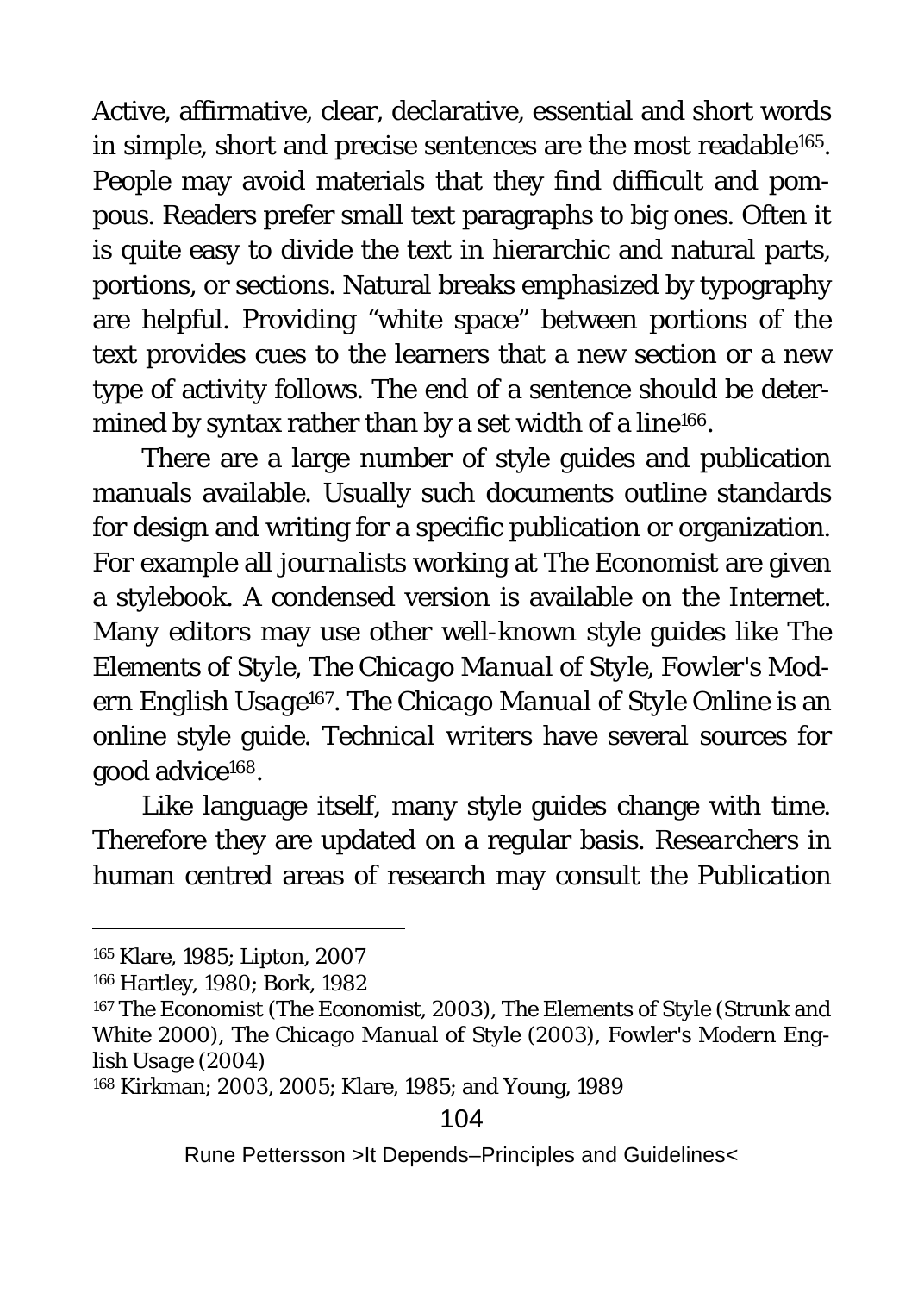*Manual of the American Psychological Association169* for valuable advice when they want to publish their results in academic journals and conference proceedings.

All those who want to make a contribution to *Wikipedia*, a free online encyclopaedia, can find advice in the *Manual of Style,* a style guide that aims to make the encyclopaedia easy to read, write, and to understand170. There is probably a suitable style guide available for everyone. However, it should be noted that there are some style guides that focus on clarity and legibility with guidelines on typography and layout rather than on readability. Furthermore web site style guides focus on a publication's visual and technical aspects, best usage, grammar, prose style, punctuation, and spelling.

When we design information and learning materials, it is very important that the materials are reviewed and approved by people with expert knowledge in the appropriate fields. The effort put into training and learning may actually give a negative result, and the learner may end up less competent than before the learning experience. This may happen when he or she uses information and learning materials that has poor readability of text and pictures, and therefore is hard to understand.

The structure of text should be as clear as possible. Structure can be divided into internal and external textual structure. Internal structure is built into the text itself. External textual structure relates to the embedded strategies, which focus a

 <sup>169</sup> American Psychological Association (2001)

<sup>170</sup> Wikipedia (2007)

Rune Pettersson >It Depends–Principles and Guidelines<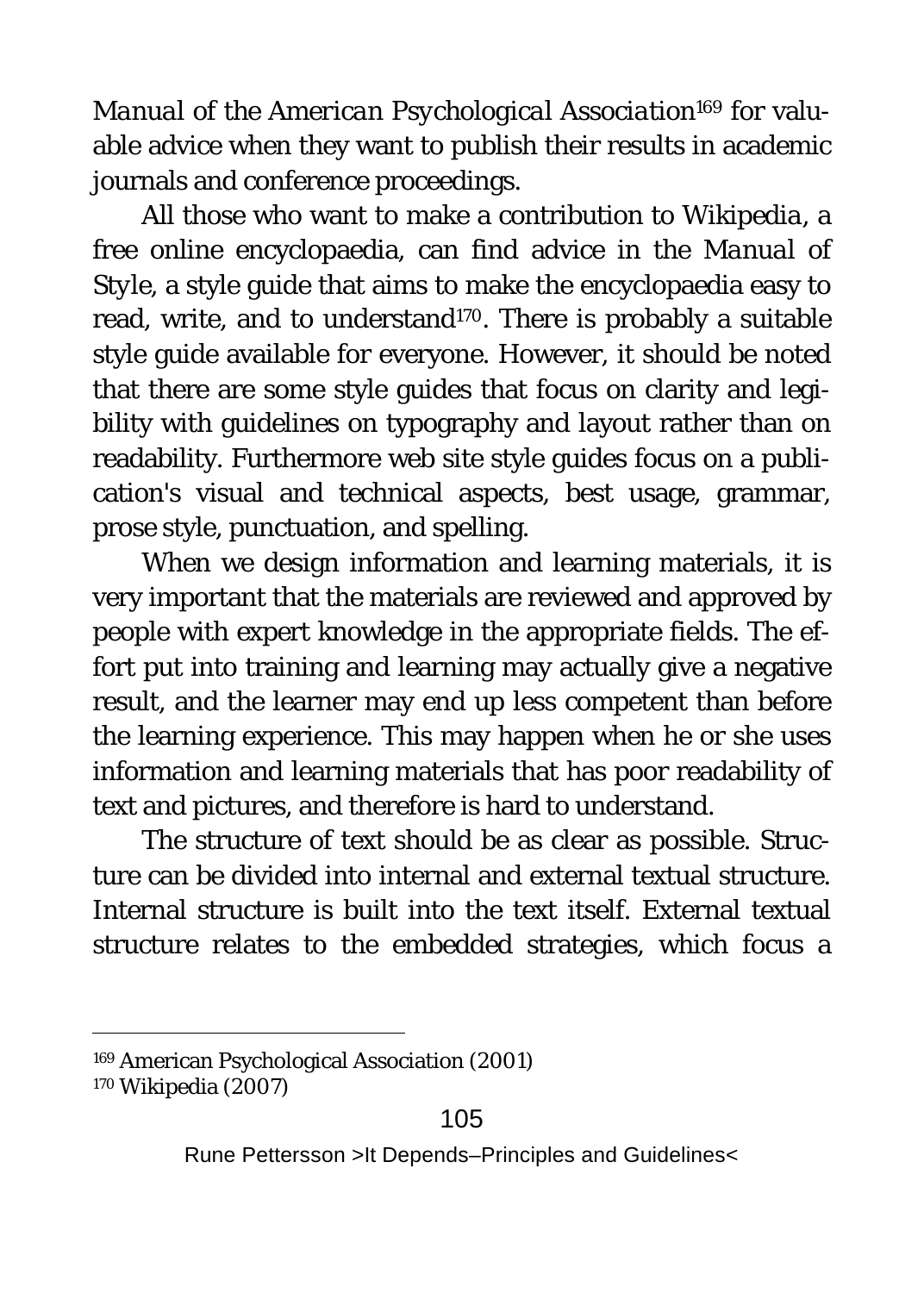learner's attention on particular parts of the text<sup>171</sup>. In many scientific and technical reports it is a good idea to put series items in bulleted lists rather than in paragraphs.

#### **Readability of Text on Wall Charts**

A wall chart must have good readability. The information designer should:

- Edit the text into sections that are easily read.
- Check the spelling!
- Use headings and other text elements in a consistent way.

General design rules should be employed also in the design of text on wall charts. These guidelines are similar to those for readability of text on screens and readability of projected texts. Wall charts used to be a fine complement to textbooks. During the 20th century filmstrips, slides, overhead transparencies superseded wall charts. Later computer assisted presentations superseded these AV-media. Compared with traditional graphic presentations, a presentation of information on wall charts is very limited. Usually people are not willing to read long text passages.

#### **Readability of Text on Screens**

For graphic presentations on visual displays such as television sets and computer terminals the information designer should:

- Display data so that it is easy to read.
- Recognize cultural differences.

 <sup>171</sup> Jonassen and Kirschener, 1982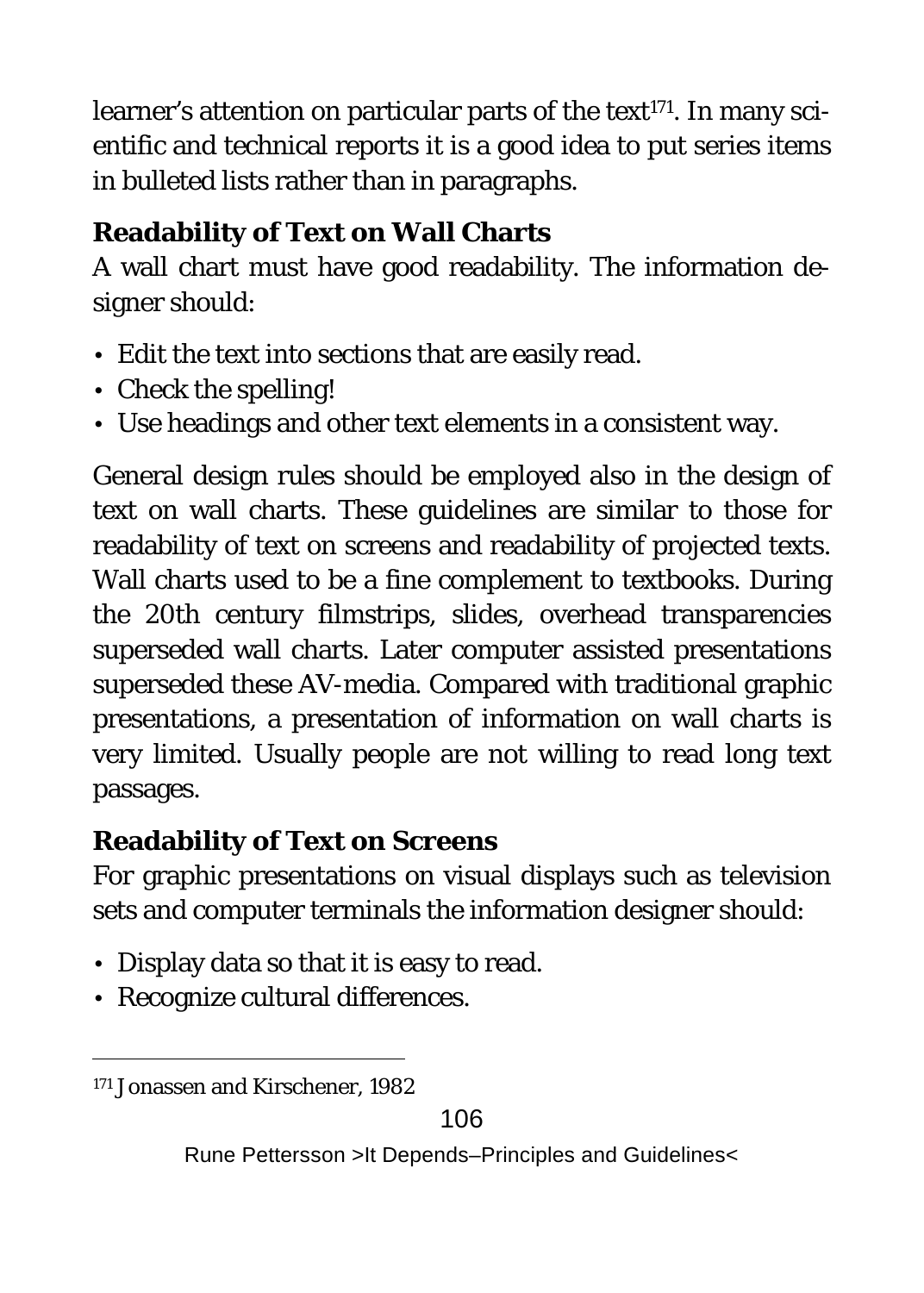• Use a "normal" combination of upper and lower case letters..

General design rules should be employed also in the design of text on screen displays. These guidelines are similar to those for readability of text on wall charts and readability of projected texts. Design may vary with respect to headings, length of lines, justification, spacing and number of columns. Colour as well as blank space on a visual display are essentially free and might be used to increase legibility and readability. All capital letters, *caps*, are harder to read than a "normal" combination of upper and lower case letters<sup>172</sup>. Words become difficult to read which will reduce the speed of reading.

#### **Readability of Projected Texts**

In verbal presentations, many of the overhead transparencies, slides, filmstrips, and projected computer presentations consist mainly, or sometimes only of text. In preparing the material the information designer should:

- Consider the use of lists.
- Be careful in the use of acronyms.
- Restrict stylized and fancy typefaces to opening frames.

General design rules should be employed also in the design of projected texts. These guidelines are similar to those for readability of text on wall charts and readability of text on screens. We should not display frames longer than it takes to explain the contents. Always restrict the number of words. Text transparen-

 <sup>172</sup> Tinker, 1965; Kinney and Showman, 1967; Poulton and Brown, 1968; Henney, 1981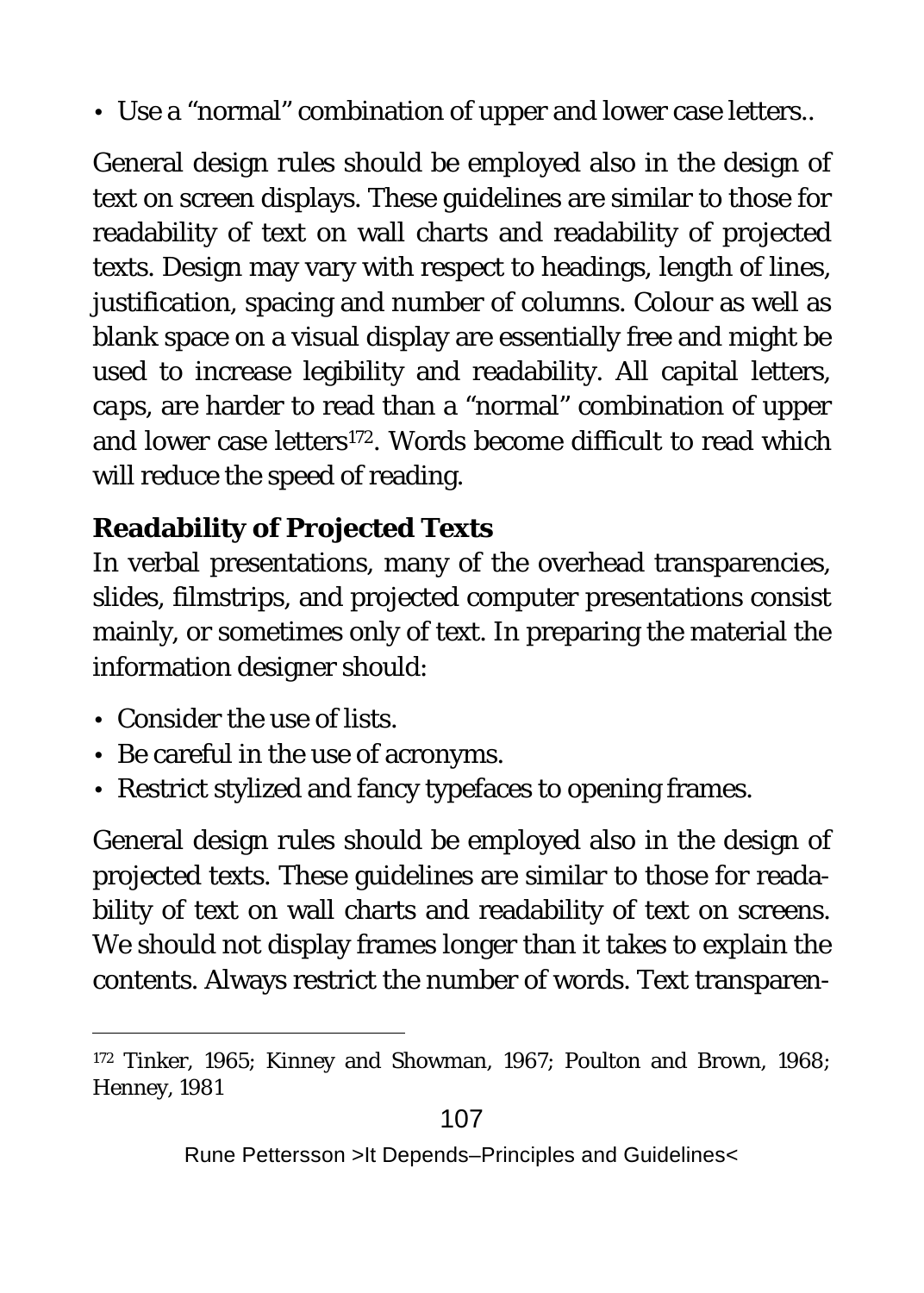cies are useful for the speaker but may be very boring to the audience. It is also very boring when there simply are too many spelling mistakes. Check the spelling once more. It is a good idea to put the necessary identifications data on each transparency, each slide and each computer file.

## *Readability of Pictures*

Pictures in information and learning materials must have good readability. Therefore the information designer should:

- Write legends to explain pictures.
- Choose illustrations carefully and use visual sequencing techniques to present complex ideas.
- Leave out needless pictures and picture elements and avoid excessive image detail.

The *style of illustration* is decided by the specific choice of drawings, photographs, schematic pictures, and other kinds of pictures, as well as consistency, expressions, picture elements, and symbols. Images can be readable in the sense that they inspire cognitive and affective processing. A drawing style that includes many different kinds of lines, patterns, shadings, and inconsistent use of symbols may obstruct the reading and understanding of the picture content.

A schematic picture has good readability when it is easy for the reader to understand the message. Readability of pictures is governed by the functional properties of picture variables. *In-*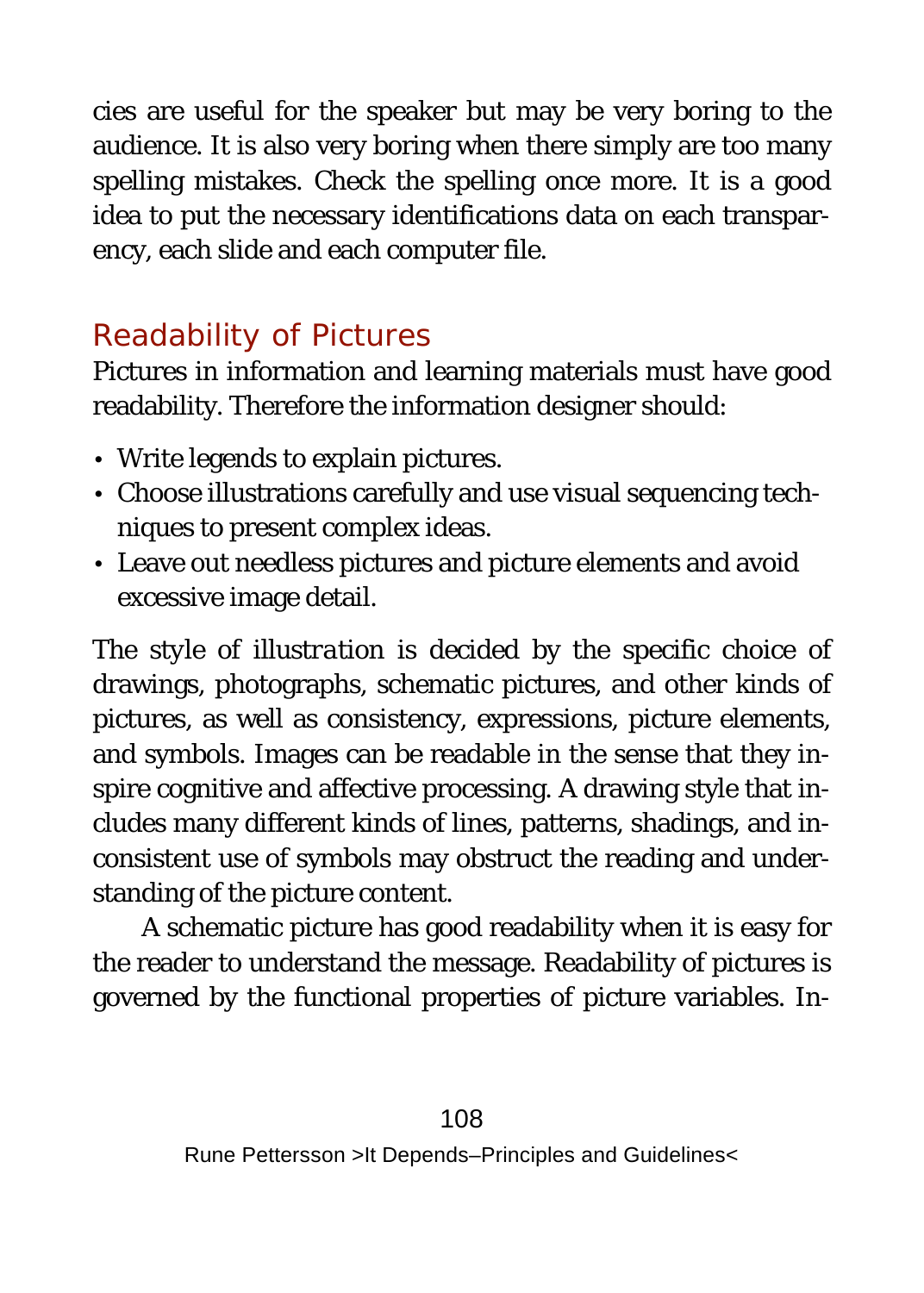*structional illustrations* have good readability173 when the subject matter and pictorial conventions are familiar to the audience and depicted in a realistic manner in illustrations lacking excessive image detail that may distract from the main message.





*This situation (left) is far too common in Power Point-presentations. The second picture (right) is projected in a correct way.*

*Depiction of contents*. An analysis of a photographic portrayal can identify positive and negative depictions of individuals seen in the photographs<sup>174</sup>. Individuals are viewed more positively when they are shown walking, running or moving than just sitting or standing175. Visuals with varied degrees of realistic detail can be used to reduce differences in the performance of learners with different levels of prior knowledge of the subject matter<sup>176</sup>.

 <sup>173</sup> Lent, 1980

<sup>174</sup> Moriarty and Garramone, 1986; Wanta and Chang, 2000

<sup>175</sup> Moriarty and Popovich, 1991

<sup>176</sup> Dwyer, 1994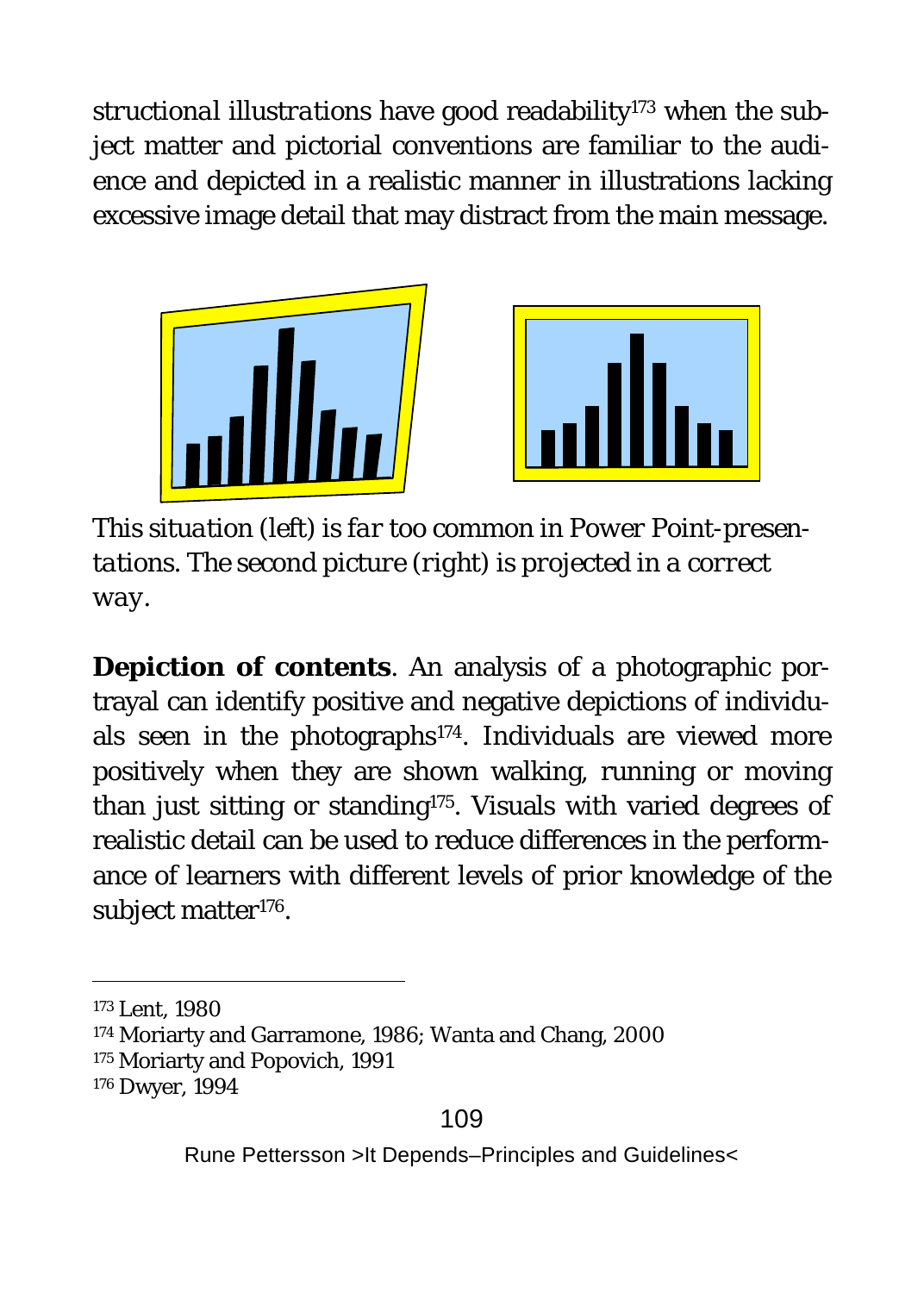*Legends and visuals* should interact as parts of a whole and integrated message. Legends should be written with great care. They heavily influence our interpretation of image content. It is possible to interpret most pictures in several different ways until they are "anchored" to one interpretation by a legend<sup>177</sup>. The only way to assure that information conveyed by pictures in information materials is clear and unambiguous is to write a legend for each picture and tell the reader what to see<sup>178</sup>.

A printed photo is, in fact, past tense bud legends are usually written in present tense to immediacy<sup>179</sup>. However, when an activity must be explained, present tense and active verbs are appropriate. The legend should be brief and easy to understand. A general reader knows little, if anything, about the subject matter. The legends and the pictures are kept simple, attractive, and informative. They should not be too complicated and, thus, distracting to the reader. A technical reader will understand technical concepts but may not be familiar with special terminology. A specialist reader has a good understanding of the subject matter. Both the text and illustrations, which may consist of detailed drawings, graphs, technical photographs, ultrasonograms, or other realistic pictures or symbols, may be detailed.

*Effectiveness*. Most people believe that pictures tell the truth<sup>180</sup>. The effectiveness of a visual depends on the medium,

#### 110

 <sup>177</sup> Barthes, 1977; Pettersson, 1987, 1990;

<sup>178</sup> Zimmermann and Perkin, 1982; Bernard, 1990

<sup>179</sup> McDougall, 1990, p. 134

<sup>180</sup> Lefferts, 1982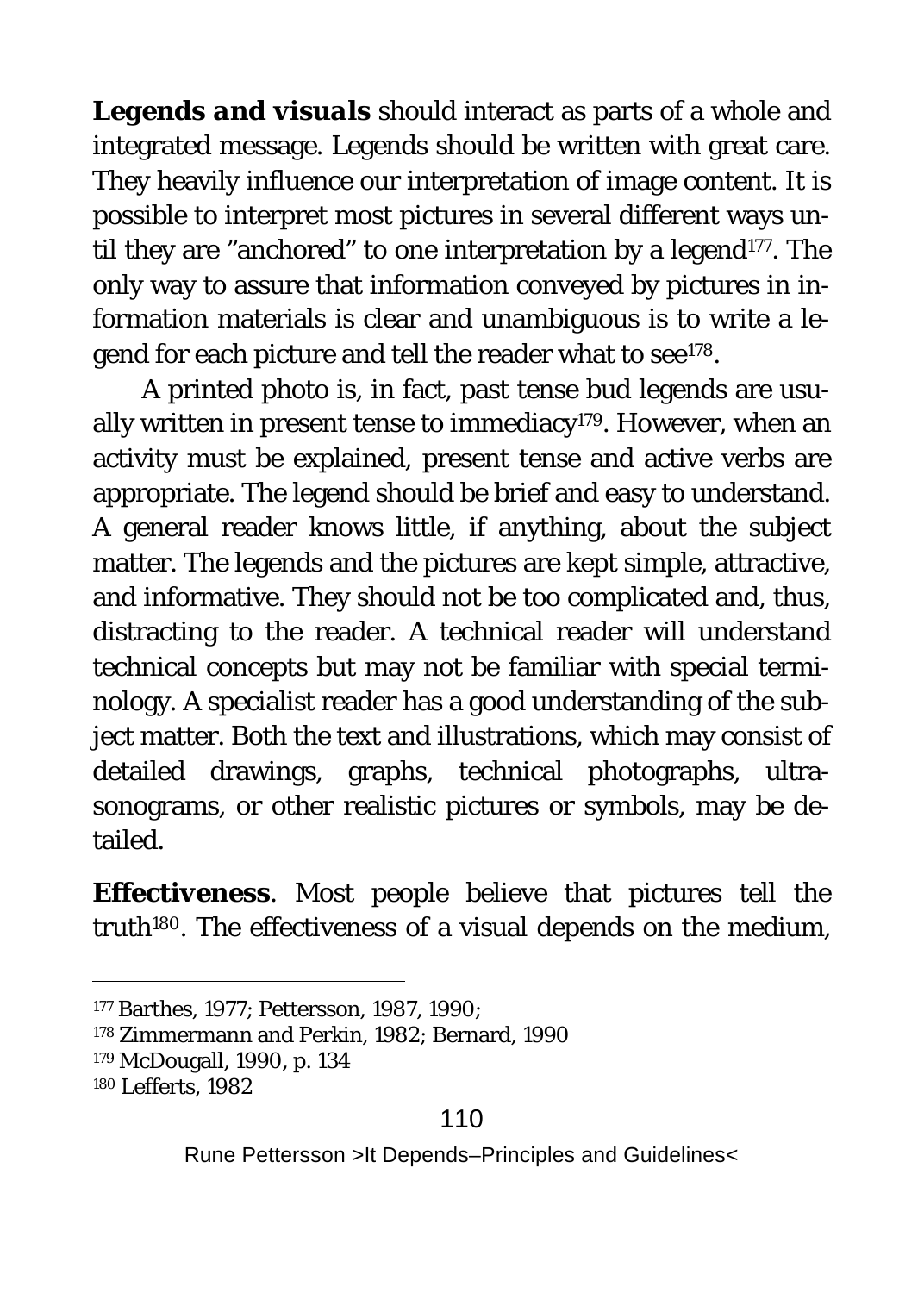on the type of information, and also on the amount of time learners are permitted to interact with the material<sup>181</sup>. Increasing the size of illustrations by projecting pictures does not automatically improve their effectiveness in facilitating the achievement of the learners. Also language and cultural differences may impact the effectiveness of visuals<sup>182</sup>. Furthermore it is also known that stylized and "simple" pictures are more effective than complex pictures<sup>183</sup>.

*Usefulness*. Picture readability is positively correlated with both the aesthetic rating and usefulness in teaching. The aesthetic rating and assessed usefulness in school were also strongly correlated<sup>184</sup>.

*Picture readability indexes*. I have developed a "Picture readability index"185 (BLIX). Values range from 0 to 5. A BLIX-5 picture: 1) is executed in a true-to-life colour/ has a clear contrast and grey scale in the picture. 2) Has a shape other than a square or a rectangle or covers an entire page. 3) Has a legend which is brief, easy to understand, and deals with the picture. 4) Is unambiguous and not too "artistic". 5) Has a dominant centre of interest at or near its optical centre (middle of the picture) and few details, which can be regarded as distracting. Picture readability is positively correlated with both aesthetic rating and usefulness in teaching.

 <sup>181</sup> Dwyer, 1972

<sup>182</sup> Kovalik, 2004

<sup>183</sup> Melin, 1999b

<sup>184</sup> Pettersson, 1983

<sup>185</sup> Pettersson, 1989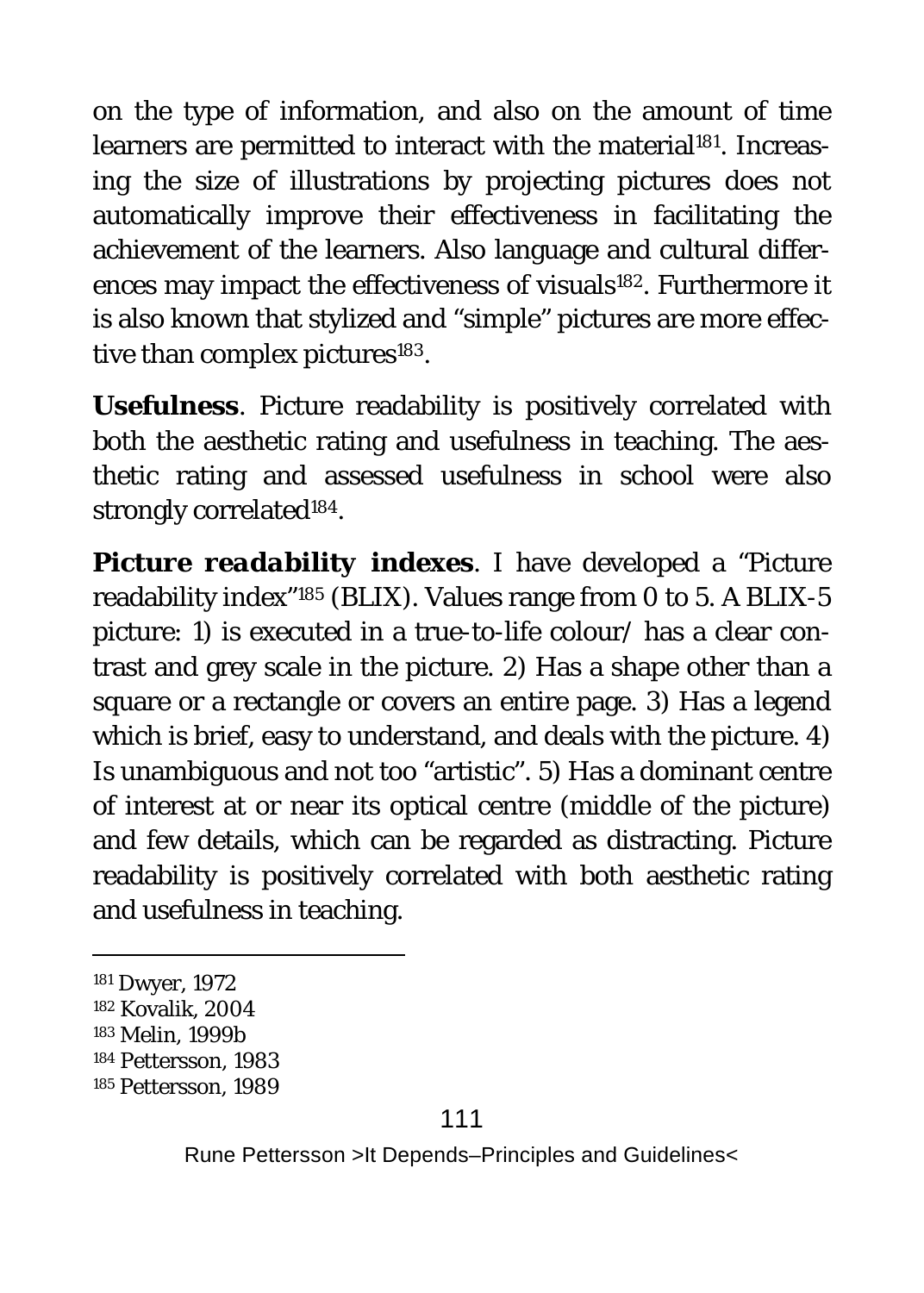A "Photograph readability index" (PRI)186 was developed a few years later. This index refers to the success of the image as defined by its objective or legend. It may be used to evaluate photos in textbooks. The initial phase gathers information on how a viewer perceives a photograph during an initial brief period, that is, at a first glance. The latter phase entails extended exposure to the photograph and endeavours to reveal how a viewer encodes information while being influenced by a legend. Later<sup>187</sup> the PRI utilizes an interdisciplinary battery of methods adapted from the fields of cognitive psychology, linguistics, reading of text, semiotics, and visual literacy.

# *Readability of Layout*

The style of the graphical form is decided by the specific choices of typefaces for headings, running text, legends, and also the use of justification, number and placement of columns, number and placement of pictures and tables, the use of colour cues, et cetera. All informative layouts must have good readability. Therefore the information designer should:

- Create standard pages for different information materials.
- Avoid dull, exciting, provocative, or too uncommon graphical designs.
- Review typography and layout for consistency of readability.

 <sup>186</sup> Lantz, 1992

<sup>187</sup> Lantz, 1996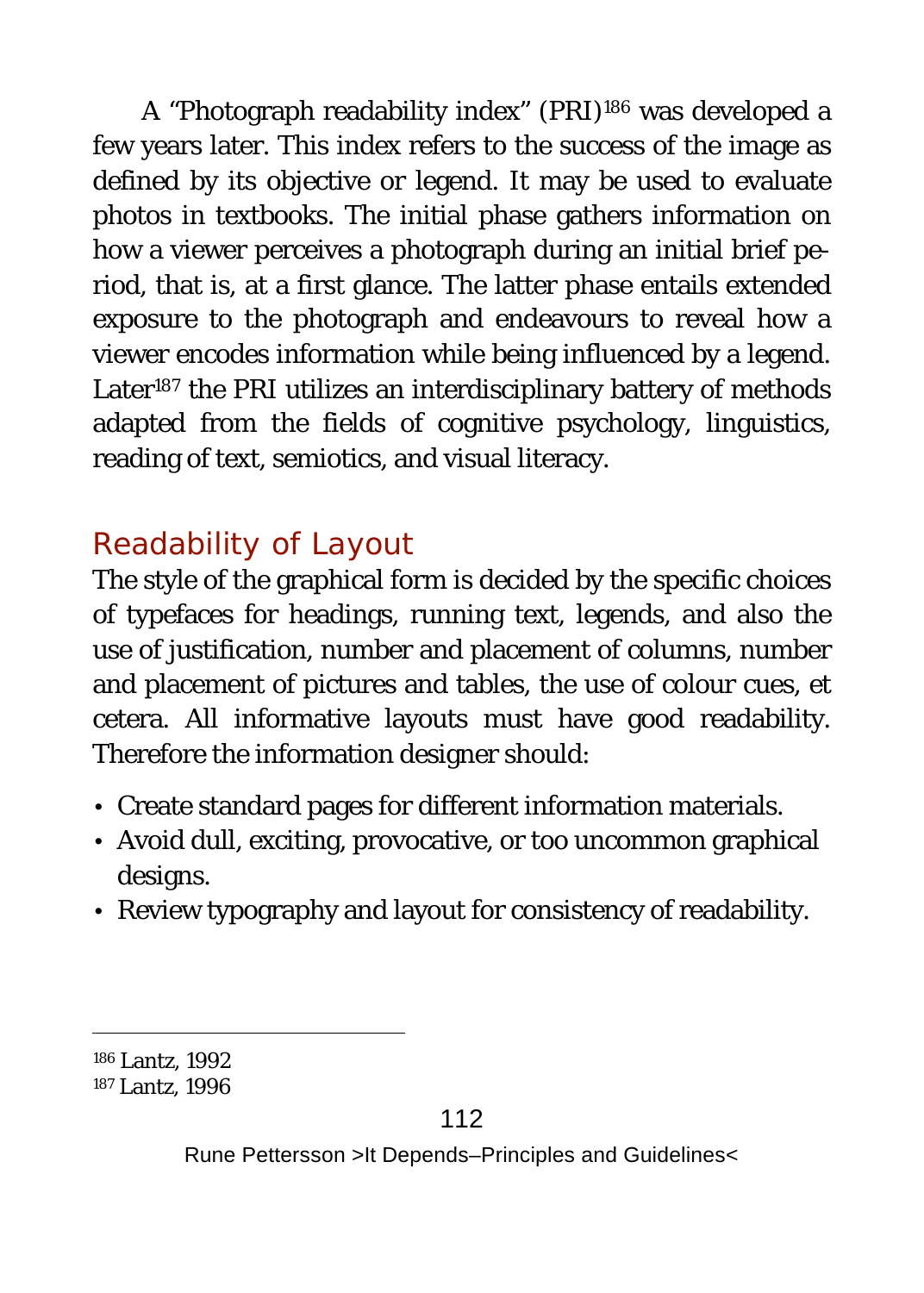A written text works well when the content of the message is analytical, detailed, logical, narrative, theoretical, and sequential. Visual messages work well when content is emotional, holistic, immediate, spatial and visual. However, combined verbal and visual representations may be the best choice for complex messages. Here the layout is very important.

*Paragraphs*. White space between portions of a text could be used as a cue to the readers that a new section follows<sup>188</sup>.

*Headings*. Composition, intentional use of space and placement of headings enhance the hierarchic structure in information material and help the readers to get the message<sup>189</sup>. Headings, or headlines, should always be relevant and identify the subject matter. Headings set in different type versions aid comprehension of the text content<sup>190</sup>.

*Numbering*. To achieve a clear structure we can use a combined numbering and lettering system. Main points in a text are traditionally labelled with Roman numerals (I, II, III, IV etc.). Sub points of the first degree are traditionally labelled with capital letters (A, B, C, D etc.). Second-degree sub points are traditionally labelled with Arabic numerals (1, 2, 3, 4, etc.). Numbering and lettering systems can be combined with typographic cueing of headings. Headings set in different type versions aid comprehension of the material.

 <sup>188</sup> Waller, 1987

<sup>189</sup> Jonassen, 1982; Wileman, 1993, p. 88

<sup>190</sup> Jonassen, 1982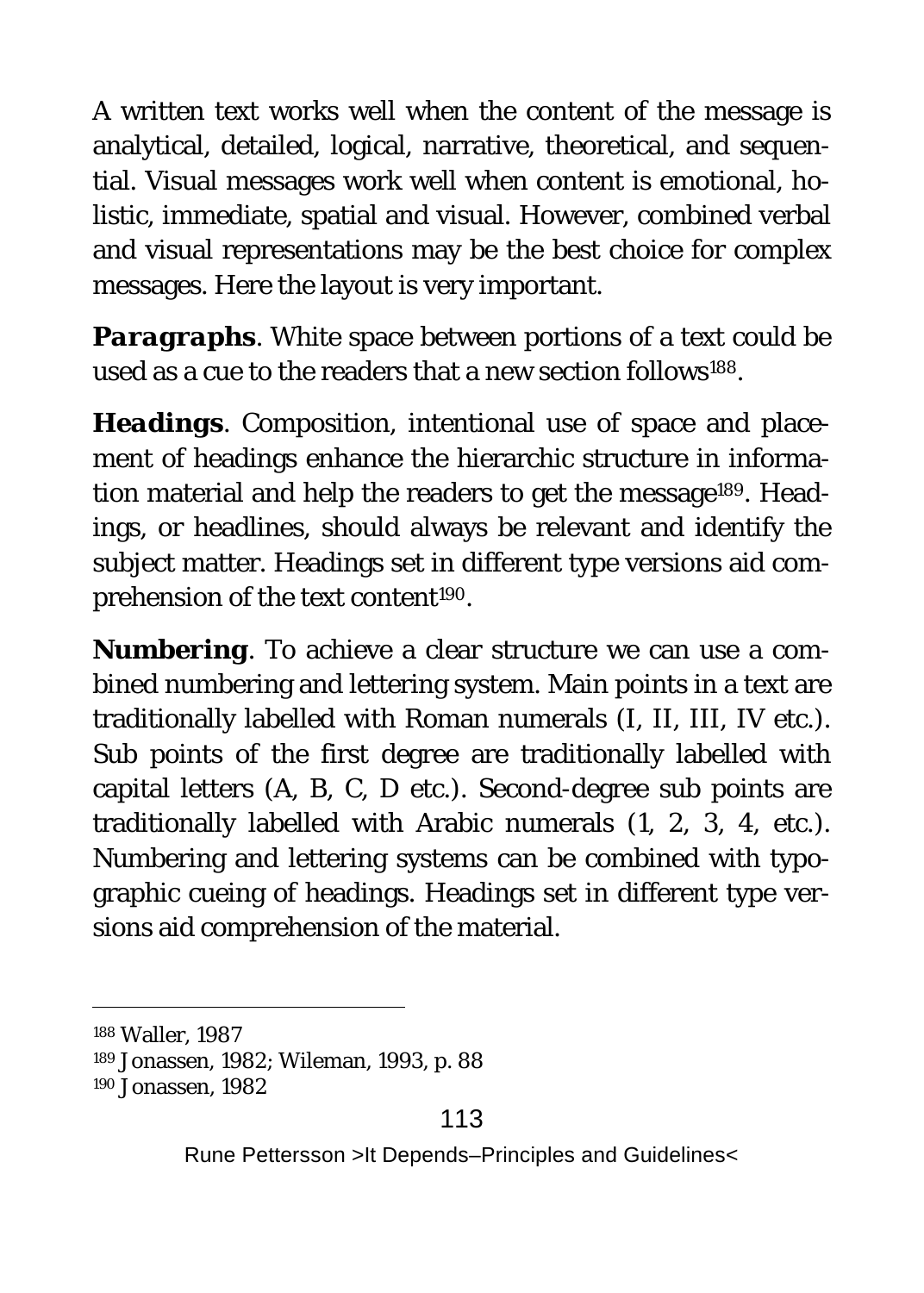*Placement of pictures*. People who have not learned to read or write do not necessarily look at pictures in the order that has been intended by the designer. Therefore it often proves helpful, as messages are being tested, to ask several groups of people to arrange the individual message into a sequence that seems most logical to them<sup>191</sup>. This is a way to better get to know the intended audience.

*Placement of legends.* Several authors have noted that a picture should be located as close to the relevant text passage as possible in information materials<sup>192</sup>. It is usually a good idea to put pictures between the appropriate paragraphs in the text to get maximum impact<sup>193</sup>. Pictures that are put within a paragraph will interfere with the reading of the text. Above the picture, there should be at least one blank line, unless, of course, the picture is not at the top of the page, in which case the upper margin will provide sufficient empty space.

### *Readability of Symbols*

A message may be communicated to the receiver/s or interpreter/s with several different symbols. A symbol may be used to communicate several different messages. People have to

<sup>193</sup> Pettersson, 1989, 1993

 <sup>191</sup> Zimmermann and Perkin, 1982; Wileman, 1993, p. 105

<sup>192</sup> Lidman and Lund, 1972; MacDonald-Ross, 1977; Hartley and Burnhill, 1977a; Haber and Hershenson, 1980; Wright, 1982; Braden, 1983; Benson, 1985; Pettersson, 1989, 1993; Mayer, 1993; Mayer and Sims, 1994; Mayer et al 1995; Moreno and Mayer, 2000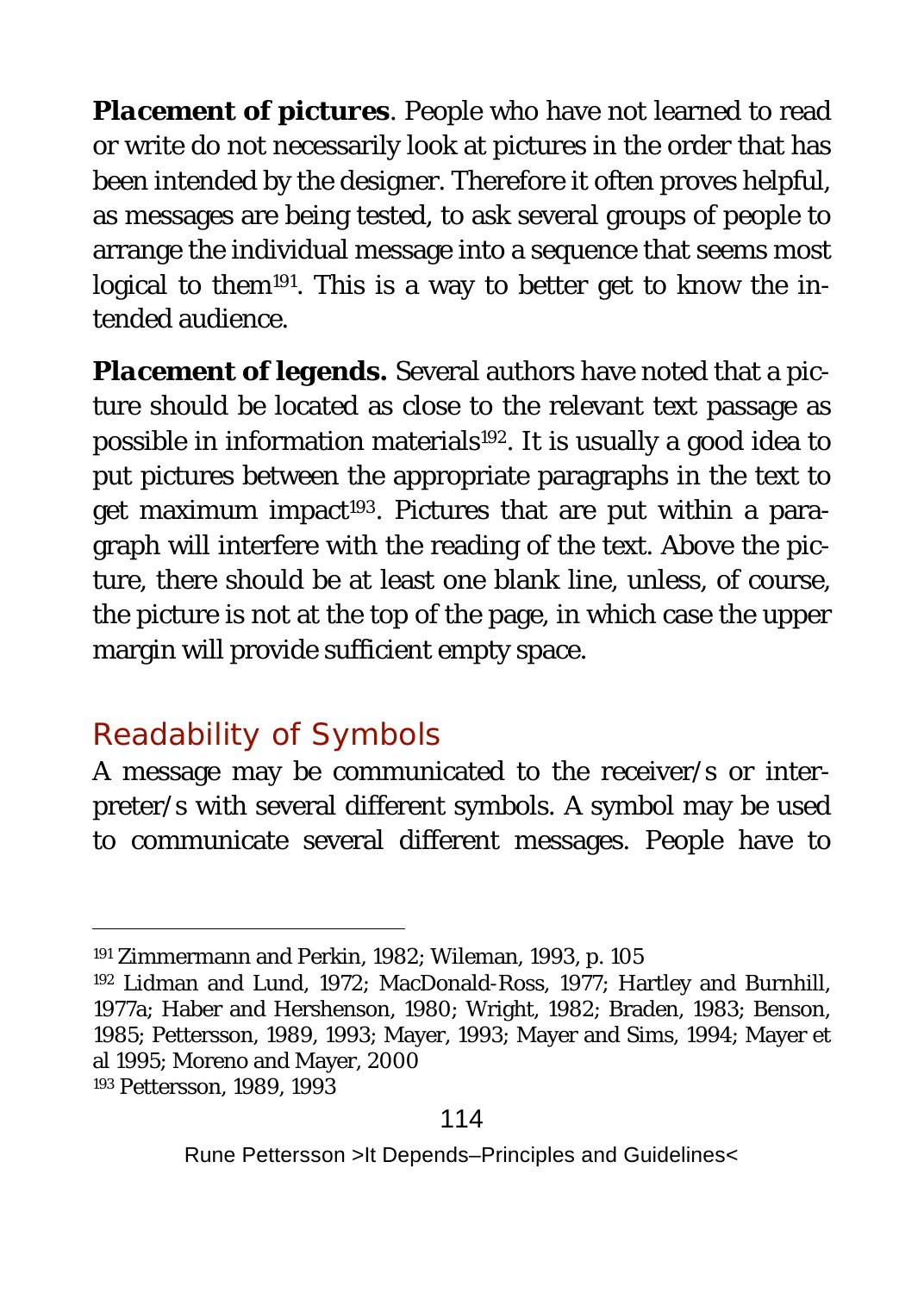learn the meaning of the important symbols within their own society. Therefore the information designer should:

- Use colour, position, size and shape.
- Use a combination of pictographs and words.
- Use realistic figures rather than abstract forms.

Many symbols are culturally biased and thus arbitrary to those from other cultures<sup>194</sup>. For example, when using a quidebook with symbols, we often have to look them up in a key in much the same way as we look up unfamiliar words in a dictionary.

The meanings of symbols have to be learned by the readers. Usually they are not naturally understood. Examination of guidebooks and magazines show that that: 1) A certain meaning is explained with several different symbols. 2) A certain symbol has several different meanings. Symbols are of special value and importance in maps. A good symbol is designed so it can be used in many different situations and in many contexts. Wogalter195 concluded that warnings should contain certain elements:

• A signal word such as "Danger" and "Caution" that enables people to recognize that the message is a warning, that a hazard is present, as well as providing information on the hazard level (with "Danger" signalling more serious and probable injury than "Caution")

 <sup>194</sup> Mangan, 1978

<sup>195</sup> Wogalter, 1999, p. 94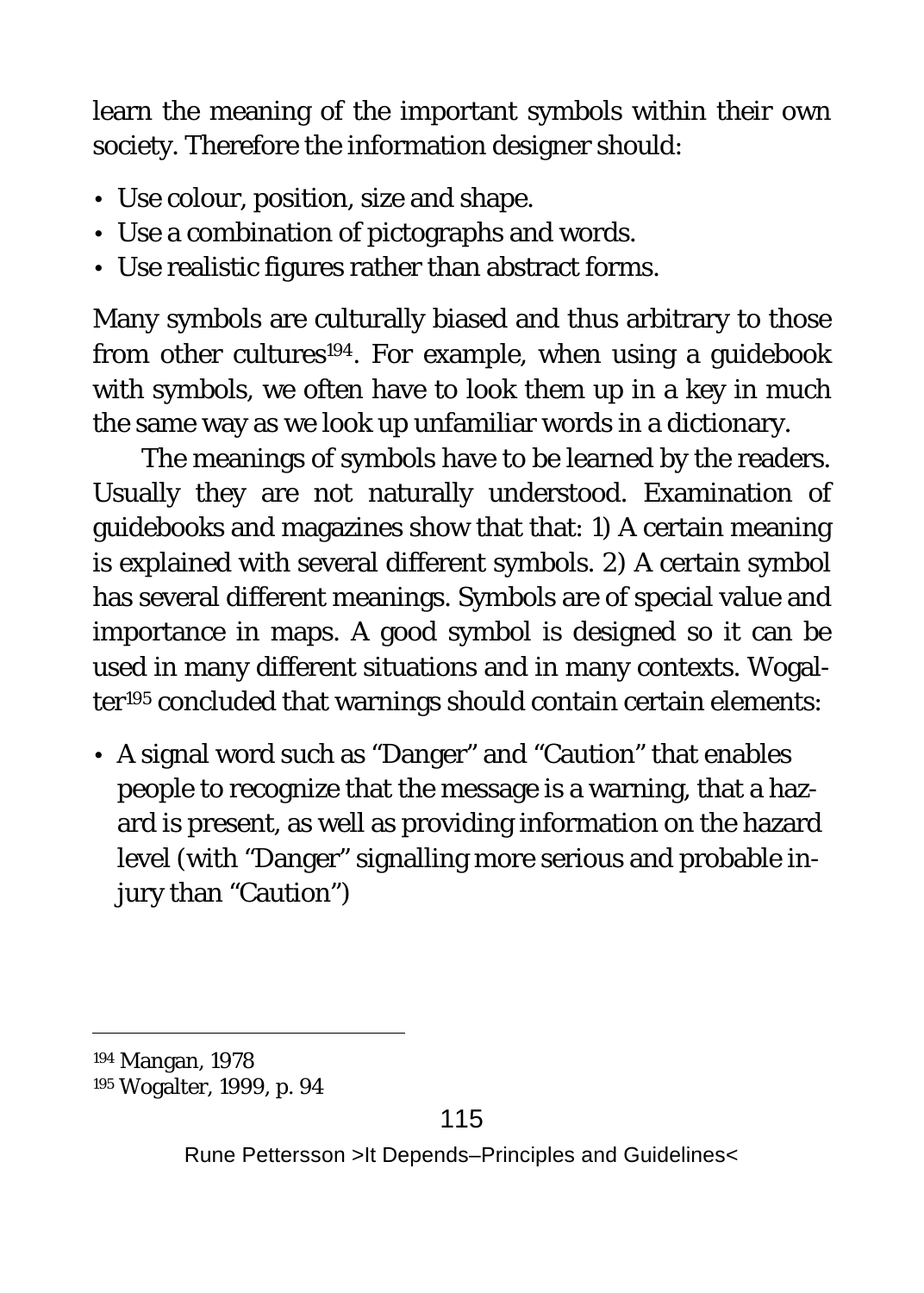- A description of the hazard, e.g. in the case of a no diving sign, a statement such as "Shallow water" provides information about the specific danger involved;
- A description of the consequences that could occur if the person fails to obey the warning's directions, e.g. "You can be permanently paralysed";
- The directions or instructions, i.e., the specific actions that should or should not be done, e.g. "No diving".

# *Readability of Numerical Values*

Numerical data and information can be presented in tables and in graphs*.* A table in an information material must have good readability. Therefore the information designer should:

- Provide all the information the learner will need in the table.
- Group items in a clear way.
- Put target entries to the left of the answers.

Wright and Fox196 made recommendations regarding design of tables in texts for the general public and other non-professional audiences. Some of the recommendations concern readability:

• All the information the learner will need should be presented in the table. That is, the learner should not be required to interpolate, combine entries, draw inferences, or otherwise manipulate the contents of the table in order to determine the correct answer. Rather, the learner should only be required to scan the list to find the correct target entry.

196 Wright and Fox, 1972, p. 241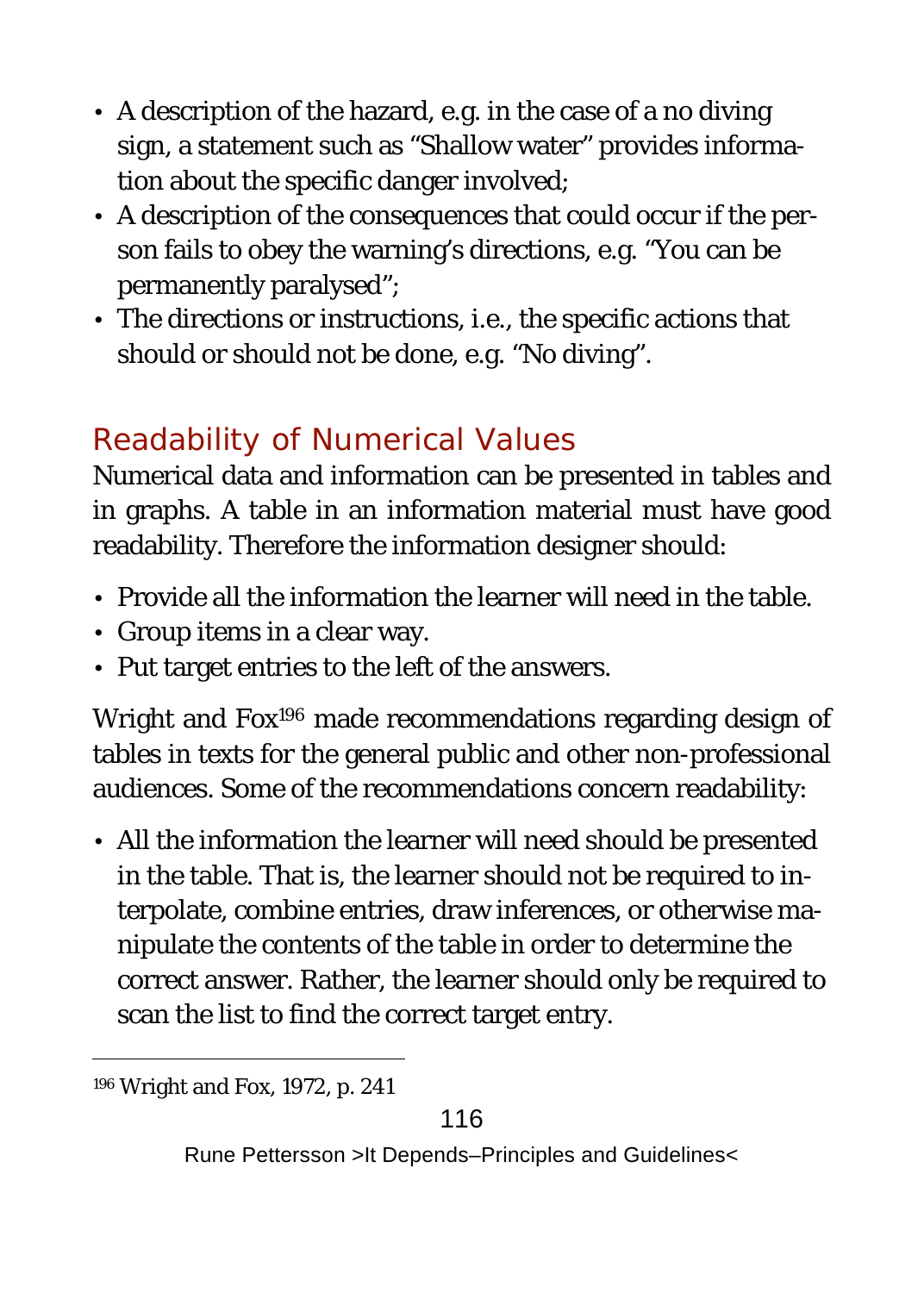- Items within columns should be grouped and separated from other groups by either white space or rules (lines) in order to facilitate reading without accidentally moving to another row. Groups should contain no more than five items.
- Redundant abbreviations of units should not be included within the table entries [although they should be included in the column or row headings].
- Whenever possible, columns should be arranged so that the target entries are to the left of the answers.

Also Ehrenberg<sup>197</sup> provides guidelines for the construction of tables for the general public and other non-professional audiences:

- Numbers should be rounded off to no more than two significant figures to facilitate learners' making comparisons.
- Averages of rows and columns (as appropriate) should be given to facilitate learners' making comparisons of individual cell entries to them.
- Put the most important comparisons into columns (rather than rows), as columns make for the easiest comparisons.
- Numbers in rows or columns should be arranged in some meaningful order whenever possible (e.g., increasing or decreasing).

 <sup>197</sup> Ehrenberg, 1977

Rune Pettersson >It Depends–Principles and Guidelines<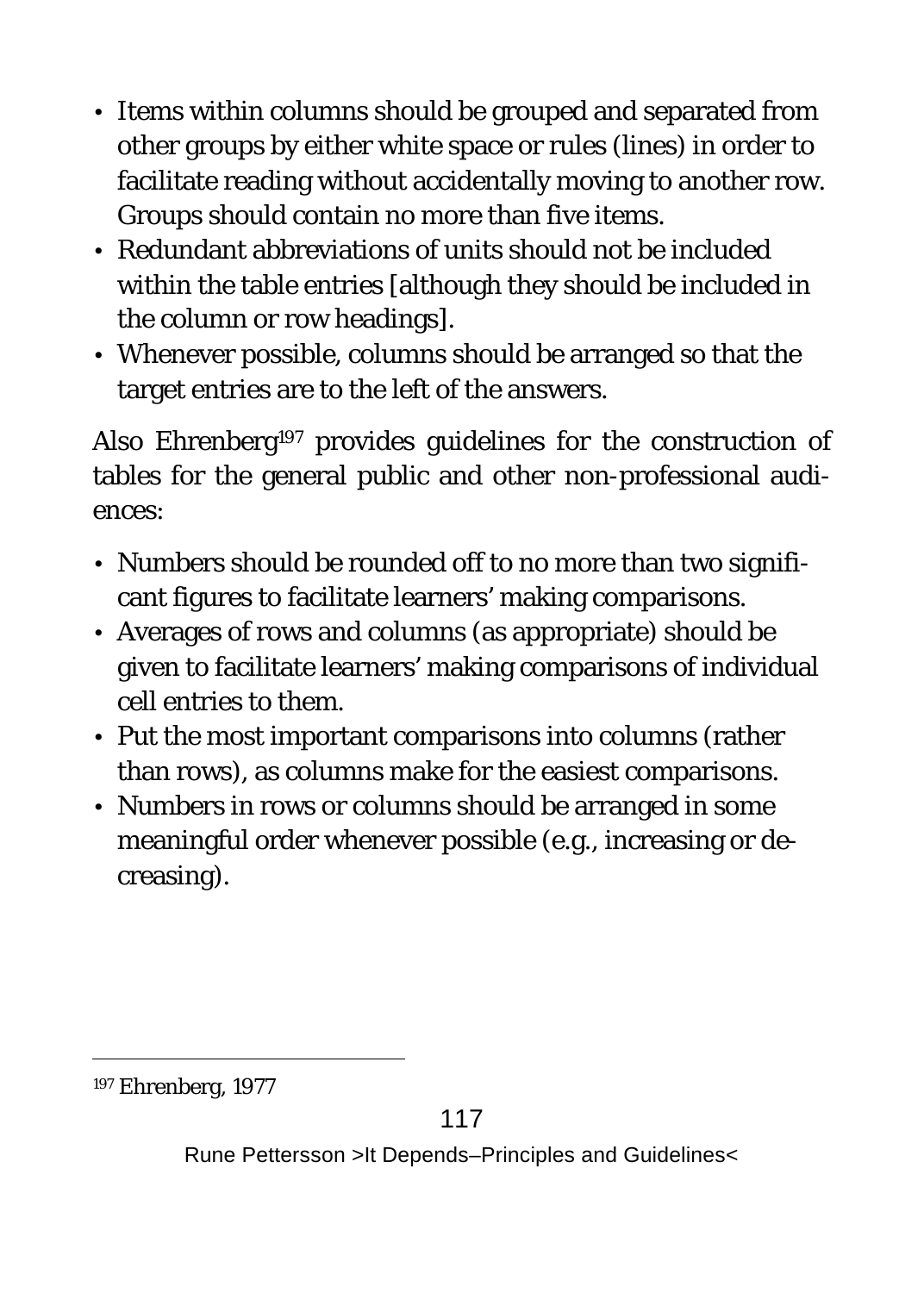### *Readability of Maps*

Maps must have good readability. Therefore the information designer should:

- Restrict the number of visual symbols on maps.
- Keep it as simple as possible.
- Be consistent! Inconsistencies will confuse the readers.

Symbols are of special value and importance in maps. However, symbols have to be learned by the readers. The way in which different visual variables are combined has greater importance than how the variables are comprehended<sup>198</sup>. Using too many visual variables at the same time makes map reading more difficult. When several variables are used simultaneously the hierarchy of visibility is important. The largest symbols are always perceived first. *Size is more important than form and colour*.

# *Readability of Colour*

Colours that are used in information materials must have good readability. Therefore the information designer should:

- Use colour to emphasize or to play something down.
- Use colour to show differences or similarities.
- Use colour to help readers recall information and to find things.

When colours of equal intensity are compared, the most visible hues are white, yellow, and green – in that order. The least visi-

 <sup>198</sup> Bertin, 1967; Baudoiun and Anker, 1984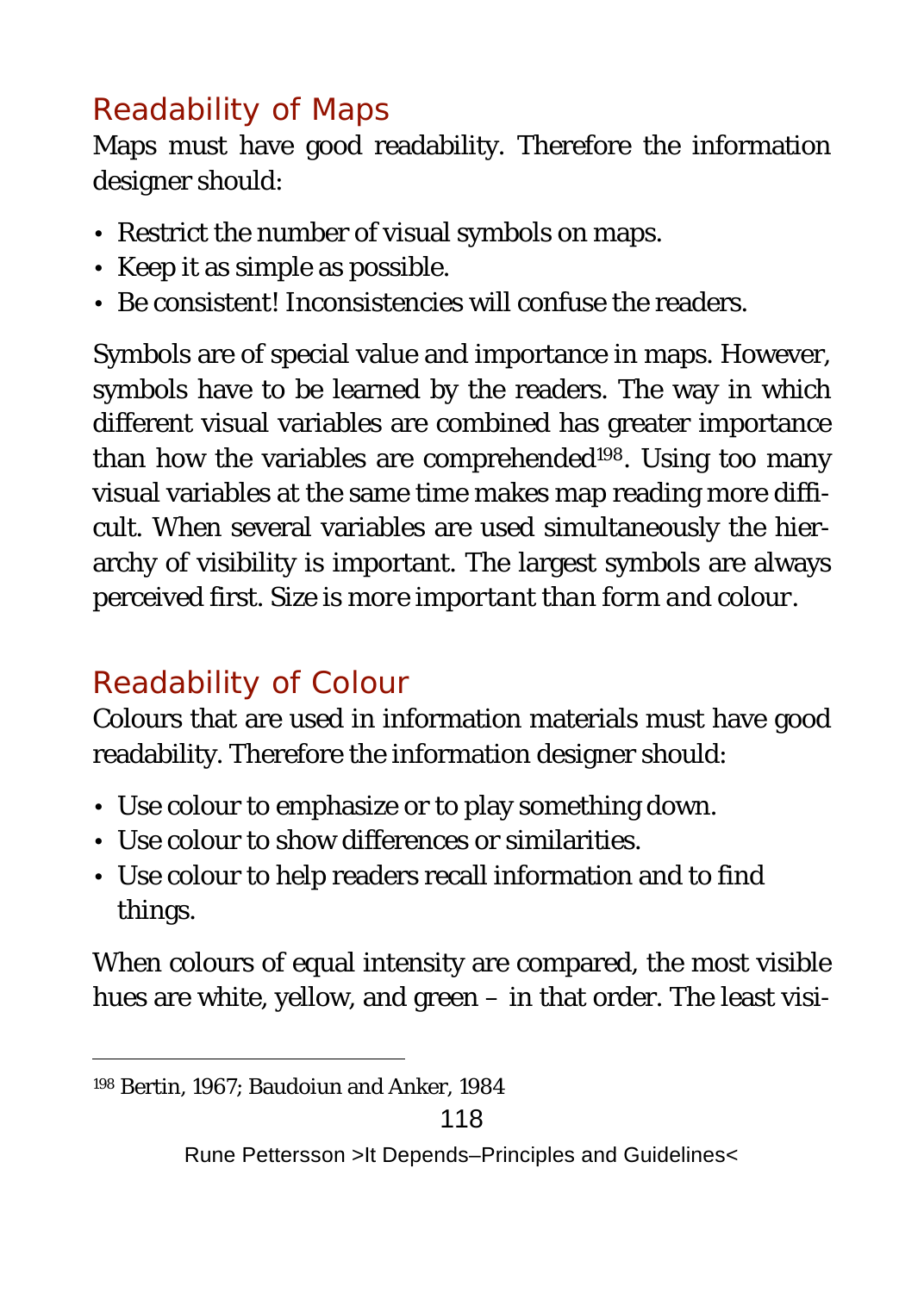ble hues are red, blue, and violet. Yellow is a powerful colour because of its luminosity. It is especially powerful when combined with black.

Graphic symbols often make use of bright colours to intensify their meaning – in fact in some instances a change of colour creates a diametric change of meaning. Common hues in graphic symbols are pure yellow, red, blue, green, white and black, or combinations of the same. Unfortunately, red and green are quite often used as discriminating colours in symbols and in warning signs. Since many colour-blind people perceive red and green as grey colour can only be used to code the information redundantly. Colour may be combined with shape, and position, or with both, which is often seen in traffic signs. Complementary colours contrast, and they provide a warm – cool effect.

Female and male subjects showed no differences in reading efforts of different colour combinations<sup>199</sup>. Furthermore there was no difference between colour blind (red-green) users and users with normal vision. Colour coding improves attention, learner motivation, and memory<sup>200</sup>. Subjects dislike the use of more than three or four text colours on the same page, screen, or slide. For some learners and for some educational objectives, colour improves the achievement of the learners. However, in some cases the added cost of colour may not be justified<sup>201</sup>.

 <sup>199</sup> Pettersson, 1993

<sup>200</sup> Dwyer, 1994

<sup>201</sup> Dwyer, 1972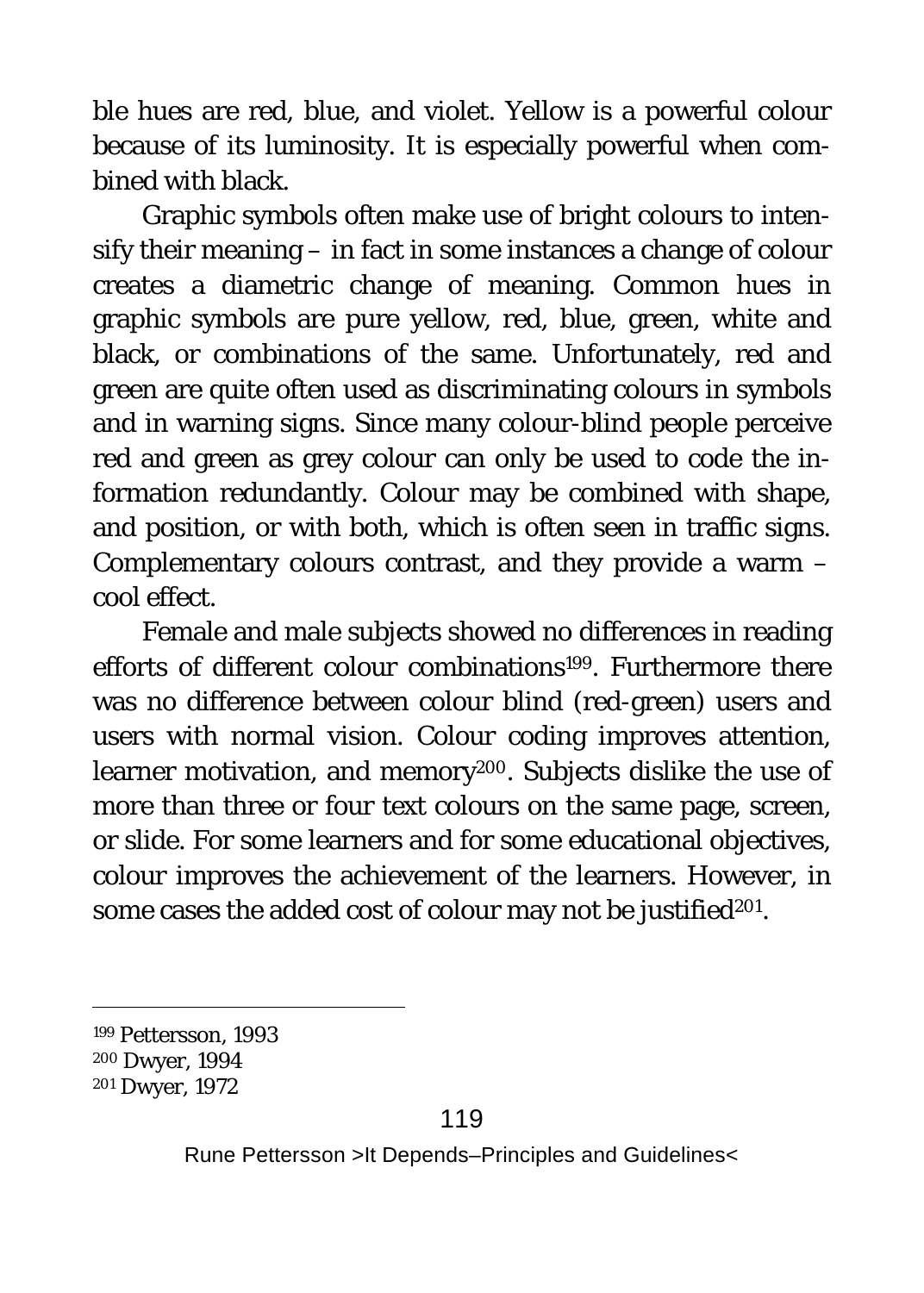### *Sound*

In oral presentations it is important that it is easy to *clearly hear* the individual words and sentences. Legibility in the written message is comparable to *audibility* in the spoken message. It is important that the listeners *clearly understand* the words in oral presentations. Readability in the written message is comparable to *distinctness* in the spoken message. Visuals designed to complement oral instruction does not always automatically improve the achievement of the learners<sup>202</sup>. For certain types of educational objectives and for certain types of learners, oral instruction without visualization is as effective as visualized instruction202. All types of cueing techniques do not equally facilitate the instructional effectiveness of different types of visual illustrations in oral instruction.

# **Providing Emphasis**

The most important elements in information material may be emphasized to enhance attention and perception. A dark dot in a light field and a jog in a straight line are two good examples of emphasis. Emphasis may be used to *attract*, *direct* and to *keep* attention. Typography and layout will better show the structure and the hierarchy of the content in the information material when important parts are emphasised. The information designer should:

- Use specific elements for emphasis.
- Use clear contrasts for emphasis.

 <sup>202</sup> Dwyer, 1978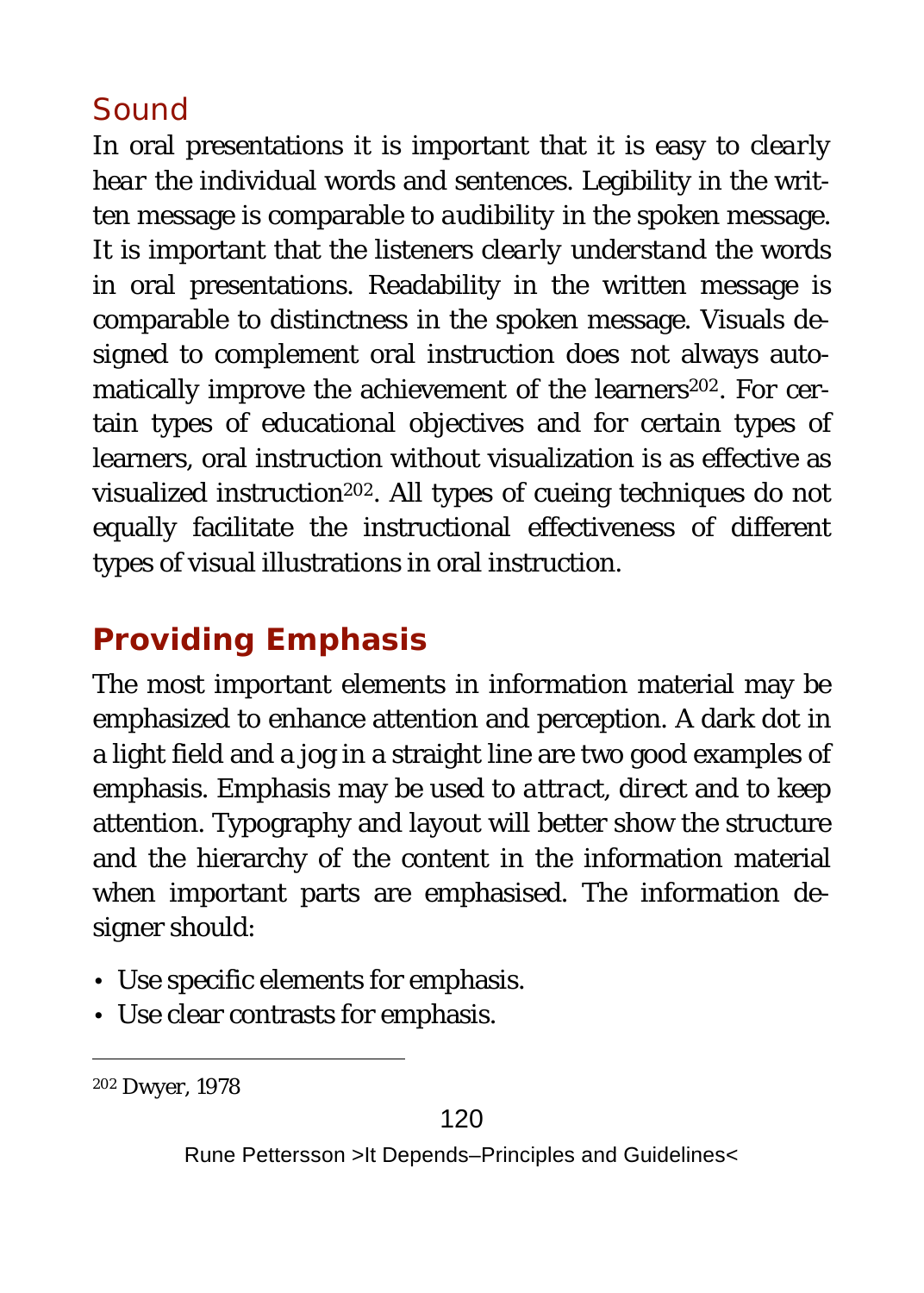• Use variables like complexity, directionality, exaggerated features, humour, isolation or motion for emphasis.

It is possible to provide emphasis in information material with the help of a number of specific design elements. Generally speaking highlighting cues and emphasis in a message will result in attention to that message. We should, however, never overuse any accenting techniques because if we do they may completely lose their meanings and their power to emphasize203.

### *Emphasis in Text*

Boldface or italics should normally not be used for continuous text. Italic print is read more slowly than regular type and is also disliked by many readers<sup>204</sup>. However, the information designer can also use boldface and italics for emphasis of parts of a text<sup>205</sup>. The use of underlining and all capital letters should be restricted to headings and titles, if they are used at all. Usually bold and italics are quite sufficient. Underlining in the middle of a sentence makes the lower line more difficult to read206. Shadow and outline letters should be avoided. There are a few other possibilities to emphasize paragraphs in texts, such as ad-

204 Tinker, 1965

205 Tinker, 1965; Mayer, 1993; Lipton, 2007

206 Isaacs, 1987

 <sup>203</sup> Dwyer, 1978; Hartley, Bartlett, and Branthwaite 1980; Benson, 1985; Bausell and Jenkins 1987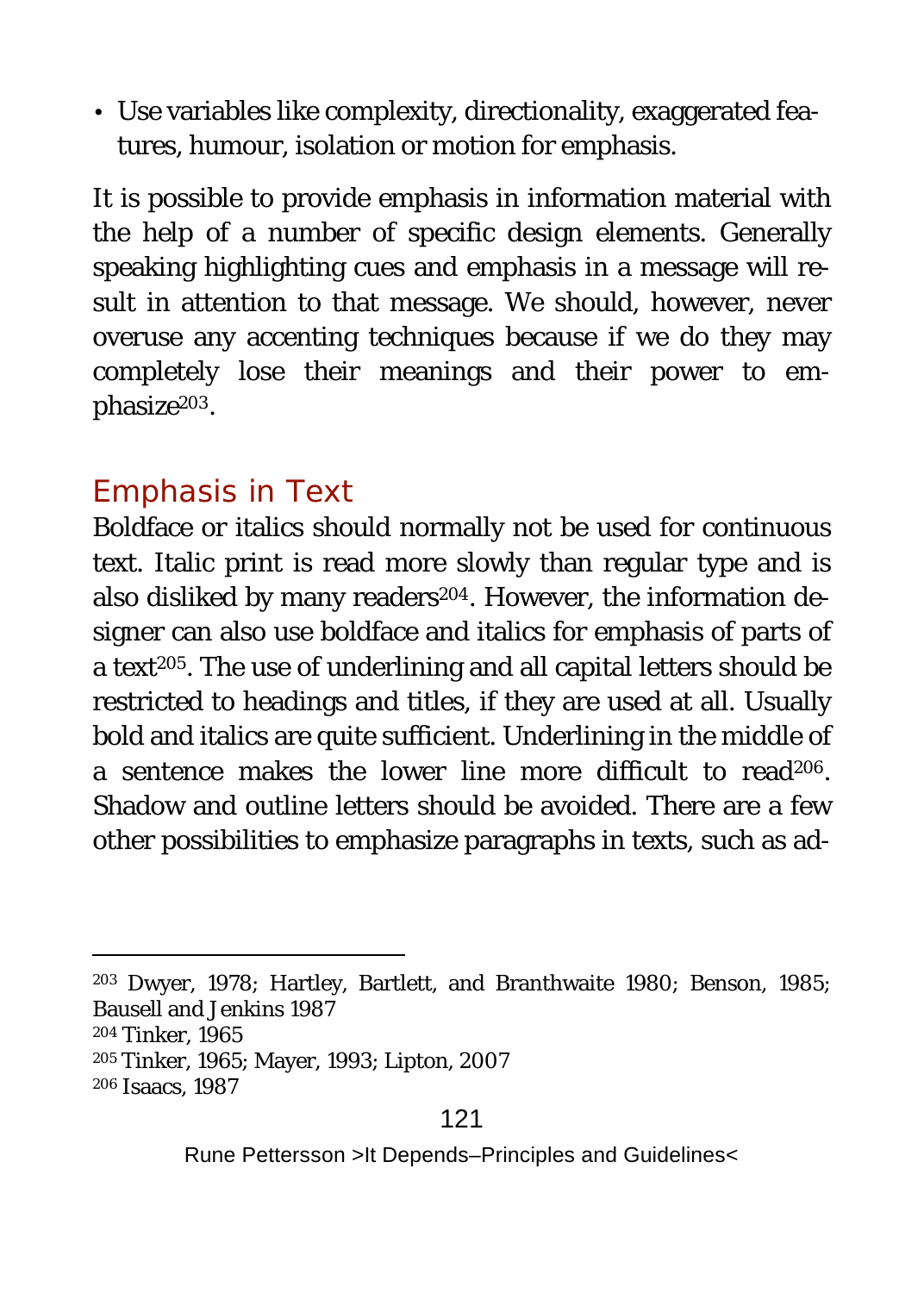iunct questions<sup>207</sup> to relevant information, and statements of objectives for emphasis<sup>208</sup>.

*Indents* are the distance between the beginning of a line and the left margin. Paragraphs may be indented and/or separated with extra space. Indenting of the first sentence of each paragraph, so called *"first line indents,"* improves legibility209, as well as comprehension of printed materials210. Indenting of every sentence will, however, slow down reading speed.

*Hanging indents* are used in numbered paragraphs (with or without numbers) and in different "tables." *Nested indents* may be used to graphically show the relationship between sections, sub-sections and paragraphs within a text. When a paragraph extends into the left or right margin this is called negative indents. In this book *negative indents* are frequently used in reference lists. The width of an em dash is commonly used for paragraph indentation. This width is equal to the height of the type. So in 12 point Georgia an em dash is 12 points wide.

### *Emphasis in Pictures and Symbols*

Emphasis is used to attract or direct attention or dramatize a certain point within a visual. There are a several possibilities to emphasize elements, or parts, within visuals. Many different

 <sup>207</sup> Mayer, 1993

<sup>208</sup> Briggs and Wager, 1989; Mayer, 1993

<sup>209</sup> Tinker, 1963

<sup>210</sup> Frase and Schwartz,1970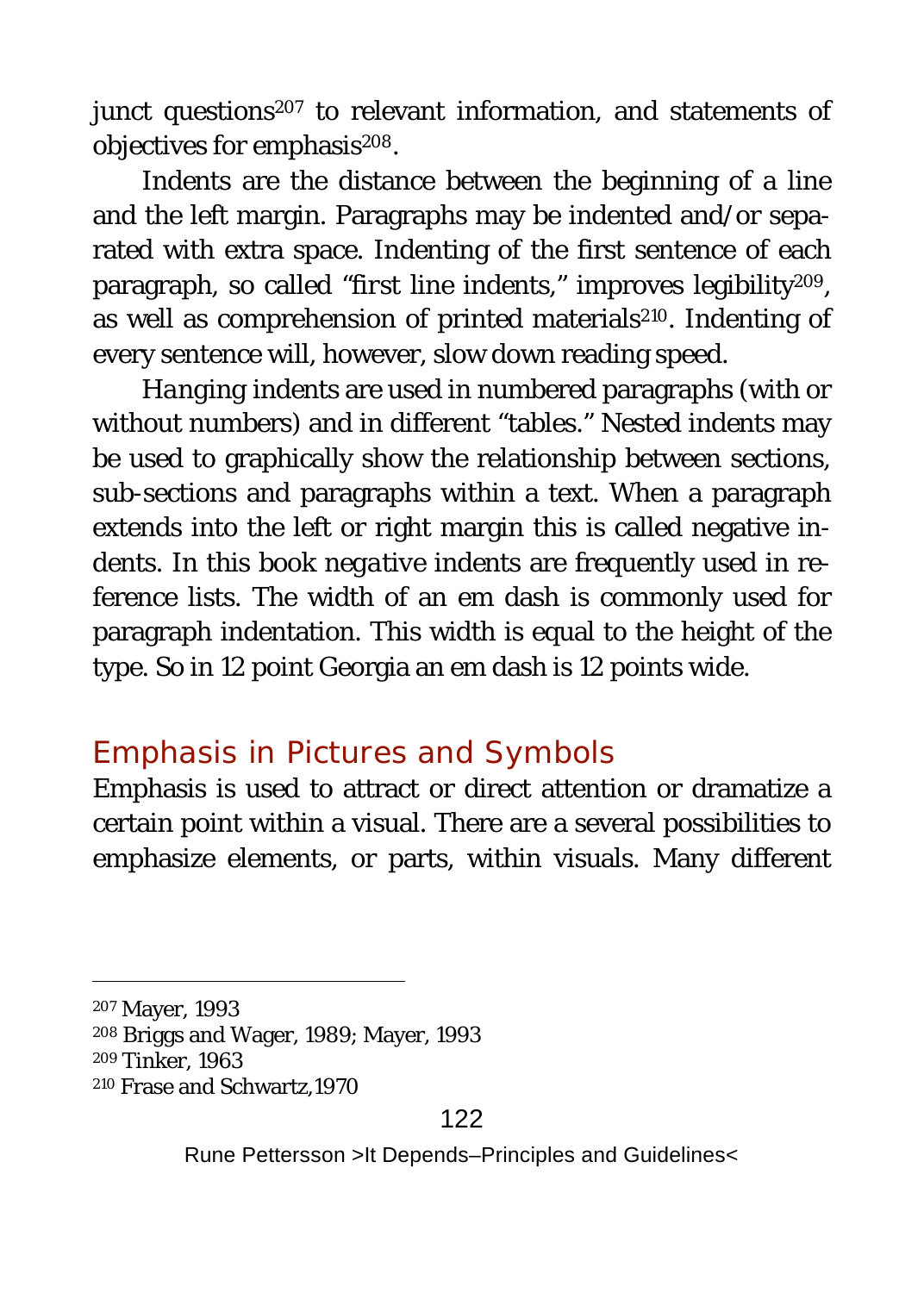elements in a visual can cause emphasis. Such examples are211: Areas of colour, areas of shading, arrows, change in size, circles or ovals around objects, colour, colour against no colour, complexity, detail against no detail, directionality, imbalance, implied motion, isolation, letters in pictures, light against dark, line drawings in photos, line intersections, lines, position or placement of elements, reducing details, repetition, stars, tonal contrast, variation out of context, and words in pictures.

A special area of emphasis is the design of signs and symbols. Warning signs must have a high contrast relative to their background212. Informative words shall be used for signals such as "Danger"; for descriptions of a hazard such as "Shallow water"; and for specific actions that should or should not be performed213, such as "No diving."

 211 Areas of colour (Mijksenaar, 1997), areas of shading (Pettersson, 1989; Mijksenaar, 1997), arrows (Pettersson, 1989; Mayer, 1993), change in size (Pettersson, 1989), circles or ovals around objects (Pettersson, 1989), colour (Winn, 1993; Wogalter, 1999), colour against no colour (Pettersson, 1989), complexity (Pettersson, 1989), detail against no detail (Pettersson, 1989), directionality (Pettersson, 1989), imbalance (Fleming and Levie, 1978), implied motion (Pettersson, 1989), isolation (Pettersson, 1989), letters in pictures (Pettersson, 1989), light against dark (Pettersson, 1989), line drawings in photos (Pettersson, 1989), line intersections (Pettersson, 1989), lines (Mijksenaar, 1997), position or placement of elements (Pettersson, 1989), reducing details (Pettersson, 1989), repetition (Mayer, 1993), stars (Pettersson, 1989), tonal contrast (Pettersson, 1989), variation out of context (Pettersson, 1989), and words in pictures (Pettersson, 1989). 212 Barlow and Wogalter, 1993

213 Wogalter, 1999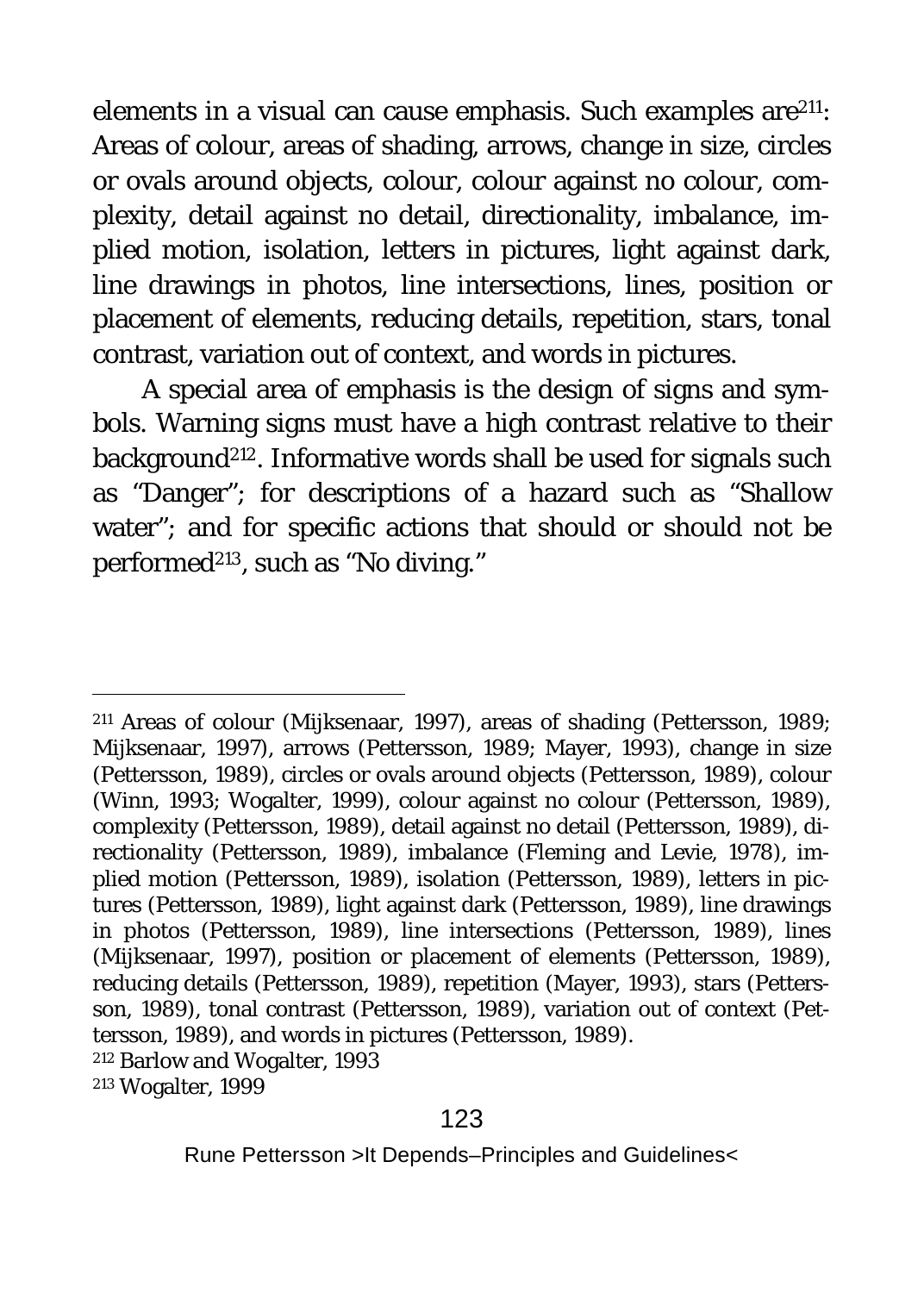### *Emphasis in Layout*

Most people read instructional materials selectively. Readers rarely, if ever, begin at the beginning and read straight through to the end of a document. Usually we use a combination of browsing, reading headings, looking at illustrations, reading captions, reading certain parts carefully, skimming others, and avoiding some parts completely. Many readers will only spend time on a limited amount of information in a newspaper. It is known that elements like headings, photos, drawings, and information graphics attract attention and often are entry point into a page. Size and placement of such elements influence how the reader will actually read the page. Many readers may jump over too large pictures and never look at them at all.

The competition for our attention is usually very fierce in commercial arts and in advertising. Thus *discontinuity* is often used intentionally to attract and even to hold attention of the viewers. There are a several possibilities to emphasize elements in typography and layout. The information designer can use<sup>214</sup>:

 <sup>214</sup> Areas of colour (Mijksenaar, 1997), areas of shading (Mijksenaar, 1997), arrows (Lamberski and Dwyer, 1983; Beck 1984; Pettersson, 1989; Mayer, 1993), bold against standard (Pettersson, 1989), boldface (Mayer, 1993), boxes (Mijksenaar, 1997), bullets (Mayer, 1993), clear contrasts (Pettersson, 1989), colour (Winn, 1993; Wogalter, 1999), colour against no colour (Pettersson, 1989), detail against no detail (Pettersson, 1989), directionality (Pettersson, 1989), headings (Mayer, 1993), highlight relevant information (Mayer, 1993), icons (Mayer, 1993), illustrations (Mijksenaar, 1997), imbalance (Fleming and Levie, 1978), italics (Pettersson, 1989; Mayer, 1993; Mijksenaar, 1997), key words in red (Fleming and Levie, 1978), larger font (Mayer, 1993), light against dark (Pettersson, 1989), line drawings in photos (Pettersson, 1989), lines (Mijksenaar, 1997), logos (Mijksenaar, 1997), margin notes (Mayer, 1993), repetition (Mayer, 1993), shaded areas against plain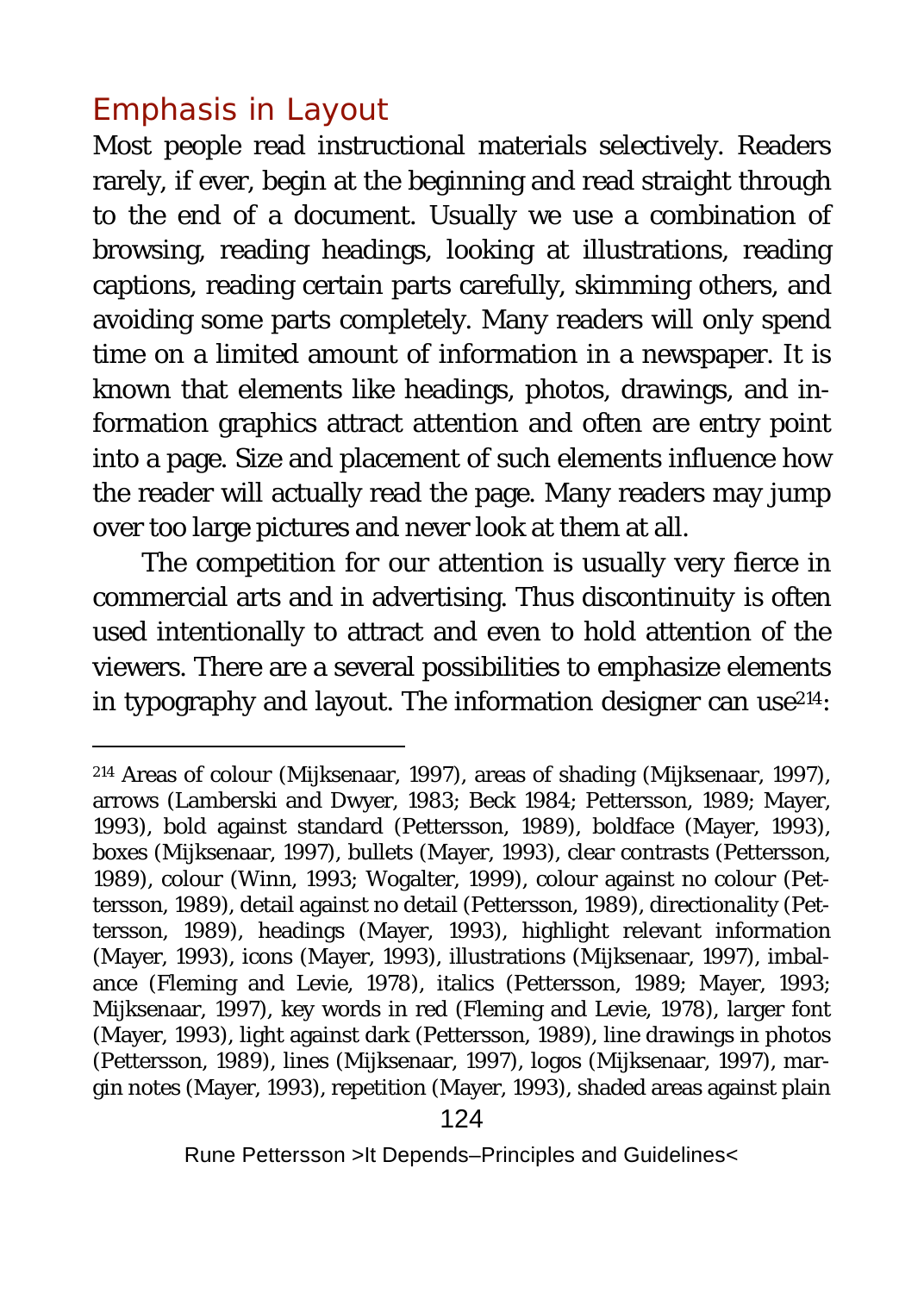Areas of colour, areas of shading, arrows, bold against standard, boldface, boxes, bullets, clear contrasts, colour, colour against no colour, detail against no detail, directionality, headings, highlight relevant information, icons, illustrations, imbalance, italics, key words in red, larger font, light against dark, line drawings in photos, lines, logos, margin notes, repetition, shaded areas against plain backgrounds, small against large, symbols, tonal areas against plain backgrounds, underlining key words, variation out of context, and white space. Italics give emphasis to a word or a group of words. In order not to confuse the readers, it is important to establish a consistent system for how to signal emphasis. Use italics for emphasis sparingly; too many italicised words may reduce the emphasis.

# **Providing Unity**

 $\overline{a}$ 

Information materials should have unity, an "overall coherence and togetherness." Inconsistencies may confuse the receivers. There is a close relationship between guidelines aimed at providing unity and guidelines aimed at providing harmony. To provide unity in information material the information designer can:

• Use style and terminology in a consistent way in each specific information material.

backgrounds (Pettersson, 1989), small against large (Pettersson, 1989), symbols (Mijksenaar, 1997), tonal areas against plain backgrounds (Pettersson, 1989), underlining key words (Fleming and Levie, 1978; Mayer, 1993), variation out of context (Pettersson, 1989), and white space (Mayer, 1993).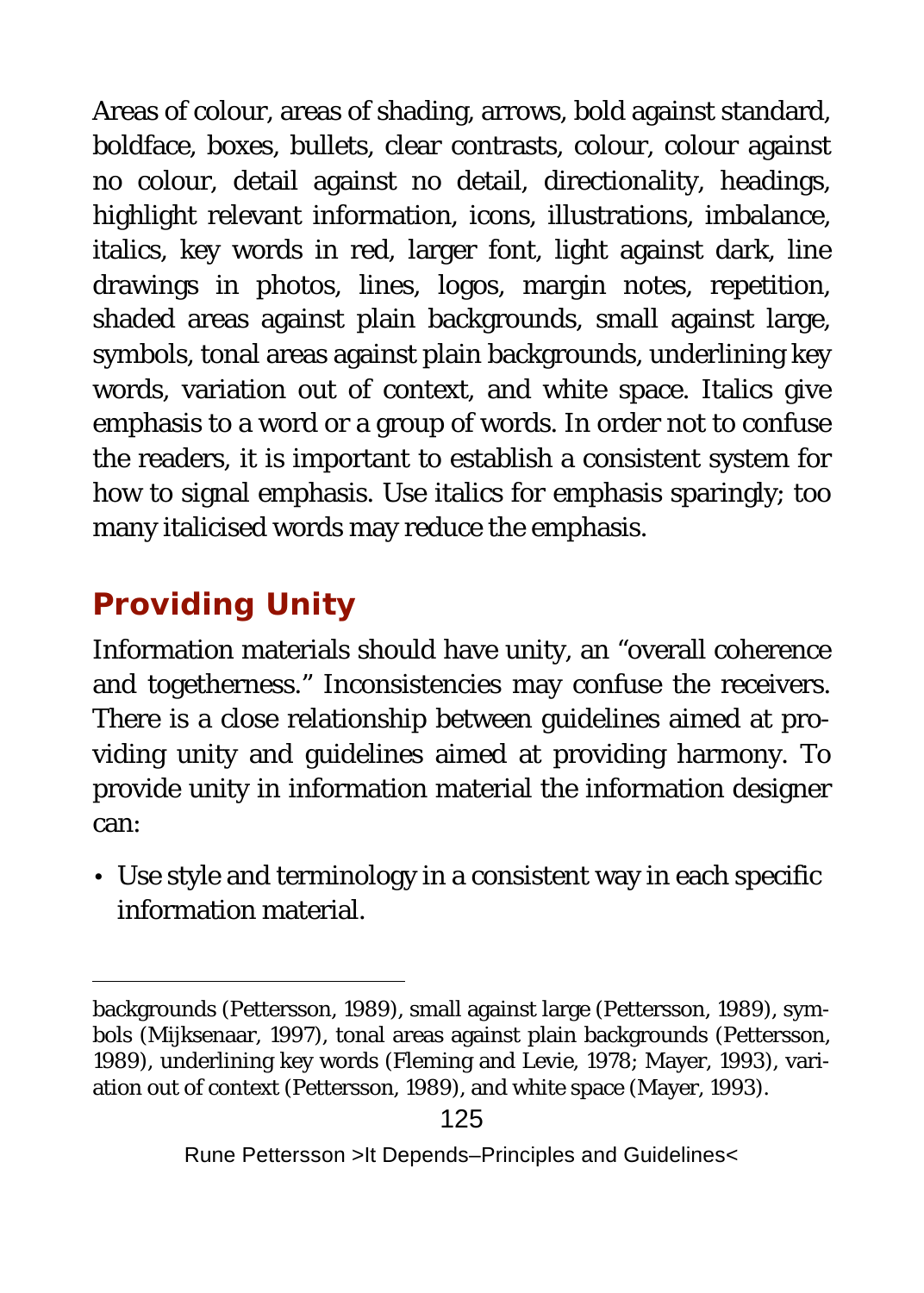- Use layout and typography in a consistent way.
- Use highlighting techniques in a consistent way.

As previously noted many authors have found that pictures should be put as close to the relevant text as possible215. Illustrations in textbooks are often "forgotten" by students as well as teachers; therefore it is important for editors and information designers to clearly instruct the learners to make good use of the pictures<sup>216</sup>.

216 Reinking, 1986; Peeck, 1993, 1994; Hannus, 1996

 <sup>215</sup> Lidman and Lund, 1972; MacDonald- Ross, 1977; Hartley and Burnhill, 1977a; Haber and Hershenson, 1980; Wright, 1982; Braden, 1983; Benson, 1985; Pettersson, 1989, 1993; Mayer, 1993; Mayer and Sims, 1994; Mayer et al 1995; Moreno and Mayer, 2000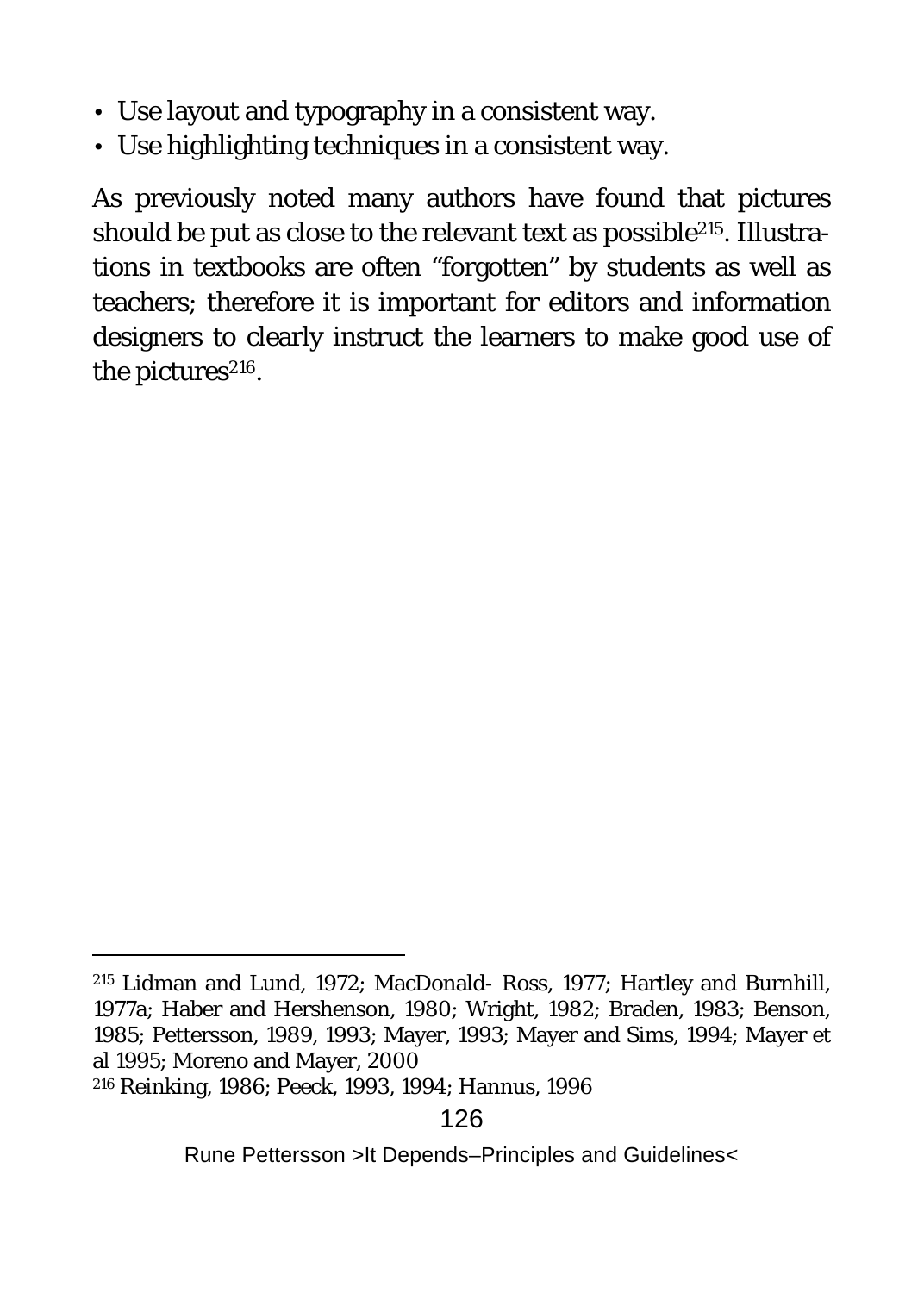# **Administrative Principles**

This category of principles includes the following four design principles: *Information Access, Information Costs, Information Ethics, and Securing Quality.* 

### **Information Access**

Regardless of the selected medium and the system for distribution the intended receivers must have easy access to facts and information when they need it. There are two quite different aspects of the concept "information access." One aspect concerns the *external access* to information materials stored in an office and information contents stored within an information system. The other aspect concerns the *internal access* to relevant facts and information contents within a specific information material. First we have to find the correct source and then we have to find the interesting content.

### *External Access*

In order to provide external access to information materials the information designer should:

- Design information materials to fit main systems for storage.
- Use international standards, such as standard page sizes.
- Consider aspects of information security.

The information designer is obviously not responsible for how the intended receivers store their information materials in binders, shelves, and archives or in computer based digital sys-

127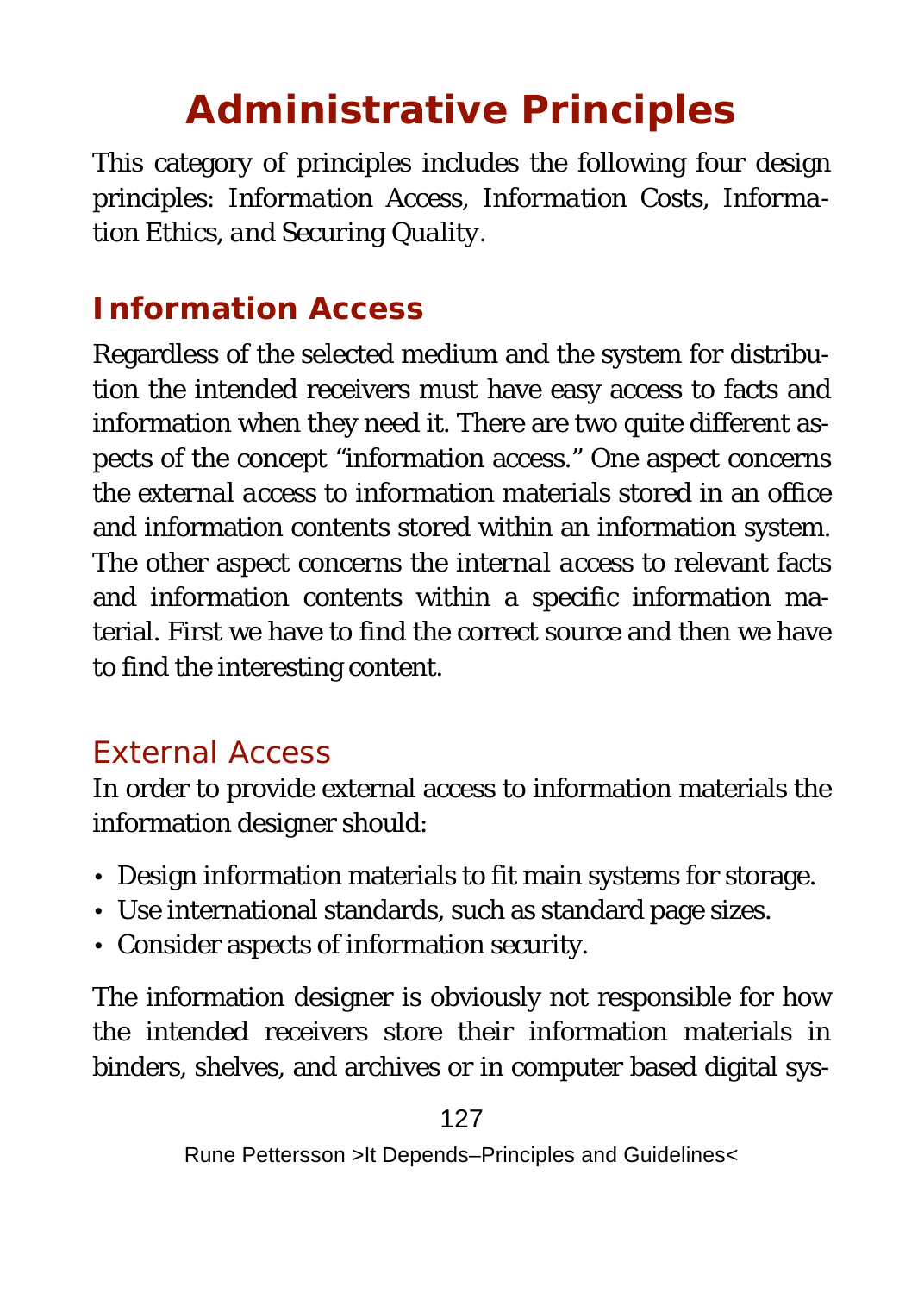tems. However, when possible, the information designer should design for "easy external information access." Information materials should fit the main systems for storage.

In organisations with worldwide activities technical documentation may be produced at one place and distributed over the Internet to many other places. In such cases the typefaces that are used must be available as standard selections in computers and in laser printers in all these countries. Nevertheless, printouts made by different printers will not be identical in appearance. Typography and layout should produce good results on standard paper. In Europe, the standard paper size is A4 (210 x 297 millimetre), whereas in the USA, US letter (216 x 279.5 millimetre) is the standard. It is possible to deal with these differences by varying the margins on the page. It should be possible to print a document and insert the pages directly into a loose-leaf binder. This means that right-hand and lefthand pages should have the same appearance, basically a righthand page layout.

Digital documents may be coded in accordance with the SGML standard, so that it is easy to use the information in different ways and in different formats. Sometimes other standards may be used (like HTML and XML).

The information designer may also be responsible for the appearance of messages in various places such as placements of signs in factory areas, hospitals, sports grounds and other official buildings. Here, the information designer should provide warning signs with properties that are clear and easily noticed in bad and degraded conditions such as fog, weak illumination,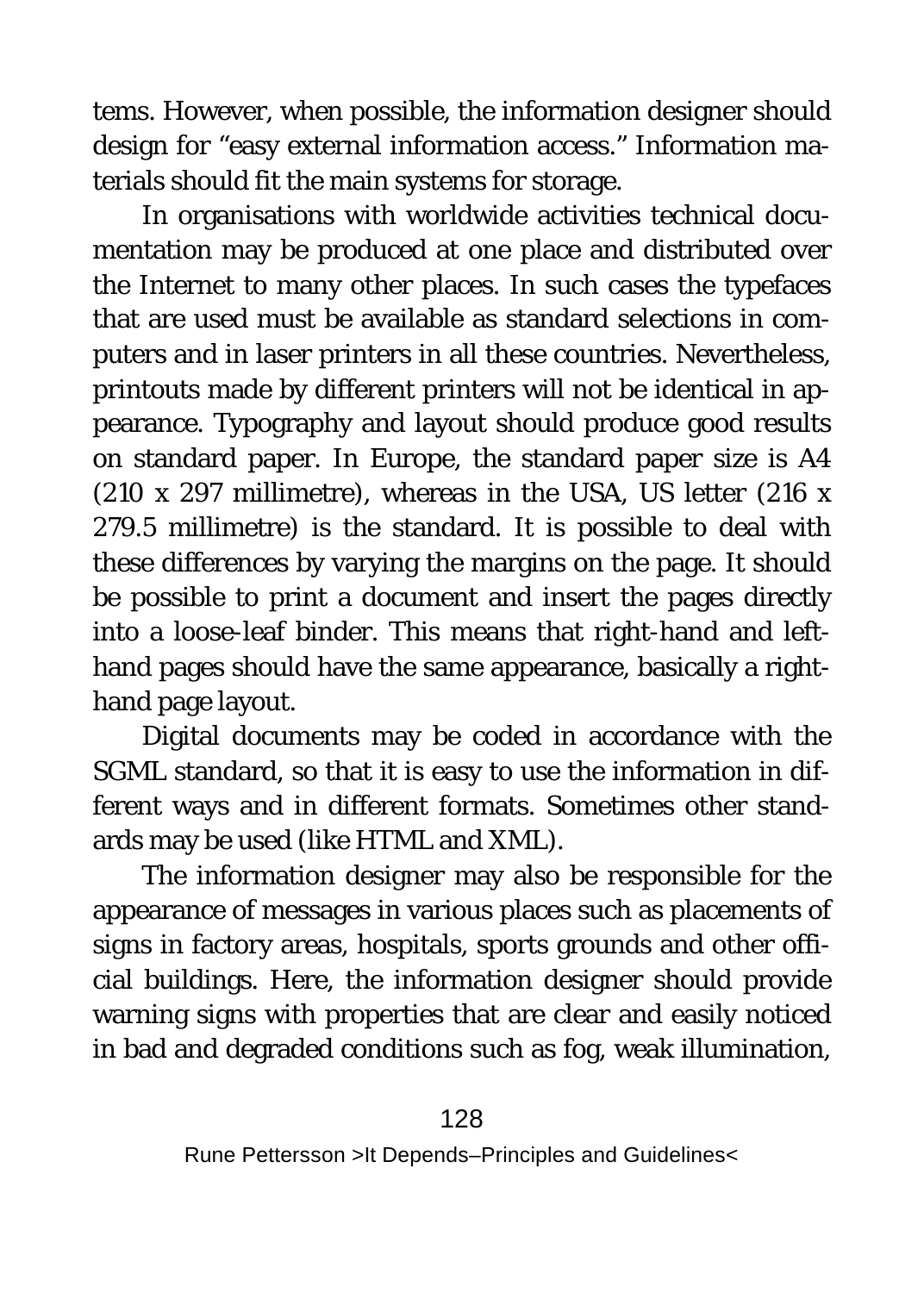and smoke<sup>217</sup>. Put warning signs close to the hazard<sup>218</sup>, and provide warning signs with adequate reflectance and good lighting equipment.

### *Internal Access*

In order to provide access to relevant facts and information contents within a specific information material the information designer should:

- Create appropriate indexes and other search systems.
- Provide clear contrast between figure and ground.
- Provide a supporting context for important information contents.

In printed books, reports, et cetera it is a good idea to have a list of contents, and one or more indexes. Various indexes, such as a list of illustrations, a list of artists, a list of photographers, a list of references, and a subject matter index with references to page numbers may be very useful. These indexes are easy to compile using modern word processing programs. In computer based systems it is possible to provide automatic search systems for words, for parts of texts, as well as for pictures.

In camouflage the intention is to hide figures in the background. In information design it is the opposite. Information materials must provide clear contrast between figure and back-

 <sup>217</sup> Lerner and Collins, 1983

<sup>218</sup> Wogalter, 1999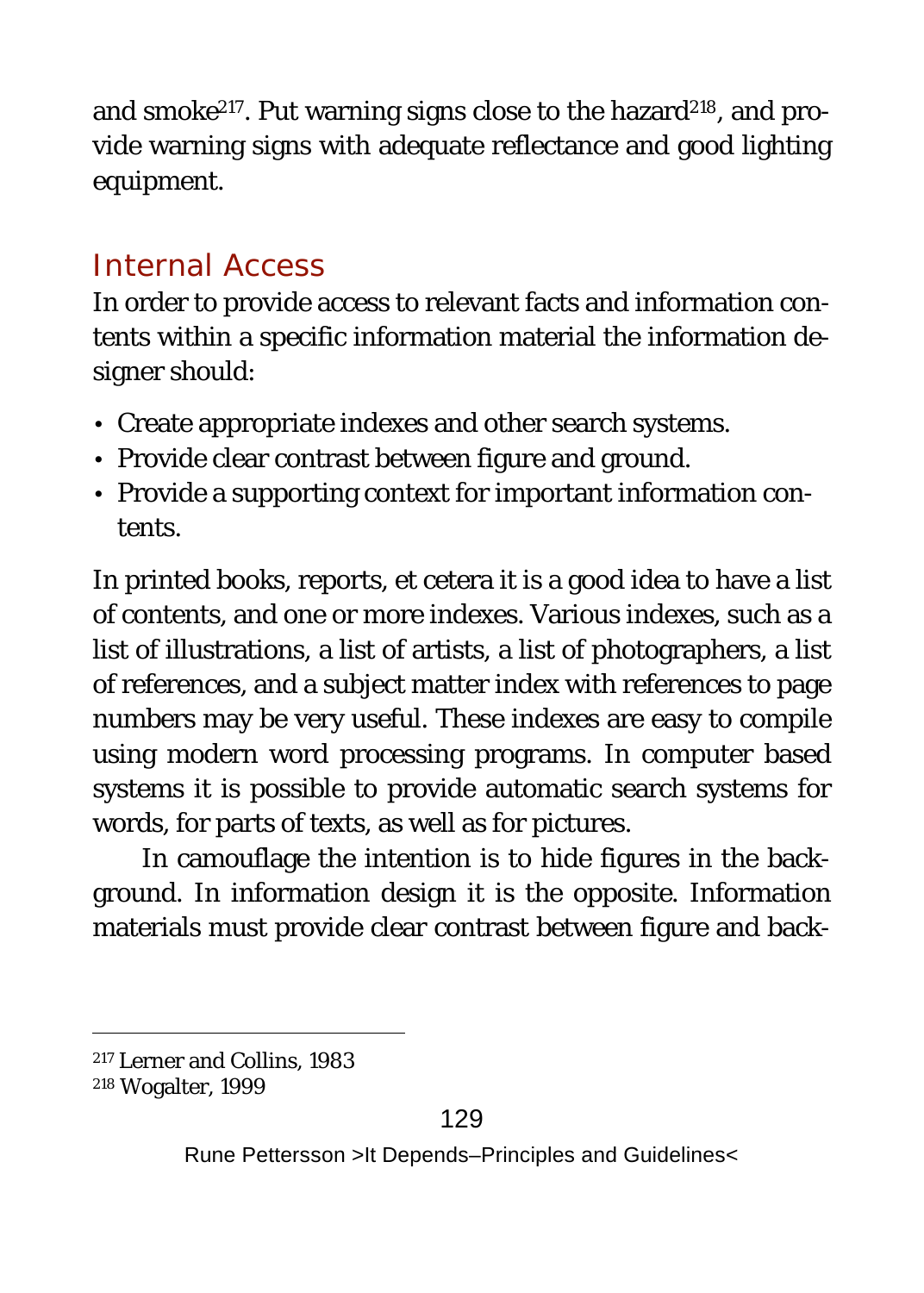ground. Clarity, simplicity, structure, and unity will make information materials well suited for the intended receivers.

# **Information Costs**

The information designer must have control over the costs for the design and production of the information material. It is, however, also important to consider and plan for future costs related to technical production, distribution and storage. This should be done early in the design process. A small mistake may prove very costly. The information designer will have to:

- Consider the costs for design and production of the material.
- Consider future costs for distribution and storage.
- Plan and execute continuous reviews of all costs for the material.

Good legibility and good readability are probably always economically advantageous, whereas poor legibility and poor readability may be a costly business for all parts involved. Good design models make the production of documents simple and inexpensive. In my view it is not economical to cram too much information on a page. It is better to edit the text and reduce its bulk, and thereby increase its legibility.

If a document is to have many readers who will try to read and understand it during working hours, the cost of reading the document will be the greatest expense it incurs. Even though it may be expensive to produce information, it usually costs even more to store, access, and use it. Therefore, the more people who will partake of certain information, the greater the total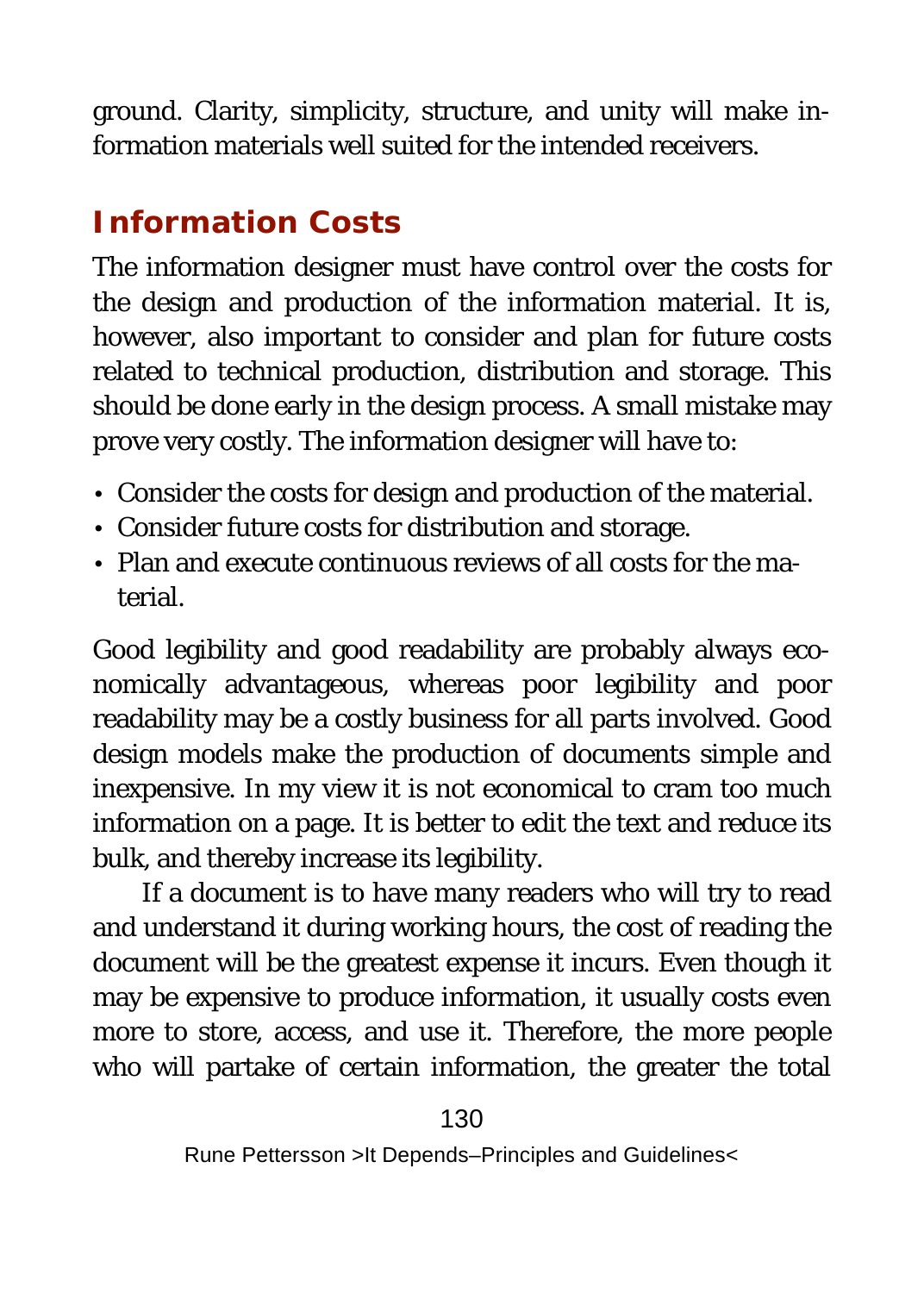cost will be. Because the cost of reading is closely linked to the type of material in the document and to the various groups of readers it targets, there will be great opportunities to reduce the total costs and save money by presenting the information in a suitable fashion.

# **Information Ethics**

As a rule the information designer *must respect copyright* as well as other laws and regulations that are related to design, production, distribution, storage, and use of information materials. This concerns the use of artwork, illustrations, logos, lyrics, music, photographs, specific sounds, symbols, text, and trademarks. It is also very important to respect different ethical rules, media-specific ethical guidelines, and honour all business agreements. The information designer should:

- Respect copyright.
- Respect ethical rules, and media-specific ethical guidelines.
- Never engage in image manipulation.

The rights of copyright holders are protected according to international conventions, terms of delivery and agreed ethical rules. Full copyright protection for a "work" or a "production" requires originality, creativity, and fixation. For literary works the copyright protection duration is the length of the authors' life plus another 70 years. In many countries all kinds of pictures with artistic or scientific merit enjoy protection for 70 years after the death of the copyright holder. Drawings usually belong to this category.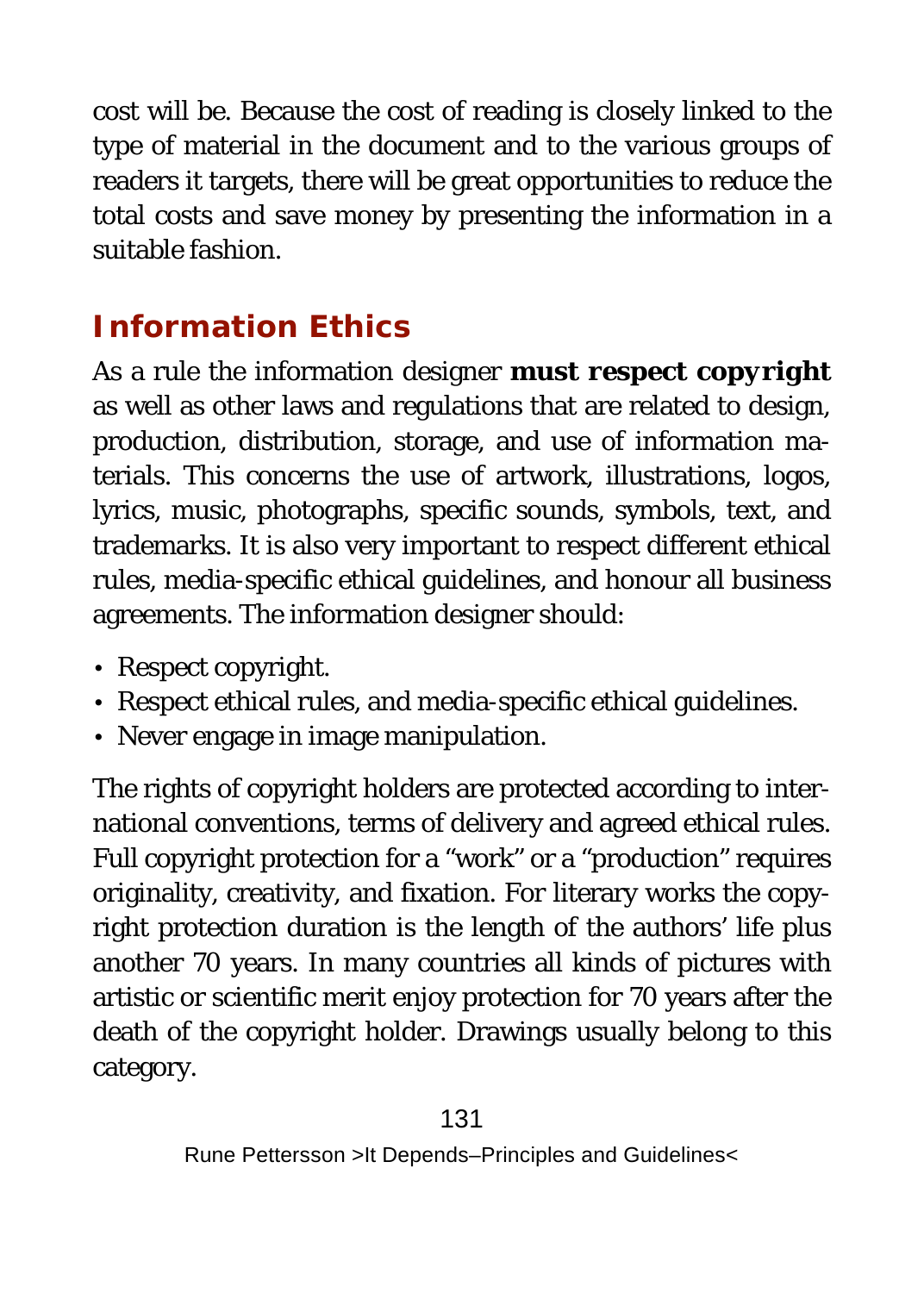In practice, also almost all photographs can be said to have some "artistic merit" and thus have protection for 70 years after the death of the copyright holder. It may be hard to prove otherwise. When photographs are produced on commission, the client usually pays for and enjoys all copyright rights, including rights to prints made from the originals. The client can freely utilize the commissioned pictures in any way desired. Publishing rights to archive photographs are usually bought for each specific publishing occasion. The buyer may not then transfer the publishing rights to any third party without written permission from the rightful copyright owner.

As regards drawn illustrations, the client usually pays for the actual sketching and the drawing work, the originals and the reproduction rights for a particular publication. Then the physical drawings, the originals, usually remain the property of the artist. Thus, the artist becomes entitled to financial compensation, equivalent to the "re-acquisition cost", if an original should be damaged or lost. The name of the picture creator or copyright holder must be stated in each printed document containing the pictures, preferably, but not necessary, in direct conjunction with the pictures.

*Image manipulation* implies the improper control of people's perception of a given reality through the use of pictures. The ethical rules for the press, radio and television clearly warn against manipulation or falsification of picture content through misleading legends, odd montage, or suspicious trimming. Photo manipulation and stylistic embellishment can be used to create dishonest figures and tables. Presenting inauthentic pic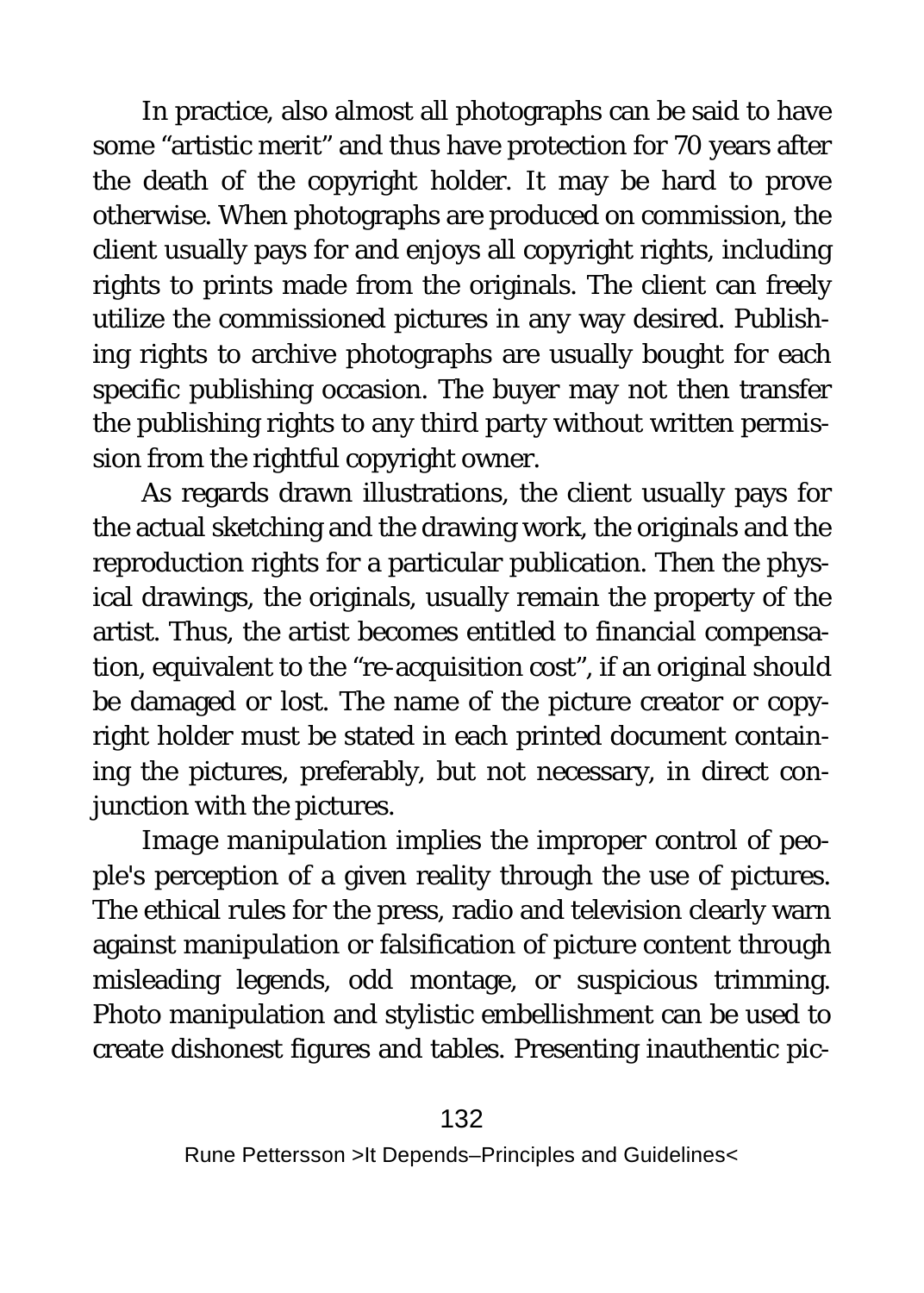tures as though they were real documentary material is forbidden. The party purchasing the right to use pictures is responsible for their proper use. Despite these rules, clear violations occur all too often. In production of news the editors should ask themselves if every photo meets the ethical standards of responsible journalism219.

The Associated Press has adopted *photo manipulation guidelines* to prevent dishonest reporting220: 1) The content of a photograph will never be changed or manipulated. 2) Only the established norms of standard photo printing methods such as burning, dodging, black-and-white toning, and cropping are acceptable. 3) Retouching is limited to removal of normal scratches and dust spots. 4) Serious consideration must always be given in correcting colour to ensure honest reproduction of the original. 5) Cases of abnormal colour or tonality will be clearly stated in the caption. 6) Colour adjustment should always be minimal.

## **Securing Quality**

In information design the content of the message is more important than its context, execution, and format. Data and facts must be correct and also relevant to the situation. The information designer should:

• Establish a system for control of the different versions of documents.

 <sup>219</sup> McDougall, 1990

<sup>220</sup> Cifuentes, Myers and McIntosh, 1998, p. 170

Rune Pettersson >It Depends–Principles and Guidelines<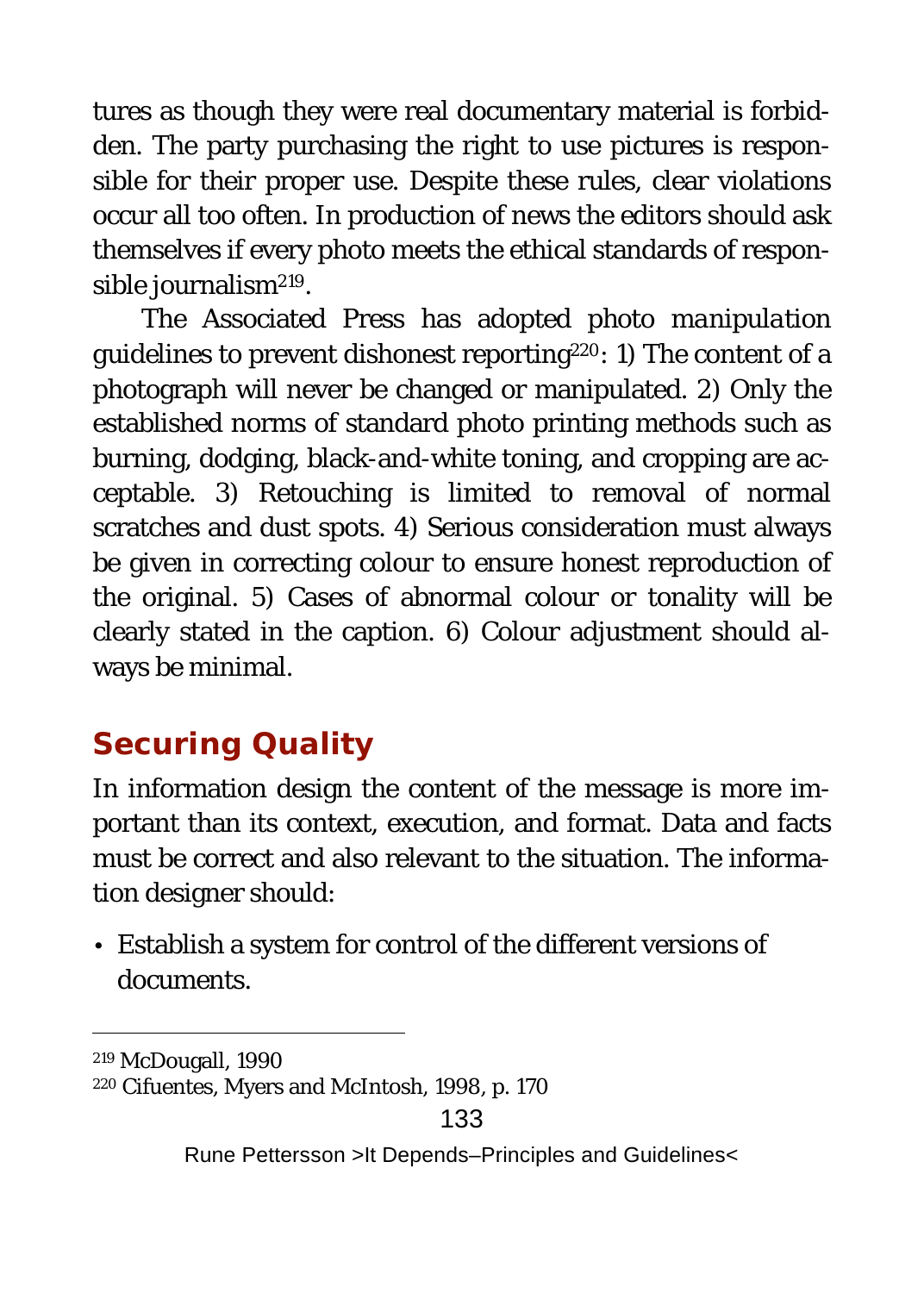- Review the information material with respect to credibility, graphic design, design objectives, structure, style, and terminology before technical production.
- Invite users to evaluate the information material.

Good information material has a distinct structure, it is relevant, legible and readable for the intended audience. Different information materials may have multiple functions and more than one objective all at the same time. Good information materials meet stringent demands on good economics, good contents and good linguistic and technical quality. Different information materials may have multiple functions and more than one objective all at the same time. Good information materials make everyday life easier for receivers who need the specific information and provide senders with a good economic return and good credibility.

The information designer may influence the perception of the credibility of text and pictures. The receiver's evaluation of the message will affect her or his evaluation of the source<sup>221</sup>. In information materials photographs and bright, warm colours give credibility to the organization behind the message222. Frequent use of archive pictures may cause quality problems. In many situations it may be better not to have any pictures at all than employing pictures of poor quality.

A high credibility message has a good structure, convincing arguments, proper references, and relevant examples. High

 <sup>221</sup> Fleming and Levie, 1978; Bettinghaus and Cody, 1994 222 Kensicki, 2003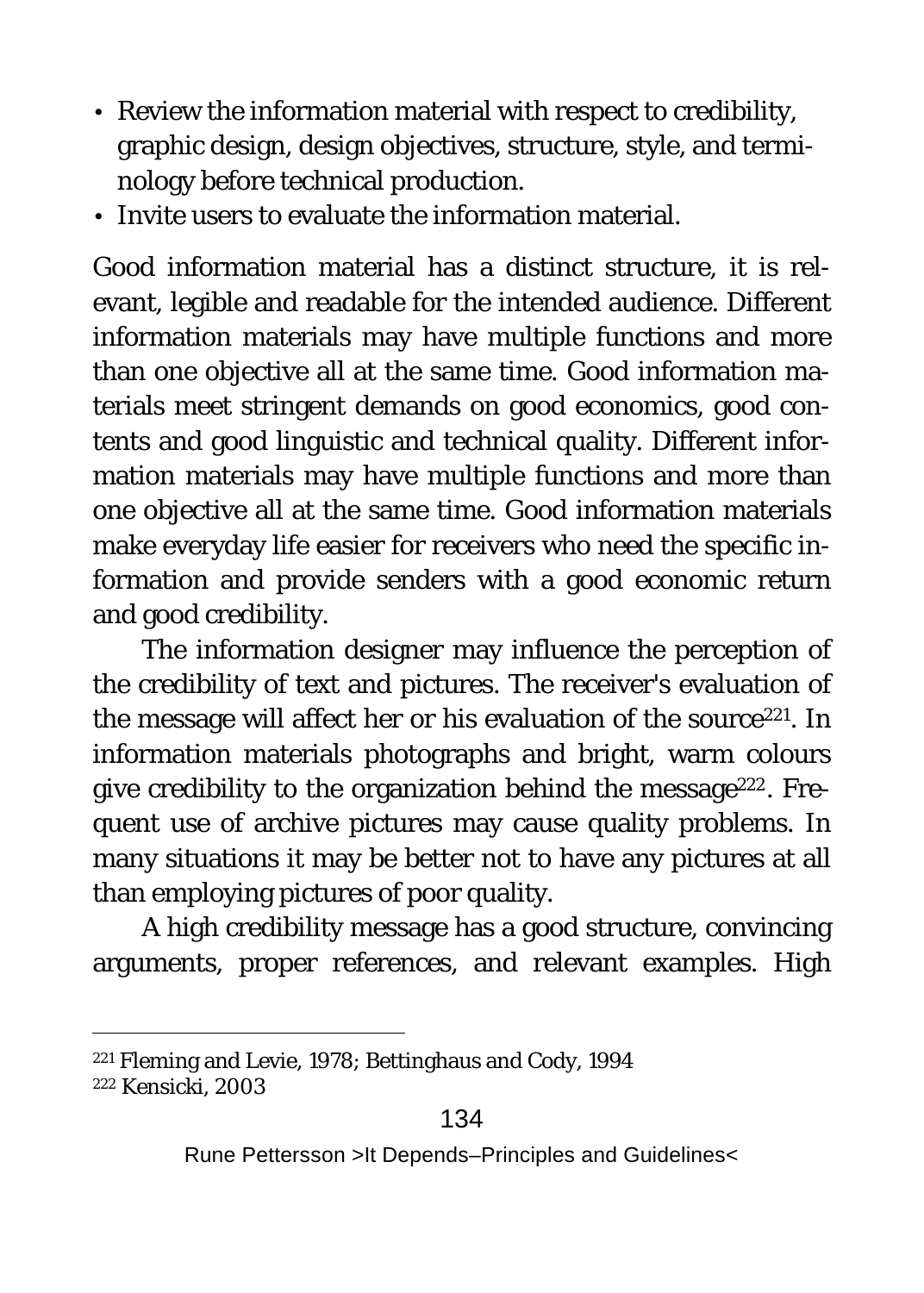credibility sources exert a more persuasive influence on the receivers than low credibility sources. Receivers believe in a message of high credibility.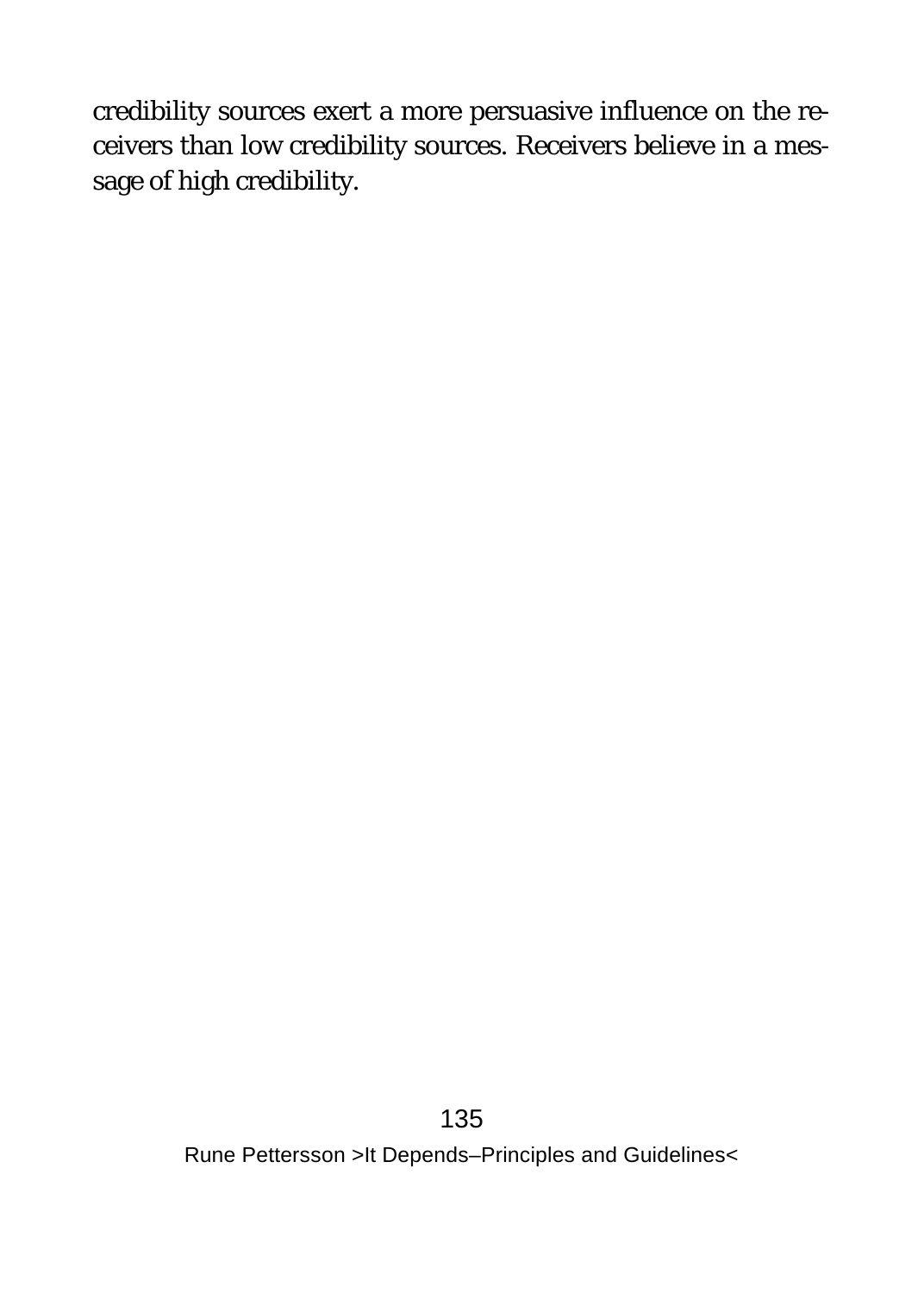# **Aesthetic Principles**

Art is valued for its originality and its expressiveness. Focus is on individual artefacts crafted through the manual and aesthetic virtuosity of the individual artist. Design, in contrast, is valued for its usefulness for being appropriate for a particular user and a particular task223. The academic discipline "Aesthetics" aims to establish general principles of art and beauty, of harmony and proportion. Aestheticians try to understand art in broad and fundamental ways. Aesthetically pleasing visuals may not be of great instructional value<sup>224</sup>. It is, however, possible that aesthetically pleasing information material will be noticed and used better than material without any aesthetic qualities. The third category of design principles includes *Harmony*, and *Aesthetic Proportion*.

### **Harmony**

Certain design elements look good when they are placed together. Other design elements may look ugly and be distracting. The term harmony may be used in all design disciplines to mean that the design decisions, and the design elements fit together. Graphic designers and information designers often use the term in discussions on typography and layout. There is harmony in information material when all design elements fit well together and form harmonious relationships. Harmony is often closely related to unity. The information designer should:

 <sup>223</sup> Mullet and Sano, 1995, p. 8

<sup>224</sup> Dwyer and Dwyer, 1989, p. 122

Rune Pettersson >It Depends–Principles and Guidelines<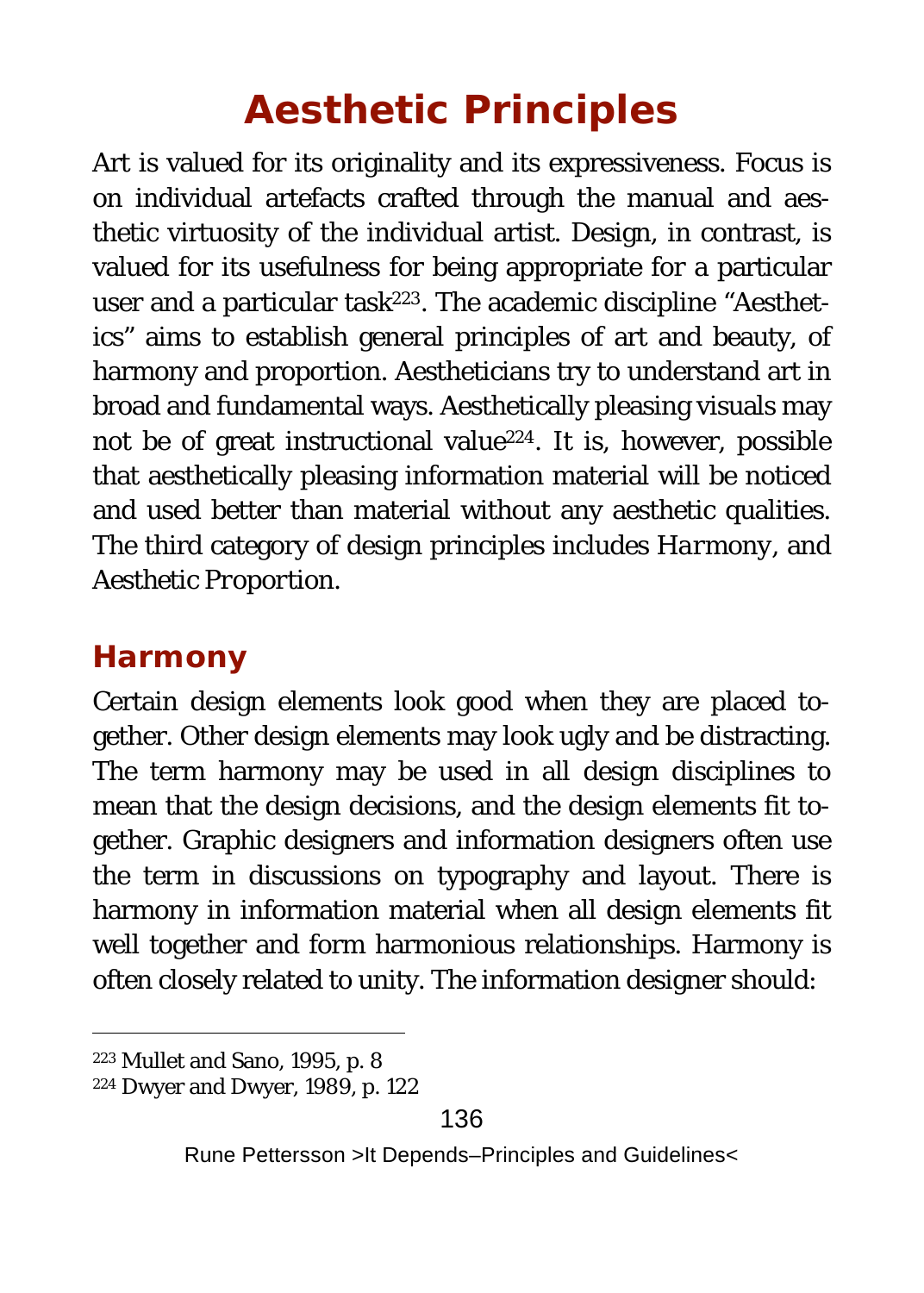- Develop standard templates for graphic design.
- Use standard templates for graphic design.
- Find balance between the design elements.

Man has an intuitive sense of balance. Information material should display good balance, in a manner, which is interesting but not disturbing or distracting. Balance can be formal or informal. Formal balance has total symmetry and it is felt to be static and harmonious. It may, however, also be boring. Composition can be used to direct the viewers225.

Informal balance contributes to a feeling of dynamism226. It may attract attention to a specific picture, to a part of a text or to the entire information material. However, imbalance and inconsistent use of colours, graphics, or typography, have been found to reduce learning<sup>227</sup>.

### **Aesthetic Proportion**

Basically proportion is a mathematical concept. However, the concept aesthetic proportion is very much a subjective concept. We may all have quite different ideas of what we find beautiful and rewarding, and what we find boring, disturbing, distracting or ugly. The information designer should:

- Find out receiver preferences of aesthetic proportions.
- Be careful using proportions according to the "golden section."

 <sup>225</sup> Wileman, 1993, p. 93

<sup>226</sup> Fleming and Levie, 1978; Pettersson, 1993

<sup>227</sup> Bradshaw, 1996, 2003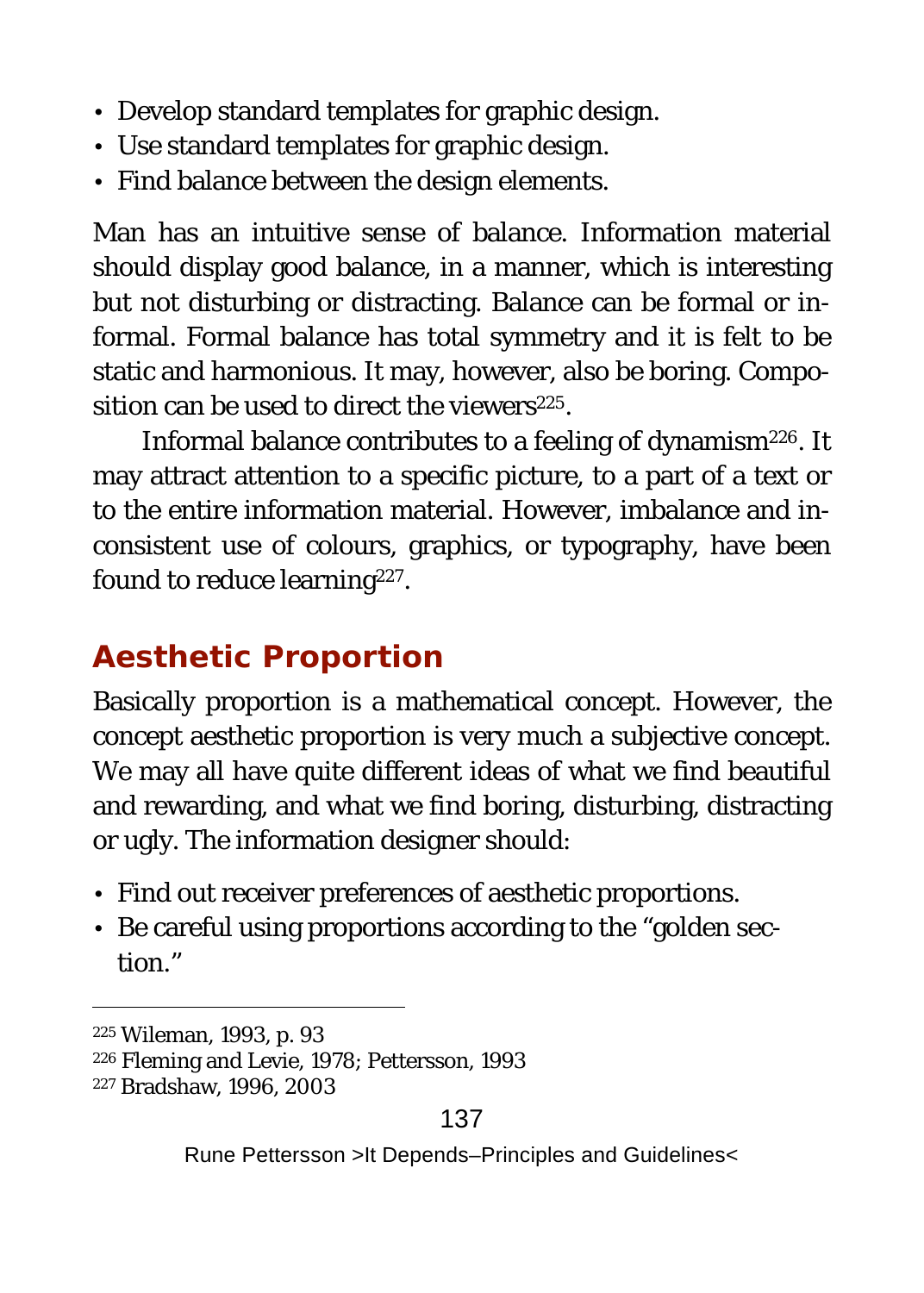• Never mix a decorative use of colour with cognitive importance.

An "information layout" differs from a "decoration layout" in which purely aesthetic aspects are allowed to predominate. When illustrations are not relevant to the prose contents, they do not facilitate the understanding of the text<sup>228</sup>. On the contrary, illustrations can have a negative effect on reading comprehension and prose learning229. Therefore illustrations should not be used only for decoration in learning materials. As it is most visuals are too complicated and would communicate better if designers valued simplicity over decoration. Aesthetically pleasing visuals may deceive the learners about their instructional value<sup>230</sup>.

There are many situations where colour and typographic elements can be used for decoration. However, a decorative use of colour or typography should never be mixed with the intended use to provide clear structure, simplicity and hierarchy. It must always be clear and easy to understand for the receiver when colour and typography is used for decoration and when the use is meant to have some cognitive importance.

For centuries the proportions according to "The Golden Ratio" has been regarded as beautiful and it has been treated as an important "rule" in architecture, art, design, and typography231. The Golden Ratio has been used in the past to estimate

 <sup>228</sup> Levin, Anglin and Carney, 1987

<sup>229</sup> Levie and Lentz, 1982; Melin, 1999b

<sup>230</sup> Dwyer, 1972

<sup>231</sup> Moriarty, 1991; Bringhurst, 2004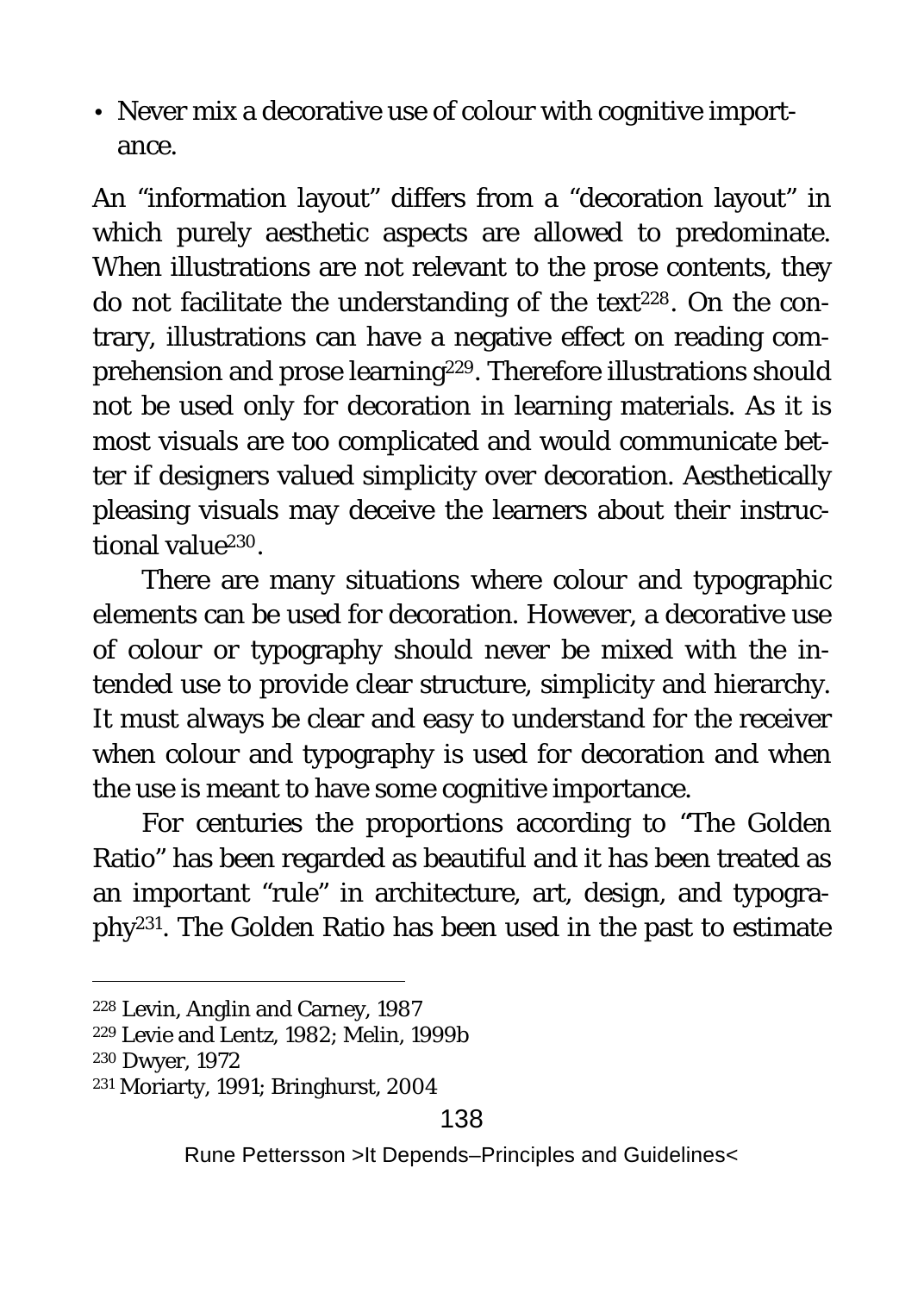suitable levels for headlines in a document<sup>232</sup>. The size of bodytype is multiplied with 1.62, and then rounded off. If the bodytype is ten Didot points (=10.7 pica points), and there are four levels for headlines in the document, the following sizes are adequate: 10, 16, 26 and 42 Didot points. These rules are, however, not in accordance with the views expressed by subjects who took part in experiments with design of book pages<sup>233</sup>.

The Golden Ratio is also known as the Golden Section, the Golden Mean, and the Divine Proportion. It is an irrational number of a line divided into two segments. The ratio of the whole segment to the larger segment is the same as the ratio of the larger segment to the shorter segment;  $(a+b)/b = b/a$ .

The principle of the Golden Ratio is comparable to the wellknown "Fibonacci numbers": 1, 1, 2, 3, 5, 8, 13, 21, 34, 55, 89, 144, and so forth. This is a close approximation of the Golden Quota  $(8/5 = 1.6)$ . A Golden Rectangle therefore has sides of approximately the same proportions (8/5). Being multiplied by 1.62 enlarges any such rectangle, and being multiplied by 0.62 reduces it.

 <sup>232</sup> Berndal and Frigyes, 1990

<sup>233</sup> Pettersson and Strand, 2005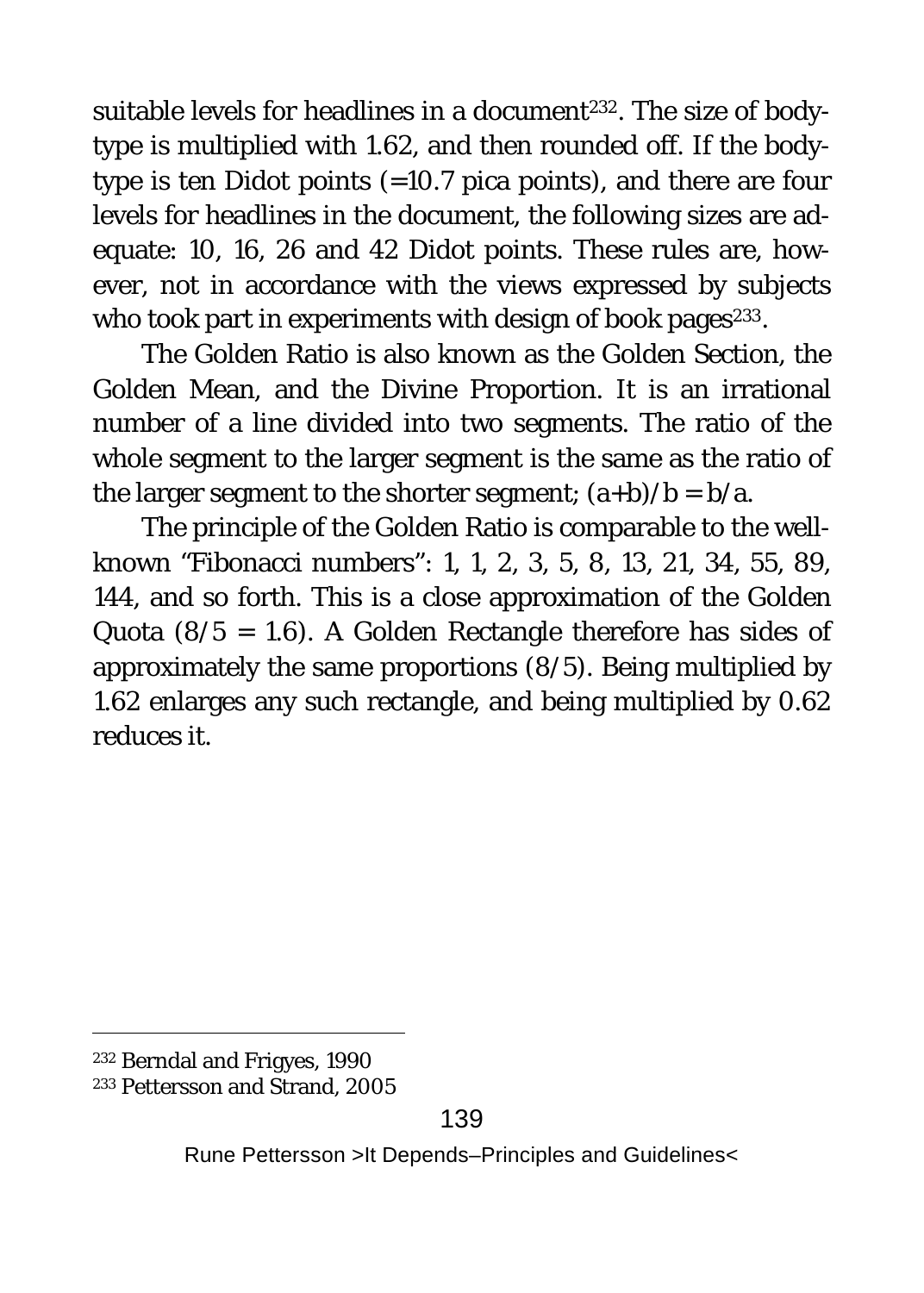# **Cognitive Principles**

How we actually create meaning is an area where a lot of research is still needed. Complicated language, in both texts, pictures and graphical form will impair the understanding of any intended message. Information materials providing the wrong information may actually give a negative result, and the receiver may end up less competent than before. This fourth category of information design principles includes the following four principles: *Facilitating Attention, Facilitating Perception, Facilitating Processing,* and *Facilitating Memory.*

# **Facilitating Attention**

There are always far more stimuli than we can ever notice. Fortunately most stimuli remain unknown, unseen, and unheard of234. One of the message designer's and information designer's first problems is to catch the attention of the members of the audience. Then it is up to the designer to hold their attention<sup>235</sup>. Any information material must constantly redraw the attention in order to hold the interest of the viewers alive.

In order to get and to hold attention it is important that information materials facilitate our human attention. As previously noted there is a close relationship between guidelines aimed at providing emphasis and guidelines aimed at facilitating attention. Emphasis in a message will result in attention to that specific message. The sub-sections *Attention to Text, Atten-*

 <sup>234</sup> Winn, 1993

<sup>235</sup> Fleming and Levie, 1978, 1993

Rune Pettersson >It Depends–Principles and Guidelines<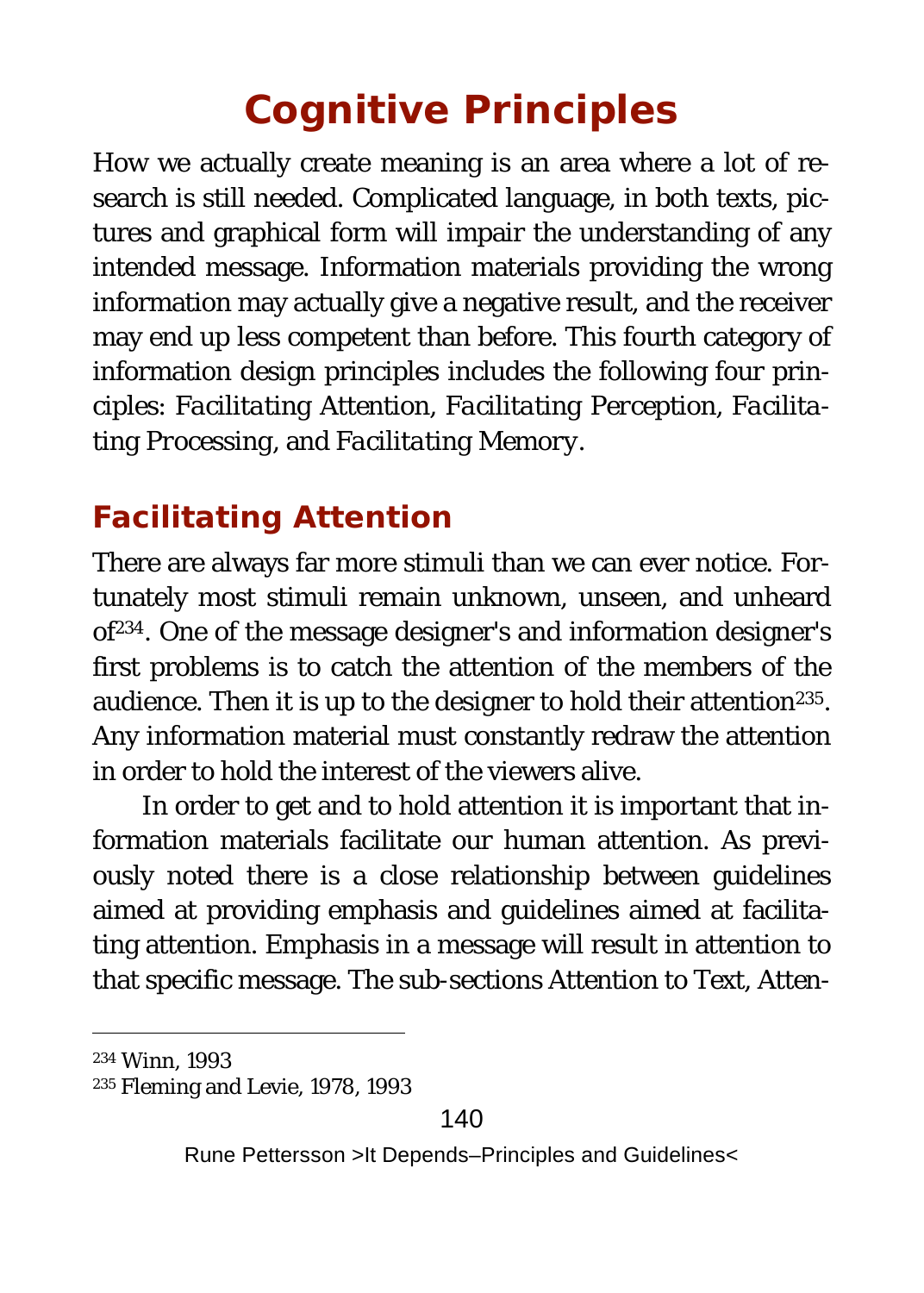*tion to Pictures, Attention to Symbols, Attention to Layout,* and *Attention to Colour* all provide "attention-oriented" guidelines that may be used in the design of messages and information materials.

### *Attention to Text*

In order to attract and hold attention to texts in information materials the information designer can:

- Use headings with words that will catch the attention of the receiver.
- Set headings in different type versions to get attention.
- Use italics, boldface or colour to get attention.

Advertisements in newspapers, and advertising flyers, must be noticed otherwise they are useless. Here, unusual typefaces can be useful. In these situations the graphical form should stimulate attention, entice the reader to look at the headings and pictures and then actually begin reading the text. Since there are over 60,000 different typefaces (with still more being introduced), it is easy to combine them in many ways<sup>236</sup>. Most of these typefaces are, however, of limited value. Usually only a very few typefaces are needed in information materials.

The intended message may be hidden within verbal or visual puns, within metaphors, satires, parodies, or within humour. In these cases, designers break the traditional rules or guidelines of instructional message design. It might also be pos-

 <sup>236</sup> Mijksenaar, 1997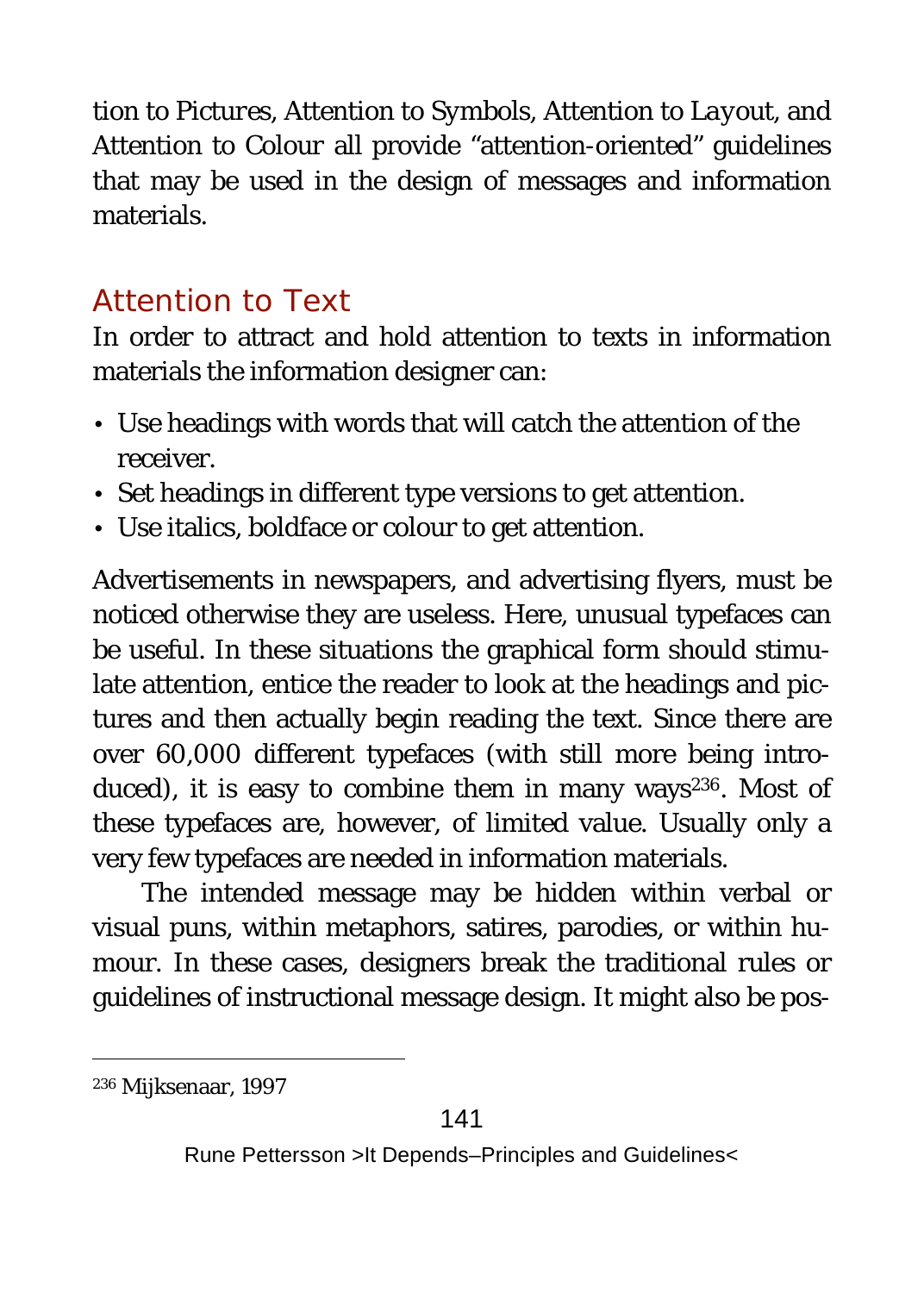sible to deliberately use the unexpected to attract attention to instructional materials.

Headings should always be relevant and identify the subject matter. The purposes of headings are to attract the attention of the readers, make the subject matter readily apparent, and indicate the relative importance of different items in the document<sup>237</sup>.

### *Attention to Pictures*

The receiver must see or rather "discover" each picture and actually read the message in an active and selective way. The information designer can:

- Provide pictures of people, in particular pictures of their faces.
- Use pictures that are interesting enough.
- Use different types of visuals.

Even simple pictures may cause many different associations. Each receiver will place available information in a wider, expanded, "personal" context<sup>238</sup>. Receivers are apparently capable of sensing far more information than is explicitly displayed in a given picture. Using questions to focus the attention of the learners on the relevant visual learning cues does not improve the instructional potential of the illustrations<sup>239</sup>. Legends can

 <sup>237</sup> Jonassen, 1982

<sup>238</sup> Pettersson, 1991, 1994

<sup>239</sup> Dwyer, 1972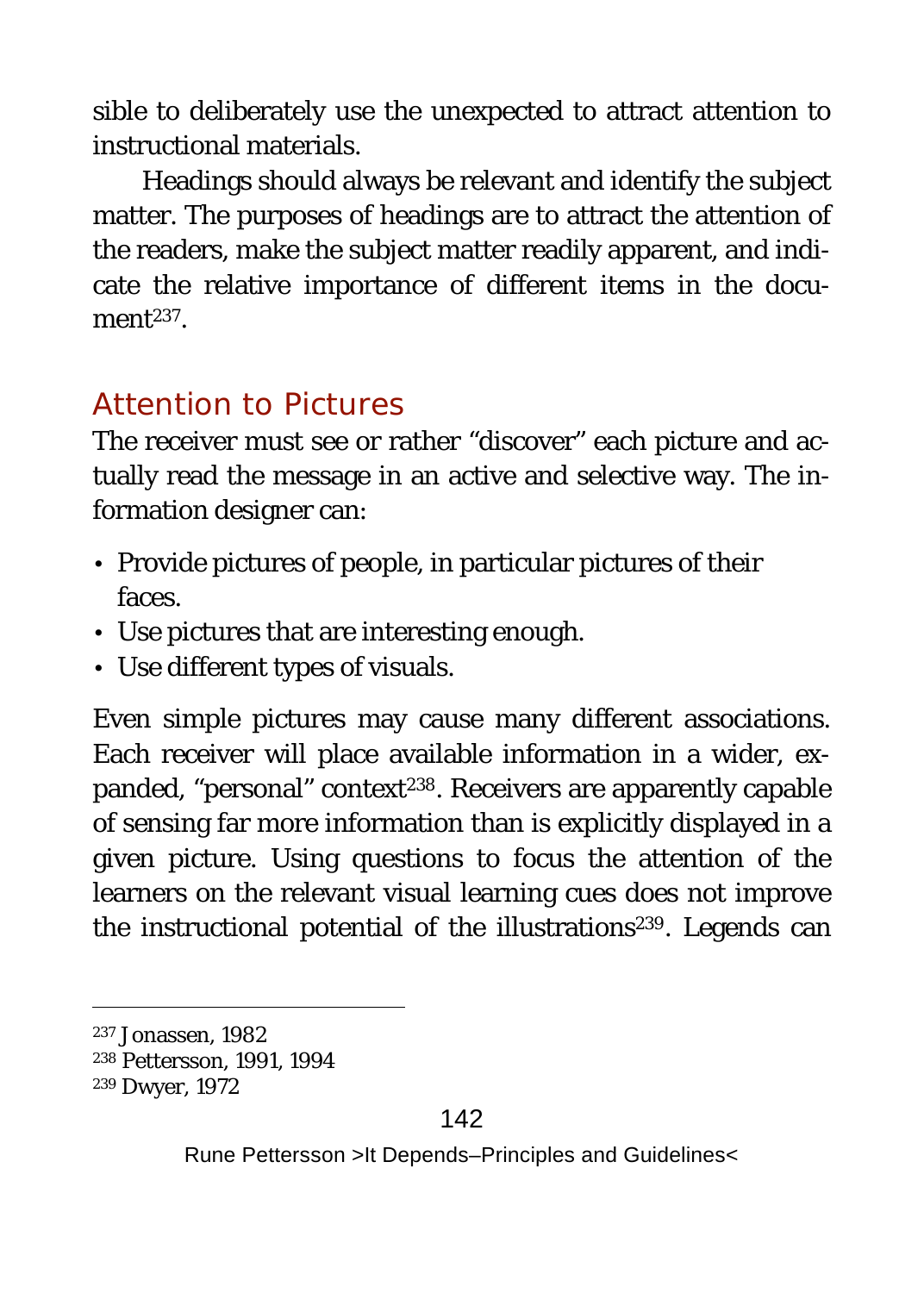effectively direct attention where the designer wishes it to be directed within the picture.

Use arrows, bullets, icons, underlining, margin notes, repetition, and/or white space to highlight the relevant information240. Use arrows or lines in various colours in order to draw attention to a picture or to specific picture elements241.

Use humour as a visual pun to attract attention to the content or dramatise certain portions of a visual. However, humour should be used with great care. Misuse of humour and "funny people" may ruin the intended message. This is sometimes referred to as the "vampire- effect." Exaggerate the shape of a known person or object, as in caricature or cartoons to draw attention to the whole figure or to particular relevant features of  $it^{242}$ .

Generally speaking, people, especially our faces, will get maximum attention in images<sup>243</sup>. There are, however, many more ways to get attention to pictures. The information designer can use arrows and lines in various colours to show direction244. Arrows and lines in various colours can also be used to attract attention to specific picture elements within a picture245. Furthermore, the information designer can use carica-

 <sup>240</sup> Mayer, 1993

<sup>241</sup> Lamberski and Dwyer, 1983; Beck 1984; Pettersson, 1993

<sup>242</sup> Fleming and Levie, 1978

<sup>243</sup> Goldsmith, 1984

<sup>244</sup> Beck, 1984

<sup>245</sup> Lamberski and Dwyer, 1983; Beck 1984

Rune Pettersson >It Depends–Principles and Guidelines<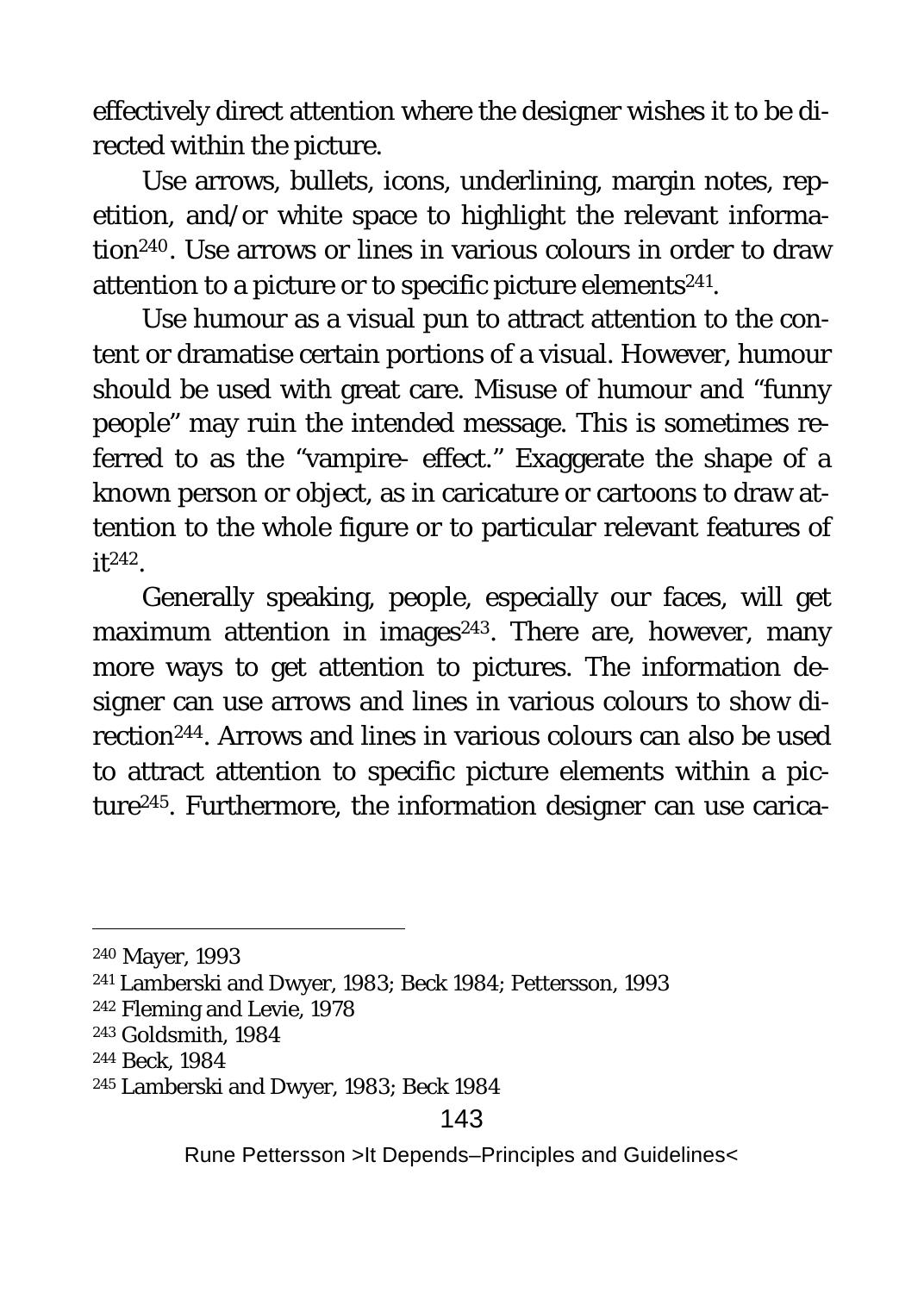tures and cartoons246 and pictures that are tilted on the page to attract attention247.

Moving pictures in movies and television can trigger associations and easily influence emotions and attitudes<sup>248</sup>. Contrast, graphics, shading, split screens, text, voiceover narration and zoom lens movements are tools to emphasize important details within moving pictures<sup>249</sup>.

In one study I have listed 169 opinions250 about image functions. Researchers used more than one hundred different explanatory verbs to express their opinions. According to scholars in the areas of instructional message design, visual literacy, and visual communication the most common or frequent opinions on functions of visuals concern *attention*: 1) *Attract attention* to a given material or a given subject251; 2) *Gain or get attention252*; 3) *Hold attention253* or *maintain attention254*.

248 Zakia, 1985

#### 144

 <sup>246</sup> Fleming and Levie, 1978, 1993

<sup>247</sup> White, 1987

<sup>249</sup> Leshin, Pollock, and Reigeluth, 1992

<sup>250</sup> Pettersson, 1999

<sup>251</sup> Duchastel, 1978; Peters, 1978; Duchastel and Waller, 1979; Holliday, 1980; Heinich, Molenda and Russell, 1982; Levie and Lentz, 1982; Lamberski and Dwyer, 1983; Evans, Watson and Willows, 1987; Levin, Anglin and Carney, 1987; White, 1987; Pettersson, 1993; Keller and Burkman, 1993; Wileman, 1993; Lester, 1995

<sup>252</sup> Gagné, 1977; Duchastel, 1978; Duchastel and Waller, 1979; Holliday, 1980; Levie and Lentz, 1982; Beck 1984; Evans, Watson and Willows, 1987; Levin, Anglin and Carney, 1987; Moriarty, 1991; Leshin, Pollock, and Reigeluth, 1992; Keller and Burkman, 1993; Pettersson, 1993; Wileman, 1993; Lester, 1995

<sup>253</sup> Fleming and Levie, 1978, 1993, Levin, Anglin and Carney, 1987 <sup>254</sup> Peters, 1978; Keller and Burkman, 1993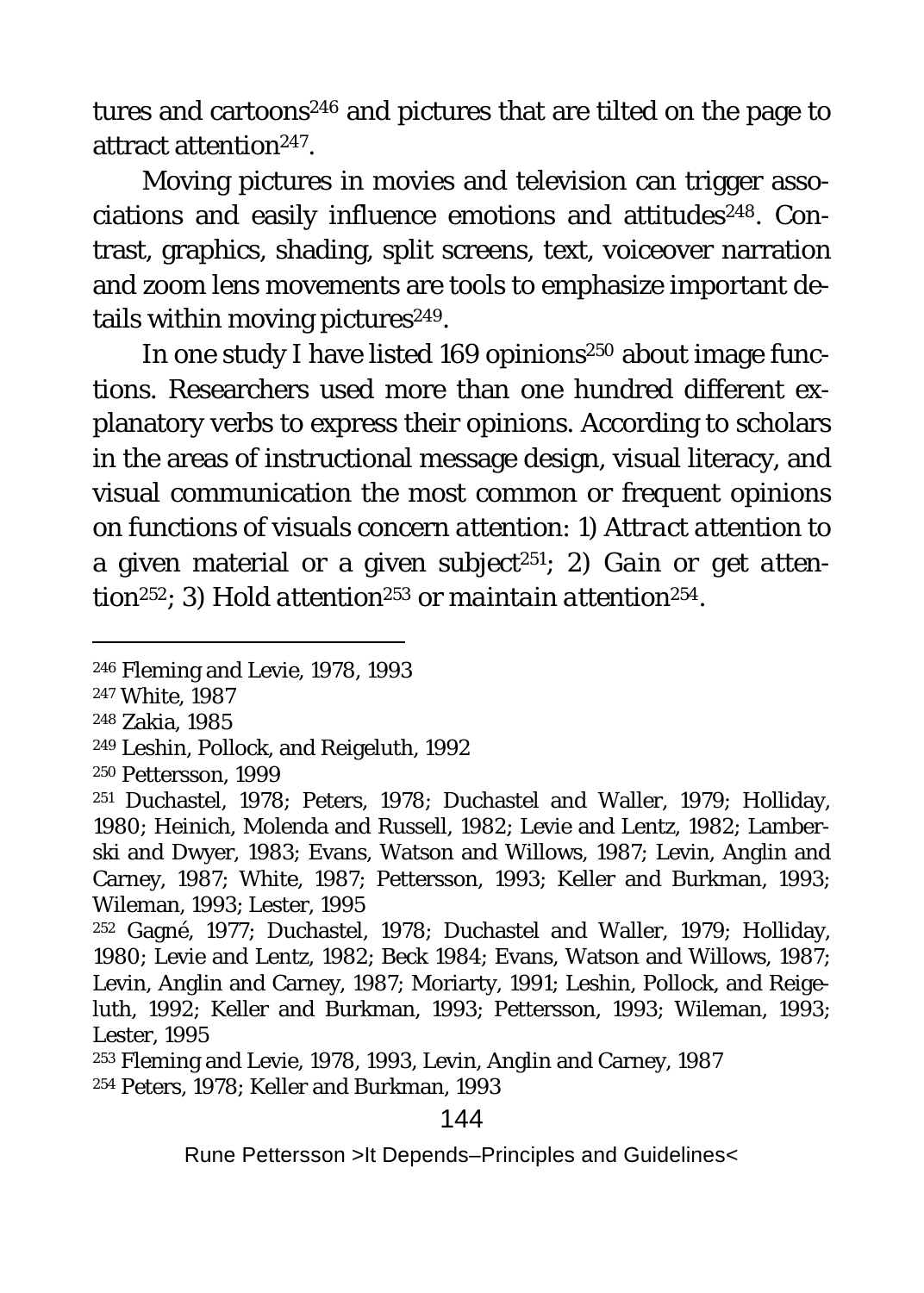# *Attention to Symbols*

The receiver must be able to see or rather "discover" symbols. This is especially true for different kinds of warning signs. Sometimes the information designer may be able to influence:

- Use clear and distinct symbols for warnings
- Put warning signs close to the hazard.
- Use clear symbols for wayshowing.

Put warning signs close to the hazard<sup>255</sup>. Provide warning signs with properties that allow them to be seen in degraded conditions such as low illumination, smoke, or fog<sup>256</sup>. Provide warning signs with adequate reflectance and good lighting257. Arrows and lines<sup>258</sup> in various colours can be used to draw attention within information materials and also for wayshowing<sup>259</sup>.

## *Attention to Layout*

As previously noted layout and typography should be transparent and not stick out and cause any specific attention in information materials. However, sometimes, it may be important to direct attention to specific parts within information materials. In such cases the information designer can:

- Use legends to direct attention and interest within pictures.
- Use "bleed" creatively to expand the impact of pictures.

### 145

 <sup>255</sup> Wogalter, 1999

<sup>256</sup> Lerner and Collins, 1983

<sup>257</sup> Sanders and McCormick, 1993

<sup>258</sup> Lamberski and Dwyer, 1983; Beck 1984; Pettersson, 1993

<sup>259</sup> Mollerup, 2005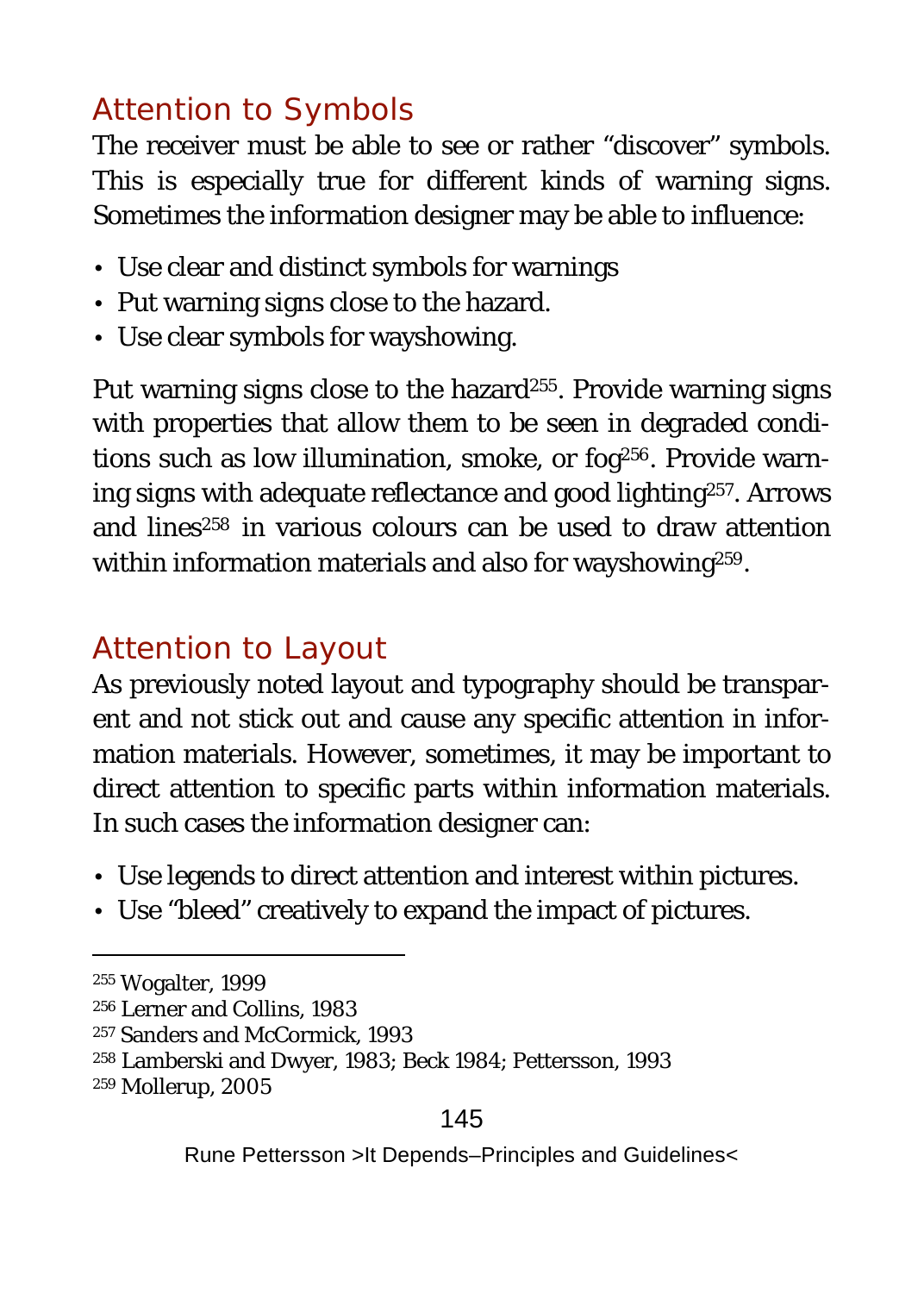• Use highlighting techniques to enhance relevant information.

When pictures cover an entire page this "bleed" beyond the text-face may expand the impact of attention-getting images<sup>260</sup>. The use of irregular, unexpected, and unstable design will attract attention261. It is important to instruct the readers to really use the pictures<sup>262</sup>. Write a legend for each picture<sup>263</sup>. Legends should be used to direct attention and interest within pictures264. Put pictures as close to the relevant text as possible265. Put pictures between the appropriate paragraphs in the text to get maximum impact266. Put pictures on odd-numbered pages. They attract more attention than pictures on even pages<sup>266</sup>.

### *Attention to Colour*

In order for colour to be used as efficient cues and attract attention to, or attract attention within information materials the information designer can:

- Use bold and bright colours to get attention.
- Use colour coding to improve attention.

 <sup>260</sup> White, 1987 261 Fleming and Levie, 1978, 1993 <sup>262</sup> Reinking, 1986; Weidenmann, 1989; Pettersson, 1990, 1993; Peeck, 1993, 1994; Hannus, 1996 <sup>263</sup> Bernard, 1990; Pettersson, 1993 264 Winn, 1993 <sup>265</sup> Lidman and Lund, 1972; MacDonald- Ross, 1977; Hartley and Burnhill, 1977a; Haber and Hershenson, 1980; Wright, 1982; Braden, 1983; Benson, 1985; Pettersson, 1989, 1993; Mayer, 1993; Mayer and Sims, 1994; Mayer et al 1995; Moreno and Mayer, 2000 <sup>266</sup> Pettersson, 1989, 1993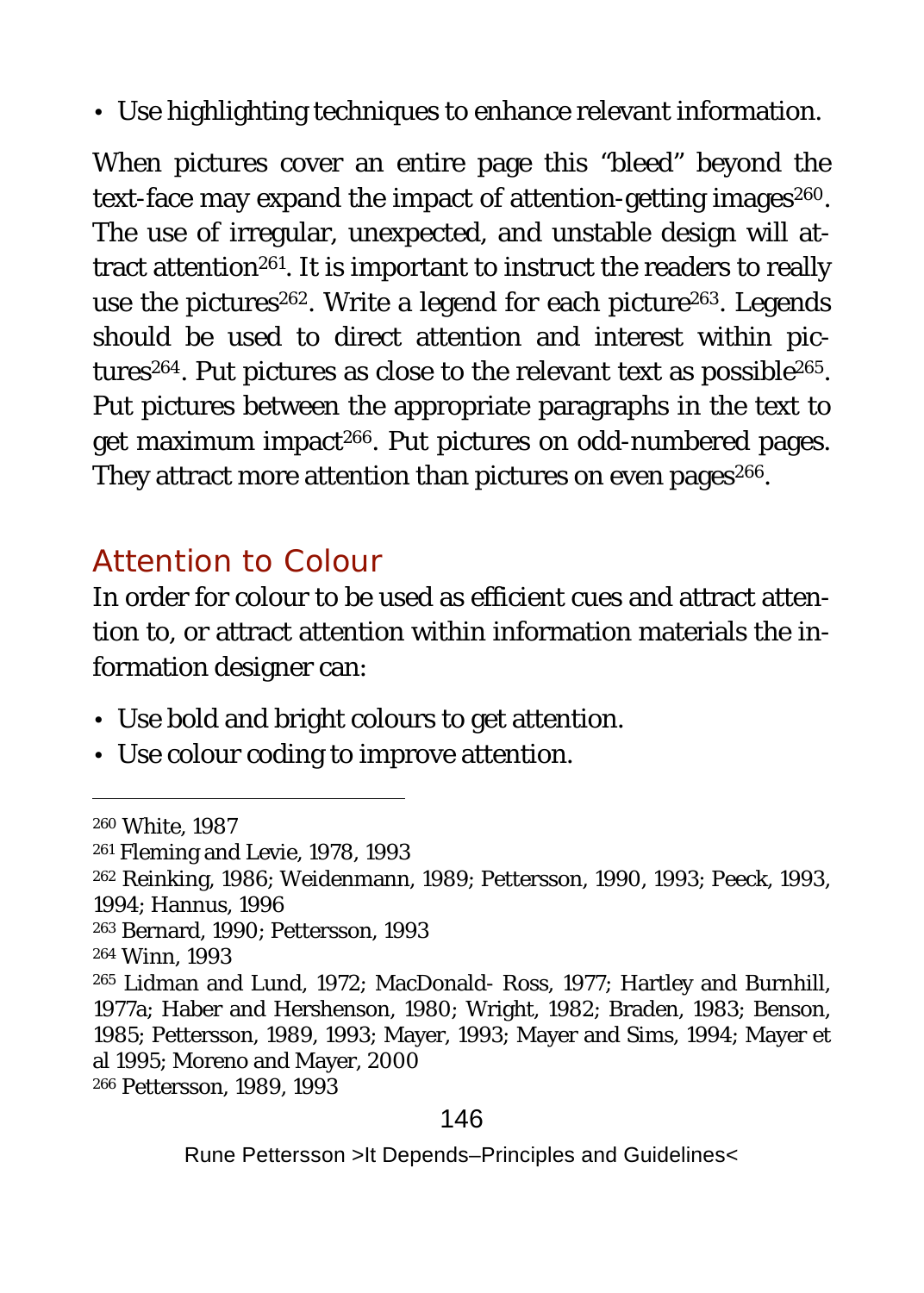• Use colour to enhance attention to a visual message.

To some extent colour is a language of its own. Colour creates instant impact and it becomes a vital part of the first impression. Therefore colours can be used as effective signals in information design. Bold and bright colours will attract and capture our attention267.

Colour coding can be used as an accenting device to improve attention in documents, in signs and in symbols<sup>268</sup>. However, the number of colour codes must be limited and they must always be explained<sup>269</sup>. Improper use of colour can be distracting, fatiguing, and upsetting and it can actually produce negative results. (Also see section *Processing of Colour*.)

Colour enhances the attention and perception of a visual message. If people like the contents in a picture, they like them even more when the visual is presented in colour. Although full colour photographs increase the costs, publishers of textbooks should make the number of such books more available to primary audiences<sup>270</sup>.

# **Facilitating Perception**

Perception is a fundamental characteristic of life. In order to continue living, every organism has to perceive its environment

270 Ramsey, 1989

 <sup>267</sup> Ormrod, 1989

<sup>268</sup> Katzman and Nyenhuis, 1972; Lamberski, 1972; Christ, 1975; Dwyer, 1978; Whiteside and Blohm, 1985; Hannafin and Peck, 1988; Pettersson, 1989, 1993; Winn, 1993; Wogalter, 1999; Bradshaw, 2003 <sup>269</sup> Pettersson, 1989, 1993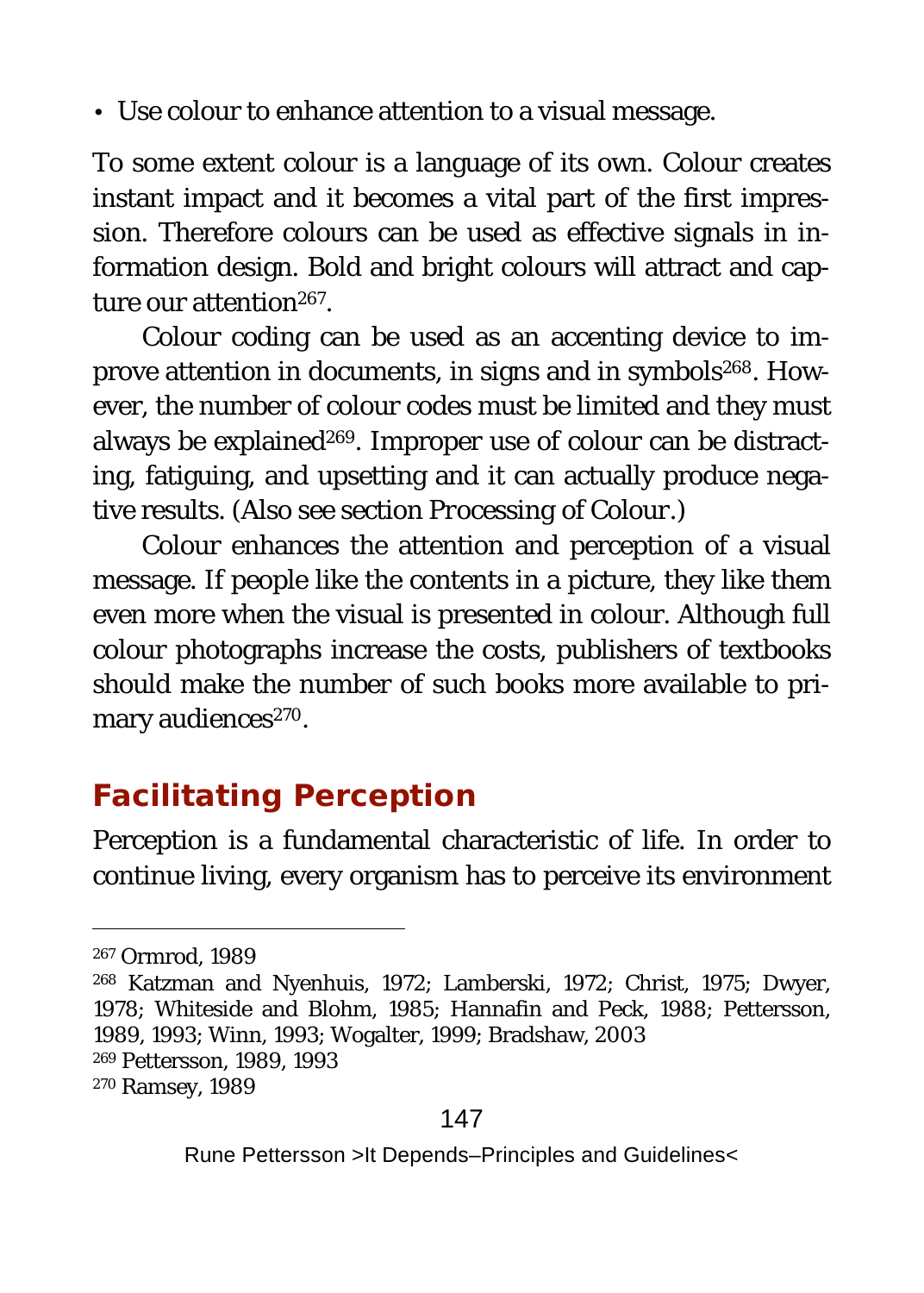and the changes in this environment. The concept of "perception" is a collective designation for the different processes in which an animal or a person obtains information about the outside world. We organize and analyze information that we have paid attention to. Colours, illustrations, images, lines, pictures, sounds, symbols, texts, and words should be integrated in such a way that they can be interpreted as a meaningful whole rather than a number of individual elements. Perception of two- or three-dimensional representations entails fast, parallel, simultaneous, and holistic processing271.

In perceiving a message the receiver use sensory organs and the nervous system. When a message is internalized the receiver has got new emotions, new experiences, new feelings, and new knowledge. Often individuals will interpret the same representation in different ways. Here age and gender, cultural, economical, historical, political, religious, and social factors may be important. New impressions are interpreted against the background of our previous individual experience and learning. Experiences and assessments change over time and affect our way of associating. Messages that are contradictory often create more confusion than they provide help. The internalized message will influence the interpretation and understanding of future and related messages.

The Gestalt school of psychology developed about 1912 in Germany. The word "gestalt," means form, pattern or shape in German. It is the basis for the psychological theory that perception is based on patterns. Perception is always organized. We

 <sup>271</sup> Gazzaniga, 1967; Sperry, 1973, 1982

Rune Pettersson >It Depends–Principles and Guidelines<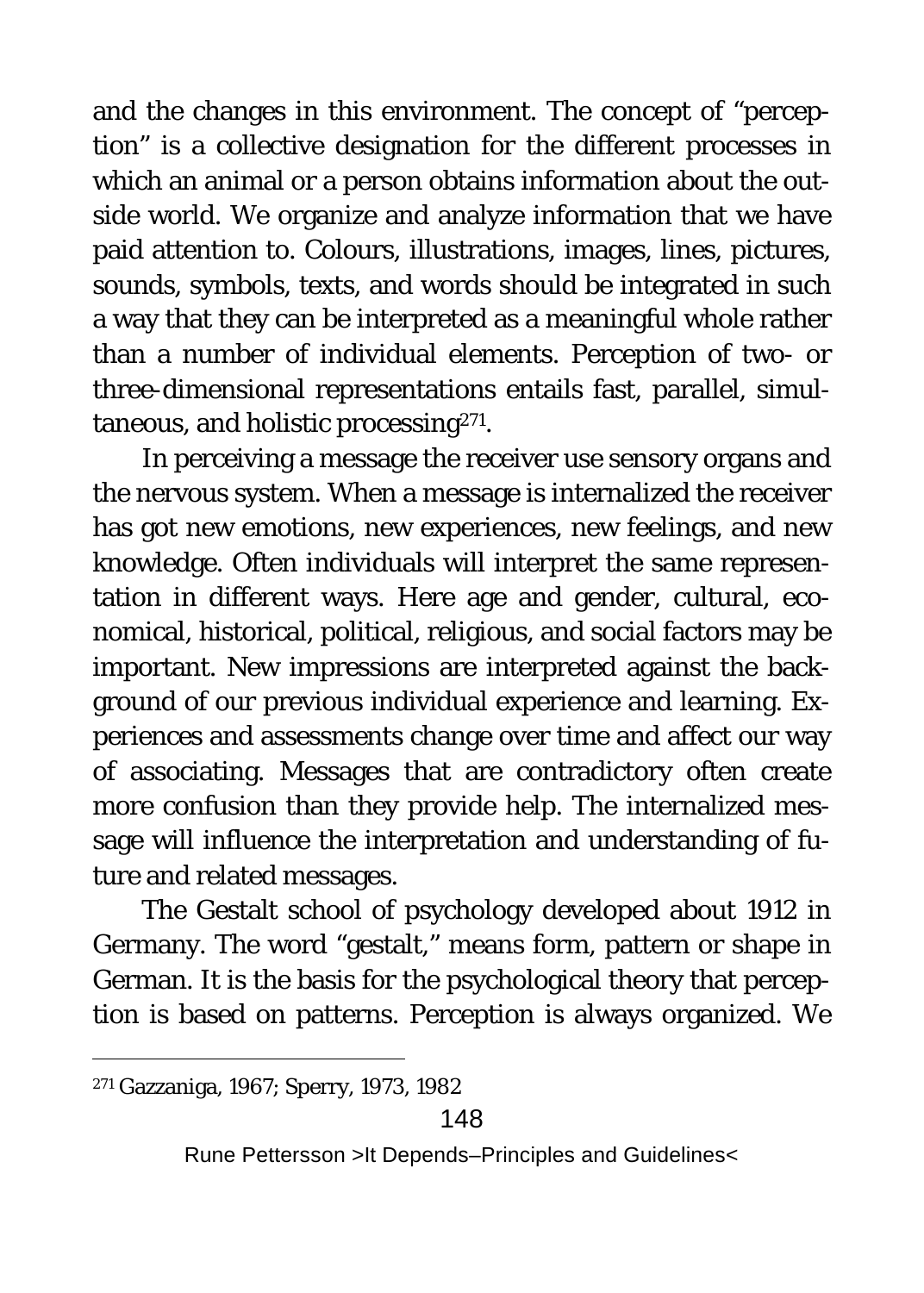see whole images rather than collections of parts. The whole is different from the sum of the parts. A number of psychologists view our attempts to establish order as an innate faculty carried out in accordance with certain "laws" or principles for display of information.

*Closure*. Stimuli form meaningful patterns. There is a need for the mind to have a general understanding and it is a key factor in cognitive organisation<sup>272</sup>. We will extract meaning and reach conclusions. If a figure is incomplete, our minds will fill in the missing parts and "close" the outline of the figure. For instance, letters printed with damaged or broken type are typically seen as perfect or whole characters. The use of classical Swiss grid systems in layout is based on regular rows and columns.

*Common fate*. Objects grouped in a particular way will be expected to change in conformance with this grouping. When change does not follow this pattern, the change is difficult to process.

*Continuity*. We perceive a slow and gradual change in a stimulus as one single stimulus. It is easier to perceive a smooth continuation than an abrupt shift of direction. Lines moving in the same direction belong together. Straight or curved lines tend to lead the eye along, and even beyond, the line. An arrow or a finger pointed at something leads the eye to it.

*Contrast*. We tend to order impressions that form natural opposites, thereby reinforcing one another, in groups. We inter-

 <sup>272</sup> Luchins and Luchins, 1959

Rune Pettersson >It Depends–Principles and Guidelines<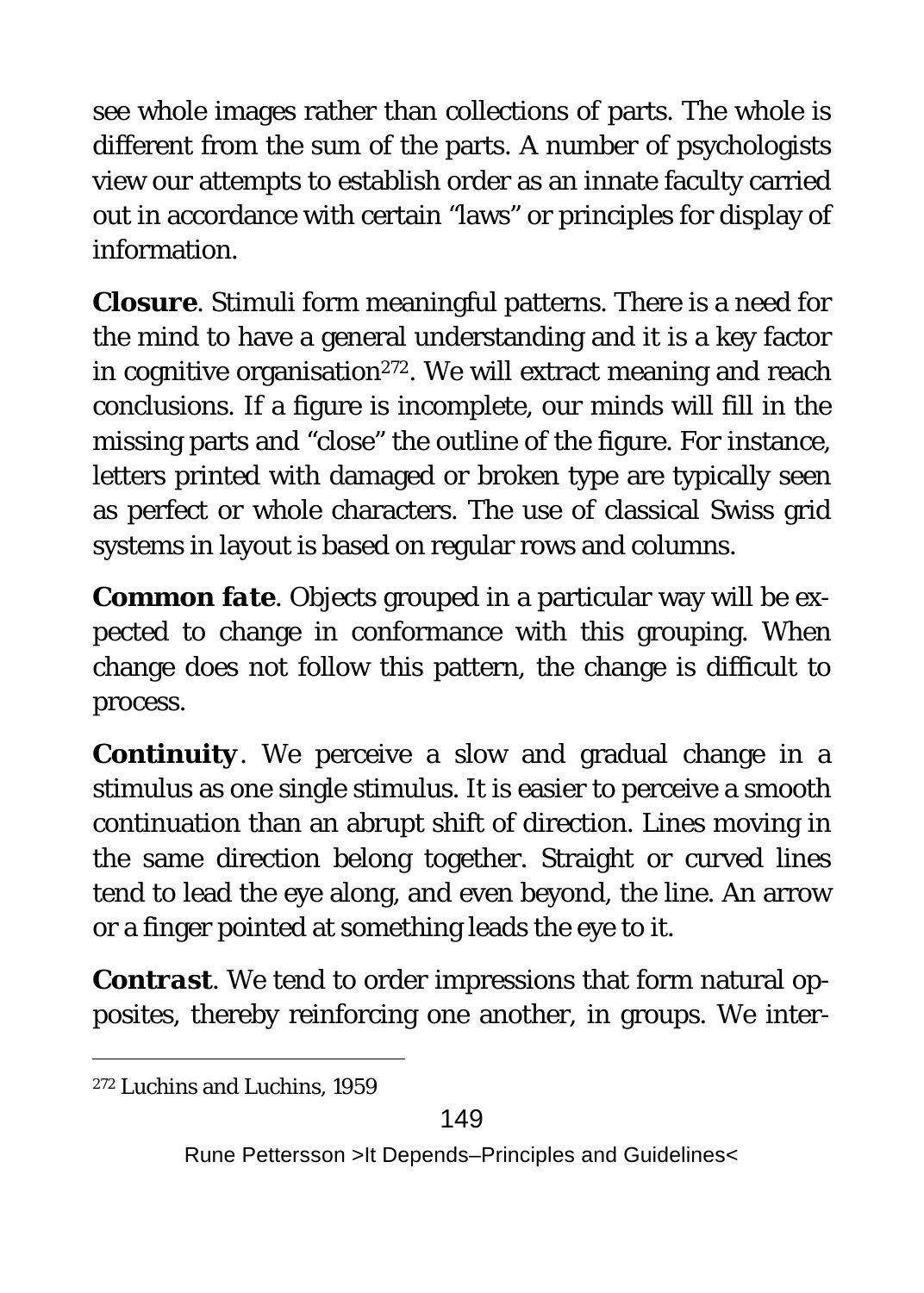pret the information from our sense organs with a bias towards constancy. Usually, there is a constancy of size, shape, colour, brightness, and contrast in the perception of known objects. This is regardless of distance, angle, and illumination.

*Density*. We perceptually group regions where elements have similar density, or "spatial concentration." A visual element may belong to one group even if it is as close to another group.

*Figure/ground*. We perceptually construct relationships among events, objects, and picture elements. Some elements in a visual are selected as the figure. The remaining elements constitute the background. We see dots, lines, areas, light, dark, et cetera in an organized way. When it is hard to distinguish between figure and background some structures will be perceived as reversible. A small shape within a large shape will be interpreted as the "figure", while the larger shape is interpreted as the ground. A given contour can belong to only one of the two areas it encloses and shapes. Whichever of the sides, the contour shapes will be perceived as a figure. All the gestalt laws contribute to creating a figure. Reality and what we see at any given moment will always be separated and different.

*Grouping*. The presence of a boundary is not required for the perception of a form or a shape. When small elements are arranged in groups, we tend to perceive them as larger forms. This is similar to "closure". By grouping headings, paragraphs, illustrations, and legends the designer aids communication.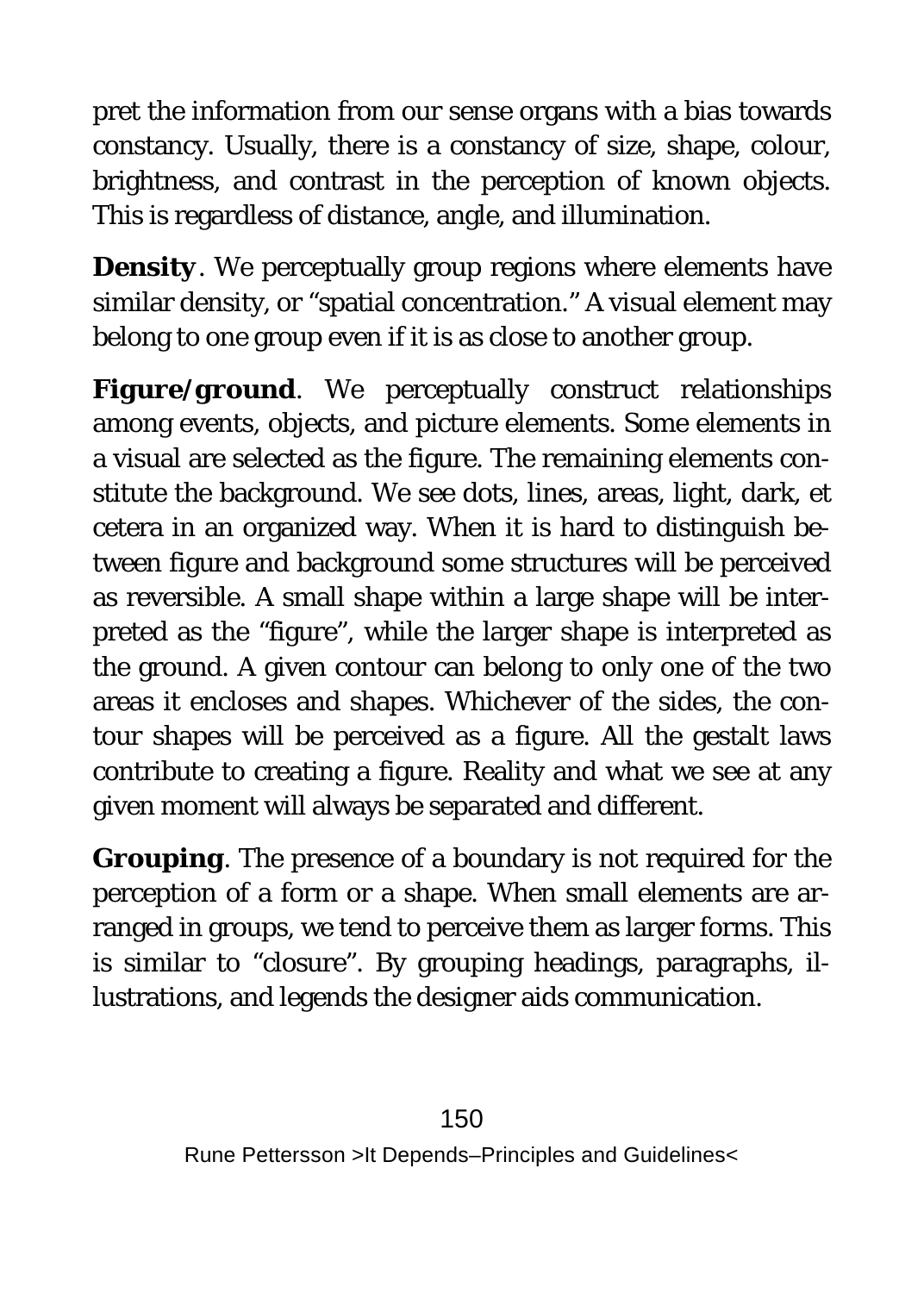*Objective set*. Some phenomena are perceived more strongly than others. For example, two lines that almost form a right angle are perceived as a right angle.

*Proximity*. Events and objects that are close together are perceptually grouped together. The eye tends to be attracted to groups or clusters rather than to isolates. We can use space to group graphic components. Related data and elements should be put in close proximity to each other.

*Similarity*. We tend to group our impressions on the basis of their similarity. Objects sharing similar characteristics, such as colour, orientation, pattern, shape, size, texture, and value are seen together and they belong together. This principle can be used to signal a particular kind of graphic component in a consistent way.

As previously noted there is a close relationship between guidelines aimed at providing simplicity and guidelines aimed at facilitating perception, processing and memory. Simplicity in a message will result in perception of that message. The subsections *Perception of Text, Perception of Pictures, Perception of Layout,* and *Perception of Colour* provide "perceptionoriented" guidelines that may be used in the design of messages and information materials.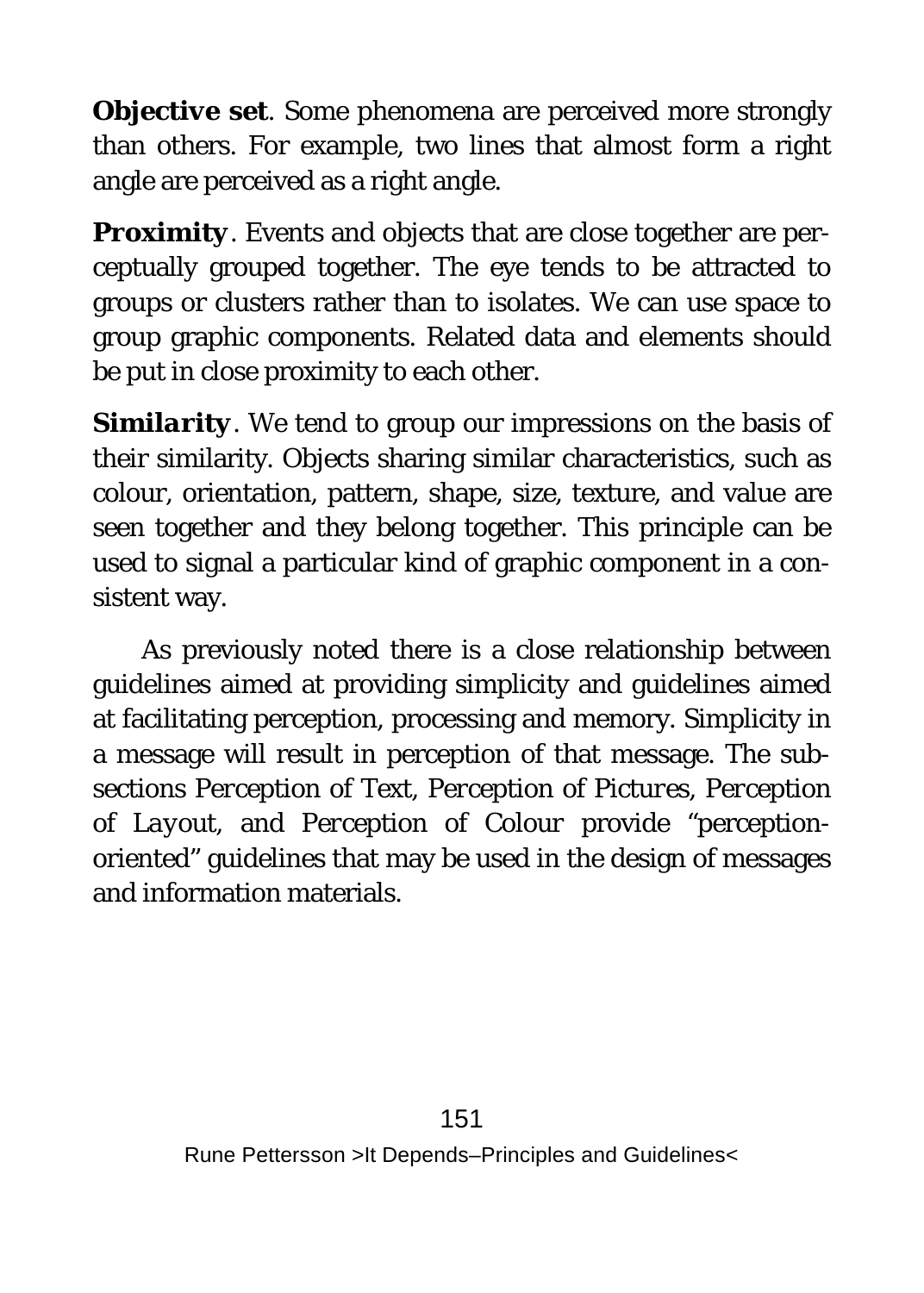### *Perception of Text*

A text should be well worth reading for the intended receivers. In order to improve the reading value of the text the information designer can:

- Use a list of contents to create pre-understanding.
- Provide text with a rich language for pleasant reading.
- Avoid irrelevant information and distracting jargon.

In verbal and visual languages prior experience and context are very important to the perception of contents. Perception of verbal content is apparently easier when a text is read than heard. Therefore it is easier to assimilate and profit from a rich language by reading than by listening. It is also known that pictures that are relevant to the content of the text will facilitate learning from reading prose273. The information designer should consider embedded meanings of different colours when using colours to accent words in a text274. Colour and grey scale can be used to influence the perception of size. Open and light forms are perceived as being larger than closed and darker forms of the same shape<sup>275</sup>.

It may take only 2–3 seconds to recognize the content in an image276, but 20–30 seconds to read a verbal description of the same image<sup>277</sup>, and  $60-90$  seconds to read it aloud<sup>278</sup>. The in-

<sup>275</sup> Winn, 1993

 <sup>273</sup> Levin, Anglin and Carney, 1987

<sup>274</sup> Hartley, 1987

<sup>276</sup> Paivio, 1979; Postman, 1979

<sup>277</sup> Lawson, 1968; Ekwall, 1977

<sup>278</sup> Sinatra, 1986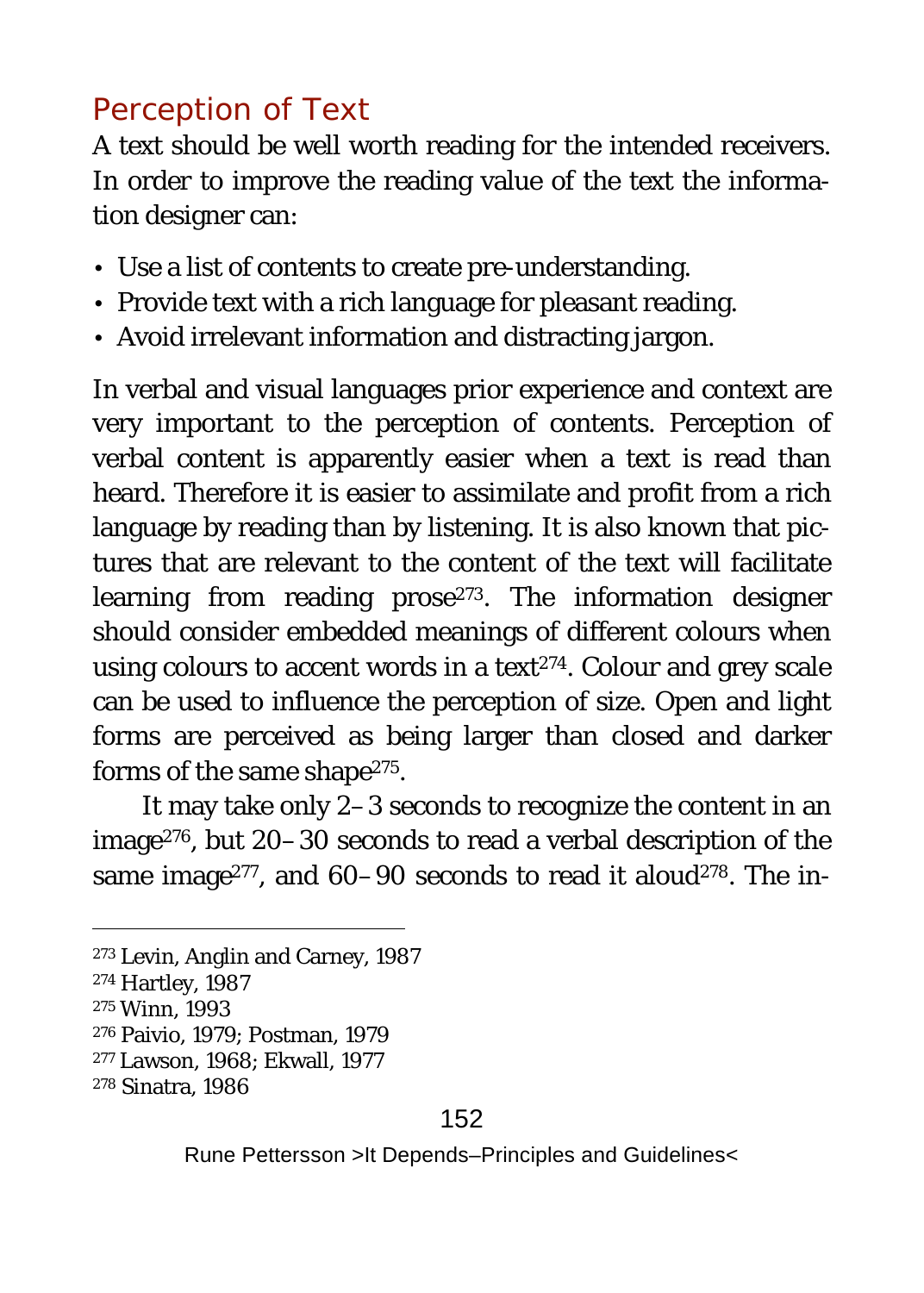tended receiver must get the time that is necessary for reading a text. In verbal and visual languages prior experience and context are very important to the perception of contents.

The perception of linear representations, such as music and text, requires slow and sequential processing<sup>279</sup>. Perception of a text is always relative. Therefore people will perceive a text in different ways. However, there is a large degree of perceptual constancy. We can view a text and read it from various distances and various angles and still get the same understanding of the text content280.

### *Perception of Pictures*

Pictures should be well worth reading for the intended receivers. In order to improve the reading value of the pictures the information designer can:

- Use photographs showing people.
- Provide pictures with interesting contents.
- Provide a good contrast between figure and ground in pictures.

There are major differences between the concepts "seeing", "looking", and "reading"281. The pattern for eye movements and fixations depends on what we wish to see, or are told to see in a picture282. Persuasion tends to be accomplished in both chil-

 <sup>279</sup> Perfetti, 1977; Sinatra, 1986

<sup>280</sup> Pettersson, 1989

<sup>281</sup> Pettersson, 1986a

<sup>282</sup> Yarbus, 1967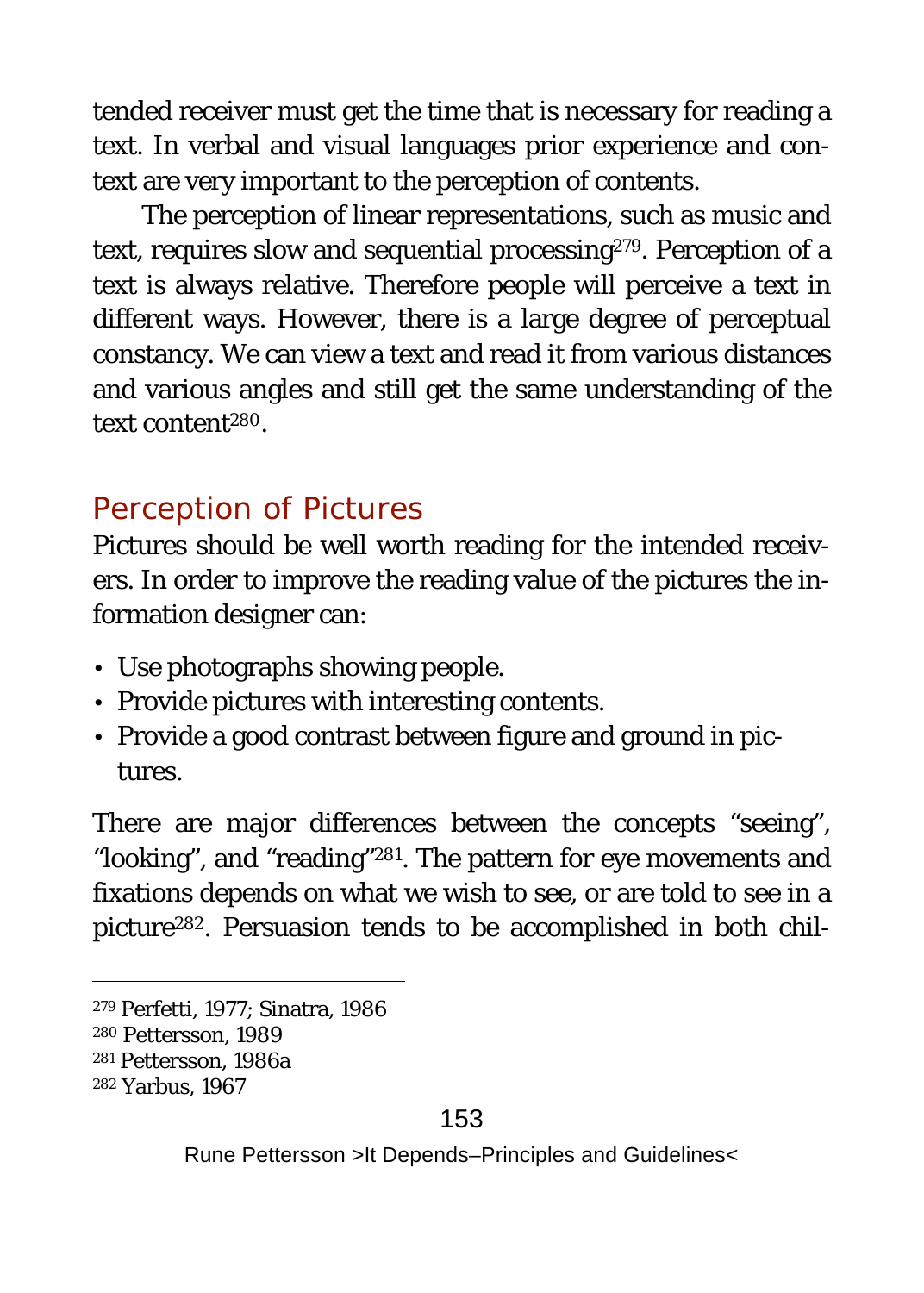dren and adolescents almost exclusively through imagery283. It is not likely that there will be just one, but several equally good options available for achieving satisfactory communication. The design of a picture can be changed a great deal without any major impact on the perception of the image contents<sup>284</sup>. There is a large degree of perceptual constancy. We can view a symbol or a picture from various distances and various angles and still get the same perception of the content. Our minds constantly fill in missing details and complete images, without our realizing that it has happened.

Generally speaking people like pictures showing people. Pictures are cultural products shared by many individuals<sup>285</sup>. Cultural differences may impact the effectiveness of pictures<sup>286</sup>. An individual who is smiling in the picture is seen as a positive person, while an individual who is frowning is viewed as a negative person<sup>287</sup>. The larger a person's face appears in a picture, the more positively we perceive that individual. And a close-up headshot of a person is more positive than a photo taken from a distance288. Colour and grey scale can be used to influence the perception of size. Open and light forms are perceived as being larger than closed and darker forms of the same shape<sup>289</sup>.

- <sup>284</sup> Pettersson, 1986b
- 285 Moriarty and Rohe, 1992
- 286 Kovalik, 2004
- 287 Moriarty and Popovich, 1991
- 288 Archer et al., 1983
- <sup>289</sup> Winn, 1993

 <sup>283</sup> Barry, 1998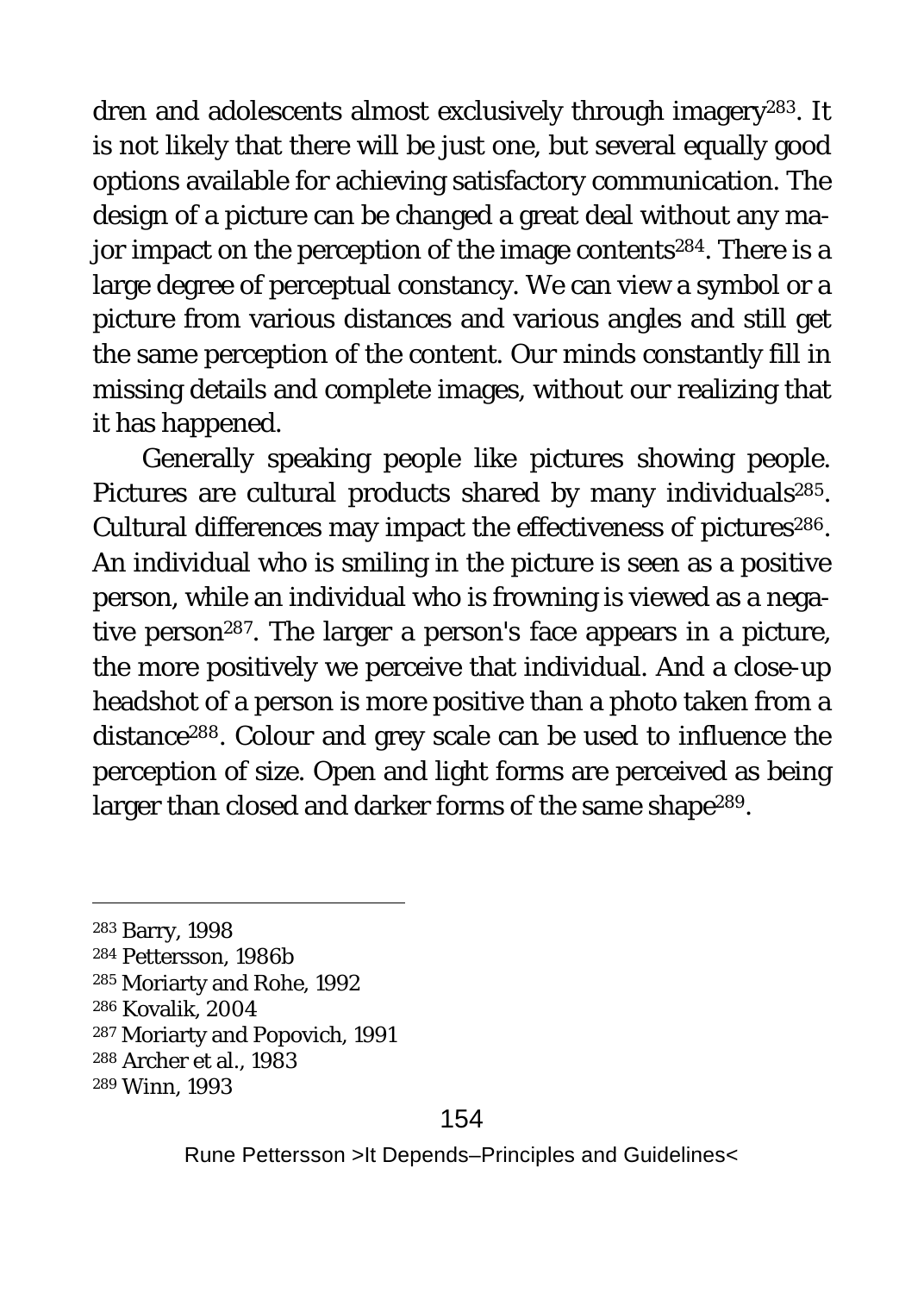When a person is shown straight on in a photograph he or she is perceived in a more positive way and perceived as being more in control of the situation than a person who is shown from one side290. This person is also perceived much more positively than persons who are shown from behind. An individual appears powerful when he or she is photographed from below with the photographer looking up at him or her. The same individual appears less powerful, and least in control of the situation, if he or she is photographed from above. Individuals shown with closed eyes are viewed more negatively than those shown with open eyes. It is also known that the purpose of a photo is important for our perception of the person depicted in the picture291.

# *Perception of Layout*

The layout of information material may aid or it may hinder perception of the content. To aid perception the information designer should:

- Avoid too short and too long lines.
- Use colour, orientation, pattern, shape, size, texture, and value to show that objects belong together.
- Make sure that distribution of space reflects relationships.

We read texts as "word pictures," not letter by letter. Readers tend to dislike both very short and very long line lengths. As

 <sup>290</sup> Moriarty and Popovich, 1991

<sup>291</sup> Moriarty and Garramone, 1986

Rune Pettersson >It Depends–Principles and Guidelines<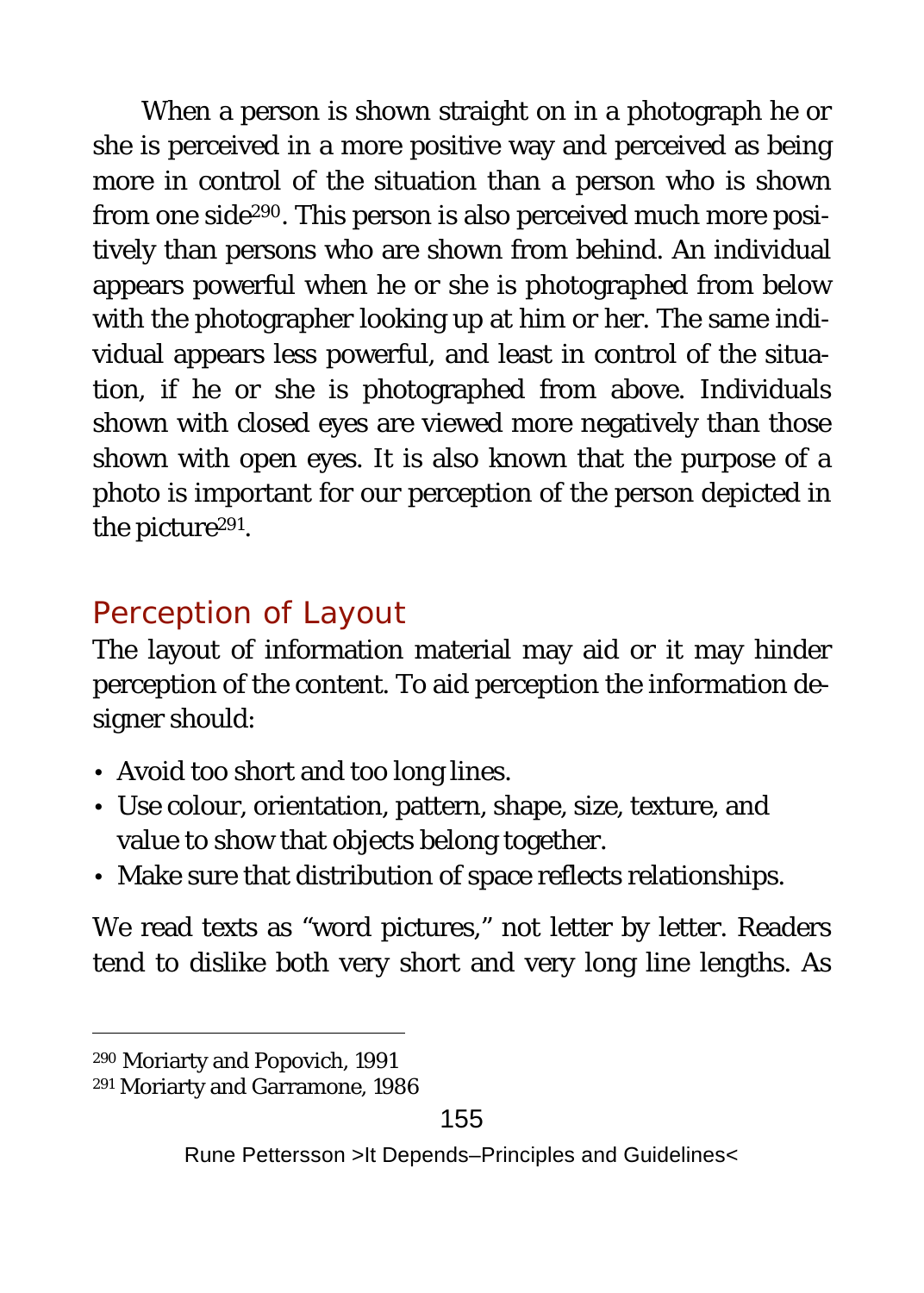previously noted the optimum line length quite often seems to be about 1 1/2 alphabets  $-$  42 characters<sup>292</sup>. Pictures are perceived more rapidly and readily than text<sup>293</sup>. Sometimes imageenhancements intended to improve the interpretation of image content get in the way of the actual message294. A number of studies<sup>295</sup> demonstrate how graphics act as strategies that activate learner's cognitive processes along both horizontal and vertical planes. It is easier to learn left to right sequences than the other way around.

## *Perception of Colour*

Colours should be used with care. In order to aid perception of colour the information designer should:

- Consider that many people are colour blind.
- Use colour to enhance perception of a visual message.
- Use colour and grey scale to influence the perception of size.

Yellow, orange, and red hues are perceived as warm and active colours. Red evokes feelings of strong emotions. Violet, blue, and blue-green are perceived as cool and passive hues. Blue is often used to represent truth and honesty. White is often associated with innocence and purity, and black often represents

 <sup>292</sup> Pettersson, 1989; Walker, 1990. Other suggestions: 35–40 characters (West, 1987), 40–50 characters (Lipton, 2007), 50 characters (Parker, 1988), up to 60 characters (Zwaga, Boersma and Hoonhout, 1999), 60–65 characters (Miles, 1987).

<sup>293</sup> Fleming and Levie, 1978, 1993; Sinatra, 1986

<sup>294</sup> Vogel, Dickson, and Lehman 1986

<sup>295</sup> Winn, 1980, 1981, 1982, 1993; Winn and Holliday, 1985

Rune Pettersson >It Depends–Principles and Guidelines<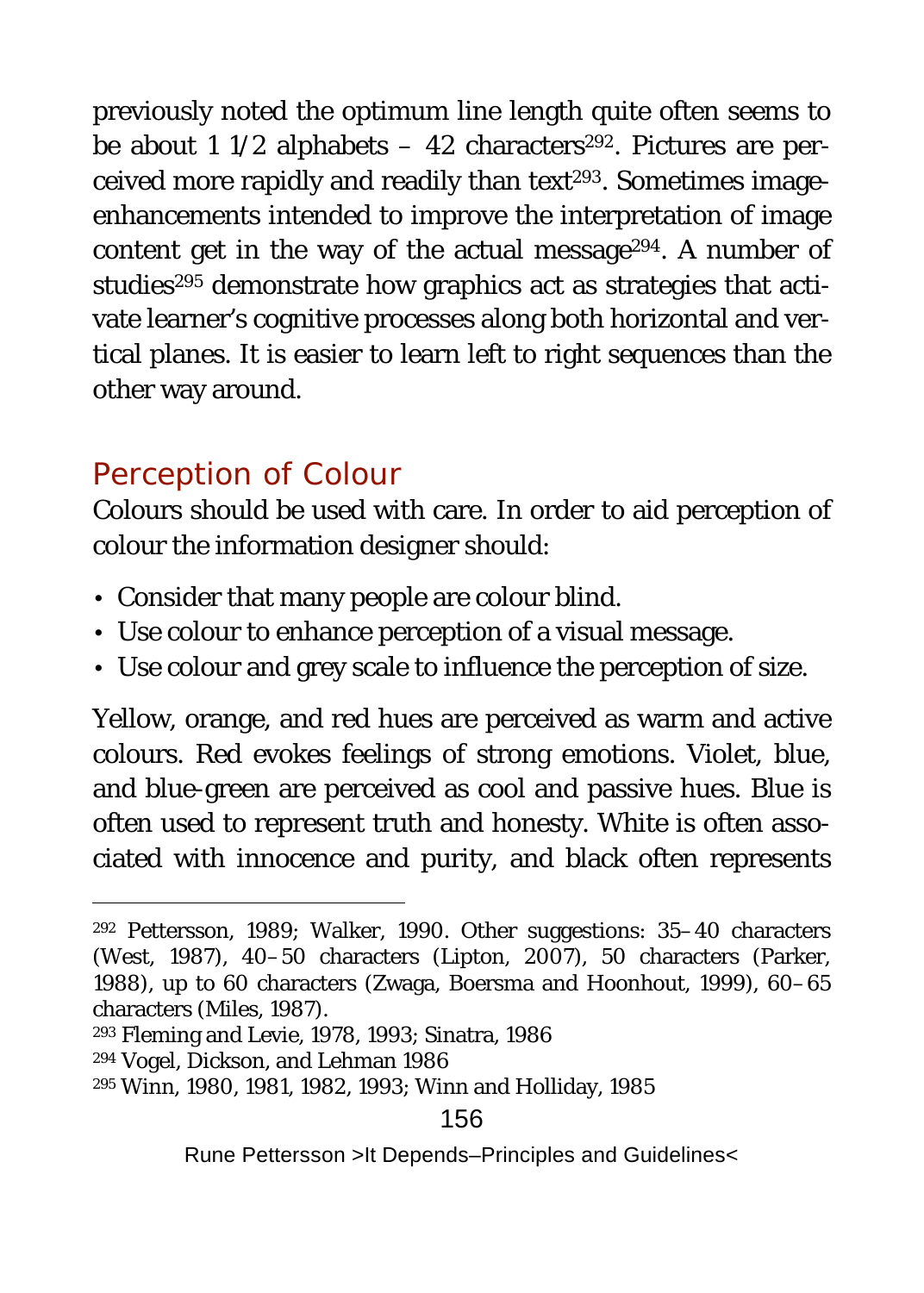evil and darkness. However, it should be noted that certain colours have different meanings in different societies<sup>296</sup>.

Subjects dislike the use of more than three or four text colours on the same page, screen, or slide. Colour coding is a good way to show that something is especially important and interesting. When text is shown on a visual display, there is no easily read colour combination. Rather than focusing on specific colours as always best, designers should work to ensure good contrast between text and background<sup>297</sup>.

A colour coding process may enable people to retain critical information and disregard redundant and irrelevant information. It is, however, known that extensively trained viewers can reliably recognize only about 50 colour codes. An effective and systematic colour code with a maximum of four to six colours in information material assists the viewer in categorising and organising stimuli into meaningful patterns. The choice of colour and grey scale will influence the perception of size. Open and light forms are perceived as being larger than closed and darker forms of the same shape298. (Also see the sub-section *Legibility of Colour*.)

# **Facilitating Mental Processing**

There is no direct correspondence between groups of letters, words, sentences, paragraphs, texts, and reality. Understanding the concepts that words represent in various specialist areas

 <sup>296</sup> Zimmermann and Perkin, 1982

<sup>297</sup> Bradshaw, 2003

<sup>298</sup> Winn, 1993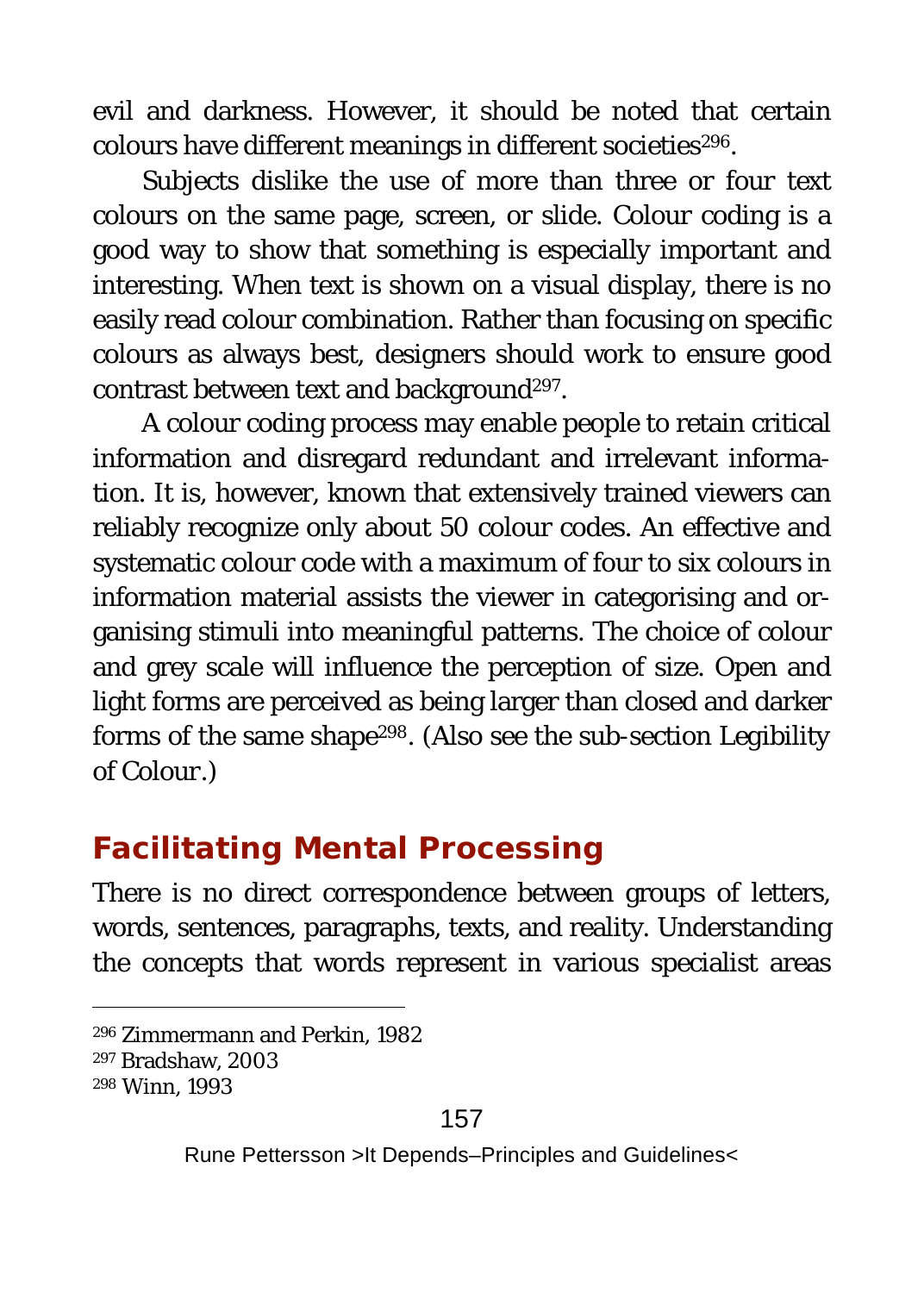and sub-cultures may be difficult or even impossible for all nonspecialists. Thus the information designer needs to know the audience.

Visual language abilities develop prior to and serve as the foundation of, verbal language development<sup>299</sup>. Development of visual language abilities is dependent upon receiver interaction with images, objects, and also body language<sup>300</sup>. Because children developmentally cannot or do not pay attention to factual information in advertising – but rather to peripheral cues such as colour and imagery – they tend to process advertising not through logical assessment, but through their emotions<sup>301</sup>. The same visuals are not equally effective for receivers with different prior knowledge. Images and visual language speak directly to us in the same way experience speaks to us, that is emotionally and holistically. There seem to be no major difference between genders in interpretation of image contents302. Visual communication is becoming more important as an increasing number of decisions in society are being made on the basis of pictorial representations<sup>303</sup>.

As previously mentioned there is a close relationship between guidelines aimed at providing simplicity and guidelines aimed at facilitating perception, processing and memory. Simplicity in a message will result in easier and more effective per-

### 158

 <sup>299</sup> Reynolds-Myers, 1985; Moriarty, 1994

<sup>300</sup> Reynolds-Myers, 1985; Fleming and Levie, 1978, 1993

<sup>301</sup> Barry, 1998

<sup>302</sup> Dwyer, 1972, Fleming and Levie, 1978, 1993

<sup>303</sup> Nielsen, 2004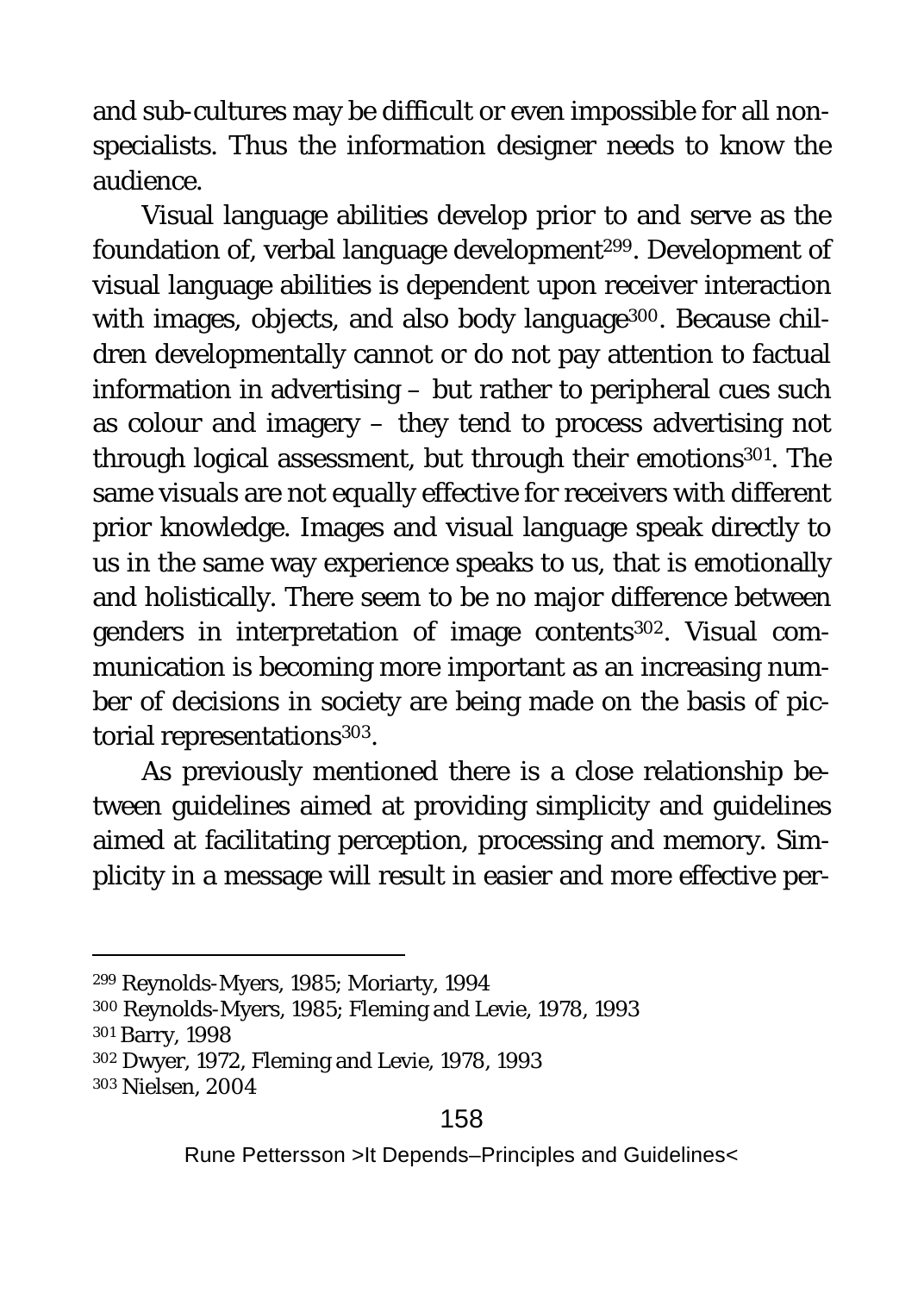ception, processing and memory of that message304. Design has the unique capacity $305$  to shape information by:

- Emphasizing or understating,
- Comparing or ordering,
- Grouping or sorting,
- Selecting or omitting,
- Opting for immediate or delayed recognition, and
- Presenting it in an entertaining fashion.

In general one can state that information should be as simple, clear, and unambiguous as possible. However, in any presentation, information can be enriched with a wealth of details. The sub-sections *Processing of Text, Processing of Pictures, Processing of Layout,* and *Processing of Colour* provide "processoriented" guidelines that may be used in the design of messages in information and learning materials.

# *Processing of Text*

In order to facilitate the processing of text the information designer should:

- Design text to facilitate mental processing.
- Use a variety of examples and non-examples.
- Provide the time that is necessary for the receivers to read, interpret and understand the message in the text.

 <sup>304</sup> Sinatra, 1986

<sup>305</sup> Mijksenaar, 1997, p. 25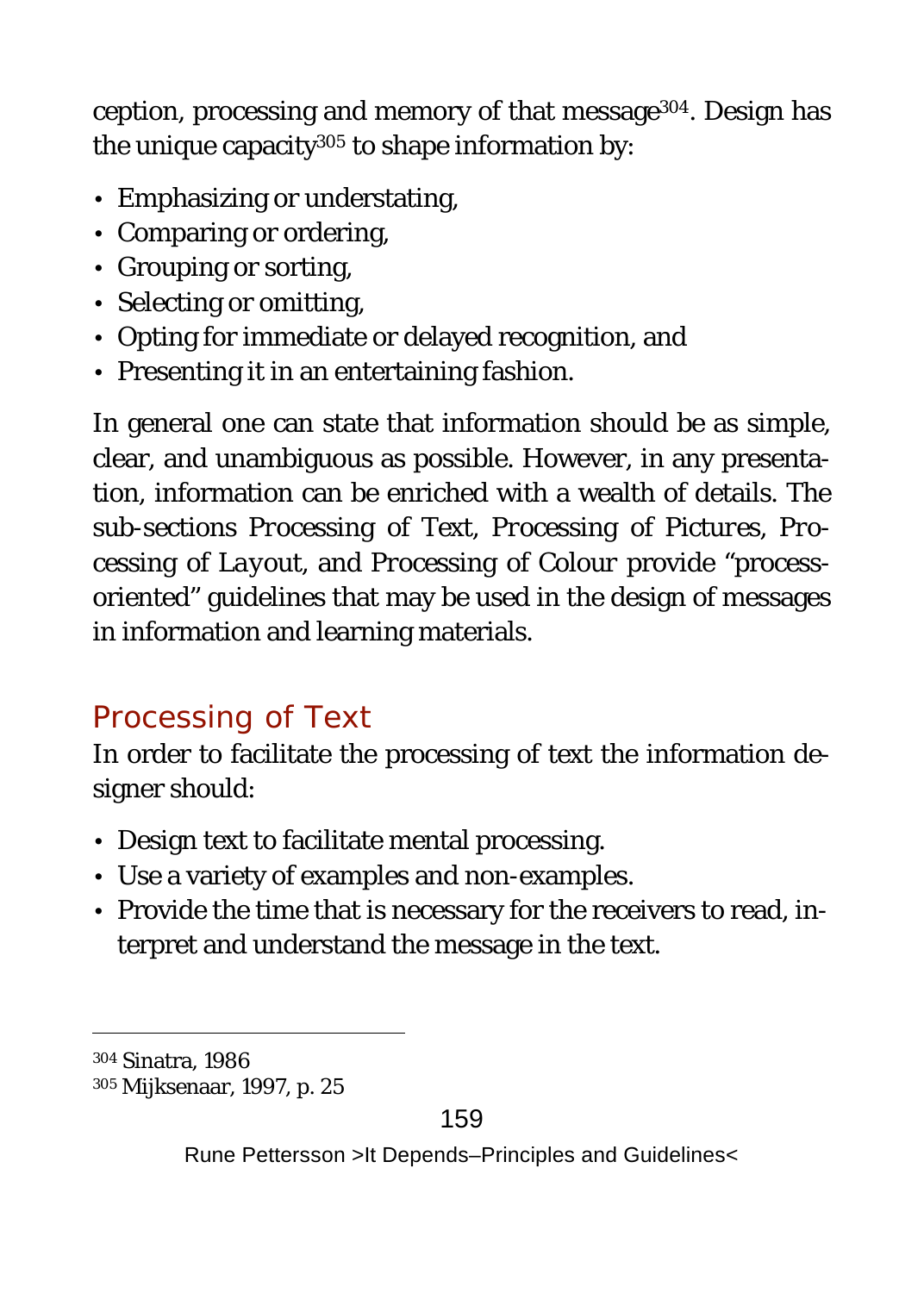A text can convey information, contain analyses and describe feelings and facts<sup>306</sup>. Reading a text is a very structured activity with several eye fixations on each line<sup>307</sup>. Therefore lines should not be too short, or too wide. Word identification is a multistage process, which will take some time<sup>308</sup>. Word naming and word meaning are processed in the left hemisphere<sup>309</sup>.

To avoid too large masses of text, it is a good idea to divide the text into sections, subsections, and paragraphs. Headings on different hierarchic levels will provide the readers with reference point and help them to organize information cognitively for better retention and recall. Headings set in different type versions aid comprehension of the text content310.

# *Processing of Pictures*

In order to facilitate the receiver's mental processing of pictures the information designer should:

- Use line drawings when study time is limited.
- Provide more realistic versions of artwork when unlimited study time is allowed.
- Use graphics in a consistent way.

With their many meanings visuals create ambiguity in the reception in a way that most expressions of written language does

 <sup>306</sup> Melin, 1986b 307 Ekwall, 1977 308 Sinatra, 1986 309 Pirozzolo and Rayner, 1979 310 Jonassen, 1982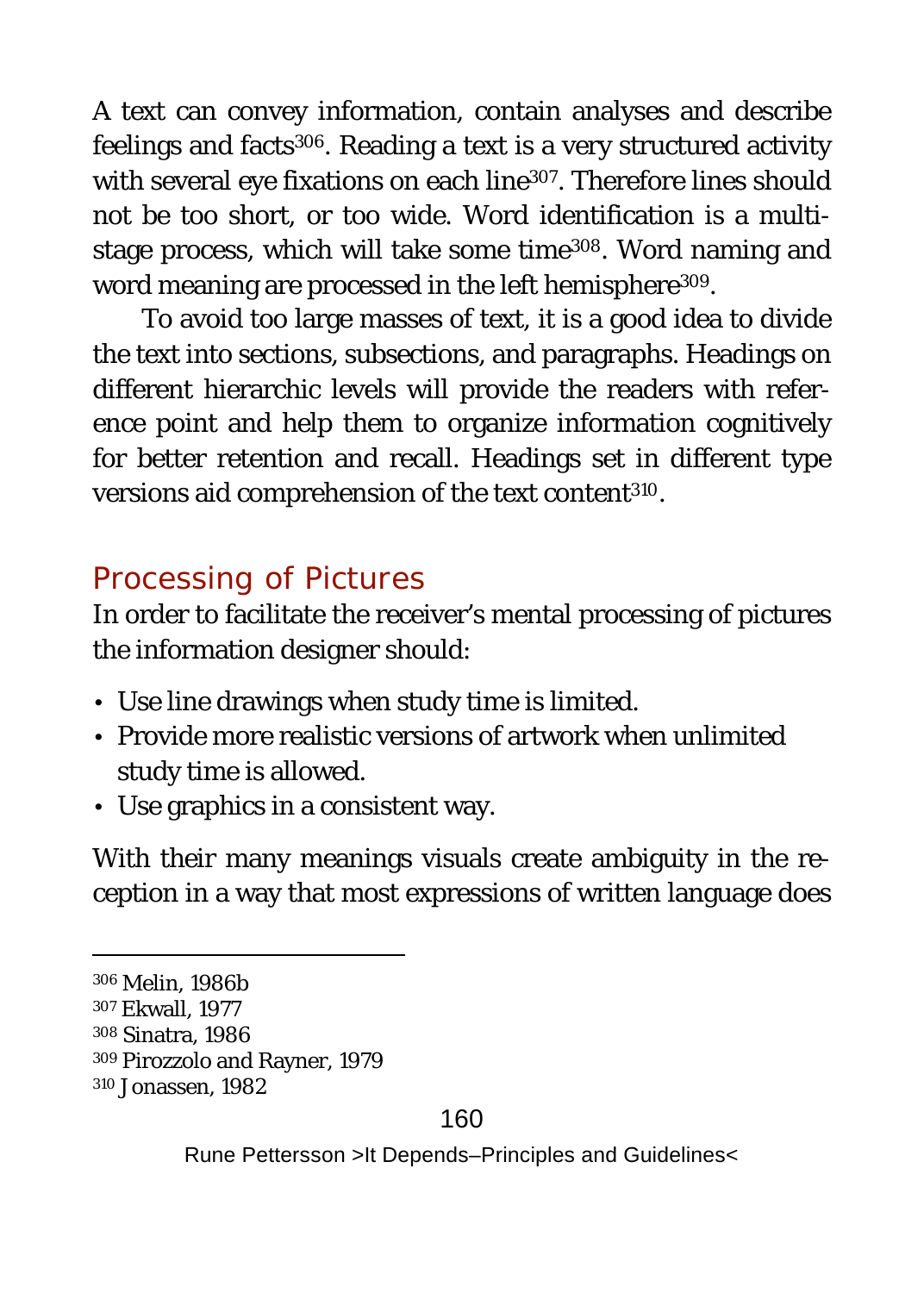not<sup>311</sup>. Pupils in junior schools<sup>312</sup> have very low "pictorial capability." The same is true for pupils in intermediate schools, junior high schools, and in comprehensive schools<sup>313</sup>. In addition comprehensive school students are poor at expressing themselves with pictures<sup>314</sup>. Furthermore, inconsistent use of graphics in information and learning materials is quite common. This will reduce understanding and learning<sup>315</sup>.

The available study time is important. Line drawings are most effective in formats where the learner's study time is limited. More realistic versions of artwork, however, may be more effective in formats where unlimited study time is allowed<sup>316</sup>. Visual presentation support is persuasive317. In a study presentations using visual aids were 43% more persuasive than unaided presentations. At the same time, research in the area of reading indicates that the type of visuals that are used is an important variable in reading comprehension. However, and unfortunately this becomes less important in reality since most students do not attend to the visuals unless they are instructed to do so $318$ .

There are two kinds of image interpretation<sup>319</sup>, one is "immediate" and the other is "analytical." Some assignments cause

#### 161

 <sup>311</sup> Limburg, 1987

<sup>312</sup> Backman, Berg, and Sigurdson, 1988; Eklund, 1990

<sup>313</sup> Backman, Berg, and Sigurdson, 1988

<sup>314</sup> Backman, Berg and Sigurdson, 1988; Eklund, 1990

<sup>315</sup> Bradshaw, 1996, 2003

<sup>316</sup> Dwyer, 1972; Fleming and Levie, 1978; Soulier, 1988

<sup>317</sup> Vogel, Dickson, and Lehman, 1986

<sup>318</sup> Reinking, 1986; Pettersson, 1990

<sup>319</sup> Pettersson, 1989, 1993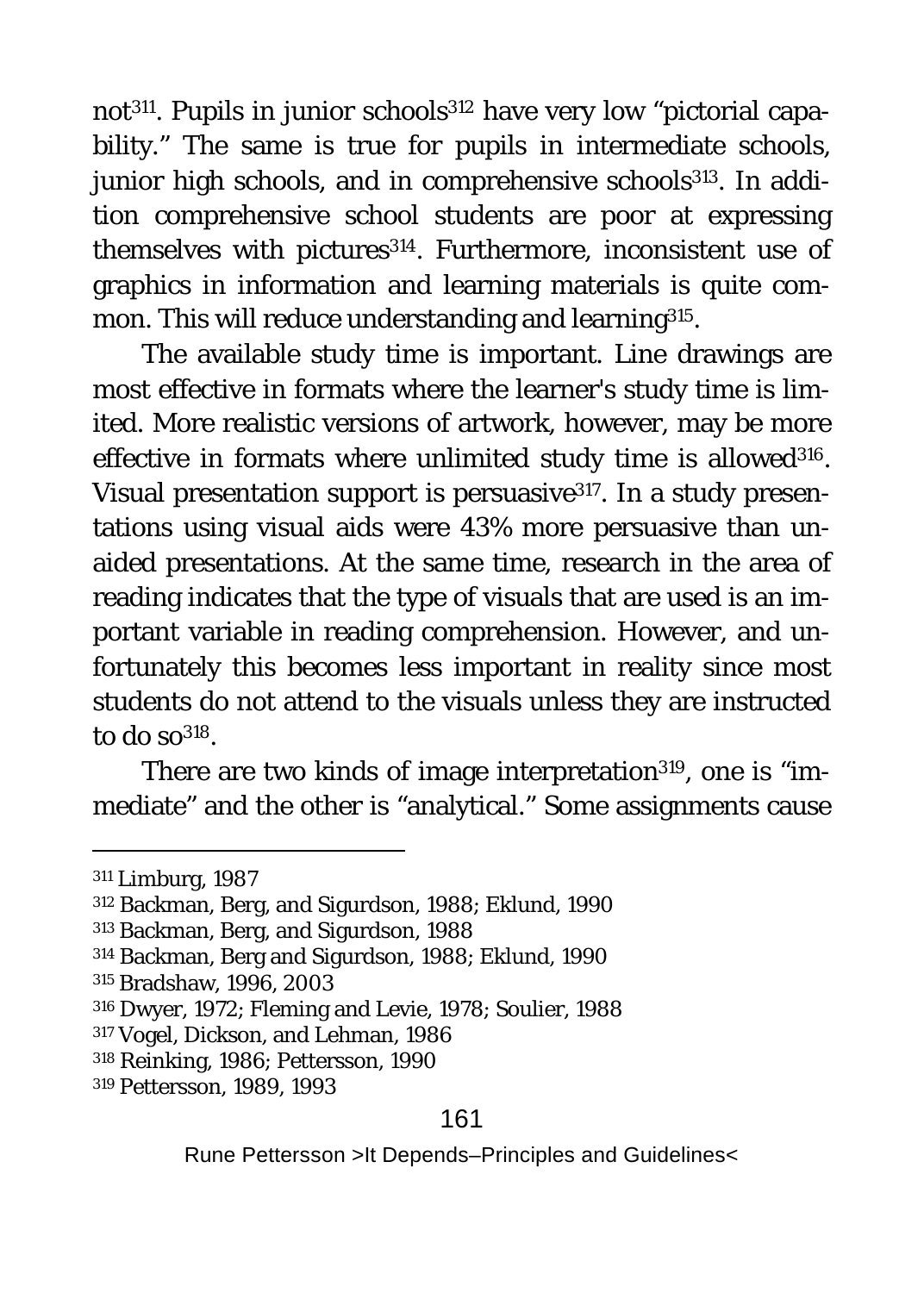interpretation of image contents on a low cognitive level, and some on a high cognitive level. People may understand and describe a picture in very different ways.

## *Processing of Layout*

In order to facilitate the processing of layout the information designer should:

- Use illustrations that are relevant to the content in the text.
- Make close connections between verbal and visual representations.
- Avoid inconsistent use of typography.

Graphic design is a tool with which we can manipulate the raw materials – words in different typefaces, sizes, styles, empty space, illustrations, colour, paper and ink, and the final number of pages in a document – to achieve the best possible communications between people. Typographic cuing generally refers to the use of bold or italic type or underlining to signal the important ideas in a text. There is little doubt that cuing does work well in drawing attention to the cued material<sup>320</sup>. The consensus is that readers are more likely to remember cued ideas than uncued ideas321. In one experiment the use of paragraph headings improved learning<sup>322</sup>. However, underlining of relevant information did not have the same effect.

 <sup>320</sup> Glynn, Britton, and Tillman, 1985

<sup>321</sup> Hartley, 1987

<sup>322</sup> Cisotto and Boscolo, 1995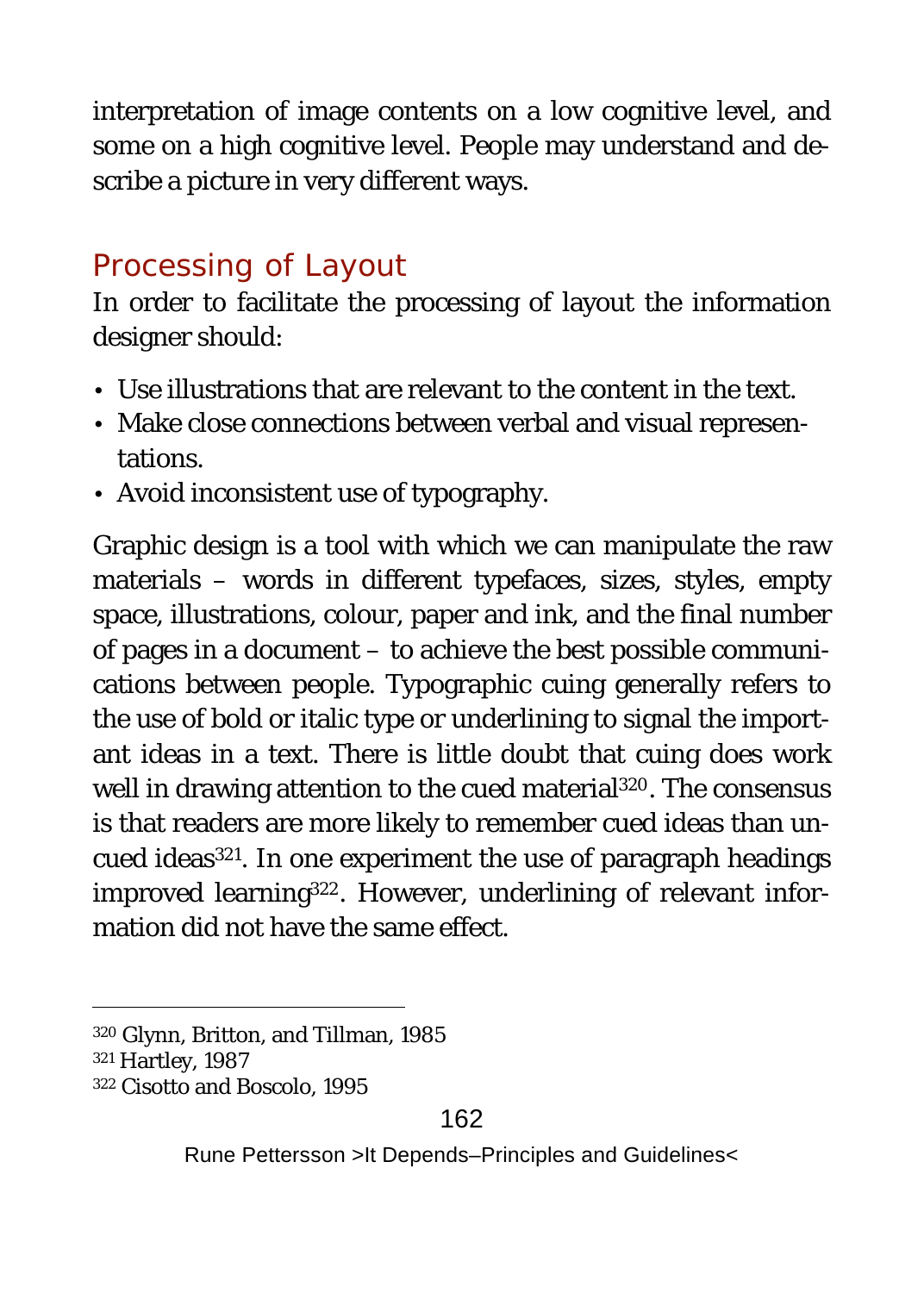Most pictures can be interpreted in several ways until anchored to one by a legend<sup>323</sup>. Pictures incorporate numerous "correct" interpretations, although not always one anticipated by the picture creator. Interference in presentation, such as inconsistent use of colours, graphics, or typography, will reduce understanding and learning324.

Text-relevant pictures facilitate learning from reading prose325. When illustrations provide text-redundant information, learning content in the text that is also shown in pictures will be facilitated. However, illustrations that are not relevant to the content in the text can have a negative effect on reading comprehension and prose learning326. Conveying information through both verbal and visual languages makes it possible for learners to alternate between functionally independent, though interconnected, and complementary cognitive processing systems327. Learners are most able to build connections between verbal and visual representations when text and illustrations are actively held in memory at the same time. This can happen when text and illustrations are presented in close connection on the same page in a book, or when learners have sufficient experience to generate their own mental images as they read the text328.

### 163

 <sup>323</sup> Barthes, 1977

<sup>324</sup> Bradshaw, 1996, 2003

<sup>325</sup> Levin et al., 1987

<sup>326</sup> Levie and Lentz, 1982; Melin, 1999b

<sup>327</sup> Levie and Lentz, 1982

<sup>328</sup> Mayer et al., 1995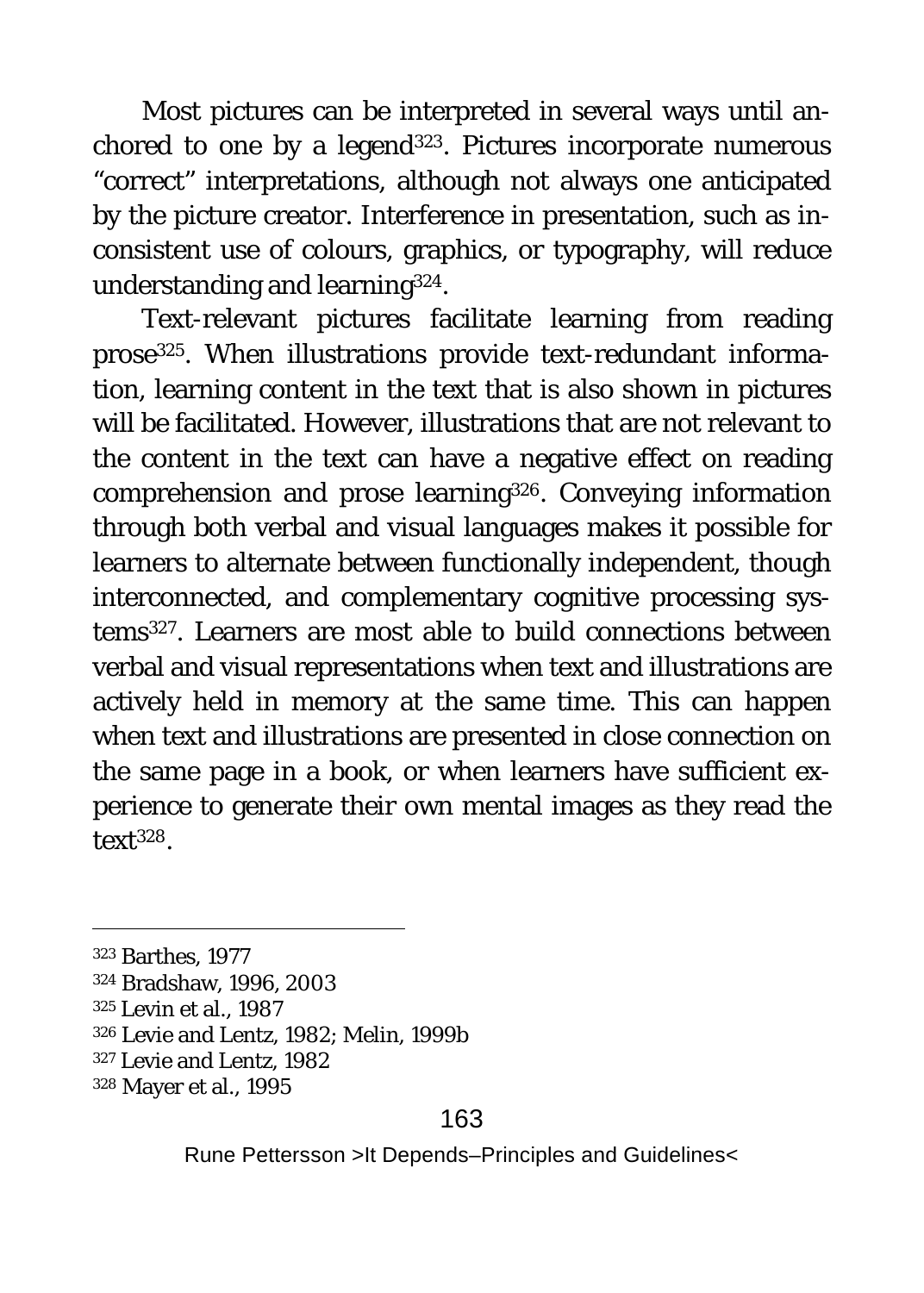## *Processing of Colour*

In order to facilitate the processing of colour the information designer should:

- Use colour coding in a consistent way.
- Limit the number of colour codes.
- Find out likes or dislikes of colour.

People might see colours in the same way. However, no two persons experience colour in the same way. Thus the human reactions to colour stimuli cannot be standardised. Depending on age, culture, gender, and profession, there are different subjective reactions to colour. There are likes and dislikes of colour, based on general as well as personal associations.

Colour coding will increase understanding and learning329. The number of colour codes should be limited and they should always be explained. To avoid confusion and misunderstanding, it is important that colour be used consistently. Inconsistent use of colours will reduce learning330. (Also see the sub-section *Attention to Colour*.)

# **Facilitating Memory**

As previously seen there is a close relationship between guidelines aimed at providing simplicity and guidelines aimed at facilitating perception, processing and memory. Simplicity in a message will result in easier and more effective perception, pro-

 <sup>329</sup> Dwyer, 1972, 1978; Epskamp, 1981; Hannafin and Peck, 1988; Bradshaw, 2003

<sup>330</sup> Bradshaw, 1996, 2003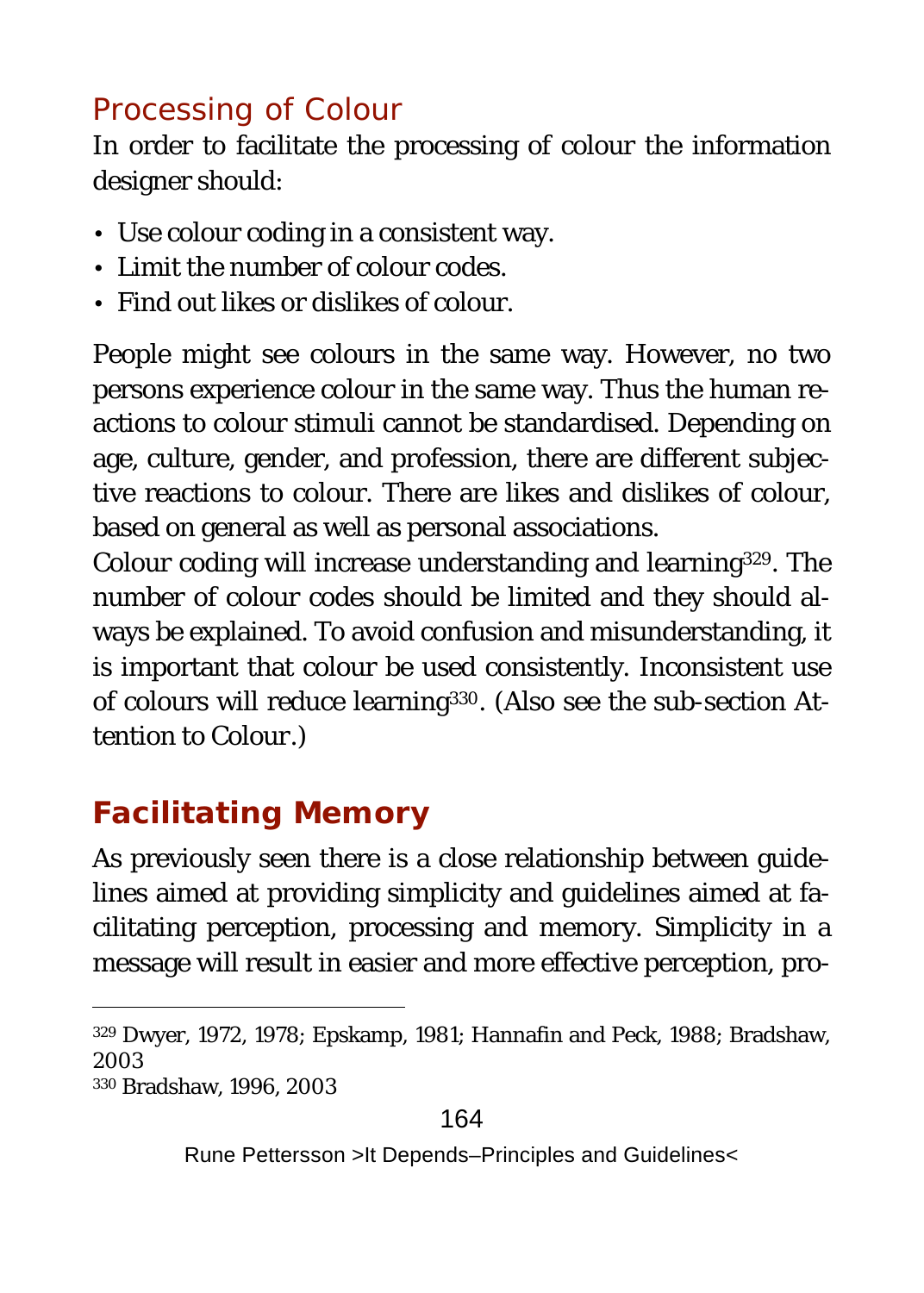cessing and memory of that message. The sub-sections *Memory Models, Memory for Text,* and *Memory for Pictures* provide "process-oriented" guidelines that may be used in the design of messages and information materials. In order to facilitate memory the information designer should.

- Present only a limited number of information elements at the same time.
- Provide meaningful contents.
- Present text and illustrations in close connection.

# *Memory Models*

A number of models or theories describe the transfer of information through memory<sup>331</sup>. One way of viewing memory functions is based on information processing in steps332, the "*information processing theory.*" The first of these steps is the sensory memory, or the immediate memory, which carries out the storage of stimulus information at the peripheral level.

After being processed in the sensory memory, some information is passed on to the short-term memory (STM), operative memory, or working memory. The short-term memory has severe capacity limitations. Miller's initial review of short-term memory research<sup>333</sup> related to items like brightness, colour, dig-

 <sup>331</sup> Waugh and Norman, 1965; Atkinson and Shiffrin, 1968; Norman and Bobrow, 1975; Broadbent, 1984; Sinatra, 1986; Lockhart and Craik, 1990 <sup>332</sup> Atkinson and Shiffrin, 1968

<sup>333</sup> Miller, 1968, *The magical number seven, plus or minus two: Some limits on our capacity for processing information*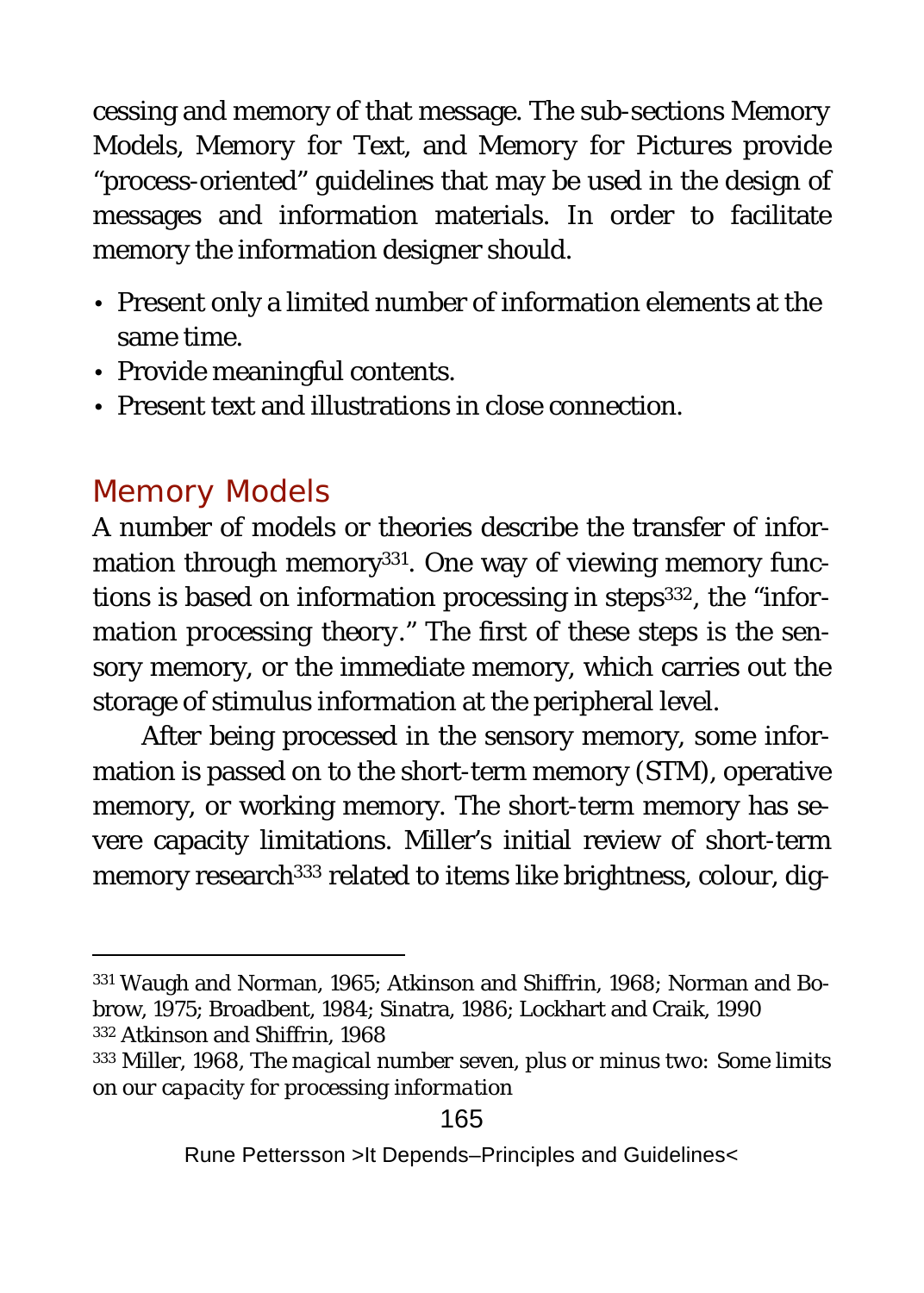its, hue, length, letters, loudness, pitch, size, and taste. Subsequent studies have come to similar conclusions<sup>334</sup>.

The long-term memory335 (LTM) is what most people mean when they refer to "memory." The long-term memory has episodic memories of specific things we have done, seen, heard, felt, tasted, and so on. To facilitate these processes the information designer should organise information carefully.

The dual-coding theory<sup>336</sup> proposes that rather than just one sensory memory, one short-term memory, and long-term memory, as might be implied in information processing theory, there are actually separate memory systems for different types of information: one for verbal information and one for imaginal information. Verbal memory includes activity related to language systems (auditory and speech), while imaginal memory includes pictures, sounds, tastes, and nonverbal thoughts (imagination). Memory is greater when a verbal and a visual code are activated at the same time, rather than only one of them<sup>337</sup>. After reviewing picture effects on children's learning

### *Memory for Text*

Retrieval from verbal memory is a serial integration and sequential processing of auditory-motor perception systems<sup>338</sup>.

336 Paivio, 1990

337 Mayer, 1993; Moreno and Mayer, 2000

338 Sinatra, 1986

### 166

 <sup>334</sup> Case, 1974, 1975; Pascual-Leone and Smith, 1969; and Bazeli and Bazeli, 1992

<sup>335</sup> Carlson, 1993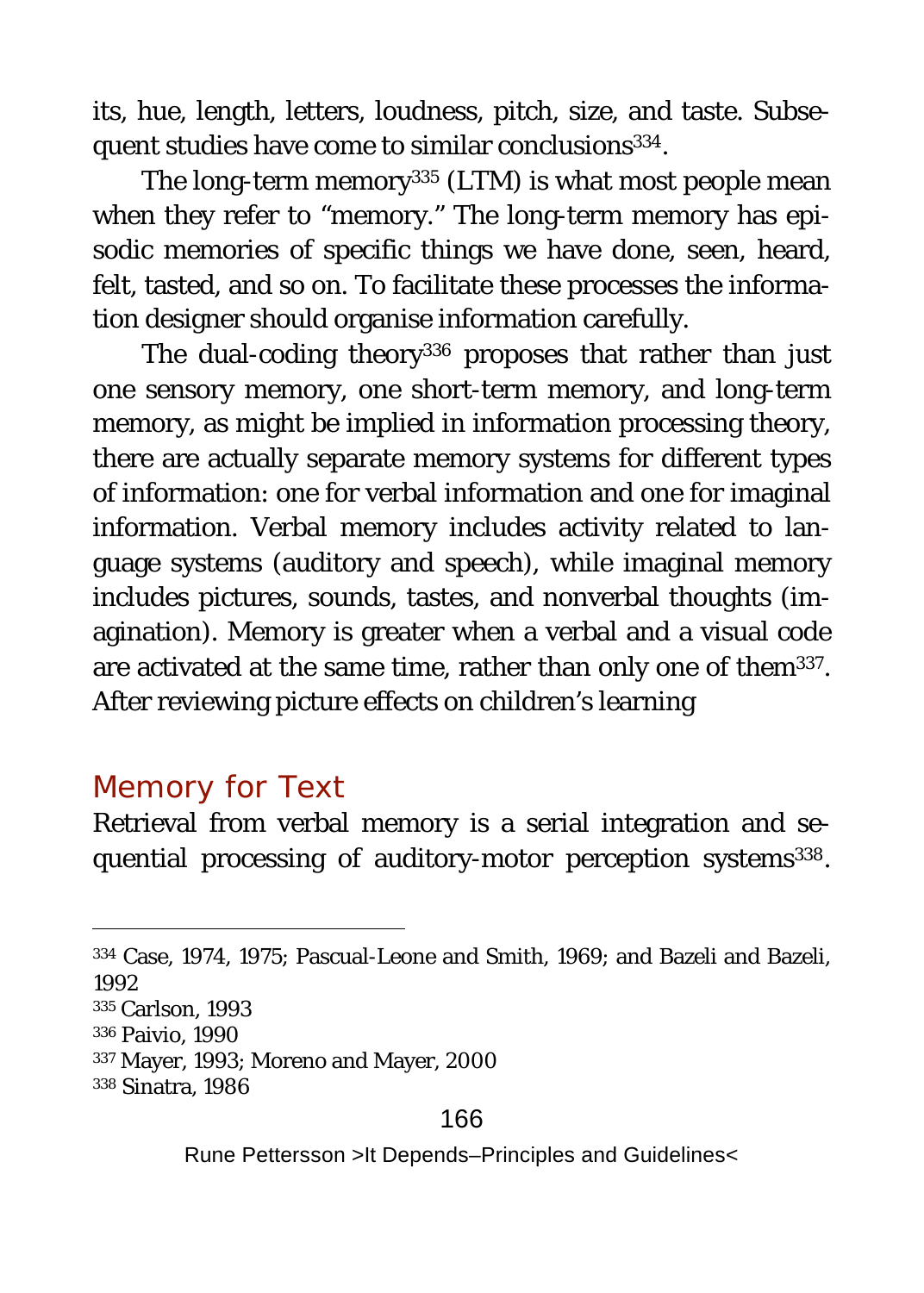Word identification is a multi-stage process. The right brain hemisphere carries out visual-featural analysis. Word naming and word meaning are processed by the left hemisphere<sup>339</sup>. Utilizing specific textual structure *does not facilitate* recall of instructional text<sup>340</sup>. However, utilizing specific textual structure facilitates recall of instructional text<sup>341</sup>.

A meaningful content is understood and learned easier and remembered longer. We best remember what we read at the beginning and at the end of a reading session. The optimum time for learning from reading seems to be 20-40 minutes<sup>342</sup>, and then it is time for a pause. We will forget most of what we learn if we do not rehearse the material. After finishing reading, it is time for the first rehearsal, reading keywords and notes. It is a good idea to repeat this after a day, after a week, and after a month. We will remember more from a graphically complex text than a "plain" text<sup>343</sup>.

## *Memory for Pictures*

In 1977 one scholar concluded that enough research evidence already had been gathered regarding illustrated text<sup>344</sup>: "No more experiments are required to substantiate the positive effect of pictures on children's learning." However, much more

 <sup>339</sup> Pirozzolo and Rayner, 1979

<sup>340</sup> Frase and Schwartz, 1979, Hartley, 1980

<sup>341</sup> Frase and Schwartz, 1979, Bernard, 1990

<sup>342</sup> Atkinson et al. 1990

<sup>343</sup> Melin, 1999b

<sup>344</sup> Pressley, 1977, p. 613

Rune Pettersson >It Depends–Principles and Guidelines<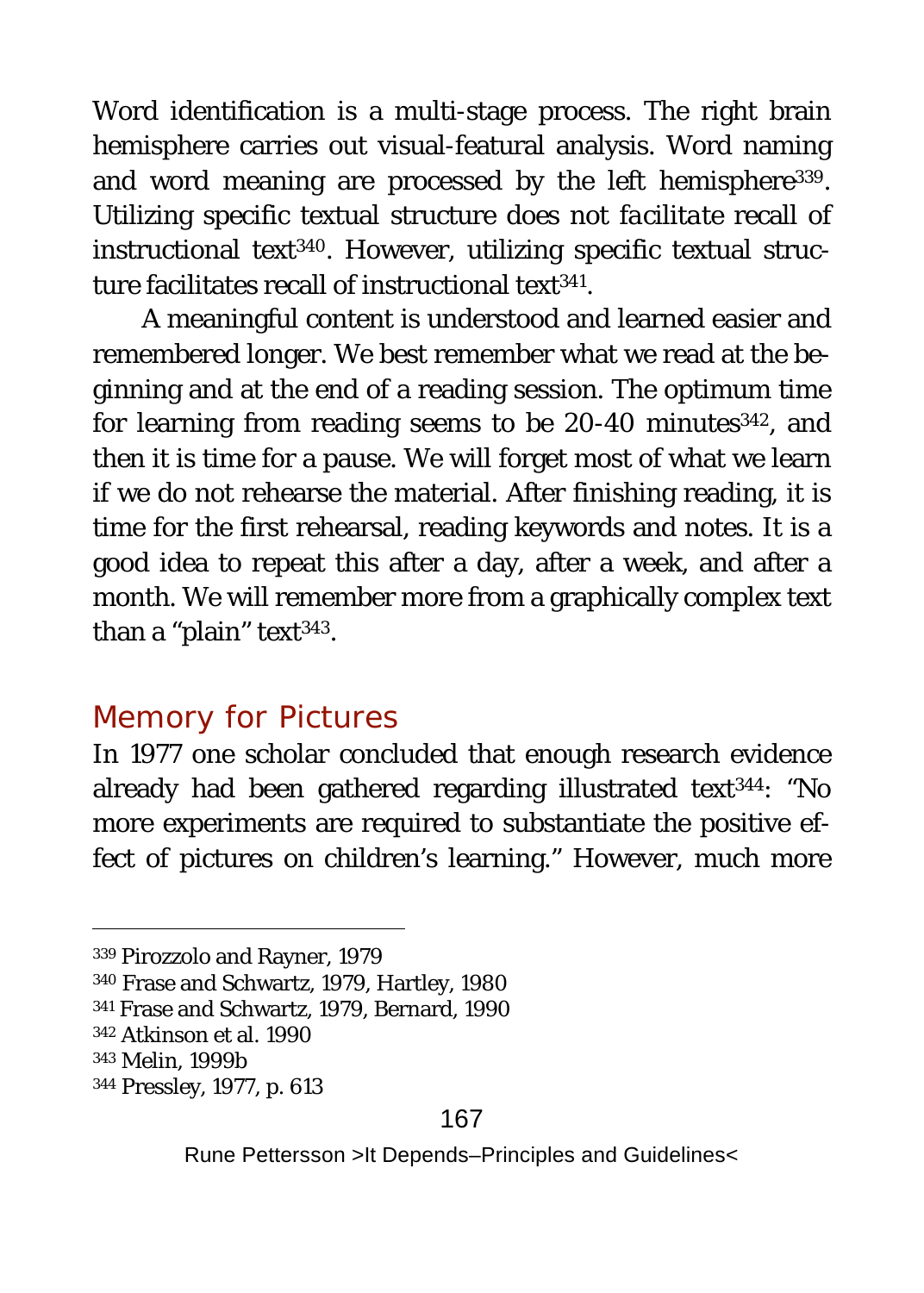research in this area has been done since 1977. We know that memory for pictures are superior to memory for words. This is called345 the "pictorial superiority effect". Visual memory is very fast346. Emotionally charged pictures may improve motivation for reading and thus improve the memory<sup>347</sup>.

Memory for a picture-word combination is superior to memory for words alone or memory for pictures alone<sup>348</sup>. Learners are most able to build connections between verbal and visual representations when text and illustrations are actively held in memory at the same time. This can happen when text and illustrations are presented in close connection, for example on the same page in a book, or when learners have sufficient experience to generate their own mental images as they read the text349. Therefore pictures should be put as close to the relevant text as possible350.

The design of learning materials should be co-ordinated with a theory of meaningful learning<sup>351</sup>. Such a theory<sup>352</sup> was

349 Mayer et al., 1995

#### 168

 <sup>345</sup> Paivio, 1983; Branch and Bloom, 1995

<sup>346</sup> Beaver, 1994

<sup>347</sup> Melin, 1999a

<sup>348</sup> Adams and Chambers 1962; Haber and Myers, 1982

<sup>350</sup> Lidman and Lund, 1972; MacDonald- Ross, 1977; Hartley and Burnhill, 1977a; Haber and Hershenson, 1980; Wright, 1982; Braden, 1983; Benson, 1985; Pettersson, 1989, 1993; Mayer, 1993; Mayer and Sims, 1994; Mayer et al 1995; Moreno and Mayer, 2000

<sup>351</sup> Fleming and Levie, 1993; and Mayer, 1993; Mayer et al. 1995 352 Mayer et al. 1995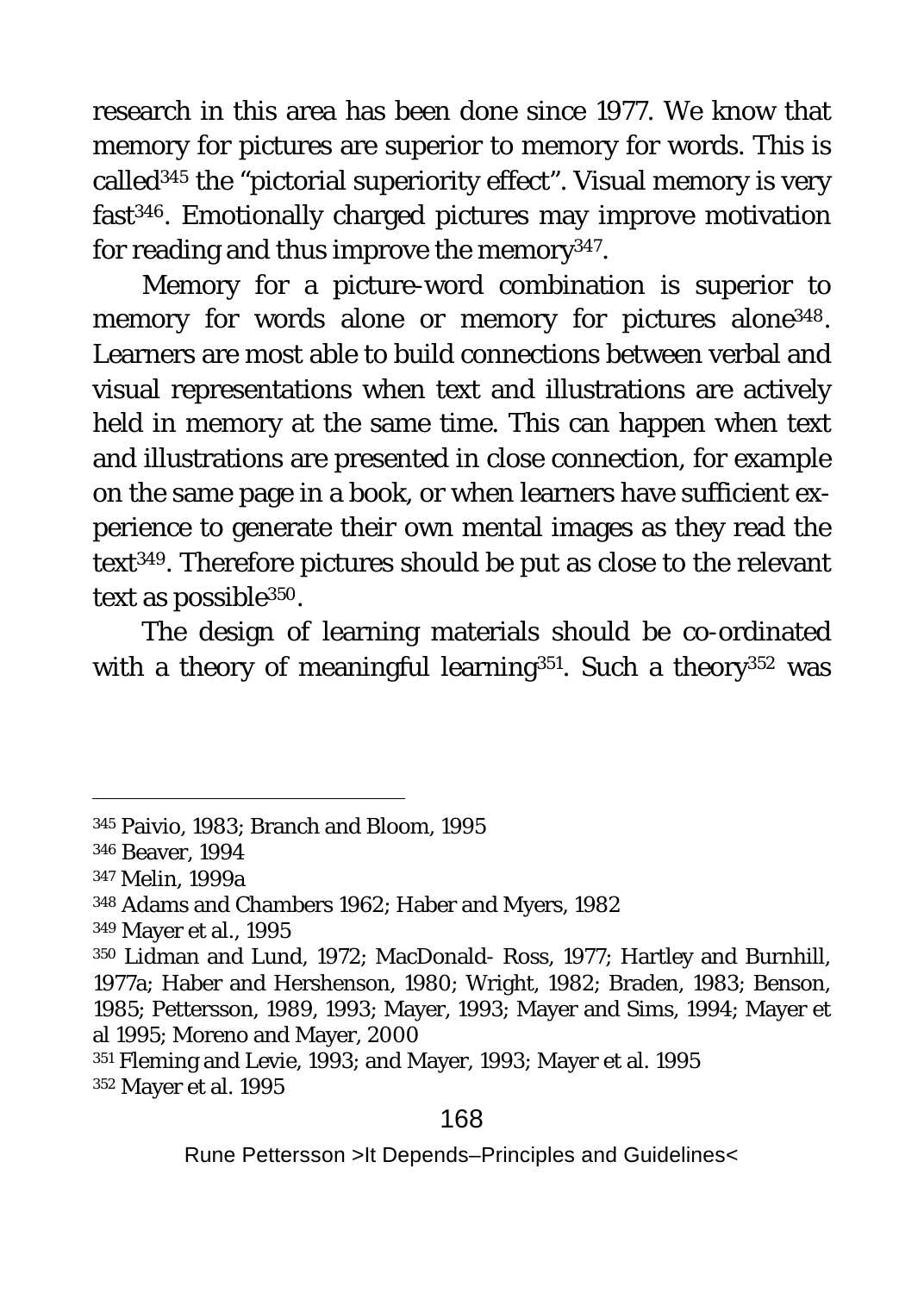created from components of a generative learning theory<sup>353</sup> and the dual coding theory354.

169

 <sup>353</sup> Witt rock, 1974, 1989

<sup>354</sup> Paivio, 1971, 1978, 1983, 1986, 1991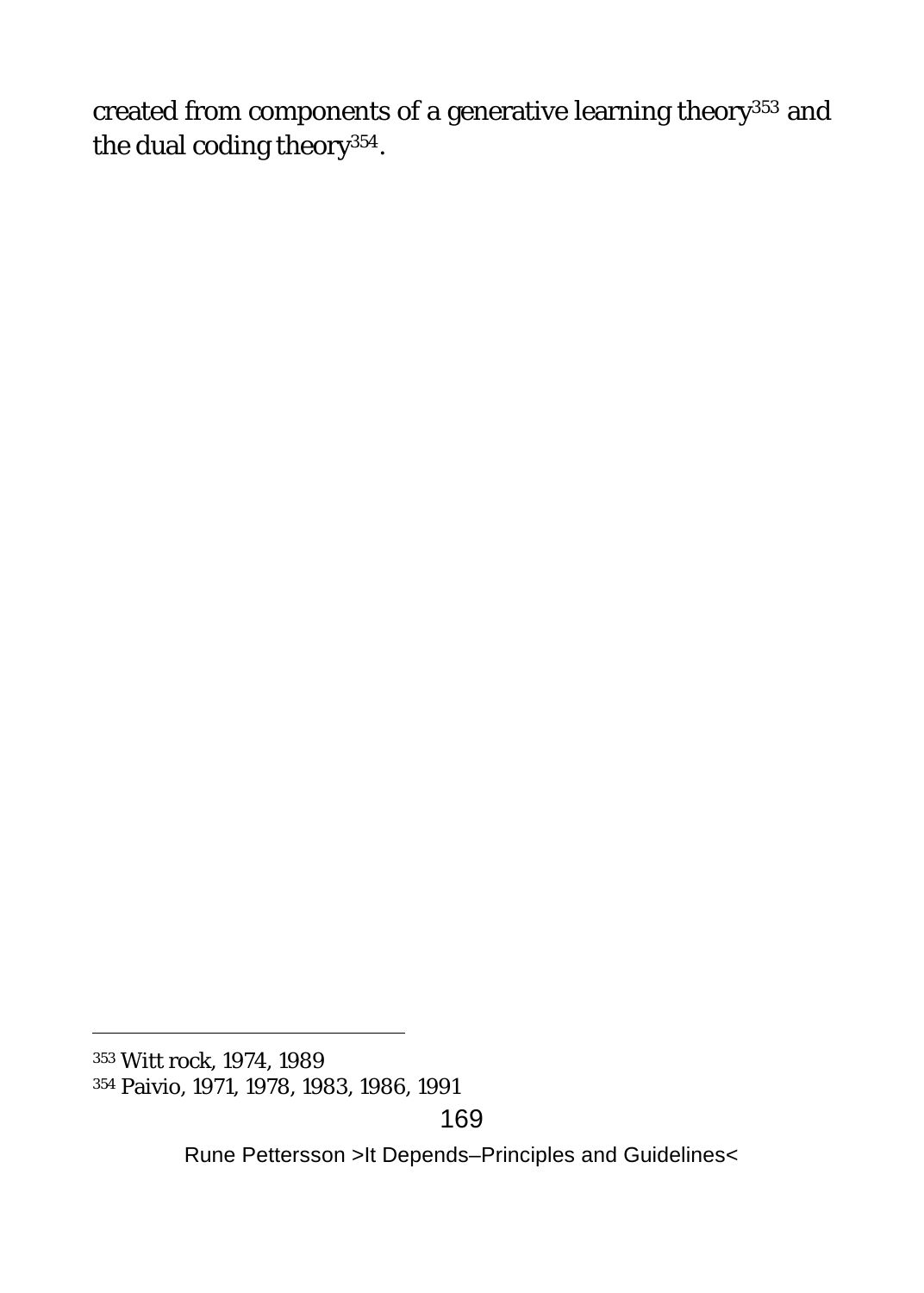# **Summary**

This chapter includes lists of the goals, principles and guidelines used in information design and message design.

## **Goal and Foundation**

In information design and message design the main goal is *clarity of communication*. As an area of knowledge information design and message design rests on a *foundation*, which can be expressed in four basic statements:

- It is multi-disciplinary.
- It is multi-dimensional.
- Theory and practice co-operate.
- There are no firm rules.

An exception to the last statement is the only information design and message design rule: *"Respect copyright, and other laws and regulations related to information."*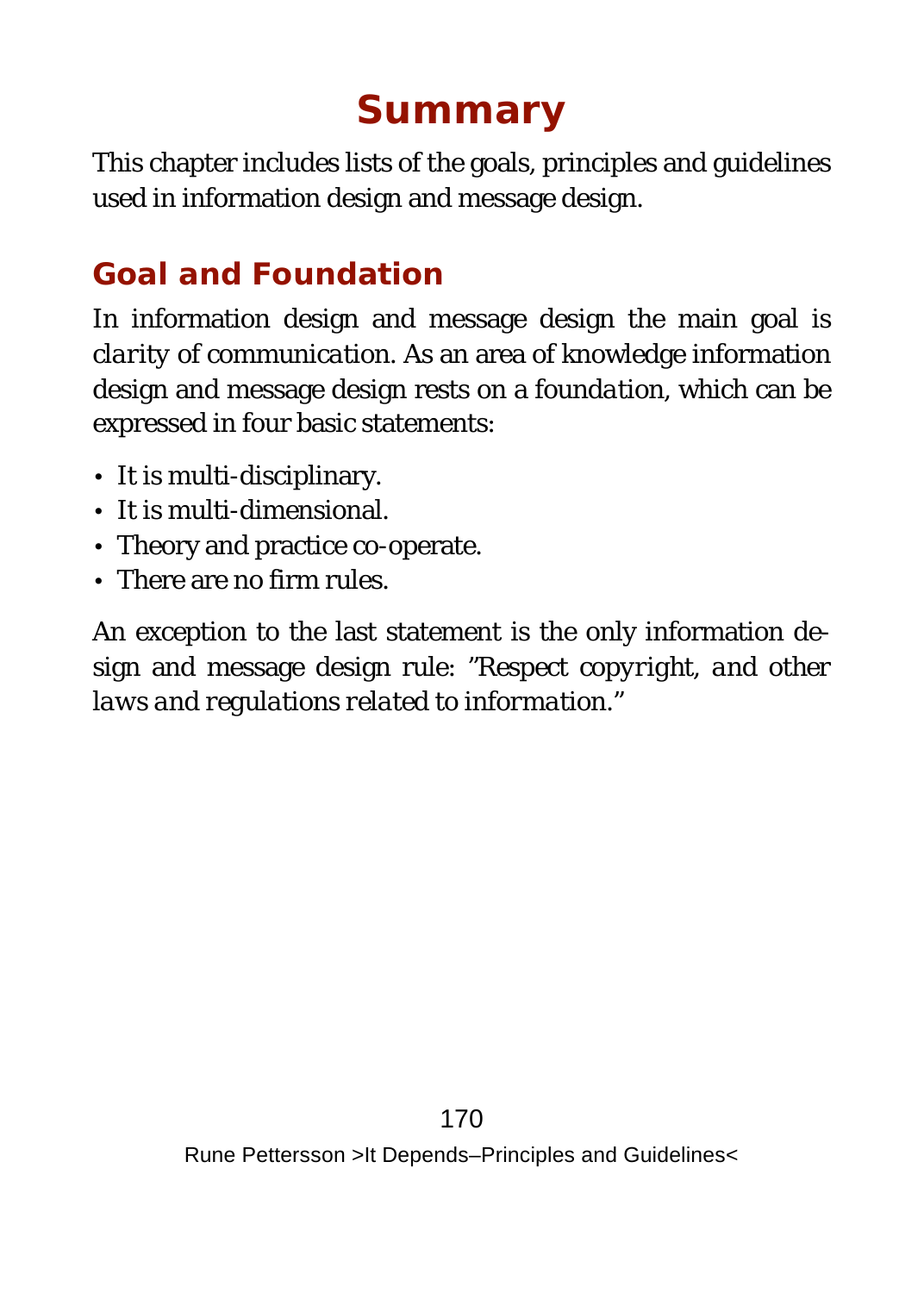# **Principles**

The 16 message design principles belong to four groups:

Functional principles Defining the problem Providing structure Providing clarity Providing simplicity Providing emphasis Providing unity Administrative principles Information access Information costs Information ethics Securing quality

Aesthetic principles **Harmony** Aesthetic proportion Cognitive principles Facilitating attention Facilitating perception Facilitating processing Facilitating memory

# **Guidelines**

The following 150 guidelines are based on the 16 message design principles.

## *1 Defining the Problem*

- **1.1 The Sender**
- Define what the sender wants to achieve.
- Decide when this is to happen.
- Find out about the project budget, as well as all other requirements.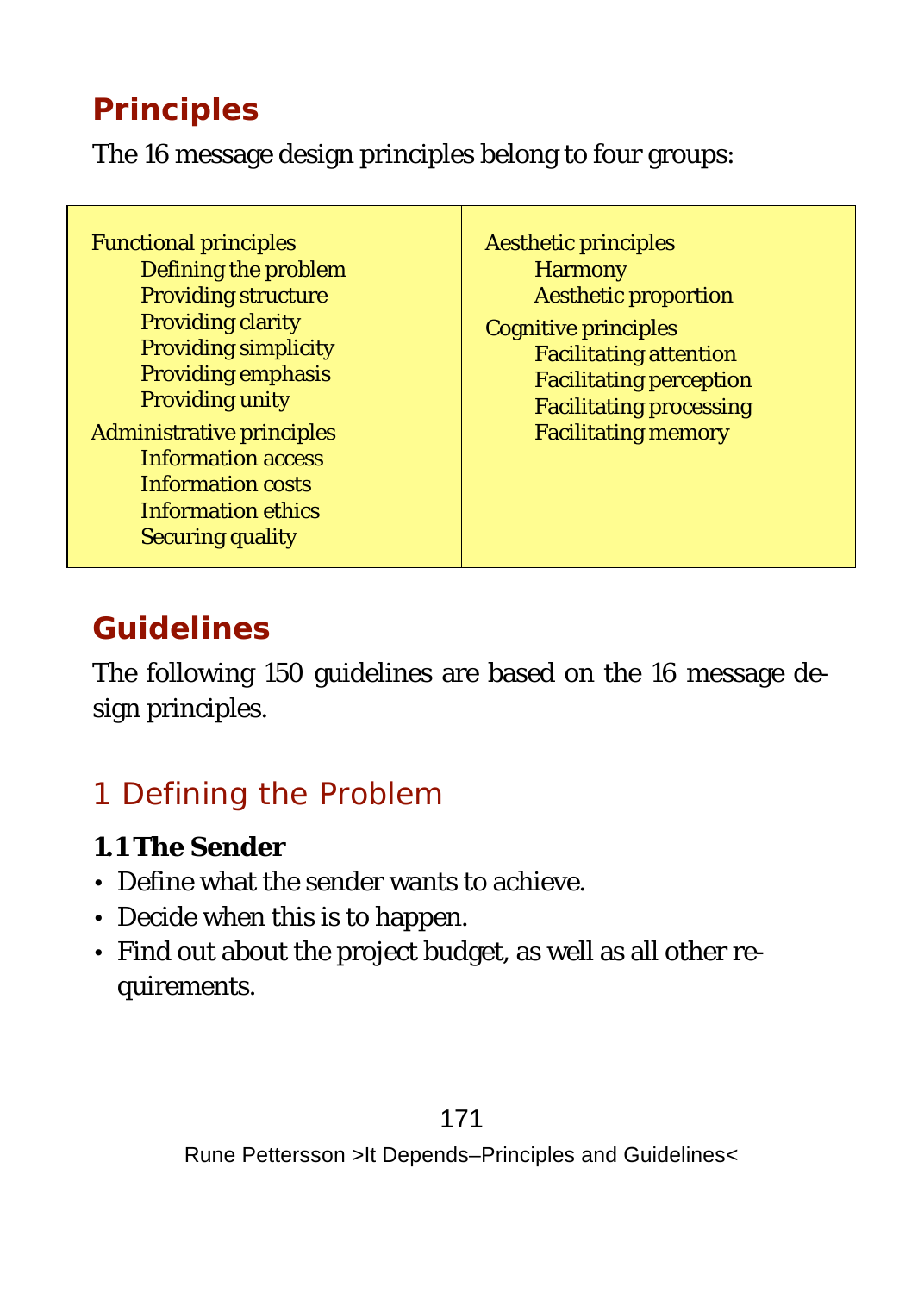### **1.2 The Representation**

### *The Message*

- Define the purpose and the objective of the message, always keeping the intended receivers in mind.
- Collect and review necessary facts for later use in the design process.
- Consider the use of words, images, and graphic form.

### *The Medium*

- Select the most suitable medium for the message.
- Produce synopsis for text, pictures, and sound.
- Adopt the graphic design to the medium.

### *The Receivers*

- Carefully define the group of intended receivers.
- Collect data about age, culture, gender, and socio-economic factors.
- When possible, consider any feedback that may be expressed by any previous receivers.

### *The Context*

- Define the internal context of the message.
- Define the external contexts of the message.
- Define how the context may influence the interpretation of the message.

# *2 Providing Structure*

- Develop a clear structure for the content.
- Limit the number of levels in the structure.

### 172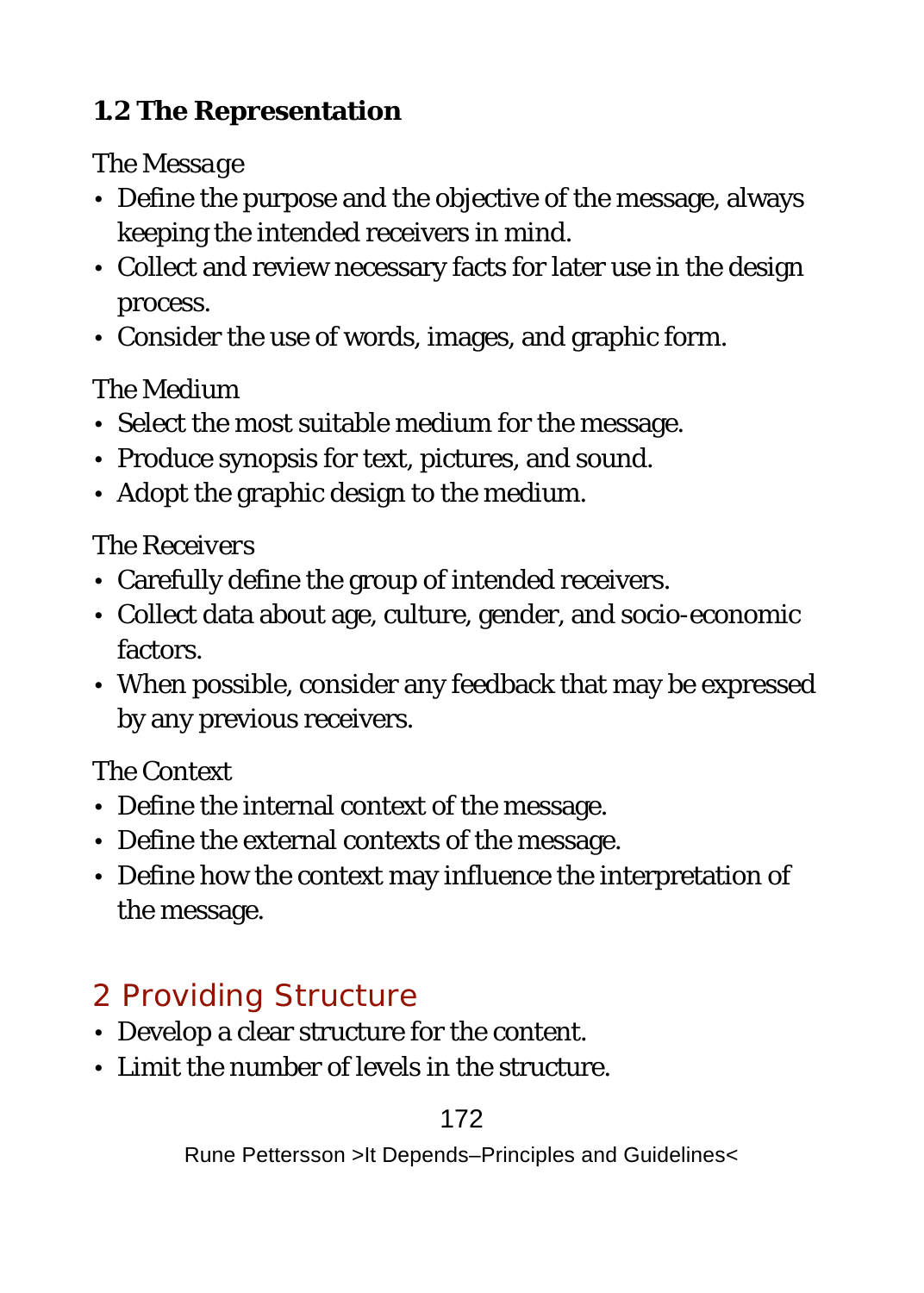• Show the hierarchy and structure of the content in the graphic design.

# *3 Providing Clarity*

## **3.1 Legibility of Text**

### *Legibility of Print Media*

- Use clear, direct, simple and transparent typography.
- Use a common typeface, between nine and twelve Pica points, for continuous text in a book, a pamphlet, or a report.
- Restrict the number typefaces and only use a few per information material.

### *Legibility of Text on Wall Charts*

- Set text bold and large enough, adjusted to the reading distance.
- Use lower case letters and avoid all-capital printing for running text.
- Restrict the number typefaces.

### *Legibility of Text on Screens*

- Use typefaces designed for screen display.
- Use black text on a white or yellow background.
- Avoid the use of all capital letters.

### *Legibility of Projected Texts*

• Use no more than six rows of six words in each image, set in a linear typeface, with characters large and bold enough.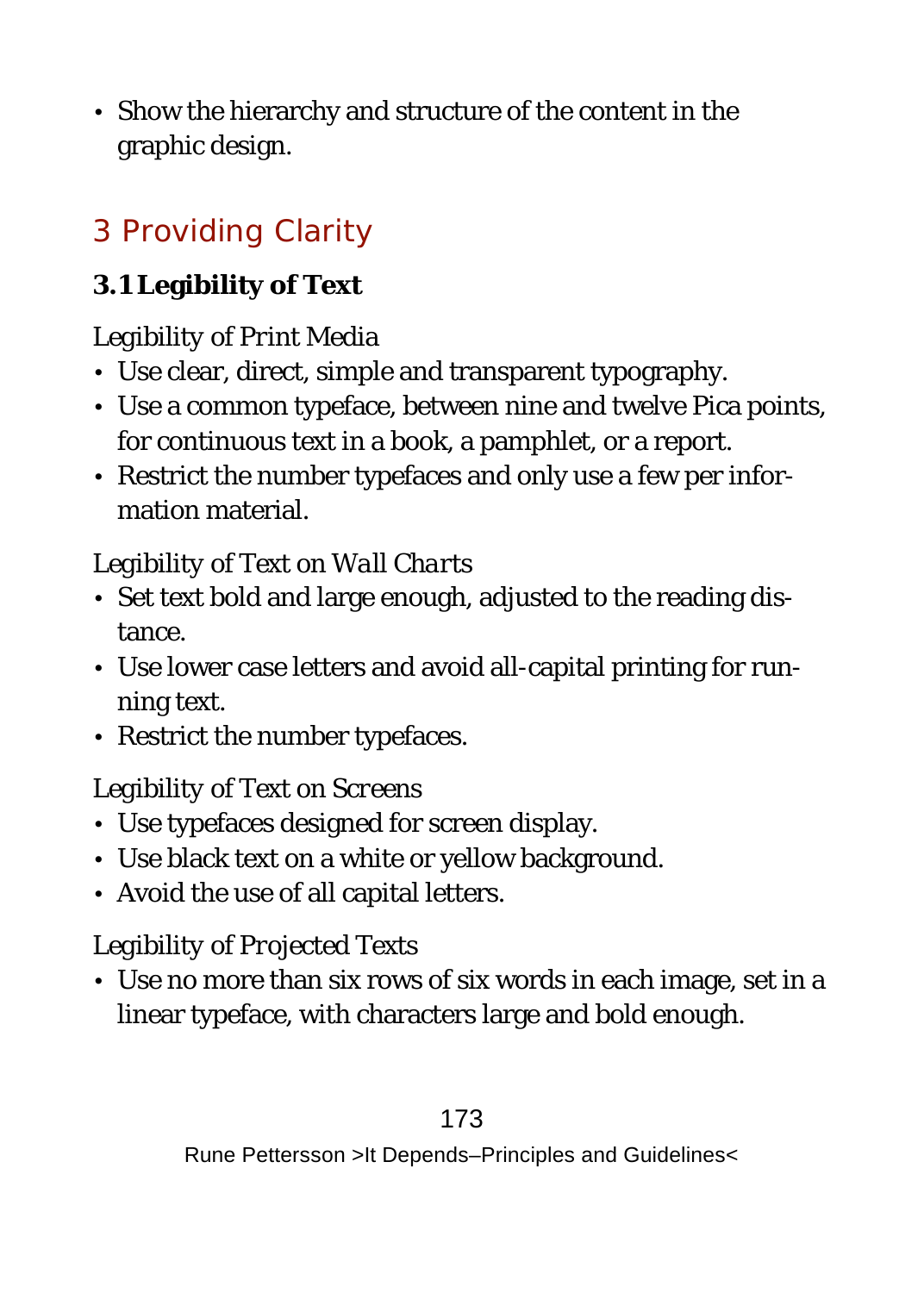- Maintain a good contrast between foreground and background.
- Avoid graduated and tonal background fills.
- **3.2 Legibility of Pictures**
- Use picture elements that are bold and large enough.
- Use a style guide for picture elements in schematic pictures.
- Set words in images and pictures bold and large enough to read.

### **3.3 Legibility of Layout**

- Use standard page sizes with standard grids for pre-planning of pages.
- Use a clear and simple layout.
- Use arrows, bullets, lines, and symbols in various colours; also margin notes, repetition, and space to highlight relevant information.
- **3.4 Legibility of Symbols**
- Use distinct colours and simple graphical elements to design symbols that will function in any size.
- Design solid figures with a distinct contrast to the background.
- Use characters and graphical elements that are bold, distinct and large enough.

### **3.5 Legibility of Numerical Values**

### *Tables*

- Use type between 8 and 12-point size for table cells.
- Use vertically oriented tables.

### 174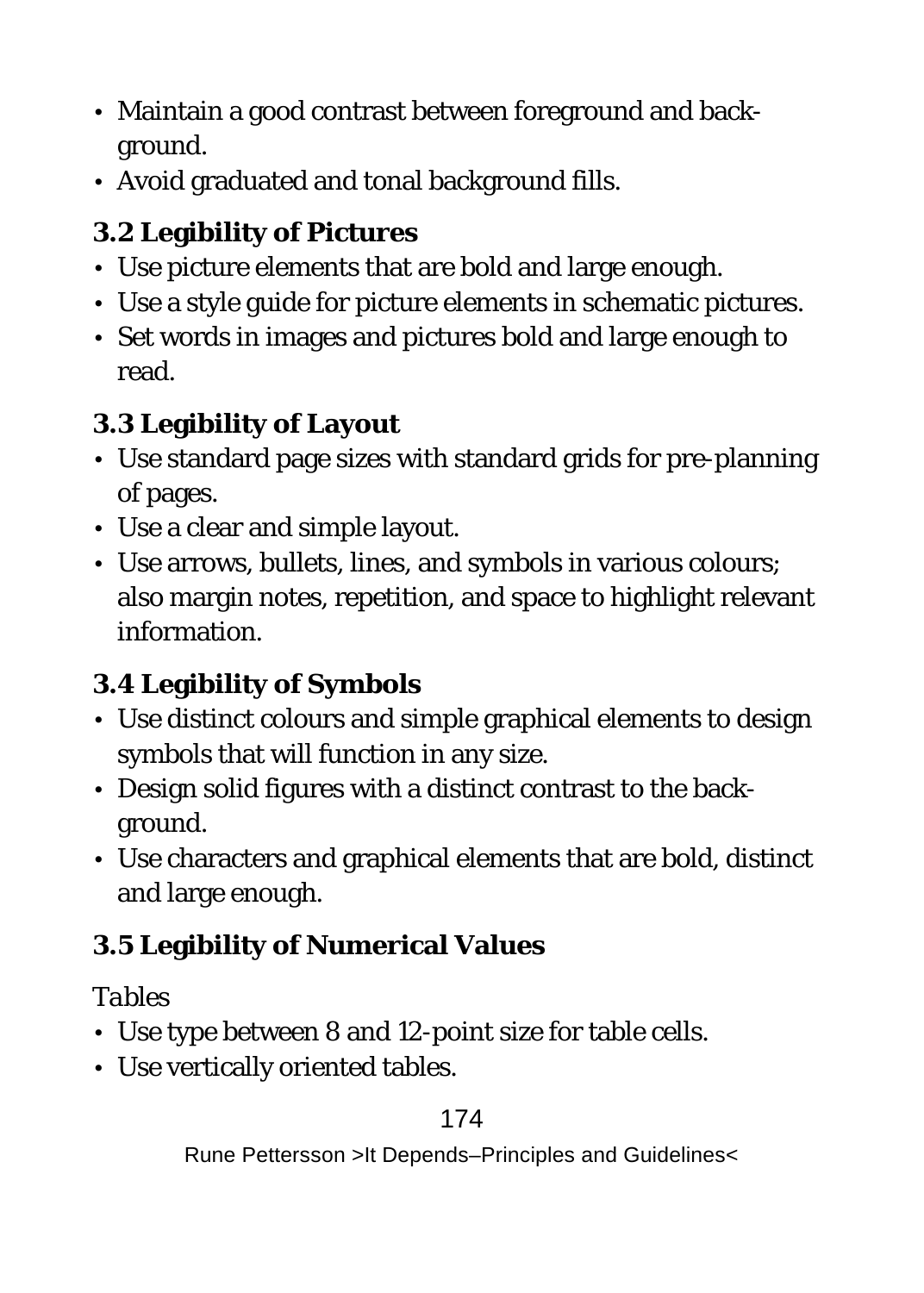• Use rounded off numbers.

### *Graphs*

- Compare lengths of variables to show their relationships.
- Compare areas of variables to show their parts of a whole.
- Use actual figures in graphs when accuracy is needed.

### **3.6 Legibility of Maps**

- Use bold and distinct symbols in a consistent size.
- Restrict the number of typefaces and complexity of patterns.
- Provide distinct contrast in form and dimensions.

## **3.7 Legibility of Colour**

- Use a light or a dark background colour appropriate to the content, and then use a colour with good contrast for the figure or text.
- Make sure that differences between colours are clear and obvious.
- Combine colours with shape in warning signs.

# *4 Providing Simplicity*

### **4.1 Readability of Text**

### *Readability of Print Media*

- Use an active voice and avoid too many details.
- Use a style guide and make the message comprehensible for the intended receivers.
- Make an overall check of language, writing style and terminology before the script can be confirmed as an original.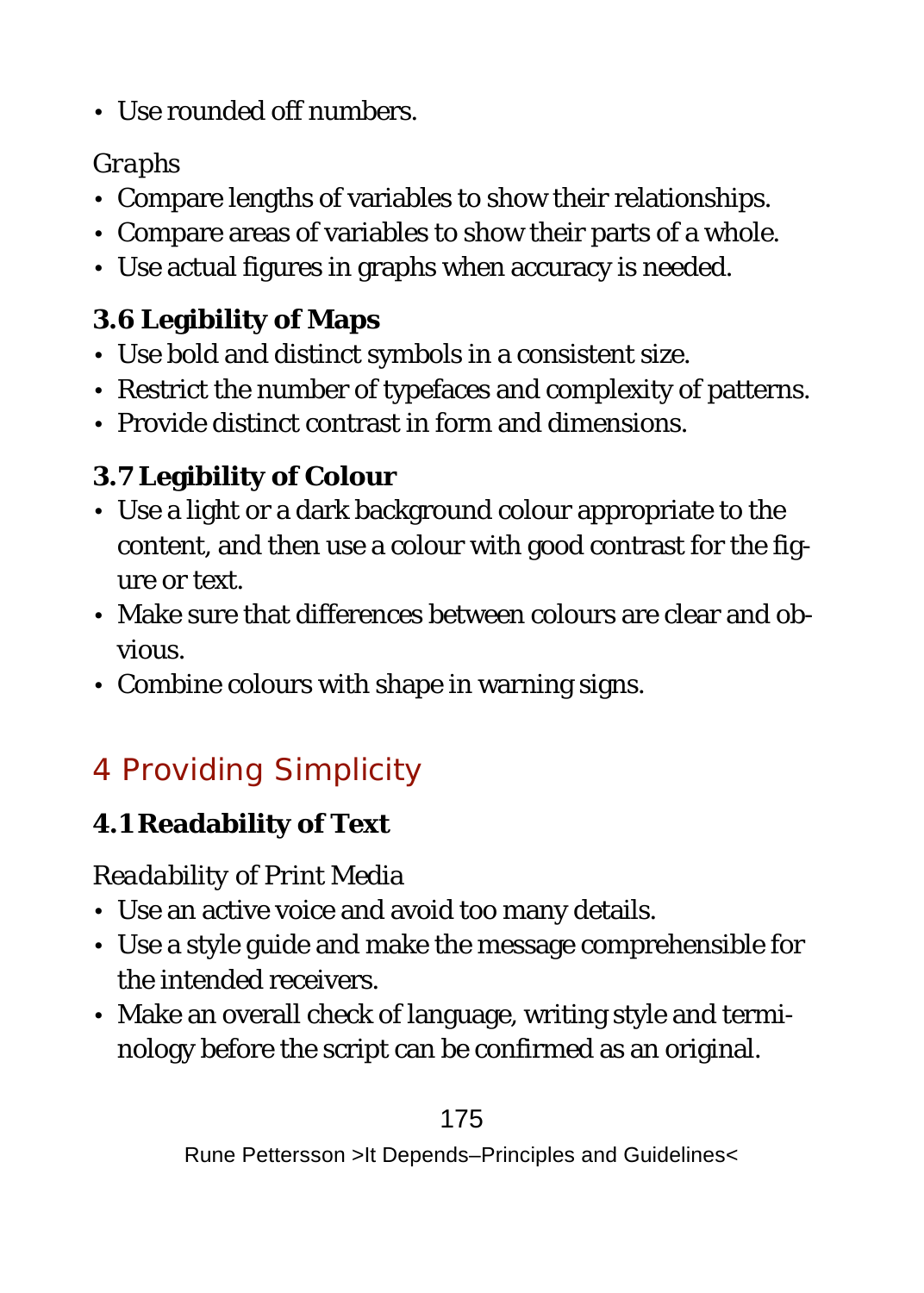### *Readability of Text on Wall Charts*

- Edit the text into sections that are easily read.
- Check the spelling!
- Use headings and other text elements in a consistent way.

### *Readability of Text on Screens*

- Display data so that it is easy to read.
- Recognize cultural differences.
- Use a "normal" combination of upper and lower case letters.

### *Readability of Projected Texts*

- Consider the use of lists.
- Be careful in the use of acronyms.
- Restrict stylized and fancy typefaces to opening frames.

### **4.2 Readability of Pictures**

- Write legends to explain pictures.
- Choose illustrations carefully and use visual sequencing techniques to present complex ideas.
- Leave out needless pictures and picture elements and avoid excessive image detail.

### **4.3 Readability of Layout**

- Create standard pages for different information materials.
- Avoid dull, exciting, provocative, or too uncommon graphical designs.
- Review typography and layout for consistency of readability.
- **4.4 Readability of Symbols**
- Use colour, position, size and shape.
- Use a combination of pictographs and words.

176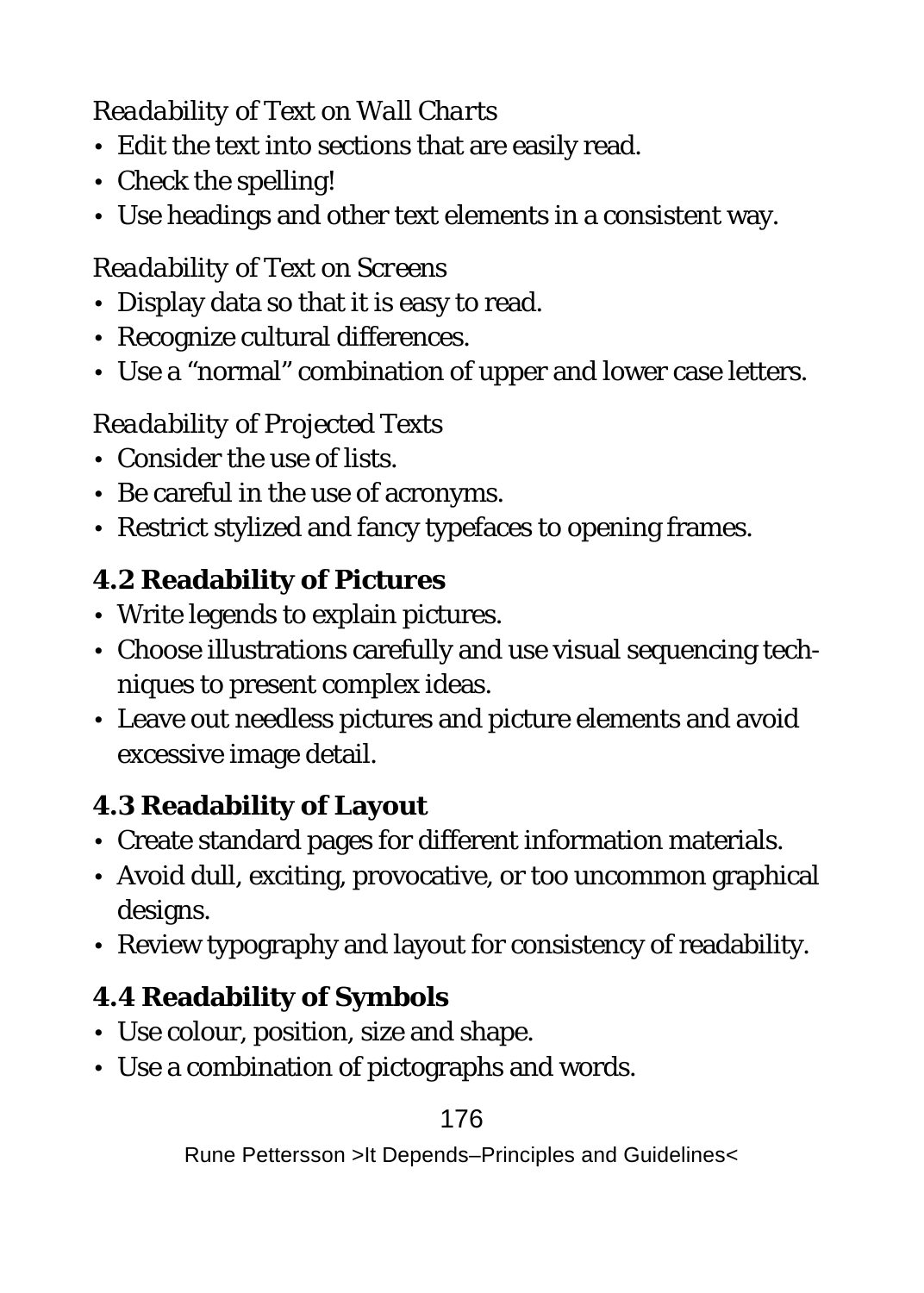- Use realistic figures rather than abstract forms.
- **4.5 Readability of Numerical Values**
- Provide all the information the learner will need in the table.
- Group items in a clear way.
- Put target entries to the left of the answers.

### **4.6 Readability of Maps**

- Restrict the number of visual symbols on maps.
- Keep it as simple as possible.
- Be consistent! Inconsistencies will confuse the readers.

### **4.7 Readability of Colour**

- Use colour to emphasize or to play something down.
- Use colour to show differences or similarities.
- Use colour to help readers recall information and to find things.

# *5 Providing Emphasis*

- Use specific elements for emphasis.
- Use clear contrasts for emphasis.
- Use variables like complexity, directionality, exaggerated features, humour, isolation or motion for emphasis.

# *6 Providing Unity*

- Use style and terminology in a consistent way in each specific information material.
- Use layout and typography in a consistent way.
- Use highlighting techniques in a consistent way.

### 177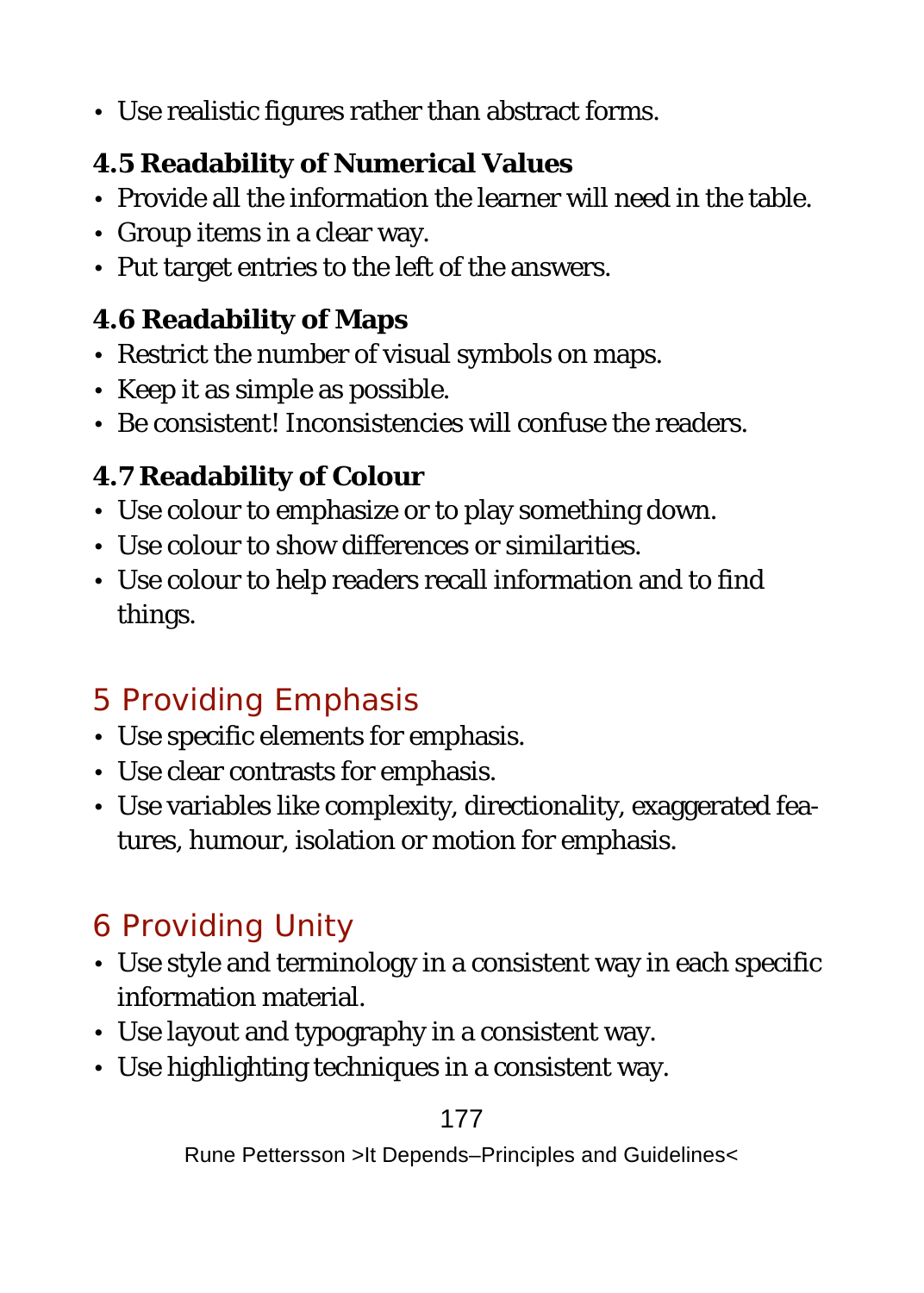# *7 Information Access*

- **7.1 External Access**
- Design information materials to fit main systems for storage.
- Use international standards, such as standard page sizes.
- Consider aspects of information security.

### **7.2 Internal Access**

- Create appropriate indexes and other search systems.
- Provide clear contrast between figure and ground.
- Provide a supporting context for important information contents.

# *8 Information Costs*

- Consider the costs for design and production of the material.
- Consider future costs for distribution and storage.
- Plan and execute continuous reviews of all costs for the material.

# *9 Information Ethics*

- Respect copyright.
- Respect ethical rules, and media-specific ethical guidelines.
- Never engage in image manipulation.

# *10 Securing Quality*

• Establish a system for control of the different versions of documents.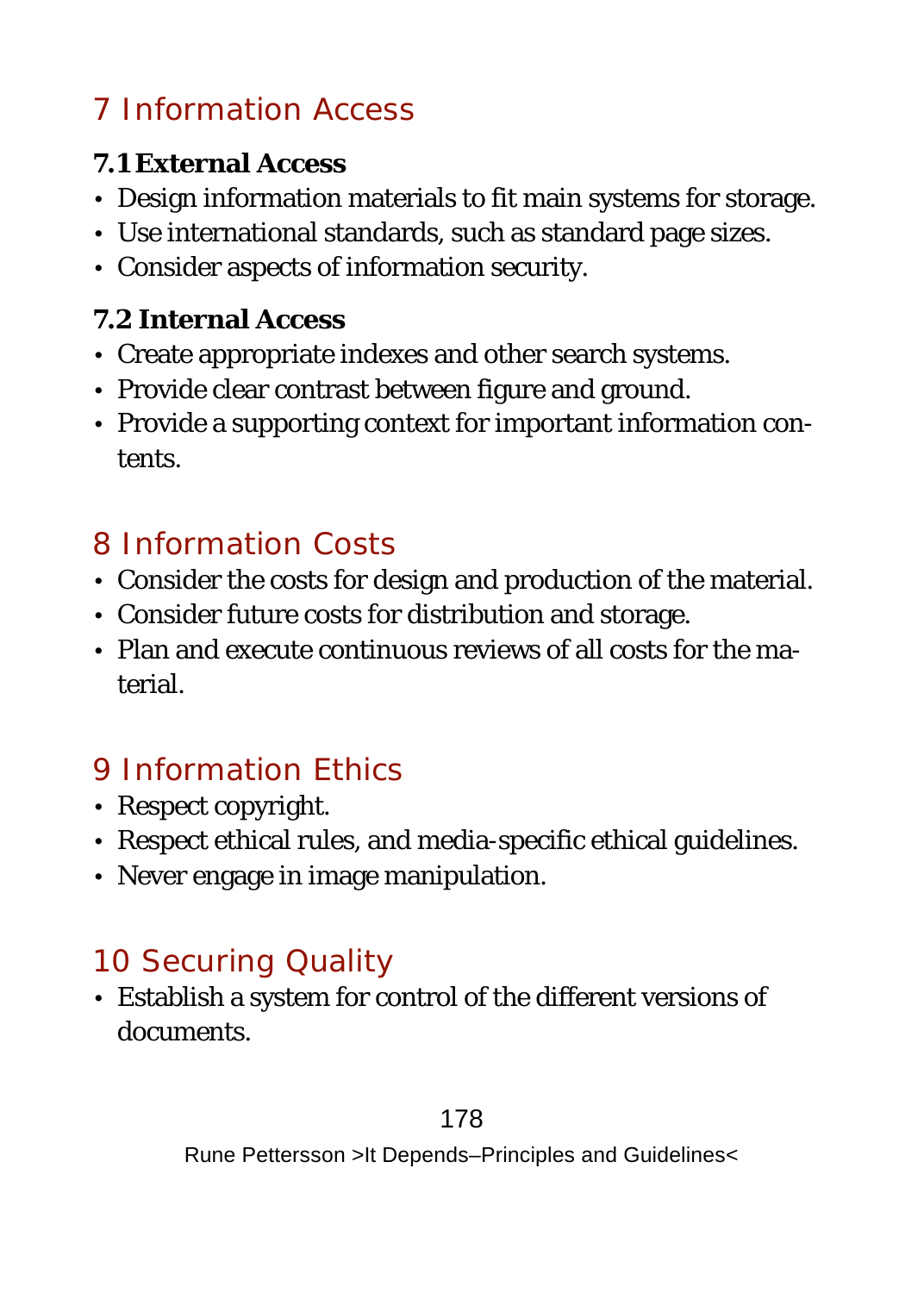- Review the information material with respect to credibility, graphic design, structure, style, and terminology before technical production.
- Invite users to evaluate the information material.

# *11 Harmony*

- Develop standard templates for graphic design.
- Use standard templates for graphic design.
- Find balance between the design elements.

# *12 Aesthetic Proportion*

- Find out receiver preferences of aesthetic proportions.
- Be careful using proportions according to the "golden section."
- Never mix a decorative use of colour with cognitive importance.

# *13 Facilitating Attention*

**13.1 Attention to Text**

- Use headings with words that will catch the attention of the receiver.
- Set headings in different type versions to get attention.
- Use italics, boldface or colour to get attention.

#### **13.2 Attention to Pictures**

• Provide pictures of people, in particular pictures of their faces.

#### 179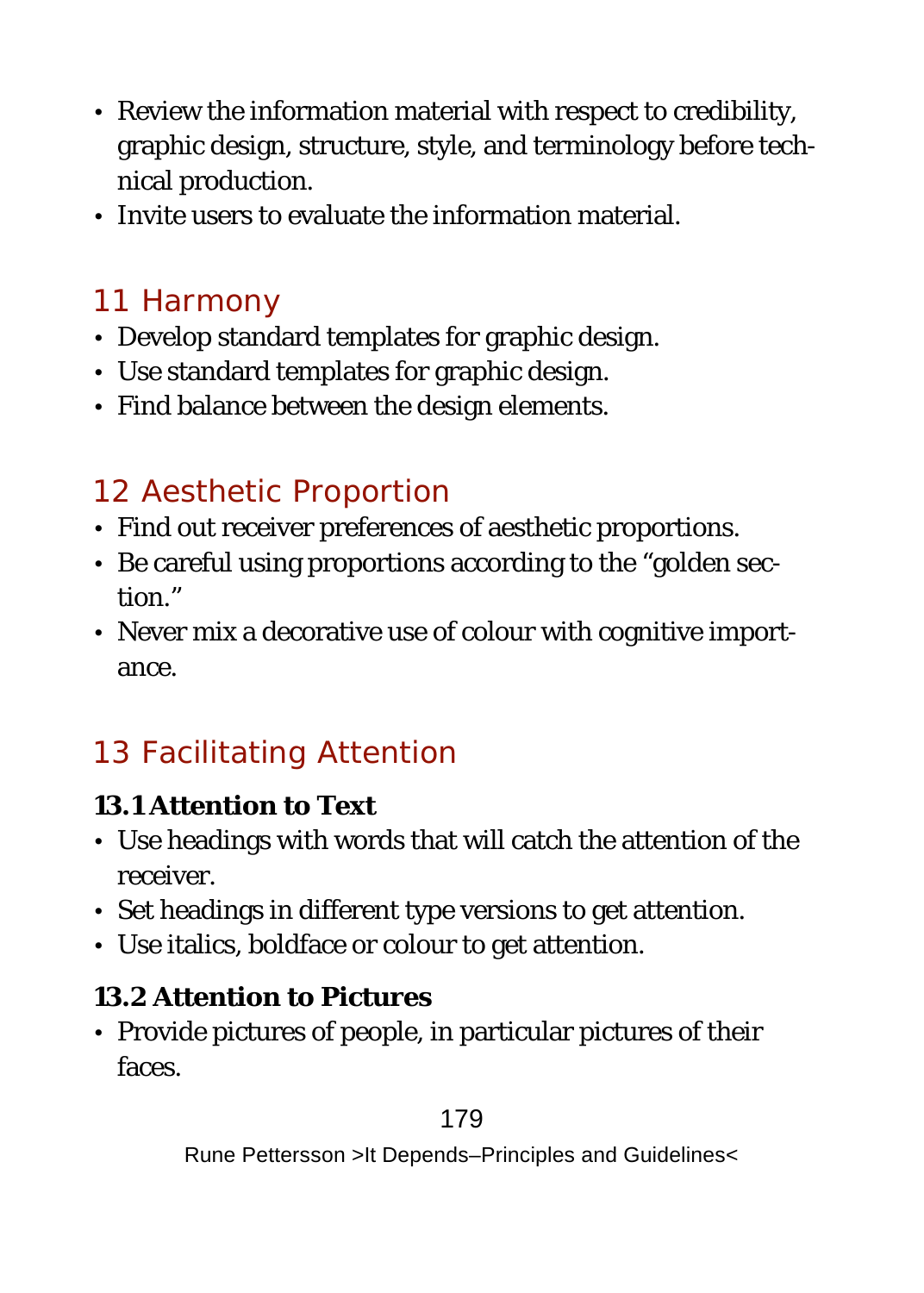- Use pictures that are interesting enough.
- Use different types of visuals.

### **13.3 Attention to Symbols**

- Use clear and distinct symbols for warnings
- Put warning signs close to the hazard.
- Use clear symbols for wayshowing.

#### **13.4 Attention to Layout**

- Use legends to direct attention and interest within pictures.
- Use "bleed" creatively to expand the impact of pictures.
- Use highlighting techniques to enhance relevant information.

### **13.5 Attention to Colour**

- Use bold and bright colours to get attention.
- Use colour coding to improve attention.
- Use colour to enhance attention to a visual message.

# *14 Facilitating Perception*

#### **14.1 Perception of Text**

- Use a list of contents to create pre-understanding.
- Provide text with a rich language for pleasant reading.
- Avoid irrelevant information and distracting jargon.

### **14.2 Perception of Pictures**

- Use photographs showing people.
- Provide pictures with interesting contents.
- Provide a good contrast between figure and ground in pictures.

#### 180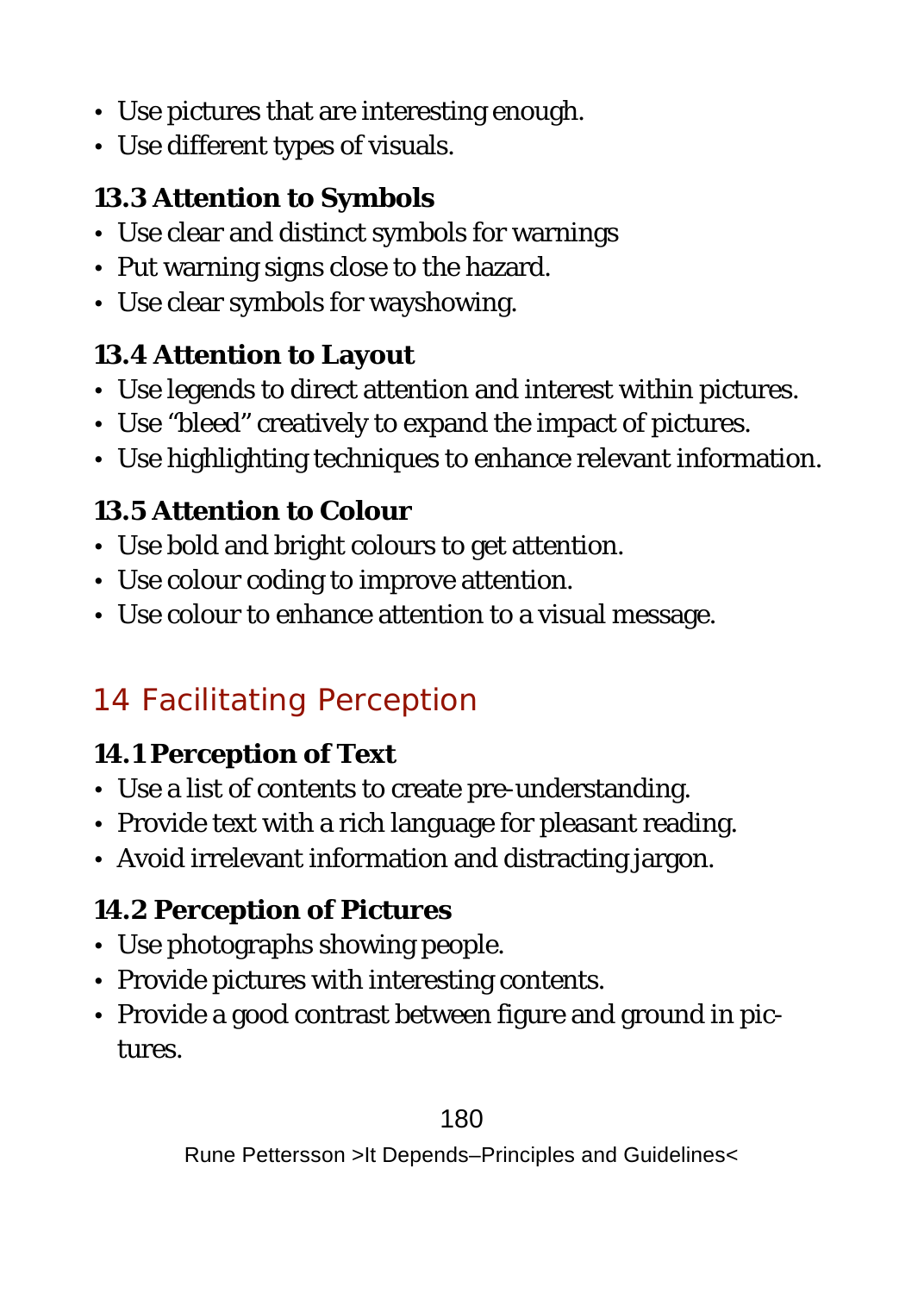**14.3 Perception of Layout** 

- Avoid too short and too long lines.
- Use colour, orientation, pattern, shape, size, texture, and value to show that objects belong together.
- Make sure that distribution of space reflects relationships.

#### **14.4 Perception of Colour**

- Consider that many people are colour blind.
- Use colour to enhance perception of a visual message.
- Use colour and grey scale to influence the perception of size.

# *15 Facilitating Mental Processing*

#### **15.1 Processing of Text**

- Design text to facilitate mental processing.
- Use a variety of examples and non-examples.
- Provide the time that is necessary for the receivers to read, interpret and understand the message in the text.

#### **15.2 Processing of Pictures**

- Use line drawings when study time is limited.
- Provide more realistic versions of artwork when unlimited study time is allowed.
- Use graphics in a consistent way.

#### **15.3 Processing of Layout**

- Use illustrations that are relevant to the content in the text.
- Make close connections between verbal and visual representations.
- Avoid inconsistent use of typography.

181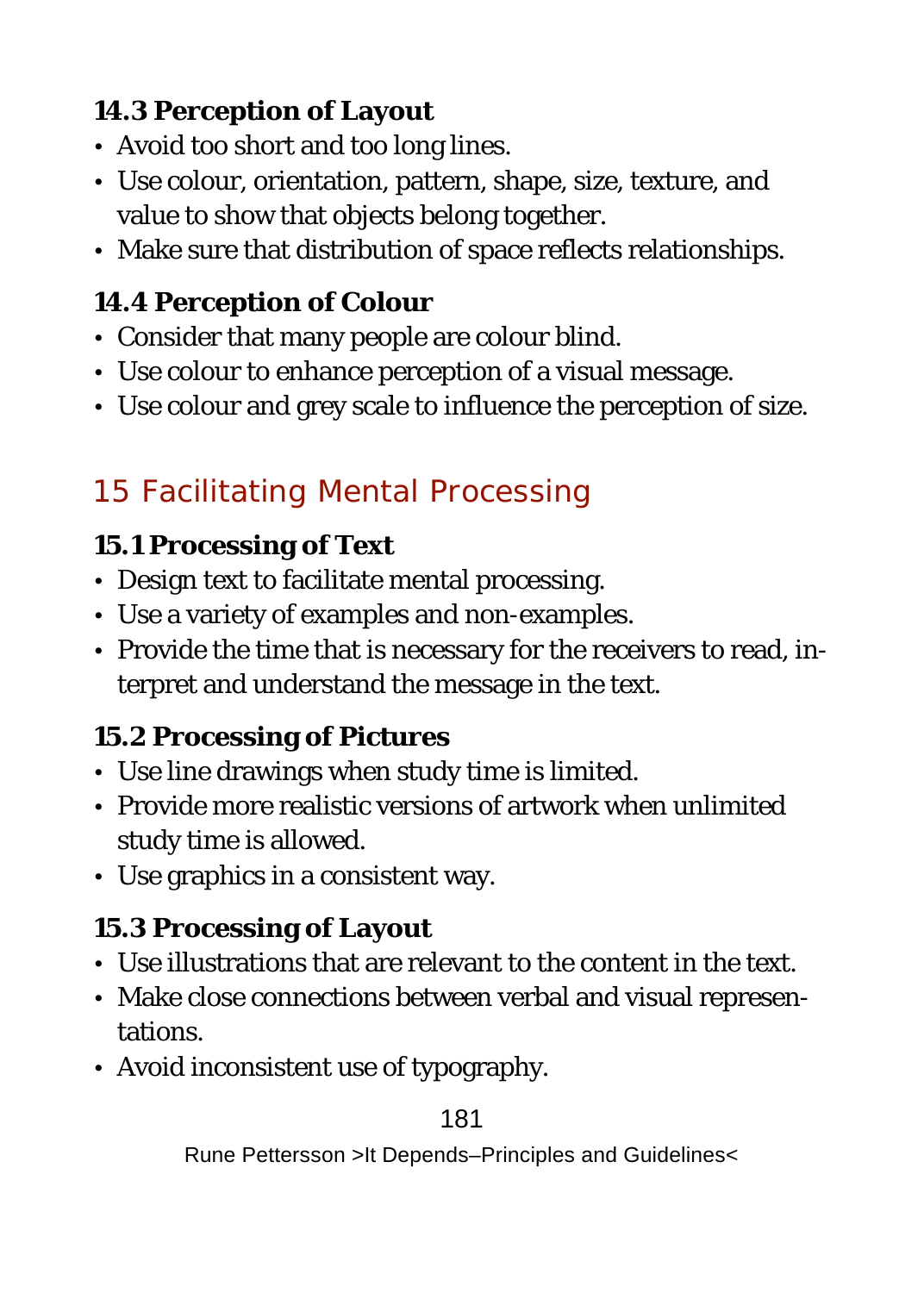**15.4 Processing of Colour**

- Use colour coding in a consistent way.
- Limit the number of colour codes.
- Find out likes or dislikes of colour.

### *16 Facilitating Memory*

- Present only a limited number of information elements at the same time.
- Provide meaningful contents.
- Present text and illustrations in close connection.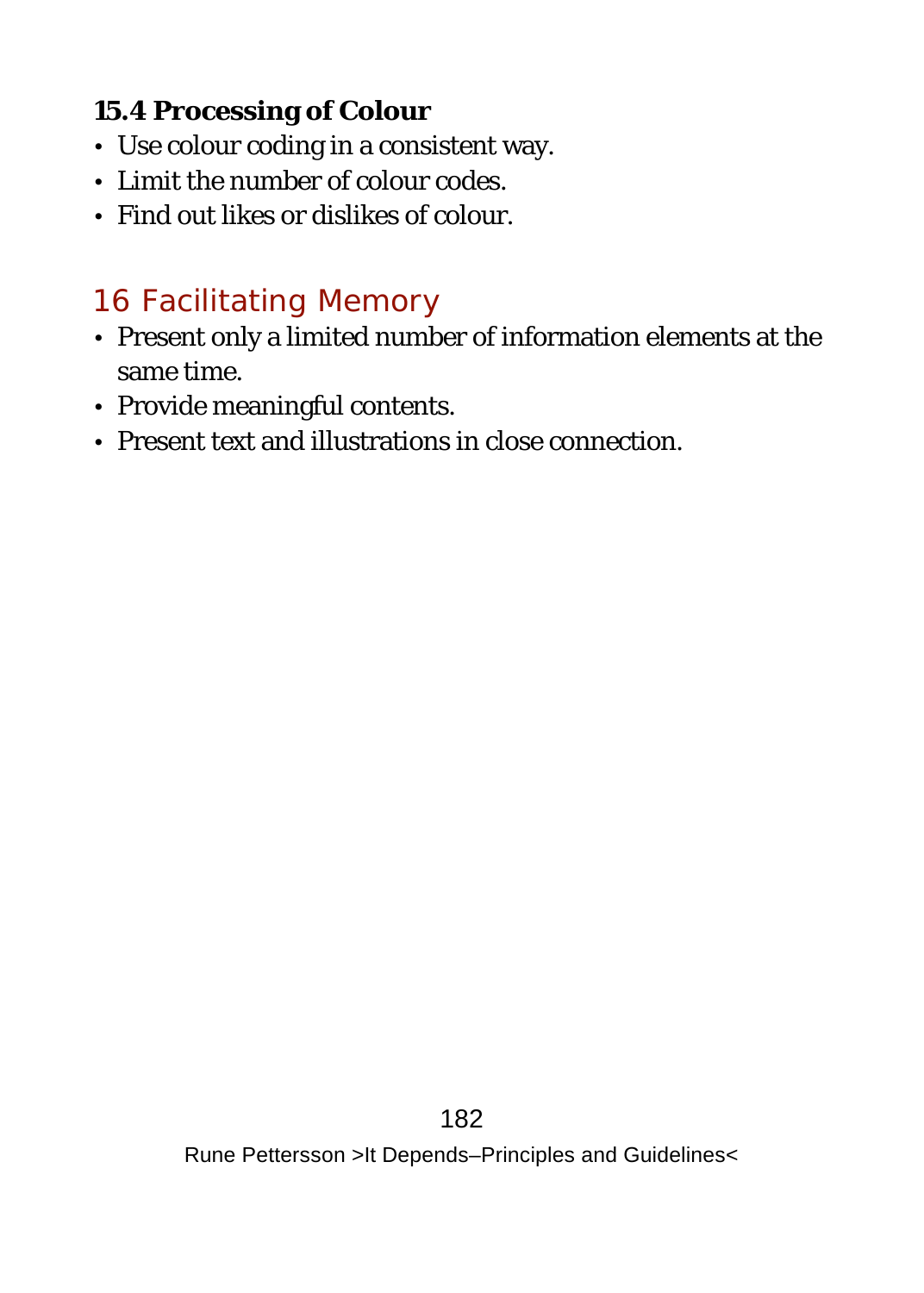# **References**

- Adams, J., & Chambers, R. (1962). Response to simultaneous stimulus of two sense modalities. *Journal of Experimental Psychology, 63,* 125–198.
- American Psychological Association. (2001). *The Publication Manual of the American Psychological Association.* (5th Edition.) American Psychological Association: Washington, D. C. : APA. <http://www. apastyle. org/pubma-nual. html>
- Ander, J-E. (2003). *Tredje språket kommunikation med flera sinnen.* Stockholm: Bokförlaget Arena i samarbete med Bild och Ord Akademin.
- Archer, D., Iritani, B., Kimes, D. D., & Barrios, M. (1983). Faceism: Five Studies of Sex Differences in Facial Prominence. *Journal of Personality and Social Psychology, 45,* 725–725.
- Atkinson, R. C., & Shiffrin, R. M. (1968). Human memory: A proposed system and its control processes. In K. W. Spence, & J. T. Spence (Eds.), *The psychology of learning and motivation: Advances in research and theory, Vol. 2*. New York: Academic **Press**.
- Atkinson, R., Atkinson, R. C., Smith, E. E., Bem, D. J., & Hilgard, E. R. (1990). *Introduction to Psychology.* Harcourt Brace Jovanovic Inc.
- Backman, J., Berg, T., & Sigurdson, T. (1988). *Grundskoleelevers produktion och reception av bilder.* Umeå: Umeå universitet. Institutionen för bildlärarutbildning. Rapport nr 7.
- Barlow, T. and Wogalter, M. S. (1991). Increasing the surface area on small product containers to facilitate communication of label information and warnings. In *Proceedings of the Interface 91,*  88–93, Santa Monica, CA: Human Factors Society.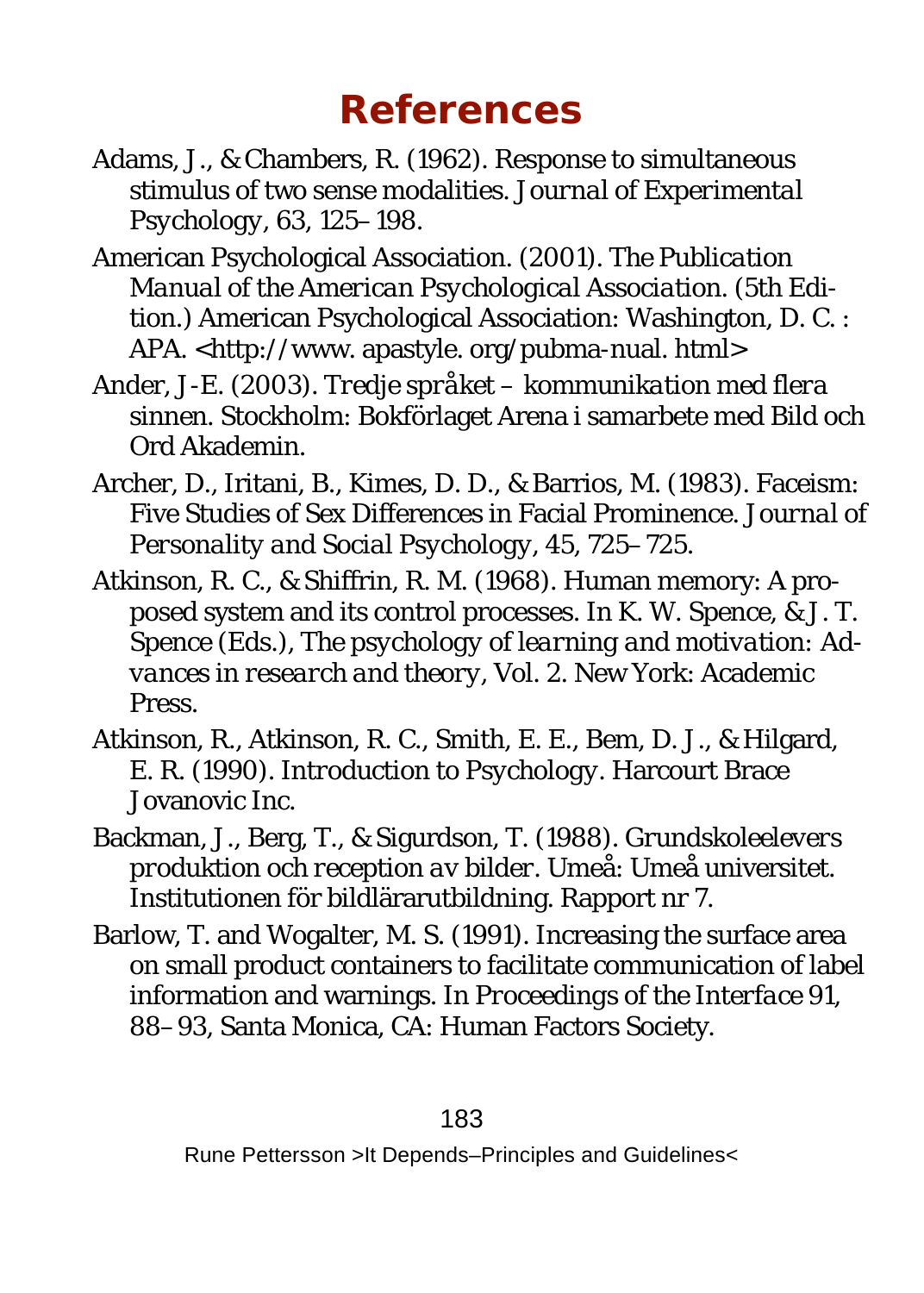- Barlow, T. and Wogalter, M. S. (1993). Alcoholic beverage warnings in magazine and television advertisements. *Journal of Consumer Research, 20,* 147-156.
- Barry, A-M. (1998). *The Joe Camel Story: Tobacco Industry Manipulation and the Necessity for Visual Intelligence.* Paper presented at Viscom 12, Winter Park, CO, June 26.
- Barthes, R. (1977). *The rhetoric of the image.* In *Image, Music, Text, Essays.* Translated by S. Heath. London: Fontana.
- Baudoiun, A., & Anker, P. (1984). *Kartperception of EDB-assistert kartografi.* Oslo: Norwegian Computing Center. Publication 744.
- Bausell, R. B., & Jenkins, J. R. (1987). Effects on prose learning of frequency of adjunct cues and the difficulty of the material cued. *Journal of Reading Behavior, 9,* 227–232.
- Bazeli, F. P., & Bazeli, P. T. (1992). *Instructional implications of visual and verbal short-term memory capacity differences among children.*

In J. Clark–Baca, D. G. Beauchamp, & R. A. Braden, (Eds.) 1992: *Visual Communication: Bridging Across Cultures. Selected Readings from the 23rd Annual Conference of the International Visual Literacy Association.* Blacksburg, VA: International Visual Literacy Association.

- Beaver, D. (1994). *Lazy Learning Making the most of the Brains You were Born With.* Element Books Limited, Shaftesbury, Dorset.
- Beck, C. R. (1984). Visual cueing strategies: Pictorial, textual, and combination effects. *Educational Communication & Technology Journal, 32,* 207–216.
- Benson, P. J. (1985). Writing visually: Design considerations in technical publications. *Technical Communications Journal. Fourth Quarter,* 35–39.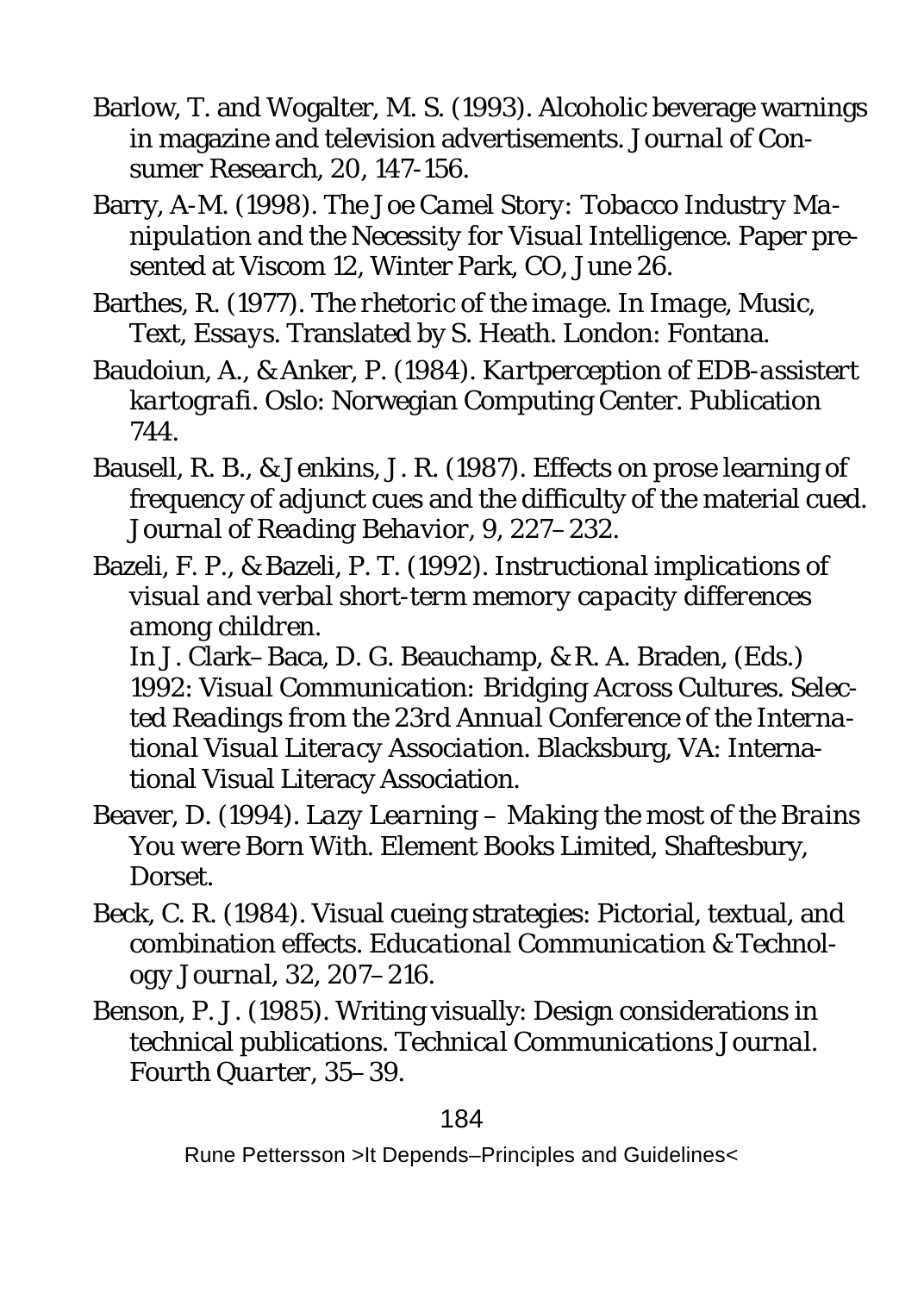- Bergström, B. (1998). *Effektiv visuell kommunikation.* Stockholm. Carlssons Bokförlag.
- Bernard, R. M. (1990). Using extended captions to improve learning from instructional illustrations. *British Journal of Educational Technology, 21,* 215–255.
- Berndal, B., & Frigyes, P. (1990). *Typiskt typografiskt.* Stockholm: Bokförlaget T. Fischer, & Co.
- Bertin, J. (1967). *Sémiologie Graphique.* Paris and the Hague: Mouton and Gauthiers-Villars.
- Bettinghaus, E. P., Cody, M. J. (1994). *Persuasive Communication.*  5th ed. Fort Worth: Harcourt Brace Jovanovich College Publishers.
- Black, A. (1990). *Typefaces for desktp publishing: a user guide.*  London: Architec-ture Design and Technology Press.
- Boeren, A. (1994). *In other words. . . The cultural dimension of communication for development.* The Hague: Centre for the Study of Education in Developing Countries.
- Bohman, J. & Hallberg, Å. (1985). *Grafisk design det synliga språket.* Arlöv: Bokförlaget Spektra AB.
- Bork, A. (1982). *Information Display and Screen Design.* Paper presented at the American Educational Research Association Conference. New York.
- Braden, R. A. (1983). *Visualizing the verbal and verbalizing the visual.* In R. Braden, & A. Walker (Eds.). *Seeing Ourselves: Visualization in a Social Context. Readings from the 14th Annual Confernce of the International Visual Literacy Association.* Blacksburg: Virginia Tech University.
- Braden, R. A. (1985). *The stylish look: A format for visual literacy writers.* In N. H. Thayer, & S. Clayton-Randolph (Eds.). *Visual Literacy: Cruising into the Future. Readings from the 16th*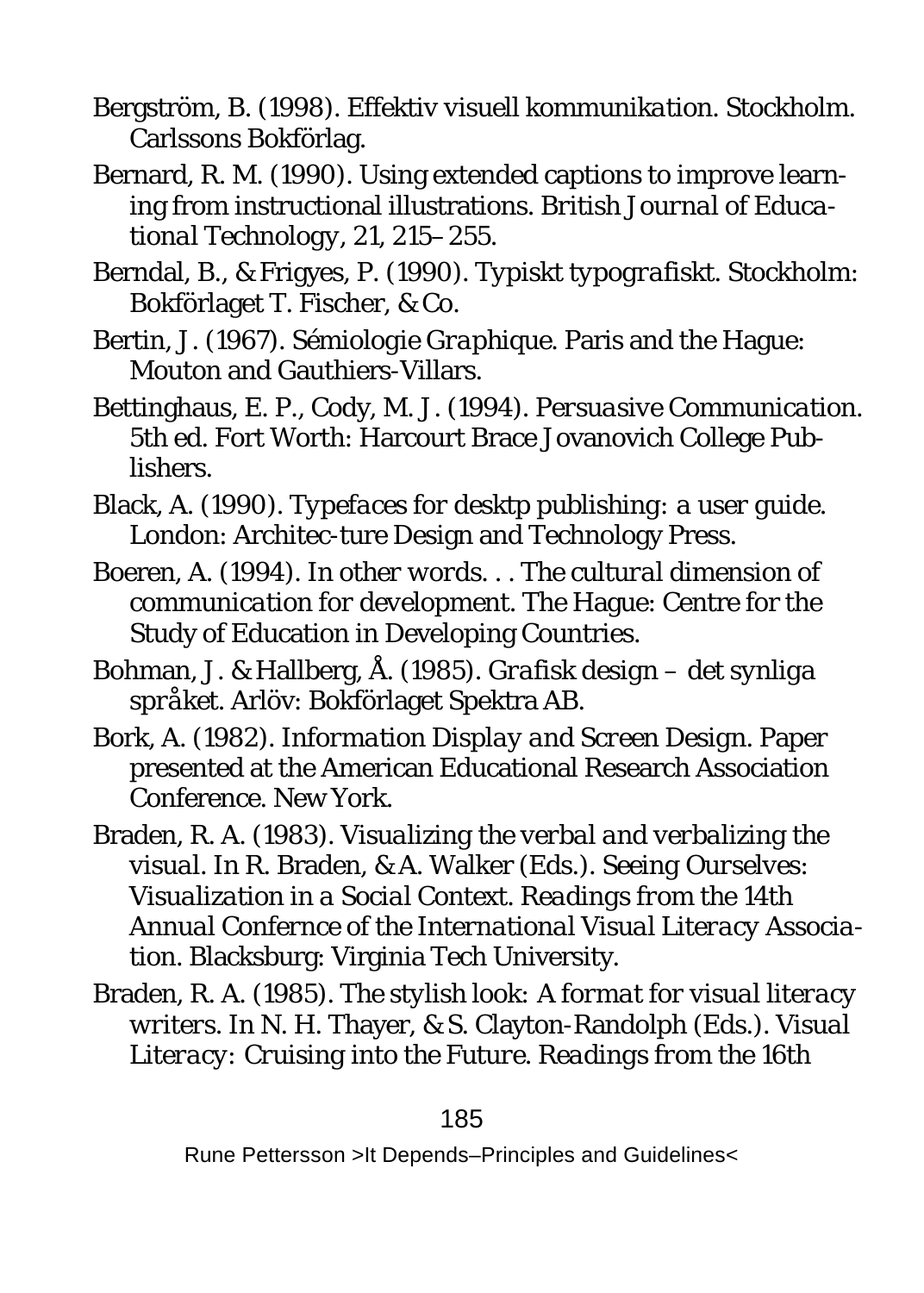*Annual Conference of the International Visual Literacy Association.* Bloomington, IN: Western Sun Printing Co.

- Bradshaw, A, C. (1996). *Presentation interference in crosscultural settings.* Presentation at the annual meeting of the Association for Educational Communications Technology, Indianapolis, IN.
- Bradshaw, A, C. (2000). *Evaluating Visuals for Instruction. In* R. E. Griffin, W. J. Gibbs, & V. S. Villiams (Eds.) *Natural Vistas Visual Literacy & The World Around Us. Selected Readings of the International Visual Literacy Association.* International Visual Literacy Association.
- Bradshaw, A, C. (2003). Effects of Presentation Interference in Learning with Visuals. *Journal of Visual Literacy, 23,* 1, 41–68.
- Bradshaw, A, C., & Johari, A. (2000). *White Space for Clarity: Suggested Guidelines.* In R. E. Griffin, W. J. Gibbs, & V. S. Villiams (Eds.). *Natural Vistas Visual Literacy & The World Around Us. Selected Readings of the International Visual Literacy Association.* International Visual Literacy Association.
- Branch, R. C., Bloom, J. R. (1995). *The Role of Graphic Elements in the Accurate Portrayal of Instructional Design.* In D. G. Beauchamp, R. A. Braden, and R. E. Griffin (Eds.). *Imagery and Visual Literacy.* The International Visual Literacy Association.
- Briggs, L. J., & Wager, W. W. (1989). *Handbook of procedures for the design of instruction.* Englewood Cliffs. N. J. (USA): Educational Technology Publications.
- Bringhurst, R. (2004). *The Elements of Typographic Style.* Version 3. 0. Vancouver B. C: Hartley & Marks.
- Broadbent, D. E. (1984). The Maltese cross: A new simplistic model for memory. *Behavioral and Brain Sciences, 7,* 55–94.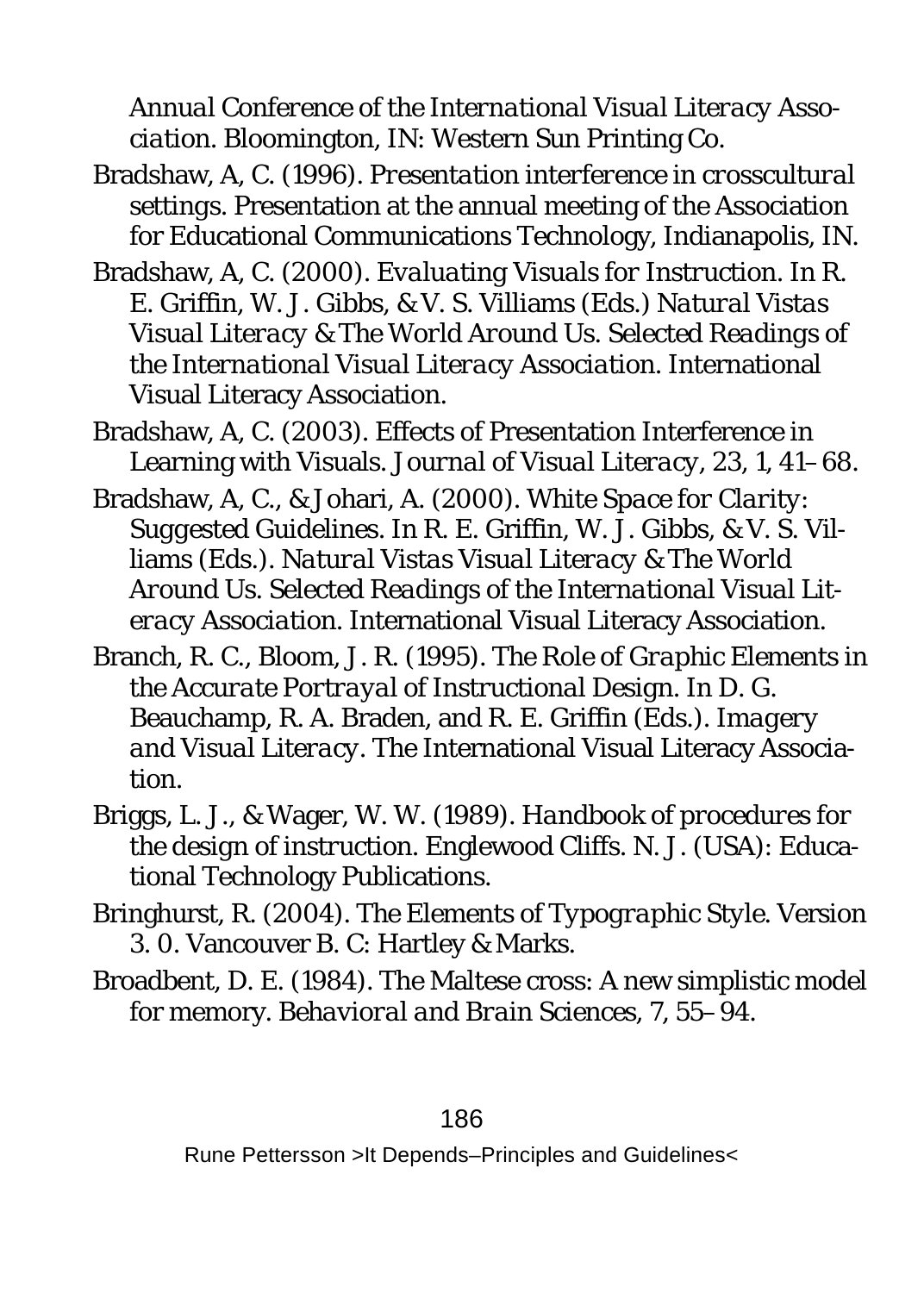- Brouwer, H. (1995). Communicating with pictures. The Role of Pictures in Health Education in Outpatient Clinics of Rural African Hospitals. *Visual Sociology 10 (1–2),* 15–27.
- Bull, D. (1999). *Communication Design: Translation, Technology, Typography, And Teaching*. In R. E. Griffin, W. J. Gibbs, & B. Wiegman (Eds.). *Visual Literacy In An Information Age.* International Visual Literacy Association.
- Burg, K. F., Boyle, J. M., Evey, J. R., & Neal, A. S. (1982). Windowing versus scrolling on a visual display terminal. *Human Factors, 24,* 385–394.
- Burns, D., Venit, S., & Hansen, R. (1988). *The electronic publisher.*  New York: Brady.
- Carlson, N., R. (1993). *Psychology, The Science of Behavior. Fouth Edition.* Needham Heights, MA: Allyn and Bacon.
- Carter, R., Day, B., Meggs, P. (2007). *Typographic Design: Form and Communication.* Fourth Edition. Hoboken, New Jersey, USA: John Wiley & Sons, Inc.
- Case, R. (1974). Strictures and structures: Some functional limitations on the course of cognitive growth. *Cognitive Psychology, 14,* 287–302.
- Case, R. (1975). Gearing the demands of instruction to the developmental capacities of the learner. *Review of Educational Research, 45*(*1*)*,* 59–87.
- Catalano, K. (1990). On the wire: How six news services are exceeding readability standards. *Journalism Quarterly, 67, 1,* Spring, pp. 97–103.
- Chomsky, N. (1959). Review of verbal behaviour. In B. F. Skinner (Ed.). *Language*, *35*, 26–58.
- Christ, R. E. (1975). Review and analysis of color coding research for visual displays. *Human Factors, 17,* 542–578.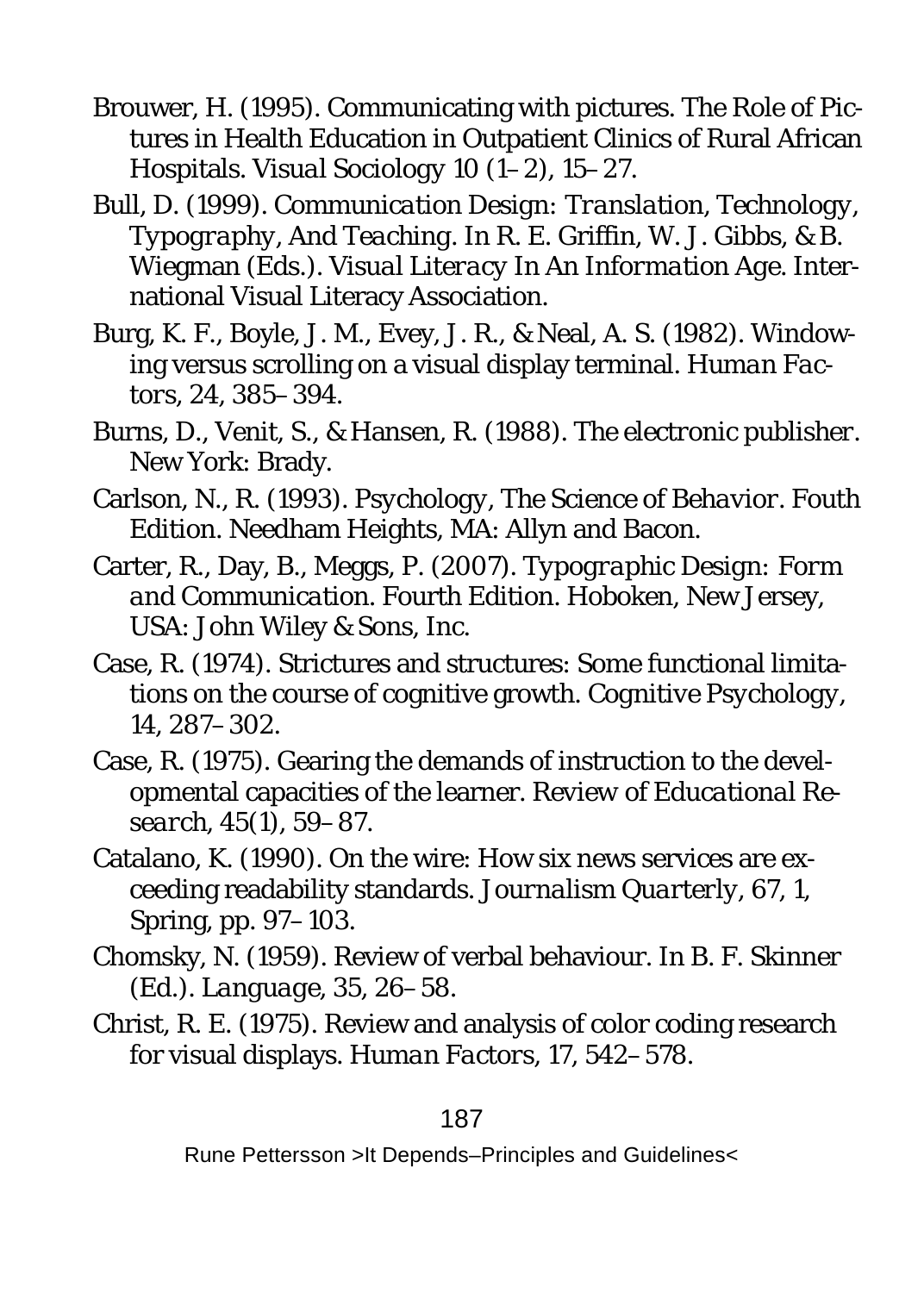- Cifuentes, L., Myers, L. J., & McIntosh, K. (1998). Selective Data Analyses, Photo Manipulation, and Honest Message Design. *Journal of Visual Literacy, Autumn 1998, Volume 18,* Number 2, 165–174.
- Cisotto, L., & Boscolo, P. (1995). *Effects of paragraph subtitles and underlining on written summaries.* Presentation at the 6th European Conference for Research on Learning and Instruction. European Association for Research on Learning and Instruction. Nijmegen, August 26–31.
- Colle, R. and Glass, S. (1986). Pictorial conventions in development communication in developing countries. *Media in Education and Development, 19 (4)*, 159–162.
- Collier, D., & Cotton, B. (1989). *Basic Desktop Design and Layout.*  Cincinnati, OH: North Light Books.
- Davies, F. E., Barry, J., & Wiesenberg, M. (1986). *Desktop Publishing*. Homewood, IL: Dow Jones-Irwin.
- Dewar, R. (1999). *Design and evaluation of public information systems.* In H. J. G. Zwaga, T. Boersma, and H. C. M. Hoonhout (Eds.). *Visual information for everyday use. Design and research perspectives.* London, Philadelphia: Taylor & Francis.
- Dewar, R., & Arthur P. (1999). *Warning of water safety hazards with sequential pictographs.* In H. J. G. Zwaga, T. Boersma, and H. C. M. Hoonhout (Eds.). *Visual information for everyday use. Design and research perspectives.* London, Philadelphia: Taylor & Francis.
- Dillon, A., & McKnight, C. (1990). Towards a classification of text types: A repertory grid approach. *International Journal of Man-Machine Studies, 33,* 623–636.
- Donaldson, J. A. & Acheson, S. (2006). *Including A Virtual Reality Environment In An Online Setting*.

In R. E. Griffin, M. Avgerinou, J. Giesen (Eds.) 2007. *History,* 

188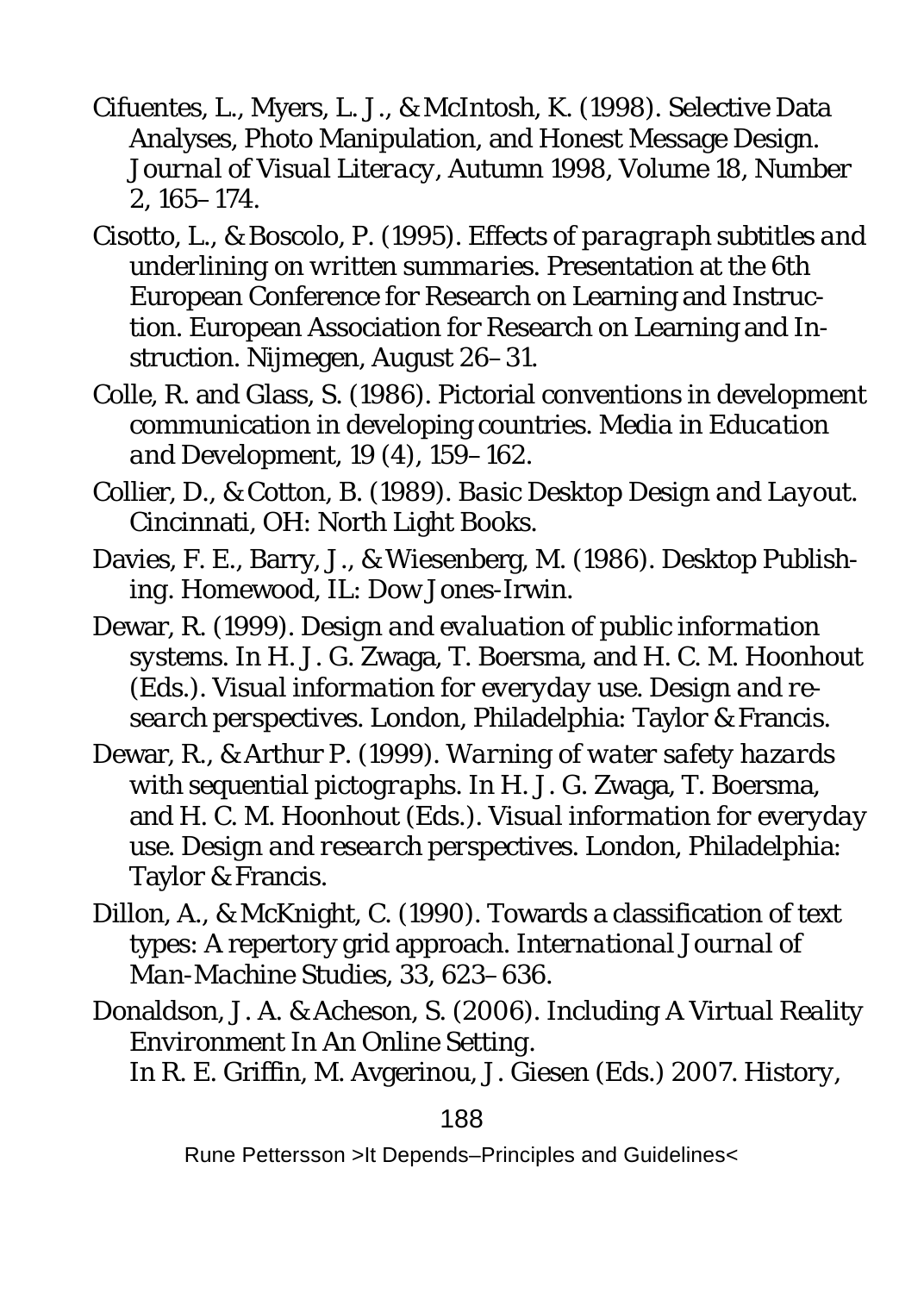*Community, & Culture–Celebrating Tradition and Transforming the Future: Selected Readings of the International Visual Literacy Association.* International Visual Literacy Association.

Duchastel, P. C. (1978). Illustrating instructional texts. *Educational Technology, 18,* 36–39.

Duchastel, P. C., & Waller, R. (1979). Pictorial illustration in instructional texts. *Educational Technology, 19,* 20–25.

Duchnicky, R. L., & Kolers, P. A. (1983). Readability of text scrolled on visual display terminals as a function of window size. *Human Factors, 25,* 683–692.

Dwyer, F. M. (1972). *A Guide for Improving Visualized Instruction.* State College, PA: Learning Services.

Dwyer, F. M. (1978). *Strategies for Improving Visual Learning.*  State College, PA: Learning Services.

Dwyer, F. M. (1994). *One Dimension of Visual Research: A Paradigm and Its Implementatio*n*.* In D. M. Moore, & F. M. Dwyer (Eds.), *Visual Literacy. A Spectrum of Visual Learning.* Englewood Cliffs, NJ: Educational Technology Publications.

Dwyer, F. M., & Dwyer, C. A. (1989). Enhancing visualized instruction: A research overview. In R. A. Braden, D. G. Beauchamp, L. V. W. Miller, & D. M. Moore (Eds.). *About Visuals: Research, Teaching, and Applications.* Readings from the 20th Annual Conference of the International Visual Literacy Association. Blacksburg: Virginia Tech University.

Easterby, R. S. (1970). The perception of symbols for machine displays. *Ergonomics, 13,* 1, 149–158.

Easterby, R., & Zwaga, H. (Eds.) (1984). *Information Design. The design and evaluation of signs and printed material.* John Wiley and Sons Ltd.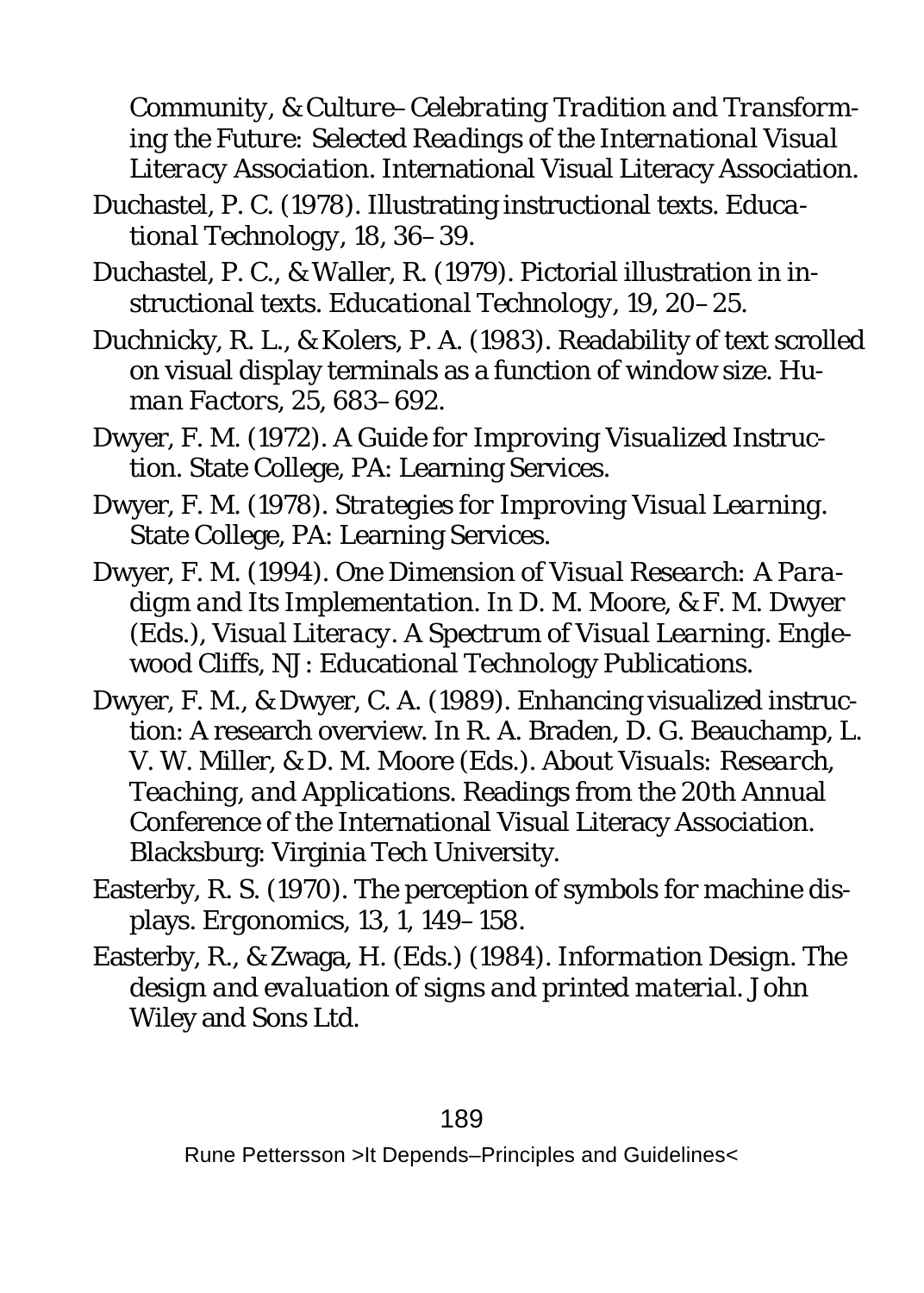- Eco, U. (1971). *Den frånvarande strukturen. Introduktion till den semiotiska forskningen.* Lund, Swedish translation.
- Ehrenberg, A. S. C. (1977). Rudiments of numeracy. *Journal of the Royal Statis-tical Society A, 140,* 277–297.
- Eklund, S. (1990). *Bedömning av kunskaper och färdigheter i bild, årskurs 2. Del av en nationell utvärdering av grundskolan.*  Umeå. Umeå Universitet. Institutionen för bildlärarutbildning. Rapport nr. 10.
- Ekwall, E. (1977). *Diagnosis and Remediation of the Disabled Reader.* Boston: Allyn and Bacon.
- Elkind, D. (1975). We can teach reading better. *Today's Education*, *64,* 34–38.
- Epskamp, K. (1981). Visuele Alfabetisering en de Derde Wereld. (Visual Literacy and the Third World). In A. Boeren and K. Epskamp (Eds.) *Registratie, 13,2.* 26–30.
- Evans, M. A., Watson, C., & Willows, D. M. (1987). *A naturalistic inquiry into illustrations in instructional textbooks.* In H. A. Houghton, & D. M. Willows (Eds.). *The Psychology of Illustrations: Vol. 2. Instructional Issues,* New York: Springer-Verlag.
- Flach, J. M., & Dominguez, C. O. (1995). Use-centered design. Integrating the user, instrument, and goal. *Ergonomics in Design, 3,* 19–24.
- Fleming, M. L. & Levie, W. H. (1978). *Instructional Message Design.* Englewood Cliffs, NJ: Educational Technology Publications.
- Fleming, M. L. & Levie, W. H. (Eds.) (1993). *Instructional Message Design* (2nd ed.). Englewood Cliffs, NJ: Educational Technology Publications.
- Fowler. H. W. (2004). *Fowler's Modern English Usage*. (3rd ed.). Oxford: Clarendon Press.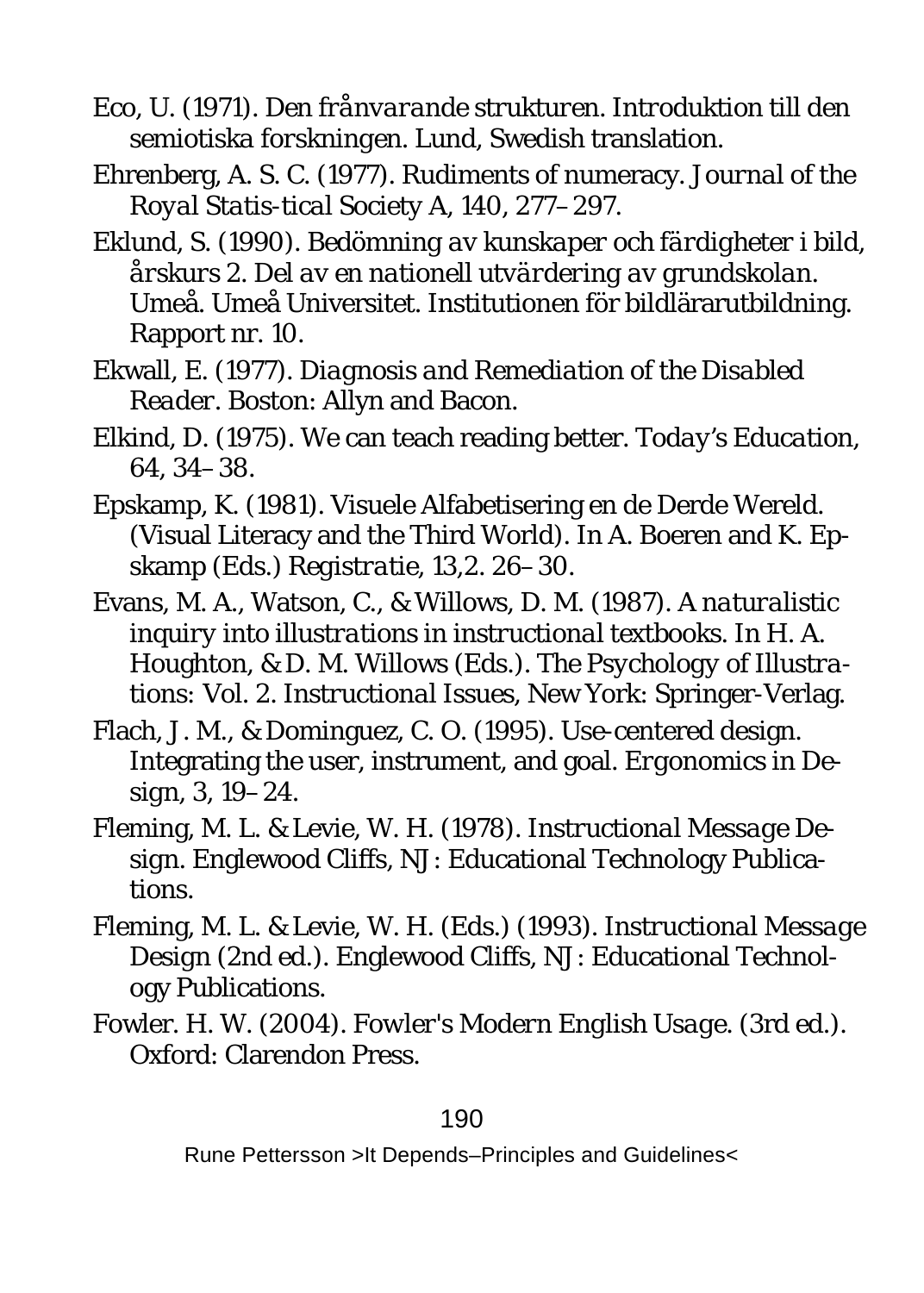- Frase, L. T., & Schwartz, B. J. (1970). Typographical cues that facilitate comprehension. *Journal of Educational Psychology, 71,* 197–206.
- Gagné, R. W. (1977). *The conditions of learning (3rd ed.).* New York: Holt, Rinehart & Winston.
- Gazzaniga, M. S. (1967). The split brain in man. *Scientific American, 217,* 24–29.
- Glynn, S. M., Britton, B. K., & Tillman, M. H. (1985). Typographic cues in text: Management of the reader's attention. In D. H. Jonassen (Ed.). *The Technology of Text: Principles for Structuring, Designing, and Displaying Text. Volume 2.* Englewood Cliffs, NJ: Educational Technology Publications.
- Goldsmith, E. (1984). *Research into Illustration: An Approach and a Review.* Cambridge, England: Cambridge University Press.
- Gombrich, E. H. (1969). *Art and Illusion: A Study in the Psychology of Pictorial Representation.* Princeton, NJ: Princeton University Press.
- Gould, J. D., & Grischkowsky, N. (1984). Doing the same work with hard copy and the cathoderay tube (CRT) computer terminals. *Human Factors, 26,* 323–337.
- Grabinger, R. S. (1989). Screen layout design: Research into the overall appearence of the screen. *Computers In Human Behavior, 5,* 175–183.
- Gregory, M., & Poulton, E. C. (1970). Even versus uneven righthand margins and the rate of comprehension in reading. *Ergonomics, 13,* 427–434.
- Griffin, R. E. (2009). *The Healthcare Presentation: PowerPoint And Word Visuals Combine For A Deadly Combination.* Presentation at the 41st Annual International Visual Literacy Association Conference, Chicago, USA, October 6–9, 2009. Pub-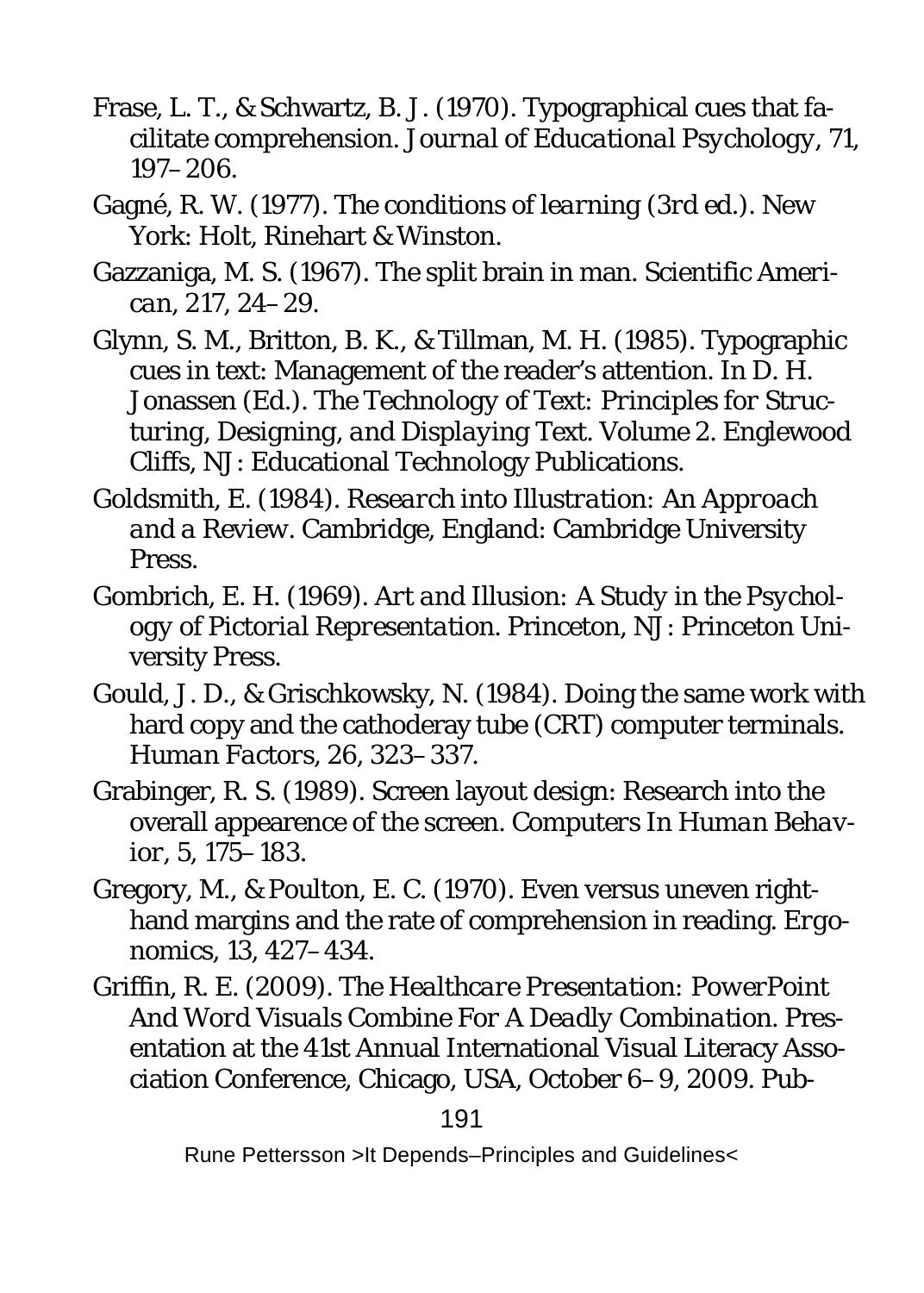lished in: M.D. Avgerinou, R.E. Griffin & P. Search (Eds.). 2010. *Critically Engaging the Digital Learner in Visual Words and Virtual Environments.* Loretto, PA: IVLA.

- Haber, R. N., & Hershenson, M. (1980). *The Psychology of Visual Perception.* New York: Holt, Rinehart, & Winston.
- Haber, R. N., & Myers, B. L. (1982). Memory for pictograms, pictures, and words separately and all mixed up. *Perception, 11,*  57–64.
- Hagen, I. (1998). *Creation of Socio—Cultural Meaning. Media Reception Research and Cognitive Psychology.* In B. Höijer and A. Werner (Eds.). *Cultural Cognition. New perspectives in audience theory.* NORDICOM: Göteborg University.
- Hall, S. (1980). *Encoding/Decoding*. In S. HAll, D. Dobson, A. Lowe, and P. Willis (Eds.). *Culture, Media, Language*. London: Hutchinson.
- Hallberg, Å. (1992). *Typografin och läsprocessen. Grafisk kommunikation med text och bild.* Halmstad: Bokförlaget Spektra.
- Hannafin, M. J., & Peck, K. (1988). *The design, development, and evaluation of instructional software.* New York: Macmillan.
- Hannus, M. (1996). *Oppikirjan kuvitus koriste vai ymmärtämisen apu* (Textbook illustrations – decoration or an aid to understanding). Turku: Turun Yliopiston Julkaisuja Annales Universtatis Turkuensis.
- Hartley, J. (1980). Spatial cues in text: Some comments on the paper by Frase, & Schwartz (1979). *Visible Language, XIV,* 62–79.
- Hartley, J. (1985). *Designing Instructional Text* (second edition). London: Kogan Page.
- Hartley, J. (1987). Designing electronic text: The role of printbased research. *Educational Communications and Technology Journal, 35,* 3–17.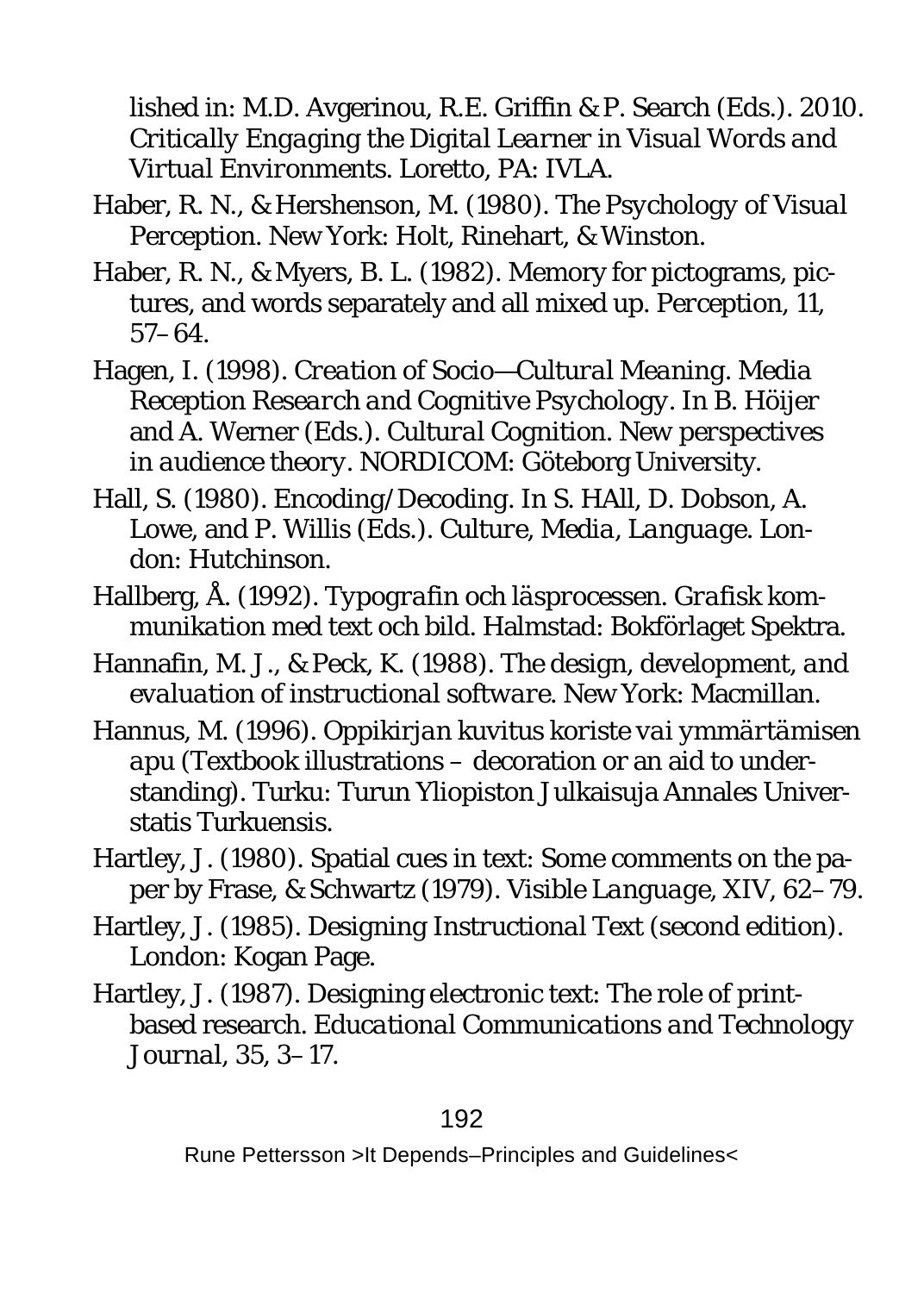- Hartley, J. (1994). *Designing Instructional Text* (third edition). London: Kogan Page.
- Hartley, J., Bartlett, S., & Branthwaite, A. (1980). Underlining can make a difference–sometimes. *Journal of Educational Research, 73,* 218–223.
- Hartley, J., & Burnhill, P. (1977a). Fifty guidelines for improving instructional text. *Programmed Learning and Educational Technology, 14,* 65–73.

Hartley, J., & Burnhill, P. (1977b). Understanding instructional text: Typography, layout, and design. In M. J. A. Howe (Ed.). *Adult Learning*. London: John Wiley.

- Head, A. J. (2000). *Design Wise. A guide for evaluating the interface design of information resources.* Medford, New Jersey: Cyber Age Books.
- Heinich, R., Molenda, M., & Russell, J. D. (1982). *Instructional Media and the New Technologies of Instruction.* New York: Macmillan
- Hellmark, C. (2000a). *Bokstaven, ordet, texten. Handbok i grafisk formgivning*. Stockholm: Ordfront förlag.
- Hellmark, C. (2000b). *Typografisk handbok*. Stockholm: Ordfront förlag.
- Henney, M. (1981). The effect of all-capital print versus regular mixed print as displayed on a micro-computer screen on reading speed and accuracy. *Educational Communications and Technology Journal, 31,* 126.
- Hewson, D. (1988). *Introduction to Desktop Publishing.* San Francisco, CA: Chronicle Books.
- Hoffman, B., White, A., & Aquino, N. (2005). *Screen Text Readability – Ease, Accuracy, And Speed Of Some Common Computer Typefaces.* In R. E. Griffin, B. D. Cowden, M. Av-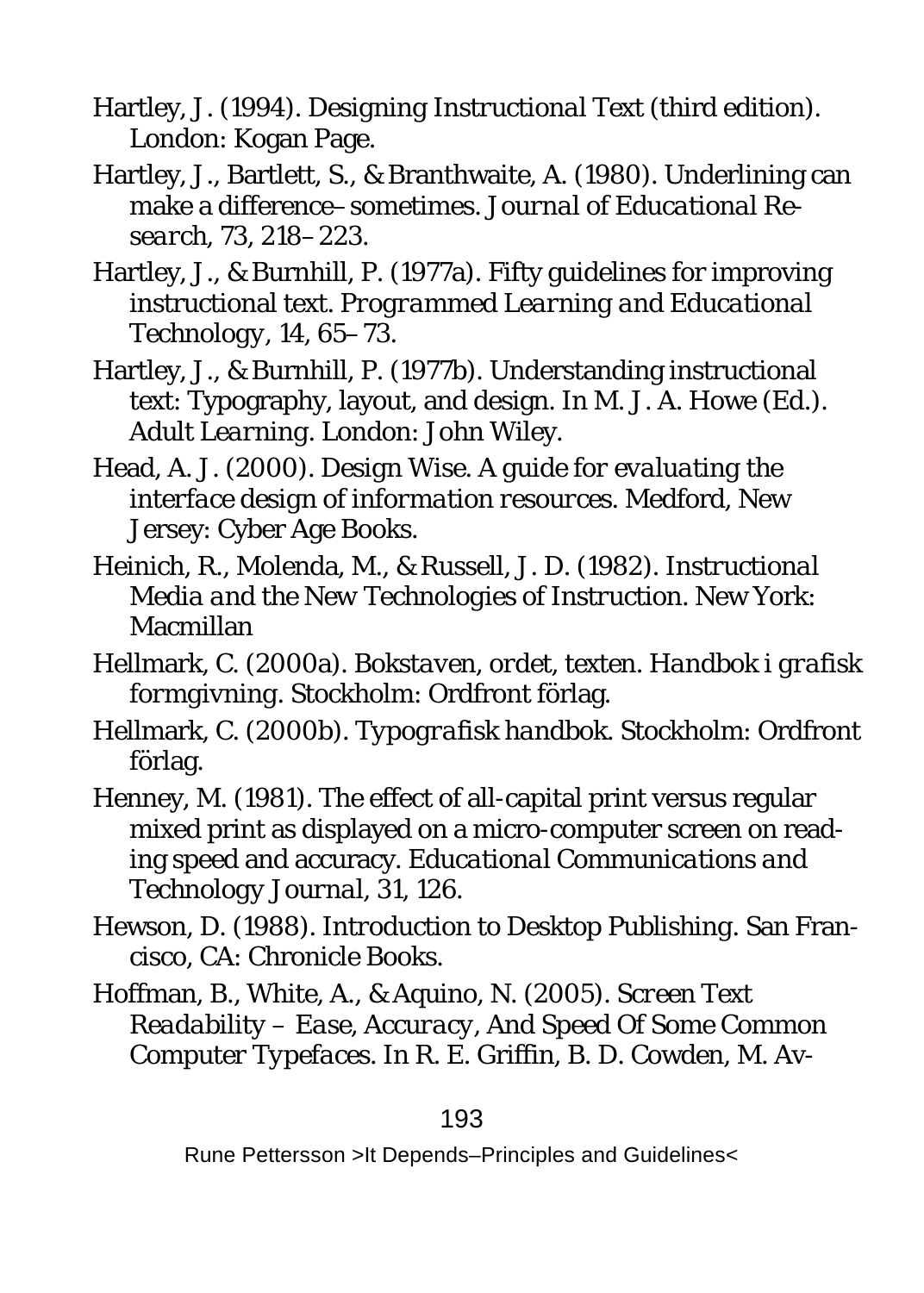gerinou (Eds.) 2006. *Imagery and Artistry Animating the Mind´s Eye: Selected Readings of the International Visual Literacy Association.* International Visual Literacy Association.

- Holliday, W. G. (1980). Using visuals to teach concepts. *Science and Children, 17,* 9–10.
- Horton, W. (1991). *Illustrating Computer Documentation. The Art of Presenting Information Graphically on Paper and Online.*  New York: John Wiley & Sons, Inc.
- Hugo, J. (1996). Prioritizing guidelines for health education message design. *Journal of Audiovisual Media in Medicine, 19 (4)*, 171–174.
- Hunter, M. W., & Chick, K. A. (2005). Treatment of gender in basal readers. *Reading Research an Instruction, 44 (3).* 65–72.
- Hurlburt, A. (1981). *The design concept.* New York: Watson Guptill Publishers.
- Ingvar, D. H., & Hallberg, Å. (1989). *Hjärnan, bokstaven, ordet*. Spektra: Halmstad.
- Isaacs, G. (1987). Text screen design for computer-assisted learning. *British Journal of Educational Technology, 18,* 41–51.
- Jonassen, D. H. (1982). *The Technology of Text, Principles for Structuring, Designing, and Displaying Text. Volume 1.* Englewood Cliffs, NJ: Educational Technology Publications.
- Jonassen, D. H., & Kirschener, P. A. (1982). Introduction to section 2: Explicit techniques for structuring text. In D. H. Jonassen (Ed.). *The Technology of Text: Principles for Structuring, Designing, and Displaying Text. Volume 2.* Englewood Cliffs, NJ: Educational Technology Publications.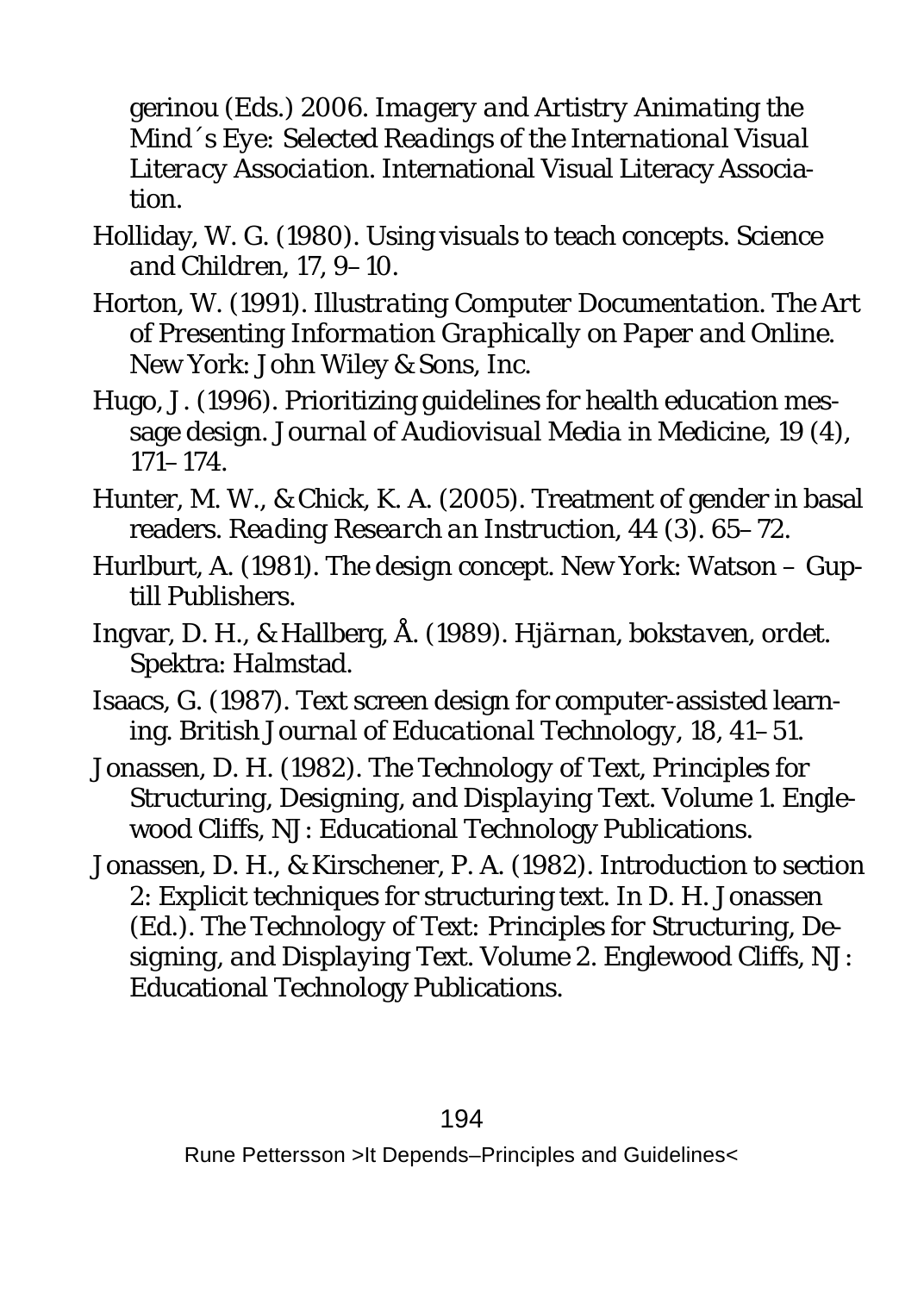- Katzmann, N., & Nyenhuis, J. (1972). Color vs black and white effects on learning, opinion, and attention. *AV Communication Review, 20,* 16–28.
- Keates, J. S. (1982). *Understanding Maps.* London and New York: Longman.
- Keller, J., & Burkman, E. (1993). Motivation principles. In M. Fleming, & W. H. Levie (Eds.). *Instructional Message Design: Principles from the Behavioral and Cognitive Sciences* (2nd ed.). Englewood Cliffs, NJ: Educational Technology Publications.
- Kensicki, L. J. (2003). Building Credibility for Non-Profit Organizations through Webpage Interface Design. *Journal of Visual Literacy, 23,* 2, 139–162.
- Kinney, G. C., & Showman, D. J. (1967). The relative legibility of upper-case and lower-case typewritten words. *Information Display, 4,* 34–39.
- Kirkman, J. (2003). *Full marks: advice on punctuation for scientific and technical writing.* Marlborough : Ramsbury, Books.
- Kirkman, J. (2005). *Good style. Writing for science and technology.* (2nd ed.). New York, NY: Routledge.
- Klare, G. R. (1985). *How to write readable English.* London: **Hutchinson**
- Kleper, M. L. (1987). *The Illustrated Handbook of Desktop Publishing and Typesetting.* Blue Ridge Summit, PA: Tab Books.
- Koblanck, H. (1999). *Typografi och grafisk design.* Stockholm: Bonnier Utbildning.
- Kolers, P. A., Duchnicky, R. L., & Ferguson, D. C. (1981). Eye movement measurement of readability of CRT displays. *Human Factors, 23,* 517–524.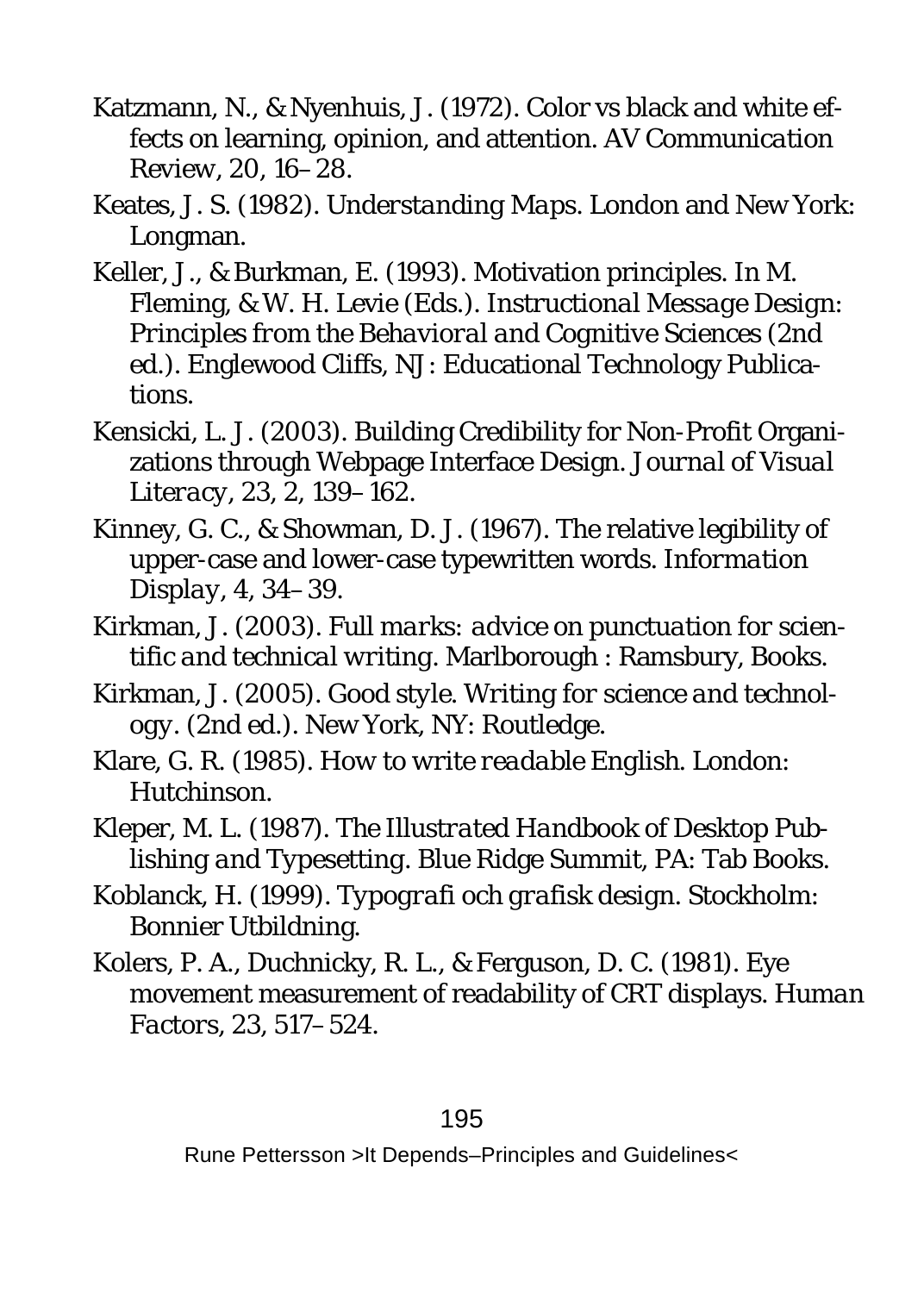- Kovalik, L. C. (2004). *Visuals Across Languages: Training Materials and Developing Countries.* In R. E. Griffin, S. B. Chandler & B. D. Cowden (Eds.) 2005. *Visual Literacy and Development: An African Experience. Selected Readings of the International Visual Literacy Association.* International Visual Literacy Association.
- Kristiansen, T., Bjørgen, I, A., & Jørgensen, T, R. (1994). *Norwegian Experiences in Flexible Distance Learning in View of Assumptions of and Barriers in the Present Educational Culture.*  Presentation at the Educational and Cultural Barriers to Open and Distance Learning University of Sheffield, June 1994.
- Lamberski, R. J. (1972). *An Exploratory Investigation of the Instructional Effect of Color and Black and White Cueing on Immediate and Delayed Retention.* Masters Thesis, The Pennsylvania State University.
- Lamberski, J. R., & Dwyer, F. M. (1983). The instructional effect of coding (color and black and white) on information acquisition and retrieval. *ECTJ*, *31* (1), 9–12.
- Lang, K. (1987). *The Writer's Guide to Desktop Publishing.* London: Academic Press.
- Lantz, C. (1992). Development and pilot test of a photograph readability index for use in textbook adoption decisions. (Doctoral Dissertation, Southern Illinois University, 1990). *Dissertation Abstracts International, 53,* 2781.
- Lantz, C. (1996). Evaluating the readability of instructional visuals. *Publishing Research Quarterly, 12 (1)*, 31–51.
- Lasswell, H. (1948). *The structure and function of communication in society.* In L. Bryson (Ed.). *The Communication of Ideas.* New York: Harper & Brothers.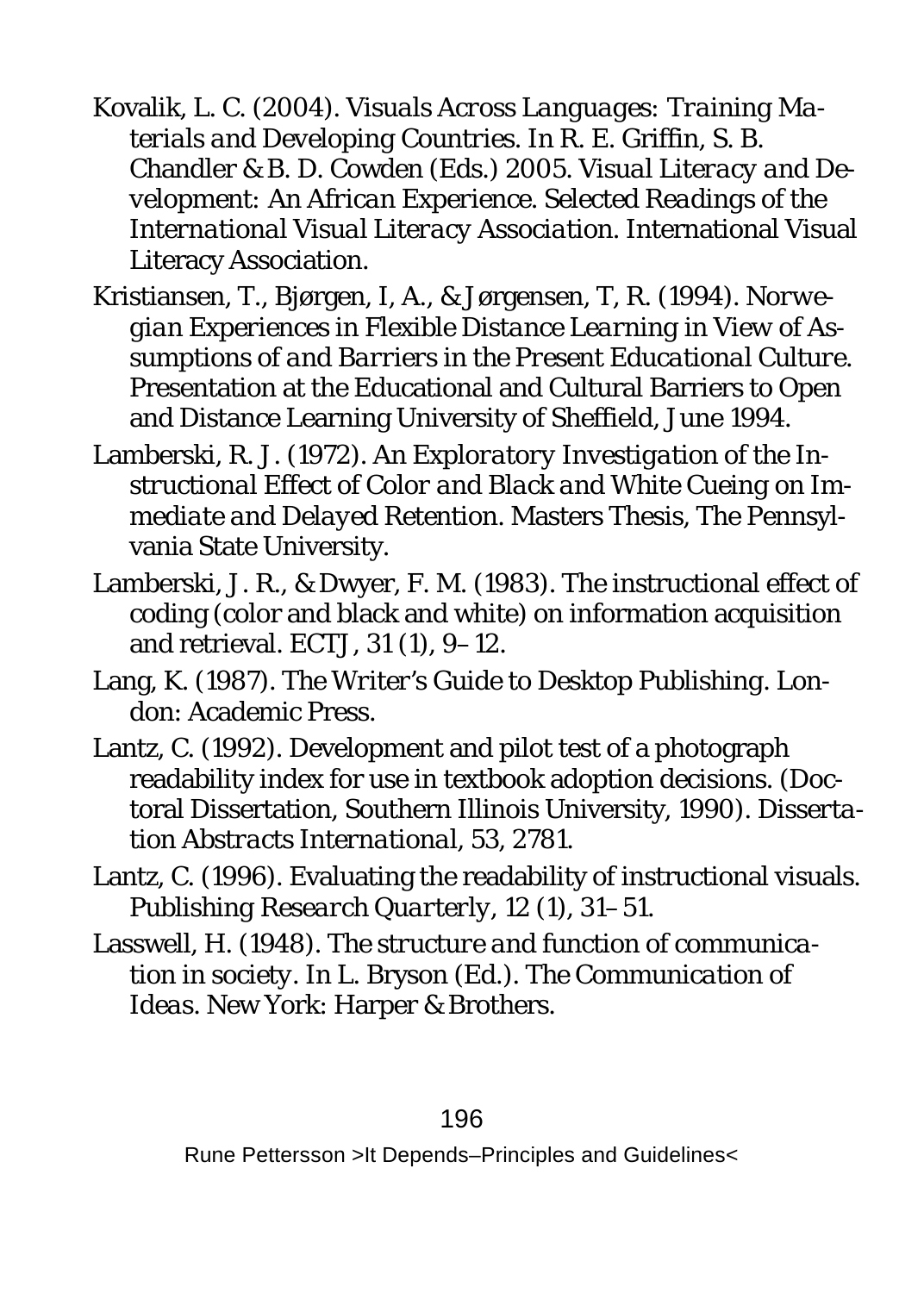- Lawson, L. (1968). Ophthalmological factors in learning disabilities. In H. Myklebust (Ed.). *Progress in Learning Disabilities, Volume 1*. New York: Grune and Stratton.
- Lefferts, R. (1982). *How to Prepare Charts and Graphs for Effective Reports.* New York: Barns & Noble.
- Lenze, J. S. (1991). *Serif vs. san serif type fonts: A comparison based on reader comprehension.* In D. G. Beauchamp, J. Clark-Baca, & R. A. Braden (Eds.). *Investigating Visual Literacy. Selected Readings from the 22nd Annual Conference of the International Visual Literacy Association.* Blacksburg: Virginia Tech University.
- Lerner, N. D., & Collins, B. L. (1983). *Symbol sign understandability when visibility is poor.* In *Proceedings of the Human Factors Society 27th Annual Meeting*, 944–946. Santa Monica, CA: Human Factors Society.
- Leshin, C. B., Pollock, J., & Reigeluth, C. M. (1992). *Instructional design strategies and tactics.* Englewood Cliffs, NJ: Educational Technology Publications.
- Lester, P, M. (1995). *Visual Communication. Images with Messages.* Belmont*, CA:* Wadsworth Publishing Company. A Division of International Thomson Publishing Inc.
- Levie, W. H., & Lentz, R. (1982). Effects of text illustrations: A review of research. *ECTJ, 30*, 4, 195–232.
- Levin, J. R., Anglin, G. J., & Carney, R. N. (1987). On empirically validating functions of pictures in prose. In D. M. Willows, & H. A. Houghton (Eds.). *The Psychology of Illustration: Vol. 1. Basic Research.* New York: Springer- Verlag.
- Lichty, T. (1989). *Design Principles for Desktop Publishers.* Glenview, IL: Scott Foresman and Co.
- Lichty, T. (1994). *Design Principles for Desktop Publishers. 2nd ed.* Glenview, IL: Scott Foresman and Co.

#### 197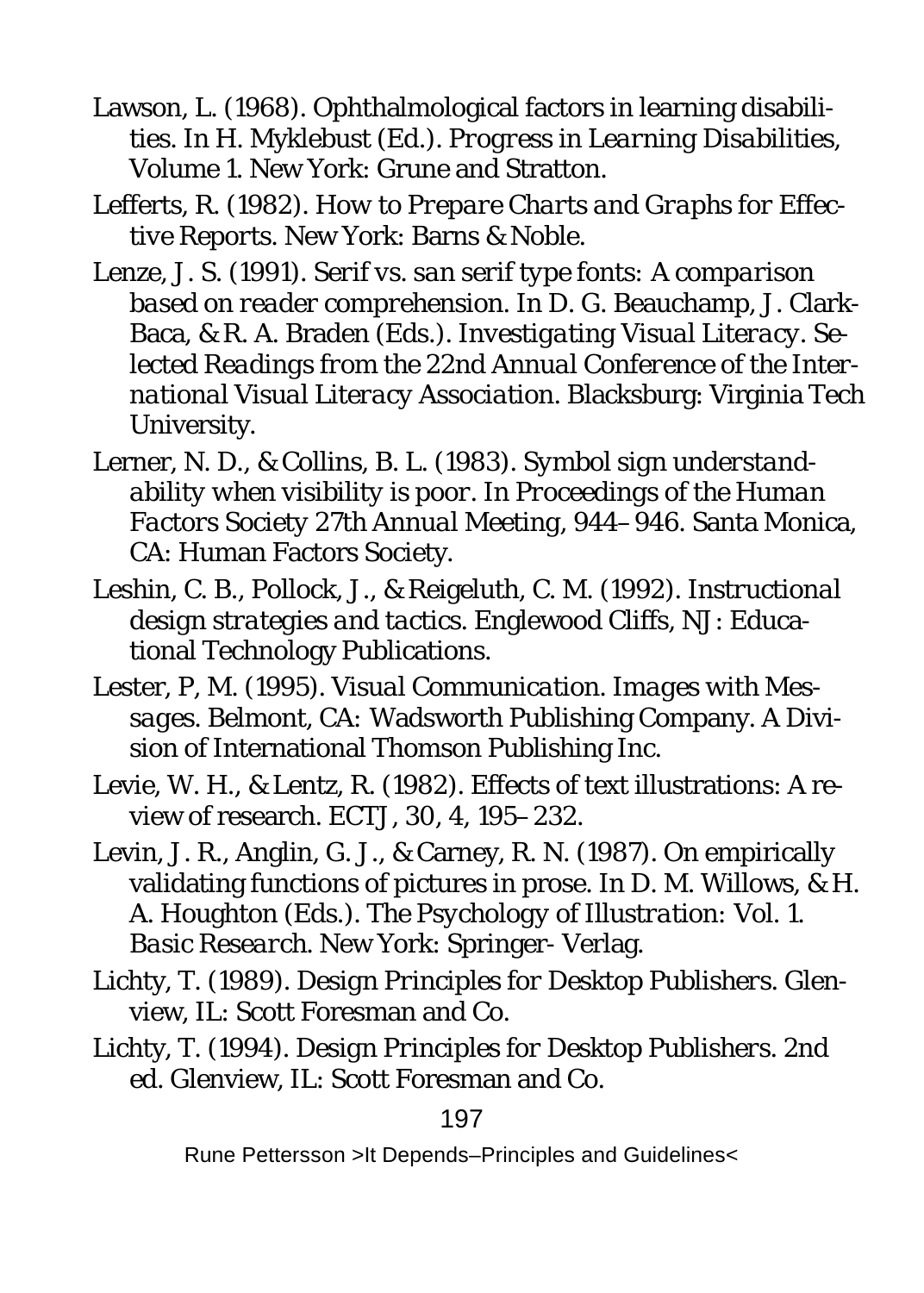- Lidman, S., & Lund, A. M. (1972). *Berätta med bilder.* Stockholm: Bonniers.
- Limburg, V. E. (1987). *Visual "Intrusion": A Two-Way Street in Visual Literacy.* Paper presented at the IVLA Symposium on Verbo-Visual Literacy: Research and Theory. Stockholm, June  $10-13$ .
- Lipton, R. (2007). *The Practical Guide to Information Design.* Hoboken, NJ: John Wiley & Sons, Inc.
- Lockhart, R. S., & Craik, F. I. M. (1990). Levels of processing: A retrospective commentary on a framework for memory research. *Canadian Journal of Psychology, 44,* 87–112.
- Lohr, L. L. (2003). *Creating Graphics for Learning and Performance. Lessons in Visual Literacy.* Upper Saddle River, New Jersey: Pearson Education, Inc.
- Luchins, A. S., & Luchins, E. H. (1959). *Rigidity of behavior–A variational approach to the effect of einstellung.* Eugene, Oregon: University of Oregon Books.
- MacDonald-Ross, M. (1977). How numbers are shown: A review of research on the presentation of quantitative data in texts. *AV Communication Review, 25 (4),* 359–409.
- Malamed, C. (2009). *Visual Language for Designers: Principles for Creating Graphics People Understand.* Beverly, MA: Rockport
- Mangan, J. (1978). Cultural conversations of pictorial representation: Iconic Literacy and Education. *ECTJ, 26 (3),* 245–267.
- Marsh, P. O. (1983). *Messages That Work: A Guide to Communication Design*. Englewood Cliffs, NJ: Educational Technology Publications.
- Mayer, R. E., & Sims, V. K. (1994). For whom is a picture worth a thousand words? Extension of a dual-coding theory of multi-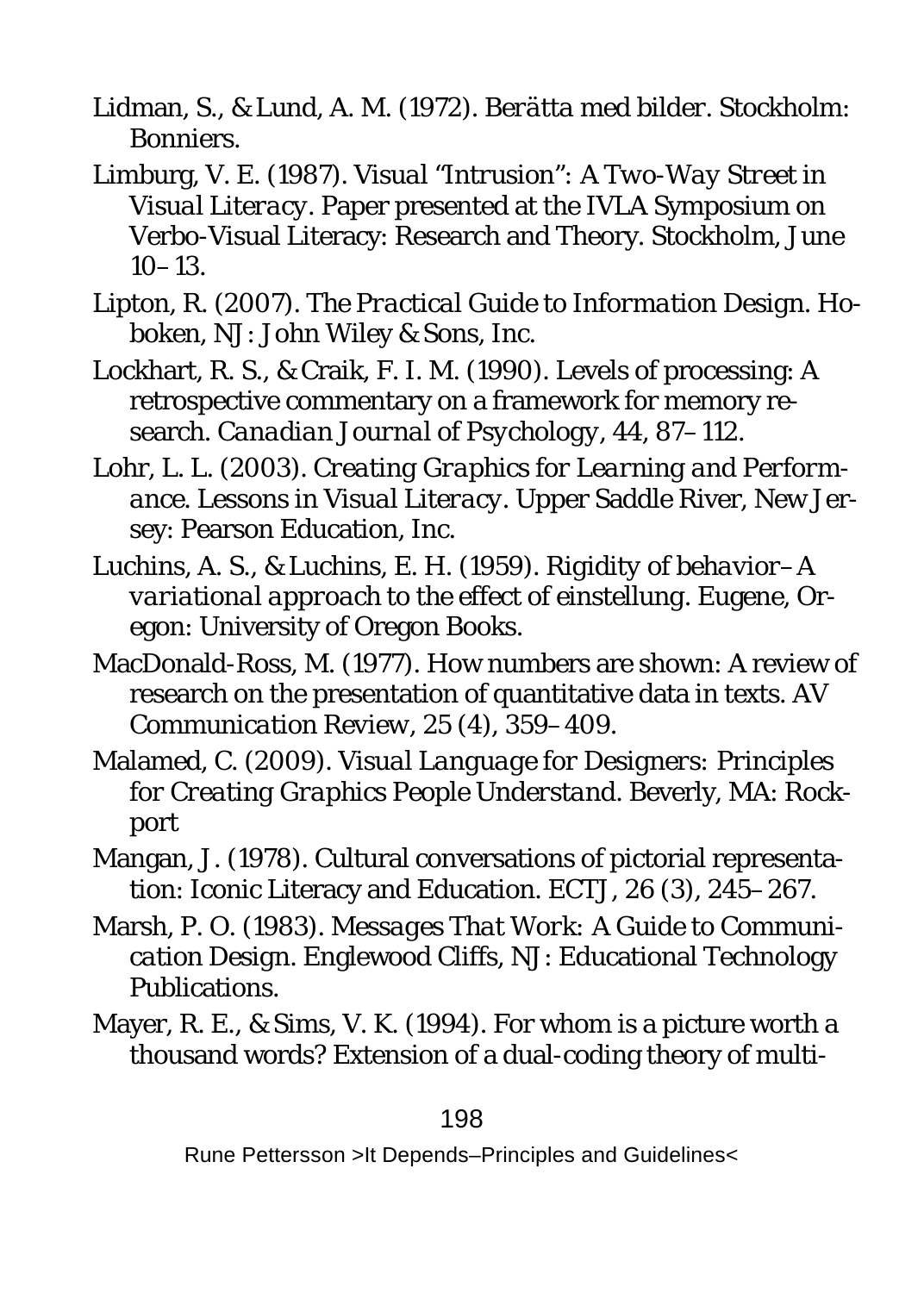media learning. *Journal of Educational Psychology, 86(3),*  389–401).

- Mayer, R. E., Steinhoff, K., Boweer, G., & Mars, R. (1995). A Generative Theory of Textbook Design: Using Annotatated Illustrations to Foster Meaningful Learning of Science Text. *ETR&D, 43, 1*, 31–43.
- Mayer, R. E. (1993). *Illustrations that instruct*. In R. Glaser (Ed.). *Advances in instructional psychology,* Volume 5. Hillsdale, JH: Erlbaum.
- McDougall, A. (1990). *Picture editing & layout a guide to better visual communication.* Viscom Press. School of Journalism. University of Missouri. Columbia.
- Melin, L. (1986a). *Termer Ett kompendium om terminologi och termbildning.* Stockholm: Stockholm University, Department of Nordic Languages.
- Melin, L. (1986b). *Text, bild, lexivision. En studie i text-bildsamverkan i en lärobok.* Stockholm: Stockholm University, Department of Nordic Languages.
- Melin, L. (1999a). *Gör illustrationen vad vi tror?* Nordicom 1–2: 1999. Medie- och kommunikationsforskning i Norden, 52–60.
- Melin, L. (1999b). Hur bra är paratexter? *Språk & stil tidskrift för svensk språkforskning. 9,* 101–123.
- Mijksenaar, P. (1997). *Visual Function. An Introduction to Information Design.* 010 Publishers: Rotterdam.
- Mijksenaar, P. & Westendorp, P. (1999). *Open Here The Art Of Instructional Design.* London: Thames & Hudson Ltd.
- Miles, J. (1987). *Design for Desktop Publishing.* San Francisco: Chronicle Books.
- Miller, G. A. (1968). *The magical number seven, plus or minus two: Some limits on our capacity for processing information.*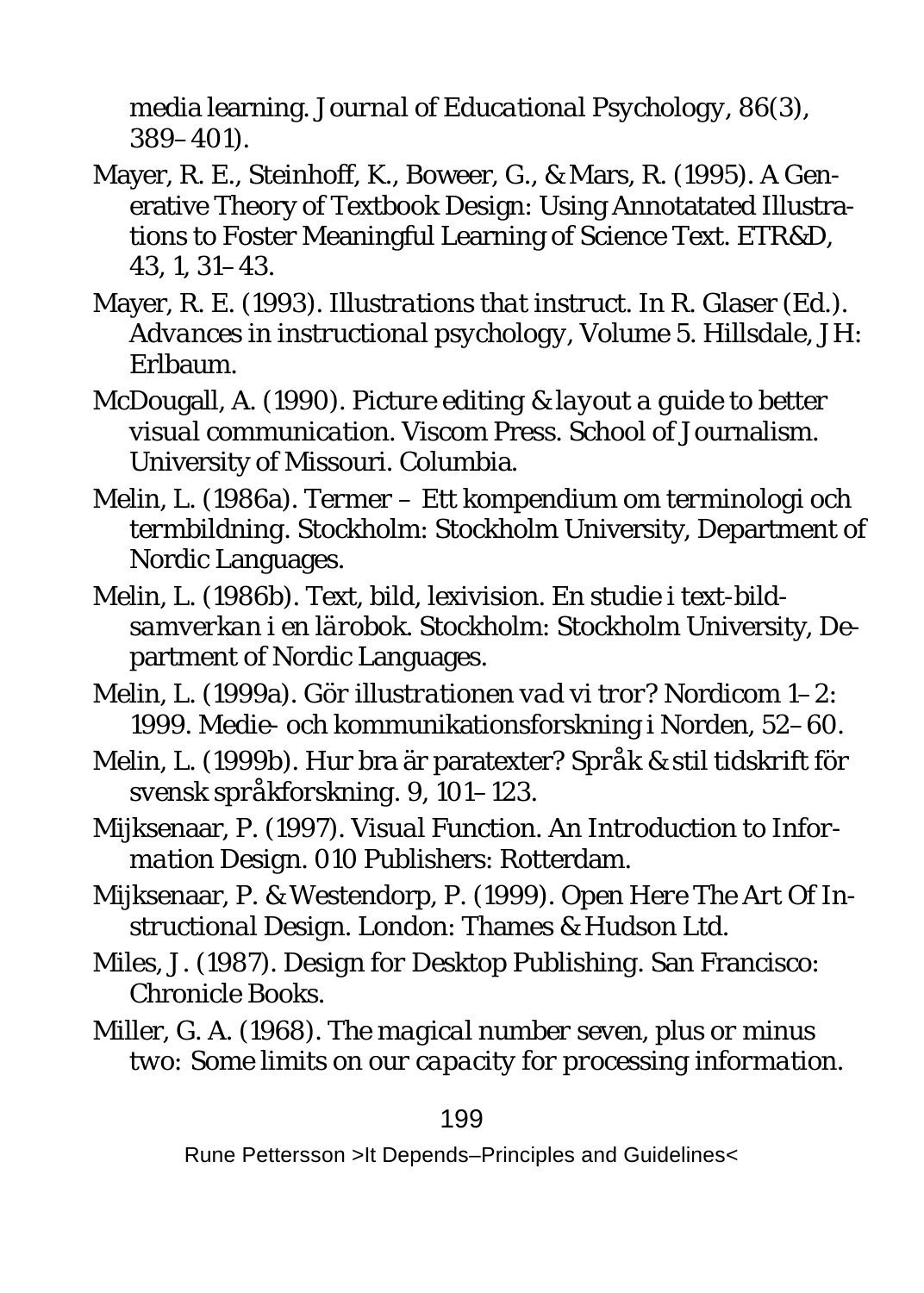In R. N. Haber (Ed.). *Contemporary Theory and Research in Visual Perception.* New York: Holt, Rinehart, and Winston, Inc.

Misanchuk, E. R. (1992). *Preparing Instructional Text: Document Design Using Desktop Publishing.* Englewood Cliffs, NJ: Educational Technology Publications.

Mok, C. (1996). Designing Business. San Jose, CA: Adobe Press.

- Mollerup, P. (2005). *Wayshowing A Guide to Environmental Signage Principles & Practices.* Baden: Lars Müller Publishers.
- Moreno, R., & Mayer, R. (2000). *A learner-centred approach to multimedia exlanations: Deriving instructional design princi*ples from cognitive theory. <http://imej. wfu/articles/ 2000/2/muex. asp>
- Moriarty, S. E. (1991). *Creative Advertising. Theory and Practice.* Englewood Cliffs, NJ: Prentice Hall.
- Moriarty, S. E. (1994). Visual Communication as a Primary Sytem. *Journal of Visual Literacy, 14*, 2, 11–21.
- Moriarty, S. E., & Garramone, G. M. (1986). A study of newsmagazine photographs of the 1984 presidential campaign. *Journalism Quarterly, 63,* 646–734.
- Moriarty, S. E., & Popovich, M. N. (1991). Newsmagazine visuals and the 1988 presidential election. *Journalism Quarterly, 68,* 371–380.
- Moriarty, S. E., & Rohe, L. (1992). Cultural palettes: An exercise in sensitivity for designers. *Journalism Educator, 46* (4), 566– 570.
- Morley, D. (1992). *Television, Audiences and Cultural Studies.* London: Routledge.
- Mullet, K. & Sano, D. (1995). *Designing Visual Interfaces Communication Oriented Techniques.* Mountain View, California: SunSoft Press A Prentice Hall Title.

#### 200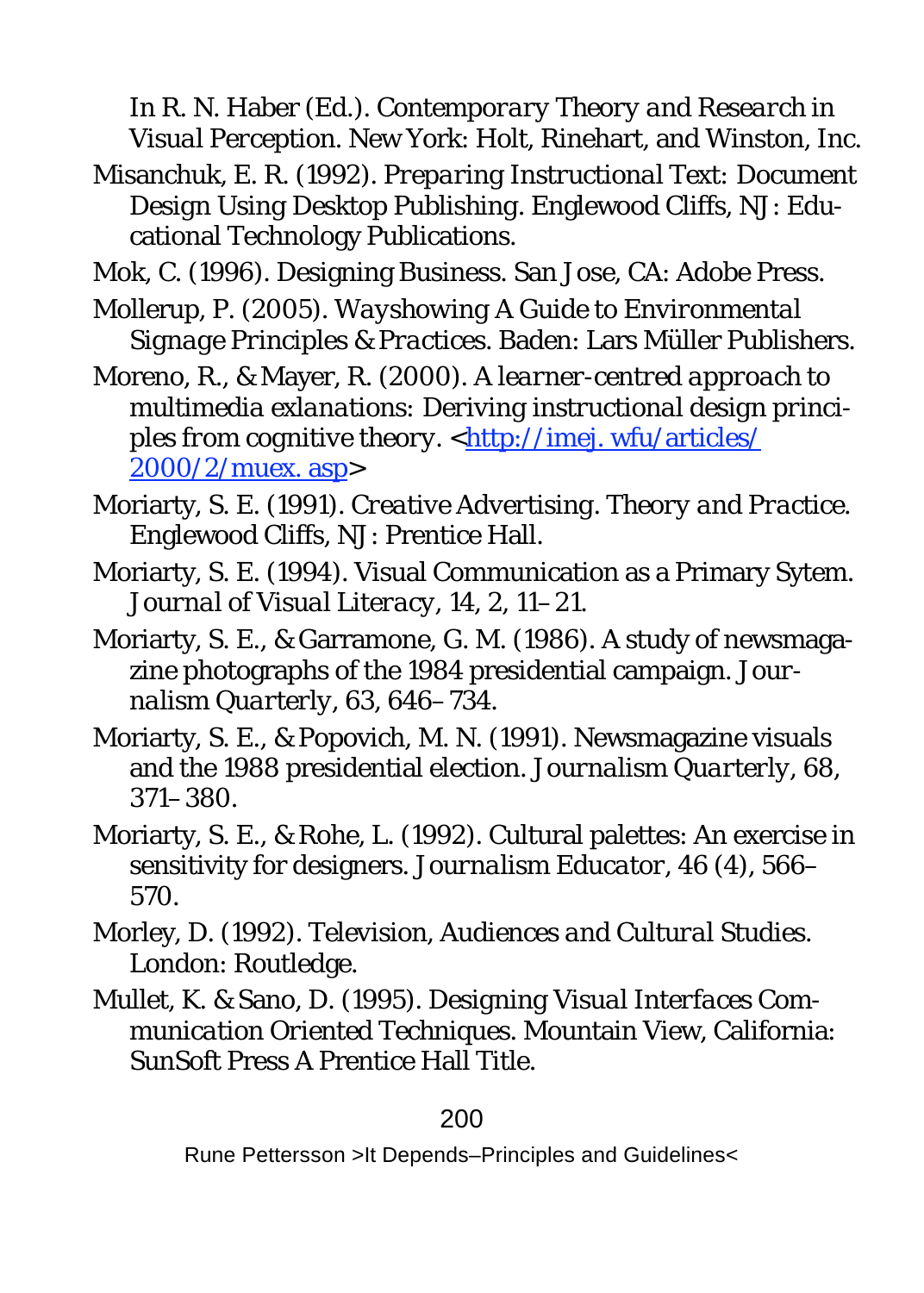Newell, A. (1990). *Unified theories of cognition.* Cambridge, MA: Harvard University Press.

Nielsen, L. M. (2004). *Imagining Space On The Base Of Pictorial Representation.* In R. E. Griffin, S. B. Chandler & B. D. Cowden (Eds.) 2005. *Visual Literacy and Development: An African Experience. Selected Readings of the International Visual Literacy Association.* International Visual Literacy Association.

Nordegren, A. (2004). *Design som teori och emperi. Ett designteoretiskt forsknings-projekt med en prototyputveckling av ett symbolsystem för vinsmaker.* Stockholm: KTH Arkitekturskolan, Doktorsavhandling.

Norman, D. A., & Bobrow, D. G. (1975). On data limited and resource limited processes. *Cognitive Psychology, 7,* 44–64.

- Ormrod, J. E. (1989). *Using Your Head. An Owner's Manual.* Englewood Cliffs, NJ: Educational Technology Publications.
- Paivio, A. (1971). *Imagery and the Verbal Process.* New York: Holt, Rinehart, & Winston.
- Paivio, A. (1978). A dual coding approach to perception and cognition. In H. L. Pick, Jr., & E. Saltzman (Eds.). *Modes of Perceiving and Processing Information*. Hillsdale, NJ: Lawrence Erlbaum Associates.

Paivio, A. (1979). *Imagery and Verbal Processes.* Hillsdale, NJ: Lawrence Erlbaum Associates.

Paivio, A. (1983). The empirical case for dual coding. In J. C. Yuille (Ed.). *Imagery, Memory, and Cognition.* Hillsdale, NJ: Lawrence Erlbaum Associates.

Paivio, A. (1986). *Mental representations: A dual coding approach.* Oxford, England: Oxford University Press.

Paivio, A. (1990). *Mental representations: A dual coding approach.* (2nd ed.). Oxford, England: Oxford University Press.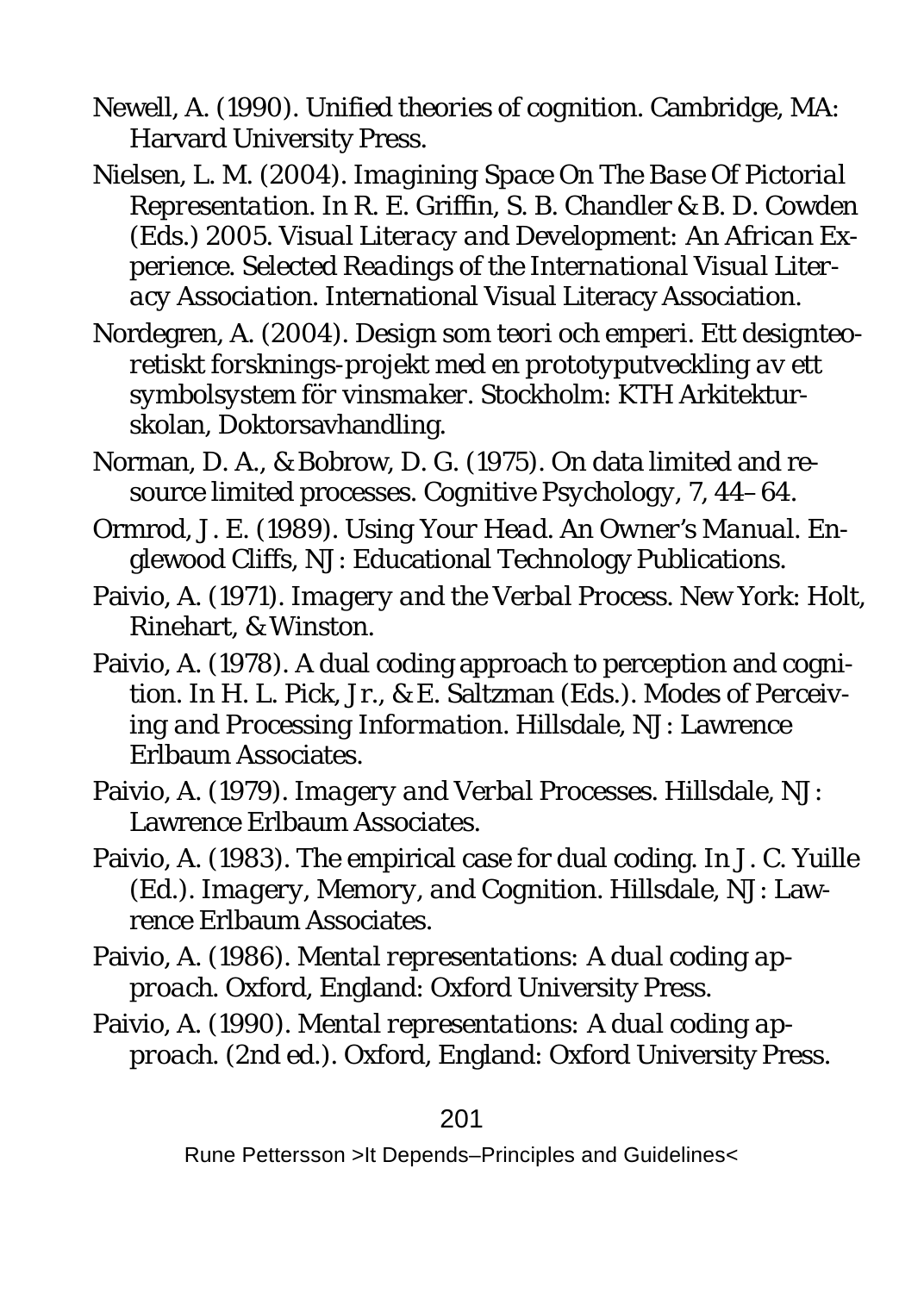- Paivio, A. (1991). Dual coding theory: Retrospect and current status. *Canadian Journal of Psychology, 45*(3), 255–287.
- Parker, R. C. (1988). *The Aldus Guide to Basic Design* (2nd ed.). Seattle, WA: Aldus Corporation.
- Pascual-Leone, J., & Smith, J. (1969). The encoding and decoding of symbols by children: A new experimental paradigm and a neo-Piagetian model. *Journal of Experimental Child Psychology, 8,* 328–355.

Paterson, D. G., & Tinker, M. A. (1932). Studies of typographical factors influencing speed of reading: X. Styles of type face. *Journal of Applied Psychology, 16,* 605–613.

Peeck, J. (1993). Increasing picture effects in learning from illustrated text. *Learning and Instruction, 3,* 227–238.

- Peeck, J. (1994). *Enhancing graphic effects in instructional texts: Influencing learning activities.* In W. Schnotz, R. W. Culhavy (Eds.). *Comprehension of graphics.* North Holland, Elsevier Science B. V. : Amsterdam.
- Perfetti, C. (1977). Language comprehension and fast decoding: Some psycholinguistic prerequisites for skilled reading comprehension. In J. Guthrie (Ed.). *Cognition, Curriculum, and Comprehension.* Newark, DE: International Reading Association.
- Peters, J. M. (1978). *Pictorial communication.* Cape town: David Philip.
- Pettersson, R. (1983). *Picture legibility, readability and reading value.* Paper presented at the 15th Annual Conference of the International Visual Literacy Association. Bloomington. Oct. In A. D. Walker, R. A. Braden, & L. H. Dunker (Eds.) 1984: *Enhancing human potential. Readings from the 15th Annual Conference of the International Visual Literacy Association.*  Blacksburg, Virginia. 92–108.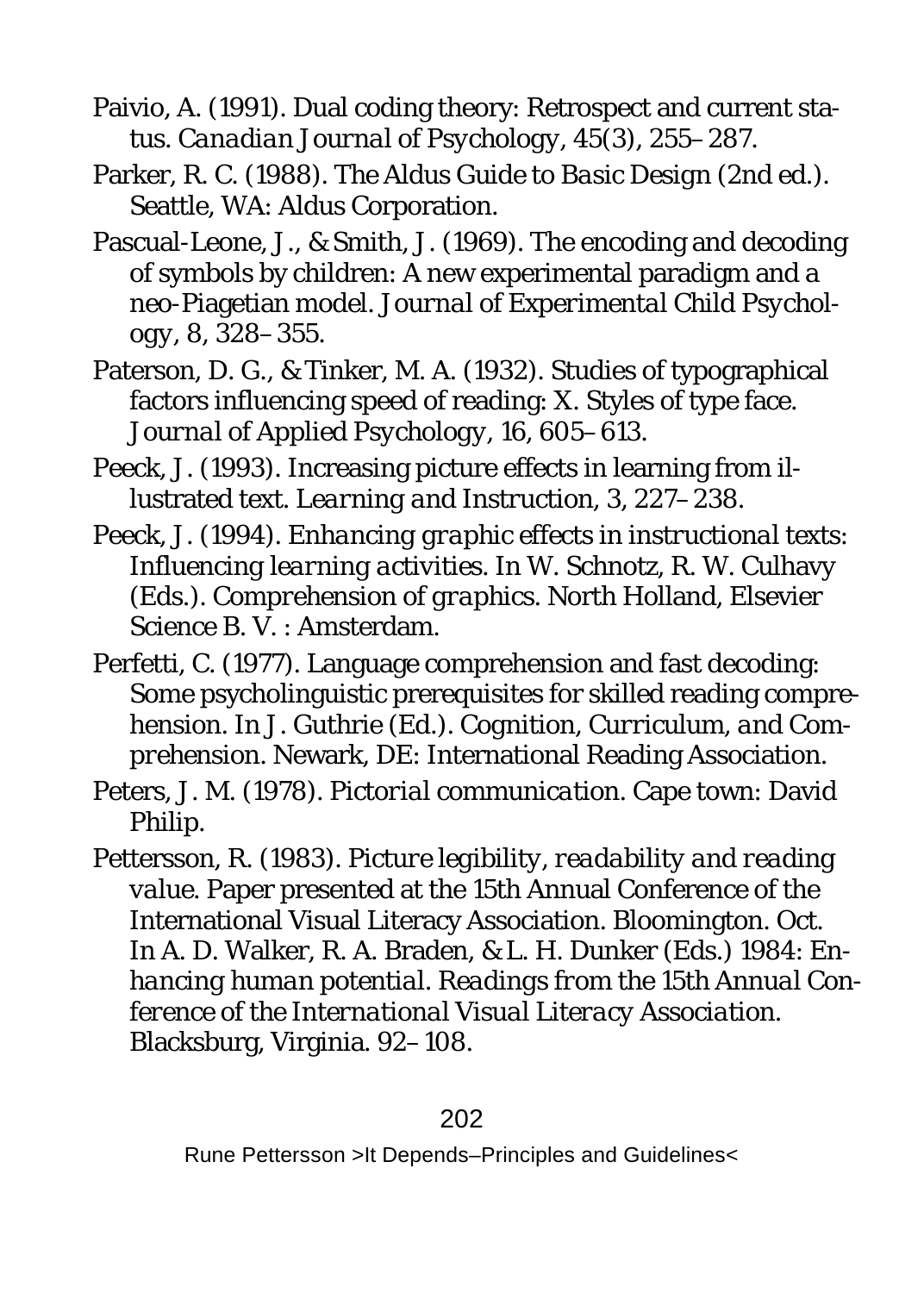Pettersson, R. (1985). *Intended and Perceived Image Content.* Paper presented at the 17th Annual Conference of the International Visual Literacy Association. Claremont. Nov. 1–2. A shorter version published in: L. W. Miller (Ed.). 1985: *Creating Meaning. Readings from the Visual Literacy Conference at California State Polytechnic University at Pomona.* International Visual Literacy Association, Inc., 11–16.

Pettersson, R. (1986a). *Image – Word – Image.* Paper presented at the 18th Annual Conference of the International Visual Literacy Association. Madison, Wisconsin, Oct. 30 – Nov. 2. Also presented at the Information Design Conference 3, at the University of Warwick, England, Dec. 15 – 17. In *Journal of Visual Verbal Languaging. Fall 1986, 6, 2*, 7–21. Also published in: R. A. Braden, D. G. Beauchamp and L. W. Miller (Eds.) 1987: *Visible & Viable. The Role of Images in Instruction and Communication.* East Texas State University. Commerce. Texas, 165–181.

- Pettersson, R. (1986b). See, look and read. *Journal of Visual Verbal Languaging.* Spring*,* 33–39.
- Pettersson, R. (1989). *Visuals for Information: Research and Practice.* Englewood Cliffs, NJ: Educational Technology Publications.
- Pettersson, R. (1990). Teachers, Students and Visuals. *Journal of Visual Literacy, 10,* 1, 45–62.
- Pettersson, R. (1991). *Bilder i läromedel.* Tullinge: Institutet för Infologi.
- Pettersson, R. (1993). *Visual Information.* Englewood Cliffs, NJ: Educational Technology Publications.

Pettersson, R. (1994). *Associations from Pictures.* Paper presented at the 26th Annual Conference of the International Visual Literacy Association. Tempe, Oct. 12–16. 1994. In D. G. Beauchamp,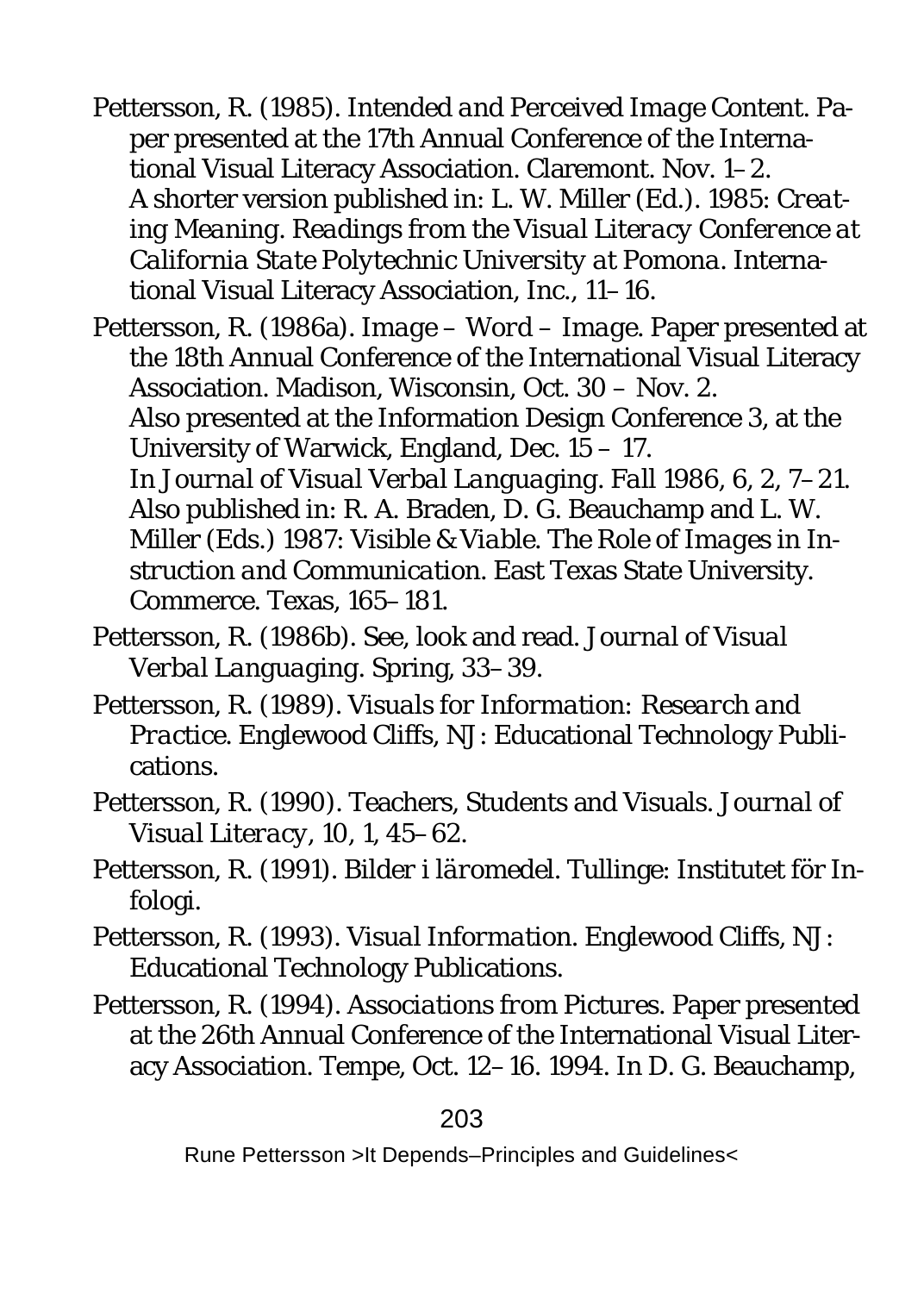R. A. Braden & R. E. Griffin, (Eds.) 1995: *Imagery and Visual Literacy. Selected Readings. International Visual Literacy Association.* 

- Pettersson, R. (1997). *Verbo-visual Communication Presentation of Clear Messages for Information and Learning.* Göteborg: Valfrid Publishing Association and Research Centre for Library and Information Studies, Göteborg University.
- Pettersson, R. (1999). *Graphic Symbols–Design And Meaning.*  Presentation at The 31th Annual Conference of the International Visual Literacy Association. The University of Wyoming, Jackson Hole, Wyoming, October 6– 10, 1999. In R. E. Griffin, W. J. Gibbs, & V. S. Williams (Eds.) 2000: *Natural Vistas Visual Literacy & The World Around Us. Selected Readings of the International Visual Literacy Association.* International Visual Literacy Association.
- Pettersson, R. (2002). *Information Design, An introduction.*  Amsterdam/ Philadelphia: John Benjamins Publishing Company.
- Pettersson, R., Carlsson, J., Isacsson, A., Kollerbauer, A., & Randerz, K. (1984). *Color Information Displays and Reading Efforts.* (CLEA–Report No. 18a). Stockholm: Stockholm University, Department of Computer Science.
- Pettersson, R., Frank, L., Frohm, J., Holm-berg, S., Johansson, P., Meldert, M. och Strand, L. (2004). *Bild & form för informationsdesign.* Lund: Studentlitteratur.
- Pettersson, R., & Strand, L. (2005). *The Golden Ratio.* Presentation at the 37th Annual Conference of the International Visual Literacy Association. Orlando, Florida, USA, October 17 – 20, 2005. In R. E. Griffin, B. D. Cowden, M. Avgerinou (Eds.) 2006. *Imagery and Artistry Animating the Mind´s Eye: Selected Read-*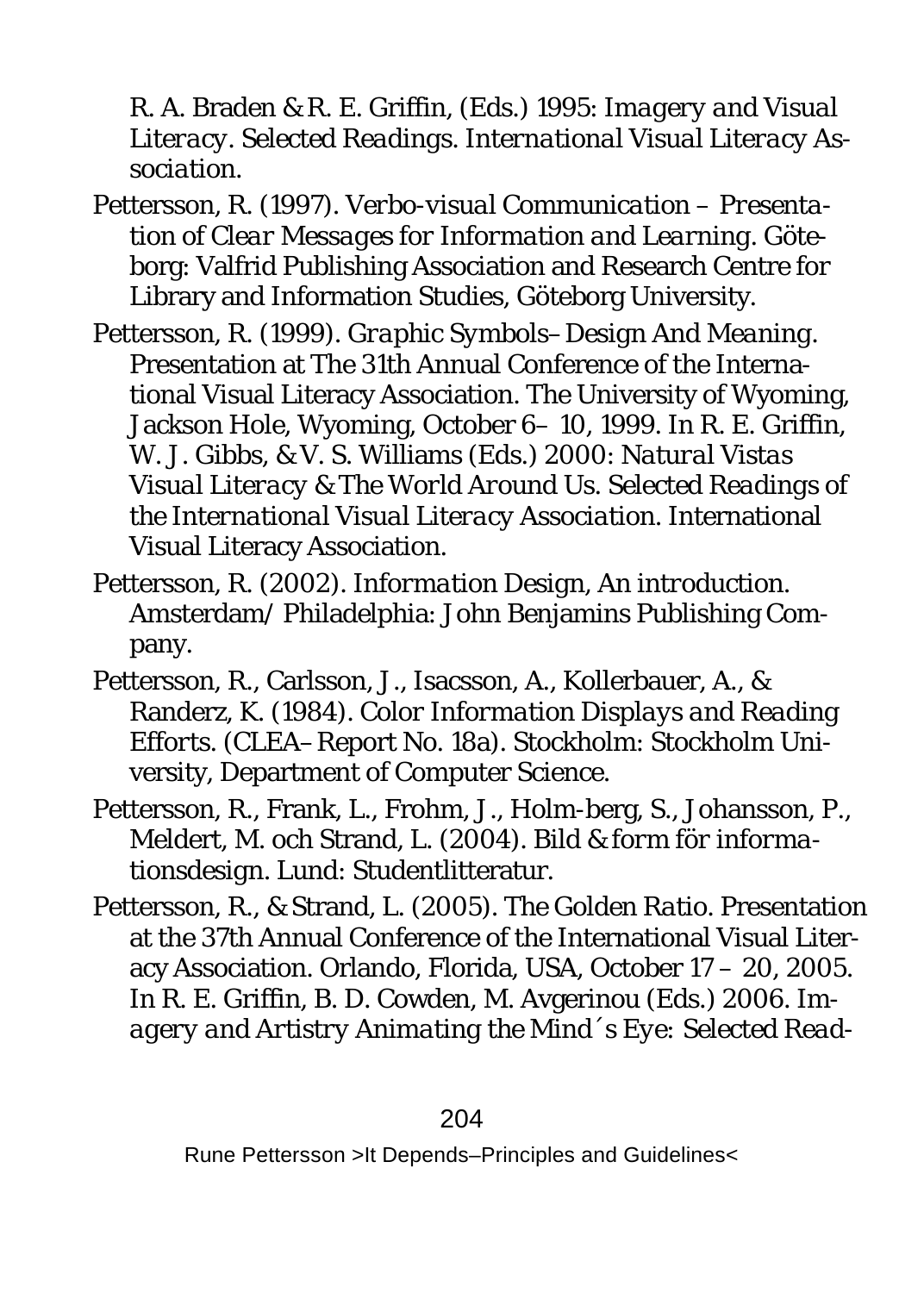*ings of the International Visual Literacy Association.* International Visual Literacy Association.

- Pirozzolo, F., & Rayner, K. (1979). Cerebral organization and reading disability. *Neuropsychologia, 17*, 485–491.
- Postman, N. (1979). *Teaching as a Conserving Activity.* New York: Delacorte Press.
- Poulton, E. C., & Brown, C. H. (1968). Rate of comprehension of an existing teleprinter output and of possible alternatives. *Applied Psychology, 52,* 16–21.
- Pressley, G. M. (1977). Imagery and children's learning: Putting the picture in developmental perspective. *Review of Educational Research, 47,* 585–622.
- Pye, D. (1964). *The nature of design*. New York: Van Nostrand Reinhold.
- Rambally, G. K., & Rambally, R. S. (1987). Human factors in CAI design. *Computing Education, 11(2),* 149–153.
- Ramsey, I. L. (1989). Primary children's ability to distinguish between illustra-tive styles. *JVL, 9*(*2*)*,* 69–82.
- Reinking, D. (1986). Integrating graphic aids into content area instruction: The graphic information lesson. *Journal of Reading, 30*(2), 146–151.
- Reynolds-Myers, P. (1985). *Visual literacy, higher order reasoning, and high techno-logy.* In N. H. Thayer, & S. Clayton- Randolph (Eds.). *Visual Literacy: Cruising into the Future.* Readings from the 16th annual conference of the International Visual Literacy Association. Bloomington: Western Sun Printing Co.
- Rowland, G. (1993). Designing and instructional design. *Educational Technology Research and Development, 41* (1), 79–91.
- Sanders, M. S., and McGormick, E. J. (1993). *Human Factors in Engineering and Design* (7th edn). New York: McGraw-Hill.

#### 205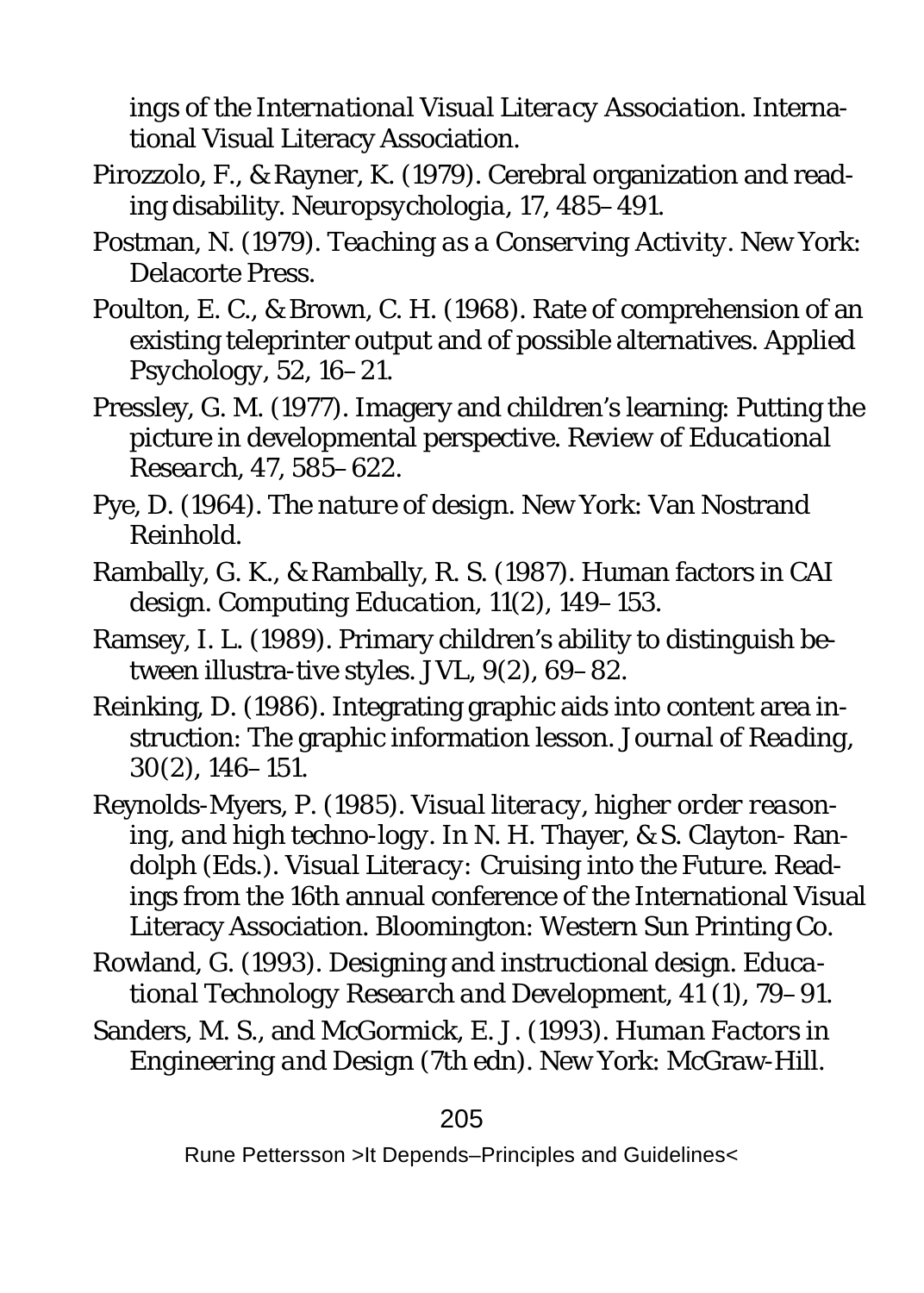- Schramm, W. (1954). *Procedures and effects of mass communication.* In B. H. Nelson (Ed.). *Mass Media and Education. The Fifty-Third Year-book of the National Society for the Study of Education. Part II.* Chicago: University of Chicago Press.
- Severin, W. J. &. Tankard, J. W. (1988). *Communication Theories: Origins, Methods, Uses*. New York: Longman.
- Shadrin, R. L. (1992). *Design & Drawing An Applied Approach.*  Worcester, Massachusetts: Davis Publications, Inc.
- Shannon, C. E., & Weaver, W. (1949). *The Mathematical Theory of Communication.* Champaign, IL: The University of Illinois Press.
- Simlinger, P. (1999). The Future of Information Design? *design matters, 3,* 3, 4–5.
- Sinatra, R. (1986). *Visual Literacy Connections to Thinking, Reading, and Writing.* Springfield, IL: Charles C. Thomas.
- Smith, P. L., and Ragan, T. J. (1999). *Instructional Design.* Merrill, Prentice Hall. Columbus, Ohio.
- Smith, P. L., and Ragan, T. J. (2005). *Instructional Design.* (3rd ed.). Hoboken, N.J.: Wiley Jossey-Bass Education.
- Sosa, T. & Kong, A. (2006). *Gender Messages In Reading Textbooks – An Analysis Of Textual And Visual Content In Basal Readers.* In R. E. Griffin, M. Avgerinou, J. Giesen (Eds.) 2007. *History, Community, & Culture– Celebrating Tradition and Transforming the Future: Selected Readings of the International Visual Literacy Association.* International Visual Literacy **Association**
- Soulier, J. S. (1988). *The design and development of computerbased instruction.* Newton, MA: Allyn & Bacon.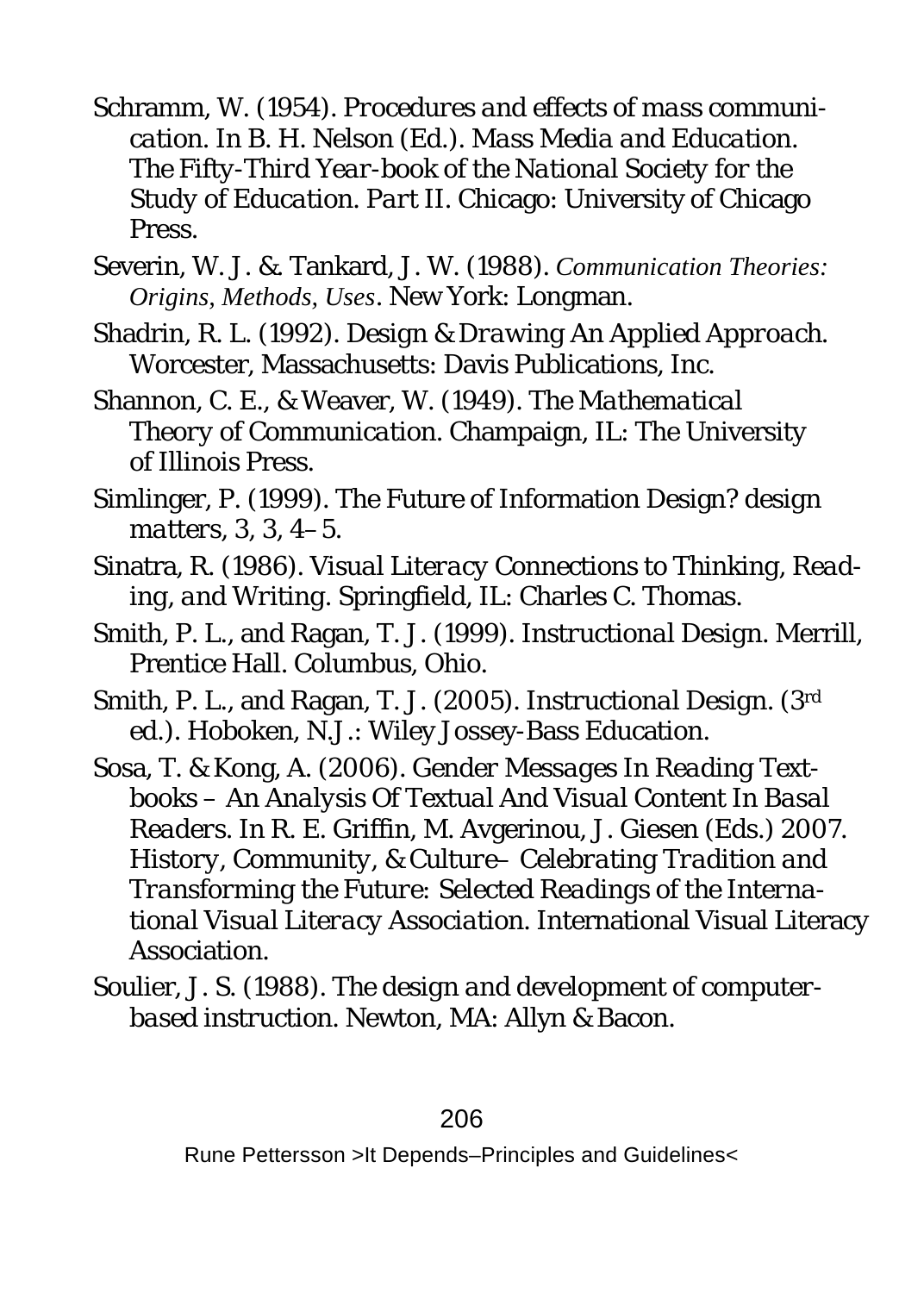Sperry, R. W. (1973). *Lateral specialization of cerebral functions in the surgically separated hemispheres.* In F. J. McGuigan, & R. A. Schoonever (Eds.). *The Psychophysiology of Thinking: Studies of Covert Processes.* New York: Academic Press.

Sperry, R. W. (1982). Some effects of disconnecting the hemisphere. Science, 217, 1223–1226.

- Strunk, W. & White, E. B. (2000). *The Elements of Style.* Boston: Allyn and Bacon.
- *The Chicago Manual of Style* (2003). See *Chicago Manual of Style* (2003).
- The Economist (1991). *Style Guide.* The Economist Books. London.

The Economist (2003). *Style Guide*. London: The Economist Books. Retrieved July 4, 2007 from <http://www. economist. com /research/styleguide/>

- Tinker, M. A. (1963). *The Legibility of Print.* Ames: Iowa State University Press.
- Tinker, M. A. (1965). *Bases for Effective Reading.* Minneapolis: University of Minnesota Press.

Trollip, S. R., & Sales, G. (1986). Readability of Computer-Generated Fill-Justified Text. *Human Factors, 28, 2,* 159–163.

Tufte, E. R. (1983). *The Visual Display of Quantitative Information.* Cheshire, New Haven Conneticut: Graphics Press.

- Tufte, E. R. (1990). *Envisioning Information.* Cheshire, New Haven Conneticut: Graphics Press.
- Tufte, E. R. (2003). PowerPoint Is Evil. Power Corrupts. PowerPoint Corrupts Absolutely. *Wired, 11* (09). <http://www.wired.com/wired/archive/11.09/ppt2.htm>
- Tufte, E. R. (2006). *The cognitive style of powerpoint.* Chesire, CT: Graphics Press.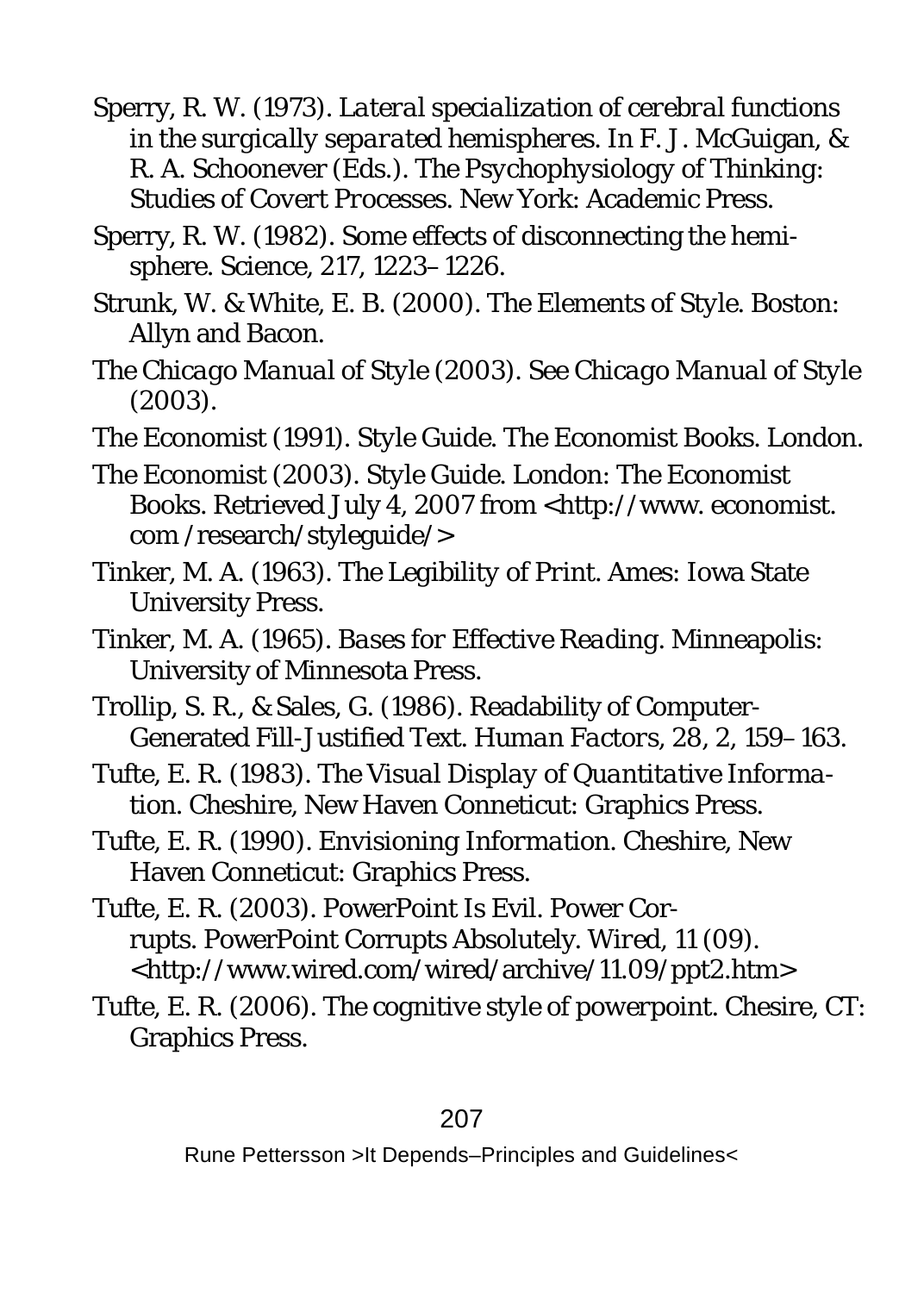Van Aswegen, A. & Steyn, M. (1987). *Bepaling van die effiktiwiteit van foto´s en illustrasies as forme van beeldkommunikasie vir die oordra van 'n boodskap onder landelike swartes.* Pretoria: Raad vir Gesteswetenskaplike Navorsing.

Vickery, B., Vickery, A. (1987). *Information Science in theory and practice.* London, Butterworth.

Vogel, D. R., Dickson, G. W., & Lehman, J. A. (1986). Driving the audience action response. *Computer Graphics World,* August.

Walker, A. D. (1990). *Examining visual literacy, 1983–1989: A seven-year bibliography.* In R. A. Braden, D. G. Beauchamp, & J. Clark-Baca (Eds.). *Perceptions of Visual Literacy. Selected Readings from the 21st Annual Conference of the International Visual Literacy Association.* Conway: University of Central Arkansas.

- Waller, R. (1987). *The Typographic Contribution to Language: Towards a Model of Typographic Genres and Their Underlying Structures.* Reading: University of Reading, Department of Typography, & Graphic Communication.
- Waller, Robert. (2007). Comparing typefaces for airport signs. *Information Design Journal Volume 15*, *1,* 2007 p. 1–15. Amsterdam/Philadelphia: John Benjamins Publishing.
- Wanta, W., & Chang, K-K. (2000). Visual Depictions of President Clinton in the International Press After the Release of the Starr Report. Paper presented to the Visual Communication Interest Group at the International Commu-nication Association, Acapulco, Mexico, June 1–5, 2000.
- Ware, C. (2004). *Information Visualization. Perception for Design.* 2nd Ed. Amsterdam: Morgan Kaufmann Publishers.
- Waugh, N. C., & Norman, D. A. (1965). Primary memory. *Psychological Review, 72,* 89–104.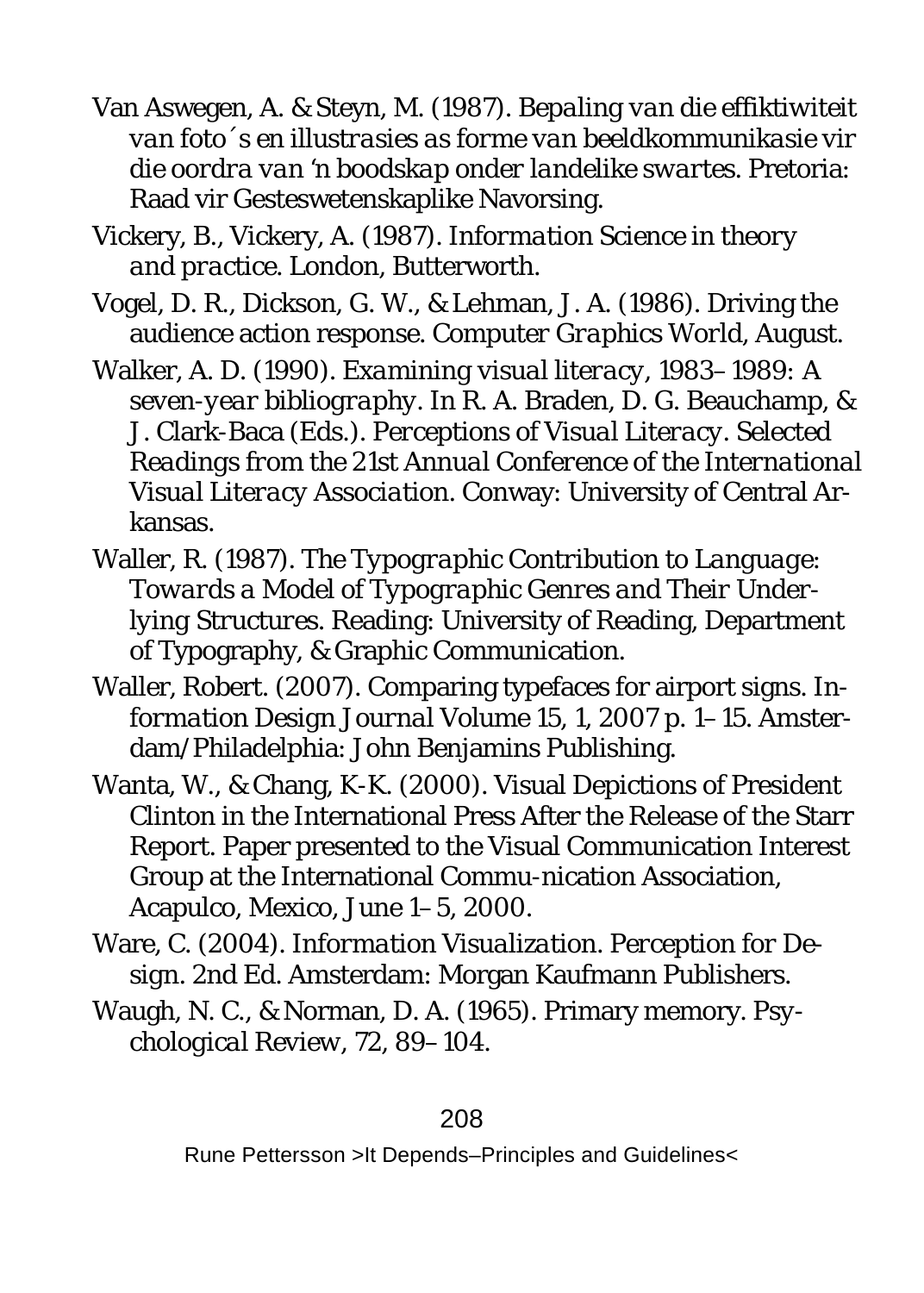- Weidenmann, B. (1989). When good pictures fail: An informationprocessing approach to the effect of illustrations. In H. Mandl, & J. R. Levin (Eds.). *Knowledge Acquisition from Text and Pictures.* Amsterdam: Elsevier.
- West, S. (1987). Design for desktop publishing. In the Waite Group (J. Stockford, Ed.), *Desktop Publishing Bible.* Indianapolis, IN: Howard W. Sams.
- Westendorp, P. (2002). *Presentation media for product interaction.* Delft: Technische Universiteit.
- Westendorp, P., & Van der Vaarde, K. (2001). Icons: support or substitute? Editorial introduction. *Information design journal 10(2),* pp. 91–94.
- White, J. (1983). *Mastering Graphics.* New York: Bowker.
- White, J. (1987). *New Strategies for Editing and Design.* Presentations at Trialog 87, Stockholm.
- Whiteside, C., & Blohm, P. (1985). The effects of CRT text color and decision making tasks on learners' recall. In N. H. Thayer, & S. Clayton-Randolph (Eds.). *Visual Literacy: Cruising into the Future.* Readings from the 16th Annual Conference of the International Visual Literacy Association. Bloomington, IN: Western Sun Printing Co.
- Wikipedia (2007). *Manual of Style.* <http://en. wikipedia. org/wiki/Wikipedia: Maual\_ of\_Style>
- Wileman, R. E. (1993). *Visual Communicating.* Englewood Cliffs, NJ: Educational Technology Publications.
- Williams, R. (1994). *The non-designer's design book*. Berkely, CA: Peachpit Press.
- Williams, R. & Tollet, J. (1998). *The non-designer's web book: An easy guide to creating, designing, and posting your own web site.* Berkely, CA: Peachpit Press.

#### 209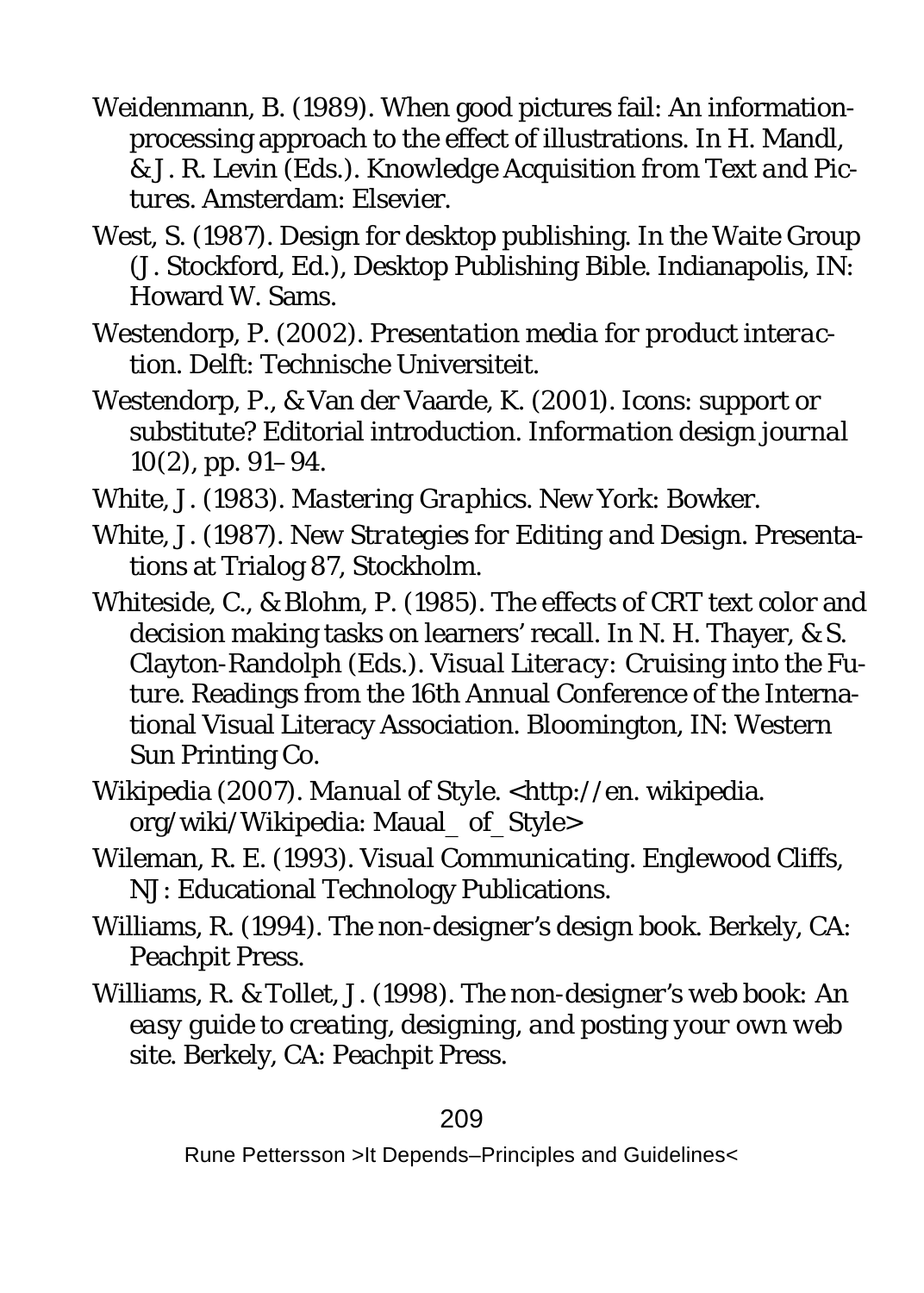- Winn, W. D. (1980). Visual information processing: A pragmatic approach to the imagery question. *Educational Communication and Technology Journal, 28(2),* 120–133*.*
- Winn, W. D. (1981). The effect of attribute highlighting and spatial organization on identification and classification. *Journal of Research in Science Teaching, 17,* 201–211.
- Winn, W. D. (1982). The role of diagrammatic representation in learning sequences, identification and classification as a function of verbal and spatial ability. *Journal of Research in Science Teaching, 19,* 78–89.
- Winn, W. D. (1993) Instructional design and situated learning: Paradox or partnership? *Educational Technology, 33*(3), 16–21.
- Winn, W. D. (1993). *Perception principles*. In M. Fleming & W. H. Levie (Eds.). *Instructional Message Design: Principles from the Behavioral and Cognitive Sciences* (2nd ed.). Englewood Cliffs, NJ: Educational Technology Publications.
- Winn, W. D. & Holliday, W. (1985). *Design principles for diagrams in charts.* In D. H. Jonassen (Ed.). *The Technology of Text: Principles for Structuring, Designing, and Displaying Text. Volume 2.* (pp. 277–299). Englewood Cliffs, NJ: Educational Technology Publications.
- Wittrock, M. C. (1974). Learning as a generative activity. *Educational Psychologist, 11,* 87–95.
- Wittrock, M. C. (1989). Generative processes of comprehension. *Educational Psychologist, 24,* 345–376.
- Wogalter, M. S. (1999). *Factors influencing the effectiveness of warnings.* In H. J. G. Zwaga, T. Boersma, and H. C. M. Hoonhout (Eds.). *Visual information for everyday use. Design and research perspectives.* London, Philadelphia: Taylor & Francis.
- Wright, P. (1968). Using tabulated information. *Ergonomics, 11(4*), 331–343.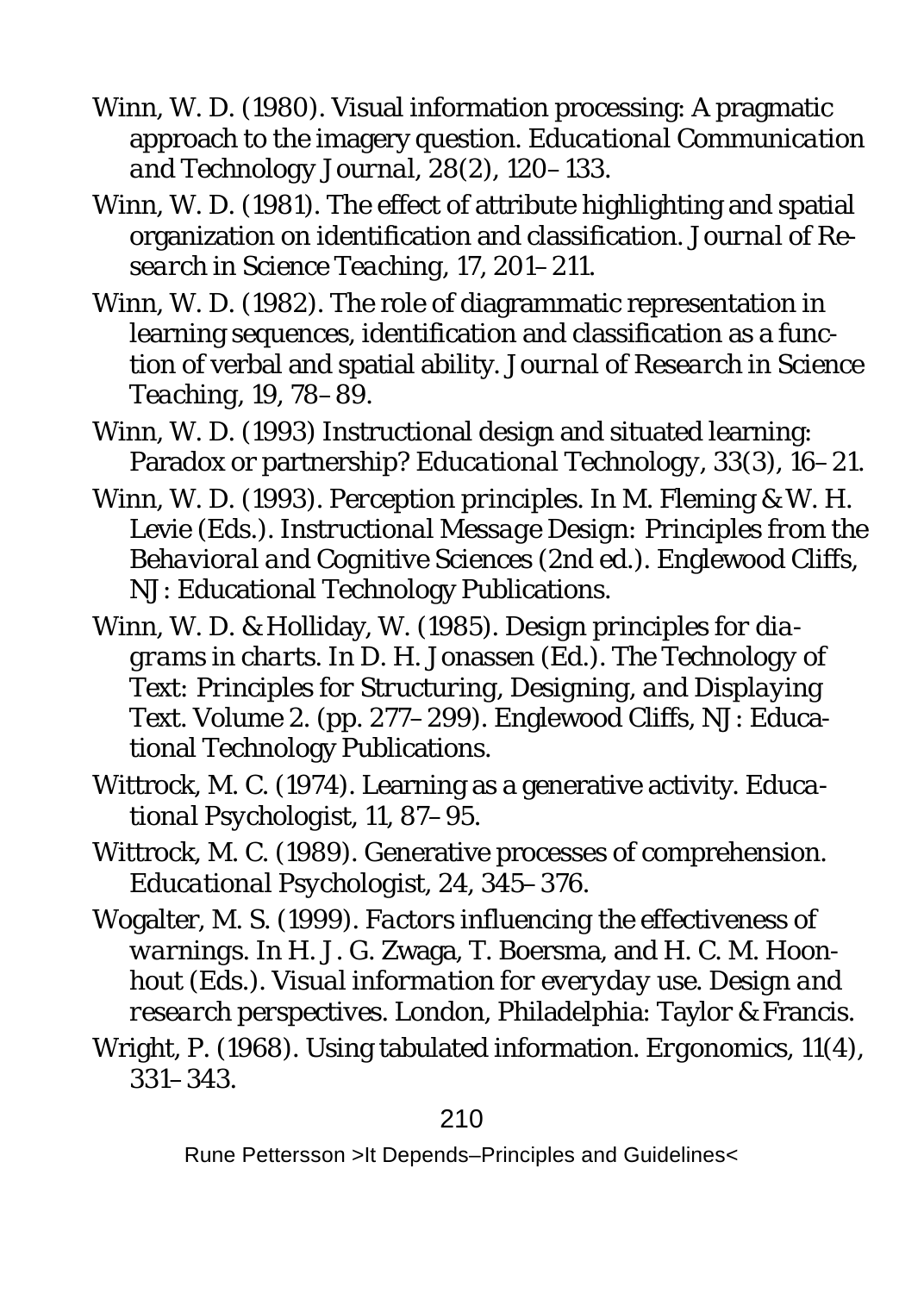- Wright, P. (1982). A user-oriented approach to the design of tables and flowcharts. In D. H. Jonassen (Ed.). *The Technology of Text: Principles for Structuring, Designing, and Displaying Text.* Englewood Cliffs, NJ: Educational Technology Publications.
- Wright, P., & Fox, K. (1972). Presenting information in tables. *Applied Ergonomics, 1*(4), 234–242.
- Wright, P., & Lickorish, A. (1983). Proof-reading texts on screen and paper. *Behavior and Information Technology, 2(3),* 227–235.
- Yarbus, A. (1967). *Eye Movements and Vision*. New York: Plenum **Press**
- Young, M. (1989). *The Technical Writer's Handbook.* University Science Books. Mill Valley, CA.
- Zachrisson, B. (1965). *Studies in the Legibility of Printed Text.*  Stockholm: Almqvist and Wiksell.
- Zakia, R. D. (1985). Advertising and sexual ethic. *International Journal of Visual Sociology, 3,* 1, 42–58.
- Zimmermann, M. L., & Perkin, G. W. (1982). Instructing through pictures: print materials for people who do not read. *Information design journal, 3/2,* 119–134.
- Zwaga, H. J. G., Boersma, T., and Hoonhout, H. C. M. (1999). *Visual information for everyday use. Design and research perspectives.* London, Philadelphia: Taylor & Francis.